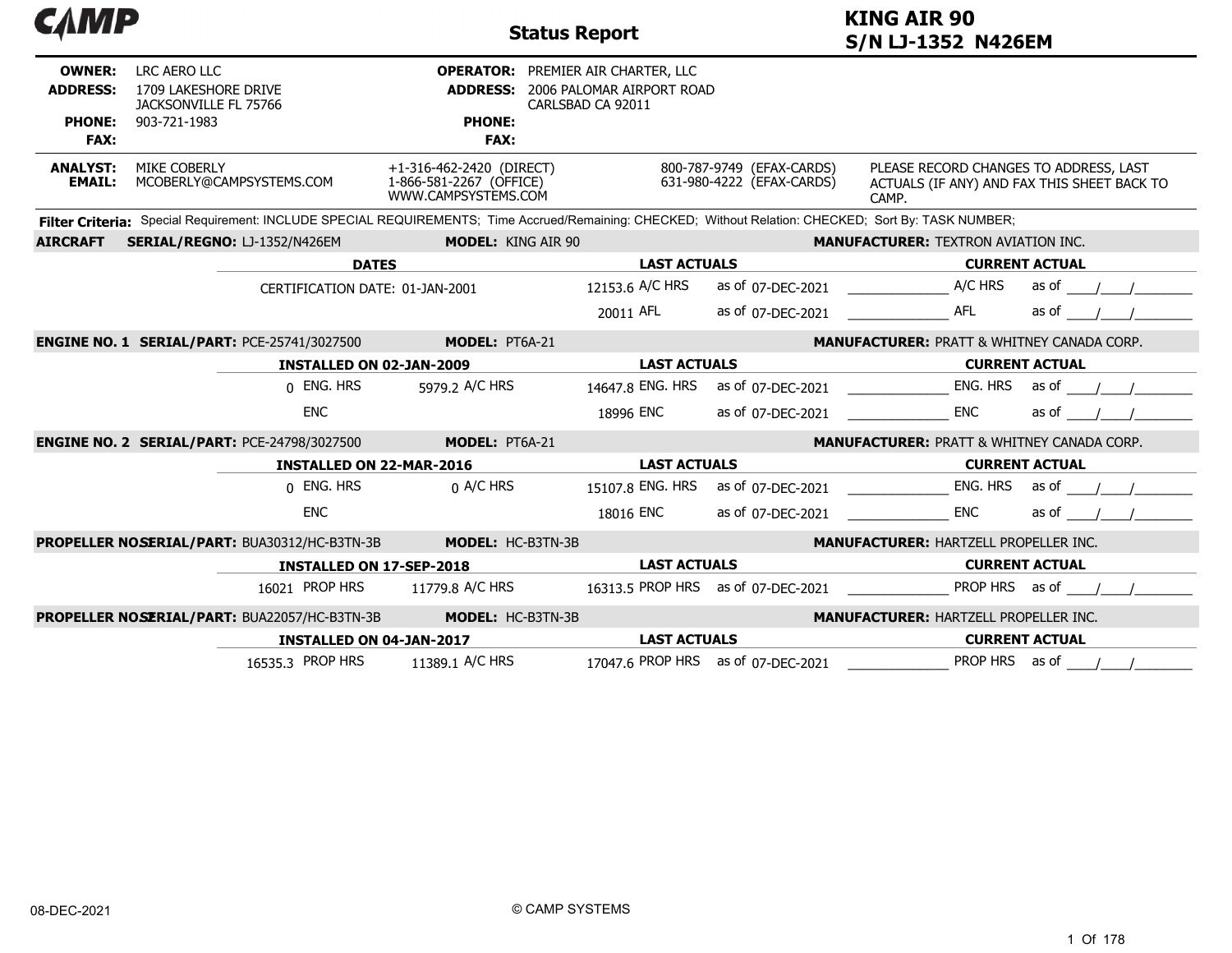**CAMP** 

## Status Report

KING AIR 90 S/N LJ-1352 (N426EM): 12153.6 HRS, 20011 AFL as of 07-Dec-2021

#### Owner: LRC AERO LLC Operator: PREMIER AIR CHARTER, LLC

|                                   |                                         |                                |                     |                   |                           | Report Date: 08-DEC-2021 |                                 |
|-----------------------------------|-----------------------------------------|--------------------------------|---------------------|-------------------|---------------------------|--------------------------|---------------------------------|
| <b>TASK NO</b>                    | <b>TASK DESCRIPTION</b>                 | <b>INTERVAL</b><br><b>UNIT</b> | <b>ADJ WARR EXP</b> | <b>COMPLIANCE</b> | NEXT DUE<br>(ENG/APU) A/C | <b>MAX LIMIT</b>         | <b>TIME</b><br><b>REMAINING</b> |
|                                   |                                         |                                |                     |                   |                           |                          |                                 |
| CHAPTER 05                        | TIME LIMITS/MAINTENANCE CHECKS          |                                |                     |                   |                           |                          |                                 |
| <b>ENGINE NO. 1</b>               | Model: PT6A-21/27/28 Serial # PCE-25741 | Part # 3027500                 |                     |                   |                           |                          |                                 |
| 057005                            | NO. 1 ENGINE - MINOR INSPECTION         |                                |                     |                   |                           |                          |                                 |
| $+$                               |                                         |                                |                     |                   |                           |                          |                                 |
|                                   | PKG <sub>1</sub>                        | <b>MOS</b>                     |                     | 17-JUN-2021       |                           |                          |                                 |
|                                   |                                         | HRS/MSC<br>200<br>+10%         |                     | 14568.1           | (14768.1) 12273.9         | 14788.1                  | 120.3                           |
|                                   | <b>REF: EMM 72-00-00</b>                | <b>ENC</b>                     |                     | 18916             |                           |                          |                                 |
|                                   |                                         |                                |                     |                   |                           |                          |                                 |
|                                   |                                         |                                |                     |                   |                           |                          |                                 |
|                                   |                                         |                                |                     |                   |                           |                          |                                 |
|                                   |                                         |                                |                     |                   |                           |                          |                                 |
| ENGINE NO. 2 Model: PT6A-21/27/28 | Serial # $PCE-24798$                    | Part # 3027500                 |                     |                   |                           |                          |                                 |
| 057005                            | NO. 2 ENGINE - MINOR INSPECTION         |                                |                     |                   |                           |                          |                                 |
| $+$                               |                                         |                                |                     |                   |                           |                          |                                 |
|                                   | PKG <sub>1</sub>                        | <b>MOS</b>                     |                     | 17-JUN-2021       |                           |                          |                                 |

200 15028.1

17936 (15228.1) 12273.9 +10% 15248.1 120.3

?-Insufficient Information +-Task exists in Inspection Manual (s)-Suppressed Requirement (EBT)-Estimated Base Time \*-Estimated Due (New Requirement) (EFF)-Effective C/W

HRS/MSC 200

ENC

REF: EMM 72-00-00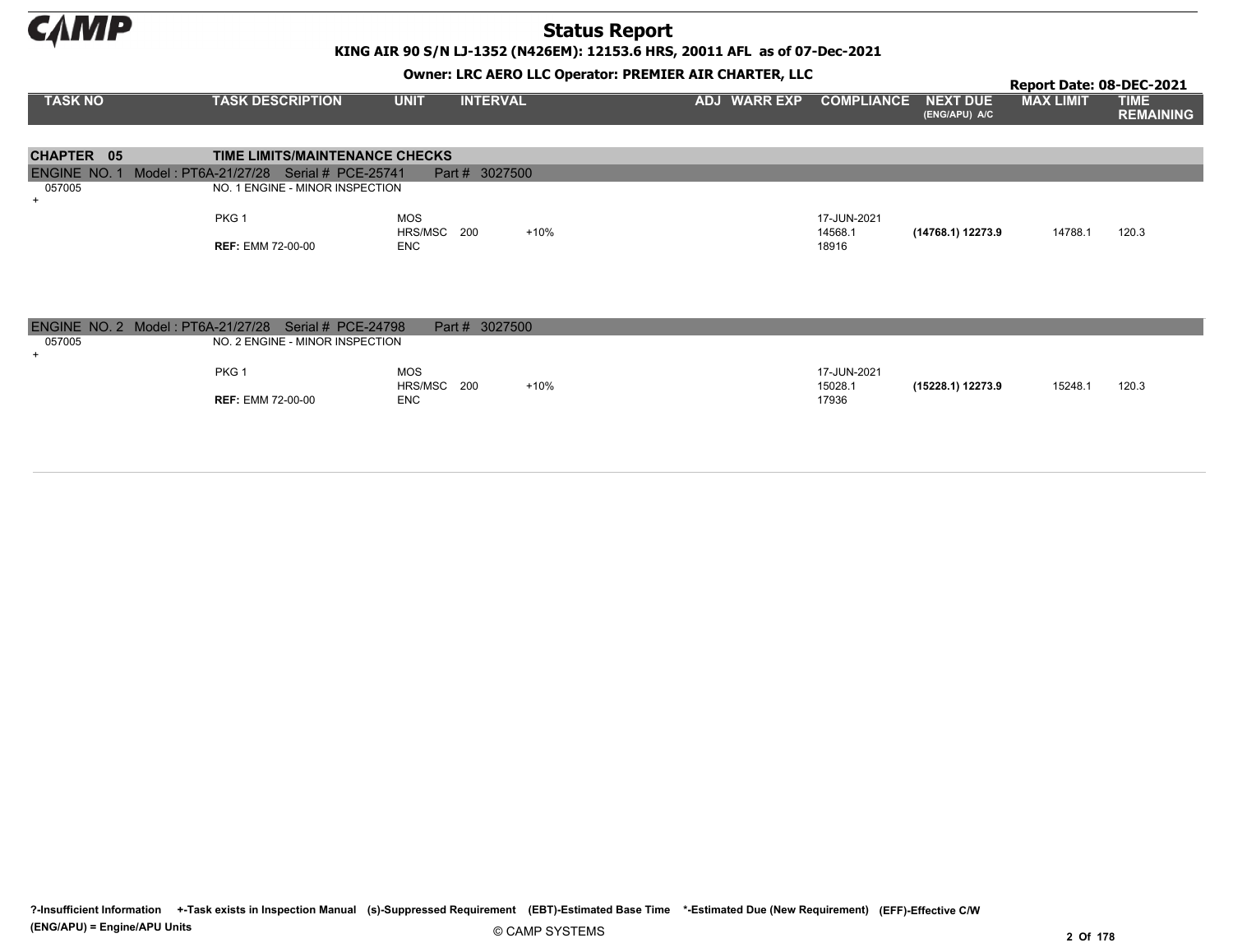

KING AIR 90 S/N LJ-1352 (N426EM): 12153.6 HRS, 20011 AFL as of 07-Dec-2021

| Owner: LRC AERO LLC Operator: PREMIER AIR CHARTER, LLC<br>Report Date: 08-DEC-2021 |                                                                                       |                                       |                 |                   |            |                           |                            |               |                            |                                 |  |  |
|------------------------------------------------------------------------------------|---------------------------------------------------------------------------------------|---------------------------------------|-----------------|-------------------|------------|---------------------------|----------------------------|---------------|----------------------------|---------------------------------|--|--|
| <b>TASK NO</b>                                                                     | <b>TASK DESCRIPTION</b><br><b>PART/SERIAL</b>                                         | <b>UNIT</b>                           | <b>INTERVAL</b> | <b>TIME SINCE</b> | <b>ADJ</b> | <b>WARR</b><br><b>EXP</b> | <b>COMPLIANCE NEXT DUE</b> | (ENG/APU) A/C | <b>MAX</b><br><b>LIMIT</b> | <b>TIME</b><br><b>REMAINING</b> |  |  |
| CHAPTER 00                                                                         | <b>INFORMATION</b>                                                                    |                                       |                 |                   |            |                           |                            |               |                            |                                 |  |  |
| BC40-160201                                                                        | REVIEW KING AIR 90 SERIES AIRWORTHINESS LIMITATIONS MANUAL (ALM) REISSUE C            |                                       |                 |                   |            |                           |                            |               |                            |                                 |  |  |
| <b>REQUIREMENT CHANGE</b><br><b>FORMS</b>                                          | <b>REF: RCF BC40</b>                                                                  | <b>MOS</b><br>HRS/MSC -<br>AFL        |                 |                   |            |                           |                            |               |                            |                                 |  |  |
| BC40-160501                                                                        | REVIEW BEECHCRAFT CORPORATION STRUCTURAL INSPECTION AND REPAIR MANUAL (SIRM) REV. C11 |                                       |                 |                   |            |                           |                            |               |                            |                                 |  |  |
| <b>REQUIREMENT CHANGE</b><br><b>FORMS</b>                                          | REF: RCF BC40                                                                         | <b>MOS</b><br>HRS/MSC -<br><b>AFL</b> |                 |                   |            |                           |                            |               |                            |                                 |  |  |
| BC40-160501A                                                                       | REVIEW KING AIR 90 SERIES AMM REV. C1                                                 | <b>MOS</b>                            |                 |                   |            |                           |                            |               |                            |                                 |  |  |
| <b>REQUIREMENT CHANGE</b><br><b>FORMS</b>                                          | <b>REF: RCF BC40</b>                                                                  | HRS/MSC -<br><b>AFL</b>               |                 |                   |            |                           |                            |               |                            |                                 |  |  |
| BC40-161101                                                                        | REVIEW KING AIR 90 SERIES AMM REV. C2                                                 |                                       |                 |                   |            |                           |                            |               |                            |                                 |  |  |
| <b>REQUIREMENT CHANGE</b><br><b>FORMS</b>                                          | <b>REF: RCF BC40</b>                                                                  | <b>MOS</b><br>HRS/MSC -<br><b>AFL</b> |                 |                   |            |                           |                            |               |                            |                                 |  |  |
| BC40-170201                                                                        | REVIEW KING AIR 90 SERIES AMM REV. C3                                                 |                                       |                 |                   |            |                           |                            |               |                            |                                 |  |  |
| <b>REQUIREMENT CHANGE</b><br><b>FORMS</b>                                          | REF: RCF BC40                                                                         | <b>MOS</b><br>HRS/MSC -<br><b>AFL</b> |                 |                   |            |                           |                            |               |                            |                                 |  |  |
| BC40-170201A                                                                       | REVIEW BEECHCRAFT CORPORATION STRUCTURAL INSPECTION AND REPAIR MANUAL (SIRM) REV. C12 |                                       |                 |                   |            |                           |                            |               |                            |                                 |  |  |
| <b>REQUIREMENT CHANGE</b><br><b>FORMS</b>                                          | <b>REF: RCF BC40</b>                                                                  | <b>MOS</b><br>HRS/MSC -<br><b>AFL</b> |                 |                   |            |                           |                            |               |                            |                                 |  |  |

?-Insufficient Information +-Task exists in Inspection Manual (s)-Suppressed Requirement (EBT)-Estimated Base Time \*-Estimated Due (New Requirement) (EFF)-Effective C/W (ENG/APU) = Engine/APU Units 3 Of 178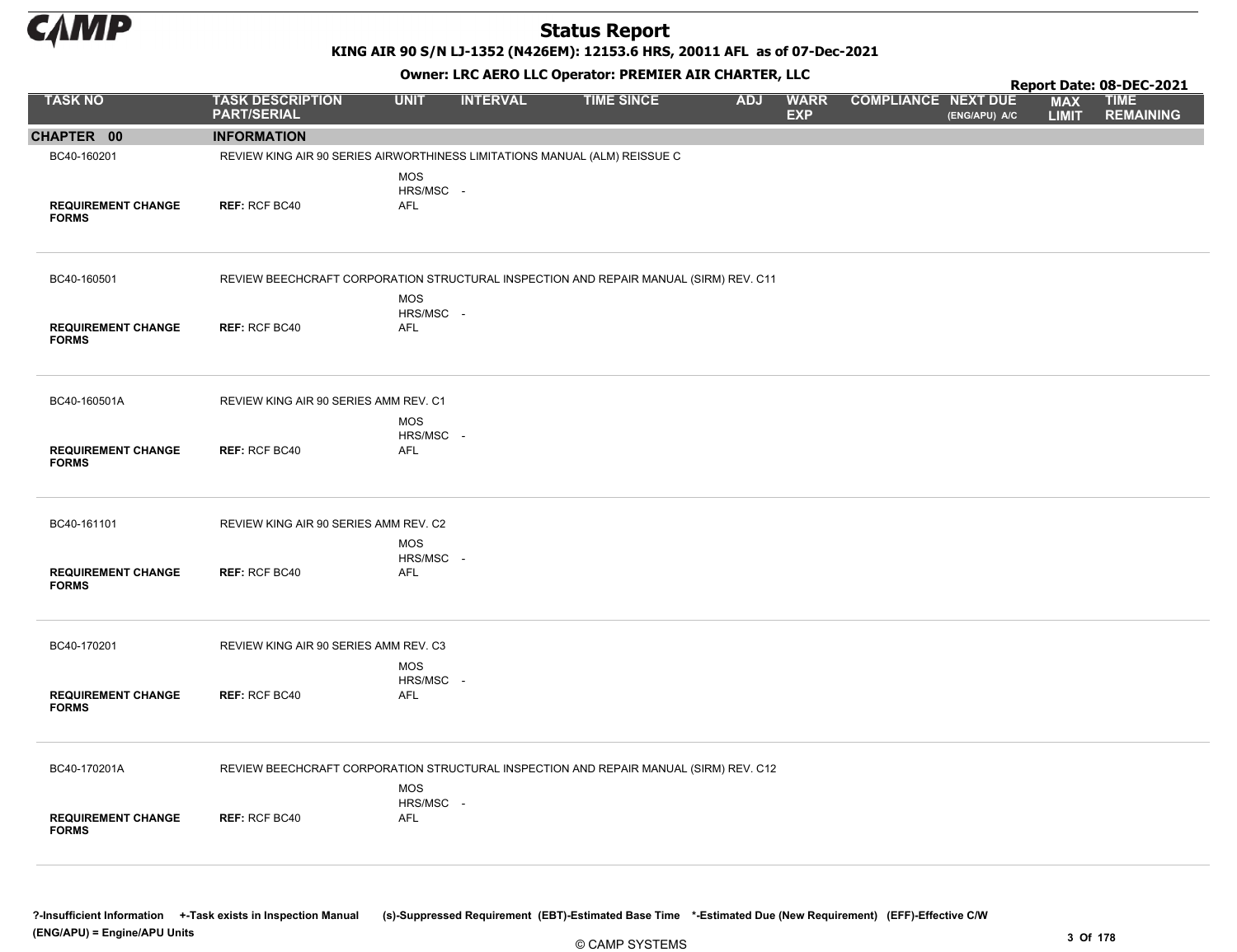

KING AIR 90 S/N LJ-1352 (N426EM): 12153.6 HRS, 20011 AFL as of 07-Dec-2021

| Owner: LRC AERO LLC Operator: PREMIER AIR CHARTER, LLC<br>Report Date: 08-DEC-2021 |                                                     |                                         |                   |                                                                             |            |                           |                                 |                                    |                            |                                 |         |
|------------------------------------------------------------------------------------|-----------------------------------------------------|-----------------------------------------|-------------------|-----------------------------------------------------------------------------|------------|---------------------------|---------------------------------|------------------------------------|----------------------------|---------------------------------|---------|
| <b>TASK NO</b>                                                                     | <b>TASK DESCRIPTION</b><br><b>PART/SERIAL</b>       | <b>UNIT</b>                             | <b>INTERVAL</b>   | <b>TIME SINCE</b>                                                           | <b>ADJ</b> | <b>WARR</b><br><b>EXP</b> | <b>COMPLIANCE NEXT DUE</b>      | (ENG/APU) A/C                      | <b>MAX</b><br><b>LIMIT</b> | <b>TIME</b><br><b>REMAINING</b> |         |
| ENGINE NO. 2 Model: PT6A-21 Serial # PCE-24798                                     |                                                     | Part # 3027500                          |                   |                                                                             |            |                           |                                 |                                    |                            |                                 |         |
| E025-180723                                                                        | NO. 2 ENGINE - REVIEW PT6A-21/27/28 EMM REV 47.0    |                                         |                   |                                                                             |            |                           |                                 |                                    |                            |                                 |         |
| <b>REQUIREMENT CHANGE</b><br><b>FORMS</b>                                          | REF: RCF E025                                       | <b>MOS</b><br>HRS/MSC -<br><b>ENC</b>   |                   |                                                                             |            |                           | (EBT)                           |                                    |                            |                                 |         |
|                                                                                    | PROPELLER NO. 1 Model: HC-B3TN-3B Serial # BUA30312 |                                         | Part # HC-B3TN-3B |                                                                             |            |                           |                                 |                                    |                            |                                 |         |
| P006-210201                                                                        |                                                     |                                         |                   | NO. 1 PROPELLER - REVIEW PROPELLER ICE PROTECTION SYSTEM MANUAL 180 REV. 35 |            |                           |                                 |                                    |                            |                                 |         |
| <b>REQUIREMENT CHANGE</b><br><b>FORMS</b>                                          | <b>REF: RCF P006</b>                                | <b>MOS</b><br>HRS/MSC -                 |                   |                                                                             |            |                           | 08-MAR-2021<br>16137.5          |                                    |                            |                                 |         |
|                                                                                    | PROPELLER NO. 2 Model: HC-B3TN-3B Serial # BUA22057 |                                         | Part # HC-B3TN-3B |                                                                             |            |                           |                                 |                                    |                            |                                 |         |
| P006-210201                                                                        |                                                     |                                         |                   | NO. 2 PROPELLER - REVIEW PROPELLER ICE PROTECTION SYSTEM MANUAL 180 REV. 35 |            |                           |                                 |                                    |                            |                                 |         |
| <b>REQUIREMENT CHANGE</b><br><b>FORMS</b>                                          | <b>REF: RCF P006</b>                                | <b>MOS</b><br>HRS/MSC -                 |                   |                                                                             |            |                           | 08-MAR-2021<br>16871.6          |                                    |                            |                                 |         |
| CHAPTER 05                                                                         | TIME LIMITS/MAINTENANCE CHECKS                      |                                         |                   |                                                                             |            |                           |                                 |                                    |                            |                                 |         |
| $+ 050060$                                                                         | <b>ACCOMPLISH PHASE 1 INSPECTION</b>                |                                         |                   |                                                                             |            |                           |                                 |                                    |                            |                                 |         |
| 05.060<br><b>MANDATORY</b>                                                         | <b>REF: AMM 05-25-01</b>                            | <b>MOS</b><br>HRS/MSC 800<br><b>AFL</b> | 24                | $+20/-20$                                                                   |            |                           | 17-JUN-2021<br>12073.9<br>19931 | 17-JUN-2023<br>12873.9             | 12893.9                    | 556 d<br>720.3                  | $(+20)$ |
| + 050070                                                                           | ACCOMPLISH PHASE 2 INSPECTION                       |                                         |                   |                                                                             |            |                           |                                 |                                    |                            |                                 |         |
| 05.070<br><b>MANDATORY</b>                                                         | <b>REF: AMM 05-25-02</b>                            | <b>MOS</b><br>HRS/MSC 800<br><b>AFL</b> | 24                | $+20/-20$                                                                   |            |                           | 18-AUG-2020<br>11870.5<br>19746 | 17-JUN-2022 M<br>12270.5 M 12290.5 |                            | 191 d<br>116.9                  | $(+20)$ |

?-Insufficient Information +-Task exists in Inspection Manual (s)-Suppressed Requirement (EBT)-Estimated Base Time \*-Estimated Due (New Requirement) (EFF)-Effective C/W (ENG/APU) = Engine/APU Units 4 Of 178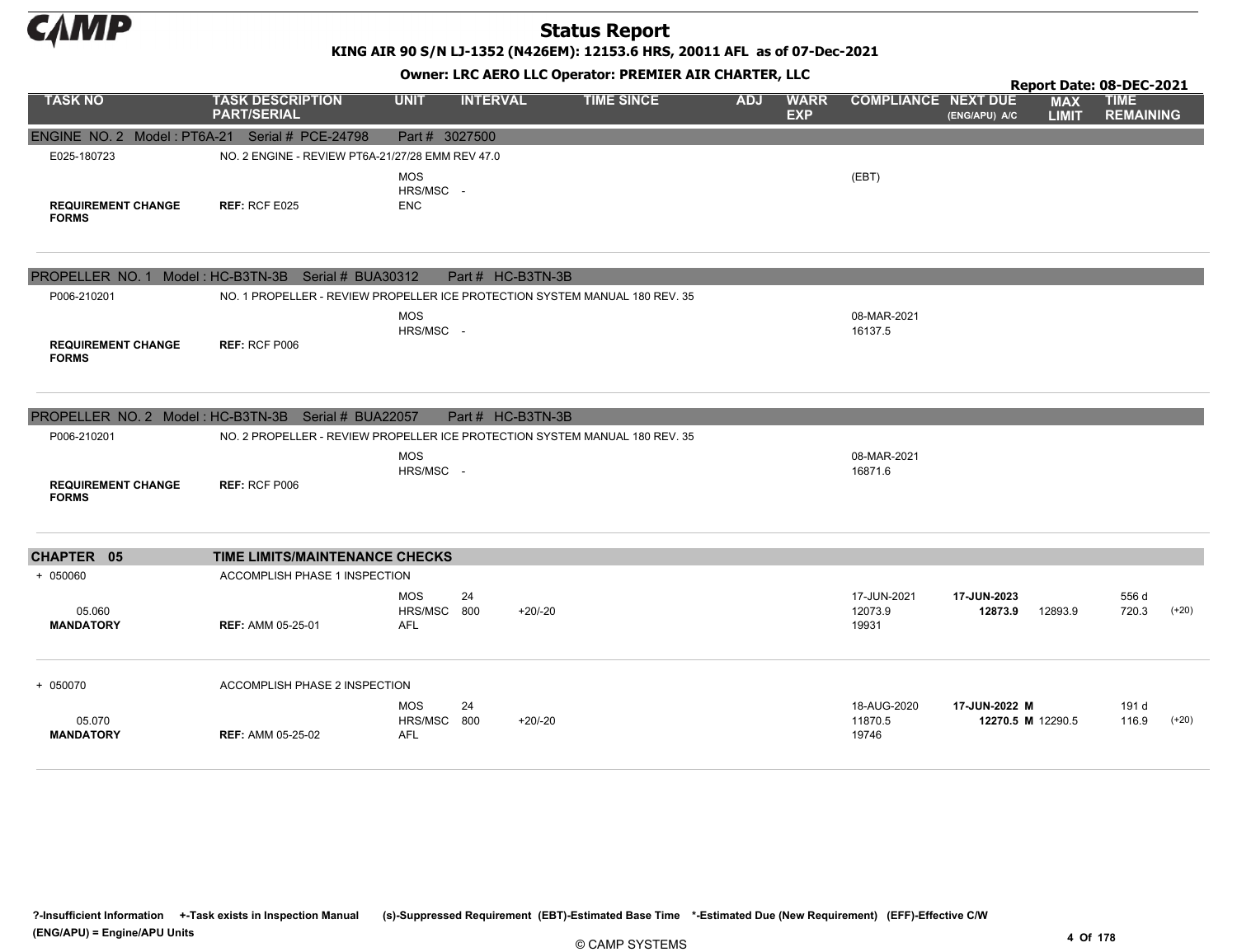

KING AIR 90 S/N LJ-1352 (N426EM): 12153.6 HRS, 20011 AFL as of 07-Dec-2021

|                                                |                                                               |                                         |                 |           | OWHER. LKC ALKO LLC OPERATOR. PREPILER AIR CHARTER, LLC |            |                           |                                           |                        | Report Date: 08-DEC-2021   |                                 |         |
|------------------------------------------------|---------------------------------------------------------------|-----------------------------------------|-----------------|-----------|---------------------------------------------------------|------------|---------------------------|-------------------------------------------|------------------------|----------------------------|---------------------------------|---------|
| <b>TASK NO</b>                                 | <b>TASK DESCRIPTION</b><br><b>PART/SERIAL</b>                 | <b>UNIT</b>                             | <b>INTERVAL</b> |           | <b>TIME SINCE</b>                                       | <b>ADJ</b> | <b>WARR</b><br><b>EXP</b> | <b>COMPLIANCE NEXT DUE</b>                | (ENG/APU) A/C          | <b>MAX</b><br><b>LIMIT</b> | <b>TIME</b><br><b>REMAINING</b> |         |
| + 050080                                       | ACCOMPLISH PHASE 3 INSPECTION                                 |                                         |                 |           |                                                         |            |                           |                                           |                        |                            |                                 |         |
| 05.080<br><b>MANDATORY</b>                     | <b>REF: AMM 05-25-03</b>                                      | <b>MOS</b><br>HRS/MSC 800<br>AFL        | 24              | $+20/-20$ |                                                         |            |                           | 18-AUG-2020<br>11870.5<br>19746           | 18-AUG-2022            | 12470.5 M 12490.5          | 253 d<br>316.9                  | $(+20)$ |
| + 050090                                       | ACCOMPLISH PHASE 4 INSPECTION                                 |                                         |                 |           |                                                         |            |                           |                                           |                        |                            |                                 |         |
| 05.090<br><b>MANDATORY</b>                     | <b>REF: AMM 05-25-04</b>                                      | <b>MOS</b><br>HRS/MSC 800<br><b>AFL</b> | 24              | $+20/-20$ |                                                         |            |                           | 18-AUG-2020<br>11870.5<br>19746           | 18-AUG-2022<br>12670.5 | 12690.5                    | 253 d<br>516.9                  | $(+20)$ |
| + 052900                                       | ACCOMPLISH CONTINUOUS CORROSION CONTROL INSPECTION            |                                         |                 |           |                                                         |            |                           |                                           |                        |                            |                                 |         |
|                                                | <b>REF: AMM 05-29-00</b>                                      | <b>MOS</b><br>HRS/MSC 200<br><b>AFL</b> | 12              |           |                                                         |            |                           | 17-JUN-2021<br>12073.9<br>19931           | 17-JUN-2022<br>12273.9 |                            | 191 d<br>120.3                  |         |
| 055003                                         | NO. 1 ENGINE INSPECTION AFTER ENGINE SUDDEN STOPPAGE INCIDENT |                                         |                 |           |                                                         |            |                           |                                           |                        |                            |                                 |         |
| <b>UNSCHEDULED</b><br><b>MAINTENANCE CHECK</b> | <b>REF: AMM 05-50-00</b>                                      | <b>MOS</b><br>HRS/MSC A/R<br>AFL        |                 |           | 1:0<br>1:0<br>1:0                                       |            |                           | 01-JAN-2001<br>0<br>$\mathbf 0$           |                        |                            |                                 |         |
| 055004                                         | NO. 2 ENGINE INSPECTION AFTER ENGINE SUDDEN STOPPAGE INCIDENT |                                         |                 |           |                                                         |            |                           |                                           |                        |                            |                                 |         |
| <b>UNSCHEDULED</b><br><b>MAINTENANCE CHECK</b> | <b>REF: AMM 05-50-00</b>                                      | <b>MOS</b><br>HRS/MSC A/R<br><b>AFL</b> |                 |           | 1:0<br>1:0<br>1:0                                       |            |                           | 01-JAN-2001<br>$\mathbf 0$<br>$\mathbf 0$ |                        |                            |                                 |         |
| 055008                                         | INSPECTION AFTER HARD OR OVERWEIGHT LANDING                   |                                         |                 |           |                                                         |            |                           |                                           |                        |                            |                                 |         |
| <b>UNSCHEDULED</b><br><b>MAINTENANCE CHECK</b> | <b>REF: AMM 05-50-00</b>                                      | <b>MOS</b><br>HRS/MSC A/R<br><b>AFL</b> |                 |           | 1:0<br>1:0<br>1:0                                       |            |                           | 01-JAN-2001<br>0<br>$\mathbf 0$           |                        |                            |                                 |         |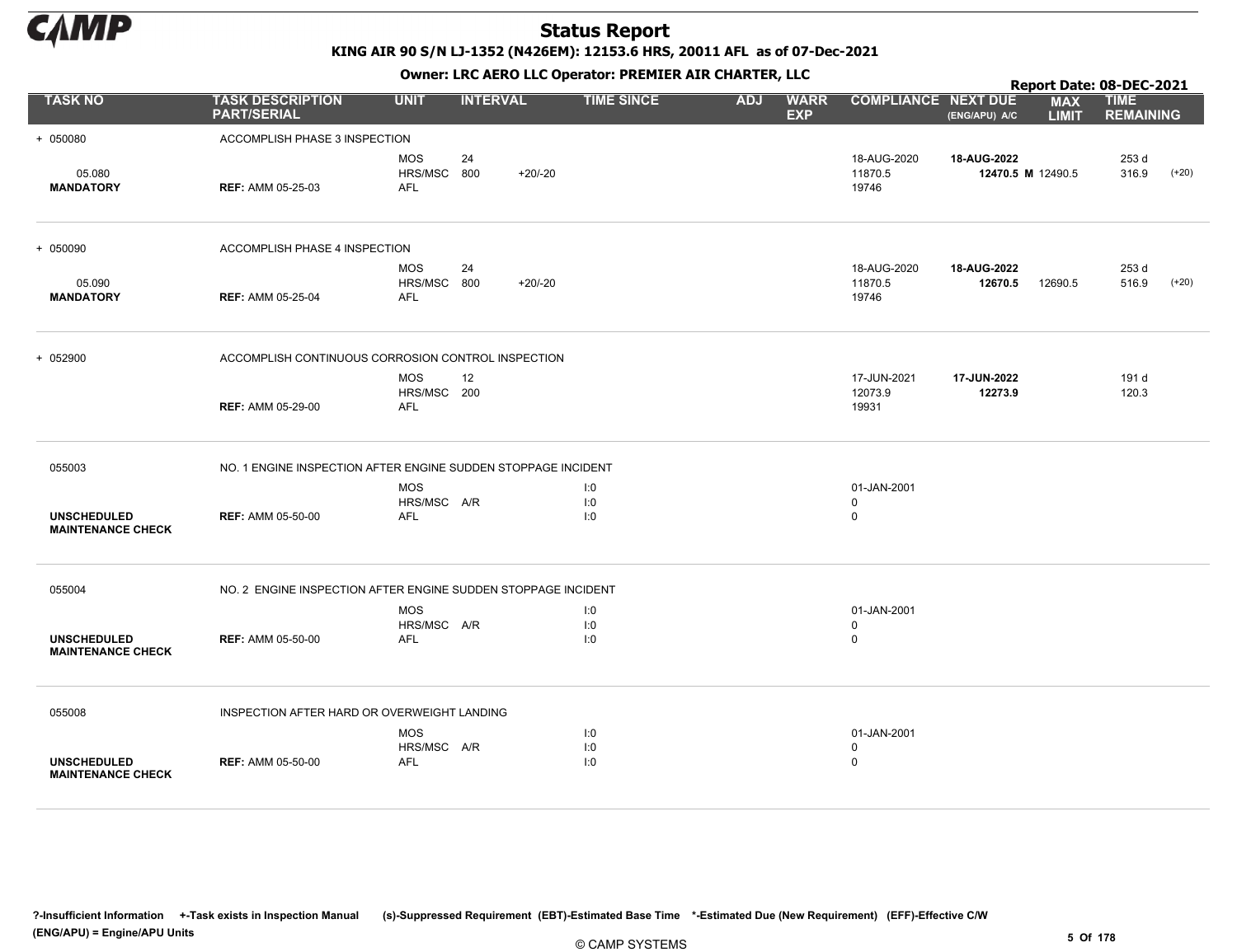

KING AIR 90 S/N LJ-1352 (N426EM): 12153.6 HRS, 20011 AFL as of 07-Dec-2021

Owner: LRC AERO LLC Operator: PREMIER AIR CHARTER, LLC

|                                                |                                                                            |                                         |                 |                   |            |                           |                                           |               |                            | Report Date: 08-DEC-2021        |
|------------------------------------------------|----------------------------------------------------------------------------|-----------------------------------------|-----------------|-------------------|------------|---------------------------|-------------------------------------------|---------------|----------------------------|---------------------------------|
| <b>TASK NO</b>                                 | <b>TASK DESCRIPTION</b><br><b>PART/SERIAL</b>                              | <b>UNIT</b>                             | <b>INTERVAL</b> | <b>TIME SINCE</b> | <b>ADJ</b> | <b>WARR</b><br><b>EXP</b> | <b>COMPLIANCE NEXT DUE</b>                | (ENG/APU) A/C | <b>MAX</b><br><b>LIMIT</b> | <b>TIME</b><br><b>REMAINING</b> |
| 055009                                         | INSPECTION AFTER ENCOUNTERING TURBULENT AIR                                |                                         |                 |                   |            |                           |                                           |               |                            |                                 |
| <b>UNSCHEDULED</b><br><b>MAINTENANCE CHECK</b> | <b>REF: AMM 05-50-00</b>                                                   | <b>MOS</b><br>HRS/MSC A/R<br><b>AFL</b> |                 | I:0<br>I:0<br>I:0 |            |                           | 01-JAN-2001<br>$\Omega$<br>$\mathbf 0$    |               |                            |                                 |
| 055010                                         | <b>INSPECTION AFTER LIGHTNING STRIKE</b>                                   |                                         |                 |                   |            |                           |                                           |               |                            |                                 |
| <b>UNSCHEDULED</b><br><b>MAINTENANCE CHECK</b> | <b>REF: See Workcard</b>                                                   | <b>MOS</b><br>HRS/MSC A/R<br>AFL        |                 | I:0<br>I:0<br>I:0 |            |                           | 01-JAN-2001<br>$\mathbf 0$<br>$\mathbf 0$ |               |                            |                                 |
| 055011                                         | INSPECTION FOR OPERATIONS IN OR AROUND VOLCANIC ASH                        |                                         |                 |                   |            |                           |                                           |               |                            |                                 |
| <b>UNSCHEDULED</b><br><b>MAINTENANCE CHECK</b> | <b>REF: AMM 05-50-00</b>                                                   | <b>MOS</b><br>HRS/MSC A/R<br><b>AFL</b> |                 | I:0<br>I:0<br>I:0 |            |                           | 01-JAN-2001<br>$\mathbf 0$<br>$\mathsf 0$ |               |                            |                                 |
| 055012                                         | INSPECTION AFTER DEPLOYMENT OF LANDING GEAR ABOVE CRITICAL SPEED CONDITION |                                         |                 |                   |            |                           |                                           |               |                            |                                 |
| <b>UNSCHEDULED</b><br><b>MAINTENANCE CHECK</b> | <b>REF: AMM 05-50-00</b>                                                   | <b>MOS</b><br>HRS/MSC A/R<br>AFL        |                 | I:0<br>I:0<br>I:0 |            |                           | 01-JAN-2001<br>$\mathbf 0$<br>$\mathbf 0$ |               |                            |                                 |
| 055013                                         | INSPECTION AFTER DEPLOYMENT OF FLAPS ABOVE CRITICAL SPEED CONDITION        |                                         |                 |                   |            |                           |                                           |               |                            |                                 |
| <b>UNSCHEDULED</b><br><b>MAINTENANCE CHECK</b> | <b>REF: AMM 05-50-00</b>                                                   | <b>MOS</b><br>HRS/MSC A/R<br><b>AFL</b> |                 | I:0<br>I:0<br>I:0 |            |                           | 01-JAN-2001<br>$\mathbf 0$<br>$\mathbf 0$ |               |                            |                                 |
| 055014                                         | INSPECTION IN THE EVENT OF DEFORMED STEERING STOP                          |                                         |                 |                   |            |                           |                                           |               |                            |                                 |
| <b>UNSCHEDULED</b><br><b>MAINTENANCE CHECK</b> | <b>REF: AMM 05-50-00</b>                                                   | <b>MOS</b><br>HRS/MSC A/R<br><b>AFL</b> |                 | I:0<br>I:0<br>1:0 |            |                           | 01-JAN-2001<br>$\mathbf 0$<br>$\mathbf 0$ |               |                            |                                 |

?-Insufficient Information +-Task exists in Inspection Manual (s)-Suppressed Requirement (EBT)-Estimated Base Time \*-Estimated Due (New Requirement) (EFF)-Effective C/W (ENG/APU) = Engine/APU Units 6 Of 178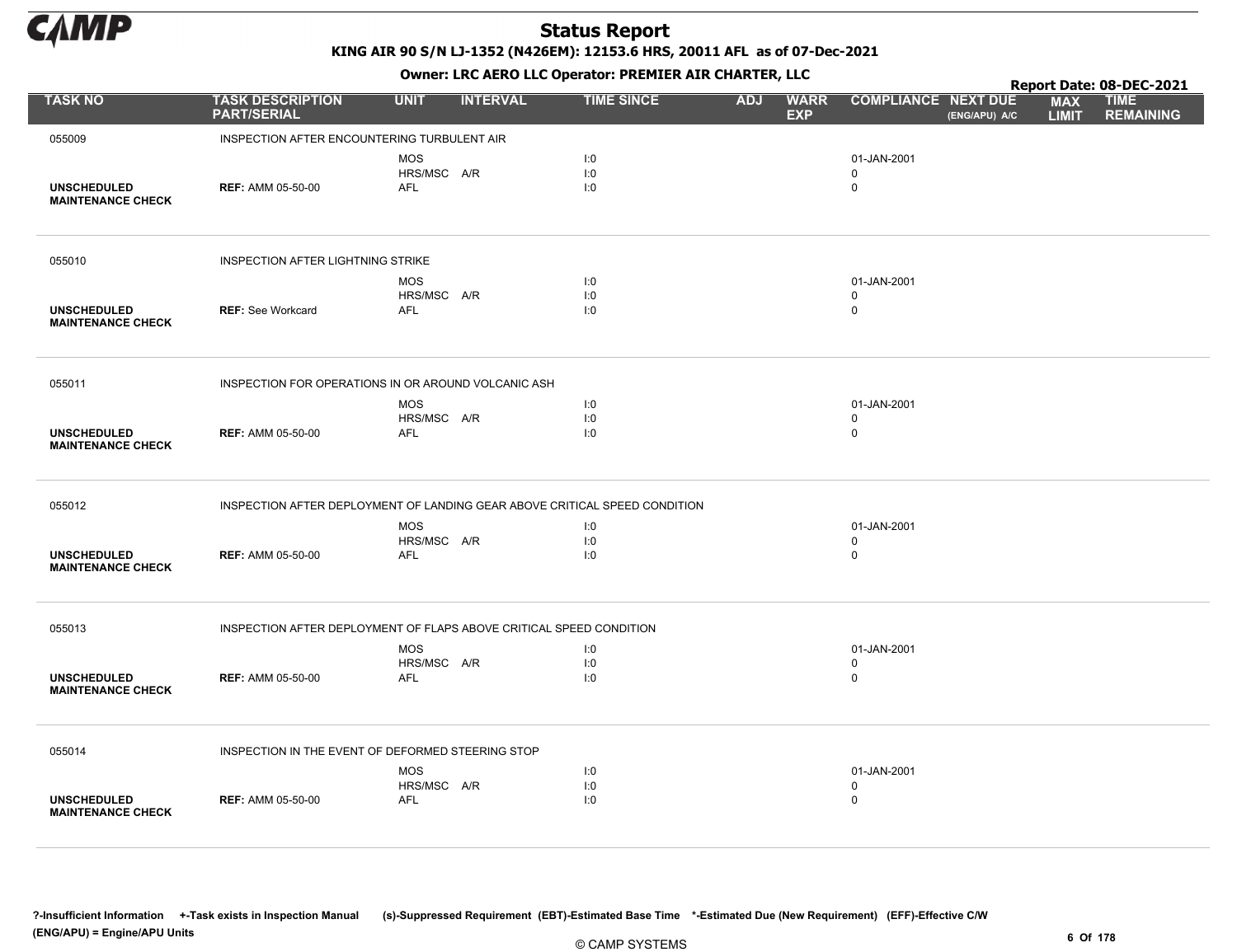

KING AIR 90 S/N LJ-1352 (N426EM): 12153.6 HRS, 20011 AFL as of 07-Dec-2021

|                | Owner: LRC AERO LLC Operator: PREMIER AIR CHARTER, LLC<br>Report Date: 08-DEC-2021 |                                         |                 |                   |            |                           |                                 |               |                            |                                 |  |  |  |
|----------------|------------------------------------------------------------------------------------|-----------------------------------------|-----------------|-------------------|------------|---------------------------|---------------------------------|---------------|----------------------------|---------------------------------|--|--|--|
| <b>TASK NO</b> | <b>TASK DESCRIPTION</b><br><b>PART/SERIAL</b>                                      | <b>UNIT</b>                             | <b>INTERVAL</b> | <b>TIME SINCE</b> | <b>ADJ</b> | <b>WARR</b><br><b>EXP</b> | <b>COMPLIANCE NEXT DUE</b>      | (ENG/APU) A/C | <b>MAX</b><br><b>LIMIT</b> | <b>TIME</b><br><b>REMAINING</b> |  |  |  |
| $+ 055050$ (s) | INITIAL LEFT ENGINE 100 HOUR INSPECTION                                            |                                         |                 |                   |            |                           |                                 |               |                            |                                 |  |  |  |
|                | REF:                                                                               | <b>MOS</b><br>HRS/MSC 100<br><b>AFL</b> | +10%/-10% I:0   | I:0<br>I:0        |            |                           | 01-JAN-2001<br>0<br>0           |               |                            |                                 |  |  |  |
| $+ 055060$ (s) | INITIAL RIGHT ENGINE 100 HOUR INSPECTION                                           |                                         |                 |                   |            |                           |                                 |               |                            |                                 |  |  |  |
|                |                                                                                    | <b>MOS</b>                              |                 | 1:0               |            |                           | 01-JAN-2001                     |               |                            |                                 |  |  |  |
|                | REF:                                                                               | HRS/MSC 100<br><b>AFL</b>               | +10%/-10% I:0   | I:0               |            |                           | 0<br>0                          |               |                            |                                 |  |  |  |
|                | ENGINE NO. 1 Model: PT6A-21 Serial # PCE-25741                                     | Part # 3027500                          |                 |                   |            |                           |                                 |               |                            |                                 |  |  |  |
| $+ 057010(s)$  | NO. 1 ENGINE - MINOR INSPECTION                                                    |                                         |                 |                   |            |                           | <b>PKG</b>                      |               |                            |                                 |  |  |  |
|                | PKG <sub>1</sub>                                                                   | <b>MOS</b>                              |                 |                   |            |                           | 17-JUN-2021                     |               |                            |                                 |  |  |  |
|                | <b>REF: EMM 72-00-00</b>                                                           | HRS/MSC 200<br><b>ENC</b>               |                 |                   |            |                           | 14568.1<br>18916                |               |                            |                                 |  |  |  |
|                | ENGINE NO. 2 Model: PT6A-21 Serial # PCE-24798                                     | Part # 3027500                          |                 |                   |            |                           |                                 |               |                            |                                 |  |  |  |
| $+ 057010(s)$  | NO. 2 ENGINE - MINOR INSPECTION                                                    |                                         |                 |                   |            |                           | <b>PKG</b>                      |               |                            |                                 |  |  |  |
|                | PKG 1                                                                              | <b>MOS</b><br>HRS/MSC 200               |                 |                   |            |                           | 17-JUN-2021<br>15028.1          |               |                            |                                 |  |  |  |
|                | <b>REF: EMM 72-00-00</b>                                                           | <b>ENC</b>                              |                 |                   |            |                           | 17936                           |               |                            |                                 |  |  |  |
| CHAPTER 12     | <b>SERVICING</b>                                                                   |                                         |                 |                   |            |                           |                                 |               |                            |                                 |  |  |  |
| + 122020       | LUBRICATION 200 HOUR                                                               |                                         |                 |                   |            |                           |                                 |               |                            |                                 |  |  |  |
| 12.010         | <b>REF: AMM 12-20-11</b>                                                           | <b>MOS</b><br>HRS/MSC 200<br><b>AFL</b> |                 |                   |            |                           | 17-JUN-2021<br>12073.9<br>19931 | 12273.9       |                            | 120.3                           |  |  |  |
| + 122040       | LUBRICATION 400 HOUR                                                               |                                         |                 |                   |            |                           |                                 |               |                            |                                 |  |  |  |
| 12.020         | <b>REF: AMM 12-20-11</b>                                                           | <b>MOS</b><br>HRS/MSC 400<br><b>AFL</b> |                 |                   |            |                           | 17-SEP-2018<br>11779.9<br>19654 | 12179.9       |                            | 26.3                            |  |  |  |

?-Insufficient Information +-Task exists in Inspection Manual (s)-Suppressed Requirement (EBT)-Estimated Base Time \*-Estimated Due (New Requirement) (EFF)-Effective C/W (ENG/APU) = Engine/APU Units 7 Of 178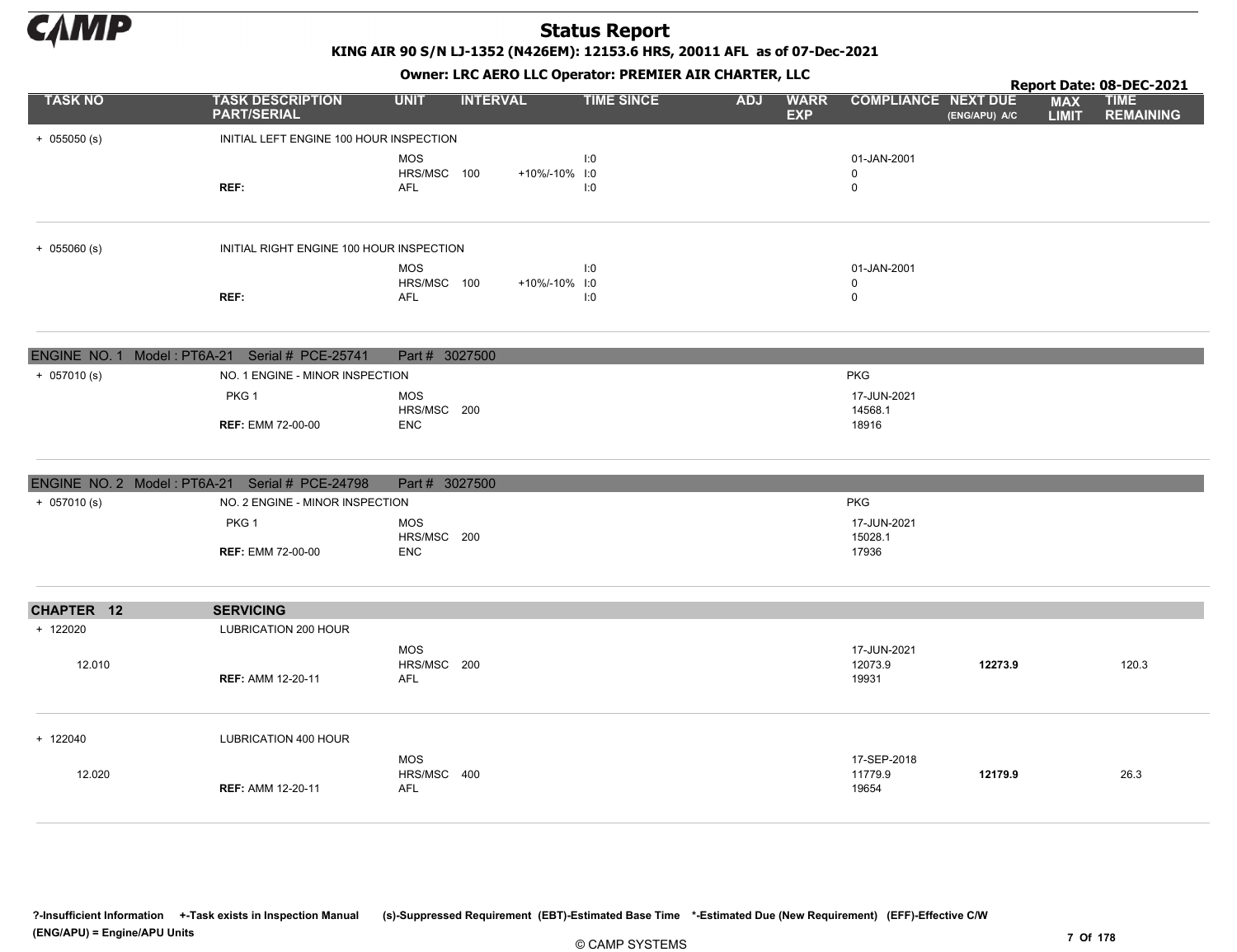

KING AIR 90 S/N LJ-1352 (N426EM): 12153.6 HRS, 20011 AFL as of 07-Dec-2021

|                |                                                              |                                          |                 | OWHER. LKC ALKO LLC OPERATOR. PREPILER AIR CHARTER, LLC |            |                           |                                 |                        |                            | Report Date: 08-DEC-2021        |
|----------------|--------------------------------------------------------------|------------------------------------------|-----------------|---------------------------------------------------------|------------|---------------------------|---------------------------------|------------------------|----------------------------|---------------------------------|
| <b>TASK NO</b> | <b>TASK DESCRIPTION</b><br><b>PART/SERIAL</b>                | <b>UNIT</b>                              | <b>INTERVAL</b> | <b>TIME SINCE</b>                                       | <b>ADJ</b> | <b>WARR</b><br><b>EXP</b> | <b>COMPLIANCE NEXT DUE</b>      | (ENG/APU) A/C          | <b>MAX</b><br><b>LIMIT</b> | <b>TIME</b><br><b>REMAINING</b> |
| + 122060       | LUBRICATION 800 HOUR                                         |                                          |                 |                                                         |            |                           |                                 |                        |                            |                                 |
| 12.030         | <b>REF: AMM 12-20-11</b>                                     | <b>MOS</b><br>HRS/MSC 800<br><b>AFL</b>  |                 |                                                         |            |                           | 18-AUG-2020<br>11870.5<br>19746 | 12670.5                |                            | 516.9                           |
| + 122070       | LUBRICATION 1200 HOUR                                        |                                          |                 |                                                         |            |                           |                                 |                        |                            |                                 |
| 12.040         | <b>REF: AMM 12-20-11</b>                                     | <b>MOS</b><br>HRS/MSC 1200<br><b>AFL</b> |                 |                                                         |            |                           | 22-OCT-2017<br>11588<br>19423   | 12788                  |                            | 634.4                           |
| + 122120       | LUBRICATION LEFT WING BOLT 12 MONTH                          |                                          |                 |                                                         |            |                           |                                 |                        |                            |                                 |
| 12.060         | <b>REF: See Workcard</b>                                     | <b>MOS</b><br>HRS/MSC<br><b>AFL</b>      | 12              |                                                         |            |                           | 31-AUG-2021<br>12086.1<br>19948 | 31-AUG-2022            |                            | 266 d                           |
| + 122125       | UPPER SHOCK ABSORBER AND TOP BRACE CASTING JOINT LUBRICATION |                                          |                 |                                                         |            |                           |                                 |                        |                            |                                 |
|                | <b>REF: GENERIC REFERENCE AMM AFL</b>                        | <b>MOS</b><br>HRS/MSC                    | 12              |                                                         |            |                           | 31-AUG-2021<br>12086.1<br>19948 | 31-AUG-2022            |                            | 266 d                           |
| + 122130       | LUBRICATION 5 YEAR/1200 HOUR                                 |                                          |                 |                                                         |            |                           |                                 |                        |                            |                                 |
| 12.070         | <b>REF: AMM 12-20-11</b>                                     | <b>MOS</b><br>HRS/MSC 1200<br><b>AFL</b> | 60              |                                                         |            |                           | 22-OCT-2017<br>11588<br>19423   | 22-OCT-2022<br>12788   |                            | 318 d<br>634.4                  |
| 122135         | PROPELLER HUB LUBRICATION (HARTZELL PROPELLERS ONLY)         |                                          |                 |                                                         |            |                           |                                 |                        |                            |                                 |
|                | REF:                                                         | <b>MOS</b><br>HRS/MSC 400<br><b>AFL</b>  | 12              |                                                         |            |                           | 31-AUG-2021<br>12086.1<br>19948 | 31-AUG-2022<br>12486.1 |                            | 266 d<br>332.5                  |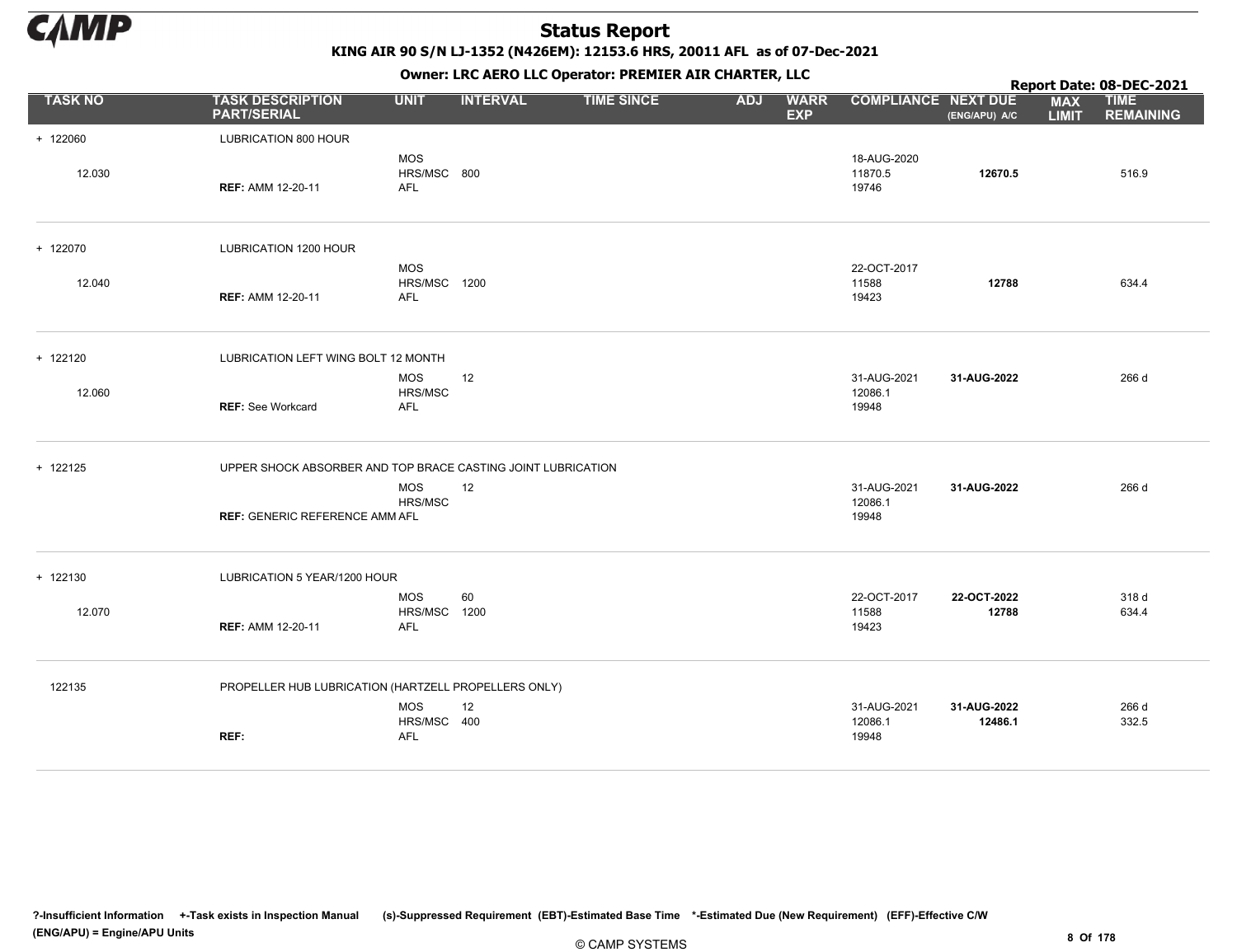

KING AIR 90 S/N LJ-1352 (N426EM): 12153.6 HRS, 20011 AFL as of 07-Dec-2021

|                   | Owner: LRC AERO LLC Operator: PREMIER AIR CHARTER, LLC<br>Report Date: 08-DEC-2021                                     |                                         |                 |              |                   |            |                           |                                           |               |                            |                                 |         |  |
|-------------------|------------------------------------------------------------------------------------------------------------------------|-----------------------------------------|-----------------|--------------|-------------------|------------|---------------------------|-------------------------------------------|---------------|----------------------------|---------------------------------|---------|--|
| <b>TASK NO</b>    | <b>TASK DESCRIPTION</b><br><b>PART/SERIAL</b>                                                                          | <b>UNIT</b>                             | <b>INTERVAL</b> |              | <b>TIME SINCE</b> | <b>ADJ</b> | <b>WARR</b><br><b>EXP</b> | <b>COMPLIANCE NEXT DUE</b>                | (ENG/APU) A/C | <b>MAX</b><br><b>LIMIT</b> | <b>TIME</b><br><b>REMAINING</b> |         |  |
| + 122620          | LUBRICATION RIGHT WING BOLT 12 MONTH                                                                                   |                                         |                 |              |                   |            |                           |                                           |               |                            |                                 |         |  |
| 12.060            | <b>REF: See Workcard</b>                                                                                               | <b>MOS</b><br>HRS/MSC<br><b>AFL</b>     | 12              |              |                   |            |                           | 31-AUG-2021<br>12086.1<br>19948           | 31-AUG-2022   |                            | 266 d                           |         |  |
| <b>CHAPTER 20</b> | <b>STANDARD PRACTICES - AIRFRAME</b>                                                                                   |                                         |                 |              |                   |            |                           |                                           |               |                            |                                 |         |  |
| + 200005          | INSPECT PILOT'S FUEL CONTROL PANEL AND LOWER EDGELIGHTED PANEL, COPILOT'S EDGELIGHTED CIRCUIT<br><b>BREAKER PANEL</b>  |                                         |                 |              |                   |            |                           |                                           |               |                            |                                 |         |  |
| 33.130            | REF:                                                                                                                   | <b>MOS</b><br>HRS/MSC<br><b>AFL</b>     | 12              | $+12d-12d$   |                   |            |                           | 31-AUG-2021<br>12086.1<br>19948           | 31-AUG-2022   | 12-SEP-2022                | 266 d                           | $(+12)$ |  |
| CHAPTER 21        | <b>AIR CONDITIONING</b>                                                                                                |                                         |                 |              |                   |            |                           |                                           |               |                            |                                 |         |  |
| 21-41-07-501      | AIR CONDITIONING ELECTRICAL HEATING BLEED AIR BYPASS VALVE (LJ-502 AND AFTER; LW-1 AND AFTER)<br><b>ADJUSMENT TEST</b> |                                         |                 |              |                   |            |                           |                                           |               |                            |                                 |         |  |
|                   | <b>REF: AMM 21-41-07</b>                                                                                               | <b>MOS</b><br>HRS/MSC A/R<br>AFL        |                 |              | I:0<br>1:0<br>1:0 |            |                           | 01-JAN-2001<br>$\mathbf 0$<br>$\mathbf 0$ |               |                            |                                 |         |  |
| $+ 210100$        | PERFORM CABIN ALTITUDE WARNING PRESSURE SWITCH TEST                                                                    |                                         |                 |              |                   |            |                           |                                           |               |                            |                                 |         |  |
| 21.500            | <b>REF: AMM 21-30-11</b>                                                                                               | <b>MOS</b><br>HRS/MSC<br><b>AFL</b>     | 12              | $+12d/ -12d$ |                   |            |                           | 31-AUG-2021<br>12086.1<br>19948           | 31-AUG-2022   | 12-SEP-2022                | 266 d                           | $(+12)$ |  |
| $+ 210103$        | CLEAN/REPLACE PNEUMATIC FLOW CONTROL UNIT SOLENOID VALVE FILTER                                                        |                                         |                 |              |                   |            |                           |                                           |               |                            |                                 |         |  |
| 21.510            | <b>PN</b><br>SN-UNKNOWN<br>REF:                                                                                        | <b>MOS</b><br>HRS/MSC 600<br><b>AFL</b> |                 |              |                   |            |                           | 22-OCT-2017<br>11588<br>19423             | 12188         |                            | 34.4                            |         |  |
| + 210104          | CLEAN/REPLACE PNEUMATIC FLOW CONTROL UNIT SOLENOID VALVE FILTER                                                        |                                         |                 |              |                   |            |                           |                                           |               |                            |                                 |         |  |
| 21.510            | <b>PN</b><br>SN-UNKNOWN<br>REF:                                                                                        | <b>MOS</b><br>HRS/MSC 600<br><b>AFL</b> |                 |              |                   |            |                           | 22-OCT-2017<br>11588<br>19423             | 12188         |                            | 34.4                            |         |  |

?-Insufficient Information +-Task exists in Inspection Manual (s)-Suppressed Requirement (EBT)-Estimated Base Time \*-Estimated Due (New Requirement) (EFF)-Effective C/W (ENG/APU) = Engine/APU Units 9 Of 178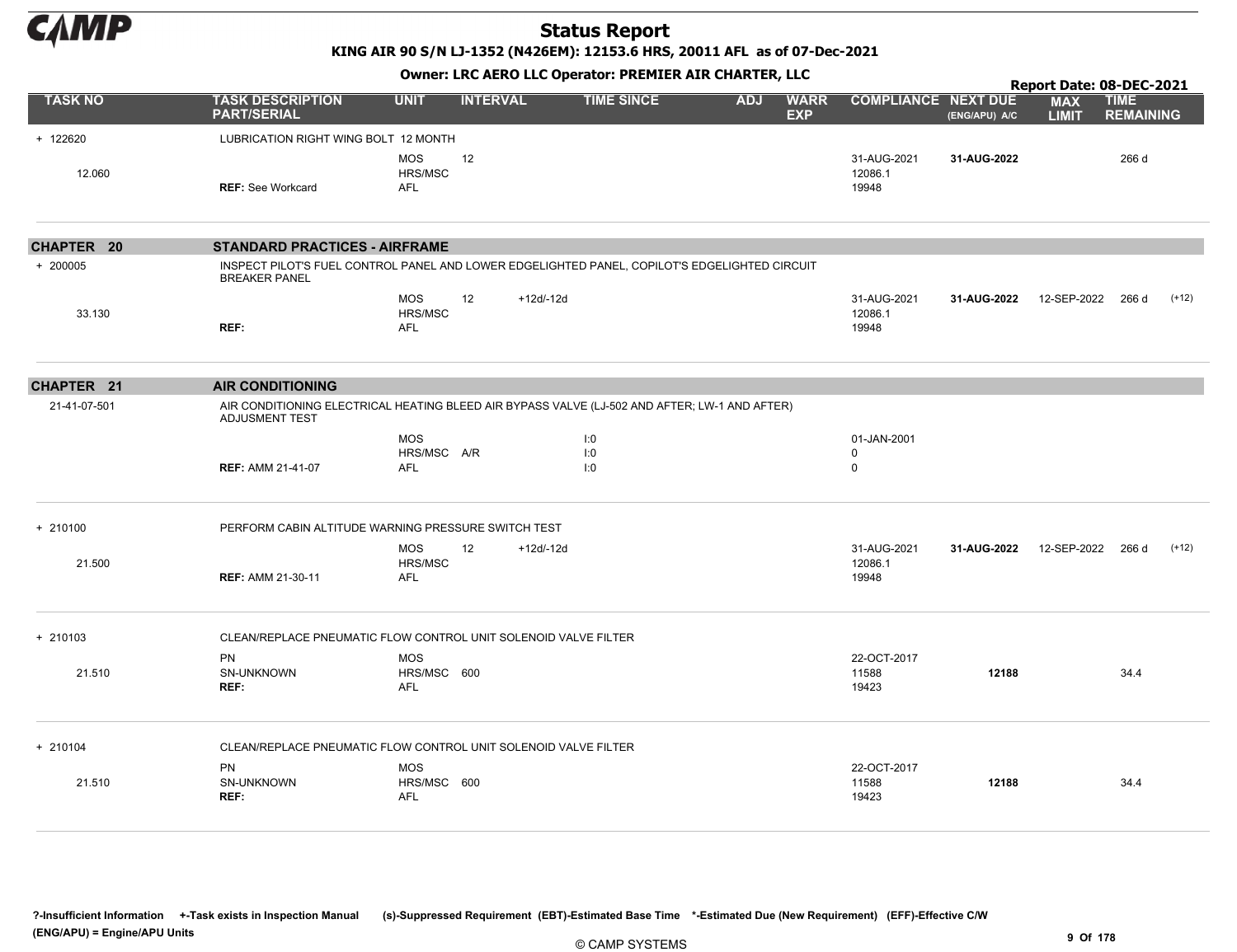

|                |                                                     |             |                 |                   | . .        |                           |                                             |                            | Report Date: 08-DEC-2021        |
|----------------|-----------------------------------------------------|-------------|-----------------|-------------------|------------|---------------------------|---------------------------------------------|----------------------------|---------------------------------|
| <b>TASK NO</b> | <b>TASK DESCRIPTION</b><br><b>PART/SERIAL</b>       | <b>UNIT</b> | <b>INTERVAL</b> | <b>TIME SINCE</b> | <b>ADJ</b> | <b>WARR</b><br><b>EXP</b> | <b>COMPLIANCE NEXT DUE</b><br>(ENG/APU) A/C | <b>MAX</b><br><b>LIMIT</b> | <b>TIME</b><br><b>REMAINING</b> |
| 210156         | SUPERCHARGER HYDRAULIC OIL COOLER                   |             |                 |                   |            |                           |                                             |                            |                                 |
|                | PN                                                  | <b>MOS</b>  |                 | N:0               |            |                           | 01-JAN-2001                                 |                            |                                 |
| 21.210         | SN-UNKNOWN                                          | HRS/MSC O/C |                 | N:0               |            |                           | $\mathbf 0$                                 |                            |                                 |
|                | <b>REF: GENERIC REFERENCE AMM AFL</b>               |             |                 | N:0               |            |                           | $\mathsf 0$                                 |                            |                                 |
| 210181         |                                                     |             |                 |                   |            |                           |                                             |                            |                                 |
|                | FIREWALL SHUTOFF VALVE                              |             |                 |                   |            |                           |                                             |                            |                                 |
|                | PN                                                  | <b>MOS</b>  |                 | N:0               |            |                           | 01-JAN-2001                                 |                            |                                 |
| 21.220         | SN-UNKNOWN<br><b>REF: GENERIC REFERENCE AMM AFL</b> | HRS/MSC O/C |                 | N:0<br>N:0        |            |                           | $\mathbf 0$<br>$\mathsf 0$                  |                            |                                 |
|                |                                                     |             |                 |                   |            |                           |                                             |                            |                                 |
| 210186         | PRESSURE RELIEF VALVE                               |             |                 |                   |            |                           |                                             |                            |                                 |
|                | <b>PN</b>                                           | <b>MOS</b>  |                 | N:0               |            |                           | 01-JAN-2001                                 |                            |                                 |
| 21.220         | SN-UNKNOWN                                          | HRS/MSC O/C |                 | N:0               |            |                           | $\mathbf 0$                                 |                            |                                 |
|                | <b>REF: See Workcard</b>                            | AFL         |                 | N:0               |            |                           | $\pmb{0}$                                   |                            |                                 |
| 210191         | SUPERCHARGER SILENCER                               |             |                 |                   |            |                           |                                             |                            |                                 |
|                | PN                                                  | <b>MOS</b>  |                 | N:0               |            |                           | 01-JAN-2001                                 |                            |                                 |
| 21.230         | <b>SN-UNKNOWN</b>                                   | HRS/MSC O/C |                 | N:0               |            |                           | $\mathsf 0$                                 |                            |                                 |
|                | <b>REF: GENERIC REFERENCE AMM AFL</b>               |             |                 | N:0               |            |                           | $\pmb{0}$                                   |                            |                                 |
| 210201         | FLOW CONTROL VALVE                                  |             |                 |                   |            |                           |                                             |                            |                                 |
|                | 90-380000-17                                        | <b>MOS</b>  |                 | O:0               |            |                           | 25-JUN-1999                                 |                            |                                 |
| 21.220         | 9498                                                | HRS/MSC O/C |                 | O:0               |            |                           | 2488.8                                      |                            |                                 |
|                | REF: See Workcard                                   | <b>AFL</b>  |                 | O:0               |            |                           | 5564                                        |                            |                                 |
| 210211         | <b>HEAT EXCHANGER</b>                               |             |                 |                   |            |                           |                                             |                            |                                 |
|                | <b>PN</b>                                           | <b>MOS</b>  |                 | N:0               |            |                           | 01-JAN-2001                                 |                            |                                 |
| 21.300         | SN-UNKNOWN                                          | HRS/MSC O/C |                 | N:0               |            |                           | $\mathbf 0$                                 |                            |                                 |
|                | <b>REF: See Workcard</b>                            | <b>AFL</b>  |                 | N:0               |            |                           | $\mathbf 0$                                 |                            |                                 |
|                |                                                     |             |                 |                   |            |                           |                                             |                            |                                 |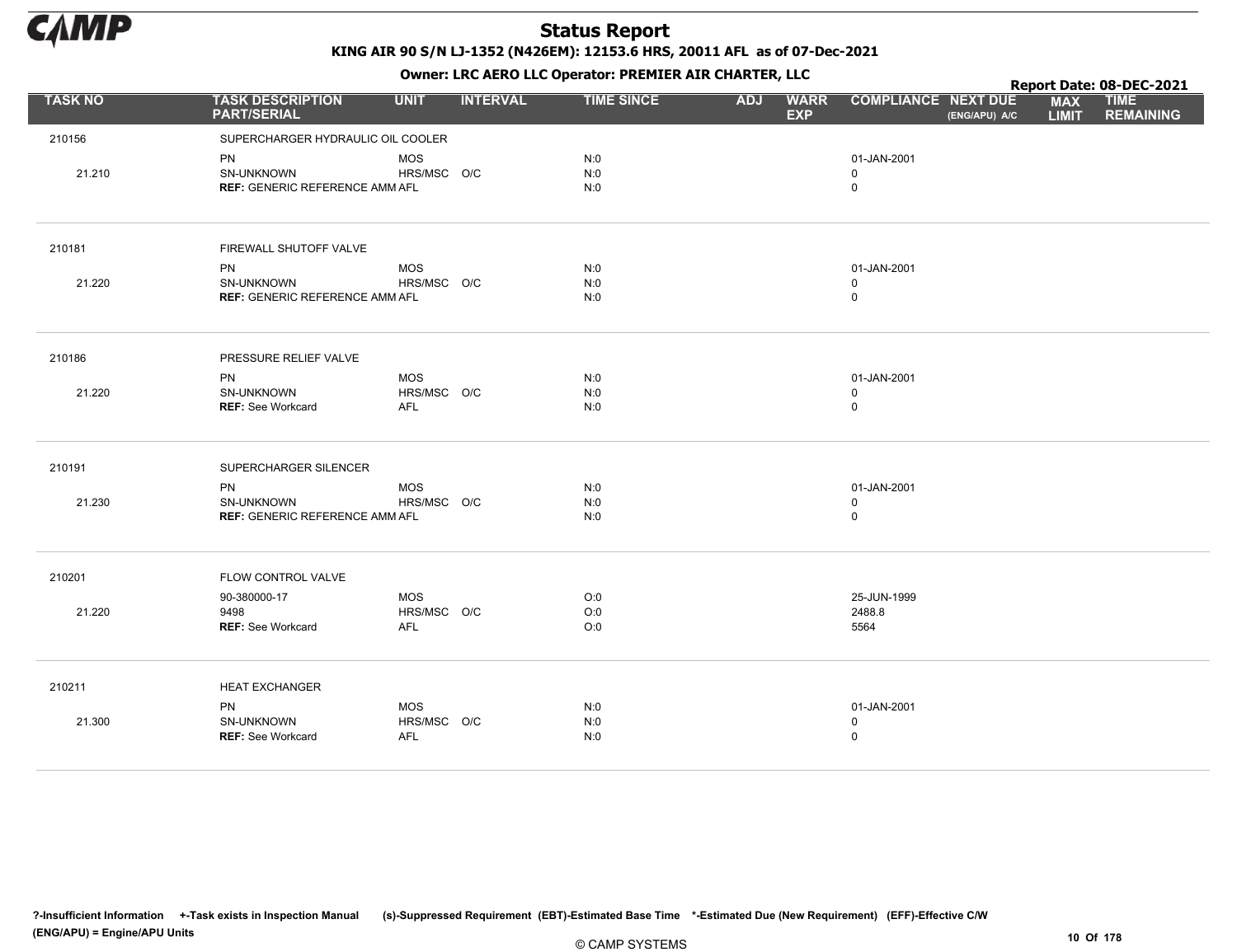

KING AIR 90 S/N LJ-1352 (N426EM): 12153.6 HRS, 20011 AFL as of 07-Dec-2021 Owner: LRC AERO LLC Operator: PREMIER AIR CHARTER, LLC

|                |                                                                  |                                         |                 | <b>OWNER.</b> LIVE ALIVE LECTORIBION. FINEPILEN AIN CHAINTER, LECT |            |                           |                                           |               |                            | Report Date: 08-DEC-2021        |
|----------------|------------------------------------------------------------------|-----------------------------------------|-----------------|--------------------------------------------------------------------|------------|---------------------------|-------------------------------------------|---------------|----------------------------|---------------------------------|
| <b>TASK NO</b> | <b>TASK DESCRIPTION</b><br><b>PART/SERIAL</b>                    | <b>UNIT</b>                             | <b>INTERVAL</b> | <b>TIME SINCE</b>                                                  | <b>ADJ</b> | <b>WARR</b><br><b>EXP</b> | <b>COMPLIANCE NEXT DUE</b>                | (ENG/APU) A/C | <b>MAX</b><br><b>LIMIT</b> | <b>TIME</b><br><b>REMAINING</b> |
| 210216         | SUPERCHARGER HEAT VALVE                                          |                                         |                 |                                                                    |            |                           |                                           |               |                            |                                 |
| 21.240         | PN<br>SN-UNKNOWN<br><b>REF: GENERIC REFERENCE AMM AFL</b>        | <b>MOS</b><br>HRS/MSC O/C               |                 | N:0<br>N:0<br>N:0                                                  |            |                           | 01-JAN-2001<br>$\mathbf 0$<br>$\mathbf 0$ |               |                            |                                 |
| 210221         | PRESSURE CONTROL VENTURI                                         |                                         |                 |                                                                    |            |                           |                                           |               |                            |                                 |
| 21.260         | <b>PN</b><br>SN-UNKNOWN<br><b>REF: See Workcard</b>              | <b>MOS</b><br>HRS/MSC O/C<br>AFL        |                 | N:0<br>N:0<br>N:0                                                  |            |                           | 01-JAN-2001<br>$\mathbf 0$<br>$\mathsf 0$ |               |                            |                                 |
| 210231         | PRESSURE AIR CHECK VALVE                                         |                                         |                 |                                                                    |            |                           |                                           |               |                            |                                 |
| 21.250         | <b>PN</b><br>SN-UNKNOWN<br><b>REF: GENERIC REFERENCE AMM AFL</b> | <b>MOS</b><br>HRS/MSC O/C               |                 | N:0<br>N:0<br>N:0                                                  |            |                           | 01-JAN-2001<br>$\mathsf 0$<br>$\mathsf 0$ |               |                            |                                 |
| 210236         | AIR RECIRCULATION VALVE                                          |                                         |                 |                                                                    |            |                           |                                           |               |                            |                                 |
| 21.250         | <b>PN</b><br>SN-UNKNOWN<br><b>REF: GENERIC REFERENCE AMM AFL</b> | <b>MOS</b><br>HRS/MSC O/C               |                 | N:0<br>N:0<br>N:0                                                  |            |                           | 01-JAN-2001<br>$\mathbf 0$<br>$\mathsf 0$ |               |                            |                                 |
| + 210241       | REPLACE RECIRCULATION AIR FILTER                                 |                                         |                 |                                                                    |            |                           |                                           |               |                            |                                 |
| 21.030         | <b>REF: AMM 12-10-11</b>                                         | <b>MOS</b><br>HRS/MSC N/R<br><b>AFL</b> |                 | I:0<br>I:0<br>1:0                                                  |            |                           | 01-JAN-2001<br>0<br>$\mathsf 0$           |               |                            |                                 |
| 210246         | AIR PLENUM CHANGER                                               |                                         |                 |                                                                    |            |                           |                                           |               |                            |                                 |
| 21.260         | <b>PN</b><br>SN-UNKNOWN<br><b>REF: GENERIC REFERENCE AMM AFL</b> | <b>MOS</b><br>HRS/MSC O/C               |                 | N:0<br>N:0<br>N:0                                                  |            |                           | 01-JAN-2001<br>$\mathbf 0$<br>$\mathsf 0$ |               |                            |                                 |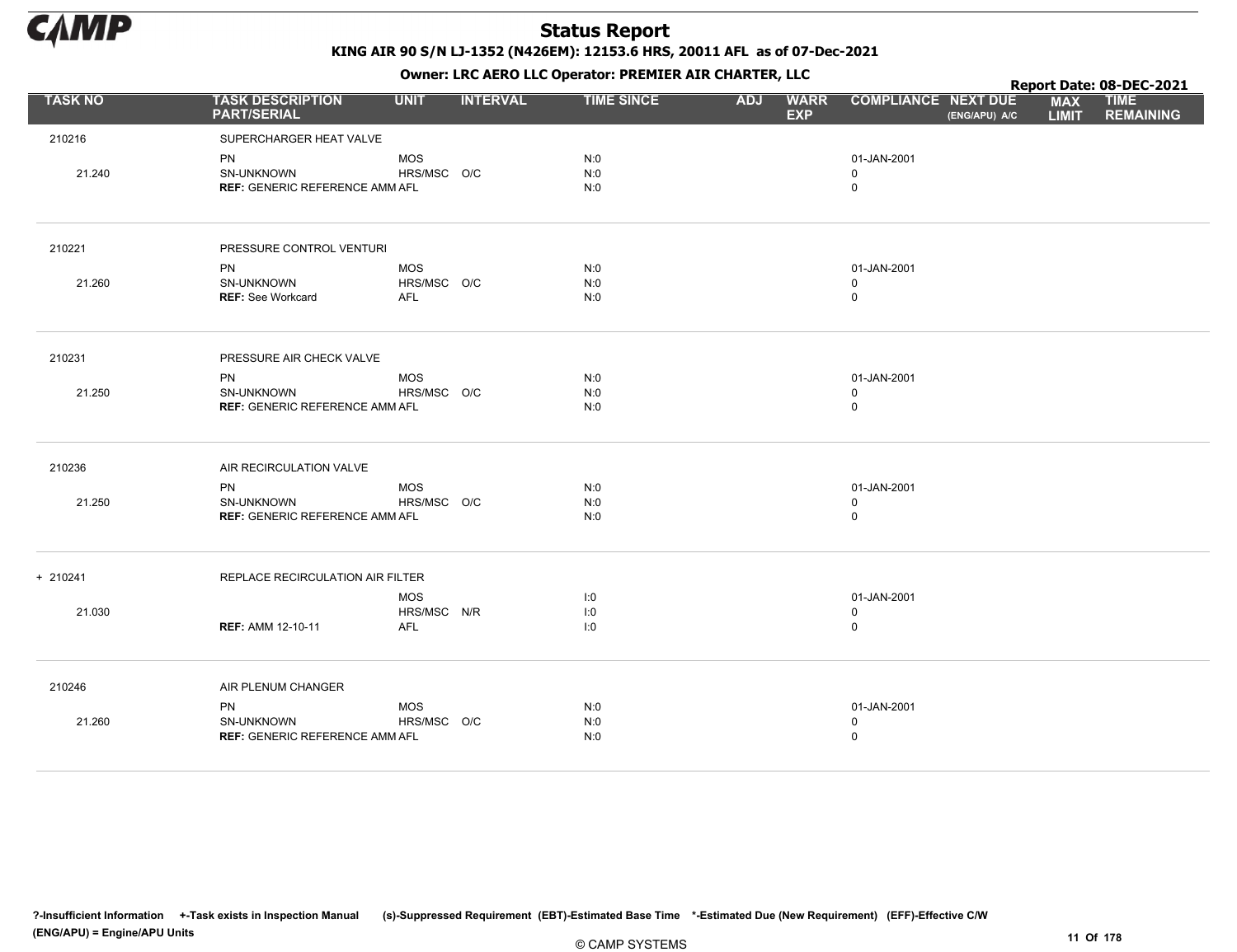

|                |                                               |             |                 |                   |            |                           |                            |               |                            | Report Date: 08-DEC-2021        |
|----------------|-----------------------------------------------|-------------|-----------------|-------------------|------------|---------------------------|----------------------------|---------------|----------------------------|---------------------------------|
| <b>TASK NO</b> | <b>TASK DESCRIPTION</b><br><b>PART/SERIAL</b> | <b>UNIT</b> | <b>INTERVAL</b> | <b>TIME SINCE</b> | <b>ADJ</b> | <b>WARR</b><br><b>EXP</b> | <b>COMPLIANCE NEXT DUE</b> | (ENG/APU) A/C | <b>MAX</b><br><b>LIMIT</b> | <b>TIME</b><br><b>REMAINING</b> |
| 210401         | LEFT FLOW CONTROL UNIT                        |             |                 |                   |            |                           |                            |               |                            |                                 |
|                | 97-380000-33                                  | <b>MOS</b>  |                 | O:0               |            |                           | 01-FEB-2009                |               |                            |                                 |
| 21.270         | 4245                                          | HRS/MSC O/C |                 | O:0               |            |                           | 5979.2                     |               |                            |                                 |
|                | <b>REF: See Workcard</b>                      | <b>AFL</b>  |                 | O:0               |            |                           | 12152                      |               |                            |                                 |
| 210403         | LEFT PNEUMOSTAT                               |             |                 |                   |            |                           |                            |               |                            |                                 |
|                | 90-380000-17                                  | <b>MOS</b>  |                 | O:0               |            |                           | 22-FEB-2002                |               |                            |                                 |
| 21.280         | 5095                                          | HRS/MSC O/C |                 | O:0               |            |                           | 3517.1                     |               |                            |                                 |
|                | <b>REF: GENERIC REFERENCE AMM AFL</b>         |             |                 | O:0               |            |                           | 7931                       |               |                            |                                 |
| 210406         | LEFT AMBIENT AIR SHUTOFF VALVE                |             |                 |                   |            |                           |                            |               |                            |                                 |
|                | PN                                            | <b>MOS</b>  |                 | N:0               |            |                           | 01-JAN-2001                |               |                            |                                 |
| 21.290         | SN-UNKNOWN                                    | HRS/MSC O/C |                 | N:0               |            |                           | $\mathbf 0$                |               |                            |                                 |
|                | <b>REF: GENERIC REFERENCE AMM AFL</b>         |             |                 | N:0               |            |                           | $\mathsf 0$                |               |                            |                                 |
| 210411         | LEFT AIR TO AIR HEAT EXCHANGER                |             |                 |                   |            |                           |                            |               |                            |                                 |
|                | PN                                            | <b>MOS</b>  |                 | N:0               |            |                           | 01-JAN-2001                |               |                            |                                 |
| 21.300         | SN-UNKNOWN                                    | HRS/MSC O/C |                 | N:0               |            |                           | $\mathbf 0$                |               |                            |                                 |
|                | <b>REF: GENERIC REFERENCE AMM AFL</b>         |             |                 | N:0               |            |                           | $\mathbf 0$                |               |                            |                                 |
| 210421         | LEFT BLEED AIR BYPASS VALVE                   |             |                 |                   |            |                           |                            |               |                            |                                 |
|                | PN                                            | <b>MOS</b>  |                 | N:0               |            |                           | 01-JAN-2001                |               |                            |                                 |
| 21.310         | SN-UNKNOWN                                    | HRS/MSC O/C |                 | N:0               |            |                           | $\mathbf 0$                |               |                            |                                 |
|                | <b>REF: See Workcard</b>                      | <b>AFL</b>  |                 | N:0               |            |                           | $\mathbf 0$                |               |                            |                                 |
| 210436         | RIGHT FLOW CONTROL UNIT                       |             |                 |                   |            |                           |                            |               |                            |                                 |
|                | 97-380000-33                                  | <b>MOS</b>  |                 | O:0               |            |                           | 17-SEP-2018                |               |                            |                                 |
| 21.270         | 5837                                          | HRS/MSC O/C |                 | O:0               |            |                           | 11780.6                    |               |                            |                                 |
|                | <b>REF: GENERIC REFERENCE AMM AFL</b>         |             |                 | O:0               |            |                           | 19655                      |               |                            |                                 |
|                |                                               |             |                 |                   |            |                           |                            |               |                            |                                 |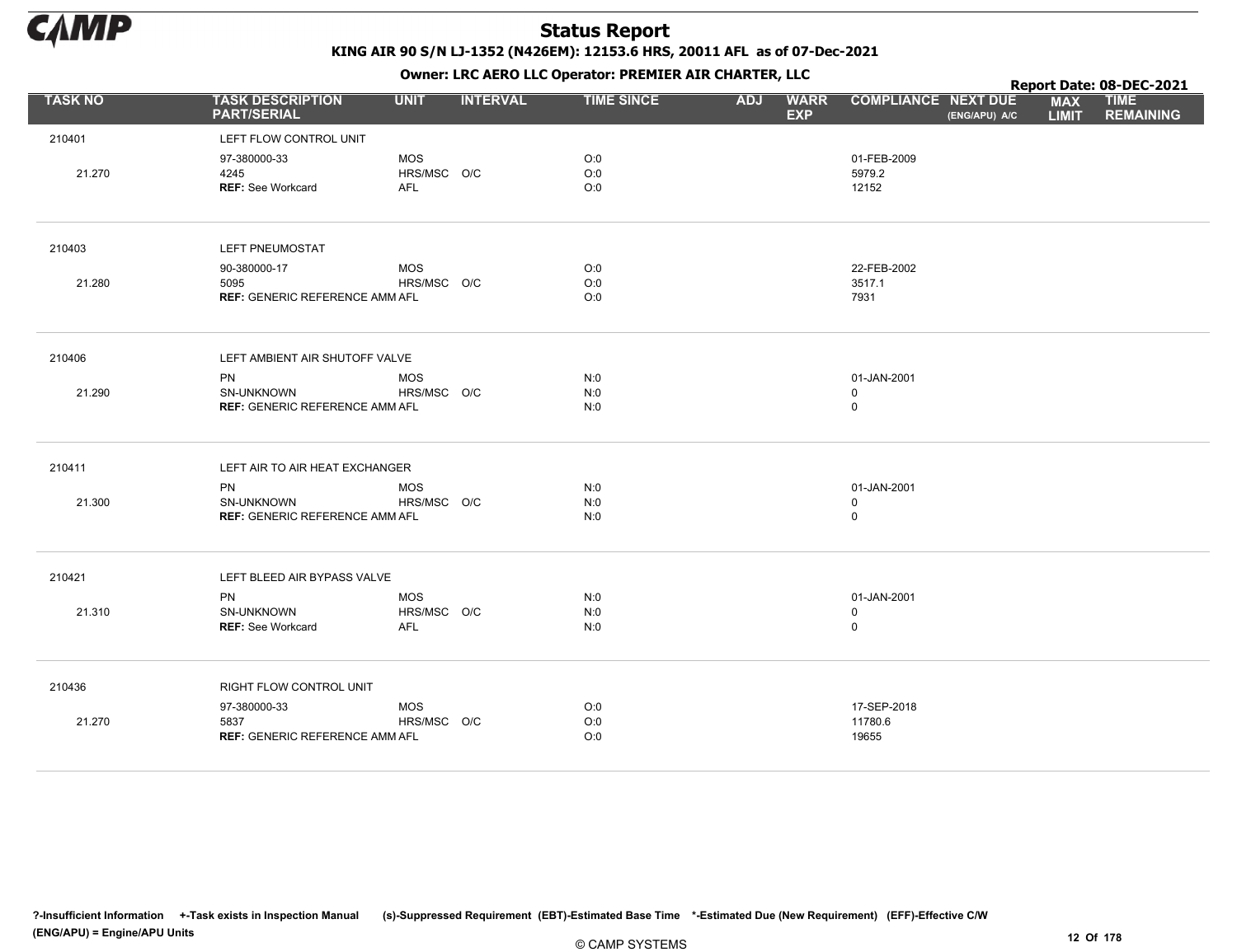

|                |                                               |             |                 |                   |            | . .                       |                                             |                            | Report Date: 08-DEC-2021        |
|----------------|-----------------------------------------------|-------------|-----------------|-------------------|------------|---------------------------|---------------------------------------------|----------------------------|---------------------------------|
| <b>TASK NO</b> | <b>TASK DESCRIPTION</b><br><b>PART/SERIAL</b> | <b>UNIT</b> | <b>INTERVAL</b> | <b>TIME SINCE</b> | <b>ADJ</b> | <b>WARR</b><br><b>EXP</b> | <b>COMPLIANCE NEXT DUE</b><br>(ENG/APU) A/C | <b>MAX</b><br><b>LIMIT</b> | <b>TIME</b><br><b>REMAINING</b> |
| 210439         | RIGHT PNEUMOSTAT                              |             |                 |                   |            |                           |                                             |                            |                                 |
|                | 97-380000-17                                  | <b>MOS</b>  |                 | O:0               |            |                           | 30-JUN-2008                                 |                            |                                 |
| 21.280         | 5128                                          | HRS/MSC O/C |                 | O:0               |            |                           | 5550                                        |                            |                                 |
|                | <b>REF: GENERIC REFERENCE AMM AFL</b>         |             |                 | O:0               |            |                           | 11635                                       |                            |                                 |
| 210441         | RIGHT AMBIENT AIR SHUTOFF VALVE               |             |                 |                   |            |                           |                                             |                            |                                 |
|                | <b>PN</b>                                     | <b>MOS</b>  |                 | N:0               |            |                           | 01-JAN-2001                                 |                            |                                 |
| 21.290         | SN-UNKNOWN                                    | HRS/MSC O/C |                 | N:0               |            |                           | $\mathbf 0$                                 |                            |                                 |
|                | <b>REF: GENERIC REFERENCE AMM AFL</b>         |             |                 | N:0               |            |                           | $\mathsf 0$                                 |                            |                                 |
| 210446         | RIGHT AIR TO AIR HEAT EXCHANGER               |             |                 |                   |            |                           |                                             |                            |                                 |
|                | <b>PN</b>                                     | <b>MOS</b>  |                 | N:0               |            |                           | 01-JAN-2001                                 |                            |                                 |
| 21.300         | <b>SN-UNKNOWN</b>                             | HRS/MSC O/C |                 | N:0               |            |                           | $\mathbf 0$                                 |                            |                                 |
|                | <b>REF: GENERIC REFERENCE AMM AFL</b>         |             |                 | N:0               |            |                           | $\mathsf 0$                                 |                            |                                 |
| 210451         | RIGHT BLEED AIR BYPASS VALVE                  |             |                 |                   |            |                           |                                             |                            |                                 |
|                | <b>PN</b>                                     | <b>MOS</b>  |                 | N:0               |            |                           | 01-JAN-2001                                 |                            |                                 |
| 21.310         | SN-UNKNOWN                                    | HRS/MSC O/C |                 | N:0               |            |                           | $\mathbf 0$                                 |                            |                                 |
|                | <b>REF: GENERIC REFERENCE AMM AFL</b>         |             |                 | N:0               |            |                           | $\mathsf 0$                                 |                            |                                 |
| 210601         | HEATER CONTROL BOX                            |             |                 |                   |            |                           |                                             |                            |                                 |
|                | <b>PN</b>                                     | <b>MOS</b>  |                 | N:0               |            |                           | 01-JAN-2001                                 |                            |                                 |
| 21.330         | SN-UNKNOWN                                    | HRS/MSC O/C |                 | N:0               |            |                           | $\mathbf 0$                                 |                            |                                 |
|                | <b>REF: GENERIC REFERENCE AMM AFL</b>         |             |                 | N:0               |            |                           | $\mathsf 0$                                 |                            |                                 |
| 210611         | <b>COMBUSTION AIR BLOWER</b>                  |             |                 |                   |            |                           |                                             |                            |                                 |
|                | PN                                            | <b>MOS</b>  |                 | N:0               |            |                           | 01-JAN-2001                                 |                            |                                 |
| 21.080         | SN-UNKNOWN                                    | HRS/MSC O/C |                 | N:0               |            |                           | $\mathsf 0$                                 |                            |                                 |
|                | <b>REF: GENERIC REFERENCE AMM AFL</b>         |             |                 | N:0               |            |                           | $\mathsf 0$                                 |                            |                                 |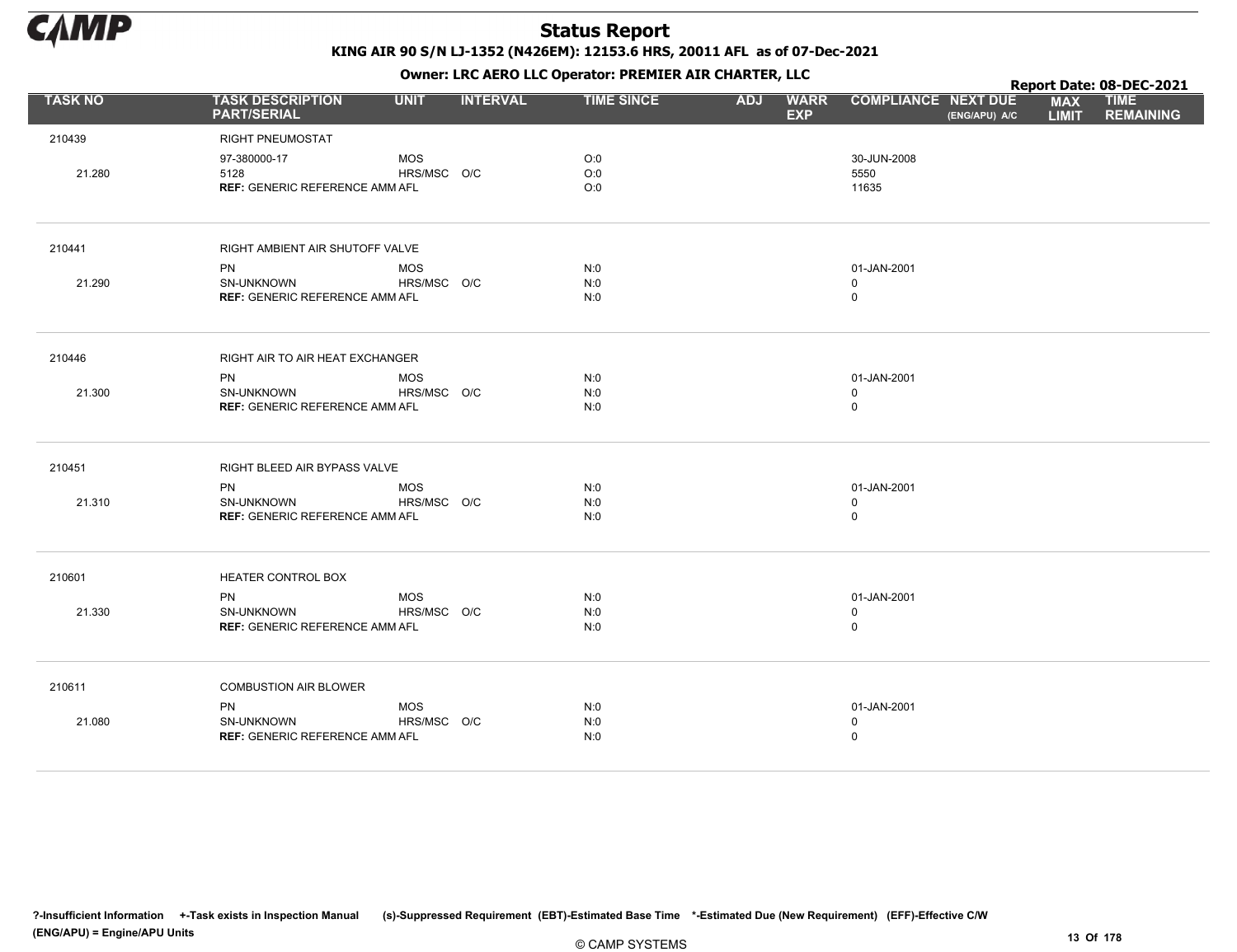

|                |                                                                  |                                         |                   |                                         |                                             | Report Date: 08-DEC-2021                                      |
|----------------|------------------------------------------------------------------|-----------------------------------------|-------------------|-----------------------------------------|---------------------------------------------|---------------------------------------------------------------|
| <b>TASK NO</b> | <b>TASK DESCRIPTION</b><br><b>PART/SERIAL</b>                    | <b>UNIT</b><br><b>INTERVAL</b>          | <b>TIME SINCE</b> | <b>ADJ</b><br><b>WARR</b><br><b>EXP</b> | <b>COMPLIANCE NEXT DUE</b><br>(ENG/APU) A/C | <b>MAX</b><br><b>TIME</b><br><b>LIMIT</b><br><b>REMAINING</b> |
| 210621         | COMBUSTION AIR SOLENOID VALVE                                    |                                         |                   |                                         |                                             |                                                               |
| 21.340         | <b>PN</b><br>SN-UNKNOWN<br><b>REF: GENERIC REFERENCE AMM AFL</b> | <b>MOS</b><br>HRS/MSC O/C               | N:0<br>N:0<br>N:0 |                                         | 01-JAN-2001<br>0<br>$\mathbf 0$             |                                                               |
| + 210626       | CABIN COMBUSTION HEATER                                          |                                         |                   |                                         |                                             |                                                               |
| 21.090         | <b>PN</b><br>SN-UNKNOWN<br><b>REF: See Workcard</b>              | <b>MOS</b><br>HRS/MSC N/R<br><b>AFL</b> | N:0<br>N:0<br>N:0 |                                         | 01-JAN-2001<br>$\mathbf 0$<br>$\pmb{0}$     |                                                               |
| + 210628       | HEATER IGNITION VIBRATOR SWITCH POINTS                           |                                         |                   |                                         |                                             |                                                               |
| 21.440         | <b>PN</b><br>SN-UNKNOWN<br><b>REF: GENERIC NO REF</b>            | <b>MOS</b><br>HRS/MSC N/R<br><b>AFL</b> | N:0<br>N:0<br>N:0 |                                         | 01-JAN-2001<br>$\mathbf 0$<br>$\pmb{0}$     |                                                               |
| + 210631       | PRESSURE TEST CABIN COMBUSTION HEATER                            |                                         |                   |                                         |                                             |                                                               |
| 21.060         | <b>REF: GENERIC NO REF</b>                                       | <b>MOS</b><br>HRS/MSC N/R<br><b>AFL</b> | 1:0<br>1:0<br>1:0 |                                         | 01-JAN-2001<br>$\mathbf 0$<br>$\mathsf 0$   |                                                               |
| 210636         | <b>HEATER SWITCH</b>                                             |                                         |                   |                                         |                                             |                                                               |
| 21.340         | <b>PN</b><br>SN-UNKNOWN<br><b>REF: GENERIC REFERENCE AMM AFL</b> | <b>MOS</b><br>HRS/MSC O/C               | N:0<br>N:0<br>N:0 |                                         | 01-JAN-2001<br>$\mathbf 0$<br>$\mathbf 0$   |                                                               |
| 210641         | HEATER FUEL PUMP                                                 |                                         |                   |                                         |                                             |                                                               |
| 21.100         | <b>PN</b><br>SN-UNKNOWN<br><b>REF: GENERIC REFERENCE AMM AFL</b> | <b>MOS</b><br>HRS/MSC O/C               | N:0<br>N:0<br>N:0 |                                         | 01-JAN-2001<br>$\mathbf 0$<br>$\mathbf 0$   |                                                               |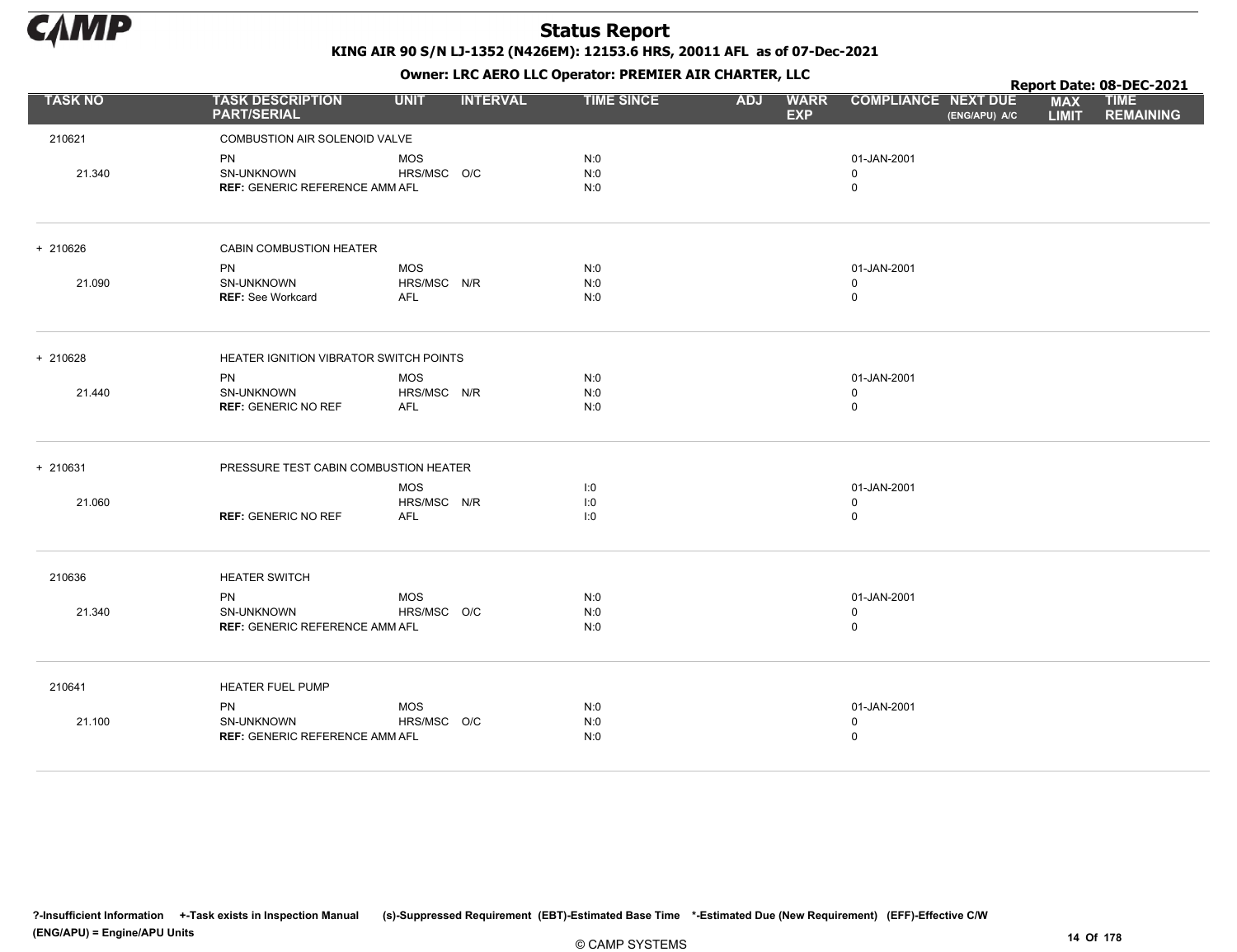

|                |                                               |             |                 |                   |            | $\mathbf{r}$              |                                             |                            | Report Date: 08-DEC-2021        |
|----------------|-----------------------------------------------|-------------|-----------------|-------------------|------------|---------------------------|---------------------------------------------|----------------------------|---------------------------------|
| <b>TASK NO</b> | <b>TASK DESCRIPTION</b><br><b>PART/SERIAL</b> | <b>UNIT</b> | <b>INTERVAL</b> | <b>TIME SINCE</b> | <b>ADJ</b> | <b>WARR</b><br><b>EXP</b> | <b>COMPLIANCE NEXT DUE</b><br>(ENG/APU) A/C | <b>MAX</b><br><b>LIMIT</b> | <b>TIME</b><br><b>REMAINING</b> |
| 210651         | <b>HEATER FUEL REGULATOR</b>                  |             |                 |                   |            |                           |                                             |                            |                                 |
|                | <b>PN</b>                                     | <b>MOS</b>  |                 | N:0               |            |                           | 01-JAN-2001                                 |                            |                                 |
| 21.340         | SN-UNKNOWN                                    | HRS/MSC O/C |                 | N:0               |            |                           | $\Omega$                                    |                            |                                 |
|                | <b>REF: GENERIC REFERENCE AMM AFL</b>         |             |                 | N:0               |            |                           | $\mathbf 0$                                 |                            |                                 |
| 210656         | HEATER FUEL CONTROL VALVE                     |             |                 |                   |            |                           |                                             |                            |                                 |
|                | PN                                            | MOS         |                 | N:0               |            |                           | 01-JAN-2001                                 |                            |                                 |
| 21.110         | SN-UNKNOWN                                    | HRS/MSC O/C |                 | N:0               |            |                           | $\mathbf 0$                                 |                            |                                 |
|                | <b>REF: GENERIC NO REF</b>                    | <b>AFL</b>  |                 | N:0               |            |                           | $\mathbf 0$                                 |                            |                                 |
| 210666         | FUEL LINE HEATER                              |             |                 |                   |            |                           |                                             |                            |                                 |
|                | <b>PN</b>                                     | <b>MOS</b>  |                 | N:0               |            |                           | 01-JAN-2001                                 |                            |                                 |
| 21.120         | SN-UNKNOWN                                    | HRS/MSC O/C |                 | N:0               |            |                           | $\mathbf 0$                                 |                            |                                 |
|                | <b>REF: GENERIC REFERENCE AMM AFL</b>         |             |                 | N:0               |            |                           | $\mathsf 0$                                 |                            |                                 |
| 210671         | HEATER FUEL NOZZLE                            |             |                 |                   |            |                           |                                             |                            |                                 |
|                | PN                                            | <b>MOS</b>  |                 | N:0               |            |                           | 01-JAN-2001                                 |                            |                                 |
| 21.330         | SN-UNKNOWN                                    | HRS/MSC O/C |                 | N:0               |            |                           | $\mathbf 0$                                 |                            |                                 |
|                | <b>REF: GENERIC REFERENCE AMM AFL</b>         |             |                 | N:0               |            |                           | $\mathbf 0$                                 |                            |                                 |
| + 210681       | <b>HEATER IGNITION VIBRATOR</b>               |             |                 |                   |            |                           |                                             |                            |                                 |
|                | <b>PN</b>                                     | <b>MOS</b>  |                 | N:0               |            |                           | 01-JAN-2001                                 |                            |                                 |
| 21.130         | SN-UNKNOWN                                    | HRS/MSC N/R |                 | N:0               |            |                           | $\mathbf 0$                                 |                            |                                 |
|                | <b>REF: GENERIC NO REF</b>                    | AFL         |                 | N:0               |            |                           | $\mathsf 0$                                 |                            |                                 |
| 210696         | <b>HEATER IGNITOR</b>                         |             |                 |                   |            |                           |                                             |                            |                                 |
|                | PN                                            | <b>MOS</b>  |                 | N:0               |            |                           | 01-JAN-2001                                 |                            |                                 |
| 21.360         | SN-UNKNOWN                                    | HRS/MSC O/C |                 | N:0               |            |                           | $\mathbf 0$                                 |                            |                                 |
|                | <b>REF: GENERIC REFERENCE AMM AFL</b>         |             |                 | N:0               |            |                           | $\mathbf 0$                                 |                            |                                 |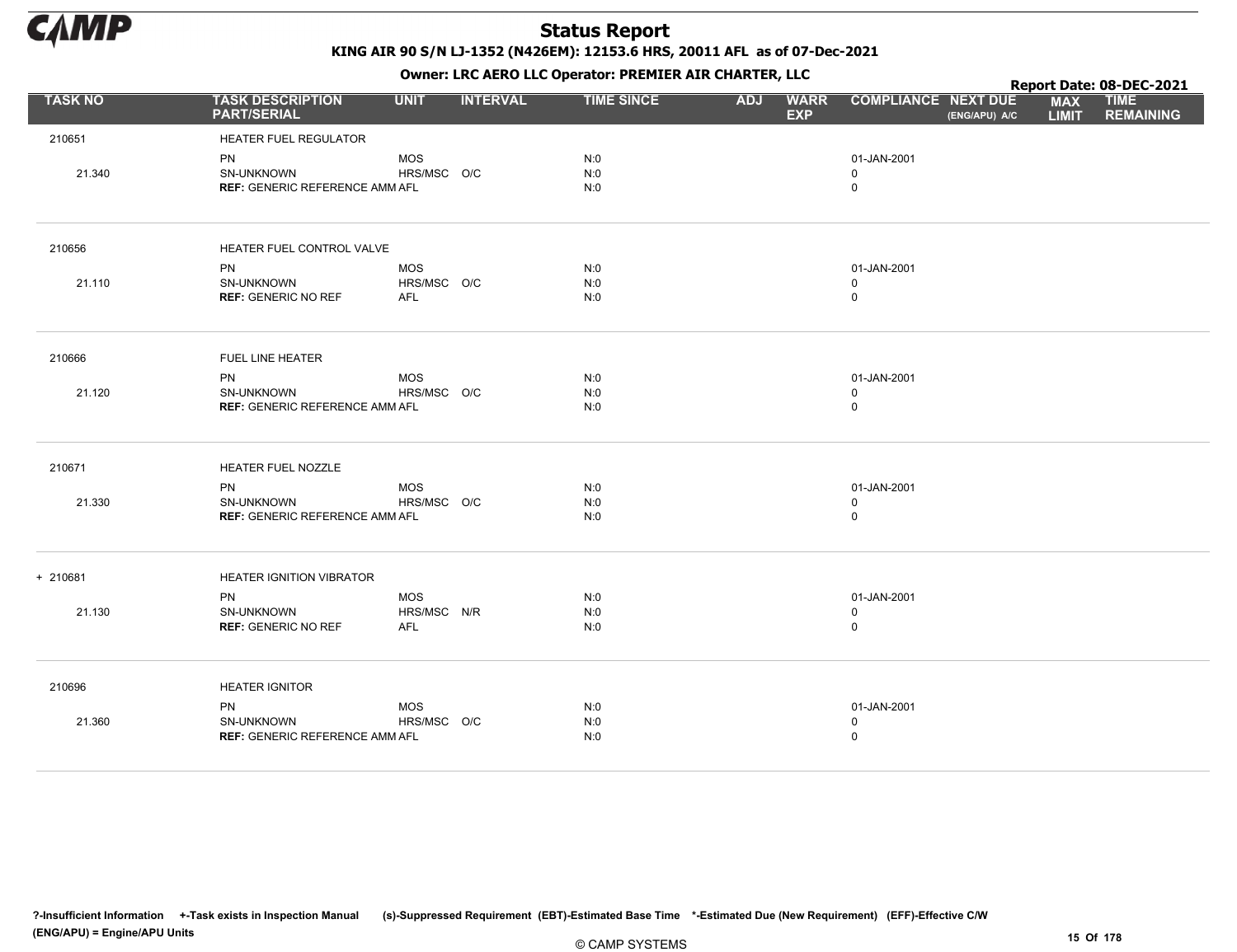

KING AIR 90 S/N LJ-1352 (N426EM): 12153.6 HRS, 20011 AFL as of 07-Dec-2021

|                |                                                                  |                           |                 | OWHER. LKC ALKO LLC OPERATOR. PREPILER AIR CHARTER, LLC |            |                           |                                           |               |                            | Report Date: 08-DEC-2021        |
|----------------|------------------------------------------------------------------|---------------------------|-----------------|---------------------------------------------------------|------------|---------------------------|-------------------------------------------|---------------|----------------------------|---------------------------------|
| <b>TASK NO</b> | <b>TASK DESCRIPTION</b><br><b>PART/SERIAL</b>                    | <b>UNIT</b>               | <b>INTERVAL</b> | <b>TIME SINCE</b>                                       | <b>ADJ</b> | <b>WARR</b><br><b>EXP</b> | <b>COMPLIANCE NEXT DUE</b>                | (ENG/APU) A/C | <b>MAX</b><br><b>LIMIT</b> | <b>TIME</b><br><b>REMAINING</b> |
| 210701         | <b>HEATER SPARK PLUG</b>                                         |                           |                 |                                                         |            |                           |                                           |               |                            |                                 |
| 21.360         | <b>PN</b><br>SN-UNKNOWN<br><b>REF: GENERIC REFERENCE AMM AFL</b> | <b>MOS</b><br>HRS/MSC O/C |                 | N:0<br>N:0<br>N:0                                       |            |                           | 01-JAN-2001<br>$\mathbf 0$<br>$\mathsf 0$ |               |                            |                                 |
| 210711         | CABIN AIR SHUTOFF VALVE                                          |                           |                 |                                                         |            |                           |                                           |               |                            |                                 |
|                | PN                                                               | MOS                       |                 | N:0                                                     |            |                           | 01-JAN-2001                               |               |                            |                                 |
| 21.360         | <b>SN-UNKNOWN</b>                                                | HRS/MSC O/C               |                 | N:0                                                     |            |                           | $\mathbf 0$                               |               |                            |                                 |
|                | <b>REF: GENERIC REFERENCE AMM AFL</b>                            |                           |                 | N:0                                                     |            |                           | $\mathsf 0$                               |               |                            |                                 |
| 210712         | CABIN AIR TEMPERATURE SENSOR                                     |                           |                 |                                                         |            |                           |                                           |               |                            |                                 |
|                | AYLF50304                                                        | MOS                       |                 | N:0                                                     |            |                           | 16-APR-2009                               |               |                            |                                 |
| 21.370         | 10656                                                            | HRS/MSC O/C               |                 | N:0                                                     |            |                           | 6163.2                                    |               |                            |                                 |
|                | <b>REF: GENERIC REFERENCE AMM AFL</b>                            |                           |                 | N:0                                                     |            |                           | 12405                                     |               |                            |                                 |
| 210901         | <b>CABIN ELECTRIC HEATER</b>                                     |                           |                 |                                                         |            |                           |                                           |               |                            |                                 |
|                | <b>PN</b>                                                        | <b>MOS</b>                |                 | N:0                                                     |            |                           | 01-JAN-2001                               |               |                            |                                 |
| 21.370         | SN-UNKNOWN<br><b>REF: GENERIC REFERENCE AMM AFL</b>              | HRS/MSC O/C               |                 | N:0<br>N:0                                              |            |                           | $\mathbf 0$<br>$\mathsf 0$                |               |                            |                                 |
|                |                                                                  |                           |                 |                                                         |            |                           |                                           |               |                            |                                 |
| 210906         | AMBIENT AIR SHUTOFF DELAY RELAY                                  |                           |                 |                                                         |            |                           |                                           |               |                            |                                 |
|                | <b>PN</b>                                                        | <b>MOS</b>                |                 | N:0                                                     |            |                           | 01-JAN-2001                               |               |                            |                                 |
| 21.350         | SN-UNKNOWN                                                       | HRS/MSC O/C               |                 | N:0                                                     |            |                           | $\mathbf 0$                               |               |                            |                                 |
|                | <b>REF: GENERIC REFERENCE AMM AFL</b>                            |                           |                 | N:0                                                     |            |                           | $\mathsf 0$                               |               |                            |                                 |
| 210916         | ELECTRIC AIR/HEAT CONDITIONER RELAY                              |                           |                 |                                                         |            |                           |                                           |               |                            |                                 |
|                | <b>PN</b>                                                        | <b>MOS</b>                |                 | N:0                                                     |            |                           | 01-JAN-2001                               |               |                            |                                 |
| 21.350         | SN-UNKNOWN                                                       | HRS/MSC O/C               |                 | N:0                                                     |            |                           | $\mathbf 0$                               |               |                            |                                 |
|                | <b>REF: GENERIC REFERENCE AMM AFL</b>                            |                           |                 | N:0                                                     |            |                           | $\mathsf 0$                               |               |                            |                                 |
|                |                                                                  |                           |                 |                                                         |            |                           |                                           |               |                            |                                 |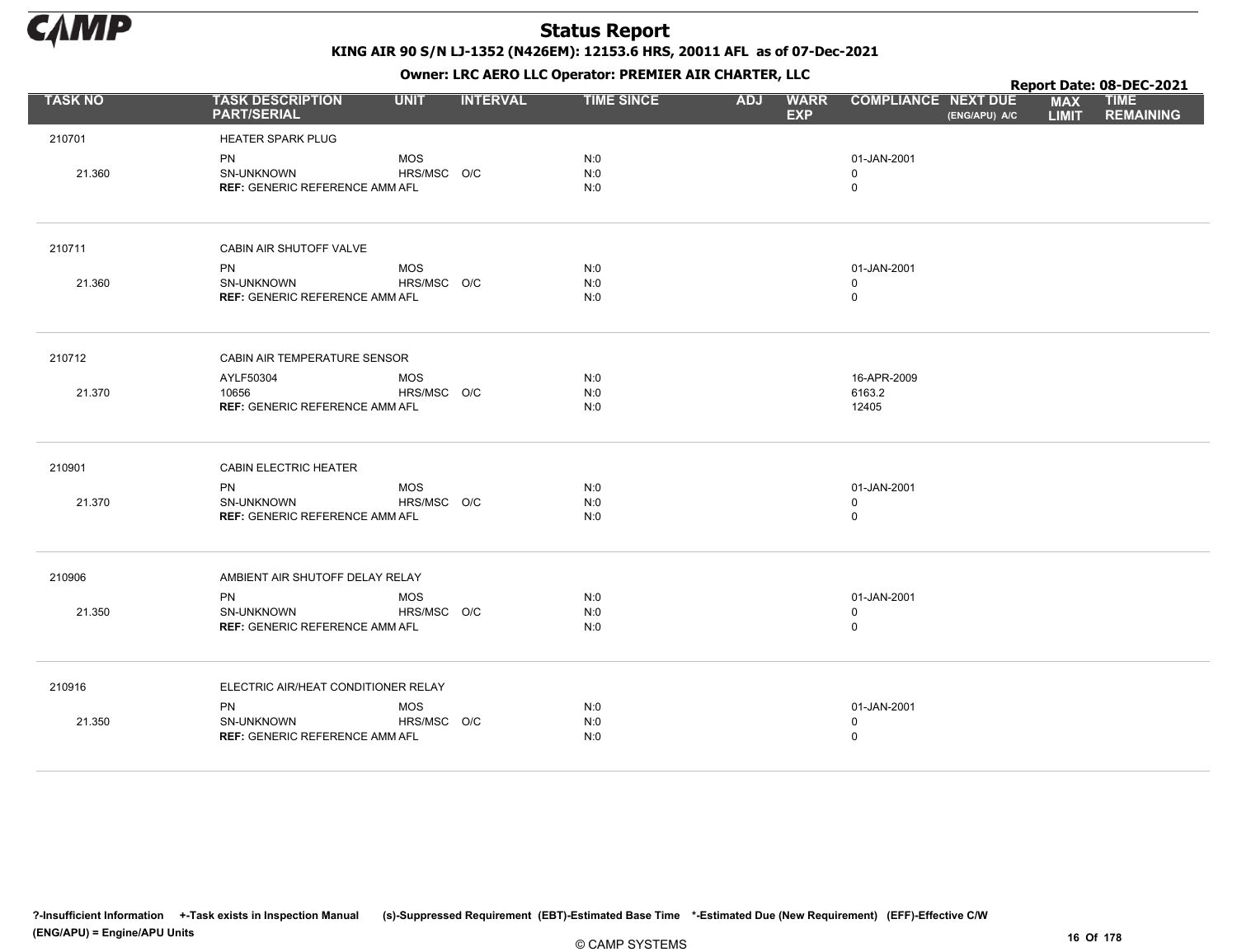

KING AIR 90 S/N LJ-1352 (N426EM): 12153.6 HRS, 20011 AFL as of 07-Dec-2021

| <b>TASK NO</b><br><b>COMPLIANCE NEXT DUE</b><br><b>TASK DESCRIPTION</b><br><b>UNIT</b><br><b>INTERVAL</b><br><b>TIME SINCE</b><br><b>ADJ</b><br><b>WARR</b><br><b>PART/SERIAL</b><br><b>EXP</b><br>(ENG/APU) A/C<br>INSPECT AIR CONDITIONING MOTOR BRUSHES<br>+ 210920<br><b>MOS</b><br>24-FEB-2021<br>21.160<br>HRS/MSC 1000<br>+10%/-10%<br>12973<br>11973<br><b>AFL</b><br>19841<br><b>REF: AMM 21-50-07</b><br>210921<br>ELECTRIC HEAT SHUTOFF RELAY<br><b>MOS</b><br>N:0<br><b>PN</b><br>01-JAN-2001<br>HRS/MSC O/C<br>N:0<br>21.350<br>SN-UNKNOWN<br>$\mathbf 0$<br><b>REF: GENERIC REFERENCE AMM AFL</b><br>N:0<br>$\mathbf 0$<br>210926<br>CABIN TEMPERATURE INDICATOR<br>HYLZ50336-1<br><b>MOS</b><br>O:0<br>09-JUN-2015<br>O:0<br>21.370<br>5355K<br>HRS/MSC O/C<br>10608<br><b>REF: GENERIC REFERENCE AMM AFL</b><br>O:0<br>18213<br>210931<br>HEATER/BLOWER CROSSOVER DUCT<br><b>MOS</b><br>09-JUL-2015<br>50-380057-11<br>21.380<br>HRS/MSC O/C<br>10647<br>SN-UNKNOWN<br>18265<br><b>REF: GENERIC REFERENCE AMM AFL</b><br>211001<br>NO. 1 PNEUMATIC FLOW CONTROL UNIT SOLENOID VALVE FILTER<br>PN<br><b>MOS</b><br>N:0<br>01-JAN-2001<br>SN-UNKNOWN<br>HRS/MSC O/C<br>N:0<br>$\mathbf 0$<br>REF:<br><b>AFL</b><br>N:0<br>$\mathbf 0$<br>NO. 2 PNEUMATIC FLOW CONTROL UNIT SOLENOID VALVE FILTER<br>211002 |           |            | OWHER. LKC ALKO LLC OPERATOR. PREPILER AIR CHARTER, LLC |             |  | Report Date: 08-DEC-2021   |                                 |  |
|--------------------------------------------------------------------------------------------------------------------------------------------------------------------------------------------------------------------------------------------------------------------------------------------------------------------------------------------------------------------------------------------------------------------------------------------------------------------------------------------------------------------------------------------------------------------------------------------------------------------------------------------------------------------------------------------------------------------------------------------------------------------------------------------------------------------------------------------------------------------------------------------------------------------------------------------------------------------------------------------------------------------------------------------------------------------------------------------------------------------------------------------------------------------------------------------------------------------------------------------------------------------------------------------------------------------------|-----------|------------|---------------------------------------------------------|-------------|--|----------------------------|---------------------------------|--|
|                                                                                                                                                                                                                                                                                                                                                                                                                                                                                                                                                                                                                                                                                                                                                                                                                                                                                                                                                                                                                                                                                                                                                                                                                                                                                                                          |           |            |                                                         |             |  | <b>MAX</b><br><b>LIMIT</b> | <b>TIME</b><br><b>REMAINING</b> |  |
|                                                                                                                                                                                                                                                                                                                                                                                                                                                                                                                                                                                                                                                                                                                                                                                                                                                                                                                                                                                                                                                                                                                                                                                                                                                                                                                          |           |            |                                                         |             |  |                            |                                 |  |
|                                                                                                                                                                                                                                                                                                                                                                                                                                                                                                                                                                                                                                                                                                                                                                                                                                                                                                                                                                                                                                                                                                                                                                                                                                                                                                                          |           |            |                                                         |             |  | 13073                      | 819.4<br>$(+100)$               |  |
|                                                                                                                                                                                                                                                                                                                                                                                                                                                                                                                                                                                                                                                                                                                                                                                                                                                                                                                                                                                                                                                                                                                                                                                                                                                                                                                          |           |            |                                                         |             |  |                            |                                 |  |
|                                                                                                                                                                                                                                                                                                                                                                                                                                                                                                                                                                                                                                                                                                                                                                                                                                                                                                                                                                                                                                                                                                                                                                                                                                                                                                                          |           |            |                                                         |             |  |                            |                                 |  |
|                                                                                                                                                                                                                                                                                                                                                                                                                                                                                                                                                                                                                                                                                                                                                                                                                                                                                                                                                                                                                                                                                                                                                                                                                                                                                                                          |           |            |                                                         |             |  |                            |                                 |  |
|                                                                                                                                                                                                                                                                                                                                                                                                                                                                                                                                                                                                                                                                                                                                                                                                                                                                                                                                                                                                                                                                                                                                                                                                                                                                                                                          |           |            |                                                         |             |  |                            |                                 |  |
|                                                                                                                                                                                                                                                                                                                                                                                                                                                                                                                                                                                                                                                                                                                                                                                                                                                                                                                                                                                                                                                                                                                                                                                                                                                                                                                          |           |            |                                                         |             |  |                            |                                 |  |
|                                                                                                                                                                                                                                                                                                                                                                                                                                                                                                                                                                                                                                                                                                                                                                                                                                                                                                                                                                                                                                                                                                                                                                                                                                                                                                                          |           |            |                                                         |             |  |                            |                                 |  |
|                                                                                                                                                                                                                                                                                                                                                                                                                                                                                                                                                                                                                                                                                                                                                                                                                                                                                                                                                                                                                                                                                                                                                                                                                                                                                                                          |           |            |                                                         |             |  |                            |                                 |  |
|                                                                                                                                                                                                                                                                                                                                                                                                                                                                                                                                                                                                                                                                                                                                                                                                                                                                                                                                                                                                                                                                                                                                                                                                                                                                                                                          |           |            |                                                         |             |  |                            |                                 |  |
|                                                                                                                                                                                                                                                                                                                                                                                                                                                                                                                                                                                                                                                                                                                                                                                                                                                                                                                                                                                                                                                                                                                                                                                                                                                                                                                          |           |            |                                                         |             |  |                            |                                 |  |
| SN-UNKNOWN<br>HRS/MSC O/C<br>N:0<br>$\mathbf 0$<br>REF:<br>N:0<br>$\mathbf 0$<br><b>AFL</b>                                                                                                                                                                                                                                                                                                                                                                                                                                                                                                                                                                                                                                                                                                                                                                                                                                                                                                                                                                                                                                                                                                                                                                                                                              | <b>PN</b> | <b>MOS</b> | N:0                                                     | 01-JAN-2001 |  |                            |                                 |  |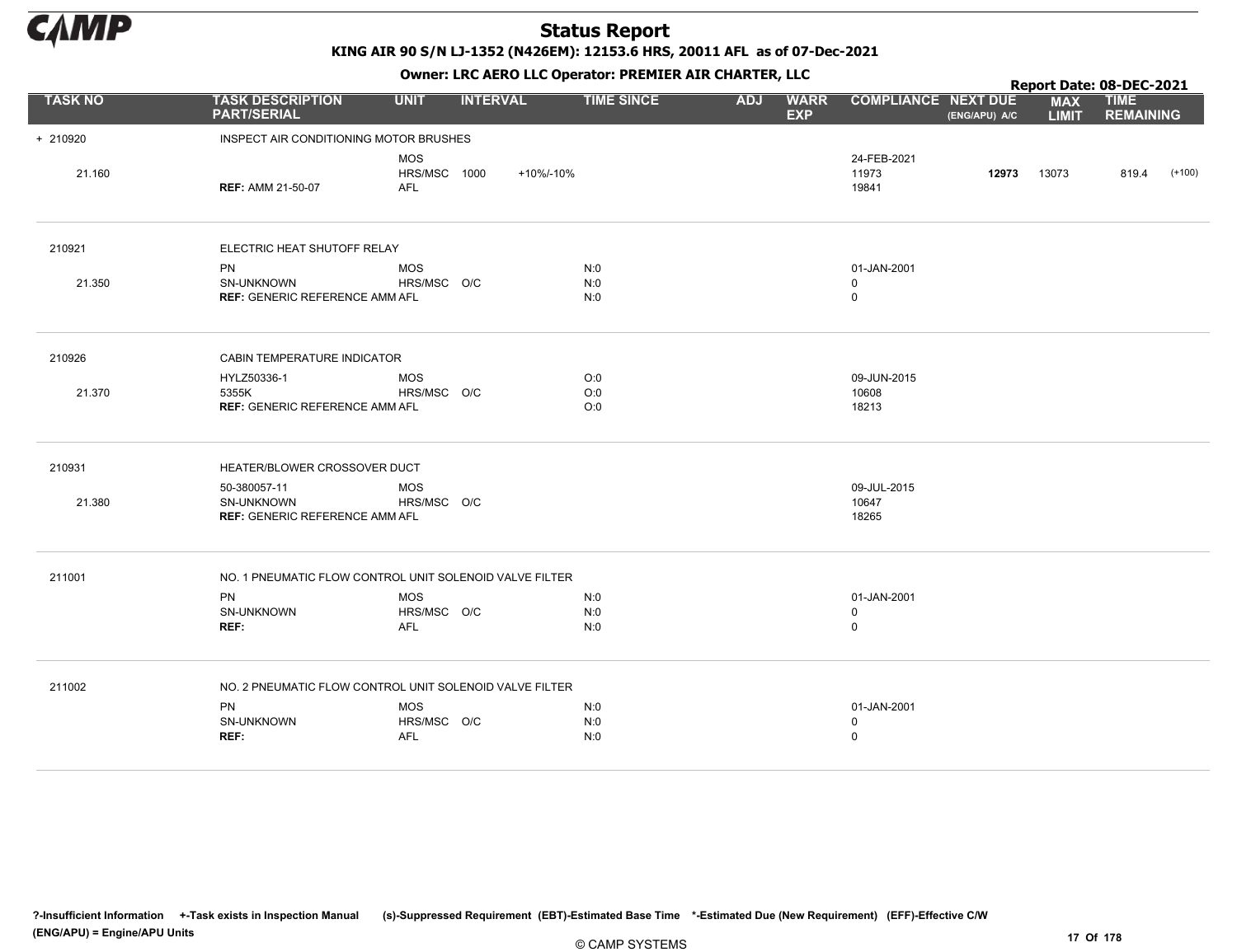

KING AIR 90 S/N LJ-1352 (N426EM): 12153.6 HRS, 20011 AFL as of 07-Dec-2021

|                |                                                           |                                         |                 | OWHER. LKC ALKO LLC OPERATOR. PREPILER AIR CHARTER, LLC |            |                           |                                            |               |                            | Report Date: 08-DEC-2021        |
|----------------|-----------------------------------------------------------|-----------------------------------------|-----------------|---------------------------------------------------------|------------|---------------------------|--------------------------------------------|---------------|----------------------------|---------------------------------|
| <b>TASK NO</b> | <b>TASK DESCRIPTION</b><br><b>PART/SERIAL</b>             | <b>UNIT</b>                             | <b>INTERVAL</b> | <b>TIME SINCE</b>                                       | <b>ADJ</b> | <b>WARR</b><br><b>EXP</b> | <b>COMPLIANCE NEXT DUE</b>                 | (ENG/APU) A/C | <b>MAX</b><br><b>LIMIT</b> | <b>TIME</b><br><b>REMAINING</b> |
| 211101         | FREON EVAPORATOR                                          |                                         |                 |                                                         |            |                           |                                            |               |                            |                                 |
| 21.140         | 50-554226-57<br>SN-UNKNOWN<br><b>REF: GENERIC NO REF</b>  | <b>MOS</b><br>HRS/MSC O/C<br><b>AFL</b> |                 |                                                         |            |                           | 09-APR-2014<br>9805.4<br>17174             |               |                            |                                 |
| $+ 211106$     | REPLACE FREON EVAPORATOR FILTER                           |                                         |                 |                                                         |            |                           |                                            |               |                            |                                 |
| 21.140         | <b>REF: AMM 12-10-11</b>                                  | <b>MOS</b><br>HRS/MSC 400<br>AFL        |                 |                                                         |            |                           | 01-AUG-2020<br>11870.5<br>19746            | 12270.5       |                            | 116.9                           |
| 211121         | <b>VENTILATION BLOWER</b>                                 |                                         |                 |                                                         |            |                           |                                            |               |                            |                                 |
| 21.150         | 90-384031-1<br>1647<br><b>REF: See Workcard</b>           | <b>MOS</b><br>HRS/MSC O/C<br><b>AFL</b> |                 |                                                         |            |                           | 28-OCT-2018<br>11829.5<br>19707            |               |                            |                                 |
| 211127         | <b>VENTILATION BLOWER RELAY</b>                           |                                         |                 |                                                         |            |                           |                                            |               |                            |                                 |
| 21.380         | PN<br>SN-UNKNOWN<br><b>REF: GENERIC REFERENCE AMM AFL</b> | <b>MOS</b><br>HRS/MSC O/C               |                 | N:0<br>N:0<br>N:0                                       |            |                           | 01-JAN-2001<br>0<br>$\mathsf{O}$           |               |                            |                                 |
| 211128         | <b>VENTILATION BLOWER SWITCH</b>                          |                                         |                 |                                                         |            |                           |                                            |               |                            |                                 |
| 21.380         | PN<br>SN-UNKNOWN<br><b>REF: GENERIC REFERENCE AMM AFL</b> | <b>MOS</b><br>HRS/MSC O/C               |                 | N:0<br>N:0<br>N:0                                       |            |                           | 01-JAN-2001<br>$\mathbf 0$<br>$\mathsf{O}$ |               |                            |                                 |
| 211131         | <b>FREON COMPRESSOR</b>                                   |                                         |                 |                                                         |            |                           |                                            |               |                            |                                 |
| 21.390         | 100-555059-1<br>5512310000<br><b>REF: See Workcard</b>    | <b>MOS</b><br>HRS/MSC O/C<br><b>AFL</b> |                 |                                                         |            |                           | 14-JUN-1996<br>1060<br>2306                |               |                            |                                 |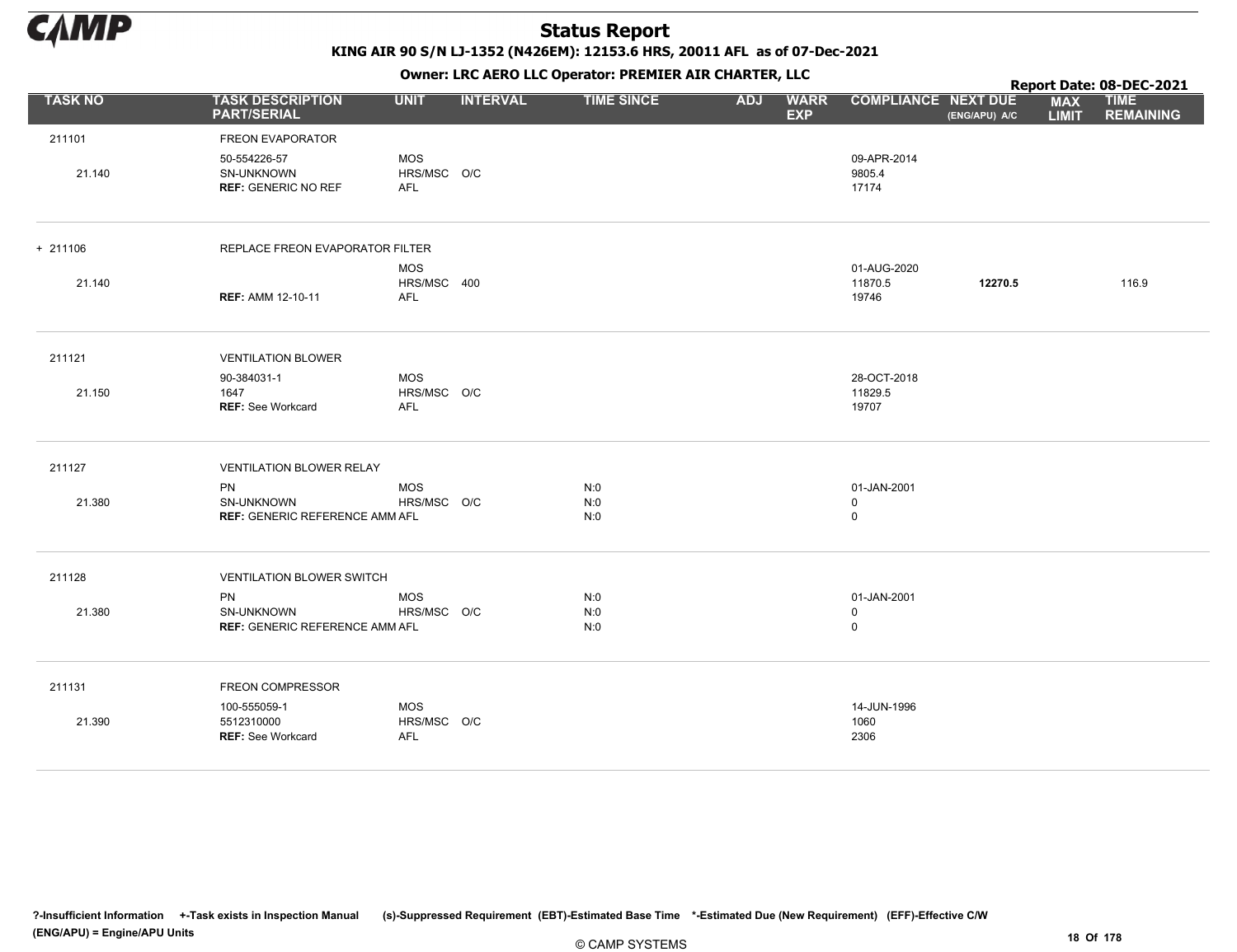

Owner: LRC AERO LLC Operator: PREMIER AIR CHARTER, LLC

|                |                                                                           |                                         |                 | OWHER, LKC ALKO LLC OPERATOR. PREPILER AIR CHARTER, LLC |                                         |                                 |               |                            | Report Date: 08-DEC-2021        |
|----------------|---------------------------------------------------------------------------|-----------------------------------------|-----------------|---------------------------------------------------------|-----------------------------------------|---------------------------------|---------------|----------------------------|---------------------------------|
| <b>TASK NO</b> | <b>TASK DESCRIPTION</b><br><b>PART/SERIAL</b>                             | <b>UNIT</b>                             | <b>INTERVAL</b> | <b>TIME SINCE</b>                                       | <b>ADJ</b><br><b>WARR</b><br><b>EXP</b> | <b>COMPLIANCE NEXT DUE</b>      | (ENG/APU) A/C | <b>MAX</b><br><b>LIMIT</b> | <b>TIME</b><br><b>REMAINING</b> |
| 211141         | AIR CONDITIONER COMPRESSOR MOTOR                                          |                                         |                 |                                                         |                                         |                                 |               |                            |                                 |
| 21.160         | 100-384072-5<br>2887<br><b>REF: GENERIC NO REF</b>                        | <b>MOS</b><br>HRS/MSC O/C<br><b>AFL</b> |                 | O:2<br>O:0<br>O:0                                       |                                         | 24-FEB-2021<br>11973<br>19841   |               |                            |                                 |
| 211151         | AIR CONDITIONER COMPRESSOR DRIVE BELT                                     |                                         |                 |                                                         |                                         |                                 |               |                            |                                 |
|                | 100-384112-1                                                              | <b>MOS</b>                              |                 | N:0                                                     |                                         | 18-AUG-2020                     |               |                            |                                 |
| 21.390         | <b>SN-UNKNOWN</b><br><b>REF: GENERIC REFERENCE AMM AFL</b>                | HRS/MSC O/C                             |                 | N:0<br>N:0                                              |                                         | 11870.5<br>19746                |               |                            |                                 |
| 211161         | CONDENSER                                                                 |                                         |                 |                                                         |                                         |                                 |               |                            |                                 |
| 21.400         | <b>PN</b><br>SN-UNKNOWN<br><b>REF: GENERIC REFERENCE AMM AFL</b>          | <b>MOS</b><br>HRS/MSC O/C               |                 | N:0<br>N:0<br>N:0                                       |                                         | 01-JAN-2001<br>0<br>$\mathbf 0$ |               |                            |                                 |
| 211166         | RECEIVER-DRYER                                                            |                                         |                 |                                                         |                                         |                                 |               |                            |                                 |
| 21.400         | 90-384019-3<br><b>SN-UNKNOWN</b><br><b>REF: GENERIC REFERENCE AMM AFL</b> | <b>MOS</b><br>HRS/MSC O/C               |                 | N:0<br>N:0<br>N:0                                       |                                         | 13-APR-2010<br>6982.7<br>13447  |               |                            |                                 |
| 211171         | <b>EXPANSION VALVE</b>                                                    |                                         |                 |                                                         |                                         |                                 |               |                            |                                 |
| 21.400         | <b>PN</b><br>SN-UNKNOWN<br><b>REF: GENERIC REFERENCE AMM AFL</b>          | <b>MOS</b><br>HRS/MSC O/C               |                 | N:0<br>N:0<br>N:0                                       |                                         | 01-JAN-2001<br>0<br>0           |               |                            |                                 |
| 211601         | PRESSURIZATION CONTROLLER                                                 |                                         |                 |                                                         |                                         |                                 |               |                            |                                 |
| 21.170         | PN<br>SN-UNKNOWN<br><b>REF: GENERIC NO REF</b>                            | <b>MOS</b><br>HRS/MSC O/C<br>AFL        |                 | N:0<br>N:0<br>N:0                                       |                                         | 01-JAN-2001<br>$\mathbf 0$<br>0 |               |                            |                                 |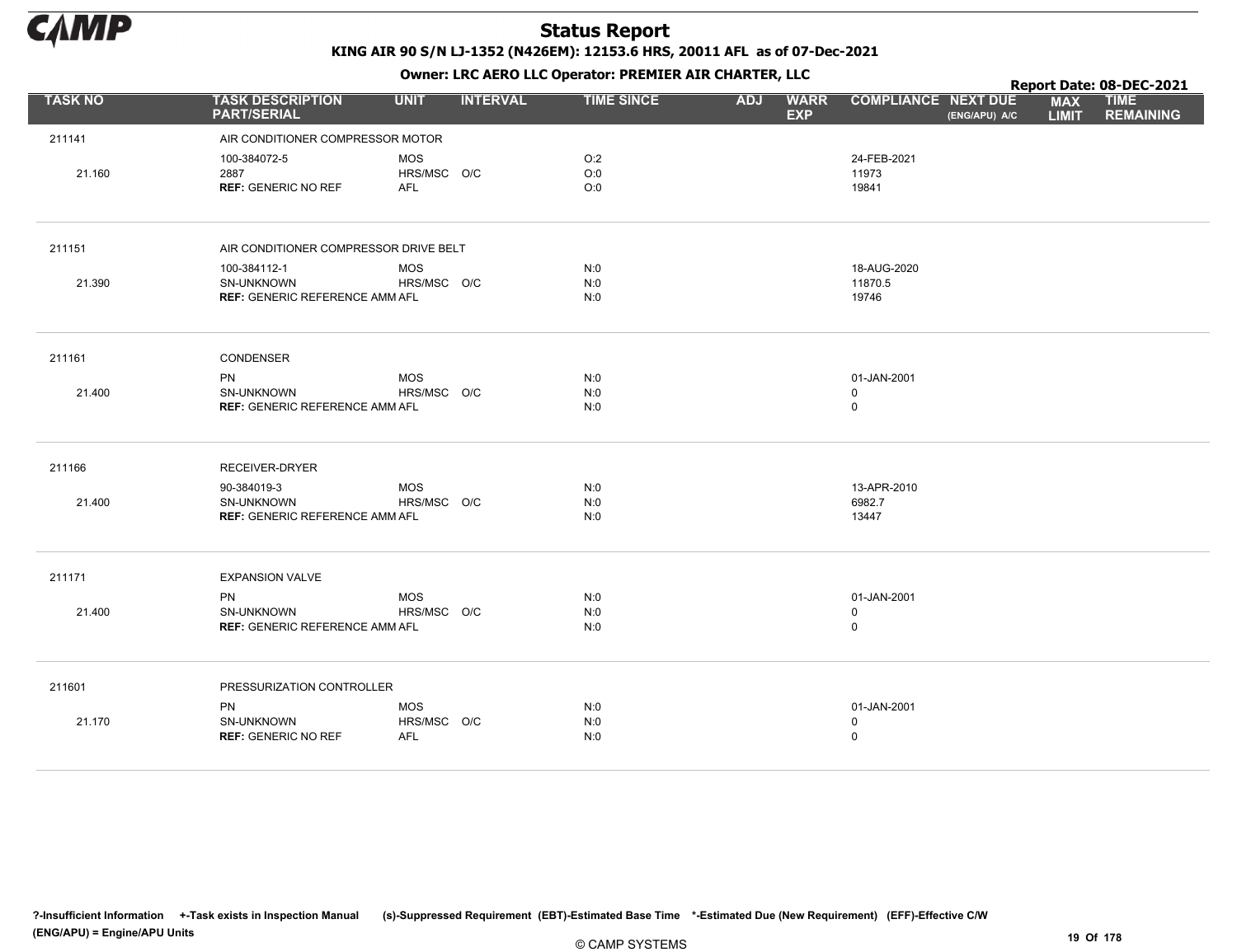

KING AIR 90 S/N LJ-1352 (N426EM): 12153.6 HRS, 20011 AFL as of 07-Dec-2021

|                |                                                                  |                                         |                 | OWHER, LKC AERO LLC OPERATOR, PREPILER AIR CHARTER, LLC |            |                           |                                 | <b>COMPLIANCE NEXT DUE</b> |                            | Report Date: 08-DEC-2021        |
|----------------|------------------------------------------------------------------|-----------------------------------------|-----------------|---------------------------------------------------------|------------|---------------------------|---------------------------------|----------------------------|----------------------------|---------------------------------|
| <b>TASK NO</b> | <b>TASK DESCRIPTION</b><br><b>PART/SERIAL</b>                    | <b>UNIT</b>                             | <b>INTERVAL</b> | <b>TIME SINCE</b>                                       | <b>ADJ</b> | <b>WARR</b><br><b>EXP</b> |                                 | (ENG/APU) A/C              | <b>MAX</b><br><b>LIMIT</b> | <b>TIME</b><br><b>REMAINING</b> |
| $+ 211611$     | REPLACE PRESSURIZATION CONTROLLER AIR FILTER                     |                                         |                 |                                                         |            |                           |                                 |                            |                            |                                 |
| 21.170         | <b>REF: AMM 12-10-11</b>                                         | <b>MOS</b><br>HRS/MSC 800<br><b>AFL</b> |                 |                                                         |            |                           | 17-SEP-2018<br>11779.8<br>19654 | 12579.8                    |                            | 426.2                           |
| 211616         | <b>OUTFLOW VALVE</b>                                             |                                         |                 |                                                         |            |                           |                                 |                            |                            |                                 |
| 21.180         | 103648-5<br>34-G0170<br><b>REF: See Workcard</b>                 | <b>MOS</b><br>HRS/MSC O/C<br><b>AFL</b> |                 | O:0<br>O:0<br>O:0                                       |            |                           | 10-OCT-2013<br>9406.4<br>16698  |                            |                            |                                 |
| 211641         | SAFETY VALVE                                                     |                                         |                 |                                                         |            |                           |                                 |                            |                            |                                 |
| 21.190         | 103648-5<br>93-1097<br>REF: See Workcard                         | <b>MOS</b><br>HRS/MSC O/C<br>AFL        |                 | O:0<br>O:0<br>O:0                                       |            |                           | 10-OCT-2013<br>9406.4<br>16698  |                            |                            |                                 |
| 211661         | PRESSURE DUMP SOLENOID                                           |                                         |                 |                                                         |            |                           |                                 |                            |                            |                                 |
| 21.410         | <b>PN</b><br>SN-UNKNOWN<br><b>REF: GENERIC REFERENCE AMM AFL</b> | <b>MOS</b><br>HRS/MSC O/C               |                 | N:0<br>N:0<br>N:0                                       |            |                           | 01-JAN-2001<br>0<br>$\mathsf 0$ |                            |                            |                                 |
| 211666         | CABIN RATE OF CLIMB INDICATOR                                    |                                         |                 |                                                         |            |                           |                                 |                            |                            |                                 |
| 21.420         | <b>PN</b><br>SN-UNKNOWN<br><b>REF: GENERIC REFERENCE AMM AFL</b> | <b>MOS</b><br>HRS/MSC O/C               |                 | N:0<br>N:0<br>N:0                                       |            |                           | 01-JAN-2001<br>$\mathbf 0$<br>0 |                            |                            |                                 |
| 211668         | CABIN ALTITUDE/DIFFERENTIAL PRESSURE INDICATOR                   |                                         |                 |                                                         |            |                           |                                 |                            |                            |                                 |
| 21.420         | <b>PN</b><br>SN-UNKNOWN<br><b>REF: GENERIC REFERENCE AMM AFL</b> | <b>MOS</b><br>HRS/MSC O/C               |                 | N:0<br>N:0<br>N:0                                       |            |                           | 01-JAN-2001<br>0<br>0           |                            |                            |                                 |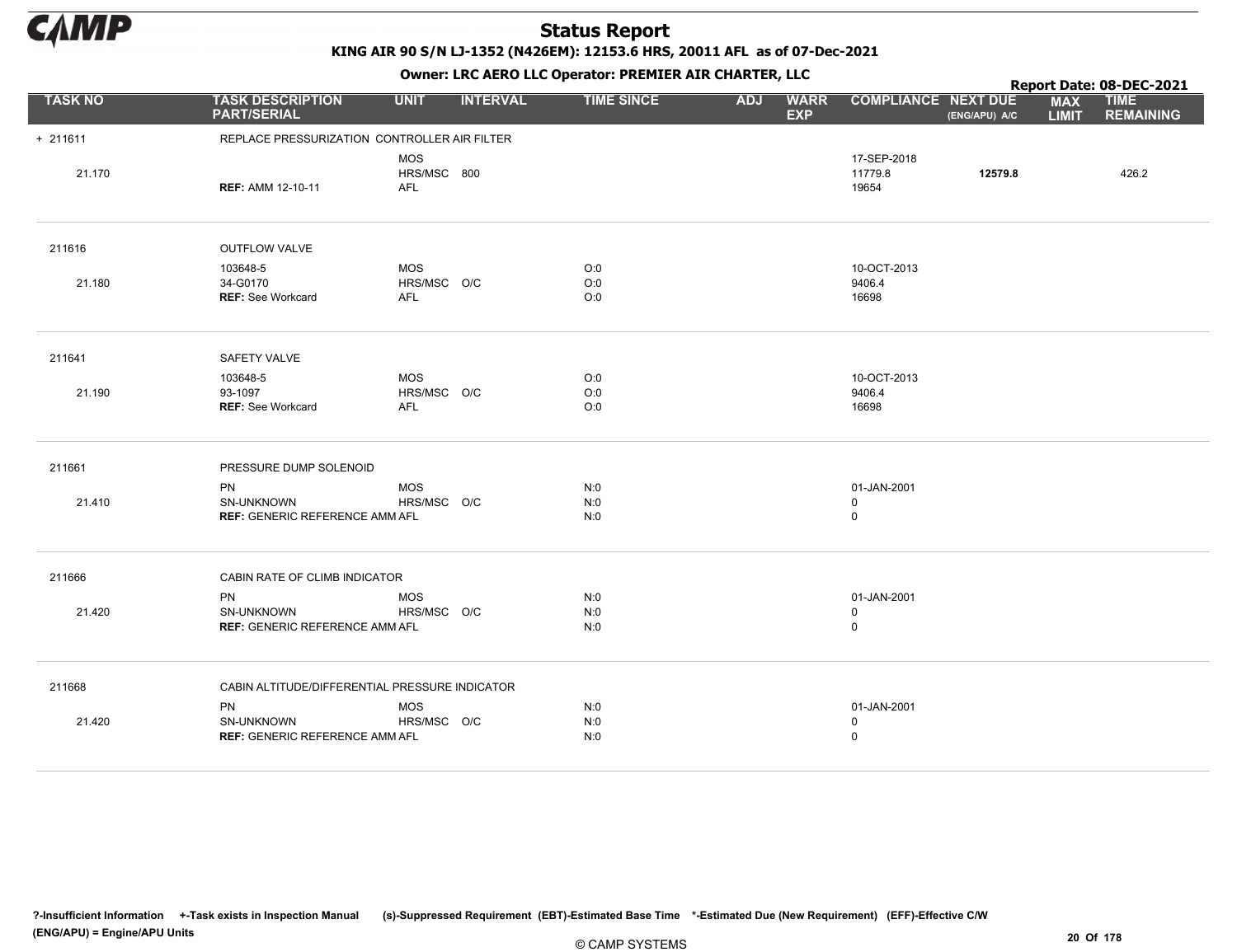

|                |                                               |                    |                 |                   | . .        |                           |                                             |                            | Report Date: 08-DEC-2021        |
|----------------|-----------------------------------------------|--------------------|-----------------|-------------------|------------|---------------------------|---------------------------------------------|----------------------------|---------------------------------|
| <b>TASK NO</b> | <b>TASK DESCRIPTION</b><br><b>PART/SERIAL</b> | <b>UNIT</b>        | <b>INTERVAL</b> | <b>TIME SINCE</b> | <b>ADJ</b> | <b>WARR</b><br><b>EXP</b> | <b>COMPLIANCE NEXT DUE</b><br>(ENG/APU) A/C | <b>MAX</b><br><b>LIMIT</b> | <b>TIME</b><br><b>REMAINING</b> |
| 213005         | LEFT ENVIRONMENTAL VALVE                      |                    |                 |                   |            |                           |                                             |                            |                                 |
|                | PN                                            | <b>MOS</b>         |                 | N:0               |            |                           | 01-JAN-2001                                 |                            |                                 |
| 21.460         | SN-UNKNOWN                                    | HRS/MSC O/C        |                 | N:0               |            |                           | 0                                           |                            |                                 |
|                | <b>REF: GENERIC REFERENCE AMM AFL</b>         |                    |                 | N:0               |            |                           | $\mathsf 0$                                 |                            |                                 |
|                |                                               |                    |                 |                   |            |                           |                                             |                            |                                 |
| 213010         | RIGHT ENVIRONMENTAL VALVE                     |                    |                 |                   |            |                           |                                             |                            |                                 |
|                | PN                                            | MOS                |                 | N:0               |            |                           | 01-JAN-2001                                 |                            |                                 |
| 21.460         | SN-UNKNOWN                                    | HRS/MSC O/C        |                 | N:0               |            |                           | $\mathbf 0$                                 |                            |                                 |
|                | <b>REF: GENERIC REFERENCE AMM AFL</b>         |                    |                 | N:0               |            |                           | $\mathsf 0$                                 |                            |                                 |
| 213015         | SOLENOID VALVE                                |                    |                 |                   |            |                           |                                             |                            |                                 |
|                |                                               |                    |                 |                   |            |                           |                                             |                            |                                 |
| 21.470         | <b>PN</b><br>SN-UNKNOWN                       | MOS<br>HRS/MSC O/C |                 | N:0<br>N:0        |            |                           | 01-JAN-2001<br>$\mathbf 0$                  |                            |                                 |
|                | <b>REF: GENERIC REFERENCE AMM AFL</b>         |                    |                 | N:0               |            |                           | $\mathsf 0$                                 |                            |                                 |
|                |                                               |                    |                 |                   |            |                           |                                             |                            |                                 |
| 213020         | LEFT BLEED AIR THERMOSTAT                     |                    |                 |                   |            |                           |                                             |                            |                                 |
|                | PN                                            | MOS                |                 | N:0               |            |                           | 01-JAN-2001                                 |                            |                                 |
| 21.480         | SN-UNKNOWN                                    | HRS/MSC O/C        |                 | N:0               |            |                           | $\mathbf 0$                                 |                            |                                 |
|                | <b>REF: GENERIC REFERENCE AMM AFL</b>         |                    |                 | N:0               |            |                           | $\mathsf 0$                                 |                            |                                 |
| 213025         | RIGHT BLEED AIR THERMOSTAT                    |                    |                 |                   |            |                           |                                             |                            |                                 |
|                | <b>PN</b>                                     | <b>MOS</b>         |                 | N:0               |            |                           | 01-JAN-2001                                 |                            |                                 |
| 21.480         | <b>SN-UNKNOWN</b>                             | HRS/MSC O/C        |                 | N:0               |            |                           | $\mathbf 0$                                 |                            |                                 |
|                | <b>REF: GENERIC REFERENCE AMM AFL</b>         |                    |                 | N:0               |            |                           | $\mathsf 0$                                 |                            |                                 |
|                |                                               |                    |                 |                   |            |                           |                                             |                            |                                 |
| 213110         | <b>VENTURI TUBE</b>                           |                    |                 |                   |            |                           |                                             |                            |                                 |
|                | PN                                            | MOS                |                 | N:0               |            |                           | 01-JAN-2001                                 |                            |                                 |
| 21.040         | SN-UNKNOWN                                    | HRS/MSC O/C        |                 | N:0               |            |                           | $\mathsf 0$                                 |                            |                                 |
|                | <b>REF: GENERIC NO REF</b>                    | AFL                |                 | N:0               |            |                           | $\mathsf 0$                                 |                            |                                 |
|                |                                               |                    |                 |                   |            |                           |                                             |                            |                                 |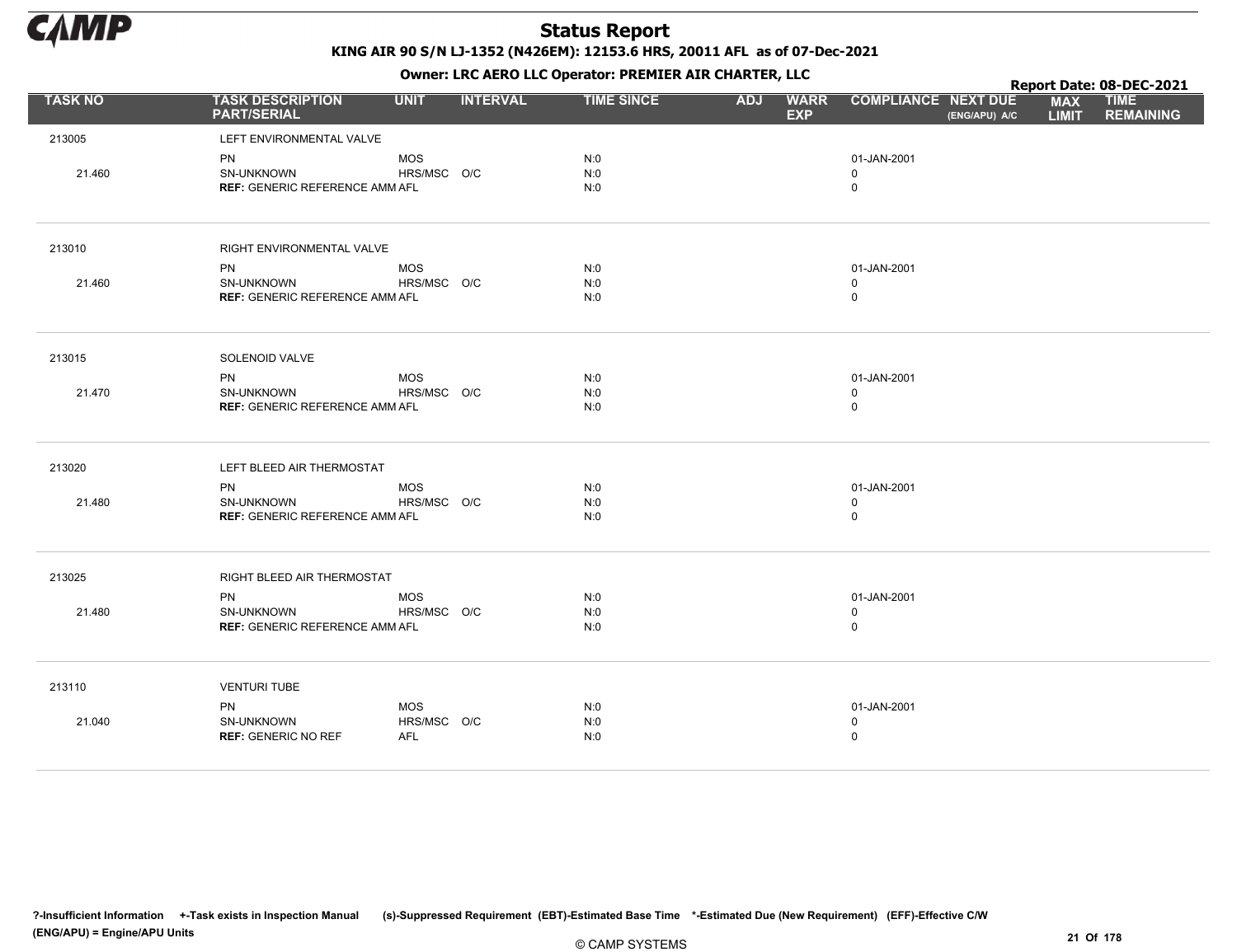

|                |                                                  |             |                 |                   |            | $\overline{\phantom{a}}$  |                            |               |                            | Report Date: 08-DEC-2021        |
|----------------|--------------------------------------------------|-------------|-----------------|-------------------|------------|---------------------------|----------------------------|---------------|----------------------------|---------------------------------|
| <b>TASK NO</b> | <b>TASK DESCRIPTION</b><br><b>PART/SERIAL</b>    | <b>UNIT</b> | <b>INTERVAL</b> | <b>TIME SINCE</b> | <b>ADJ</b> | <b>WARR</b><br><b>EXP</b> | <b>COMPLIANCE NEXT DUE</b> | (ENG/APU) A/C | <b>MAX</b><br><b>LIMIT</b> | <b>TIME</b><br><b>REMAINING</b> |
| 216001         | OUTSIDE AIR TEMPERATURE SENSOR                   |             |                 |                   |            |                           |                            |               |                            |                                 |
|                | PN-UNKNOWN                                       | <b>MOS</b>  |                 | N:0               |            |                           | 14-JUN-1996                |               |                            |                                 |
|                | SN-UNKNOWN                                       | HRS/MSC O/C |                 | N:0               |            |                           | 1060                       |               |                            |                                 |
|                | REF:                                             | <b>AFL</b>  |                 | N:0               |            |                           | 2306                       |               |                            |                                 |
| CHAPTER 22     | <b>AUTO FLIGHT</b>                               |             |                 |                   |            |                           |                            |               |                            |                                 |
| 220005         | YAW RATE SENSOR                                  |             |                 |                   |            |                           |                            |               |                            |                                 |
|                | <b>PN</b>                                        | <b>MOS</b>  |                 | N:0               |            |                           | 01-JAN-2001                |               |                            |                                 |
| 22.100         | SN-UNKNOWN                                       | HRS/MSC O/C |                 | N:0               |            |                           | $\mathbf 0$                |               |                            |                                 |
|                | <b>REF: GENERIC REFERENCE AMM AFL</b>            |             |                 | N:0               |            |                           | $\mathbf 0$                |               |                            |                                 |
| 220101         | AUTOMATIC PILOT PNEUMATIC SOLENOID VALVE         |             |                 |                   |            |                           |                            |               |                            |                                 |
|                | <b>PN</b>                                        | <b>MOS</b>  |                 | N:0               |            |                           | 01-JAN-2001                |               |                            |                                 |
| 22.010         | SN-UNKNOWN                                       | HRS/MSC O/C |                 | N:0               |            |                           | $\mathbf 0$                |               |                            |                                 |
|                | <b>REF: GENERIC REFERENCE AMM AFL</b>            |             |                 | N:0               |            |                           | $\mathbf 0$                |               |                            |                                 |
| 220106         | AUTOMATIC PILOT PNEUMATIC PRESSURE RELEASE VALVE |             |                 |                   |            |                           |                            |               |                            |                                 |
|                | PN                                               | <b>MOS</b>  |                 | N:0               |            |                           | 01-JAN-2001                |               |                            |                                 |
| 22.010         | <b>SN-UNKNOWN</b>                                | HRS/MSC O/C |                 | N:0               |            |                           | 0                          |               |                            |                                 |
|                | <b>REF: GENERIC REFERENCE AMM AFL</b>            |             |                 | N:0               |            |                           | $\mathbf 0$                |               |                            |                                 |
| 220116         | AUTOMATIC PILOT FILTER ASSEMBLY                  |             |                 |                   |            |                           |                            |               |                            |                                 |
|                | <b>PN</b>                                        | <b>MOS</b>  |                 | N:0               |            |                           | 01-JAN-2001                |               |                            |                                 |
| 22.030         | SN-UNKNOWN                                       | HRS/MSC O/C |                 | N:0               |            |                           | $\mathbf 0$                |               |                            |                                 |
|                | <b>REF: GENERIC REFERENCE AMM AFL</b>            |             |                 | N:0               |            |                           | $\mathbf 0$                |               |                            |                                 |
| 220131         | AILERON SERVO ACTUATOR                           |             |                 |                   |            |                           |                            |               |                            |                                 |
|                | <b>PN</b>                                        | <b>MOS</b>  |                 | N:0               |            |                           | 01-JAN-2001                |               |                            |                                 |
| 22.020         | SN-UNKNOWN                                       | HRS/MSC O/C |                 | N:0               |            |                           | $\mathbf 0$                |               |                            |                                 |
|                | <b>REF: GENERIC REFERENCE AMM AFL</b>            |             |                 | N:0               |            |                           | $\mathbf 0$                |               |                            |                                 |
|                |                                                  |             |                 |                   |            |                           |                            |               |                            |                                 |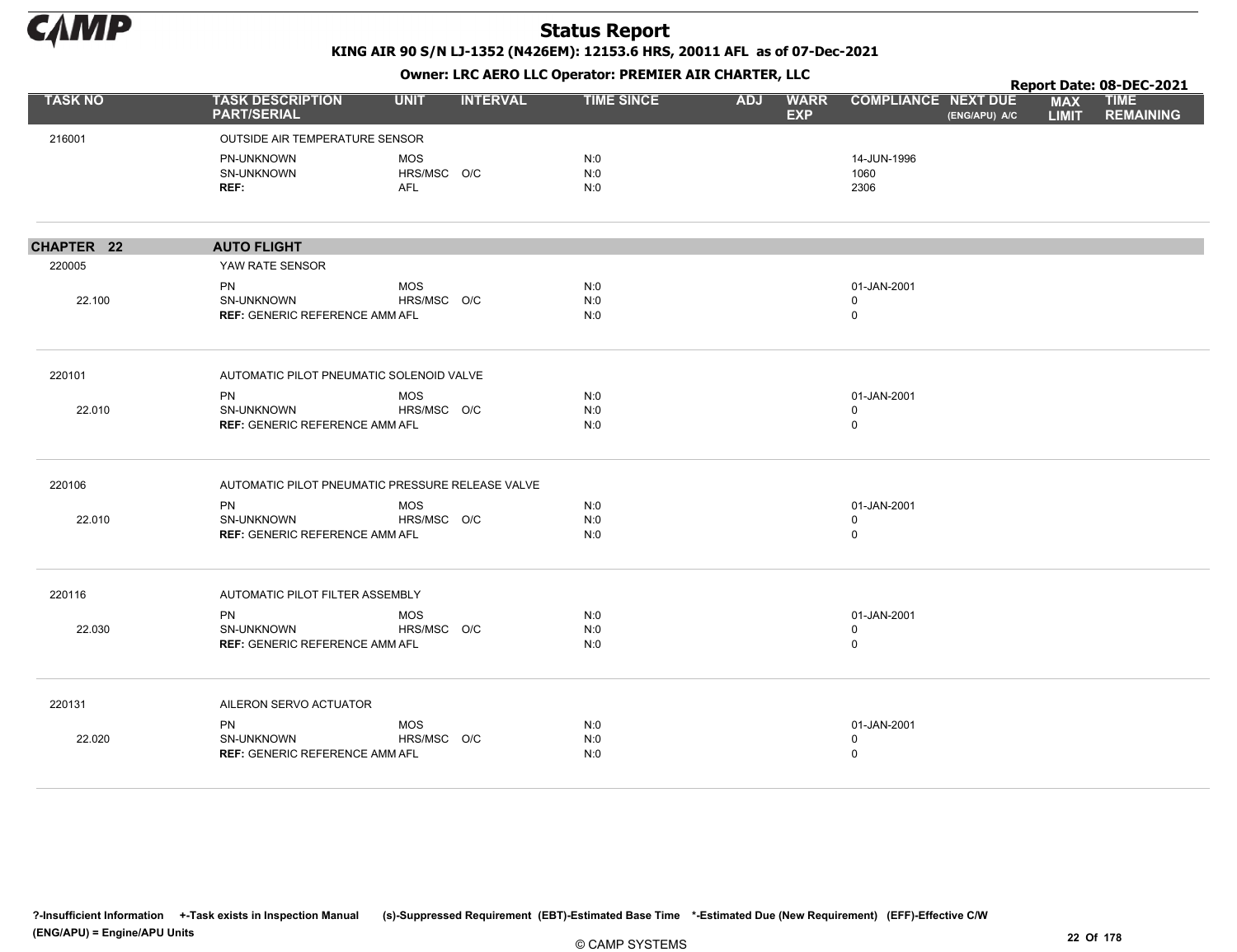

Owner: LRC AERO LLC Operator: PREMIER AIR CHARTER, LLC

|                |                                               |             |                 |                   |            | . .                       |                                             |                            | Report Date: 08-DEC-2021        |
|----------------|-----------------------------------------------|-------------|-----------------|-------------------|------------|---------------------------|---------------------------------------------|----------------------------|---------------------------------|
| <b>TASK NO</b> | <b>TASK DESCRIPTION</b><br><b>PART/SERIAL</b> | <b>UNIT</b> | <b>INTERVAL</b> | <b>TIME SINCE</b> | <b>ADJ</b> | <b>WARR</b><br><b>EXP</b> | <b>COMPLIANCE NEXT DUE</b><br>(ENG/APU) A/C | <b>MAX</b><br><b>LIMIT</b> | <b>TIME</b><br><b>REMAINING</b> |
| 220146         | ELEVATOR SERVO ACTUATOR                       |             |                 |                   |            |                           |                                             |                            |                                 |
|                | PN                                            | <b>MOS</b>  |                 | N:0               |            |                           | 01-JAN-2001                                 |                            |                                 |
| 22.020         | SN-UNKNOWN                                    | HRS/MSC O/C |                 | N:0               |            |                           | $\mathbf 0$                                 |                            |                                 |
|                | <b>REF: GENERIC REFERENCE AMM AFL</b>         |             |                 | N:0               |            |                           | $\mathbf 0$                                 |                            |                                 |
| 220161         | ELEVATOR SERVO DIFFERENTIAL PRESSURE SWITCH   |             |                 |                   |            |                           |                                             |                            |                                 |
|                | <b>PN</b>                                     | <b>MOS</b>  |                 | N:0               |            |                           | 01-JAN-2001                                 |                            |                                 |
| 22.040         | SN-UNKNOWN                                    | HRS/MSC O/C |                 | N:0               |            |                           | $\mathbf 0$                                 |                            |                                 |
|                | <b>REF: GENERIC REFERENCE AMM AFL</b>         |             |                 | N:0               |            |                           | $\mathbf 0$                                 |                            |                                 |
| 220166         | ELEVATOR TRIM ACTUATOR                        |             |                 |                   |            |                           |                                             |                            |                                 |
|                | <b>PN</b>                                     | <b>MOS</b>  |                 | N:0               |            |                           | 01-JAN-2001                                 |                            |                                 |
| 22.040         | SN-UNKNOWN                                    | HRS/MSC O/C |                 | N:0               |            |                           | $\mathbf 0$                                 |                            |                                 |
|                | <b>REF: GENERIC REFERENCE AMM AFL</b>         |             |                 | N:0               |            |                           | $\mathbf 0$                                 |                            |                                 |
| 220176         | RUDDER SERVO ACTUATOR                         |             |                 |                   |            |                           |                                             |                            |                                 |
|                | PN                                            | <b>MOS</b>  |                 | N:0               |            |                           | 01-JAN-2001                                 |                            |                                 |
| 22.020         | SN-UNKNOWN                                    | HRS/MSC O/C |                 | N:0               |            |                           | $\mathbf 0$                                 |                            |                                 |
|                | <b>REF: GENERIC REFERENCE AMM AFL</b>         |             |                 | N:0               |            |                           | $\mathbf 0$                                 |                            |                                 |
| 220601         | AUTOMATIC PILOT FLIGHT CONTROLLER             |             |                 |                   |            |                           |                                             |                            |                                 |
|                | PN                                            | <b>MOS</b>  |                 | N:0               |            |                           | 01-JAN-2001                                 |                            |                                 |
| 22.050         | SN-UNKNOWN                                    | HRS/MSC O/C |                 | N:0               |            |                           | $\mathbf 0$                                 |                            |                                 |
|                | <b>REF: GENERIC REFERENCE AMM AFL</b>         |             |                 | N:0               |            |                           | $\mathbf 0$                                 |                            |                                 |
| 220606         | AUTOMATIC PILOT COMPUTER                      |             |                 |                   |            |                           |                                             |                            |                                 |
|                | 622-5796-012                                  | <b>MOS</b>  |                 | O:0               |            |                           | 25-MAR-2011                                 |                            |                                 |
| 22.060         | 1940                                          | HRS/MSC O/C |                 | O:0               |            |                           | 7665.1                                      |                            |                                 |
|                | <b>REF: GENERIC REFERENCE AMM AFL</b>         |             |                 | O:0               |            |                           | 13384                                       |                            |                                 |

?-Insufficient Information +-Task exists in Inspection Manual (s)-Suppressed Requirement (EBT)-Estimated Base Time \*-Estimated Due (New Requirement) (EFF)-Effective C/W (ENG/APU) = Engine/APU Units 23 Of 178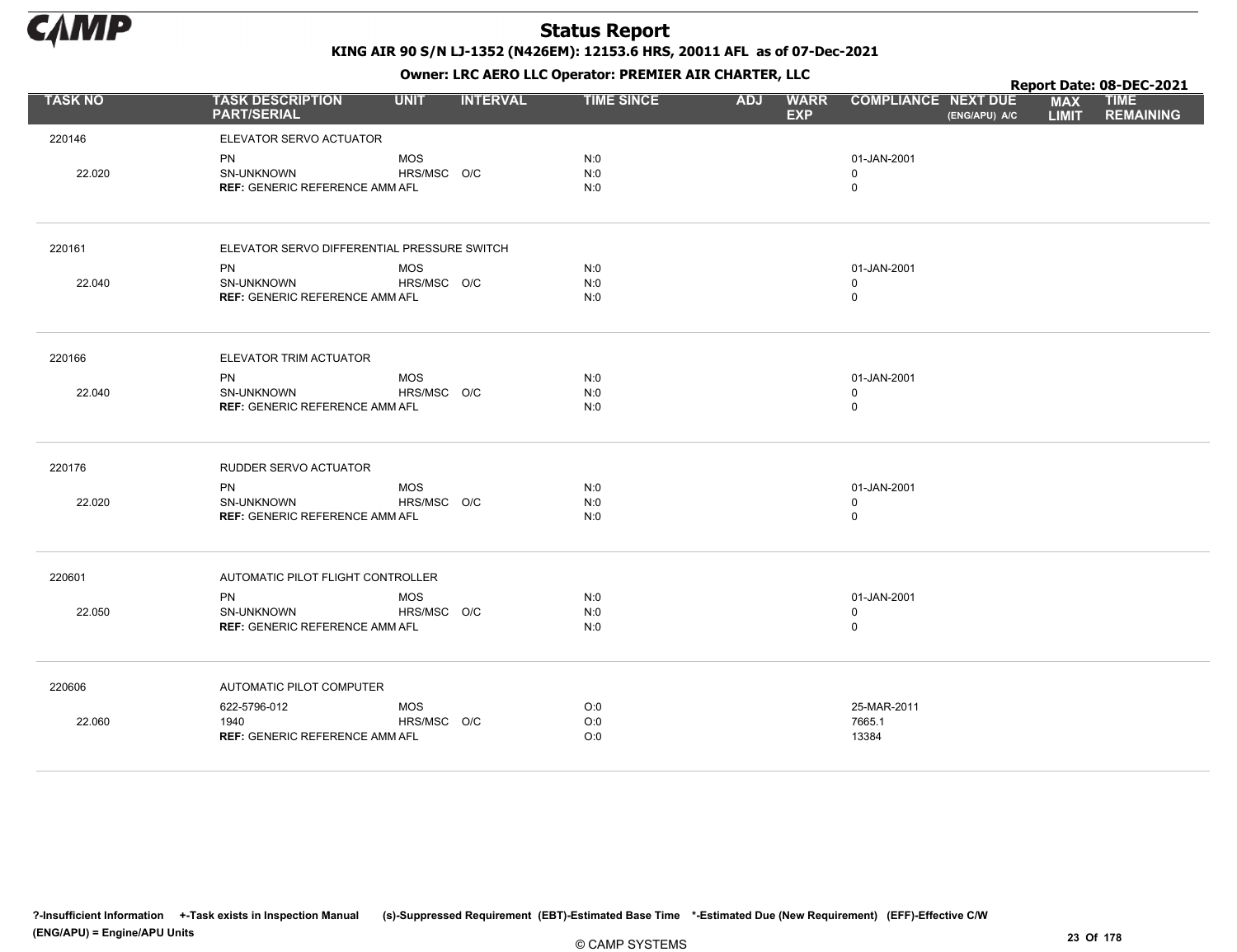

|                |                                                                         |                           |                 |                   |            | $\mathbf{r}$              |                                             |                            | Report Date: 08-DEC-2021        |
|----------------|-------------------------------------------------------------------------|---------------------------|-----------------|-------------------|------------|---------------------------|---------------------------------------------|----------------------------|---------------------------------|
| <b>TASK NO</b> | <b>TASK DESCRIPTION</b><br><b>PART/SERIAL</b>                           | <b>UNIT</b>               | <b>INTERVAL</b> | <b>TIME SINCE</b> | <b>ADJ</b> | <b>WARR</b><br><b>EXP</b> | <b>COMPLIANCE NEXT DUE</b><br>(ENG/APU) A/C | <b>MAX</b><br><b>LIMIT</b> | <b>TIME</b><br><b>REMAINING</b> |
| 220611         | AUTOMATIC PILOT HEADING PRESELECT INDICATOR                             |                           |                 |                   |            |                           |                                             |                            |                                 |
| 22.060         | <b>PN</b><br>SN-UNKNOWN<br><b>REF: GENERIC REFERENCE AMM AFL</b>        | <b>MOS</b><br>HRS/MSC O/C |                 | N:0<br>N:0<br>N:0 |            |                           | 01-JAN-2001<br>$\mathbf{0}$<br>$\mathbf 0$  |                            |                                 |
| 220616         | AUTOMATIC PILOT ALTITUDE CONTROL                                        |                           |                 |                   |            |                           |                                             |                            |                                 |
| 22.050         | 622-6684-002<br>361<br><b>REF: GENERIC REFERENCE AMM AFL</b>            | <b>MOS</b><br>HRS/MSC O/C |                 |                   |            |                           | 26-MAY-2015<br>10586.9<br>18180             |                            |                                 |
| 220621         | AUTOMATIC PILOT RELEASE SWITCH                                          |                           |                 |                   |            |                           |                                             |                            |                                 |
| 22.030         | <b>PN</b><br><b>SN-UNKNOWN</b><br><b>REF: GENERIC REFERENCE AMM AFL</b> | <b>MOS</b><br>HRS/MSC O/C |                 | N:0<br>N:0<br>N:0 |            |                           | 01-JAN-2001<br>$\mathbf 0$<br>$\mathsf 0$   |                            |                                 |
| 221005         | SERVO AILERON MOUNT                                                     |                           |                 |                   |            |                           |                                             |                            |                                 |
| 22.070         | <b>PN</b><br>SN-UNKNOWN<br><b>REF: GENERIC REFERENCE AMM AFL</b>        | <b>MOS</b><br>HRS/MSC O/C |                 | N:0<br>N:0<br>N:0 |            |                           | 01-JAN-2001<br>$\mathbf 0$<br>$\mathbf 0$   |                            |                                 |
| 221010         | SERVO ELEVATOR MOUNT                                                    |                           |                 |                   |            |                           |                                             |                            |                                 |
| 22.080         | <b>PN</b><br><b>SN-UNKNOWN</b><br><b>REF: GENERIC REFERENCE AMM AFL</b> | <b>MOS</b><br>HRS/MSC O/C |                 | N:0<br>N:0<br>N:0 |            |                           | 01-JAN-2001<br>$\mathbf 0$<br>$\mathsf 0$   |                            |                                 |
| 221015         | SERVO RUDDER MOUNT                                                      |                           |                 |                   |            |                           |                                             |                            |                                 |
| 22.090         | <b>PN</b><br>SN-UNKNOWN<br><b>REF: GENERIC REFERENCE AMM AFL</b>        | <b>MOS</b><br>HRS/MSC O/C |                 | N:0<br>N:0<br>N:0 |            |                           | 01-JAN-2001<br>$\mathbf 0$<br>$\mathbf 0$   |                            |                                 |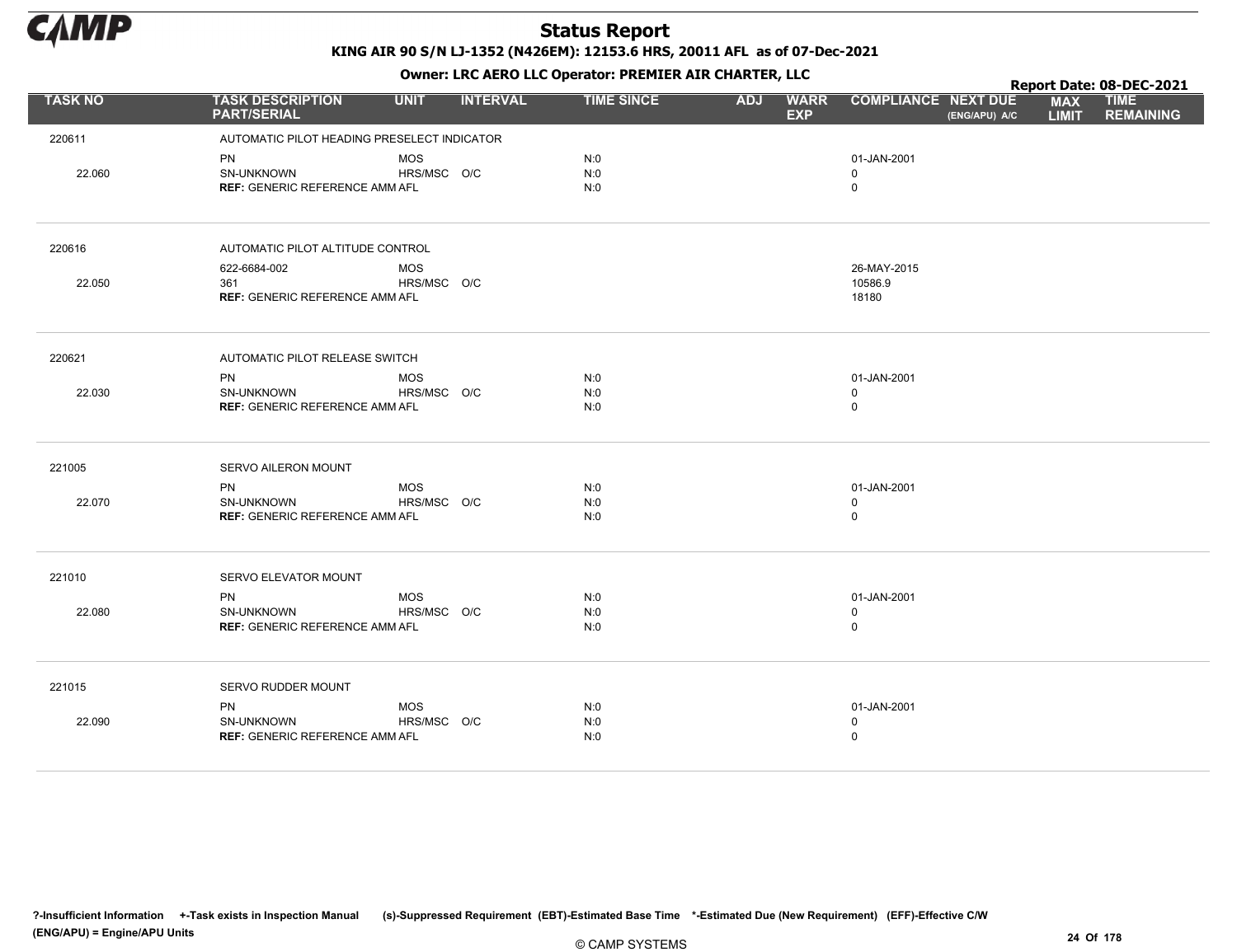

|                |                                               |                                | - - - -           |            | $\mathbf{r}$              |                                             |                            | Report Date: 08-DEC-2021        |
|----------------|-----------------------------------------------|--------------------------------|-------------------|------------|---------------------------|---------------------------------------------|----------------------------|---------------------------------|
| <b>TASK NO</b> | <b>TASK DESCRIPTION</b><br><b>PART/SERIAL</b> | <b>UNIT</b><br><b>INTERVAL</b> | <b>TIME SINCE</b> | <b>ADJ</b> | <b>WARR</b><br><b>EXP</b> | <b>COMPLIANCE NEXT DUE</b><br>(ENG/APU) A/C | <b>MAX</b><br><b>LIMIT</b> | <b>TIME</b><br><b>REMAINING</b> |
| 221019         | AUTO PILOT COMPUTER                           |                                |                   |            |                           |                                             |                            |                                 |
|                | 622-5796-012                                  | MOS                            | O:0               |            |                           | 18-MAR-2011                                 |                            |                                 |
|                | 2600                                          | HRS/MSC -                      | O:0               |            |                           | 7651.7                                      |                            |                                 |
|                | REF:                                          | AFL                            | O:0               |            |                           | 14370                                       |                            |                                 |
|                |                                               |                                |                   |            |                           |                                             |                            |                                 |
| 221021         | ROLL SERVO                                    |                                |                   |            |                           |                                             |                            |                                 |
|                | <b>PN</b>                                     | MOS                            | N:0               |            |                           | 01-JAN-2001                                 |                            |                                 |
|                | SN-UNKNOWN                                    | HRS/MSC -                      | $N:0$             |            |                           | $\mathbf 0$                                 |                            |                                 |
|                | REF:                                          | AFL                            | N:0               |            |                           | $\mathsf 0$                                 |                            |                                 |
|                |                                               |                                |                   |            |                           |                                             |                            |                                 |
| 221022         | PITCH SERVO                                   |                                |                   |            |                           |                                             |                            |                                 |
|                | <b>PN</b>                                     | <b>MOS</b>                     | N:0               |            |                           | 01-JAN-2001                                 |                            |                                 |
|                | SN-UNKNOWN                                    | HRS/MSC -                      | N:0               |            |                           | $\mathbf 0$                                 |                            |                                 |
|                | REF:                                          | AFL                            | N:0               |            |                           | $\mathsf 0$                                 |                            |                                 |
| 221023         | YAW SERVO                                     |                                |                   |            |                           |                                             |                            |                                 |
|                |                                               |                                |                   |            |                           |                                             |                            |                                 |
|                | <b>PN</b><br>SN-UNKNOWN                       | MOS<br>HRS/MSC -               | N:0<br>N:0        |            |                           | 01-JAN-2001<br>$\mathbf 0$                  |                            |                                 |
|                | REF:                                          | AFL                            | N:0               |            |                           | $\mathsf 0$                                 |                            |                                 |
|                |                                               |                                |                   |            |                           |                                             |                            |                                 |
| 221024         | TRIM SERVO                                    |                                |                   |            |                           |                                             |                            |                                 |
|                | <b>PN</b>                                     | <b>MOS</b>                     | N:0               |            |                           | 01-JAN-2001                                 |                            |                                 |
|                | SN-UNKNOWN                                    | HRS/MSC -                      | N:0               |            |                           | $\mathbf 0$                                 |                            |                                 |
|                | REF:                                          | AFL                            | N:0               |            |                           | $\pmb{0}$                                   |                            |                                 |
|                |                                               |                                |                   |            |                           |                                             |                            |                                 |
| 221025         | 429 CONVERTER                                 |                                |                   |            |                           |                                             |                            |                                 |
|                | PN                                            | MOS                            | N:0               |            |                           | 01-JAN-2001                                 |                            |                                 |
|                | SN-UNKNOWN                                    | HRS/MSC -                      | $N:0$             |            |                           | $\mathsf 0$                                 |                            |                                 |
|                | REF:                                          | <b>AFL</b>                     | N:0               |            |                           | $\mathsf 0$                                 |                            |                                 |
|                |                                               |                                |                   |            |                           |                                             |                            |                                 |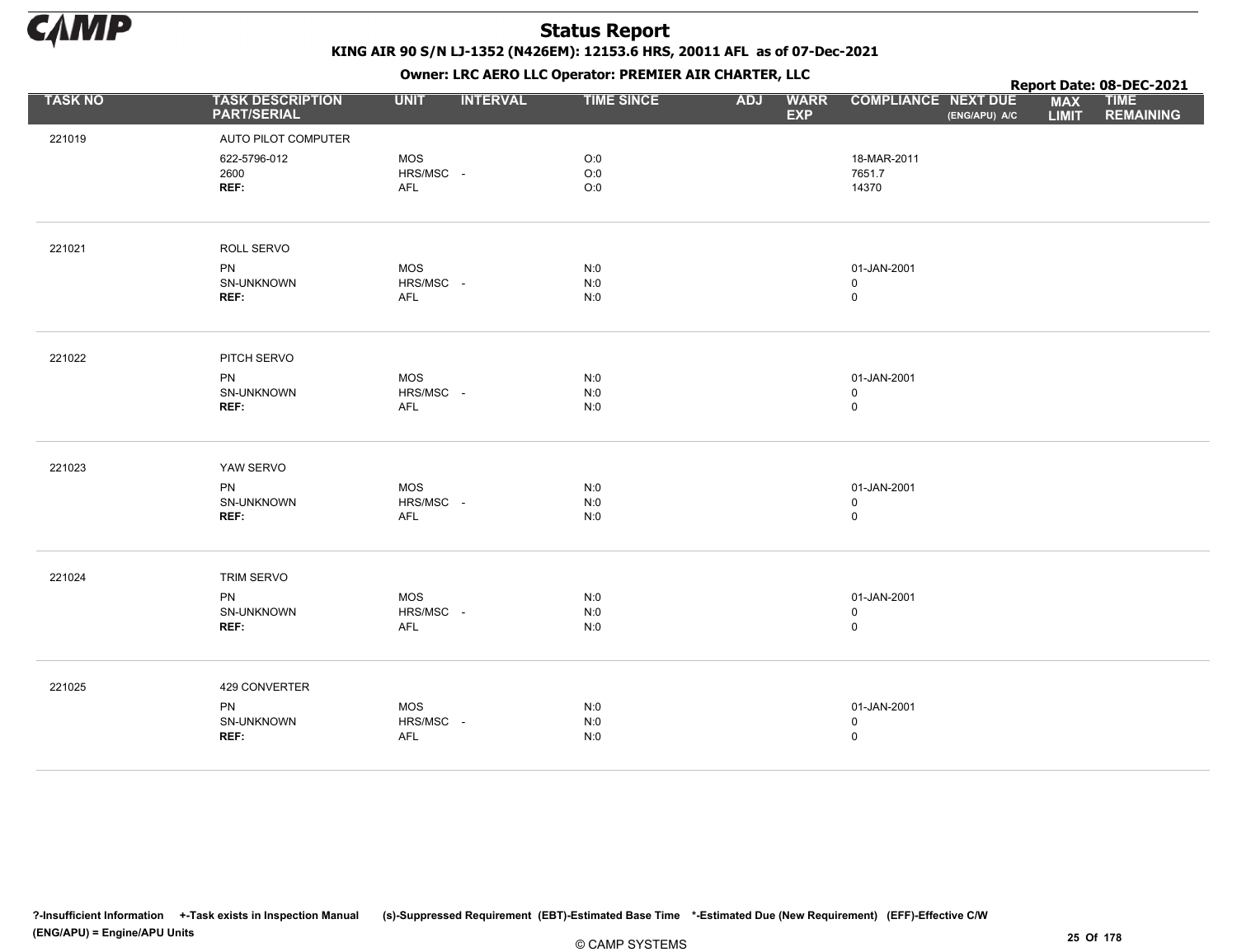

|                |                                               |             | ------------------ |                   |            |                           |                                             |                            | Report Date: 08-DEC-2021        |
|----------------|-----------------------------------------------|-------------|--------------------|-------------------|------------|---------------------------|---------------------------------------------|----------------------------|---------------------------------|
| <b>TASK NO</b> | <b>TASK DESCRIPTION</b><br><b>PART/SERIAL</b> | <b>UNIT</b> | <b>INTERVAL</b>    | <b>TIME SINCE</b> | <b>ADJ</b> | <b>WARR</b><br><b>EXP</b> | <b>COMPLIANCE NEXT DUE</b><br>(ENG/APU) A/C | <b>MAX</b><br><b>LIMIT</b> | <b>TIME</b><br><b>REMAINING</b> |
| 221026         | YAW DAMPER AMPLIFIER                          |             |                    |                   |            |                           |                                             |                            |                                 |
|                | <b>PN</b>                                     | <b>MOS</b>  |                    | N:0               |            |                           | 01-JAN-2001                                 |                            |                                 |
|                | SN-UNKNOWN                                    | HRS/MSC -   |                    | N:0               |            |                           | $\mathbf 0$                                 |                            |                                 |
|                | REF:                                          | <b>AFL</b>  |                    | N:0               |            |                           | $\mathbf 0$                                 |                            |                                 |
| CHAPTER 23     | <b>COMMUNICATIONS</b>                         |             |                    |                   |            |                           |                                             |                            |                                 |
| 230005         | NO. 1 VHF COMMUNICATION ANTENNA               |             |                    |                   |            |                           |                                             |                            |                                 |
|                | CI-108-1                                      | <b>MOS</b>  |                    | N:0               |            |                           | 16-APR-2009                                 |                            |                                 |
| 23.070         | 278913                                        | HRS/MSC O/C |                    | N:0               |            |                           | 6163.2                                      |                            |                                 |
|                | <b>REF: GENERIC REFERENCE AMM AFL</b>         |             |                    | N:0               |            |                           | 12405                                       |                            |                                 |
| 230010         | NO. 2 VHF COMMUNICATION ANTENNA               |             |                    |                   |            |                           |                                             |                            |                                 |
|                | PN                                            | <b>MOS</b>  |                    | N:0               |            |                           | 01-JAN-2001                                 |                            |                                 |
| 23.070         | SN-UNKNOWN                                    | HRS/MSC O/C |                    | N:0               |            |                           | $\mathbf 0$                                 |                            |                                 |
|                | REF: GENERIC REFERENCE AMM AFL                |             |                    | N:0               |            |                           | $\mathsf 0$                                 |                            |                                 |
| 230015         | <b>IMPACT SWITCH</b>                          |             |                    |                   |            |                           |                                             |                            |                                 |
|                | <b>PN</b>                                     | <b>MOS</b>  |                    | N:0               |            |                           | 01-JAN-2001                                 |                            |                                 |
| 23.100         | <b>SN-UNKNOWN</b>                             | HRS/MSC O/C |                    | N:0               |            |                           | $\mathbf 0$                                 |                            |                                 |
|                | <b>REF: GENERIC REFERENCE AMM AFL</b>         |             |                    | N:0               |            |                           | $\mathbf 0$                                 |                            |                                 |
| 230020         | <b>VOICE RECORDER CONTROL</b>                 |             |                    |                   |            |                           |                                             |                            |                                 |
|                | <b>PN</b>                                     | <b>MOS</b>  |                    | N:0               |            |                           | 01-JAN-2001                                 |                            |                                 |
| 23.110         | SN-UNKNOWN                                    | HRS/MSC O/C |                    | N:0               |            |                           | $\mathbf 0$                                 |                            |                                 |
|                | <b>REF: GENERIC REFERENCE AMM AFL</b>         |             |                    | N:0               |            |                           | $\mathsf 0$                                 |                            |                                 |
| 230101         | NO. 1 VHF COMMUNICATION CONTROL PANEL         |             |                    |                   |            |                           |                                             |                            |                                 |
|                | 622-6520-008                                  | <b>MOS</b>  |                    |                   |            |                           | 01-MAY-2017                                 |                            |                                 |
| 23.010         | 8868                                          | HRS/MSC O/C |                    |                   |            |                           | 11489.3                                     |                            |                                 |
|                | <b>REF: GENERIC REFERENCE AMM AFL</b>         |             |                    |                   |            |                           | 19339                                       |                            |                                 |
|                |                                               |             |                    |                   |            |                           |                                             |                            |                                 |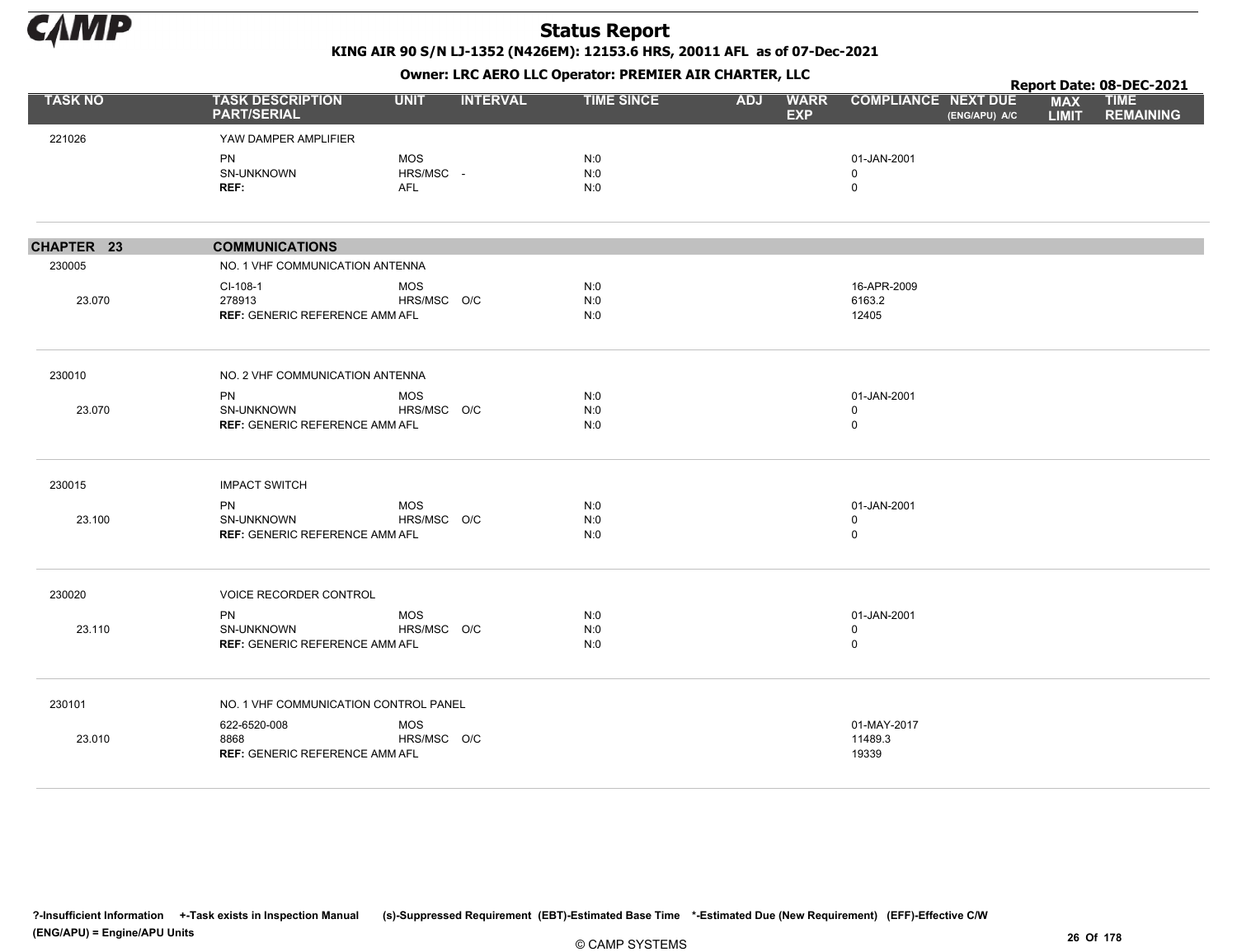

Owner: LRC AERO LLC Operator: PREMIER AIR CHARTER, LLC

|                |                                                     |             |                 |                   |            |                           |                                             |                            | Report Date: 08-DEC-2021        |
|----------------|-----------------------------------------------------|-------------|-----------------|-------------------|------------|---------------------------|---------------------------------------------|----------------------------|---------------------------------|
| <b>TASK NO</b> | <b>TASK DESCRIPTION</b><br><b>PART/SERIAL</b>       | <b>UNIT</b> | <b>INTERVAL</b> | <b>TIME SINCE</b> | <b>ADJ</b> | <b>WARR</b><br><b>EXP</b> | <b>COMPLIANCE NEXT DUE</b><br>(ENG/APU) A/C | <b>MAX</b><br><b>LIMIT</b> | <b>TIME</b><br><b>REMAINING</b> |
| 230106         | NO. 1 VHF TRANSCEIVER                               |             |                 |                   |            |                           |                                             |                            |                                 |
|                | PN                                                  | <b>MOS</b>  |                 | N:0               |            |                           | 01-JAN-2001                                 |                            |                                 |
| 23.020         | SN-UNKNOWN<br>REF: GENERIC REFERENCE AMM AFL        | HRS/MSC O/C |                 | N:0<br>N:0        |            |                           | 0<br>$\mathbf 0$                            |                            |                                 |
|                |                                                     |             |                 |                   |            |                           |                                             |                            |                                 |
| 230601         | NO. 2 VHF COMMUNICATION CONTROL PANEL               |             |                 |                   |            |                           |                                             |                            |                                 |
|                | 622-6520-008                                        | <b>MOS</b>  |                 |                   |            |                           | 01-MAY-2017                                 |                            |                                 |
| 23.010         | 8556<br><b>REF: GENERIC REFERENCE AMM AFL</b>       | HRS/MSC O/C |                 |                   |            |                           | 11489.3<br>19339                            |                            |                                 |
|                |                                                     |             |                 |                   |            |                           |                                             |                            |                                 |
| 230606         | NO. 2 VHF TRANSCEIVER                               |             |                 |                   |            |                           |                                             |                            |                                 |
|                | <b>PN</b>                                           | <b>MOS</b>  |                 | N:0               |            |                           | 01-JAN-2001                                 |                            |                                 |
| 23.020         | SN-UNKNOWN                                          | HRS/MSC O/C |                 | N:0               |            |                           | $\mathbf 0$<br>$\mathsf 0$                  |                            |                                 |
|                | <b>REF: GENERIC REFERENCE AMM AFL</b>               |             |                 | N:0               |            |                           |                                             |                            |                                 |
| 231171         | NO. 2 VHF-4000 COMMUNICATION TRANSCEIVER            |             |                 |                   |            |                           |                                             |                            |                                 |
|                | <b>PN</b>                                           | <b>MOS</b>  |                 | N:0               |            |                           | 01-JAN-2001                                 |                            |                                 |
| 23.040         | SN-UNKNOWN<br><b>REF: GENERIC REFERENCE AMM AFL</b> | HRS/MSC O/C |                 | N:0<br>N:0        |            |                           | $\mathbf 0$<br>$\mathbf 0$                  |                            |                                 |
|                |                                                     |             |                 |                   |            |                           |                                             |                            |                                 |
| 231175         | AURAL WARNING GENERATOR                             |             |                 |                   |            |                           |                                             |                            |                                 |
|                | <b>PN</b>                                           | <b>MOS</b>  |                 | N:0               |            |                           | 01-JAN-2001                                 |                            |                                 |
| 23.050         | SN-UNKNOWN                                          | HRS/MSC O/C |                 | N:0               |            |                           | $\mathbf 0$                                 |                            |                                 |
|                | <b>REF: GENERIC REFERENCE AMM AFL</b>               |             |                 | N:0               |            |                           | $\mathbf 0$                                 |                            |                                 |
| 231179         | NO. 1 VHF-4000 COMMUNICATION TRANSCEIVER            |             |                 |                   |            |                           |                                             |                            |                                 |
|                | <b>PN</b>                                           | <b>MOS</b>  |                 | N:0               |            |                           | 01-JAN-2001                                 |                            |                                 |
| 23.030         | <b>SN-UNKNOWN</b>                                   | HRS/MSC O/C |                 | N:0               |            |                           | $\mathbf 0$                                 |                            |                                 |
|                | <b>REF: GENERIC REFERENCE AMM AFL</b>               |             |                 | N:0               |            |                           | $\mathbf 0$                                 |                            |                                 |
|                |                                                     |             |                 |                   |            |                           |                                             |                            |                                 |

© CAMP SYSTEMS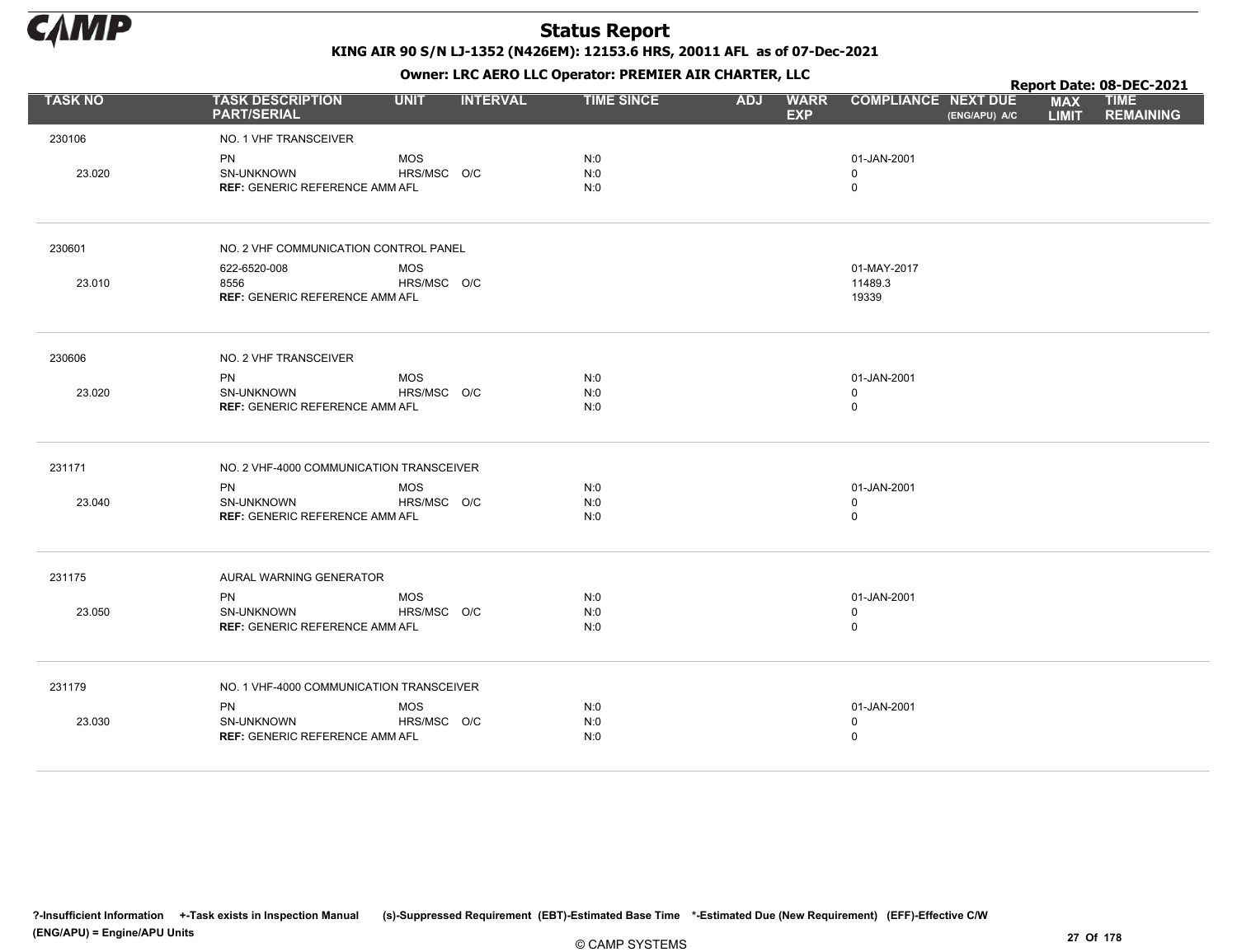

KING AIR 90 S/N LJ-1352 (N426EM): 12153.6 HRS, 20011 AFL as of 07-Dec-2021

|                           |                                                                  |                                         |                 |                           |            | $\mathbf{r}$              |                                           |               |                            | Report Date: 08-DEC-2021        |
|---------------------------|------------------------------------------------------------------|-----------------------------------------|-----------------|---------------------------|------------|---------------------------|-------------------------------------------|---------------|----------------------------|---------------------------------|
| <b>TASK NO</b>            | <b>TASK DESCRIPTION</b><br><b>PART/SERIAL</b>                    | <b>UNIT</b>                             | <b>INTERVAL</b> | <b>TIME SINCE</b>         | <b>ADJ</b> | <b>WARR</b><br><b>EXP</b> | <b>COMPLIANCE NEXT DUE</b>                | (ENG/APU) A/C | <b>MAX</b><br><b>LIMIT</b> | <b>TIME</b><br><b>REMAINING</b> |
| 237005                    | <b>COCKPIT VOICE RECORDER</b>                                    |                                         |                 |                           |            |                           |                                           |               |                            |                                 |
| 23.080                    | <b>PN</b><br>SN-UNKNOWN<br><b>REF: GENERIC REFERENCE AMM AFL</b> | <b>MOS</b><br>HRS/MSC O/C               |                 | N:0<br>N:0<br>N:0         |            |                           | 01-JAN-2001<br>0<br>0                     |               |                            |                                 |
| CHAPTER 24                | <b>ELECTRICAL POWER</b>                                          |                                         |                 |                           |            |                           |                                           |               |                            |                                 |
| + 240101                  | <b>BATTERY</b>                                                   |                                         |                 |                           |            |                           |                                           |               |                            |                                 |
| 24.010                    | RG-380E/44K<br>40956588<br><b>REF: See Workcard</b>              | <b>MOS</b><br>HRS/MSC O/C<br><b>AFL</b> |                 | N:34<br>N:337.8<br>N:322  |            |                           | 28-JUN-2021<br>12084.7<br>19942           |               |                            |                                 |
| + 240108                  | 90 DAY BOOST CHARGE BATTERY                                      |                                         |                 |                           |            |                           |                                           |               |                            |                                 |
| 24.010                    | RG-380E/44K<br>40956588<br><b>REF: AMM 24-35-07</b>              | <b>MOS</b><br>HRS/MSC N/R<br><b>AFL</b> |                 |                           |            |                           | 28-JUN-2021<br>12084.7<br>19942           |               |                            |                                 |
| 240121                    | BATTERY MASTER RELAY                                             |                                         |                 |                           |            |                           |                                           |               |                            |                                 |
| 24.040                    | <b>PN</b><br>SN-UNKNOWN<br><b>REF: GENERIC REFERENCE AMM AFL</b> | <b>MOS</b><br>HRS/MSC O/C               |                 | N:0<br>N:0<br>N:0         |            |                           | 01-JAN-2001<br>$\mathbf 0$<br>$\mathbf 0$ |               |                            |                                 |
| + 240601                  | NO. 1 ENGINE STARTER GENERATOR                                   |                                         |                 |                           |            |                           |                                           |               |                            |                                 |
| 24.030<br><b>OVERHAUL</b> | 23048-016<br>18471<br><b>REF: AMM 24-30-03</b>                   | <b>MOS</b><br>HRS/MSC 1000<br>AFL       |                 | R:0<br>O:485.9 R:0<br>R:0 |            |                           | 17-JUN-2021<br>12073.9<br>19931           | 12588         |                            | 434.4                           |
| 240621                    | LEFT STARTER RELAY                                               |                                         |                 |                           |            |                           |                                           |               |                            |                                 |
| 24.050                    | 6041H189<br>SN-UNKNOWN<br><b>REF: GENERIC REFERENCE AMM AFL</b>  | <b>MOS</b><br>HRS/MSC O/C               |                 | N:0<br>N:0<br>N:0         |            |                           | 21-DEC-2015<br>10890<br>18584             |               |                            |                                 |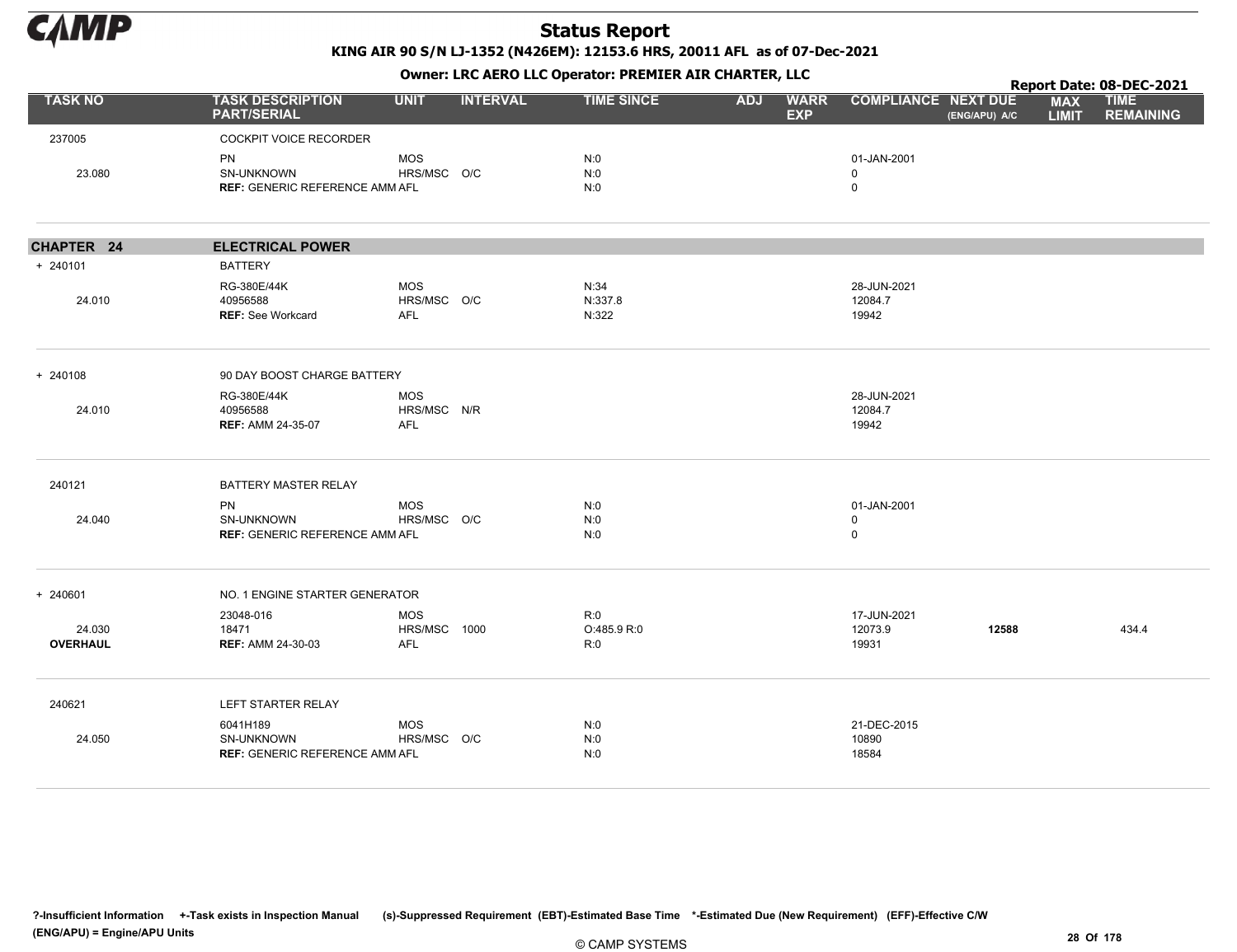

KING AIR 90 S/N LJ-1352 (N426EM): 12153.6 HRS, 20011 AFL as of 07-Dec-2021

Owner: LRC AERO LLC Operator: PREMIER AIR CHARTER, LLC

|                |                                                                  |                           |                 | OWHER. LKC ALKO LLC OPERATOR. PREPILER AIR CHARTER, LLC |            |                           |                                           |               |                            | Report Date: 08-DEC-2021        |
|----------------|------------------------------------------------------------------|---------------------------|-----------------|---------------------------------------------------------|------------|---------------------------|-------------------------------------------|---------------|----------------------------|---------------------------------|
| <b>TASK NO</b> | <b>TASK DESCRIPTION</b><br><b>PART/SERIAL</b>                    | <b>UNIT</b>               | <b>INTERVAL</b> | <b>TIME SINCE</b>                                       | <b>ADJ</b> | <b>WARR</b><br><b>EXP</b> | <b>COMPLIANCE NEXT DUE</b>                | (ENG/APU) A/C | <b>MAX</b><br><b>LIMIT</b> | <b>TIME</b><br><b>REMAINING</b> |
| 240626         | LEFT START TIME DELAY RELAY                                      |                           |                 |                                                         |            |                           |                                           |               |                            |                                 |
| 24.060         | <b>PN</b><br>SN-UNKNOWN<br><b>REF: GENERIC REFERENCE AMM AFL</b> | <b>MOS</b><br>HRS/MSC O/C |                 | N:0<br>N:0<br>N:0                                       |            |                           | 01-JAN-2001<br>$\mathbf 0$<br>$\mathsf 0$ |               |                            |                                 |
| 240631         | LEFT VOLTAGE REGULATOR                                           |                           |                 |                                                         |            |                           |                                           |               |                            |                                 |
| 24.070         | PN<br>SN-UNKNOWN<br><b>REF: GENERIC REFERENCE AMM AFL</b>        | MOS<br>HRS/MSC O/C        |                 | N:0<br>N:0<br>N:0                                       |            |                           | 01-JAN-2001<br>$\mathbf 0$<br>$\mathsf 0$ |               |                            |                                 |
| 240636         | LEFT GENERATOR OVERVOLTAGE RELAY                                 |                           |                 |                                                         |            |                           |                                           |               |                            |                                 |
| 24.080         | PN<br>SN-UNKNOWN<br><b>REF: GENERIC REFERENCE AMM AFL</b>        | MOS<br>HRS/MSC O/C        |                 | N:0<br>N:0<br>N:0                                       |            |                           | 01-JAN-2001<br>$\mathbf 0$<br>$\mathsf 0$ |               |                            |                                 |
| 240646         | LEFT REVERSE CURRENT RELAY                                       |                           |                 |                                                         |            |                           |                                           |               |                            |                                 |
| 24.090         | <b>PN</b><br>SN-UNKNOWN<br><b>REF: GENERIC REFERENCE AMM AFL</b> | <b>MOS</b><br>HRS/MSC O/C |                 | N:0<br>N:0<br>N:0                                       |            |                           | 01-JAN-2001<br>$\mathsf 0$<br>$\mathsf 0$ |               |                            |                                 |
| 240651         | LEFT GENERATOR TRIP RELAY                                        |                           |                 |                                                         |            |                           |                                           |               |                            |                                 |
| 24.100         | <b>PN</b><br>SN-UNKNOWN<br><b>REF: GENERIC REFERENCE AMM AFL</b> | <b>MOS</b><br>HRS/MSC O/C |                 | N:0<br>N:0<br>N:0                                       |            |                           | 01-JAN-2001<br>$\mathbf 0$<br>$\mathsf 0$ |               |                            |                                 |
| 240656         | LEFT EQUALIZER RELAY                                             |                           |                 |                                                         |            |                           |                                           |               |                            |                                 |
| 24.110         | PN<br>SN-UNKNOWN<br><b>REF: GENERIC REFERENCE AMM AFL</b>        | MOS<br>HRS/MSC O/C        |                 | N:0<br>N:0<br>N:0                                       |            |                           | 01-JAN-2001<br>0<br>$\mathsf 0$           |               |                            |                                 |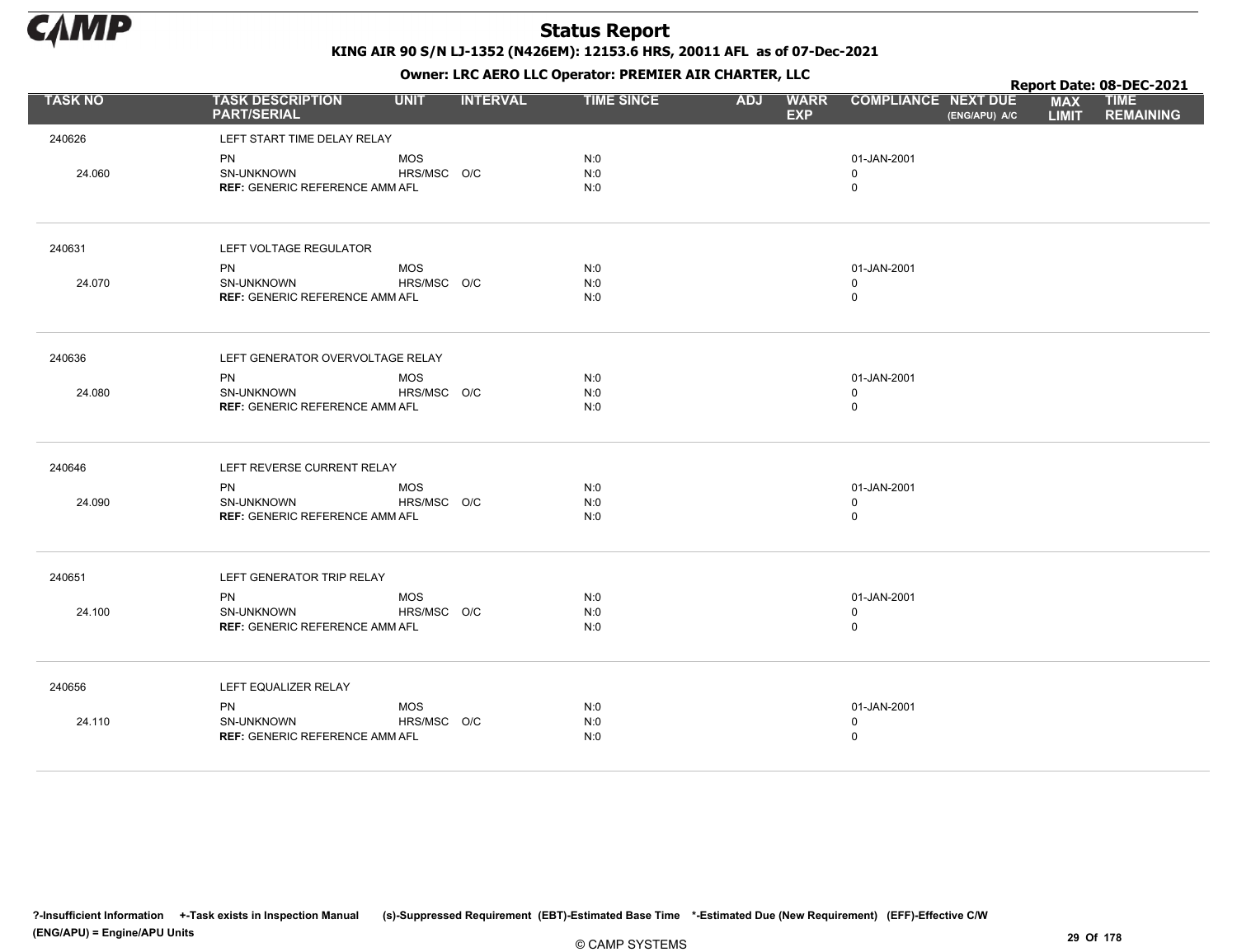

KING AIR 90 S/N LJ-1352 (N426EM): 12153.6 HRS, 20011 AFL as of 07-Dec-2021

Owner: LRC AERO LLC Operator: PREMIER AIR CHARTER, LLC

|                 |                                                           |                           |                 | OWHER. LKC ALKO LLC OPERATOR. PREPILER AIR CHARTER, LLC |            |                           |                                           |               |                            | Report Date: 08-DEC-2021        |
|-----------------|-----------------------------------------------------------|---------------------------|-----------------|---------------------------------------------------------|------------|---------------------------|-------------------------------------------|---------------|----------------------------|---------------------------------|
| <b>TASK NO</b>  | <b>TASK DESCRIPTION</b><br><b>PART/SERIAL</b>             | <b>UNIT</b>               | <b>INTERVAL</b> | <b>TIME SINCE</b>                                       | <b>ADJ</b> | <b>WARR</b><br><b>EXP</b> | <b>COMPLIANCE NEXT DUE</b>                | (ENG/APU) A/C | <b>MAX</b><br><b>LIMIT</b> | <b>TIME</b><br><b>REMAINING</b> |
| 240661          | LEFT SHUNT RELAY                                          |                           |                 |                                                         |            |                           |                                           |               |                            |                                 |
| 24.120          | PN<br>SN-UNKNOWN<br><b>REF: GENERIC REFERENCE AMM AFL</b> | <b>MOS</b><br>HRS/MSC O/C |                 | N:0<br>N:0<br>N:0                                       |            |                           | 01-JAN-2001<br>$\mathbf 0$<br>$\mathbf 0$ |               |                            |                                 |
| 240666          | LEFT VOLTMETER                                            |                           |                 |                                                         |            |                           |                                           |               |                            |                                 |
|                 | <b>PN</b>                                                 | <b>MOS</b>                |                 | N:0                                                     |            |                           | 01-JAN-2001                               |               |                            |                                 |
| 24.130          | SN-UNKNOWN<br><b>REF: GENERIC REFERENCE AMM AFL</b>       | HRS/MSC O/C               |                 | N:0<br>N:0                                              |            |                           | $\mathbf 0$<br>$\mathsf 0$                |               |                            |                                 |
| $+ 241101$      | NO. 2 ENGINE STARTER GENERATOR                            |                           |                 |                                                         |            |                           |                                           |               |                            |                                 |
|                 | 23048-016                                                 | <b>MOS</b>                |                 | O:0                                                     |            |                           | 17-FEB-2017                               |               |                            |                                 |
| 24.030          | 92131                                                     | HRS/MSC 1000              |                 | O:0                                                     |            |                           | 11389.1                                   | 12389.1       |                            | 235.5                           |
| <b>OVERHAUL</b> | <b>REF: AMM 24-30-03</b>                                  | <b>AFL</b>                |                 | O:0                                                     |            |                           | 19218                                     |               |                            |                                 |
| 241121          | RIGHT STARTER RELAY                                       |                           |                 |                                                         |            |                           |                                           |               |                            |                                 |
|                 | 6041H190                                                  | <b>MOS</b>                |                 | N:0                                                     |            |                           | 21-DEC-2015                               |               |                            |                                 |
| 24.050          | SN-UNKNOWN<br><b>REF: GENERIC REFERENCE AMM AFL</b>       | HRS/MSC O/C               |                 | N:0<br>N:0                                              |            |                           | 10890<br>18584                            |               |                            |                                 |
| 241126          | RIGHT START TIME DELAY RELAY                              |                           |                 |                                                         |            |                           |                                           |               |                            |                                 |
|                 | <b>PN</b>                                                 | <b>MOS</b>                |                 | N:0                                                     |            |                           | 01-JAN-2001                               |               |                            |                                 |
| 24.060          | SN-UNKNOWN                                                | HRS/MSC O/C               |                 | N:0                                                     |            |                           | $\mathbf 0$                               |               |                            |                                 |
|                 | <b>REF: GENERIC REFERENCE AMM AFL</b>                     |                           |                 | N:0                                                     |            |                           | $\mathsf 0$                               |               |                            |                                 |
| 241131          | RIGHT VOLTAGE REGULATOR                                   |                           |                 |                                                         |            |                           |                                           |               |                            |                                 |
|                 | <b>PN</b>                                                 | <b>MOS</b>                |                 | N:0                                                     |            |                           | 01-JAN-2001                               |               |                            |                                 |
| 24.070          | SN-UNKNOWN<br><b>REF: GENERIC REFERENCE AMM AFL</b>       | HRS/MSC O/C               |                 | N:0                                                     |            |                           | 0                                         |               |                            |                                 |
|                 |                                                           |                           |                 | N:0                                                     |            |                           | $\pmb{0}$                                 |               |                            |                                 |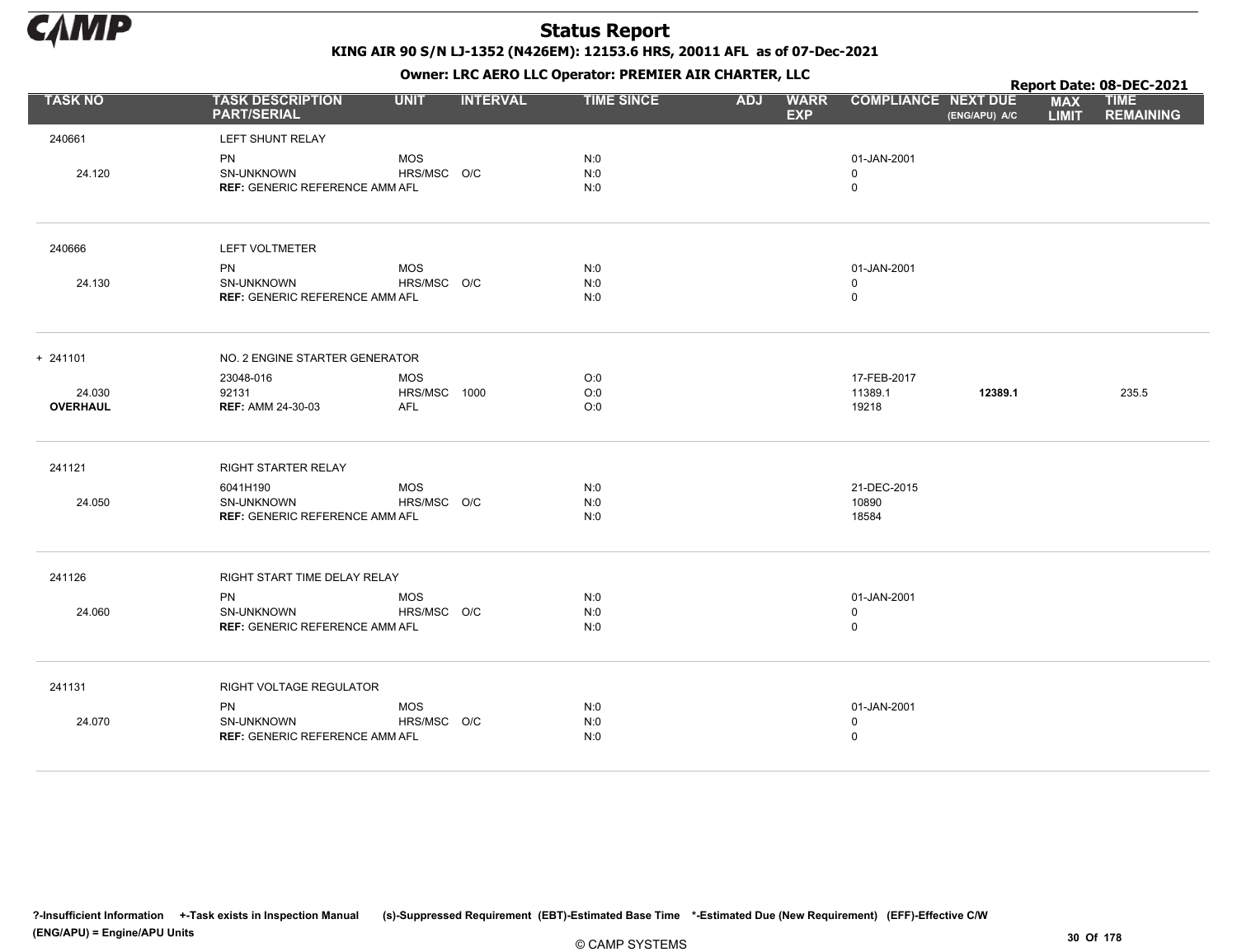

|                |                                               |             |                 |                   |            | . .                       |                            |               |                            | Report Date: 08-DEC-2021        |
|----------------|-----------------------------------------------|-------------|-----------------|-------------------|------------|---------------------------|----------------------------|---------------|----------------------------|---------------------------------|
| <b>TASK NO</b> | <b>TASK DESCRIPTION</b><br><b>PART/SERIAL</b> | <b>UNIT</b> | <b>INTERVAL</b> | <b>TIME SINCE</b> | <b>ADJ</b> | <b>WARR</b><br><b>EXP</b> | <b>COMPLIANCE NEXT DUE</b> | (ENG/APU) A/C | <b>MAX</b><br><b>LIMIT</b> | <b>TIME</b><br><b>REMAINING</b> |
| 241141         | RIGHT GENERATOR OVERVOLTAGE RELAY             |             |                 |                   |            |                           |                            |               |                            |                                 |
|                | PN                                            | <b>MOS</b>  |                 | N:0               |            |                           | 01-JAN-2001                |               |                            |                                 |
| 24.080         | SN-UNKNOWN                                    | HRS/MSC O/C |                 | N:0               |            |                           | $\mathbf 0$                |               |                            |                                 |
|                | <b>REF: GENERIC REFERENCE AMM AFL</b>         |             |                 | N:0               |            |                           | $\mathbf 0$                |               |                            |                                 |
| 241151         | RIGHT REVERSE CURRENT RELAY                   |             |                 |                   |            |                           |                            |               |                            |                                 |
|                | <b>PN</b>                                     | <b>MOS</b>  |                 | N:0               |            |                           | 01-JAN-2001                |               |                            |                                 |
| 24.090         | SN-UNKNOWN                                    | HRS/MSC O/C |                 | N:0               |            |                           | $\mathbf 0$                |               |                            |                                 |
|                | <b>REF: GENERIC REFERENCE AMM AFL</b>         |             |                 | N:0               |            |                           | $\mathbf 0$                |               |                            |                                 |
| 241156         | RIGHT GENERATOR TRIP RELAY                    |             |                 |                   |            |                           |                            |               |                            |                                 |
|                | <b>PN</b>                                     | <b>MOS</b>  |                 | N:0               |            |                           | 01-JAN-2001                |               |                            |                                 |
| 24.100         | SN-UNKNOWN                                    | HRS/MSC O/C |                 | N:0               |            |                           | $\mathbf 0$                |               |                            |                                 |
|                | <b>REF: GENERIC REFERENCE AMM AFL</b>         |             |                 | N:0               |            |                           | $\mathbf 0$                |               |                            |                                 |
| 241161         | RIGHT EQUALIZER RELAY                         |             |                 |                   |            |                           |                            |               |                            |                                 |
|                | <b>PN</b>                                     | <b>MOS</b>  |                 | N:0               |            |                           | 01-JAN-2001                |               |                            |                                 |
| 24.110         | SN-UNKNOWN                                    | HRS/MSC O/C |                 | N:0               |            |                           | $\mathbf 0$                |               |                            |                                 |
|                | <b>REF: GENERIC REFERENCE AMM AFL</b>         |             |                 | N:0               |            |                           | $\mathbf 0$                |               |                            |                                 |
| 241166         | RIGHT SHUNT RELAY                             |             |                 |                   |            |                           |                            |               |                            |                                 |
|                | <b>PN</b>                                     | <b>MOS</b>  |                 | N:0               |            |                           | 01-JAN-2001                |               |                            |                                 |
| 24.120         | SN-UNKNOWN                                    | HRS/MSC O/C |                 | N:0               |            |                           | 0                          |               |                            |                                 |
|                | <b>REF: GENERIC REFERENCE AMM AFL</b>         |             |                 | N:0               |            |                           | $\mathbf 0$                |               |                            |                                 |
| 241171         | <b>RIGHT VOLTMETER</b>                        |             |                 |                   |            |                           |                            |               |                            |                                 |
|                | 109-384001-1                                  | <b>MOS</b>  |                 | N:0               |            |                           | 04-SEP-2018                |               |                            |                                 |
| 24.130         | D18-12499                                     | HRS/MSC O/C |                 | N:0               |            |                           | 11776.5                    |               |                            |                                 |
|                | <b>REF: GENERIC REFERENCE AMM AFL</b>         |             |                 | N:0               |            |                           | 19650                      |               |                            |                                 |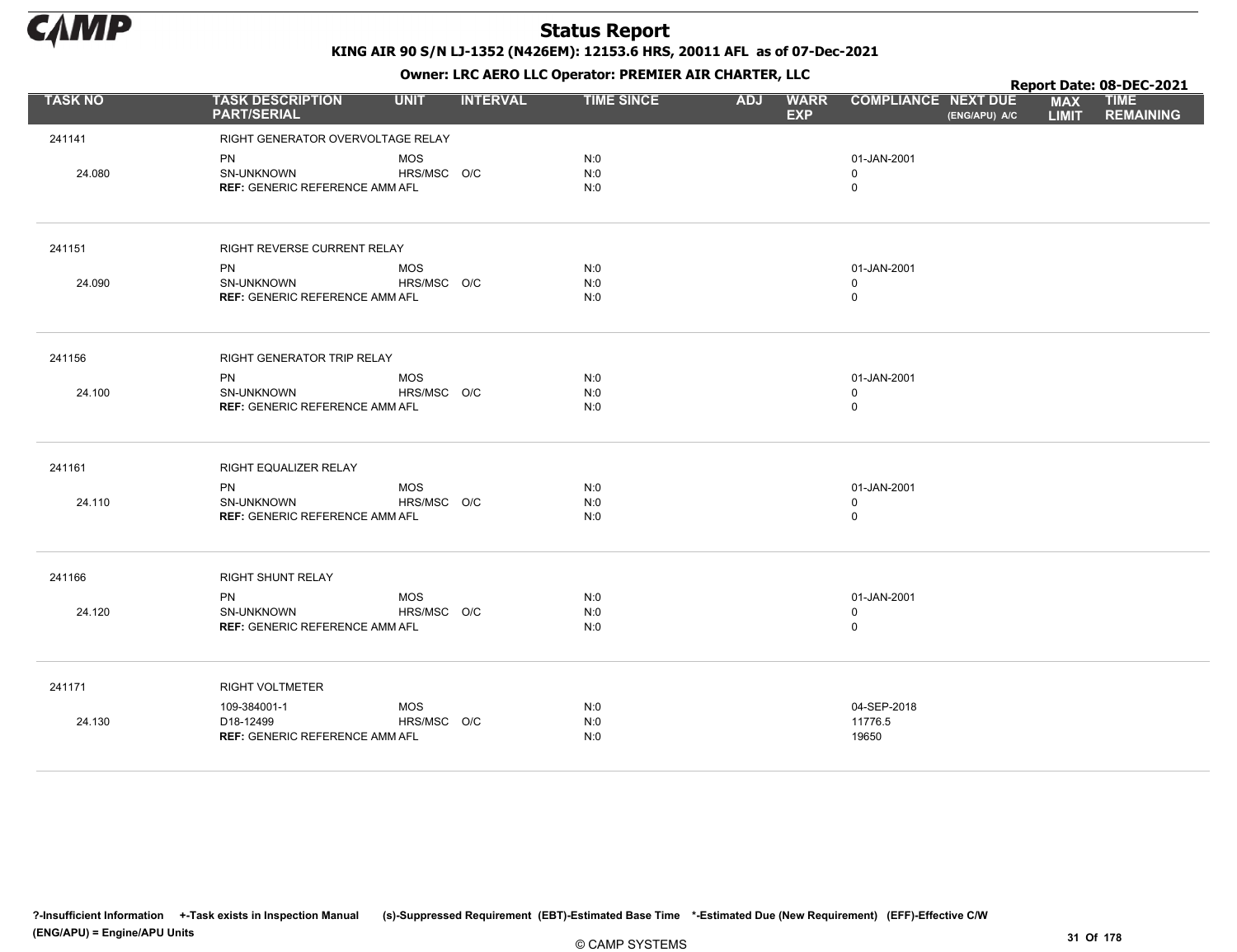

KING AIR 90 S/N LJ-1352 (N426EM): 12153.6 HRS, 20011 AFL as of 07-Dec-2021

Owner: LRC AERO LLC Operator: PREMIER AIR CHARTER, LLC

|                |                                                                  |                           |                 | OWHER. LKC ALKO LLC OPERATOR. PREPILER AIR CHARTER, LLC |            |                           |                                            |               |                            | Report Date: 08-DEC-2021        |
|----------------|------------------------------------------------------------------|---------------------------|-----------------|---------------------------------------------------------|------------|---------------------------|--------------------------------------------|---------------|----------------------------|---------------------------------|
| <b>TASK NO</b> | <b>TASK DESCRIPTION</b><br><b>PART/SERIAL</b>                    | <b>UNIT</b>               | <b>INTERVAL</b> | <b>TIME SINCE</b>                                       | <b>ADJ</b> | <b>WARR</b><br><b>EXP</b> | <b>COMPLIANCE NEXT DUE</b>                 | (ENG/APU) A/C | <b>MAX</b><br><b>LIMIT</b> | <b>TIME</b><br><b>REMAINING</b> |
| 241601         | NO. 1 INVERTER                                                   |                           |                 |                                                         |            |                           |                                            |               |                            |                                 |
| 24.140         | <b>PN</b><br>SN-UNKNOWN<br>REF: GENERIC REFERENCE AMM AFL        | <b>MOS</b><br>HRS/MSC O/C |                 | N:0<br>N:0<br>N:0                                       |            |                           | 01-JAN-2001<br>$\mathbf 0$<br>$\mathsf{O}$ |               |                            |                                 |
| 241606         | NO. 2 INVERTER                                                   |                           |                 |                                                         |            |                           |                                            |               |                            |                                 |
|                | <b>PN</b>                                                        | <b>MOS</b>                |                 | N:0                                                     |            |                           | 01-JAN-2001                                |               |                            |                                 |
| 24.140         | SN-UNKNOWN<br><b>REF: GENERIC REFERENCE AMM AFL</b>              | HRS/MSC O/C               |                 | N:0<br>N:0                                              |            |                           | $\mathbf 0$<br>$\mathsf{O}$                |               |                            |                                 |
| 241611         | <b>INVERTER SELECT RELAY</b>                                     |                           |                 |                                                         |            |                           |                                            |               |                            |                                 |
| 24.150         | PN<br>SN-UNKNOWN<br><b>REF: GENERIC REFERENCE AMM AFL</b>        | <b>MOS</b><br>HRS/MSC O/C |                 | N:0<br>N:0<br>N:0                                       |            |                           | 01-JAN-2001<br>0<br>$\mathsf{O}$           |               |                            |                                 |
| 241616         | AC AUTOTRANSFORMER                                               |                           |                 |                                                         |            |                           |                                            |               |                            |                                 |
| 24.150         | <b>PN</b><br>SN-UNKNOWN<br><b>REF: GENERIC REFERENCE AMM AFL</b> | <b>MOS</b><br>HRS/MSC O/C |                 | N:0<br>N:0<br>N:0                                       |            |                           | 01-JAN-2001<br>0<br>0                      |               |                            |                                 |
| 241621         | <b>INVERTER WARNING LIGHT RELAY</b>                              |                           |                 |                                                         |            |                           |                                            |               |                            |                                 |
| 24.150         | <b>PN</b><br>SN-UNKNOWN<br><b>REF: GENERIC REFERENCE AMM AFL</b> | <b>MOS</b><br>HRS/MSC O/C |                 | N:0<br>N:0<br>N:0                                       |            |                           | 01-JAN-2001<br>0<br>0                      |               |                            |                                 |
| 243005         | NO. 1 POWER SUPPLY                                               |                           |                 |                                                         |            |                           |                                            |               |                            |                                 |
| 24.190         | PN<br>SN-UNKNOWN<br><b>REF: GENERIC REFERENCE AMM AFL</b>        | <b>MOS</b><br>HRS/MSC O/C |                 | N:0<br>N:0<br>N:0                                       |            |                           | 01-JAN-2001<br>0<br>0                      |               |                            |                                 |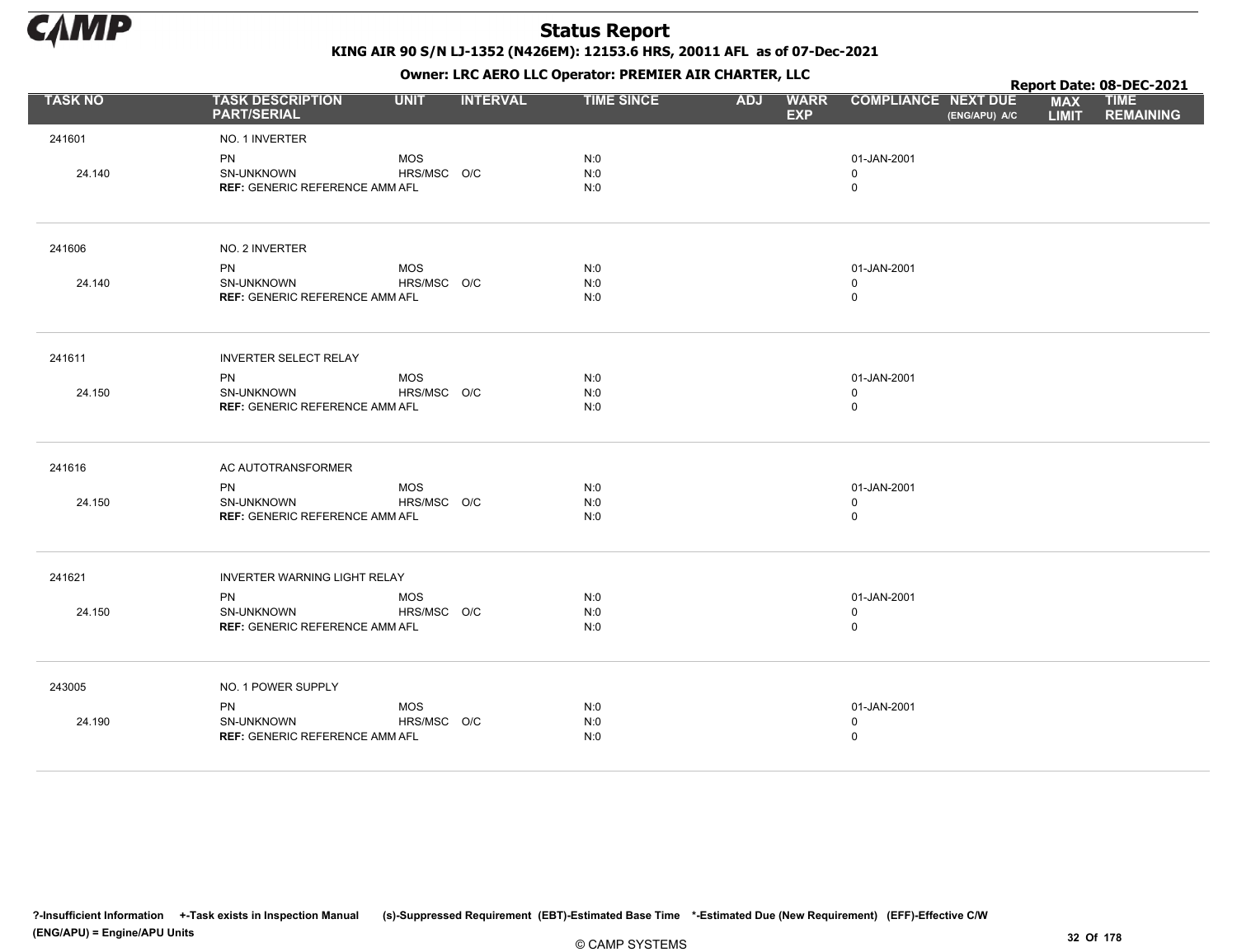

KING AIR 90 S/N LJ-1352 (N426EM): 12153.6 HRS, 20011 AFL as of 07-Dec-2021

Owner: LRC AERO LLC Operator: PREMIER AIR CHARTER, LLC

|                |                                                                  |                                         |                 |                         | OWHER, LKC ALKO LLC OPERATOR, PREPILER AIR CHARTER, LLC |            |                           |                                            |                        | Report Date: 08-DEC-2021   |                                 |                    |
|----------------|------------------------------------------------------------------|-----------------------------------------|-----------------|-------------------------|---------------------------------------------------------|------------|---------------------------|--------------------------------------------|------------------------|----------------------------|---------------------------------|--------------------|
| <b>TASK NO</b> | <b>TASK DESCRIPTION</b><br><b>PART/SERIAL</b>                    | <b>UNIT</b>                             | <b>INTERVAL</b> |                         | <b>TIME SINCE</b>                                       | <b>ADJ</b> | <b>WARR</b><br><b>EXP</b> | <b>COMPLIANCE NEXT DUE</b>                 | (ENG/APU) A/C          | <b>MAX</b><br><b>LIMIT</b> | <b>TIME</b><br><b>REMAINING</b> |                    |
| 243010         | NO. 2 POWER SUPPLY                                               |                                         |                 |                         |                                                         |            |                           |                                            |                        |                            |                                 |                    |
| 24.200         | <b>PN</b><br>SN-UNKNOWN<br><b>REF: GENERIC REFERENCE AMM AFL</b> | <b>MOS</b><br>HRS/MSC O/C               |                 |                         | N:0<br>N:0<br>N:0                                       |            |                           | 01-JAN-2001<br>$\mathbf 0$<br>$\mathsf{O}$ |                        |                            |                                 |                    |
| 243015         | NO. 3 POWER SUPPLY                                               |                                         |                 |                         |                                                         |            |                           |                                            |                        |                            |                                 |                    |
|                | <b>PN</b>                                                        | <b>MOS</b>                              |                 |                         | N:0                                                     |            |                           | 01-JAN-2001                                |                        |                            |                                 |                    |
| 24.210         | <b>SN-UNKNOWN</b><br><b>REF: GENERIC REFERENCE AMM AFL</b>       | HRS/MSC O/C                             |                 |                         | N:0<br>N:0                                              |            |                           | 0<br>0                                     |                        |                            |                                 |                    |
| 243020         | NO. 4 POWER SUPPLY                                               |                                         |                 |                         |                                                         |            |                           |                                            |                        |                            |                                 |                    |
| 24.220         | <b>PN</b><br>SN-UNKNOWN                                          | <b>MOS</b><br>HRS/MSC O/C               |                 |                         | N:0<br>N:0                                              |            |                           | 01-JAN-2001<br>0                           |                        |                            |                                 |                    |
|                | <b>REF: GENERIC REFERENCE AMM AFL</b>                            |                                         |                 |                         | N:0                                                     |            |                           | 0                                          |                        |                            |                                 |                    |
| + 243100       | EMERGENCY CAPACITY TEST BATTERY                                  |                                         |                 |                         |                                                         |            |                           |                                            |                        |                            |                                 |                    |
| 24.010         | RG-380E/44K<br>40956588<br><b>REF: See Workcard</b>              | <b>MOS</b><br>HRS/MSC 200<br><b>AFL</b> | 12              | $+12d/12d$<br>+10%/-10% |                                                         |            |                           | 28-JUN-2021<br>12084.7<br>19942            | 28-JUN-2022<br>12284.7 | 10-JUL-2022<br>12304.7     | 202 d<br>131.1                  | $(+12)$<br>$(+20)$ |
| 245005         | BATTERY CIRCUIT BREAKER BOX                                      |                                         |                 |                         |                                                         |            |                           |                                            |                        |                            |                                 |                    |
|                | <b>PN</b>                                                        | <b>MOS</b>                              |                 |                         | N:0                                                     |            |                           | 01-JAN-2001                                |                        |                            |                                 |                    |
| 24.180         | SN-UNKNOWN<br><b>REF: GENERIC REFERENCE AMM AFL</b>              | HRS/MSC O/C                             |                 |                         | N:0<br>N:0                                              |            |                           | 0<br>0                                     |                        |                            |                                 |                    |
| 245011         | NO. 2 DC-DC CONVERTER                                            |                                         |                 |                         |                                                         |            |                           |                                            |                        |                            |                                 |                    |
|                | <b>PN</b>                                                        | <b>MOS</b>                              |                 |                         | N:0                                                     |            |                           | 01-JAN-2001                                |                        |                            |                                 |                    |
| 24.240         | SN-UNKNOWN<br><b>REF: GENERIC REFERENCE AMM AFL</b>              | HRS/MSC O/C                             |                 |                         | N:0<br>N:0                                              |            |                           | 0<br>0                                     |                        |                            |                                 |                    |
|                |                                                                  |                                         |                 |                         |                                                         |            |                           |                                            |                        |                            |                                 |                    |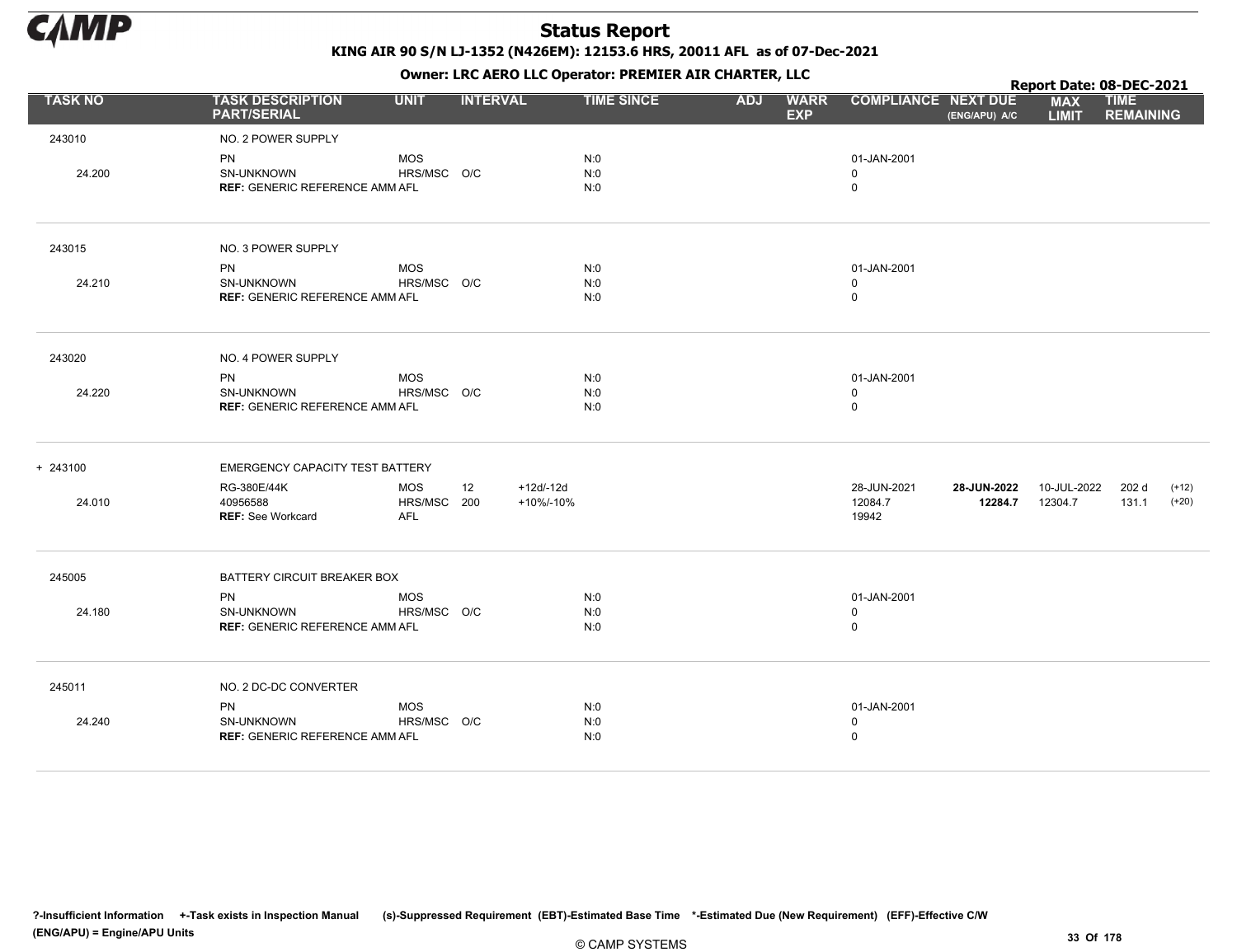

KING AIR 90 S/N LJ-1352 (N426EM): 12153.6 HRS, 20011 AFL as of 07-Dec-2021

|                   |                                                     |             |                 |                   |            | $\mathbf{r}$              |                            |               |                            | Report Date: 08-DEC-2021        |
|-------------------|-----------------------------------------------------|-------------|-----------------|-------------------|------------|---------------------------|----------------------------|---------------|----------------------------|---------------------------------|
| <b>TASK NO</b>    | <b>TASK DESCRIPTION</b><br><b>PART/SERIAL</b>       | <b>UNIT</b> | <b>INTERVAL</b> | <b>TIME SINCE</b> | <b>ADJ</b> | <b>WARR</b><br><b>EXP</b> | <b>COMPLIANCE NEXT DUE</b> | (ENG/APU) A/C | <b>MAX</b><br><b>LIMIT</b> | <b>TIME</b><br><b>REMAINING</b> |
| 245013            | NO. 1 DC-DC CONVERTER                               |             |                 |                   |            |                           |                            |               |                            |                                 |
|                   | PN                                                  | <b>MOS</b>  |                 | N:0               |            |                           | 01-JAN-2001                |               |                            |                                 |
| 24.230            | SN-UNKNOWN<br><b>REF: GENERIC REFERENCE AMM AFL</b> | HRS/MSC O/C |                 | N:0<br>N:0        |            |                           | 0<br>$\mathbf 0$           |               |                            |                                 |
|                   |                                                     |             |                 |                   |            |                           |                            |               |                            |                                 |
| <b>CHAPTER 25</b> | <b>EQUIPMENT/FURNISHINGS</b>                        |             |                 |                   |            |                           |                            |               |                            |                                 |
| 250101            | PILOT SEAT                                          |             |                 |                   |            |                           |                            |               |                            |                                 |
|                   | PN                                                  | <b>MOS</b>  |                 | N:0               |            |                           | 01-JAN-2001                |               |                            |                                 |
| 25.020            | SN-UNKNOWN                                          | HRS/MSC O/C |                 | N:0               |            |                           | $\mathbf 0$                |               |                            |                                 |
|                   | <b>REF: GENERIC REFERENCE AMM AFL</b>               |             |                 | N:0               |            |                           | $\mathbf 0$                |               |                            |                                 |
| 250106            | PILOT SEAT BELT                                     |             |                 |                   |            |                           |                            |               |                            |                                 |
|                   | <b>PN</b>                                           | <b>MOS</b>  |                 | N:0               |            |                           | 01-JAN-2001                |               |                            |                                 |
| 25.030            | SN-UNKNOWN                                          | HRS/MSC O/C |                 | N:0               |            |                           | $\mathbf 0$                |               |                            |                                 |
|                   | <b>REF: GENERIC REFERENCE AMM AFL</b>               |             |                 | N:0               |            |                           | $\mathbf 0$                |               |                            |                                 |
| 250601            | <b>COPILOT SEAT</b>                                 |             |                 |                   |            |                           |                            |               |                            |                                 |
|                   | PN                                                  | <b>MOS</b>  |                 | N:0               |            |                           | 01-JAN-2001                |               |                            |                                 |
| 25.020            | SN-UNKNOWN                                          | HRS/MSC O/C |                 | N:0               |            |                           | $\mathbf 0$                |               |                            |                                 |
|                   | <b>REF: GENERIC REFERENCE AMM AFL</b>               |             |                 | N:0               |            |                           | $\mathbf 0$                |               |                            |                                 |
| 250606            | COPILOT SEAT BELT                                   |             |                 |                   |            |                           |                            |               |                            |                                 |
|                   | PN                                                  | <b>MOS</b>  |                 | N:0               |            |                           | 01-JAN-2001                |               |                            |                                 |
| 25.030            | SN-UNKNOWN                                          | HRS/MSC O/C |                 | N:0               |            |                           | $\mathbf 0$                |               |                            |                                 |
|                   | <b>REF: GENERIC REFERENCE AMM AFL</b>               |             |                 | N:0               |            |                           | $\mathbf 0$                |               |                            |                                 |
| 250612            | <b>EMERGENCY LOCATOR TRANSMITTER</b>                |             |                 |                   |            |                           |                            |               |                            |                                 |
|                   | 453-5002-366                                        | <b>MOS</b>  |                 | N:0               |            |                           | 08-MAR-2012                |               |                            |                                 |
| 25.010            | 210-00682                                           | HRS/MSC O/C |                 | N:0               |            |                           | 8389.6                     |               |                            |                                 |
|                   | <b>REF: AMM 25-60-01</b>                            | AFL         |                 | N:0               |            |                           | 15363                      |               |                            |                                 |
|                   |                                                     |             |                 |                   |            |                           |                            |               |                            |                                 |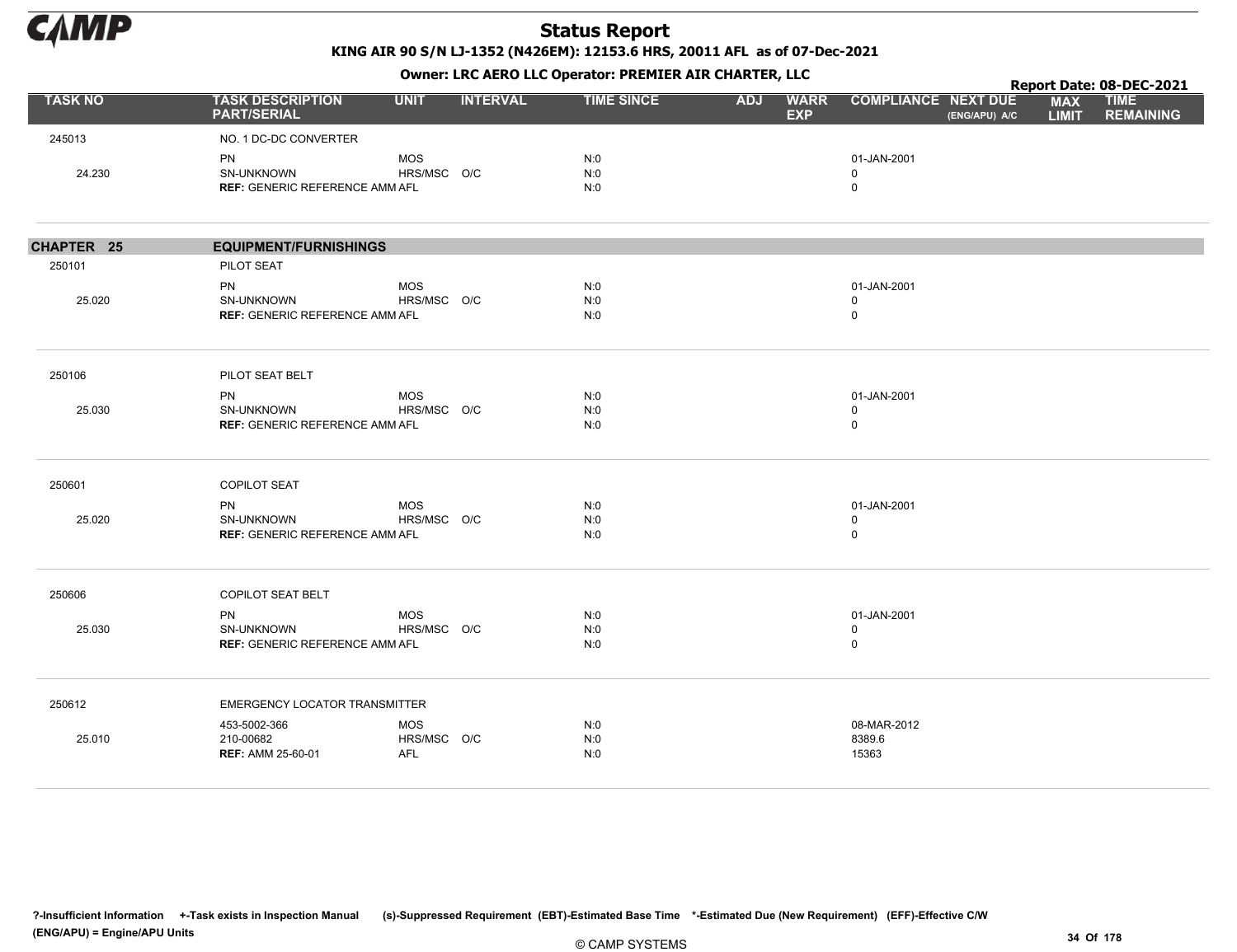

KING AIR 90 S/N LJ-1352 (N426EM): 12153.6 HRS, 20011 AFL as of 07-Dec-2021

|                   |                                                                  |                                         |                 | OWHER. LKC ALKO LLC OPERATOR. PREPILER AIR CHARTER, LLC |            |                           |                                 |               |                            | Report Date: 08-DEC-2021        |
|-------------------|------------------------------------------------------------------|-----------------------------------------|-----------------|---------------------------------------------------------|------------|---------------------------|---------------------------------|---------------|----------------------------|---------------------------------|
| <b>TASK NO</b>    | <b>TASK DESCRIPTION</b><br><b>PART/SERIAL</b>                    | <b>UNIT</b>                             | <b>INTERVAL</b> | <b>TIME SINCE</b>                                       | <b>ADJ</b> | <b>WARR</b><br><b>EXP</b> | <b>COMPLIANCE NEXT DUE</b>      | (ENG/APU) A/C | <b>MAX</b><br><b>LIMIT</b> | <b>TIME</b><br><b>REMAINING</b> |
| + 250630          | REPLACE EMERGENCY LOCATOR TRANSMITTER BATTERY                    |                                         |                 |                                                         |            |                           |                                 |               |                            |                                 |
| 25.010            | 452-0133<br>371358-018<br><b>REF: AMM 25-60-01</b>               | MOS<br>HRS/MSC DUE<br><b>AFL</b>        |                 |                                                         |            |                           | 25-JAN-2017<br>11347<br>19177   | 01-JAN-2023 M |                            | 389 d                           |
| 250635            | EMERGENCY LOCATOR TRANSMITTER BATTERY                            |                                         |                 |                                                         |            |                           |                                 |               |                            |                                 |
|                   | 452-0133<br>371358-018<br>REF:                                   | MOS<br>HRS/MSC O/C<br><b>AFL</b>        |                 |                                                         |            |                           | 25-JAN-2017<br>11347<br>19177   |               |                            |                                 |
| + 252612          | INSPECT/TEST EMERGENCY LOCATOR TRANSMITTER                       |                                         |                 |                                                         |            |                           |                                 |               |                            |                                 |
| 25.010            | 453-5002-366<br>210-00682<br><b>REF: GENERIC NO REF</b>          | MOS<br>HRS/MSC<br><b>AFL</b>            | 12              |                                                         |            |                           | 31-AUG-2021<br>12086.1<br>19948 | 31-AUG-2022   |                            | 266 d                           |
| 256005            | EMERGENCY LOCATOR TRANSMITTER ANTENNA                            |                                         |                 |                                                         |            |                           |                                 |               |                            |                                 |
| 25.040            | <b>PN</b><br>SN-UNKNOWN<br><b>REF: GENERIC REFERENCE AMM AFL</b> | MOS<br>HRS/MSC O/C                      |                 | N:0<br>N:0<br>N:0                                       |            |                           | 01-JAN-2001<br>0<br>$\mathbf 0$ |               |                            |                                 |
| <b>CHAPTER 26</b> | <b>FIRE PROTECTION</b>                                           |                                         |                 |                                                         |            |                           |                                 |               |                            |                                 |
| 260101            | NO. 1 ENGINE FIRE EXTINGUISHER SWITCH                            |                                         |                 |                                                         |            |                           |                                 |               |                            |                                 |
| 26.090            | <b>PN</b><br>SN-UNKNOWN<br><b>REF: GENERIC REFERENCE AMM AFL</b> | <b>MOS</b><br>HRS/MSC O/C               |                 | N:0<br>N:0<br>N:0                                       |            |                           | 01-JAN-2001<br>0<br>$\mathbf 0$ |               |                            |                                 |
| 260111            | NO. 1 ENGINE FIRE EXTINGUISHER                                   |                                         |                 |                                                         |            |                           |                                 |               |                            |                                 |
| 26.010            | 30301102<br>51211B1<br><b>REF: AMM 26-20-03</b>                  | <b>MOS</b><br>HRS/MSC O/C<br><b>AFL</b> |                 | O:0<br>O:0<br>O:0                                       |            |                           | 31-MAY-2017<br>11493.7<br>19347 |               |                            |                                 |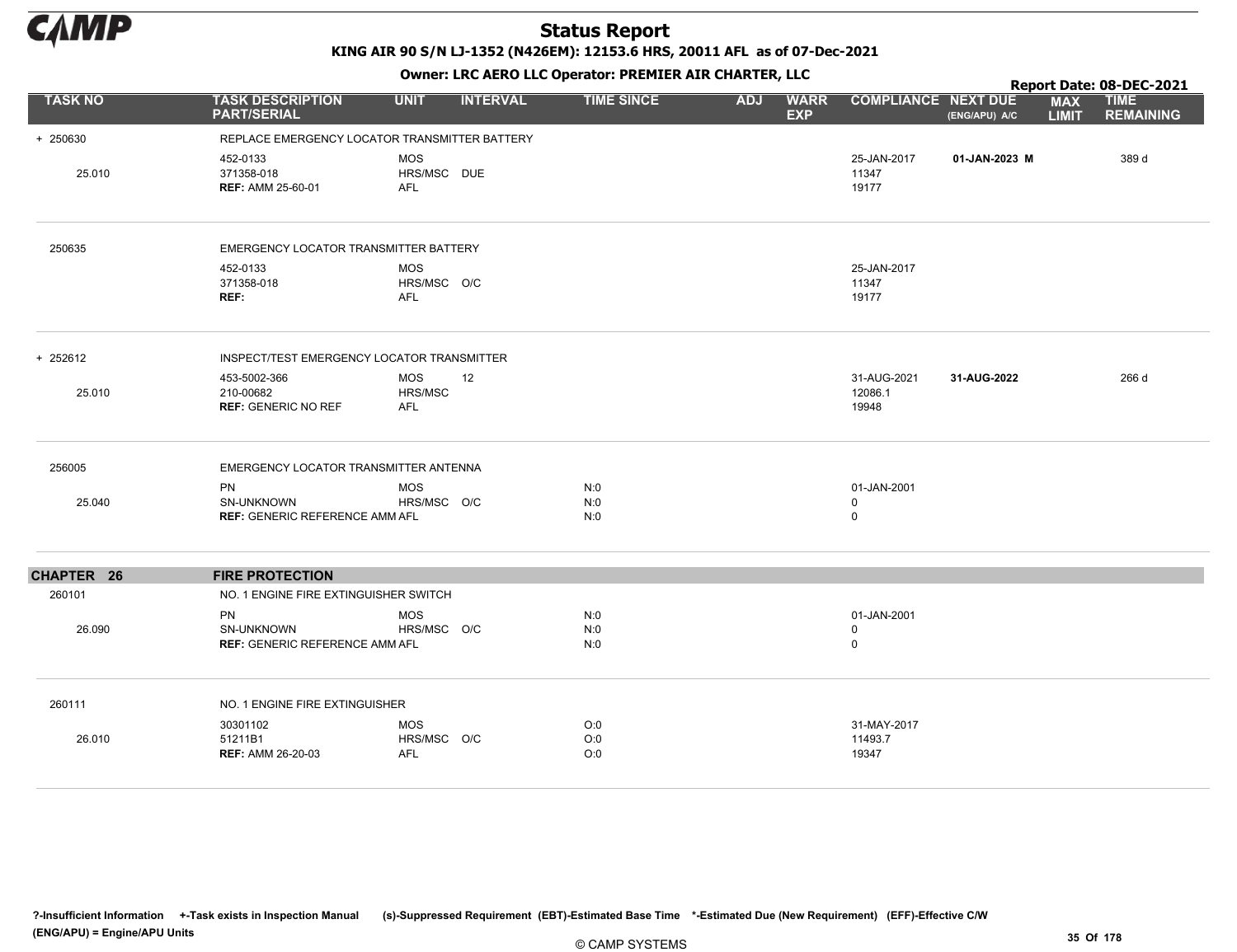

KING AIR 90 S/N LJ-1352 (N426EM): 12153.6 HRS, 20011 AFL as of 07-Dec-2021

|                        |                                                                  |                                     |                 | OWHER, LKC AERO LLC OPERATOR, PREPILER AIR CHARTER, LLC |            |                           |                                 |               |                            | Report Date: 08-DEC-2021        |
|------------------------|------------------------------------------------------------------|-------------------------------------|-----------------|---------------------------------------------------------|------------|---------------------------|---------------------------------|---------------|----------------------------|---------------------------------|
| <b>TASK NO</b>         | <b>TASK DESCRIPTION</b><br><b>PART/SERIAL</b>                    | <b>UNIT</b>                         | <b>INTERVAL</b> | <b>TIME SINCE</b>                                       | <b>ADJ</b> | <b>WARR</b><br><b>EXP</b> | <b>COMPLIANCE NEXT DUE</b>      | (ENG/APU) A/C | <b>MAX</b><br><b>LIMIT</b> | <b>TIME</b><br><b>REMAINING</b> |
| + 260124               | REPLACE NO. 1 ENGINE FIRE EXTINGUISHER SQUIB-SERVICE LIFE        |                                     |                 |                                                         |            |                           |                                 |               |                            |                                 |
| 26.010<br><b>SCRAP</b> | <b>REF: GENERIC NO REF</b>                                       | <b>MOS</b><br>HRS/MSC<br><b>AFL</b> | 48              |                                                         |            |                           | 01-JUN-2021                     | 01-JUN-2025   |                            | 1271 d                          |
| 260126                 | NO. 1 ENGINE FIRE EXTINGUISHER HEATER                            |                                     |                 |                                                         |            |                           |                                 |               |                            |                                 |
| 26.040                 | <b>PN</b><br>SN-UNKNOWN<br><b>REF: GENERIC REFERENCE AMM AFL</b> | <b>MOS</b><br>HRS/MSC O/C           |                 | N:0<br>N:0<br>N:0                                       |            |                           | 01-JAN-2001<br>0<br>$\mathbf 0$ |               |                            |                                 |
| 260131                 | NO. 1 ENGINE FORWARD FIRE DETECTOR                               |                                     |                 |                                                         |            |                           |                                 |               |                            |                                 |
| 26.050                 | PN<br>SN-UNKNOWN<br><b>REF: GENERIC REFERENCE AMM AFL</b>        | <b>MOS</b><br>HRS/MSC O/C           |                 | N:0<br>N:0<br>N:0                                       |            |                           | 01-JAN-2001<br>0<br>$\mathbf 0$ |               |                            |                                 |
| 260136                 | NO. 1 ENGINE UPPER FIRE DETECTOR                                 |                                     |                 |                                                         |            |                           |                                 |               |                            |                                 |
| 26.060                 | PN<br>SN-UNKNOWN<br><b>REF: GENERIC REFERENCE AMM AFL</b>        | <b>MOS</b><br>HRS/MSC O/C           |                 | N:0<br>N:0<br>N:0                                       |            |                           | 01-JAN-2001<br>0<br>$\mathbf 0$ |               |                            |                                 |
| 260141                 | NO. 1 ENGINE LOWER FIRE DETECTOR                                 |                                     |                 |                                                         |            |                           |                                 |               |                            |                                 |
| 26.070                 | <b>PN</b><br>SN-UNKNOWN<br><b>REF: GENERIC REFERENCE AMM AFL</b> | <b>MOS</b><br>HRS/MSC O/C           |                 | N:0<br>N:0<br>N:0                                       |            |                           | 01-JAN-2001<br>$\mathbf 0$<br>0 |               |                            |                                 |
| 260146                 | LEFT EXTINGUISHER CONTROL AMPLIFIER                              |                                     |                 |                                                         |            |                           |                                 |               |                            |                                 |
| 26.080                 | <b>PN</b><br>SN-UNKNOWN<br><b>REF: GENERIC REFERENCE AMM AFL</b> | <b>MOS</b><br>HRS/MSC O/C           |                 | N:0<br>N:0<br>N:0                                       |            |                           | 01-JAN-2001<br>0<br>0           |               |                            |                                 |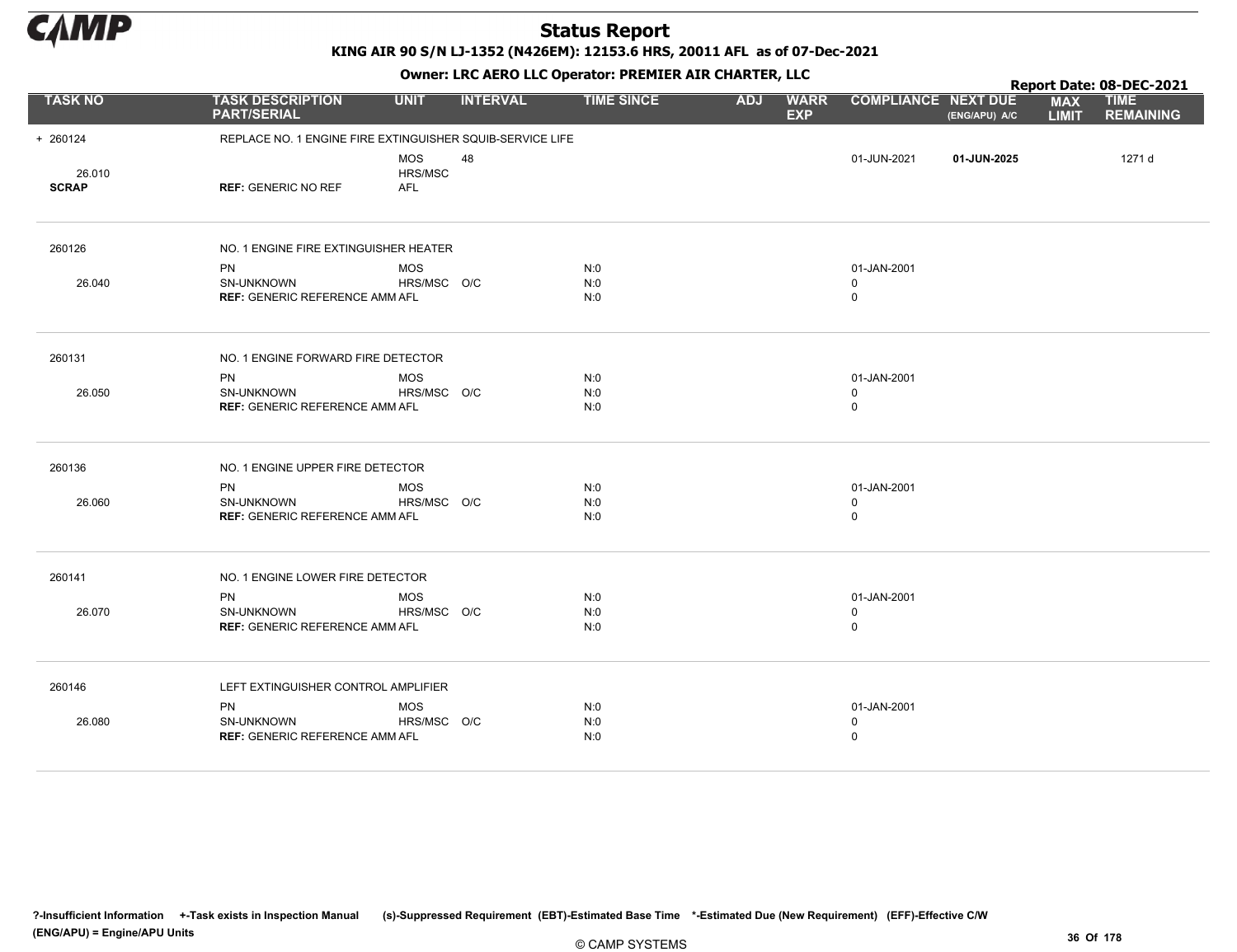

|                        |                                                                         |                                         |                 |                   |            | . .                       |                                           |               |                            | Report Date: 08-DEC-2021        |
|------------------------|-------------------------------------------------------------------------|-----------------------------------------|-----------------|-------------------|------------|---------------------------|-------------------------------------------|---------------|----------------------------|---------------------------------|
| <b>TASK NO</b>         | <b>TASK DESCRIPTION</b><br><b>PART/SERIAL</b>                           | <b>UNIT</b>                             | <b>INTERVAL</b> | <b>TIME SINCE</b> | <b>ADJ</b> | <b>WARR</b><br><b>EXP</b> | <b>COMPLIANCE NEXT DUE</b>                | (ENG/APU) A/C | <b>MAX</b><br><b>LIMIT</b> | <b>TIME</b><br><b>REMAINING</b> |
| 260601                 | NO. 2 ENGINE FIRE EXTINGUISHER SWITCH                                   |                                         |                 |                   |            |                           |                                           |               |                            |                                 |
| 26.090                 | <b>PN</b><br>SN-UNKNOWN<br><b>REF: GENERIC REFERENCE AMM AFL</b>        | <b>MOS</b><br>HRS/MSC O/C               |                 | N:0<br>N:0<br>N:0 |            |                           | 01-JAN-2001<br>0<br>$\mathbf 0$           |               |                            |                                 |
| 260611                 | NO. 2 ENGINE FIRE EXTINGUISHER                                          |                                         |                 |                   |            |                           |                                           |               |                            |                                 |
| 26.015                 | 30301102<br>64269B1<br><b>REF: AMM 26-20-03</b>                         | <b>MOS</b><br>HRS/MSC O/C<br><b>AFL</b> |                 | O:0<br>O:0<br>O:0 |            |                           | 31-MAY-2017<br>11493.7<br>19347           |               |                            |                                 |
| + 260624               | REPLACE NO. 2 ENGINE FIRE EXTINGUISHER SQUIB-SERVICE LIFE               |                                         |                 |                   |            |                           |                                           |               |                            |                                 |
| 26.015<br><b>SCRAP</b> | <b>REF: GENERIC NO REF</b>                                              | <b>MOS</b><br>HRS/MSC<br><b>AFL</b>     | 48              |                   |            |                           | 01-JUN-2021                               | 01-JUN-2025   |                            | 1271 d                          |
| 260626                 | NO. 2 ENGINE FIRE EXTINGUISHER HEATER                                   |                                         |                 |                   |            |                           |                                           |               |                            |                                 |
| 26.040                 | <b>PN</b><br><b>SN-UNKNOWN</b><br><b>REF: GENERIC REFERENCE AMM AFL</b> | <b>MOS</b><br>HRS/MSC O/C               |                 | N:0<br>N:0<br>N:0 |            |                           | 01-JAN-2001<br>$\mathbf 0$<br>$\mathbf 0$ |               |                            |                                 |
| 260631                 | NO. 2 ENGINE FORWARD FIRE DETECTOR                                      |                                         |                 |                   |            |                           |                                           |               |                            |                                 |
| 26.050                 | <b>PN</b><br>SN-UNKNOWN<br><b>REF: GENERIC REFERENCE AMM AFL</b>        | <b>MOS</b><br>HRS/MSC O/C               |                 | N:0<br>N:0<br>N:0 |            |                           | 01-JAN-2001<br>$\mathbf 0$<br>0           |               |                            |                                 |
| 260636                 | NO. 2 ENGINE UPPER FIRE DETECTOR                                        |                                         |                 |                   |            |                           |                                           |               |                            |                                 |
| 26.060                 | <b>PN</b><br>SN-UNKNOWN<br><b>REF: GENERIC REFERENCE AMM AFL</b>        | <b>MOS</b><br>HRS/MSC O/C               |                 | N:0<br>N:0<br>N:0 |            |                           | 01-JAN-2001<br>$\mathbf 0$<br>$\Omega$    |               |                            |                                 |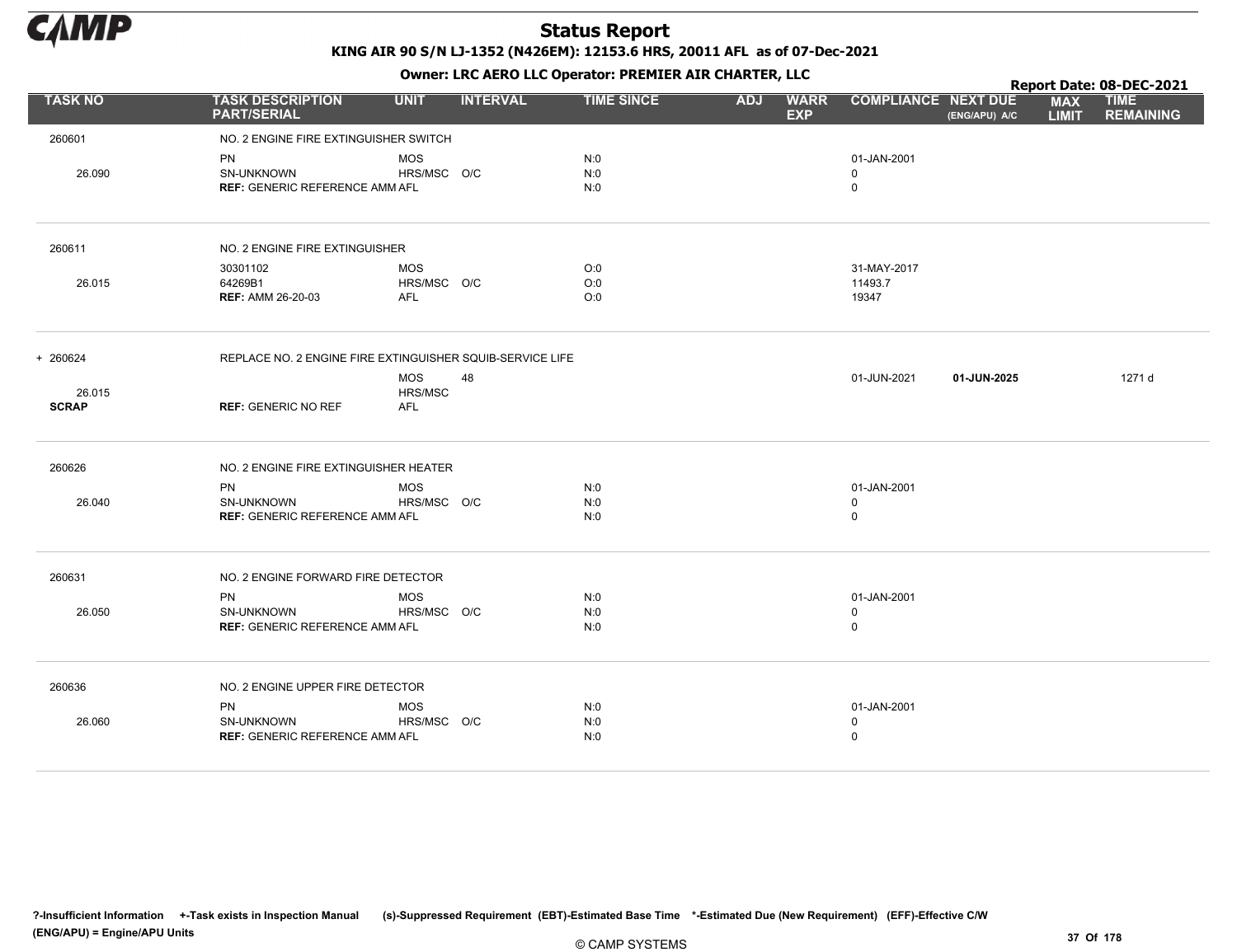

|                            |                                                                  |                                            |                                      |                                         |                                           |               |                            | Report Date: 08-DEC-2021        |
|----------------------------|------------------------------------------------------------------|--------------------------------------------|--------------------------------------|-----------------------------------------|-------------------------------------------|---------------|----------------------------|---------------------------------|
| <b>TASK NO</b>             | <b>TASK DESCRIPTION</b><br><b>PART/SERIAL</b>                    | <b>UNIT</b>                                | <b>INTERVAL</b><br><b>TIME SINCE</b> | <b>ADJ</b><br><b>WARR</b><br><b>EXP</b> | <b>COMPLIANCE NEXT DUE</b>                | (ENG/APU) A/C | <b>MAX</b><br><b>LIMIT</b> | <b>TIME</b><br><b>REMAINING</b> |
| 260641                     | NO. 2 ENGINE LOWER FIRE DETECTOR                                 |                                            |                                      |                                         |                                           |               |                            |                                 |
| 26.070                     | PN<br>SN-UNKNOWN<br><b>REF: GENERIC REFERENCE AMM AFL</b>        | <b>MOS</b><br>HRS/MSC O/C                  | N:0<br>N:0<br>N:0                    |                                         | 01-JAN-2001<br>$\mathbf 0$<br>$\mathbf 0$ |               |                            |                                 |
| 260646                     | RIGHT EXTINGUISHER CONTROL AMPLIFIER                             |                                            |                                      |                                         |                                           |               |                            |                                 |
| 26.080                     | 30-326-7<br>6314<br><b>REF: GENERIC REFERENCE AMM AFL</b>        | <b>MOS</b><br>HRS/MSC O/C                  |                                      |                                         | 10-JAN-2017<br>11322<br>19147             |               |                            |                                 |
| 261101                     | NOSE COMPARTMENT SMOKE DETECTOR                                  |                                            |                                      |                                         |                                           |               |                            |                                 |
| 26.070                     | <b>PN</b><br>SN-UNKNOWN<br><b>REF: GENERIC REFERENCE AMM AFL</b> | <b>MOS</b><br>HRS/MSC O/C                  | N:0<br>N:0<br>N:0                    |                                         | 01-JAN-2001<br>$\mathbf 0$<br>$\mathbf 0$ |               |                            |                                 |
| 261601                     | FLIGHT COMPARTMENT FIRE EXTINGUISHER                             |                                            |                                      |                                         |                                           |               |                            |                                 |
| 26.030                     | C352<br>X-983420<br><b>REF: GENERIC NO REF</b>                   | <b>MOS</b><br>HRS/MSC O/C<br><b>AFL</b>    | N:0<br>N:0<br>N:0                    |                                         | 01-SEP-2016<br>11198.4<br>18980           |               |                            |                                 |
| $+ 261611$                 | HYDROSTATIC CHECK FLIGHT COMPARTMENT FIRE EXTINGUISHER           |                                            |                                      |                                         |                                           |               |                            |                                 |
| 26.030<br><b>MANDATORY</b> | C352<br>X-983420<br><b>REF: GENERIC NO REF</b>                   | <b>MOS</b><br>144<br>HRS/MSC<br><b>AFL</b> | +60d/-60d                            |                                         | 01-SEP-2016                               | 01-SEP-2028   |                            | $(+60)$<br>31-OCT-2028 2459 d   |
| 262101                     | CABIN FIRE EXTINGUISHER                                          |                                            |                                      |                                         |                                           |               |                            |                                 |
| 26.020                     | C352<br>B-02762028<br><b>REF: GENERIC NO REF</b>                 | <b>MOS</b><br>HRS/MSC O/C<br><b>AFL</b>    | N:0<br>N:0<br>N:0                    |                                         | 01-SEP-2016<br>11198.4<br>18980           |               |                            |                                 |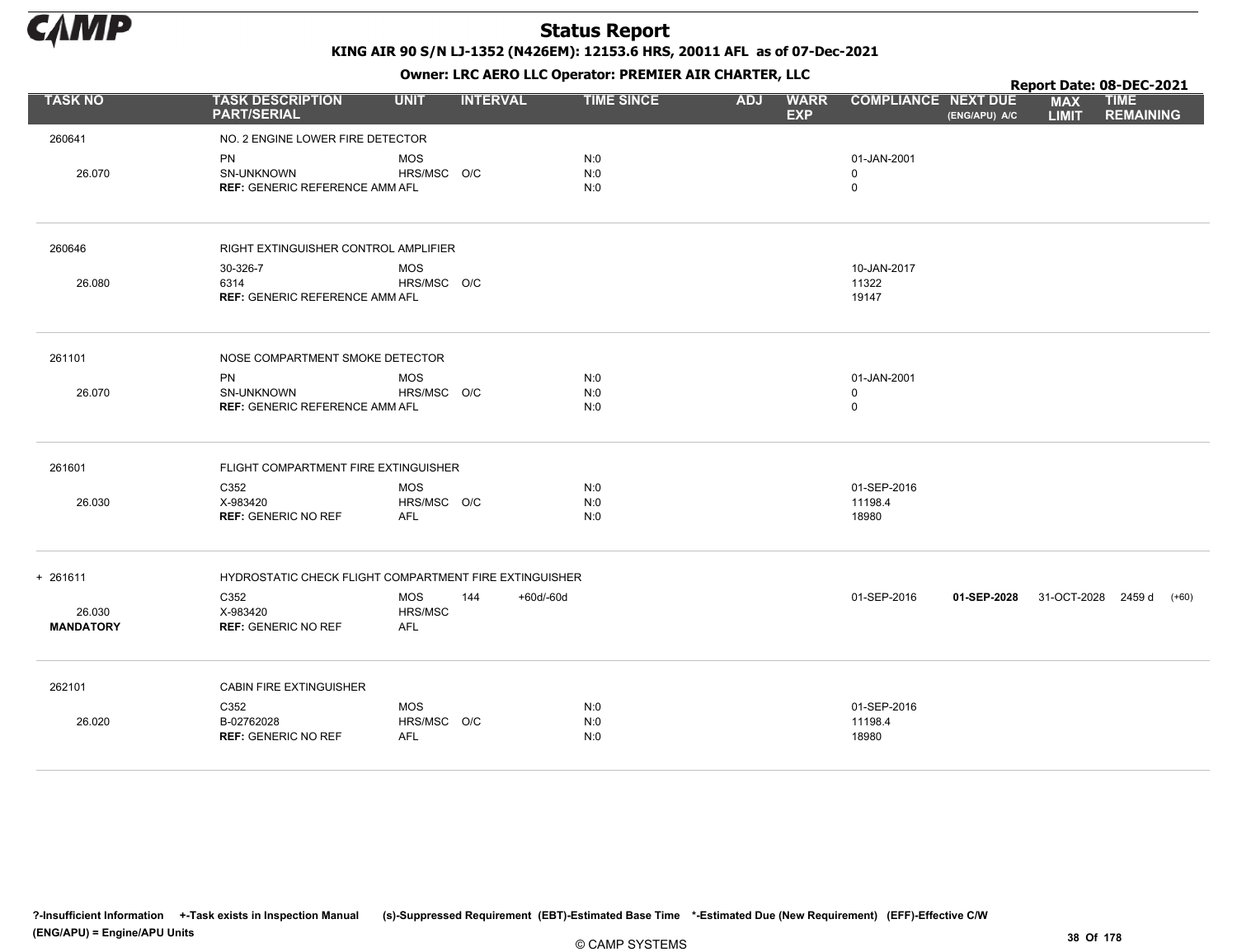

KING AIR 90 S/N LJ-1352 (N426EM): 12153.6 HRS, 20011 AFL as of 07-Dec-2021

|                            |                                                                  |                                         |                 |                   |            | $\mathbf{r}$              |                                 |               |                            | Report Date: 08-DEC-2021        |
|----------------------------|------------------------------------------------------------------|-----------------------------------------|-----------------|-------------------|------------|---------------------------|---------------------------------|---------------|----------------------------|---------------------------------|
| <b>TASK NO</b>             | <b>TASK DESCRIPTION</b><br><b>PART/SERIAL</b>                    | <b>UNIT</b>                             | <b>INTERVAL</b> | <b>TIME SINCE</b> | <b>ADJ</b> | <b>WARR</b><br><b>EXP</b> | <b>COMPLIANCE NEXT DUE</b>      | (ENG/APU) A/C | <b>MAX</b><br><b>LIMIT</b> | <b>TIME</b><br><b>REMAINING</b> |
| $+ 262111$                 | HYDROSTATIC CHECK CABIN FIRE EXTINGUISHER                        |                                         |                 |                   |            |                           |                                 |               |                            |                                 |
| 26.020<br><b>MANDATORY</b> | C352<br>B-02762028<br><b>REF: GENERIC NO REF</b>                 | <b>MOS</b><br>HRS/MSC<br>AFL            | 144             |                   |            |                           | 01-SEP-2016                     | 01-SEP-2028   |                            | 2459 d                          |
| CHAPTER 27                 | <b>FLIGHT CONTROLS</b>                                           |                                         |                 |                   |            |                           |                                 |               |                            |                                 |
| 270101                     | <b>LEFT AILERON</b>                                              |                                         |                 |                   |            |                           |                                 |               |                            |                                 |
| 27.050                     | 9-130000-619<br>LJ1320<br><b>REF: AMM 27-10-07</b>               | <b>MOS</b><br>HRS/MSC O/C<br><b>AFL</b> |                 | R:0<br>R:0<br>R:0 |            |                           | 07-MAY-2004<br>4047<br>9213     |               |                            |                                 |
| + 270102                   | DETAILED INSPECTION LEFT AILERON                                 |                                         |                 |                   |            |                           |                                 |               |                            |                                 |
| 27.050                     | <b>REF: GENERIC NO REF</b>                                       | <b>MOS</b><br>HRS/MSC 800<br><b>AFL</b> | +10%/-10%       |                   |            |                           | 18-AUG-2020<br>11870.5<br>19746 | 12670.5       | 12750.5                    | 516.9<br>$(+80)$                |
| 270111                     | <b>LEFT AILERON TAB</b>                                          |                                         |                 |                   |            |                           |                                 |               |                            |                                 |
| 27.070                     | <b>PN</b><br>SN-UNKNOWN<br><b>REF: GENERIC REFERENCE AMM AFL</b> | <b>MOS</b><br>HRS/MSC O/C               |                 | N:0<br>N:0<br>N:0 |            |                           | 01-JAN-2001<br>0<br>$\mathbf 0$ |               |                            |                                 |
| 270121                     | LEFT AILERON TAB ACTUATOR                                        |                                         |                 |                   |            |                           |                                 |               |                            |                                 |
| 27.080                     | PN<br>SN-UNKNOWN<br><b>REF: GENERIC REFERENCE AMM AFL</b>        | <b>MOS</b><br>HRS/MSC O/C               |                 | N:0<br>N:0<br>N:0 |            |                           | 01-JAN-2001<br>0<br>$\mathbf 0$ |               |                            |                                 |
| 270601                     | <b>RIGHT AILERON</b>                                             |                                         |                 |                   |            |                           |                                 |               |                            |                                 |
| 27.050                     | 9-130000-920<br>LJ1184<br><b>REF: AMM 27-10-07</b>               | <b>MOS</b><br>HRS/MSC O/C<br><b>AFL</b> |                 | R:0<br>R:0<br>R:0 |            |                           | 14-MAY-2003<br>3958.1<br>9058   |               |                            |                                 |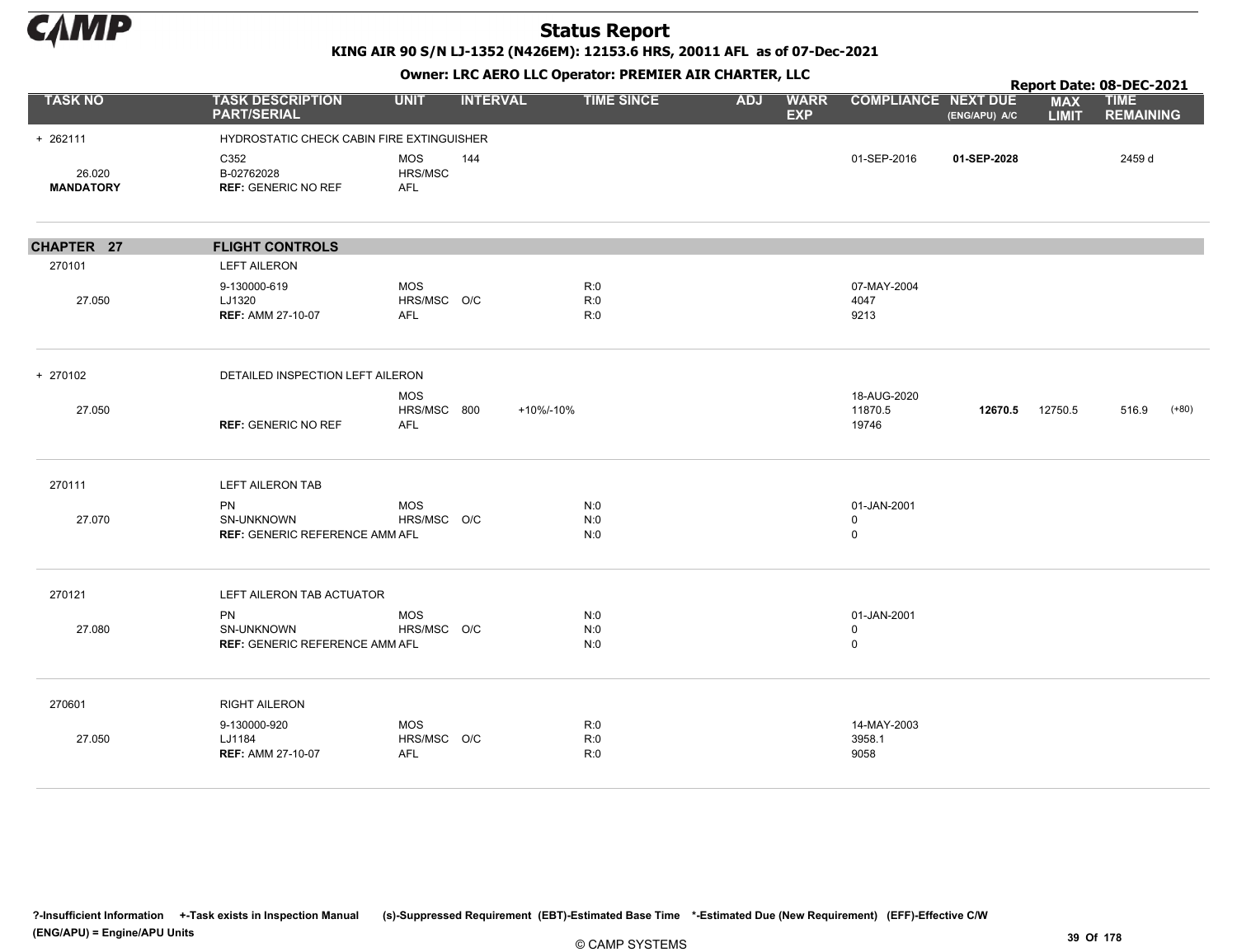

KING AIR 90 S/N LJ-1352 (N426EM): 12153.6 HRS, 20011 AFL as of 07-Dec-2021

Owner: LRC AERO LLC Operator: PREMIER AIR CHARTER, LLC

|                |                                                                         |                                         | OWHER LIKE ALKO LLC OPERATOR PREPILER AIR CHARTER, LLC |                   |            |                           |                                           |               |                            | Report Date: 08-DEC-2021        |         |
|----------------|-------------------------------------------------------------------------|-----------------------------------------|--------------------------------------------------------|-------------------|------------|---------------------------|-------------------------------------------|---------------|----------------------------|---------------------------------|---------|
| <b>TASK NO</b> | <b>TASK DESCRIPTION</b><br><b>PART/SERIAL</b>                           | <b>UNIT</b>                             | <b>INTERVAL</b>                                        | <b>TIME SINCE</b> | <b>ADJ</b> | <b>WARR</b><br><b>EXP</b> | <b>COMPLIANCE NEXT DUE</b>                | (ENG/APU) A/C | <b>MAX</b><br><b>LIMIT</b> | <b>TIME</b><br><b>REMAINING</b> |         |
| + 270602       | DETAILED INSPECTION RIGHT AILERON                                       |                                         |                                                        |                   |            |                           |                                           |               |                            |                                 |         |
| 27.050         | <b>REF: GENERIC NO REF</b>                                              | <b>MOS</b><br>HRS/MSC 800<br><b>AFL</b> | +10%/-10%                                              |                   |            |                           | 18-AUG-2020<br>11870.5<br>19746           | 12670.5       | 12750.5                    | 516.9                           | $(+80)$ |
| 270611         | <b>RIGHT AILERON TAB</b>                                                |                                         |                                                        |                   |            |                           |                                           |               |                            |                                 |         |
| 27.070         | <b>PN</b><br>SN-UNKNOWN<br><b>REF: GENERIC REFERENCE AMM AFL</b>        | <b>MOS</b><br>HRS/MSC O/C               |                                                        | N:0<br>N:0<br>N:0 |            |                           | 01-JAN-2001<br>$\mathbf 0$<br>$\mathsf 0$ |               |                            |                                 |         |
| 271101         | <b>LEFT ELEVATOR</b>                                                    |                                         |                                                        |                   |            |                           |                                           |               |                            |                                 |         |
| 27.090         | 50-610000-491<br>LJ1058<br><b>REF: AMM 27-30-01</b>                     | <b>MOS</b><br>HRS/MSC O/C<br><b>AFL</b> |                                                        |                   |            |                           | 17-SEP-2018<br>11779.8<br>19654           |               |                            |                                 |         |
| 271116         | LEFT ELEVATOR TRIM TAB                                                  |                                         |                                                        |                   |            |                           |                                           |               |                            |                                 |         |
| 27.100         | PN<br>SN-UNKNOWN<br><b>REF: GENERIC REFERENCE AMM AFL</b>               | <b>MOS</b><br>HRS/MSC O/C               |                                                        | N:0<br>N:0<br>N:0 |            |                           | 01-JAN-2001<br>0<br>0                     |               |                            |                                 |         |
| 271126         | LEFT ELEVATOR TAB ACTUATOR                                              |                                         |                                                        |                   |            |                           |                                           |               |                            |                                 |         |
| 27.080         | <b>PN</b><br><b>SN-UNKNOWN</b><br><b>REF: GENERIC REFERENCE AMM AFL</b> | <b>MOS</b><br>HRS/MSC O/C               |                                                        | N:0<br>N:0<br>N:0 |            |                           | 01-JAN-2001<br>$\mathbf 0$<br>0           |               |                            |                                 |         |
| 271601         | <b>RIGHT ELEVATOR</b>                                                   |                                         |                                                        |                   |            |                           |                                           |               |                            |                                 |         |
| 27.090         | 50-610000-492<br>763<br><b>REF: AMM 27-30-01</b>                        | <b>MOS</b><br>HRS/MSC O/C<br><b>AFL</b> |                                                        | R:0<br>R:0<br>R:0 |            |                           | 11-MAY-2010<br>7097.3<br>13560            |               |                            |                                 |         |

?-Insufficient Information +-Task exists in Inspection Manual (s)-Suppressed Requirement (EBT)-Estimated Base Time \*-Estimated Due (New Requirement) (EFF)-Effective C/W (ENG/APU) = Engine/APU Units 40 Of 178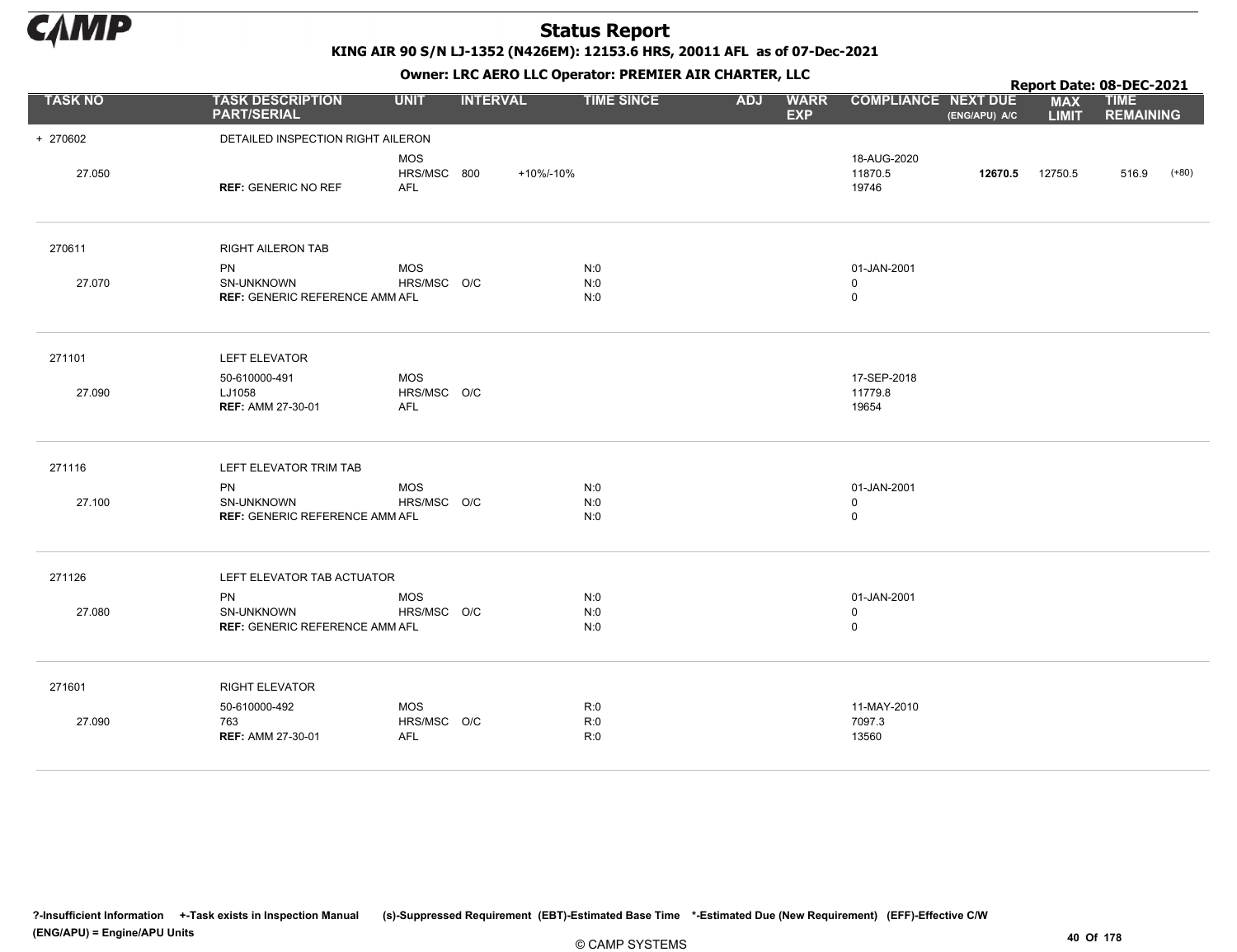

|                |                                               |             |                 |                   |            | . .                       |                                             |                            | Report Date: 08-DEC-2021        |
|----------------|-----------------------------------------------|-------------|-----------------|-------------------|------------|---------------------------|---------------------------------------------|----------------------------|---------------------------------|
| <b>TASK NO</b> | <b>TASK DESCRIPTION</b><br><b>PART/SERIAL</b> | <b>UNIT</b> | <b>INTERVAL</b> | <b>TIME SINCE</b> | <b>ADJ</b> | <b>WARR</b><br><b>EXP</b> | <b>COMPLIANCE NEXT DUE</b><br>(ENG/APU) A/C | <b>MAX</b><br><b>LIMIT</b> | <b>TIME</b><br><b>REMAINING</b> |
| 271616         | RIGHT ELEVATOR TRIM TAB                       |             |                 |                   |            |                           |                                             |                            |                                 |
|                | PN                                            | <b>MOS</b>  |                 | N:0               |            |                           | 01-JAN-2001                                 |                            |                                 |
| 27.100         | SN-UNKNOWN                                    | HRS/MSC O/C |                 | N:0               |            |                           | 0                                           |                            |                                 |
|                | <b>REF: GENERIC REFERENCE AMM AFL</b>         |             |                 | N:0               |            |                           | $\mathsf 0$                                 |                            |                                 |
| 271626         | RIGHT ELEVATOR TAB ACTUATOR                   |             |                 |                   |            |                           |                                             |                            |                                 |
|                | <b>PN</b>                                     | <b>MOS</b>  |                 | N:0               |            |                           | 01-JAN-2001                                 |                            |                                 |
| 27.080         | SN-UNKNOWN                                    | HRS/MSC O/C |                 | N:0               |            |                           | $\mathbf 0$                                 |                            |                                 |
|                | <b>REF: GENERIC REFERENCE AMM AFL</b>         |             |                 | N:0               |            |                           | $\mathsf 0$                                 |                            |                                 |
| 272001         | ELEVATOR ELECTRIC TAB ACTUATOR                |             |                 |                   |            |                           |                                             |                            |                                 |
|                | 109-524329-1                                  | <b>MOS</b>  |                 | R:0               |            |                           | 12-APR-2014                                 |                            |                                 |
| 27.120         | 637-A-90                                      | HRS/MSC O/C |                 | R:0               |            |                           | 9816.9                                      |                            |                                 |
|                | <b>REF: GENERIC REFERENCE AMM AFL</b>         |             |                 | R:0               |            |                           | 17187                                       |                            |                                 |
| 272005         | RIGHT RUDDER BOOST SERVO                      |             |                 |                   |            |                           |                                             |                            |                                 |
|                | <b>PN</b>                                     | <b>MOS</b>  |                 | N:0               |            |                           | 01-JAN-2001                                 |                            |                                 |
| 27.290         | <b>SN-UNKNOWN</b>                             | HRS/MSC O/C |                 | N:0               |            |                           | $\mathbf 0$                                 |                            |                                 |
|                | <b>REF: GENERIC REFERENCE AMM AFL</b>         |             |                 | N:0               |            |                           | $\mathsf 0$                                 |                            |                                 |
| 272010         | LEFT RUDDER BOOST SERVO                       |             |                 |                   |            |                           |                                             |                            |                                 |
|                | <b>PN</b>                                     | <b>MOS</b>  |                 | N:0               |            |                           | 01-JAN-2001                                 |                            |                                 |
| 27.290         | SN-UNKNOWN                                    | HRS/MSC O/C |                 | N:0               |            |                           | $\mathbf 0$                                 |                            |                                 |
|                | <b>REF: GENERIC REFERENCE AMM AFL</b>         |             |                 | N:0               |            |                           | $\mathsf 0$                                 |                            |                                 |
| 272015         | RIGHT RUDDER SOLENOID VALVE                   |             |                 |                   |            |                           |                                             |                            |                                 |
|                | <b>PN</b>                                     | <b>MOS</b>  |                 | N:0               |            |                           | 01-JAN-2001                                 |                            |                                 |
| 27.300         | SN-UNKNOWN                                    | HRS/MSC O/C |                 | N:0               |            |                           | $\mathbf 0$                                 |                            |                                 |
|                | <b>REF: GENERIC REFERENCE AMM AFL</b>         |             |                 | N:0               |            |                           | $\mathbf 0$                                 |                            |                                 |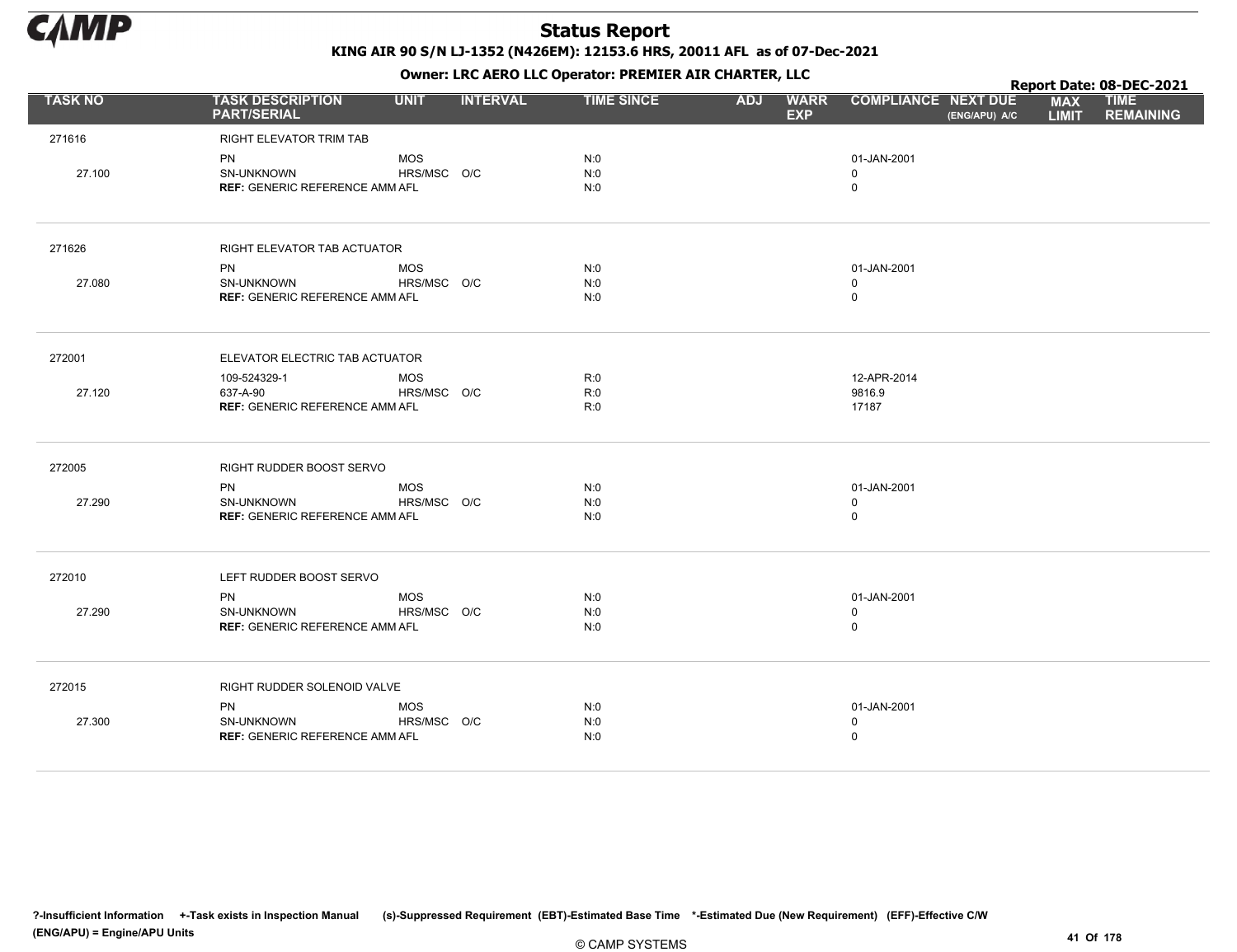

|                |                                                     |             |                 |                   |            |                           |                                             | Report Date: 08-DEC-2021   |                                 |
|----------------|-----------------------------------------------------|-------------|-----------------|-------------------|------------|---------------------------|---------------------------------------------|----------------------------|---------------------------------|
| <b>TASK NO</b> | <b>TASK DESCRIPTION</b><br><b>PART/SERIAL</b>       | <b>UNIT</b> | <b>INTERVAL</b> | <b>TIME SINCE</b> | <b>ADJ</b> | <b>WARR</b><br><b>EXP</b> | <b>COMPLIANCE NEXT DUE</b><br>(ENG/APU) A/C | <b>MAX</b><br><b>LIMIT</b> | <b>TIME</b><br><b>REMAINING</b> |
| 272020         | LEFT RUDDER SOLENOID VALVE                          |             |                 |                   |            |                           |                                             |                            |                                 |
|                | PN                                                  | <b>MOS</b>  |                 | N:0               |            |                           | 01-JAN-2001                                 |                            |                                 |
| 27.300         | SN-UNKNOWN                                          | HRS/MSC O/C |                 | N:0               |            |                           | $\mathbf 0$                                 |                            |                                 |
|                | <b>REF: GENERIC REFERENCE AMM AFL</b>               |             |                 | N:0               |            |                           | $\mathbf 0$                                 |                            |                                 |
| 272025         | RUDDER BOOST REGULATOR                              |             |                 |                   |            |                           |                                             |                            |                                 |
|                | <b>PN</b>                                           | <b>MOS</b>  |                 | N:0               |            |                           | 01-JAN-2001                                 |                            |                                 |
| 27.310         | <b>SN-UNKNOWN</b>                                   | HRS/MSC O/C |                 | N:0               |            |                           | $\Omega$                                    |                            |                                 |
|                | <b>REF: GENERIC REFERENCE AMM AFL</b>               |             |                 | N:0               |            |                           | $\mathsf 0$                                 |                            |                                 |
| 272030         | <b>RUDDER BOOST "P" SWITCH</b>                      |             |                 |                   |            |                           |                                             |                            |                                 |
|                | 101-384119-5                                        | <b>MOS</b>  |                 |                   |            |                           | 26-APR-2017                                 |                            |                                 |
| 27.320         | SN-UNKNOWN                                          | HRS/MSC O/C |                 |                   |            |                           | 11485.2                                     |                            |                                 |
|                | <b>REF: GENERIC REFERENCE AMM AFL</b>               |             |                 |                   |            |                           | 19329                                       |                            |                                 |
| 272035         | RIGHT RUDDER BOOST RELIEF VALVE                     |             |                 |                   |            |                           |                                             |                            |                                 |
|                | <b>PN</b>                                           | <b>MOS</b>  |                 | N:0               |            |                           | 01-JAN-2001                                 |                            |                                 |
| 27.330         | SN-UNKNOWN<br><b>REF: GENERIC REFERENCE AMM AFL</b> | HRS/MSC O/C |                 | N:0<br>N:0        |            |                           | $\mathbf 0$<br>$\mathsf 0$                  |                            |                                 |
|                |                                                     |             |                 |                   |            |                           |                                             |                            |                                 |
| 272040         | LEFT RUDDER BOOST RELIEF VALVE                      |             |                 |                   |            |                           |                                             |                            |                                 |
|                | <b>PN</b>                                           | <b>MOS</b>  |                 | N:0               |            |                           | 01-JAN-2001                                 |                            |                                 |
| 27.330         | SN-UNKNOWN                                          | HRS/MSC O/C |                 | N:0               |            |                           | $\mathbf 0$                                 |                            |                                 |
|                | <b>REF: GENERIC REFERENCE AMM AFL</b>               |             |                 | N:0               |            |                           | $\mathsf 0$                                 |                            |                                 |
| 272111         | ELEVATOR ELECTRIC TAB ACTUATOR CLUTCH               |             |                 |                   |            |                           |                                             |                            |                                 |
|                | <b>PN</b>                                           | <b>MOS</b>  |                 | N:0               |            |                           | 01-JAN-2001                                 |                            |                                 |
| 27.120         | SN-UNKNOWN                                          | HRS/MSC O/C |                 | N:0               |            |                           | $\mathbf 0$                                 |                            |                                 |
|                | <b>REF: GENERIC REFERENCE AMM AFL</b>               |             |                 | N:0               |            |                           | $\mathbf 0$                                 |                            |                                 |
|                |                                                     |             |                 |                   |            |                           |                                             |                            |                                 |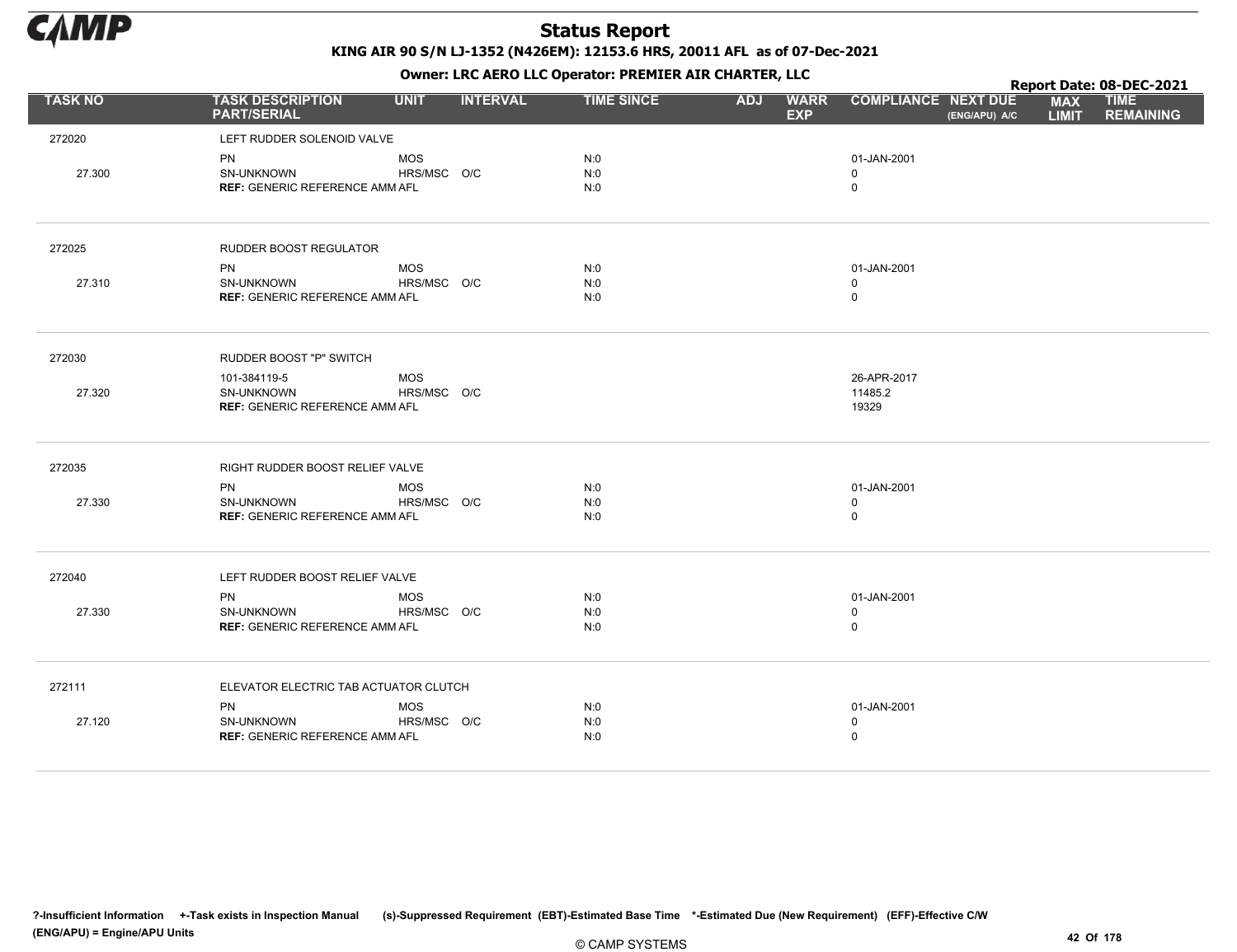

KING AIR 90 S/N LJ-1352 (N426EM): 12153.6 HRS, 20011 AFL as of 07-Dec-2021

Owner: LRC AERO LLC Operator: PREMIER AIR CHARTER, LLC

|                |                                                                  |                           |                 | OWHER. LKC ALKO LLC OPERATOR. PREPILER AIR CHARTER, LLC<br>Report Date: 08-DEC-2021<br><b>TIME SINCE</b><br><b>COMPLIANCE NEXT DUE</b><br><b>ADJ</b><br><b>WARR</b><br><b>MAX</b><br><b>TIME</b><br><b>EXP</b><br><b>LIMIT</b><br>(ENG/APU) A/C<br>N:0<br>01-JAN-2001<br>N:0<br>$\mathbf 0$<br>N:0<br>$\mathbf 0$<br>N:0<br>01-JAN-2001<br>N:0<br>$\mathbf 0$<br>N:0<br>0<br>N:0<br>01-JAN-2001<br>N:0<br>$\mathbf 0$<br>N:0<br>0<br>O:0<br>22-FEB-2002<br>O:0<br>3517.1 |  |  |                                           |  |  |                  |
|----------------|------------------------------------------------------------------|---------------------------|-----------------|--------------------------------------------------------------------------------------------------------------------------------------------------------------------------------------------------------------------------------------------------------------------------------------------------------------------------------------------------------------------------------------------------------------------------------------------------------------------------|--|--|-------------------------------------------|--|--|------------------|
| <b>TASK NO</b> | <b>TASK DESCRIPTION</b><br><b>PART/SERIAL</b>                    | <b>UNIT</b>               | <b>INTERVAL</b> |                                                                                                                                                                                                                                                                                                                                                                                                                                                                          |  |  |                                           |  |  | <b>REMAINING</b> |
| 272601         | <b>RUDDER</b>                                                    |                           |                 |                                                                                                                                                                                                                                                                                                                                                                                                                                                                          |  |  |                                           |  |  |                  |
| 27.130         | PN<br>SN-UNKNOWN<br><b>REF: GENERIC REFERENCE AMM AFL</b>        | <b>MOS</b><br>HRS/MSC O/C |                 |                                                                                                                                                                                                                                                                                                                                                                                                                                                                          |  |  |                                           |  |  |                  |
| 272616         | <b>RUDDER TRIM TAB</b>                                           |                           |                 |                                                                                                                                                                                                                                                                                                                                                                                                                                                                          |  |  |                                           |  |  |                  |
| 27.130         | <b>PN</b><br>SN-UNKNOWN<br><b>REF: GENERIC REFERENCE AMM AFL</b> | <b>MOS</b><br>HRS/MSC O/C |                 |                                                                                                                                                                                                                                                                                                                                                                                                                                                                          |  |  |                                           |  |  |                  |
| 272626         | RUDDER TAB ACTUATOR                                              |                           |                 |                                                                                                                                                                                                                                                                                                                                                                                                                                                                          |  |  |                                           |  |  |                  |
| 27.130         | PN<br>SN-UNKNOWN<br><b>REF: GENERIC REFERENCE AMM AFL</b>        | <b>MOS</b><br>HRS/MSC O/C |                 |                                                                                                                                                                                                                                                                                                                                                                                                                                                                          |  |  |                                           |  |  |                  |
| 273601         | <b>FLAP MOTOR</b>                                                |                           |                 |                                                                                                                                                                                                                                                                                                                                                                                                                                                                          |  |  |                                           |  |  |                  |
| 27.140         | 100-384040-3<br>7559<br><b>REF: GENERIC REFERENCE AMM AFL</b>    | <b>MOS</b><br>HRS/MSC O/C |                 | O:0                                                                                                                                                                                                                                                                                                                                                                                                                                                                      |  |  | 7931                                      |  |  |                  |
| 273606         | <b>FLAP GEARBOX</b>                                              |                           |                 |                                                                                                                                                                                                                                                                                                                                                                                                                                                                          |  |  |                                           |  |  |                  |
| 27.140         | <b>PN</b><br>SN-UNKNOWN<br><b>REF: GENERIC REFERENCE AMM AFL</b> | <b>MOS</b><br>HRS/MSC O/C |                 | N:0<br>N:0<br>N:0                                                                                                                                                                                                                                                                                                                                                                                                                                                        |  |  | 01-JAN-2001<br>0<br>$\mathbf 0$           |  |  |                  |
| 273611         | DYNAMIC BRAKE RELAY                                              |                           |                 |                                                                                                                                                                                                                                                                                                                                                                                                                                                                          |  |  |                                           |  |  |                  |
| 27.250         | <b>PN</b><br>SN-UNKNOWN<br><b>REF: GENERIC REFERENCE AMM AFL</b> | <b>MOS</b><br>HRS/MSC O/C |                 | N:0<br>N:0<br>N:0                                                                                                                                                                                                                                                                                                                                                                                                                                                        |  |  | 01-JAN-2001<br>$\mathbf 0$<br>$\mathsf 0$ |  |  |                  |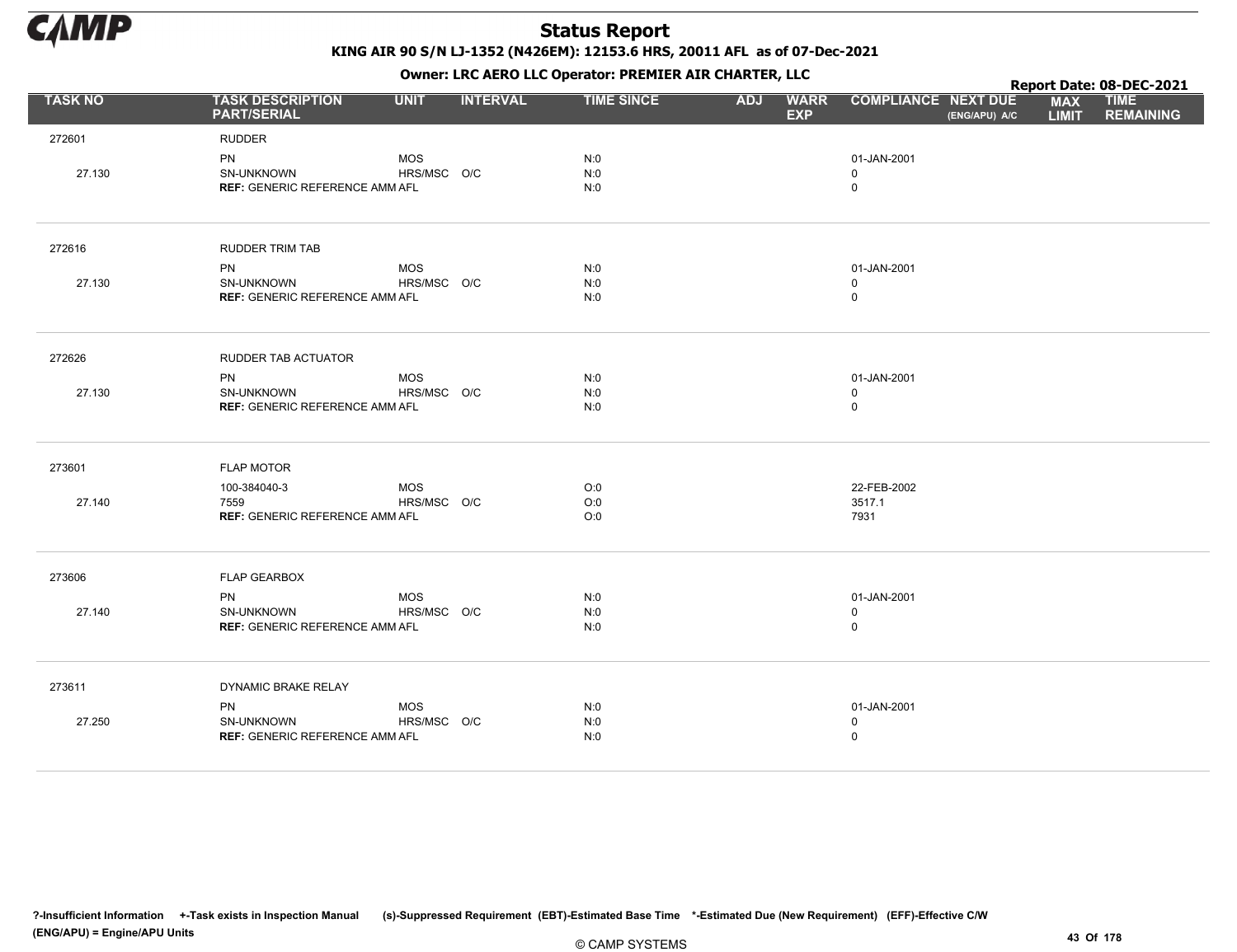

KING AIR 90 S/N LJ-1352 (N426EM): 12153.6 HRS, 20011 AFL as of 07-Dec-2021

Owner: LRC AERO LLC Operator: PREMIER AIR CHARTER, LLC

|                |                                                                  |                                  |                 |                   | <b>OWNER.</b> LIVE ALIVE LEE OPERADE. FIXEPILER ALIV CHAINTER, LEE<br>Report Date: 08-DEC-2021<br><b>COMPLIANCE NEXT DUE</b><br><b>TIME SINCE</b><br><b>ADJ</b><br><b>WARR</b><br><b>MAX</b><br><b>TIME</b><br><b>EXP</b><br><b>LIMIT</b><br>(ENG/APU) A/C<br>N:0<br>01-JAN-2001<br>N:0<br>$\mathbf 0$<br>N:0<br>$\mathsf 0$<br>N:0<br>01-JAN-2001<br>N:0<br>$\mathbf 0$<br>$\mathsf 0$<br>N:0<br>N:0<br>31-MAY-1996<br>N:0<br>1059<br>N:0<br>2303<br>O:0<br>06-JAN-2003<br>O:0<br>3810.5<br>O:0<br>8711<br>O:0<br>06-JAN-2003<br>O:0<br>3810.5<br>8711<br>O:0 |  |                                           |  |  |                  |
|----------------|------------------------------------------------------------------|----------------------------------|-----------------|-------------------|----------------------------------------------------------------------------------------------------------------------------------------------------------------------------------------------------------------------------------------------------------------------------------------------------------------------------------------------------------------------------------------------------------------------------------------------------------------------------------------------------------------------------------------------------------------|--|-------------------------------------------|--|--|------------------|
| <b>TASK NO</b> | <b>TASK DESCRIPTION</b><br><b>PART/SERIAL</b>                    | <b>UNIT</b>                      | <b>INTERVAL</b> |                   |                                                                                                                                                                                                                                                                                                                                                                                                                                                                                                                                                                |  |                                           |  |  | <b>REMAINING</b> |
| 273616         | FLAP POSITION TRANSMITTER                                        |                                  |                 |                   |                                                                                                                                                                                                                                                                                                                                                                                                                                                                                                                                                                |  |                                           |  |  |                  |
| 27.150         | PN<br><b>SN-UNKNOWN</b><br><b>REF: GENERIC REFERENCE AMM AFL</b> | <b>MOS</b><br>HRS/MSC O/C        |                 |                   |                                                                                                                                                                                                                                                                                                                                                                                                                                                                                                                                                                |  |                                           |  |  |                  |
| 273621         | <b>FLAP POSITION INDICATOR</b>                                   |                                  |                 |                   |                                                                                                                                                                                                                                                                                                                                                                                                                                                                                                                                                                |  |                                           |  |  |                  |
| 27.150         | PN<br><b>SN-UNKNOWN</b><br><b>REF: GENERIC REFERENCE AMM AFL</b> | <b>MOS</b><br>HRS/MSC O/C        |                 |                   |                                                                                                                                                                                                                                                                                                                                                                                                                                                                                                                                                                |  |                                           |  |  |                  |
| 274101         | LEFT INBOARD FLAP                                                |                                  |                 |                   |                                                                                                                                                                                                                                                                                                                                                                                                                                                                                                                                                                |  |                                           |  |  |                  |
| 27.160         | 90-160000-1<br>695<br><b>REF: GENERIC REFERENCE AMM AFL</b>      | <b>MOS</b><br>HRS/MSC O/C        |                 |                   |                                                                                                                                                                                                                                                                                                                                                                                                                                                                                                                                                                |  |                                           |  |  |                  |
| 274106         | LEFT INBOARD FLAP ACTUATOR                                       |                                  |                 |                   |                                                                                                                                                                                                                                                                                                                                                                                                                                                                                                                                                                |  |                                           |  |  |                  |
| 27.170         | 50-521222-3<br>913-C-88<br><b>REF: AMM 27-50-05</b>              | <b>MOS</b><br>HRS/MSC O/C<br>AFL |                 |                   |                                                                                                                                                                                                                                                                                                                                                                                                                                                                                                                                                                |  |                                           |  |  |                  |
| 274108         | LEFT INBOARD 90 DEGREE DRIVE                                     |                                  |                 |                   |                                                                                                                                                                                                                                                                                                                                                                                                                                                                                                                                                                |  |                                           |  |  |                  |
| 27.180         | 50-380155-5<br>AFA5346<br><b>REF: GENERIC NO REF</b>             | <b>MOS</b><br>HRS/MSC O/C<br>AFL |                 |                   |                                                                                                                                                                                                                                                                                                                                                                                                                                                                                                                                                                |  |                                           |  |  |                  |
| 274111         | LEFT INBOARD FLAP FLEX SHAFT                                     |                                  |                 |                   |                                                                                                                                                                                                                                                                                                                                                                                                                                                                                                                                                                |  |                                           |  |  |                  |
| 27.190         | PN<br>SN-UNKNOWN<br><b>REF: GENERIC NO REF</b>                   | MOS<br>HRS/MSC O/C<br><b>AFL</b> |                 | N:0<br>N:0<br>N:0 |                                                                                                                                                                                                                                                                                                                                                                                                                                                                                                                                                                |  | 01-JAN-2001<br>$\mathbf 0$<br>$\mathsf 0$ |  |  |                  |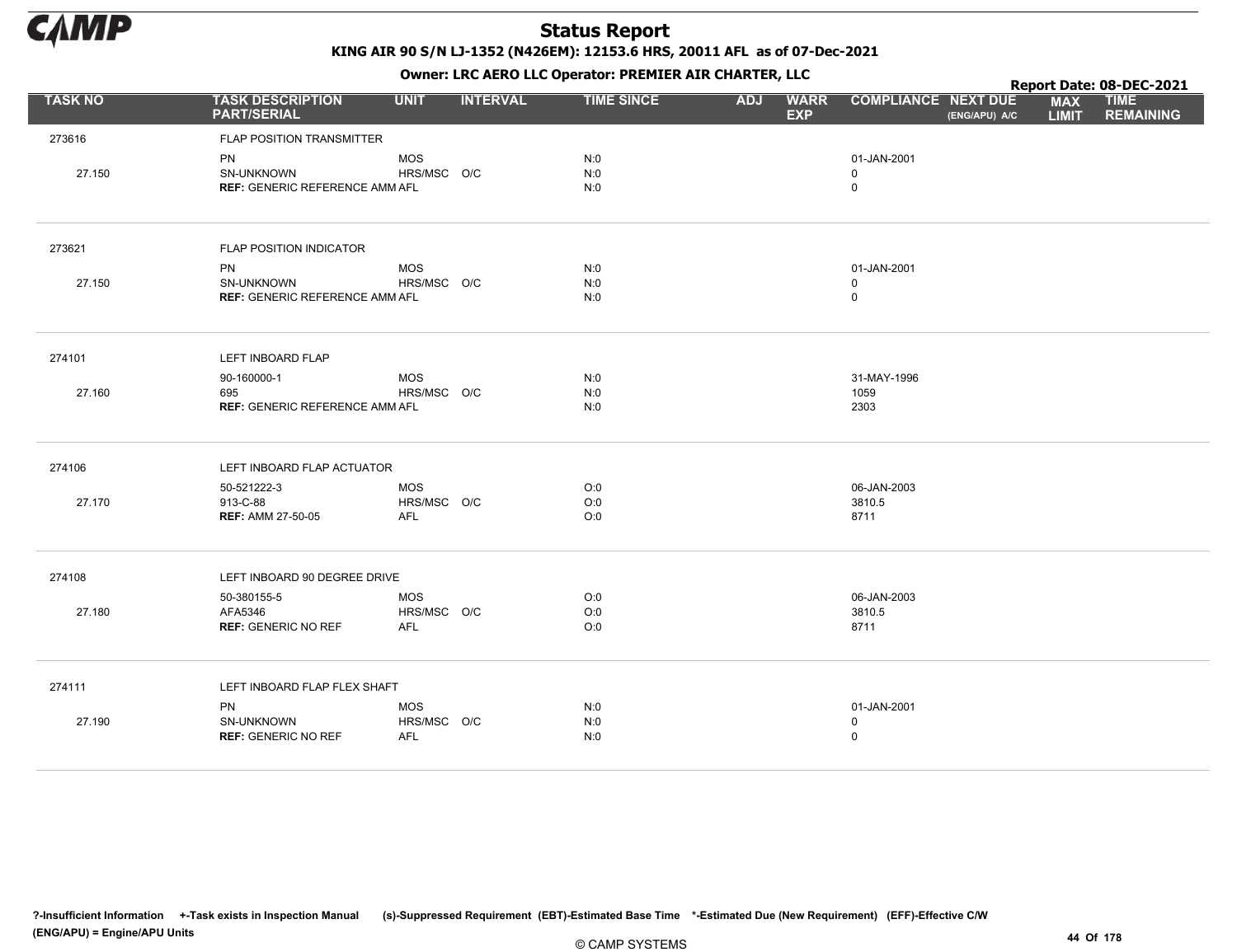

KING AIR 90 S/N LJ-1352 (N426EM): 12153.6 HRS, 20011 AFL as of 07-Dec-2021

| OWHER. LKC ALKO LLC OPERATOR. PREPILER AIR CHARTER, LLC |                                                                  |                                         |                   |                   |            |                           | Report Date: 08-DEC-2021        |               |                            |                                 |          |
|---------------------------------------------------------|------------------------------------------------------------------|-----------------------------------------|-------------------|-------------------|------------|---------------------------|---------------------------------|---------------|----------------------------|---------------------------------|----------|
| <b>TASK NO</b>                                          | <b>TASK DESCRIPTION</b><br><b>PART/SERIAL</b>                    | <b>UNIT</b>                             | <b>INTERVAL</b>   | <b>TIME SINCE</b> | <b>ADJ</b> | <b>WARR</b><br><b>EXP</b> | <b>COMPLIANCE NEXT DUE</b>      | (ENG/APU) A/C | <b>MAX</b><br><b>LIMIT</b> | <b>TIME</b><br><b>REMAINING</b> |          |
| + 274112                                                | INSPECT LEFT INBOARD FLAP FLEX SHAFT                             |                                         |                   |                   |            |                           |                                 |               |                            |                                 |          |
| 27.190                                                  | <b>REF: GENERIC NO REF</b>                                       | <b>MOS</b><br>HRS/MSC<br><b>AFL</b>     | 5000<br>+10%/-10% |                   |            |                           | 01-SEP-2016<br>11198.4<br>18980 | 23980         | 24480                      | 3969                            | $(+500)$ |
| 274116                                                  | LEFT OUTBOARD FLAP                                               |                                         |                   |                   |            |                           |                                 |               |                            |                                 |          |
| 27.200                                                  | <b>PN</b><br>SN-UNKNOWN<br><b>REF: GENERIC REFERENCE AMM AFL</b> | <b>MOS</b><br>HRS/MSC O/C               |                   | N:0<br>N:0<br>N:0 |            |                           | 01-JAN-2001<br>0<br>$\mathbf 0$ |               |                            |                                 |          |
| 274121                                                  | LEFT OUTBOARD FLAP ACTUATOR                                      |                                         |                   |                   |            |                           |                                 |               |                            |                                 |          |
| 27.210                                                  | 50-521223-3<br>691-1-81<br><b>REF: AMM 27-50-05</b>              | <b>MOS</b><br>HRS/MSC O/C<br><b>AFL</b> |                   | O:0<br>O:0<br>O:0 |            |                           | 16-SEP-2016<br>11202.5<br>18987 |               |                            |                                 |          |
| 274123                                                  | LEFT OUTBOARD 90 DEGREE DRIVE                                    |                                         |                   |                   |            |                           |                                 |               |                            |                                 |          |
| 27.220                                                  | 50-380153-7<br>AFA-5556<br><b>REF: GENERIC NO REF</b>            | <b>MOS</b><br>HRS/MSC O/C<br><b>AFL</b> |                   | O:0<br>O:0<br>O:0 |            |                           | 06-JAN-2003<br>3810.5<br>8711   |               |                            |                                 |          |
| 274126                                                  | LEFT OUTBOARD FLAP FLEX SHAFT                                    |                                         |                   |                   |            |                           |                                 |               |                            |                                 |          |
| 27.230                                                  | <b>PN</b><br>SN-UNKNOWN<br><b>REF: GENERIC NO REF</b>            | <b>MOS</b><br>HRS/MSC O/C<br><b>AFL</b> |                   | N:0<br>N:0<br>N:0 |            |                           | 01-JAN-2001<br>0<br>$\mathbf 0$ |               |                            |                                 |          |
| + 274127                                                | INSPECT LEFT OUTBOARD FLAP FLEX SHAFT                            |                                         |                   |                   |            |                           |                                 |               |                            |                                 |          |
| 27.230                                                  | <b>REF: GENERIC NO REF</b>                                       | <b>MOS</b><br>HRS/MSC<br><b>AFL</b>     | 5000<br>+10%/-10% |                   |            |                           | 01-SEP-2016<br>11198.4<br>18980 | 23980         | 24480                      | 3969                            | $(+500)$ |
|                                                         |                                                                  |                                         |                   |                   |            |                           |                                 |               |                            |                                 |          |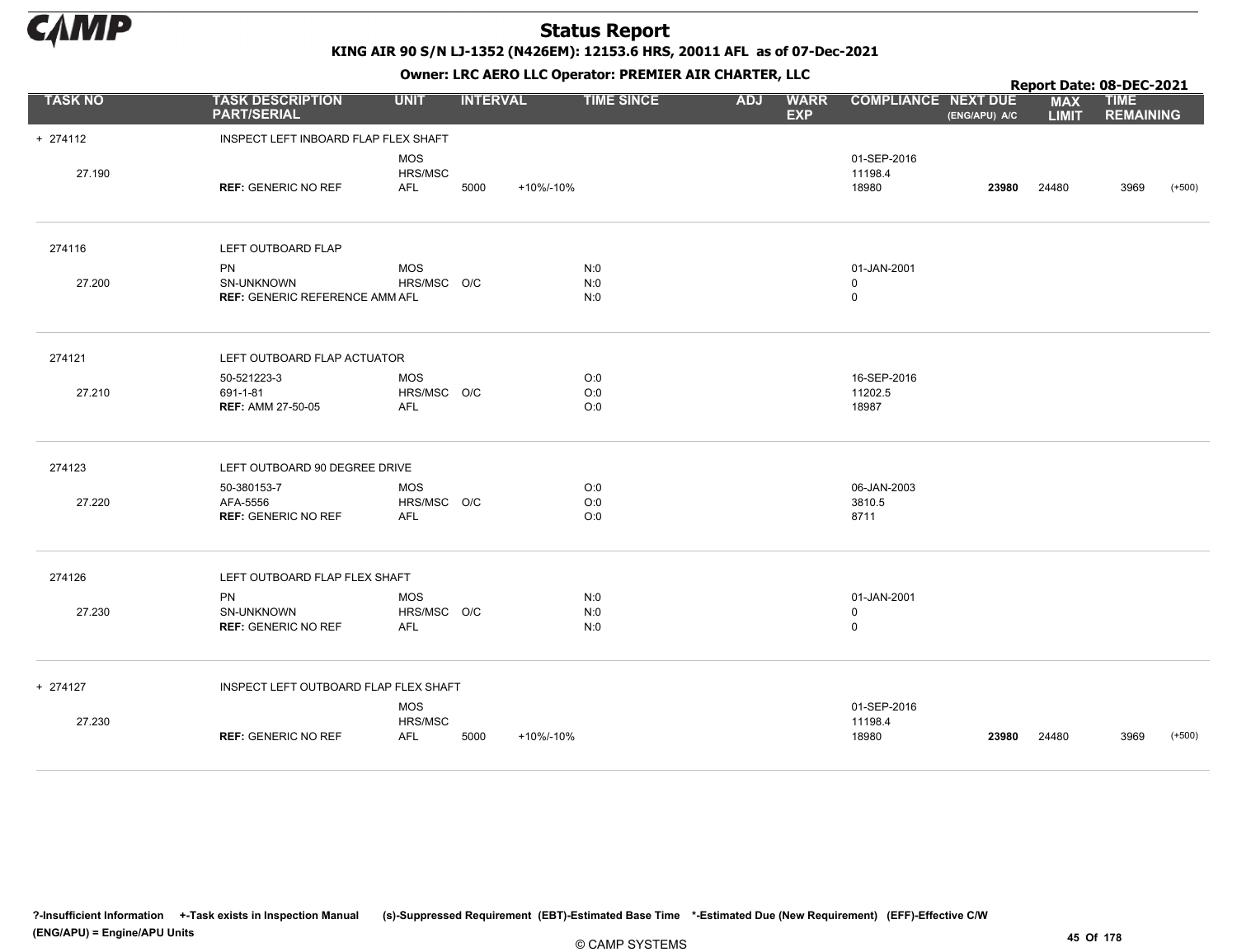

|                |                                                       |                                         |                 |                   |            | . .                       |                               |               |                            | Report Date: 08-DEC-2021        |          |
|----------------|-------------------------------------------------------|-----------------------------------------|-----------------|-------------------|------------|---------------------------|-------------------------------|---------------|----------------------------|---------------------------------|----------|
| <b>TASK NO</b> | <b>TASK DESCRIPTION</b><br><b>PART/SERIAL</b>         | <b>UNIT</b>                             | <b>INTERVAL</b> | <b>TIME SINCE</b> | <b>ADJ</b> | <b>WARR</b><br><b>EXP</b> | <b>COMPLIANCE NEXT DUE</b>    | (ENG/APU) A/C | <b>MAX</b><br><b>LIMIT</b> | <b>TIME</b><br><b>REMAINING</b> |          |
| 274601         | RIGHT INBOARD FLAP                                    |                                         |                 |                   |            |                           |                               |               |                            |                                 |          |
| 27.160         | 90-160000-33<br>41347                                 | <b>MOS</b><br>HRS/MSC O/C               |                 | N:0<br>N:0        |            |                           | 31-MAY-1996<br>1059           |               |                            |                                 |          |
|                | <b>REF: GENERIC REFERENCE AMM AFL</b>                 |                                         |                 | N:0               |            |                           | 2303                          |               |                            |                                 |          |
| 274606         | RIGHT INBOARD FLAP ACTUATOR                           |                                         |                 |                   |            |                           |                               |               |                            |                                 |          |
| 27.170         | 50-521222-4<br>1735-BB-87<br><b>REF: AMM 27-50-05</b> | <b>MOS</b><br>HRS/MSC O/C<br><b>AFL</b> |                 |                   |            |                           | 06-JAN-2003<br>3810.5<br>8711 |               |                            |                                 |          |
| 274608         | RIGHT INBOARD 90 DEGREE DRIVE                         |                                         |                 |                   |            |                           |                               |               |                            |                                 |          |
|                | 50-380153-6                                           | <b>MOS</b>                              |                 | O:0               |            |                           | 06-JAN-2003                   |               |                            |                                 |          |
| 27.180         | AFA4949<br><b>REF: GENERIC NO REF</b>                 | HRS/MSC O/C<br>AFL                      |                 | O:0<br>O:0        |            |                           | 3810.5<br>8711                |               |                            |                                 |          |
| 274611         | RIGHT INBOARD FLAP FLEX SHAFT                         |                                         |                 |                   |            |                           |                               |               |                            |                                 |          |
|                | PN                                                    | <b>MOS</b>                              |                 | N:0               |            |                           | 01-JAN-2001                   |               |                            |                                 |          |
| 27.190         | SN-UNKNOWN<br><b>REF: GENERIC NO REF</b>              | HRS/MSC O/C<br>AFL                      |                 | N:0<br>N:0        |            |                           | $\mathsf 0$<br>$\mathsf 0$    |               |                            |                                 |          |
| + 274612       | INSPECT RIGHT INBOARD FLAP FLEX SHAFT                 |                                         |                 |                   |            |                           |                               |               |                            |                                 |          |
|                |                                                       | MOS                                     |                 |                   |            |                           | 01-SEP-2016                   |               |                            |                                 |          |
| 27.190         | <b>REF: GENERIC NO REF</b>                            | HRS/MSC<br>AFL                          | 5000            | +10%/-10%         |            |                           | 11198.4<br>18980              | 23980         | 24480                      | 3969                            | $(+500)$ |
| 274616         | RIGHT OUTBOARD FLAP                                   |                                         |                 |                   |            |                           |                               |               |                            |                                 |          |
|                | <b>PN</b>                                             | <b>MOS</b>                              |                 | N:0               |            |                           | 01-JAN-2001                   |               |                            |                                 |          |
| 27.200         | SN-UNKNOWN<br><b>REF: GENERIC REFERENCE AMM AFL</b>   | HRS/MSC O/C                             |                 | N:0<br>N:0        |            |                           | $\mathbf 0$<br>$\mathsf 0$    |               |                            |                                 |          |
|                |                                                       |                                         |                 |                   |            |                           |                               |               |                            |                                 |          |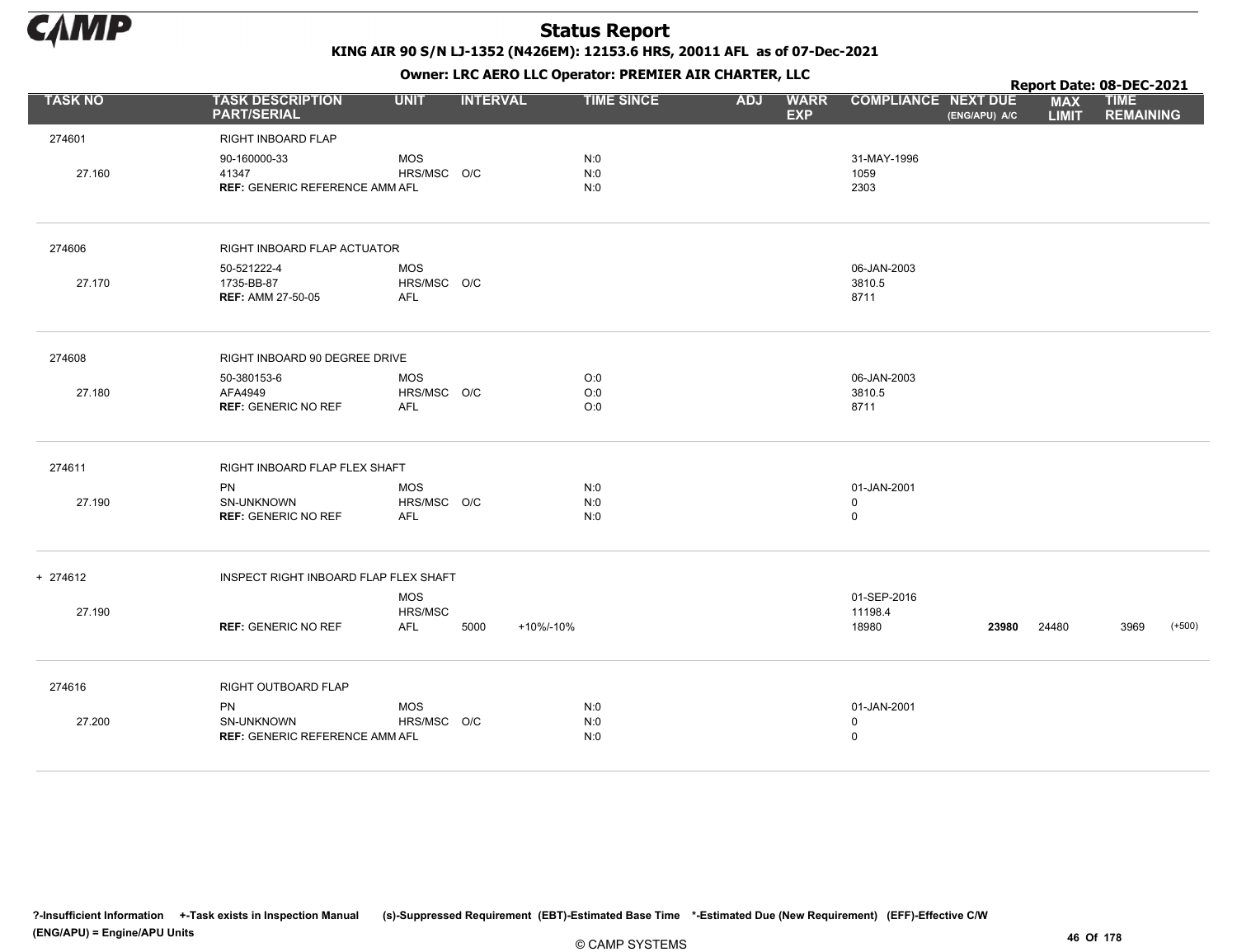

|                |                                                           |                                             |                   |            | . .                       |                                             |                            | Report Date: 08-DEC-2021        |
|----------------|-----------------------------------------------------------|---------------------------------------------|-------------------|------------|---------------------------|---------------------------------------------|----------------------------|---------------------------------|
| <b>TASK NO</b> | <b>TASK DESCRIPTION</b><br><b>PART/SERIAL</b>             | <b>UNIT</b><br><b>INTERVAL</b>              | <b>TIME SINCE</b> | <b>ADJ</b> | <b>WARR</b><br><b>EXP</b> | <b>COMPLIANCE NEXT DUE</b><br>(ENG/APU) A/C | <b>MAX</b><br><b>LIMIT</b> | <b>TIME</b><br><b>REMAINING</b> |
| 274621         | RIGHT OUTBOARD FLAP ACTUATOR                              |                                             |                   |            |                           |                                             |                            |                                 |
| 27.210         | 50-521223-4<br>719-H-87<br><b>REF: AMM 27-50-05</b>       | MOS<br>HRS/MSC O/C<br><b>AFL</b>            | O:0<br>O:0<br>O:0 |            |                           | 06-JAN-2003<br>3810.5<br>8711               |                            |                                 |
| 274623         | RIGHT OUTBOARD 90 DEGRE DRIVE                             |                                             |                   |            |                           |                                             |                            |                                 |
| 27.220         | 50-380153-8<br>AFA4951<br><b>REF: GENERIC NO REF</b>      | MOS<br>HRS/MSC O/C<br>AFL                   | O:0<br>O:0<br>O:0 |            |                           | 06-JAN-2003<br>3810.5<br>8711               |                            |                                 |
| 274626         | RIGHT OUTBOARD FLAP FLEX SHAFT                            |                                             |                   |            |                           |                                             |                            |                                 |
| 27.230         | PN<br>SN-UNKNOWN<br><b>REF: GENERIC NO REF</b>            | <b>MOS</b><br>HRS/MSC O/C<br>AFL            | N:0<br>N:0<br>N:0 |            |                           | 01-JAN-2001<br>$\mathsf 0$<br>$\mathsf 0$   |                            |                                 |
| + 274627       | INSPECT RIGHT OUTBOARD FLAP FLEX SHAFT                    |                                             |                   |            |                           |                                             |                            |                                 |
| 27.230         | <b>REF: GENERIC NO REF</b>                                | <b>MOS</b><br>HRS/MSC<br><b>AFL</b><br>5000 | +10%/-10%         |            |                           | 01-SEP-2016<br>11198.4<br>18980<br>23980    | 24480                      | 3969<br>$(+500)$                |
| 275005         | FLAP POSITION INDICATOR MOTOR                             |                                             |                   |            |                           |                                             |                            |                                 |
| 27.340         | PN<br>SN-UNKNOWN<br><b>REF: GENERIC REFERENCE AMM AFL</b> | <b>MOS</b><br>HRS/MSC O/C                   | N:0<br>N:0<br>N:0 |            |                           | 01-JAN-2001<br>$\mathbf 0$<br>$\mathsf 0$   |                            |                                 |
| 275101         | STALL WARNING TRANSDUCER                                  |                                             |                   |            |                           |                                             |                            |                                 |
| 27.240         | 795-13<br>142<br><b>REF: GENERIC REFERENCE AMM AFL</b>    | <b>MOS</b><br>HRS/MSC O/C                   | O:0<br>O:0<br>O:0 |            |                           | 07-APR-2015<br>10465.2<br>18031             |                            |                                 |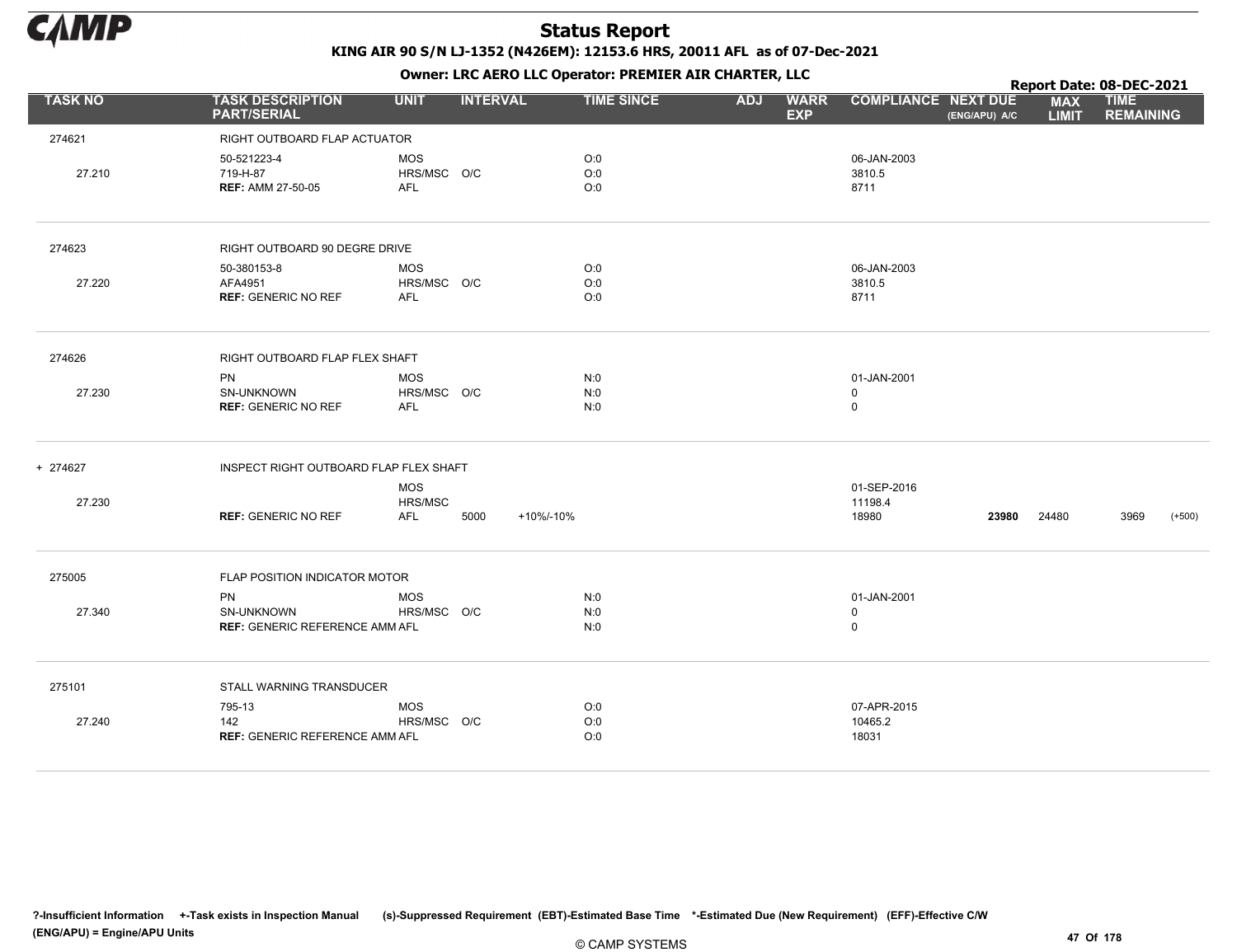

KING AIR 90 S/N LJ-1352 (N426EM): 12153.6 HRS, 20011 AFL as of 07-Dec-2021

|                            |                                                                      |                              |                 | OWHER. LKC ALKO LLC OPERATOR. PREPILER AIR CHARTER, LLC                             |            |                           |                                           |               | Report Date: 08-DEC-2021   |                                 |          |
|----------------------------|----------------------------------------------------------------------|------------------------------|-----------------|-------------------------------------------------------------------------------------|------------|---------------------------|-------------------------------------------|---------------|----------------------------|---------------------------------|----------|
| <b>TASK NO</b>             | <b>TASK DESCRIPTION</b><br><b>PART/SERIAL</b>                        | <b>UNIT</b>                  | <b>INTERVAL</b> | <b>TIME SINCE</b>                                                                   | <b>ADJ</b> | <b>WARR</b><br><b>EXP</b> | <b>COMPLIANCE NEXT DUE</b>                | (ENG/APU) A/C | <b>MAX</b><br><b>LIMIT</b> | <b>TIME</b><br><b>REMAINING</b> |          |
| 275116                     | STALL WARNING HORN                                                   |                              |                 |                                                                                     |            |                           |                                           |               |                            |                                 |          |
| 27.240                     | <b>PN</b><br>SN-UNKNOWN<br><b>REF: GENERIC REFERENCE AMM AFL</b>     | <b>MOS</b><br>HRS/MSC O/C    |                 | N:0<br>N:0<br>N:0                                                                   |            |                           | 01-JAN-2001<br>0<br>$\mathbf 0$           |               |                            |                                 |          |
| 275121                     | SPEED CONTROL INDICATOR                                              |                              |                 |                                                                                     |            |                           |                                           |               |                            |                                 |          |
| 27.240                     | <b>PN</b><br>SN-UNKNOWN<br><b>REF: GENERIC REFERENCE AMM AFL</b>     | <b>MOS</b><br>HRS/MSC O/C    |                 | N:0<br>N:0<br>N:0                                                                   |            |                           | 01-JAN-2001<br>0<br>$\mathbf 0$           |               |                            |                                 |          |
| + 276001                   | <b>ATTACHMENT</b>                                                    |                              |                 | INSPECT FLIGHT CONTROL PULLEY BRACKETS AND CASTINGS FOR CRACKS, CORROSION, WEAR AND |            |                           |                                           |               |                            |                                 |          |
| 27.280<br><b>MANDATORY</b> | <b>REF: GENERIC NO REF</b>                                           | <b>MOS</b><br>HRS/MSC<br>AFL | 5000            | +10%/-10%                                                                           |            |                           | 02-NOV-2012<br>8795.2<br>15906            | 20906         | 21406                      | 895                             | $(+500)$ |
| CHAPTER 28                 | <b>FUEL</b>                                                          |                              |                 |                                                                                     |            |                           |                                           |               |                            |                                 |          |
| 280101                     | LEFT MAIN BOOST PUMP                                                 |                              |                 |                                                                                     |            |                           |                                           |               |                            |                                 |          |
| 28.020                     | <b>ID2-12FE</b><br>12AR-331<br><b>REF: GENERIC REFERENCE AMM AFL</b> | <b>MOS</b><br>HRS/MSC O/C    |                 |                                                                                     |            |                           | 25-AUG-2000<br>3002.1<br>6650             |               |                            |                                 |          |
| 280121                     | LEFT BOOST PUMP PRESSURE CHECK VALVE                                 |                              |                 |                                                                                     |            |                           |                                           |               |                            |                                 |          |
| 28.030                     | <b>PN</b><br>SN-UNKNOWN<br><b>REF: GENERIC REFERENCE AMM AFL</b>     | <b>MOS</b><br>HRS/MSC O/C    |                 | N:0<br>N:0<br>N:0                                                                   |            |                           | 01-JAN-2001<br>$\mathbf 0$<br>$\mathbf 0$ |               |                            |                                 |          |
| 280126                     | LEFT STANDBY BOOST PUMP                                              |                              |                 |                                                                                     |            |                           |                                           |               |                            |                                 |          |
| 28.040                     | <b>PN</b><br>SN-UNKNOWN<br><b>REF: GENERIC REFERENCE AMM AFL</b>     | <b>MOS</b><br>HRS/MSC O/C    |                 | N:0<br>N:0<br>N:0                                                                   |            |                           | 01-JAN-2001<br>$\mathbf 0$<br>$\mathbf 0$ |               |                            |                                 |          |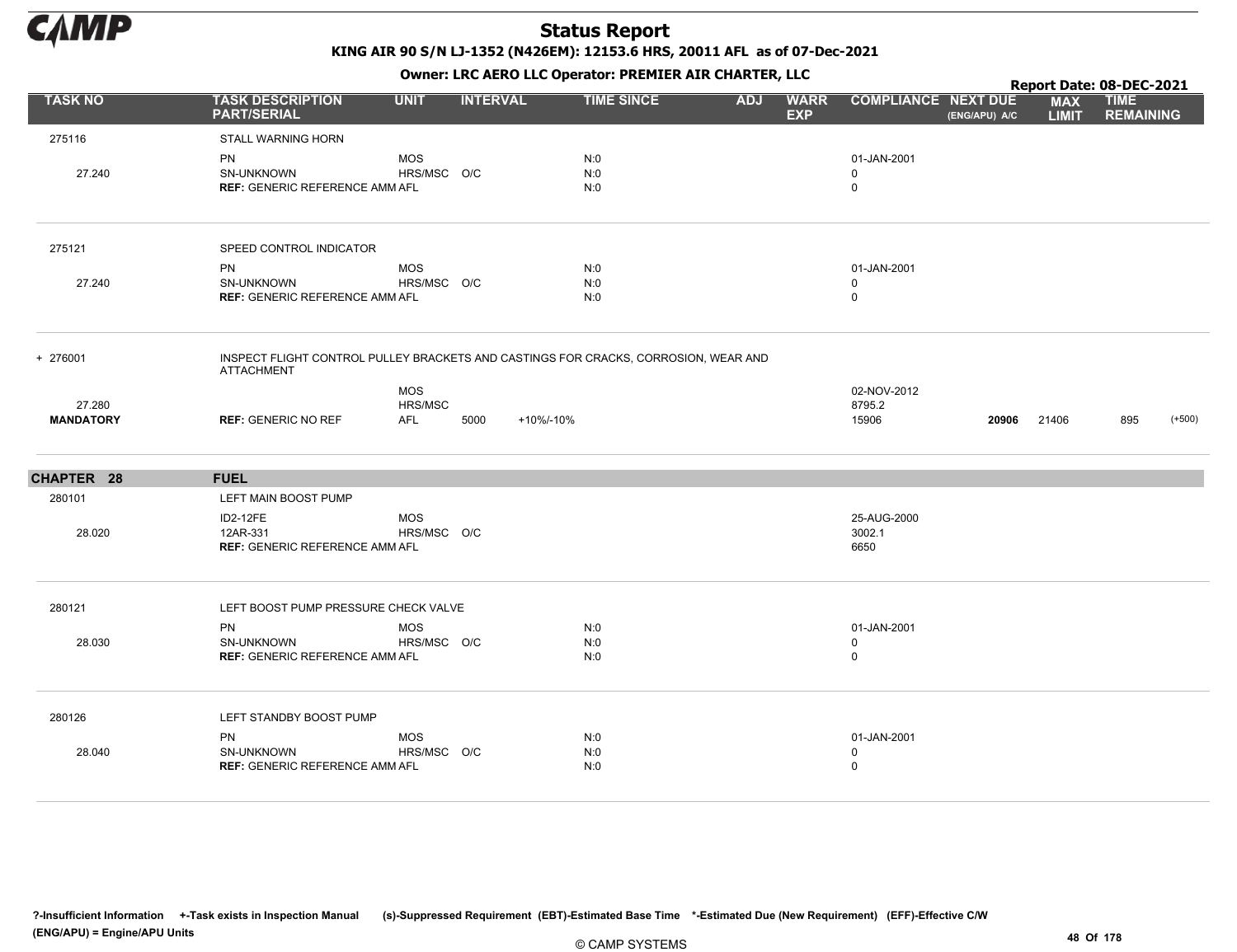

KING AIR 90 S/N LJ-1352 (N426EM): 12153.6 HRS, 20011 AFL as of 07-Dec-2021

|                | OWHER. LKC ALKO LLC OPERATOR. PREPILER AIR CHARTER, LLC          |                           |                 |                   |            |                           |                                           |               |                            | Report Date: 08-DEC-2021        |  |  |  |
|----------------|------------------------------------------------------------------|---------------------------|-----------------|-------------------|------------|---------------------------|-------------------------------------------|---------------|----------------------------|---------------------------------|--|--|--|
| <b>TASK NO</b> | <b>TASK DESCRIPTION</b><br><b>PART/SERIAL</b>                    | <b>UNIT</b>               | <b>INTERVAL</b> | <b>TIME SINCE</b> | <b>ADJ</b> | <b>WARR</b><br><b>EXP</b> | <b>COMPLIANCE NEXT DUE</b>                | (ENG/APU) A/C | <b>MAX</b><br><b>LIMIT</b> | <b>TIME</b><br><b>REMAINING</b> |  |  |  |
| 280146         | LEFT STANDBY PRESSURE CHECK VALVE                                |                           |                 |                   |            |                           |                                           |               |                            |                                 |  |  |  |
| 28.050         | <b>PN</b><br>SN-UNKNOWN<br><b>REF: GENERIC REFERENCE AMM AFL</b> | <b>MOS</b><br>HRS/MSC O/C |                 | N:0<br>N:0<br>N:0 |            |                           | 01-JAN-2001<br>$\mathbf 0$<br>$\mathsf 0$ |               |                            |                                 |  |  |  |
| 280151         | LEFT FIREWALL SHUTOFF VALVE                                      |                           |                 |                   |            |                           |                                           |               |                            |                                 |  |  |  |
| 28.060         | 101-389025-5<br>547<br><b>REF: GENERIC REFERENCE AMM AFL</b>     | <b>MOS</b><br>HRS/MSC O/C |                 |                   |            |                           | 22-APR-2014<br>9836.3<br>17213            |               |                            |                                 |  |  |  |
| 280211         | LEFT THERMAL RELIEF CHECK VALVE                                  |                           |                 |                   |            |                           |                                           |               |                            |                                 |  |  |  |
| 28.070         | <b>PN</b><br>SN-UNKNOWN<br><b>REF: GENERIC REFERENCE AMM AFL</b> | <b>MOS</b><br>HRS/MSC O/C |                 | N:0<br>N:0<br>N:0 |            |                           | 01-JAN-2001<br>$\mathbf 0$<br>$\mathsf 0$ |               |                            |                                 |  |  |  |
| 280216         | LEFT FUEL PURGE SOLENOID VALVE                                   |                           |                 |                   |            |                           |                                           |               |                            |                                 |  |  |  |
| 28.080         | PN<br>SN-UNKNOWN<br><b>REF: GENERIC REFERENCE AMM AFL</b>        | <b>MOS</b><br>HRS/MSC O/C |                 | N:0<br>N:0<br>N:0 |            |                           | 01-JAN-2001<br>$\mathsf 0$<br>$\mathsf 0$ |               |                            |                                 |  |  |  |
| 280226         | LEFT TRANSFER PUMP                                               |                           |                 |                   |            |                           |                                           |               |                            |                                 |  |  |  |
| 28.090         | 1A12-1<br>11AK111<br><b>REF: GENERIC REFERENCE AMM AFL</b>       | MOS<br>HRS/MSC O/C        |                 | O:0<br>O:0<br>O:0 |            |                           | 26-AUG-2010                               |               |                            |                                 |  |  |  |
| 280236         | LEFT TRANSFER PUMP RESTRICTOR                                    |                           |                 |                   |            |                           |                                           |               |                            |                                 |  |  |  |
| 28.100         | PN<br><b>SN-UNKNOWN</b><br><b>REF: GENERIC REFERENCE AMM AFL</b> | MOS<br>HRS/MSC O/C        |                 | N:0<br>N:0<br>N:0 |            |                           | 01-JAN-2001<br>$\mathbf 0$<br>$\mathsf 0$ |               |                            |                                 |  |  |  |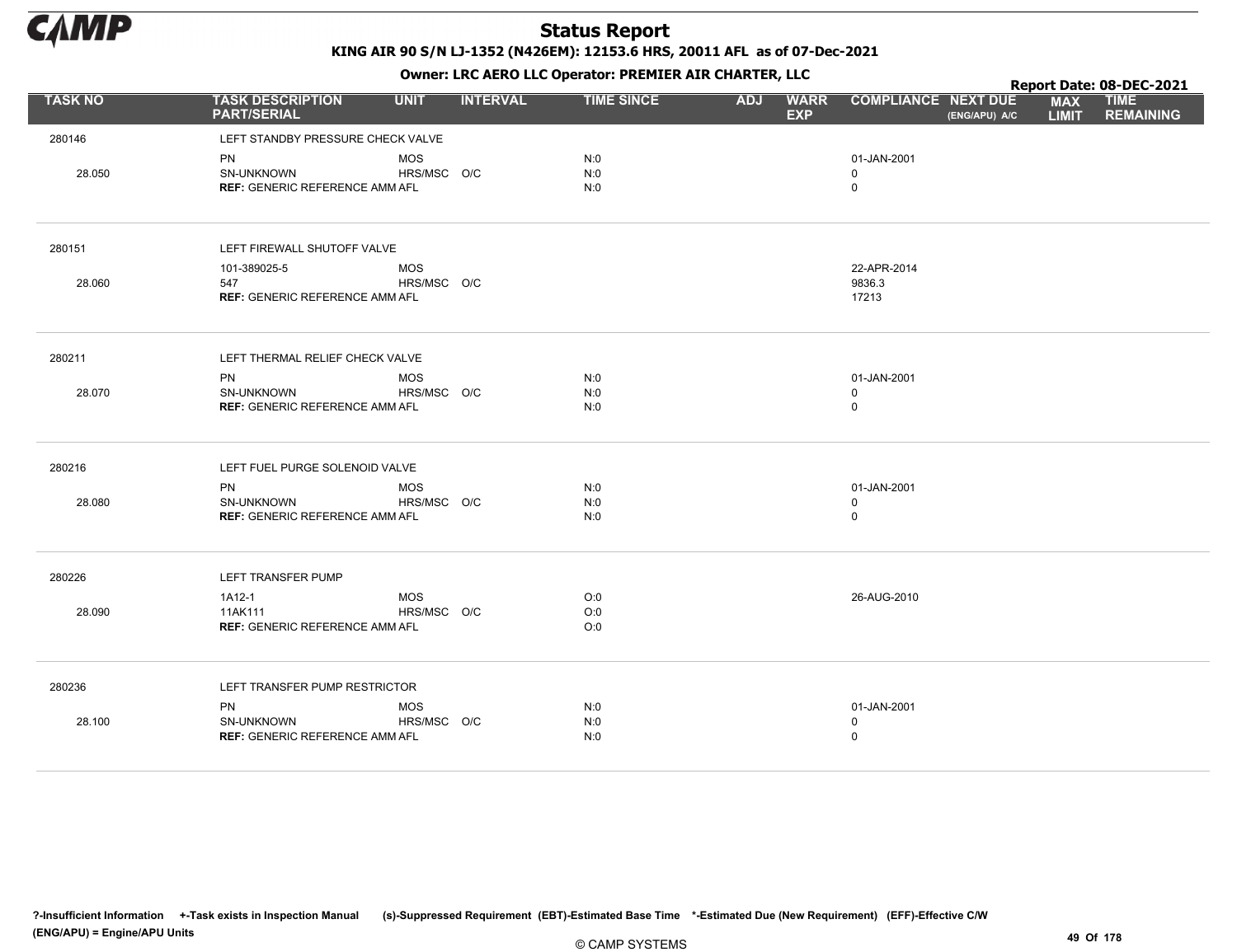

|                |                                               |             |                 |                   | . .        |                           |                            |               |                            | Report Date: 08-DEC-2021        |
|----------------|-----------------------------------------------|-------------|-----------------|-------------------|------------|---------------------------|----------------------------|---------------|----------------------------|---------------------------------|
| <b>TASK NO</b> | <b>TASK DESCRIPTION</b><br><b>PART/SERIAL</b> | <b>UNIT</b> | <b>INTERVAL</b> | <b>TIME SINCE</b> | <b>ADJ</b> | <b>WARR</b><br><b>EXP</b> | <b>COMPLIANCE NEXT DUE</b> | (ENG/APU) A/C | <b>MAX</b><br><b>LIMIT</b> | <b>TIME</b><br><b>REMAINING</b> |
| 280241         | LEFT TRANSFER PUMP SHUTOFF PRESSURE SWITCH    |             |                 |                   |            |                           |                            |               |                            |                                 |
|                | PN                                            | <b>MOS</b>  |                 | N:0               |            |                           | 01-JAN-2001                |               |                            |                                 |
| 28.110         | SN-UNKNOWN                                    | HRS/MSC O/C |                 | N:0               |            |                           | 0                          |               |                            |                                 |
|                | <b>REF: GENERIC REFERENCE AMM AFL</b>         |             |                 | N:0               |            |                           | $\mathsf 0$                |               |                            |                                 |
| 280246         | LEFT FUEL TRANSFER CHECK VALVE                |             |                 |                   |            |                           |                            |               |                            |                                 |
|                | <b>PN</b>                                     | <b>MOS</b>  |                 | N:0               |            |                           | 01-JAN-2001                |               |                            |                                 |
| 28.120         | SN-UNKNOWN                                    | HRS/MSC O/C |                 | N:0               |            |                           | $\mathbf 0$                |               |                            |                                 |
|                | <b>REF: GENERIC REFERENCE AMM AFL</b>         |             |                 | N:0               |            |                           | $\mathsf 0$                |               |                            |                                 |
| 280251         | LEFT TRANSFER PUMP DRAIN VALVE                |             |                 |                   |            |                           |                            |               |                            |                                 |
|                | <b>PN</b>                                     | <b>MOS</b>  |                 | N:0               |            |                           | 01-JAN-2001                |               |                            |                                 |
| 28.130         | SN-UNKNOWN                                    | HRS/MSC O/C |                 | N:0               |            |                           | $\mathbf 0$                |               |                            |                                 |
|                | <b>REF: GENERIC REFERENCE AMM AFL</b>         |             |                 | N:0               |            |                           | $\mathsf 0$                |               |                            |                                 |
| 280601         | RIGHT MAIN BOOST PUMP                         |             |                 |                   |            |                           |                            |               |                            |                                 |
|                | 1D2-12                                        | <b>MOS</b>  |                 |                   |            |                           | 22-JUL-2009                |               |                            |                                 |
| 28.020         | 49622                                         | HRS/MSC O/C |                 |                   |            |                           | 6383.4                     |               |                            |                                 |
|                | <b>REF: GENERIC REFERENCE AMM AFL</b>         |             |                 |                   |            |                           | 12751                      |               |                            |                                 |
| 280621         | RIGHT BOOST PUMP PRESSURE CHECK VALVE         |             |                 |                   |            |                           |                            |               |                            |                                 |
|                | <b>PN</b>                                     | <b>MOS</b>  |                 | N:0               |            |                           | 01-JAN-2001                |               |                            |                                 |
| 28.030         | SN-UNKNOWN                                    | HRS/MSC O/C |                 | N:0               |            |                           | $\mathsf 0$                |               |                            |                                 |
|                | <b>REF: GENERIC REFERENCE AMM AFL</b>         |             |                 | N:0               |            |                           | $\mathsf 0$                |               |                            |                                 |
| 280626         | RIGHT STANDBY BOOST PUMP                      |             |                 |                   |            |                           |                            |               |                            |                                 |
|                | PN                                            | <b>MOS</b>  |                 | N:0               |            |                           | 01-JAN-2001                |               |                            |                                 |
| 28.040         | SN-UNKNOWN                                    | HRS/MSC O/C |                 | N:0               |            |                           | $\mathsf 0$                |               |                            |                                 |
|                | <b>REF: GENERIC REFERENCE AMM AFL</b>         |             |                 | N:0               |            |                           | $\mathbf 0$                |               |                            |                                 |
|                |                                               |             |                 |                   |            |                           |                            |               |                            |                                 |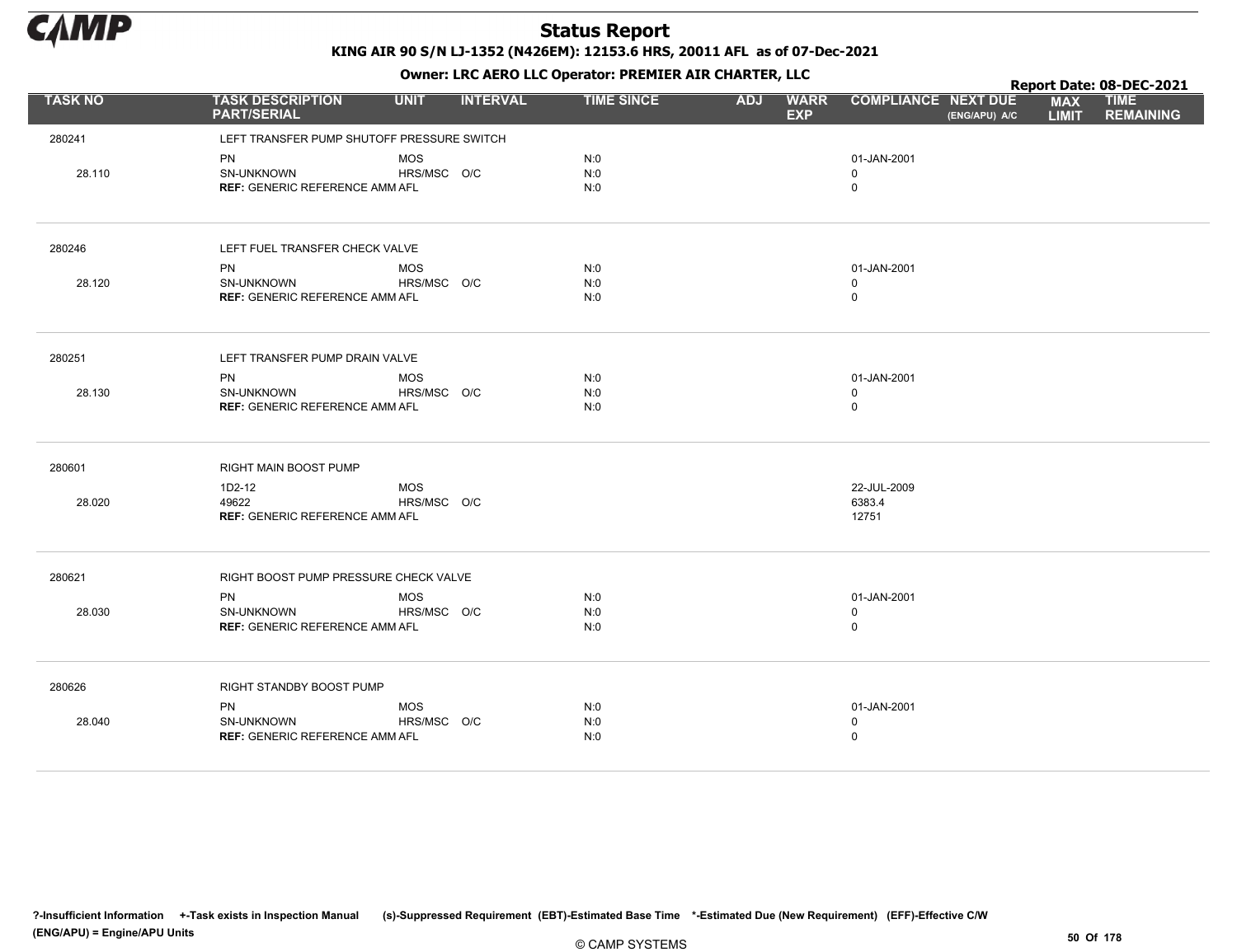

|                |                                                     |             |                 |                   |            |                           |                            | Report Date: 08-DEC-2021 |                            |                                 |  |
|----------------|-----------------------------------------------------|-------------|-----------------|-------------------|------------|---------------------------|----------------------------|--------------------------|----------------------------|---------------------------------|--|
| <b>TASK NO</b> | <b>TASK DESCRIPTION</b><br><b>PART/SERIAL</b>       | <b>UNIT</b> | <b>INTERVAL</b> | <b>TIME SINCE</b> | <b>ADJ</b> | <b>WARR</b><br><b>EXP</b> | <b>COMPLIANCE NEXT DUE</b> | (ENG/APU) A/C            | <b>MAX</b><br><b>LIMIT</b> | <b>TIME</b><br><b>REMAINING</b> |  |
| 280646         | RIGHT STANDBY PUMP PRESSURE CHECK VALVE             |             |                 |                   |            |                           |                            |                          |                            |                                 |  |
|                | <b>PN</b>                                           | <b>MOS</b>  |                 | N:0               |            |                           | 01-JAN-2001                |                          |                            |                                 |  |
| 28.050         | SN-UNKNOWN                                          | HRS/MSC O/C |                 | N:0               |            |                           | $\mathbf 0$                |                          |                            |                                 |  |
|                | <b>REF: GENERIC REFERENCE AMM AFL</b>               |             |                 | N:0               |            |                           | $\mathsf 0$                |                          |                            |                                 |  |
| 280651         | RIGHT FIREWALL SHUTOFF VALVE                        |             |                 |                   |            |                           |                            |                          |                            |                                 |  |
|                | 101-389025-5                                        | <b>MOS</b>  |                 | O:0               |            |                           | 22-SEP-2015                |                          |                            |                                 |  |
| 28.060         | 2178                                                | HRS/MSC O/C |                 | O:0               |            |                           | 10767                      |                          |                            |                                 |  |
|                | <b>REF: GENERIC REFERENCE AMM AFL</b>               |             |                 | O:0               |            |                           | 18422                      |                          |                            |                                 |  |
| 280711         | RIGHT THERMAL RELIEF CHECK VALVE                    |             |                 |                   |            |                           |                            |                          |                            |                                 |  |
|                | <b>PN</b>                                           | <b>MOS</b>  |                 | N:0               |            |                           | 01-JAN-2001                |                          |                            |                                 |  |
| 28.070         | SN-UNKNOWN                                          | HRS/MSC O/C |                 | N:0               |            |                           | $\mathbf 0$                |                          |                            |                                 |  |
|                | <b>REF: GENERIC REFERENCE AMM AFL</b>               |             |                 | N:0               |            |                           | $\mathsf 0$                |                          |                            |                                 |  |
| 280716         | RIGHT FUEL PURGE SOLENOID VALVE                     |             |                 |                   |            |                           |                            |                          |                            |                                 |  |
|                | <b>PN</b>                                           | <b>MOS</b>  |                 | N:0               |            |                           | 01-JAN-2001                |                          |                            |                                 |  |
| 28.080         | SN-UNKNOWN<br><b>REF: GENERIC REFERENCE AMM AFL</b> | HRS/MSC O/C |                 | N:0<br>N:0        |            |                           | $\mathbf 0$<br>$\mathsf 0$ |                          |                            |                                 |  |
|                |                                                     |             |                 |                   |            |                           |                            |                          |                            |                                 |  |
| 280726         | RIGHT TRANSFER PUMP                                 |             |                 |                   |            |                           |                            |                          |                            |                                 |  |
|                | 1C12-1                                              | <b>MOS</b>  |                 | O:0               |            |                           | 10-DEC-2011                |                          |                            |                                 |  |
| 28.090         | 6E187                                               | HRS/MSC O/C |                 | O:0               |            |                           | 8206                       |                          |                            |                                 |  |
|                | <b>REF: GENERIC REFERENCE AMM AFL</b>               |             |                 | O:0               |            |                           | 15116                      |                          |                            |                                 |  |
| 280736         | <b>RIGHT TRANSFER PUMP RESTRICTOR</b>               |             |                 |                   |            |                           |                            |                          |                            |                                 |  |
|                | PN                                                  | <b>MOS</b>  |                 | N:0               |            |                           | 01-JAN-2001                |                          |                            |                                 |  |
| 28.100         | SN-UNKNOWN                                          | HRS/MSC O/C |                 | N:0               |            |                           | $\mathbf 0$                |                          |                            |                                 |  |
|                | <b>REF: GENERIC REFERENCE AMM AFL</b>               |             |                 | N:0               |            |                           | $\mathbf 0$                |                          |                            |                                 |  |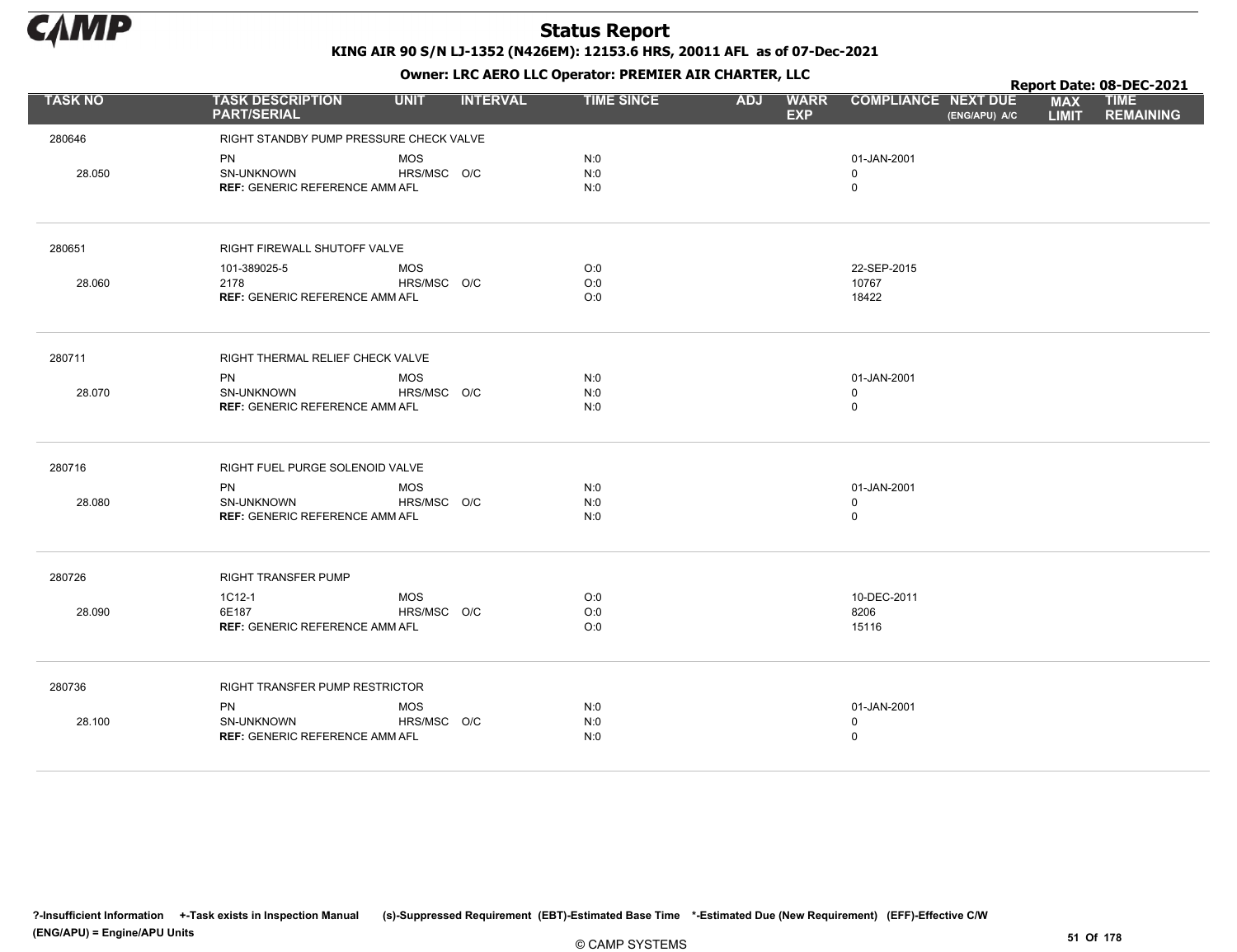

|                |                                                                  |                           |                 | . .               |            |                           | Report Date: 08-DEC-2021                    |                            |                                 |
|----------------|------------------------------------------------------------------|---------------------------|-----------------|-------------------|------------|---------------------------|---------------------------------------------|----------------------------|---------------------------------|
| <b>TASK NO</b> | <b>TASK DESCRIPTION</b><br><b>PART/SERIAL</b>                    | <b>UNIT</b>               | <b>INTERVAL</b> | <b>TIME SINCE</b> | <b>ADJ</b> | <b>WARR</b><br><b>EXP</b> | <b>COMPLIANCE NEXT DUE</b><br>(ENG/APU) A/C | <b>MAX</b><br><b>LIMIT</b> | <b>TIME</b><br><b>REMAINING</b> |
| 280741         | RIGHT TRANSFER PUMP SHUTOFF PRESSURE SWITCH                      |                           |                 |                   |            |                           |                                             |                            |                                 |
| 28.110         | PN<br>SN-UNKNOWN<br><b>REF: GENERIC REFERENCE AMM AFL</b>        | MOS<br>HRS/MSC O/C        |                 | N:0<br>N:0<br>N:0 |            |                           | 01-JAN-2001<br>$\mathbf 0$<br>$\mathsf 0$   |                            |                                 |
| 280746         | RIGHT FUEL TRANSFER CHECK VALVE                                  |                           |                 |                   |            |                           |                                             |                            |                                 |
| 28.120         | PN<br>SN-UNKNOWN<br><b>REF: GENERIC REFERENCE AMM AFL</b>        | MOS<br>HRS/MSC O/C        |                 | N:0<br>N:0<br>N:0 |            |                           | 01-JAN-2001<br>$\mathbf 0$<br>$\mathsf 0$   |                            |                                 |
| 280751         | RIGHT TRANSFER PUMP DRAIN VALVE                                  |                           |                 |                   |            |                           |                                             |                            |                                 |
| 28.130         | <b>PN</b><br>SN-UNKNOWN<br><b>REF: GENERIC REFERENCE AMM AFL</b> | <b>MOS</b><br>HRS/MSC O/C |                 | N:0<br>N:0<br>N:0 |            |                           | 01-JAN-2001<br>$\mathsf 0$<br>$\mathsf 0$   |                            |                                 |
| 280756         | FUEL CROSSFEED VALVE                                             |                           |                 |                   |            |                           |                                             |                            |                                 |
| 28.400         | <b>PN</b><br>SN-UNKNOWN<br><b>REF: GENERIC REFERENCE AMM AFL</b> | <b>MOS</b><br>HRS/MSC O/C |                 | N:0<br>N:0<br>N:0 |            |                           | 01-JAN-2001<br>$\mathsf 0$<br>$\mathsf 0$   |                            |                                 |
| 281101         | LEFT NACELLE FUEL CELL                                           |                           |                 |                   |            |                           |                                             |                            |                                 |
| 28.140         | PN<br><b>SN-UNKNOWN</b><br><b>REF: GENERIC REFERENCE AMM AFL</b> | <b>MOS</b><br>HRS/MSC O/C |                 | N:0<br>N:0<br>N:0 |            |                           | 01-JAN-2001<br>$\mathbf 0$<br>$\mathsf 0$   |                            |                                 |
| 281106         | LEFT NACELLE FUEL QUANTITY TRANSMITTER                           |                           |                 |                   |            |                           |                                             |                            |                                 |
| 28.150         | 100-380006-185<br>T854M<br><b>REF: GENERIC REFERENCE AMM AFL</b> | MOS<br>HRS/MSC O/C        |                 | O:0<br>O:0<br>O:0 |            |                           | 01-MAR-2021<br>11974<br>19842               |                            |                                 |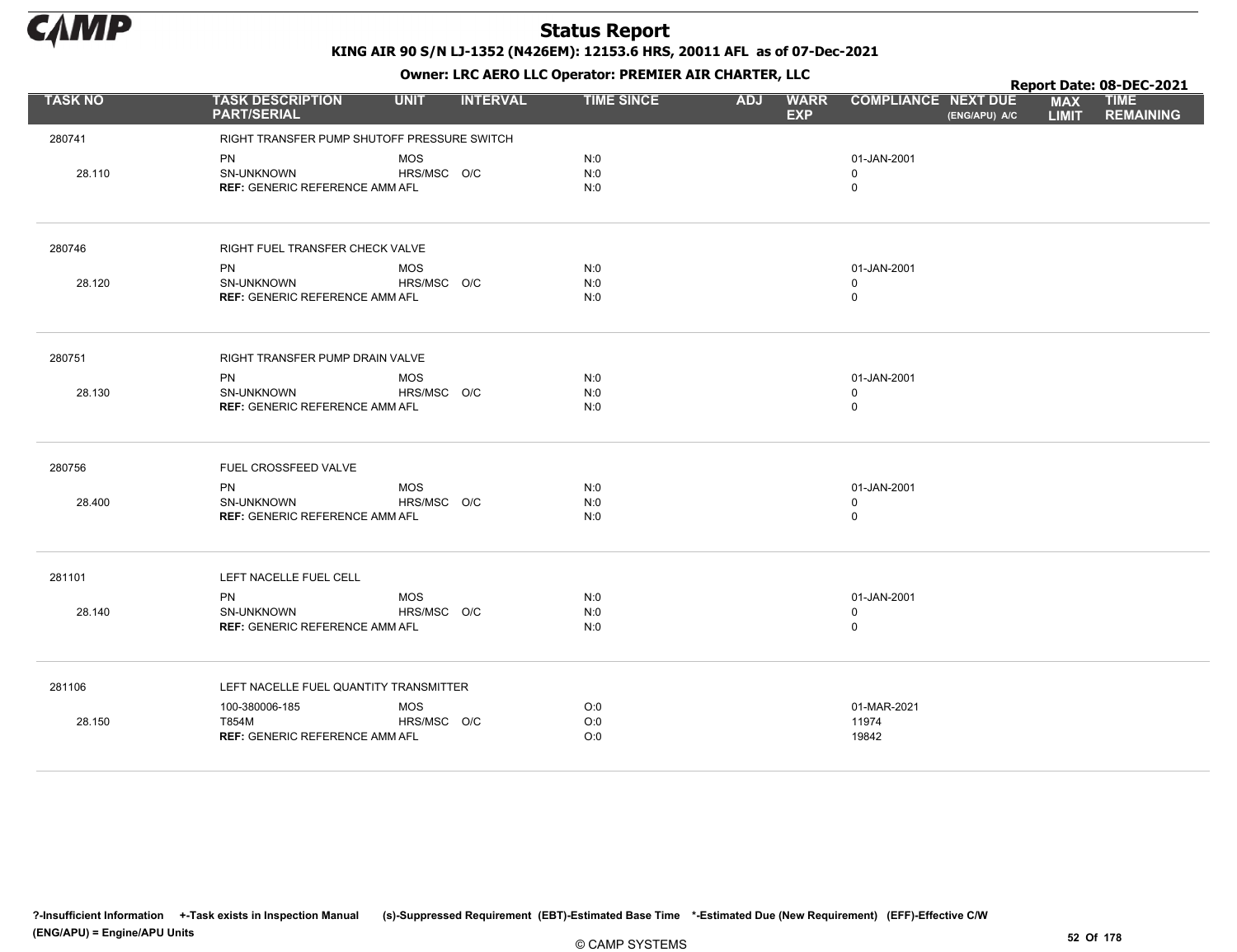

Owner: LRC AERO LLC Operator: PREMIER AIR CHARTER, LLC

|                | OWHER, LKC AERO LLC OPERATOR, PREPILER AIR CHARTER, LLC                 |                           |                 |                   |            |                           |                                           |               | Report Date: 08-DEC-2021   |                                 |  |  |
|----------------|-------------------------------------------------------------------------|---------------------------|-----------------|-------------------|------------|---------------------------|-------------------------------------------|---------------|----------------------------|---------------------------------|--|--|
| <b>TASK NO</b> | <b>TASK DESCRIPTION</b><br><b>PART/SERIAL</b>                           | <b>UNIT</b>               | <b>INTERVAL</b> | <b>TIME SINCE</b> | <b>ADJ</b> | <b>WARR</b><br><b>EXP</b> | <b>COMPLIANCE NEXT DUE</b>                | (ENG/APU) A/C | <b>MAX</b><br><b>LIMIT</b> | <b>TIME</b><br><b>REMAINING</b> |  |  |
| 281111         | LEFT NACELLE (MAIN) QUANTITY INDICATOR                                  |                           |                 |                   |            |                           |                                           |               |                            |                                 |  |  |
| 28.160         | PN<br>SN-UNKNOWN<br><b>REF: GENERIC REFERENCE AMM AFL</b>               | <b>MOS</b><br>HRS/MSC O/C |                 | N:0<br>N:0<br>N:0 |            |                           | 01-JAN-2001<br>$\mathbf 0$<br>$\mathbf 0$ |               |                            |                                 |  |  |
| 281116         | LEFT NACELLE TANK CHECK VALVE                                           |                           |                 |                   |            |                           |                                           |               |                            |                                 |  |  |
| 28.170         | <b>PN</b><br>SN-UNKNOWN<br><b>REF: GENERIC REFERENCE AMM AFL</b>        | <b>MOS</b><br>HRS/MSC O/C |                 | N:0<br>N:0<br>N:0 |            |                           | 01-JAN-2001<br>$\mathbf 0$<br>$\mathsf 0$ |               |                            |                                 |  |  |
| 281121         | LEFT NACELLE TANK VENT CHECK VALVE                                      |                           |                 |                   |            |                           |                                           |               |                            |                                 |  |  |
| 28.180         | <b>PN</b><br>SN-UNKNOWN<br><b>REF: GENERIC REFERENCE AMM AFL</b>        | <b>MOS</b><br>HRS/MSC O/C |                 | N:0<br>N:0<br>N:0 |            |                           | 01-JAN-2001<br>$\mathbf 0$<br>$\mathsf 0$ |               |                            |                                 |  |  |
| 281126         | LEFT NACELLE TANK DRAIN VALVE                                           |                           |                 |                   |            |                           |                                           |               |                            |                                 |  |  |
| 28.190         | <b>PN</b><br>SN-UNKNOWN<br><b>REF: GENERIC REFERENCE AMM AFL</b>        | <b>MOS</b><br>HRS/MSC O/C |                 | N:0<br>N:0<br>N:0 |            |                           | 01-JAN-2001<br>$\mathbf 0$<br>0           |               |                            |                                 |  |  |
| 281131         | LEFT WHEEL WELL FUEL DRAIN VALVE                                        |                           |                 |                   |            |                           |                                           |               |                            |                                 |  |  |
| 28.200         | <b>PN</b><br><b>SN-UNKNOWN</b><br><b>REF: GENERIC REFERENCE AMM AFL</b> | <b>MOS</b><br>HRS/MSC O/C |                 | N:0<br>N:0<br>N:0 |            |                           | 01-JAN-2001<br>$\mathbf 0$<br>0           |               |                            |                                 |  |  |
| 281136         | LEFT 40 GALLON WING FUEL CELL                                           |                           |                 |                   |            |                           |                                           |               |                            |                                 |  |  |
| 28.210         | PN<br><b>SN-UNKNOWN</b><br><b>REF: GENERIC REFERENCE AMM AFL</b>        | <b>MOS</b><br>HRS/MSC O/C |                 | N:0<br>N:0<br>N:0 |            |                           | 01-JAN-2001<br>0<br>0                     |               |                            |                                 |  |  |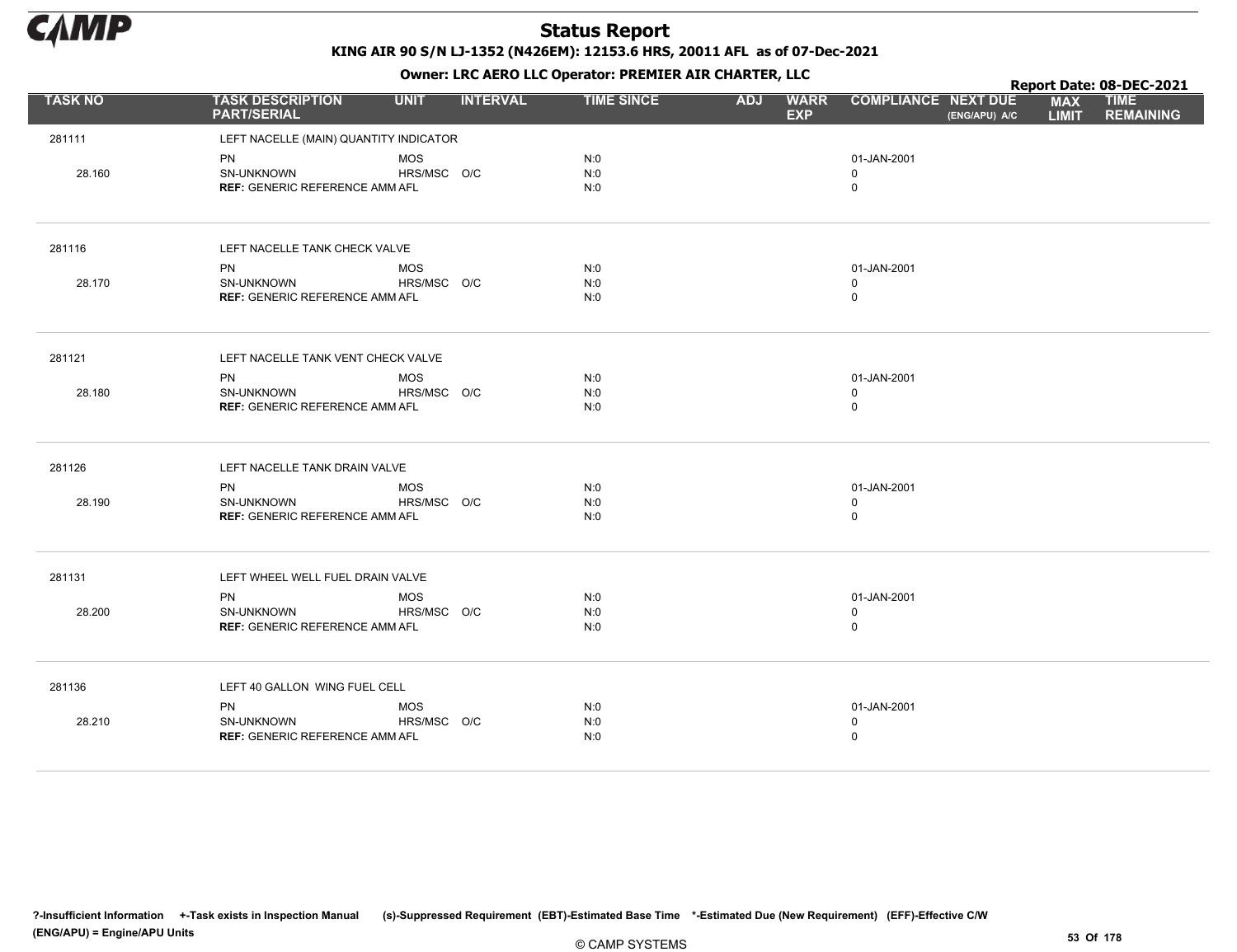

|                |                                                     |             |                 |                   |            |                           |                                             |  |                            | Report Date: 08-DEC-2021        |
|----------------|-----------------------------------------------------|-------------|-----------------|-------------------|------------|---------------------------|---------------------------------------------|--|----------------------------|---------------------------------|
| <b>TASK NO</b> | <b>TASK DESCRIPTION</b><br><b>PART/SERIAL</b>       | <b>UNIT</b> | <b>INTERVAL</b> | <b>TIME SINCE</b> | <b>ADJ</b> | <b>WARR</b><br><b>EXP</b> | <b>COMPLIANCE NEXT DUE</b><br>(ENG/APU) A/C |  | <b>MAX</b><br><b>LIMIT</b> | <b>TIME</b><br><b>REMAINING</b> |
| 281141         | LEFT WING 40 GALLON INBOARD FUEL QUANTITY PROBE     |             |                 |                   |            |                           |                                             |  |                            |                                 |
|                | 100-380006-183                                      | <b>MOS</b>  |                 | R:0               |            |                           | 10-MAR-2010                                 |  |                            |                                 |
| 28.220         | 0649                                                | HRS/MSC O/C |                 | R:0               |            |                           | 6824.9                                      |  |                            |                                 |
|                | <b>REF: GENERIC REFERENCE AMM AFL</b>               |             |                 | R:0               |            |                           | 13257                                       |  |                            |                                 |
| 281146         | LEFT WING 40 GALLON OUTBOARD FUEL QUANTITY PROBE    |             |                 |                   |            |                           |                                             |  |                            |                                 |
|                | 100-380006-187                                      | <b>MOS</b>  |                 | O:0               |            |                           | 01-SEP-2016                                 |  |                            |                                 |
| 28.230         | AAR0059M3                                           | HRS/MSC O/C |                 | O:0               |            |                           | 11198.4                                     |  |                            |                                 |
|                | <b>REF: GENERIC REFERENCE AMM AFL</b>               |             |                 | O:0               |            |                           | 18980                                       |  |                            |                                 |
| 281151         | LEFT WING TANK VENT CHECK VALVE                     |             |                 |                   |            |                           |                                             |  |                            |                                 |
|                | PN                                                  | <b>MOS</b>  |                 | N:0               |            |                           | 01-JAN-2001                                 |  |                            |                                 |
| 28.240         | <b>SN-UNKNOWN</b>                                   | HRS/MSC O/C |                 | N:0               |            |                           | 0                                           |  |                            |                                 |
|                | <b>REF: GENERIC REFERENCE AMM AFL</b>               |             |                 | N:0               |            |                           | $\mathsf 0$                                 |  |                            |                                 |
| 281152         | LEFT FUEL VENT HEATER                               |             |                 |                   |            |                           |                                             |  |                            |                                 |
|                | PN-UNKNOWN                                          | <b>MOS</b>  |                 | N:0               |            |                           | 06-DEC-2001                                 |  |                            |                                 |
| 28.250         | SN-UNKNOWN<br><b>REF: GENERIC REFERENCE AMM AFL</b> | HRS/MSC O/C |                 | N:0               |            |                           | 3443.1<br>7719                              |  |                            |                                 |
|                |                                                     |             |                 | N:0               |            |                           |                                             |  |                            |                                 |
| 281156         | LEFT WING 25 GALLON FUEL CELL                       |             |                 |                   |            |                           |                                             |  |                            |                                 |
|                | <b>PN</b>                                           | <b>MOS</b>  |                 | N:0               |            |                           | 01-JAN-2001                                 |  |                            |                                 |
| 28.260         | SN-UNKNOWN                                          | HRS/MSC O/C |                 | N:0               |            |                           | $\mathbf 0$                                 |  |                            |                                 |
|                | <b>REF: GENERIC REFERENCE AMM AFL</b>               |             |                 | N:0               |            |                           | $\mathsf 0$                                 |  |                            |                                 |
| 281161         | LEFT WING 23 GALLON FUEL CELL                       |             |                 |                   |            |                           |                                             |  |                            |                                 |
|                | PN                                                  | <b>MOS</b>  |                 | N:0               |            |                           | 01-JAN-2001                                 |  |                            |                                 |
| 28.270         | SN-UNKNOWN                                          | HRS/MSC O/C |                 | N:0               |            |                           | $\mathbf 0$                                 |  |                            |                                 |
|                | <b>REF: GENERIC REFERENCE AMM AFL</b>               |             |                 | N:0               |            |                           | $\mathsf 0$                                 |  |                            |                                 |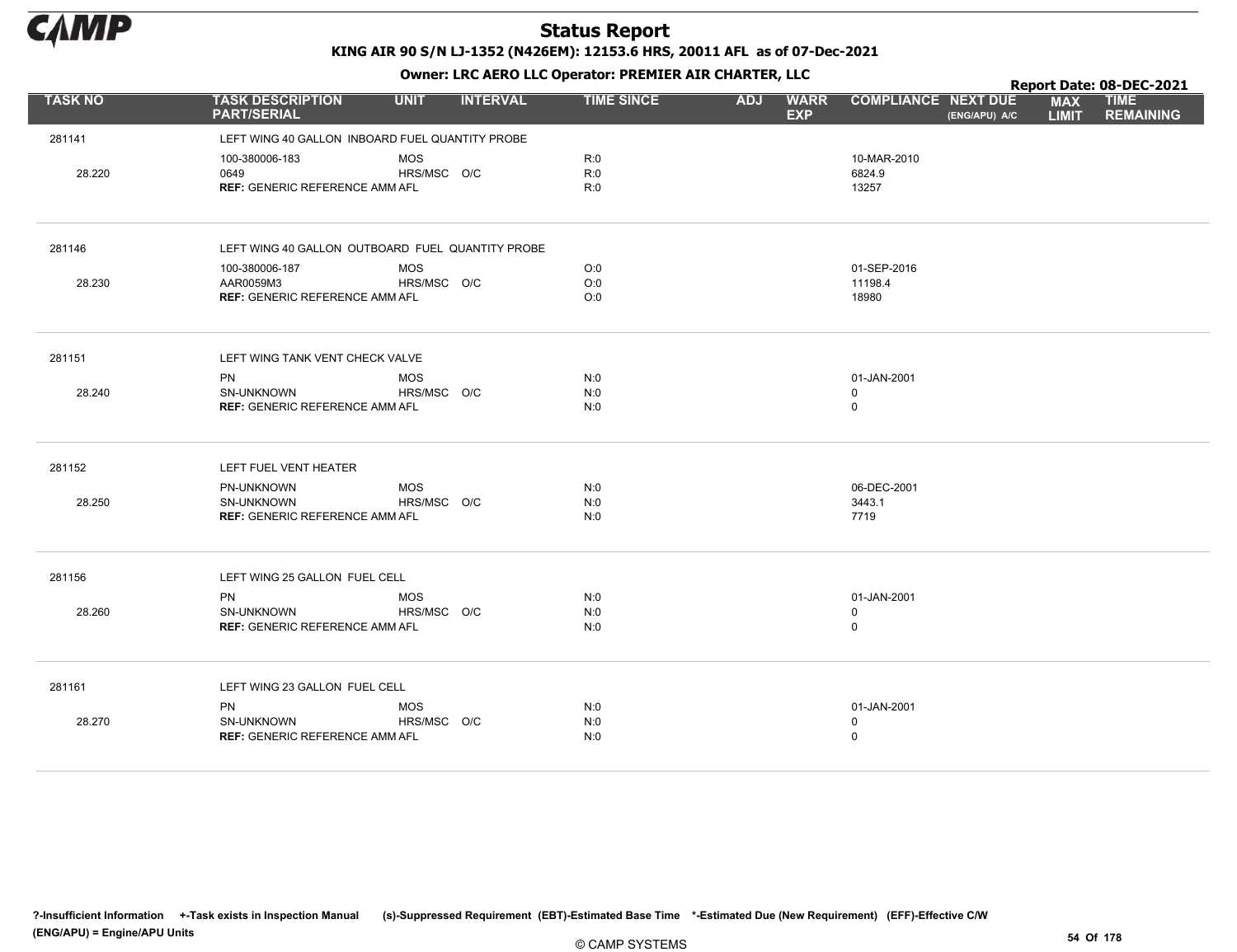

Owner: LRC AERO LLC Operator: PREMIER AIR CHARTER, LLC

|                |                                               |             |                 |                   |            | . .                       |                                             |                            | Report Date: 08-DEC-2021        |
|----------------|-----------------------------------------------|-------------|-----------------|-------------------|------------|---------------------------|---------------------------------------------|----------------------------|---------------------------------|
| <b>TASK NO</b> | <b>TASK DESCRIPTION</b><br><b>PART/SERIAL</b> | <b>UNIT</b> | <b>INTERVAL</b> | <b>TIME SINCE</b> | <b>ADJ</b> | <b>WARR</b><br><b>EXP</b> | <b>COMPLIANCE NEXT DUE</b><br>(ENG/APU) A/C | <b>MAX</b><br><b>LIMIT</b> | <b>TIME</b><br><b>REMAINING</b> |
| 281166         | LEFT WING 23 GALLON FUEL QUANTITY PROBE       |             |                 |                   |            |                           |                                             |                            |                                 |
|                | <b>PN</b>                                     | <b>MOS</b>  |                 | N:0               |            |                           | 01-JAN-2001                                 |                            |                                 |
| 28.280         | SN-UNKNOWN                                    | HRS/MSC O/C |                 | N:0               |            |                           | 0                                           |                            |                                 |
|                | <b>REF: GENERIC REFERENCE AMM AFL</b>         |             |                 | N:0               |            |                           | $\mathbf 0$                                 |                            |                                 |
| 281171         | LEFT WING 44 GALLON FUEL CELL                 |             |                 |                   |            |                           |                                             |                            |                                 |
|                | PN                                            | <b>MOS</b>  |                 | N:0               |            |                           | 01-JAN-2001                                 |                            |                                 |
| 28.290         | SN-UNKNOWN                                    | HRS/MSC O/C |                 | N:0               |            |                           | 0                                           |                            |                                 |
|                | <b>REF: GENERIC REFERENCE AMM AFL</b>         |             |                 | N:0               |            |                           | $\mathbf 0$                                 |                            |                                 |
| 281176         | LEFT WING TANK FUEL DRAIN VALVE               |             |                 |                   |            |                           |                                             |                            |                                 |
|                | PN                                            | <b>MOS</b>  |                 | N:0               |            |                           | 01-JAN-2001                                 |                            |                                 |
| 28.300         | <b>SN-UNKNOWN</b>                             | HRS/MSC O/C |                 | N:0               |            |                           | 0                                           |                            |                                 |
|                | <b>REF: GENERIC REFERENCE AMM AFL</b>         |             |                 | N:0               |            |                           | $\mathbf 0$                                 |                            |                                 |
| 281181         | LEFT WING 44 GALLON FUEL QUANTITY TRANSMITTER |             |                 |                   |            |                           |                                             |                            |                                 |
|                | PN                                            | <b>MOS</b>  |                 | N:0               |            |                           | 01-JAN-2001                                 |                            |                                 |
| 28.310         | SN-UNKNOWN                                    | HRS/MSC O/C |                 | N:0               |            |                           | 0                                           |                            |                                 |
|                | <b>REF: GENERIC REFERENCE AMM AFL</b>         |             |                 | N:0               |            |                           | $\mathbf 0$                                 |                            |                                 |
| 281186         | LEFT WING (AUXILIARY) QUANTITY INDICATOR      |             |                 |                   |            |                           |                                             |                            |                                 |
|                | PN                                            | MOS         |                 | N:0               |            |                           | 01-JAN-2001                                 |                            |                                 |
| 28.320         | SN-UNKNOWN                                    | HRS/MSC O/C |                 | N:0               |            |                           | $\mathbf 0$                                 |                            |                                 |
|                | <b>REF: GENERIC REFERENCE AMM AFL</b>         |             |                 | N:0               |            |                           | $\mathsf 0$                                 |                            |                                 |
| 281236         | INBOARD LEADING EDGE LEFT FUEL CELL           |             |                 |                   |            |                           |                                             |                            |                                 |
|                | <b>PN</b>                                     | <b>MOS</b>  |                 | N:0               |            |                           | 01-JAN-2001                                 |                            |                                 |
| 28.340         | SN-UNKNOWN                                    | HRS/MSC O/C |                 | N:0               |            |                           | 0                                           |                            |                                 |
|                | <b>REF: GENERIC REFERENCE AMM AFL</b>         |             |                 | N:0               |            |                           | $\mathbf 0$                                 |                            |                                 |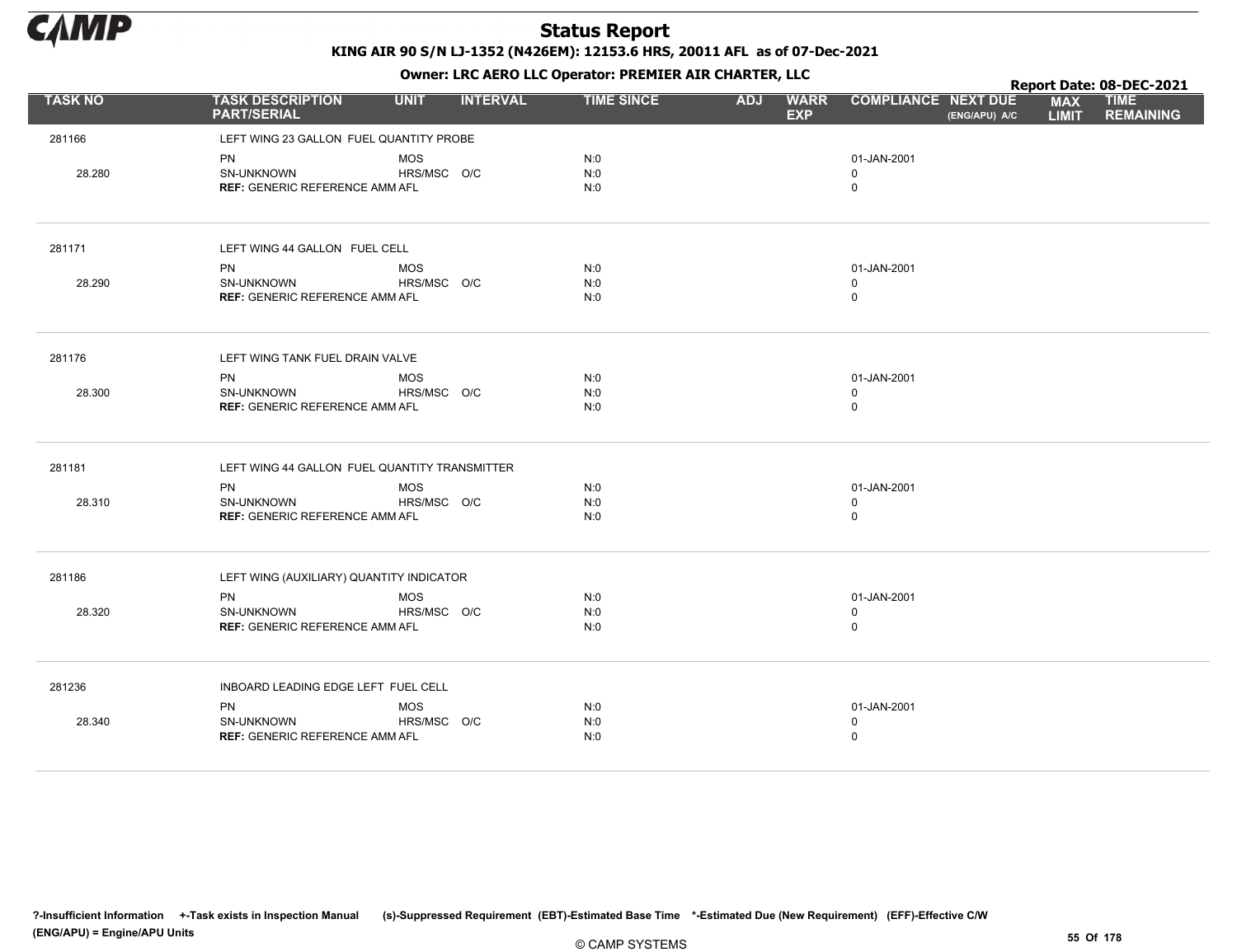

Owner: LRC AERO LLC Operator: PREMIER AIR CHARTER, LLC

|                |                                               |             |                 |                   | $\mathbf{r}$ |                           |                                             |                            | Report Date: 08-DEC-2021        |  |  |
|----------------|-----------------------------------------------|-------------|-----------------|-------------------|--------------|---------------------------|---------------------------------------------|----------------------------|---------------------------------|--|--|
| <b>TASK NO</b> | <b>TASK DESCRIPTION</b><br><b>PART/SERIAL</b> | <b>UNIT</b> | <b>INTERVAL</b> | <b>TIME SINCE</b> | <b>ADJ</b>   | <b>WARR</b><br><b>EXP</b> | <b>COMPLIANCE NEXT DUE</b><br>(ENG/APU) A/C | <b>MAX</b><br><b>LIMIT</b> | <b>TIME</b><br><b>REMAINING</b> |  |  |
| 281256         | OUTBOARD LEADING EDGE LEFT FUEL CELL          |             |                 |                   |              |                           |                                             |                            |                                 |  |  |
|                | PN                                            | <b>MOS</b>  |                 | N:0               |              |                           | 01-JAN-2001                                 |                            |                                 |  |  |
| 28.350         | SN-UNKNOWN                                    | HRS/MSC O/C |                 | N:0               |              |                           | $\mathbf 0$                                 |                            |                                 |  |  |
|                | <b>REF: GENERIC REFERENCE AMM AFL</b>         |             |                 | N:0               |              |                           | $\mathbf 0$                                 |                            |                                 |  |  |
| 281261         | AFT OUTBOARD CENTER LEFT FUEL CELL            |             |                 |                   |              |                           |                                             |                            |                                 |  |  |
|                | <b>PN</b>                                     | <b>MOS</b>  |                 | N:0               |              |                           | 01-JAN-2001                                 |                            |                                 |  |  |
| 28.360         | SN-UNKNOWN                                    | HRS/MSC O/C |                 | N:0               |              |                           | $\mathbf 0$                                 |                            |                                 |  |  |
|                | <b>REF: GENERIC REFERENCE AMM AFL</b>         |             |                 | N:0               |              |                           | $\mathbf 0$                                 |                            |                                 |  |  |
| 281271         | AFT INBOARD CENTER LEFT FUEL CELL             |             |                 |                   |              |                           |                                             |                            |                                 |  |  |
|                | <b>PN</b>                                     | <b>MOS</b>  |                 | N:0               |              |                           | 01-JAN-2001                                 |                            |                                 |  |  |
| 28.370         | SN-UNKNOWN                                    | HRS/MSC O/C |                 | N:0               |              |                           | $\mathbf 0$                                 |                            |                                 |  |  |
|                | <b>REF: GENERIC REFERENCE AMM AFL</b>         |             |                 | N:0               |              |                           | $\mathsf 0$                                 |                            |                                 |  |  |
| 281276         | CENTER BOX AUXILIARY LEFT FUEL CELL           |             |                 |                   |              |                           |                                             |                            |                                 |  |  |
|                | <b>PN</b>                                     | <b>MOS</b>  |                 | N:0               |              |                           | 01-JAN-2001                                 |                            |                                 |  |  |
| 28.380         | <b>SN-UNKNOWN</b>                             | HRS/MSC O/C |                 | N:0               |              |                           | $\mathbf 0$                                 |                            |                                 |  |  |
|                | <b>REF: GENERIC REFERENCE AMM AFL</b>         |             |                 | N:0               |              |                           | $\mathbf 0$                                 |                            |                                 |  |  |
| 281601         | RIGHT NACELLE FUEL CELL                       |             |                 |                   |              |                           |                                             |                            |                                 |  |  |
|                | 50-389029-8                                   | <b>MOS</b>  |                 | O:0               |              |                           | 31-MAY-1996                                 |                            |                                 |  |  |
| 28.140         | 93-73305                                      | HRS/MSC O/C |                 | O:0               |              |                           | 1059                                        |                            |                                 |  |  |
|                | <b>REF: GENERIC REFERENCE AMM AFL</b>         |             |                 | O:0               |              |                           | 2303                                        |                            |                                 |  |  |
| 281606         | RIGHT NACELLE FUEL QUANTITY TRANSMITTER       |             |                 |                   |              |                           |                                             |                            |                                 |  |  |
|                | 100-380006-185                                | <b>MOS</b>  |                 | O:0               |              |                           | 06-JAN-1999                                 |                            |                                 |  |  |
| 28.150         | 0229                                          | HRS/MSC O/C |                 | O:0               |              |                           | 2267.5                                      |                            |                                 |  |  |
|                | <b>REF: GENERIC REFERENCE AMM AFL</b>         |             |                 | O:0               |              |                           | 5112                                        |                            |                                 |  |  |

?-Insufficient Information +-Task exists in Inspection Manual (s)-Suppressed Requirement (EBT)-Estimated Base Time \*-Estimated Due (New Requirement) (EFF)-Effective C/W (ENG/APU) = Engine/APU Units 56 Of 178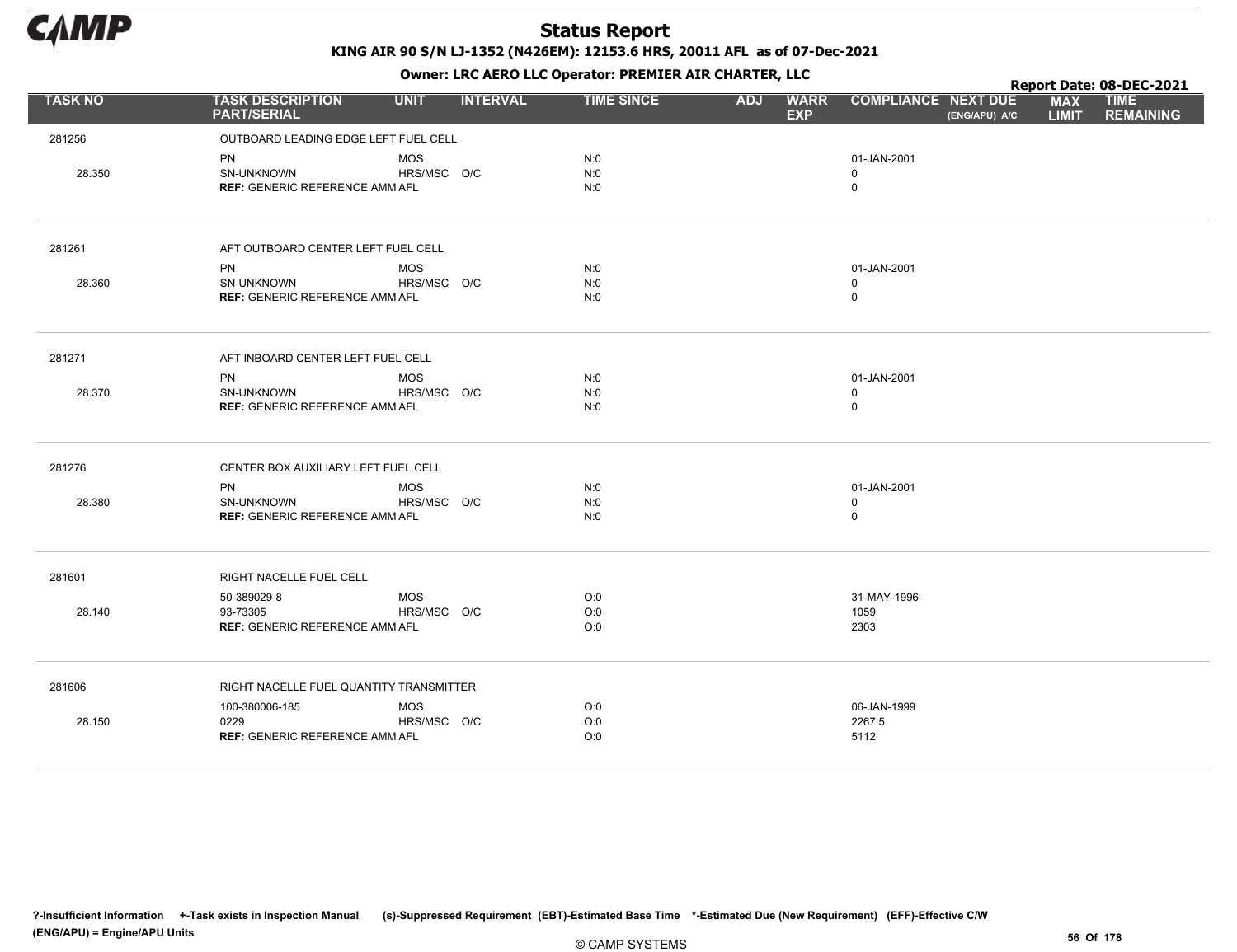

|                |                                               |             |                 |                   | . .        |                           |                            |               |                            | Report Date: 08-DEC-2021        |
|----------------|-----------------------------------------------|-------------|-----------------|-------------------|------------|---------------------------|----------------------------|---------------|----------------------------|---------------------------------|
| <b>TASK NO</b> | <b>TASK DESCRIPTION</b><br><b>PART/SERIAL</b> | <b>UNIT</b> | <b>INTERVAL</b> | <b>TIME SINCE</b> | <b>ADJ</b> | <b>WARR</b><br><b>EXP</b> | <b>COMPLIANCE NEXT DUE</b> | (ENG/APU) A/C | <b>MAX</b><br><b>LIMIT</b> | <b>TIME</b><br><b>REMAINING</b> |
| 281611         | RIGHT NACELLE (MAIN) QUANTITY INDICATOR       |             |                 |                   |            |                           |                            |               |                            |                                 |
|                | PN                                            | <b>MOS</b>  |                 | N:0               |            |                           | 01-JAN-2001                |               |                            |                                 |
| 28.160         | SN-UNKNOWN                                    | HRS/MSC O/C |                 | N:0               |            |                           | 0                          |               |                            |                                 |
|                | <b>REF: GENERIC REFERENCE AMM AFL</b>         |             |                 | N:0               |            |                           | $\mathsf 0$                |               |                            |                                 |
| 281616         | RIGHT NACELLE TANK CHECK VALVE                |             |                 |                   |            |                           |                            |               |                            |                                 |
|                | <b>PN</b>                                     | <b>MOS</b>  |                 | N:0               |            |                           | 01-JAN-2001                |               |                            |                                 |
| 28.170         | SN-UNKNOWN                                    | HRS/MSC O/C |                 | N:0               |            |                           | $\mathbf 0$                |               |                            |                                 |
|                | <b>REF: GENERIC REFERENCE AMM AFL</b>         |             |                 | N:0               |            |                           | $\mathsf 0$                |               |                            |                                 |
| 281621         | RIGHT NACELLE TANK VENT CHECK VALVE           |             |                 |                   |            |                           |                            |               |                            |                                 |
|                | <b>PN</b>                                     | <b>MOS</b>  |                 | N:0               |            |                           | 01-JAN-2001                |               |                            |                                 |
| 28.180         | <b>SN-UNKNOWN</b>                             | HRS/MSC O/C |                 | N:0               |            |                           | $\mathbf 0$                |               |                            |                                 |
|                | <b>REF: GENERIC REFERENCE AMM AFL</b>         |             |                 | N:0               |            |                           | $\mathsf 0$                |               |                            |                                 |
| 281626         | RIGHT NACELLE TANK DRAIN VALVE                |             |                 |                   |            |                           |                            |               |                            |                                 |
|                | <b>PN</b>                                     | <b>MOS</b>  |                 | N:0               |            |                           | 01-JAN-2001                |               |                            |                                 |
| 28.190         | SN-UNKNOWN                                    | HRS/MSC O/C |                 | N:0               |            |                           | $\mathbf 0$                |               |                            |                                 |
|                | <b>REF: GENERIC REFERENCE AMM AFL</b>         |             |                 | N:0               |            |                           | $\mathsf 0$                |               |                            |                                 |
| 281631         | RIGHT WHEEL WELL FUEL DRAIN VALVE             |             |                 |                   |            |                           |                            |               |                            |                                 |
|                | <b>PN</b>                                     | <b>MOS</b>  |                 | N:0               |            |                           | 01-JAN-2001                |               |                            |                                 |
| 28.200         | SN-UNKNOWN                                    | HRS/MSC O/C |                 | N:0               |            |                           | $\mathbf 0$                |               |                            |                                 |
|                | <b>REF: GENERIC REFERENCE AMM AFL</b>         |             |                 | N:0               |            |                           | $\mathsf 0$                |               |                            |                                 |
| 281636         | RIGHT 40 GALLON WING FUEL CELL                |             |                 |                   |            |                           |                            |               |                            |                                 |
|                | PN                                            | <b>MOS</b>  |                 | N:0               |            |                           | 01-JAN-2001                |               |                            |                                 |
| 28.210         | SN-UNKNOWN                                    | HRS/MSC O/C |                 | N:0               |            |                           | $\mathsf 0$                |               |                            |                                 |
|                | <b>REF: GENERIC REFERENCE AMM AFL</b>         |             |                 | N:0               |            |                           | $\mathsf 0$                |               |                            |                                 |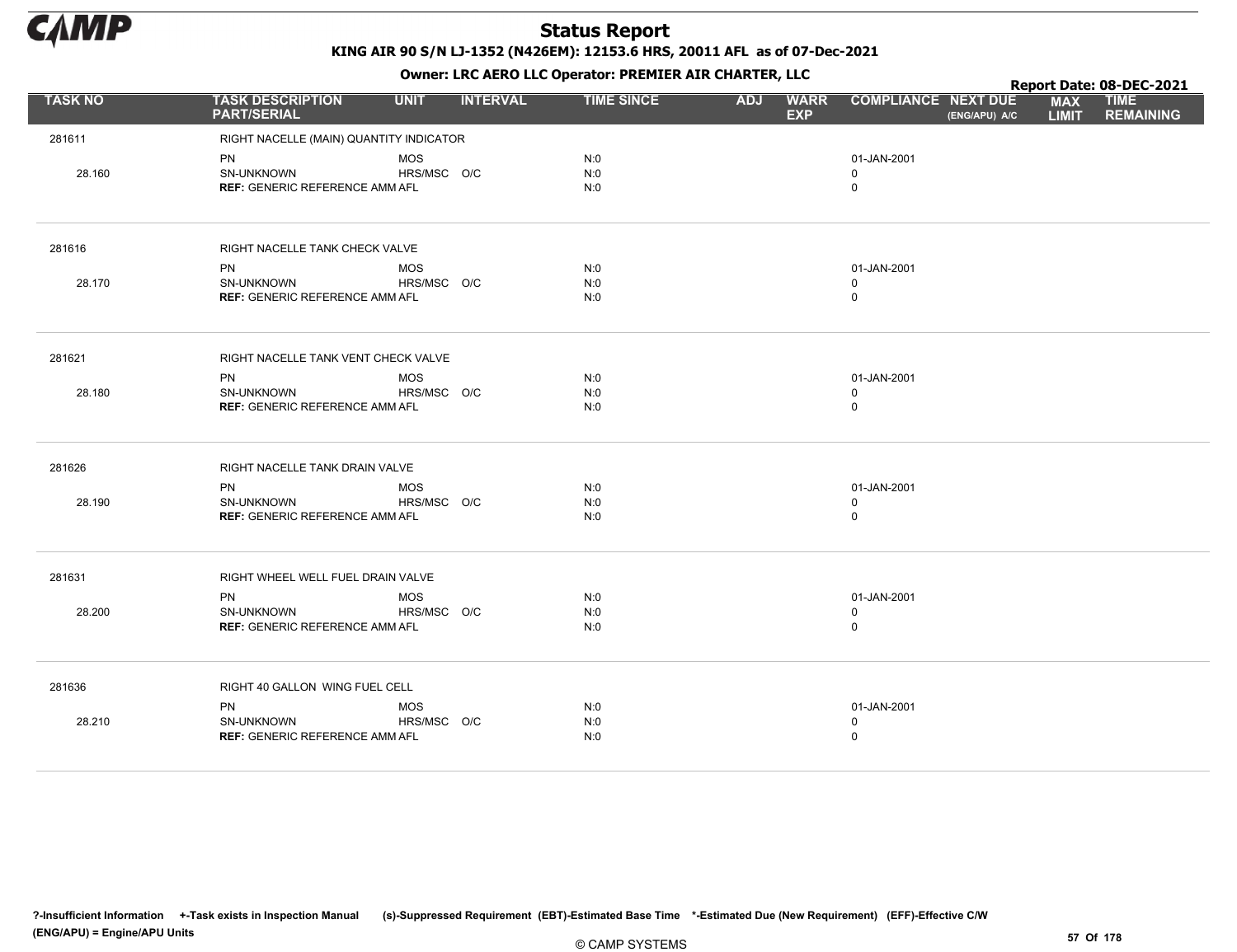

|                |                                                            |             |                 |                   | . .        |                           |                            |               |                            | Report Date: 08-DEC-2021        |
|----------------|------------------------------------------------------------|-------------|-----------------|-------------------|------------|---------------------------|----------------------------|---------------|----------------------------|---------------------------------|
| <b>TASK NO</b> | <b>TASK DESCRIPTION</b><br><b>PART/SERIAL</b>              | <b>UNIT</b> | <b>INTERVAL</b> | <b>TIME SINCE</b> | <b>ADJ</b> | <b>WARR</b><br><b>EXP</b> | <b>COMPLIANCE NEXT DUE</b> | (ENG/APU) A/C | <b>MAX</b><br><b>LIMIT</b> | <b>TIME</b><br><b>REMAINING</b> |
| 281641         | RIGHT WING 40 GALLON INBOARD FUEL QUANTITY PROBE           |             |                 |                   |            |                           |                            |               |                            |                                 |
|                | <b>PN</b>                                                  | <b>MOS</b>  |                 | N:0               |            |                           | 01-JAN-2001                |               |                            |                                 |
| 28.220         | <b>SN-UNKNOWN</b>                                          | HRS/MSC O/C |                 | N:0               |            |                           | $\mathbf 0$                |               |                            |                                 |
|                | <b>REF: GENERIC REFERENCE AMM AFL</b>                      |             |                 | N:0               |            |                           | $\mathbf 0$                |               |                            |                                 |
| 281646         | RIGHT WING 40 GALLON OUTBOARD FUEL QUANTITY PROBE          |             |                 |                   |            |                           |                            |               |                            |                                 |
|                | PN                                                         | <b>MOS</b>  |                 | N:0               |            |                           | 01-JAN-2001                |               |                            |                                 |
| 28.230         | SN-UNKNOWN                                                 | HRS/MSC O/C |                 | N:0               |            |                           | $\mathbf 0$                |               |                            |                                 |
|                | <b>REF: GENERIC REFERENCE AMM AFL</b>                      |             |                 | N:0               |            |                           | $\mathbf 0$                |               |                            |                                 |
| 281651         | RIGHT WING TANK VENT CHECK VALVE                           |             |                 |                   |            |                           |                            |               |                            |                                 |
|                | PN                                                         | <b>MOS</b>  |                 | N:0               |            |                           | 01-JAN-2001                |               |                            |                                 |
| 28.240         | <b>SN-UNKNOWN</b><br><b>REF: GENERIC REFERENCE AMM AFL</b> | HRS/MSC O/C |                 | N:0<br>N:0        |            |                           | $\mathbf 0$<br>$\mathbf 0$ |               |                            |                                 |
|                |                                                            |             |                 |                   |            |                           |                            |               |                            |                                 |
| 281652         | RIGHT FUEL VENT HEATER                                     |             |                 |                   |            |                           |                            |               |                            |                                 |
|                | EE-366R                                                    | <b>MOS</b>  |                 |                   |            |                           | 08-MAR-2012                |               |                            |                                 |
| 28.250         | SN-UNKNOWN<br><b>REF: GENERIC REFERENCE AMM AFL</b>        | HRS/MSC O/C |                 |                   |            |                           | 8389.6<br>15363            |               |                            |                                 |
|                |                                                            |             |                 |                   |            |                           |                            |               |                            |                                 |
| 281656         | RIGHT 25 GALLON WING FUEL CELL                             |             |                 |                   |            |                           |                            |               |                            |                                 |
|                | <b>PN</b>                                                  | <b>MOS</b>  |                 | N:0               |            |                           | 01-JAN-2001                |               |                            |                                 |
| 28.260         | SN-UNKNOWN                                                 | HRS/MSC O/C |                 | N:0               |            |                           | $\mathbf 0$                |               |                            |                                 |
|                | <b>REF: GENERIC REFERENCE AMM AFL</b>                      |             |                 | N:0               |            |                           | $\mathbf 0$                |               |                            |                                 |
| 281661         | RIGHT 23 GALLON WING FUEL CELL                             |             |                 |                   |            |                           |                            |               |                            |                                 |
|                | PN                                                         | <b>MOS</b>  |                 | N:0               |            |                           | 01-JAN-2001                |               |                            |                                 |
| 28.270         | SN-UNKNOWN                                                 | HRS/MSC O/C |                 | N:0               |            |                           | $\mathbf 0$                |               |                            |                                 |
|                | <b>REF: GENERIC REFERENCE AMM AFL</b>                      |             |                 | N:0               |            |                           | $\mathbf 0$                |               |                            |                                 |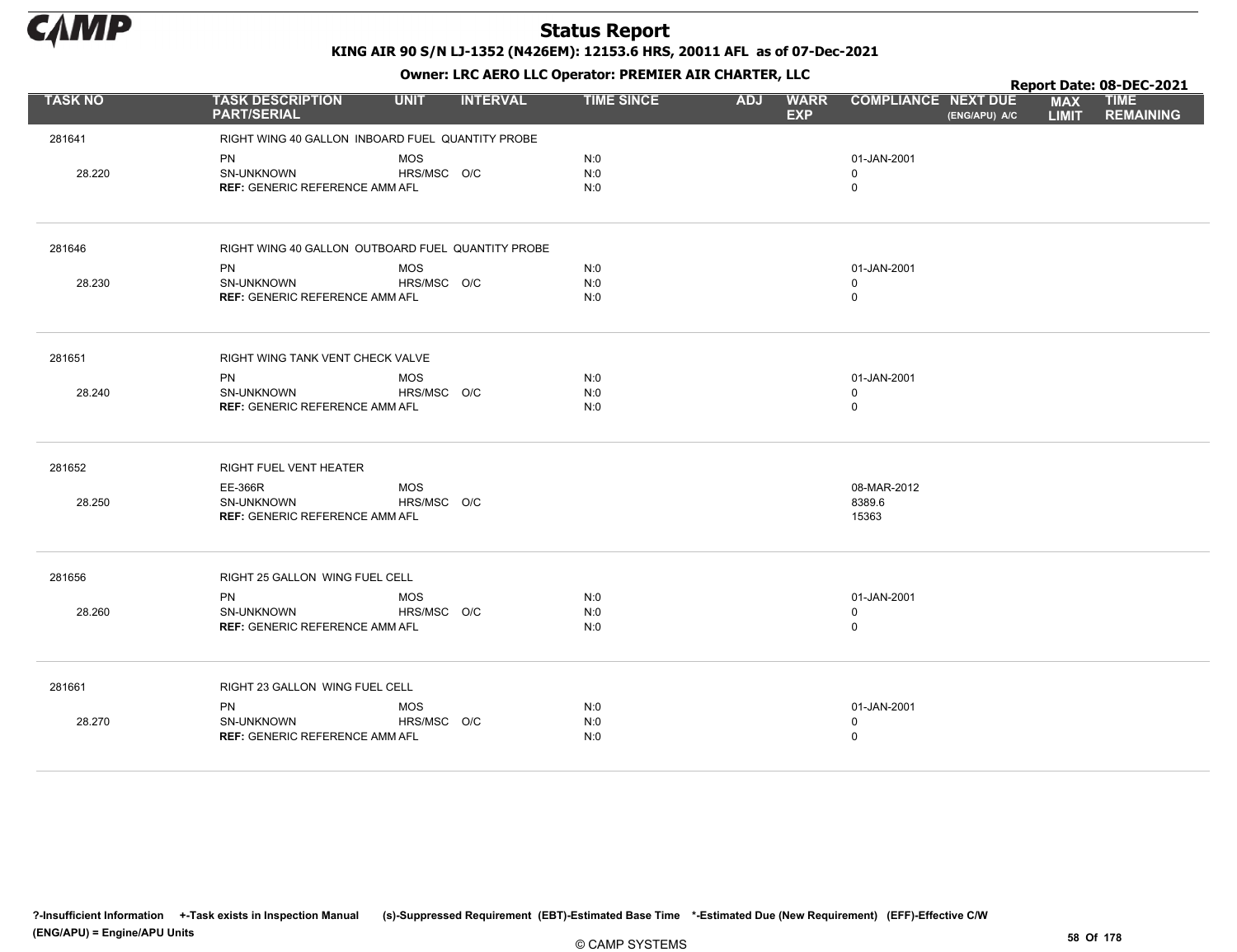

|                |                                                |             |                 |                   |            | . .                       |                                             |                            | Report Date: 08-DEC-2021        |
|----------------|------------------------------------------------|-------------|-----------------|-------------------|------------|---------------------------|---------------------------------------------|----------------------------|---------------------------------|
| <b>TASK NO</b> | <b>TASK DESCRIPTION</b><br><b>PART/SERIAL</b>  | <b>UNIT</b> | <b>INTERVAL</b> | <b>TIME SINCE</b> | <b>ADJ</b> | <b>WARR</b><br><b>EXP</b> | <b>COMPLIANCE NEXT DUE</b><br>(ENG/APU) A/C | <b>MAX</b><br><b>LIMIT</b> | <b>TIME</b><br><b>REMAINING</b> |
| 281666         | RIGHT WING 23 GALLON FUEL QUANTITY PROBE       |             |                 |                   |            |                           |                                             |                            |                                 |
|                | PN                                             | <b>MOS</b>  |                 | N:0               |            |                           | 01-JAN-2001                                 |                            |                                 |
| 28.280         | <b>SN-UNKNOWN</b>                              | HRS/MSC O/C |                 | N:0               |            |                           | $\mathbf 0$                                 |                            |                                 |
|                | <b>REF: GENERIC REFERENCE AMM AFL</b>          |             |                 | N:0               |            |                           | $\mathbf 0$                                 |                            |                                 |
| 281671         | RIGHT 44 GALLON WING FUEL CELL                 |             |                 |                   |            |                           |                                             |                            |                                 |
|                | <b>PN</b>                                      | <b>MOS</b>  |                 | N:0               |            |                           | 01-JAN-2001                                 |                            |                                 |
| 28.290         | SN-UNKNOWN                                     | HRS/MSC O/C |                 | N:0               |            |                           | $\mathbf 0$                                 |                            |                                 |
|                | <b>REF: GENERIC REFERENCE AMM AFL</b>          |             |                 | N:0               |            |                           | $\mathbf 0$                                 |                            |                                 |
| 281676         | RIGHT WING TANK FUEL DRAIN VALVE               |             |                 |                   |            |                           |                                             |                            |                                 |
|                | PN                                             | <b>MOS</b>  |                 | N:0               |            |                           | 01-JAN-2001                                 |                            |                                 |
| 28.300         | <b>SN-UNKNOWN</b>                              | HRS/MSC O/C |                 | N:0               |            |                           | $\mathbf 0$                                 |                            |                                 |
|                | <b>REF: GENERIC REFERENCE AMM AFL</b>          |             |                 | N:0               |            |                           | $\mathsf 0$                                 |                            |                                 |
| 281681         | RIGHT WING 44 GALLON FUEL QUANTITY TRANSMITTER |             |                 |                   |            |                           |                                             |                            |                                 |
|                | PN                                             | <b>MOS</b>  |                 | N:0               |            |                           | 01-JAN-2001                                 |                            |                                 |
| 28.310         | SN-UNKNOWN                                     | HRS/MSC O/C |                 | N:0               |            |                           | $\mathbf 0$                                 |                            |                                 |
|                | <b>REF: GENERIC REFERENCE AMM AFL</b>          |             |                 | N:0               |            |                           | $\mathbf 0$                                 |                            |                                 |
| 281686         | RIGHT WING (AUXILIARY) QUANTITY INDICATOR      |             |                 |                   |            |                           |                                             |                            |                                 |
|                | <b>PN</b>                                      | <b>MOS</b>  |                 | N:0               |            |                           | 01-JAN-2001                                 |                            |                                 |
| 28.320         | SN-UNKNOWN                                     | HRS/MSC O/C |                 | N:0               |            |                           | $\mathbf 0$                                 |                            |                                 |
|                | <b>REF: GENERIC REFERENCE AMM AFL</b>          |             |                 | N:0               |            |                           | $\mathsf 0$                                 |                            |                                 |
| 281736         | INBOARD LEADING EDGE RIGHT FUEL CELL           |             |                 |                   |            |                           |                                             |                            |                                 |
|                | PN                                             | <b>MOS</b>  |                 | N:0               |            |                           | 01-JAN-2001                                 |                            |                                 |
| 28.340         | SN-UNKNOWN                                     | HRS/MSC O/C |                 | N:0               |            |                           | $\mathbf 0$                                 |                            |                                 |
|                | <b>REF: GENERIC REFERENCE AMM AFL</b>          |             |                 | N:0               |            |                           | $\mathbf 0$                                 |                            |                                 |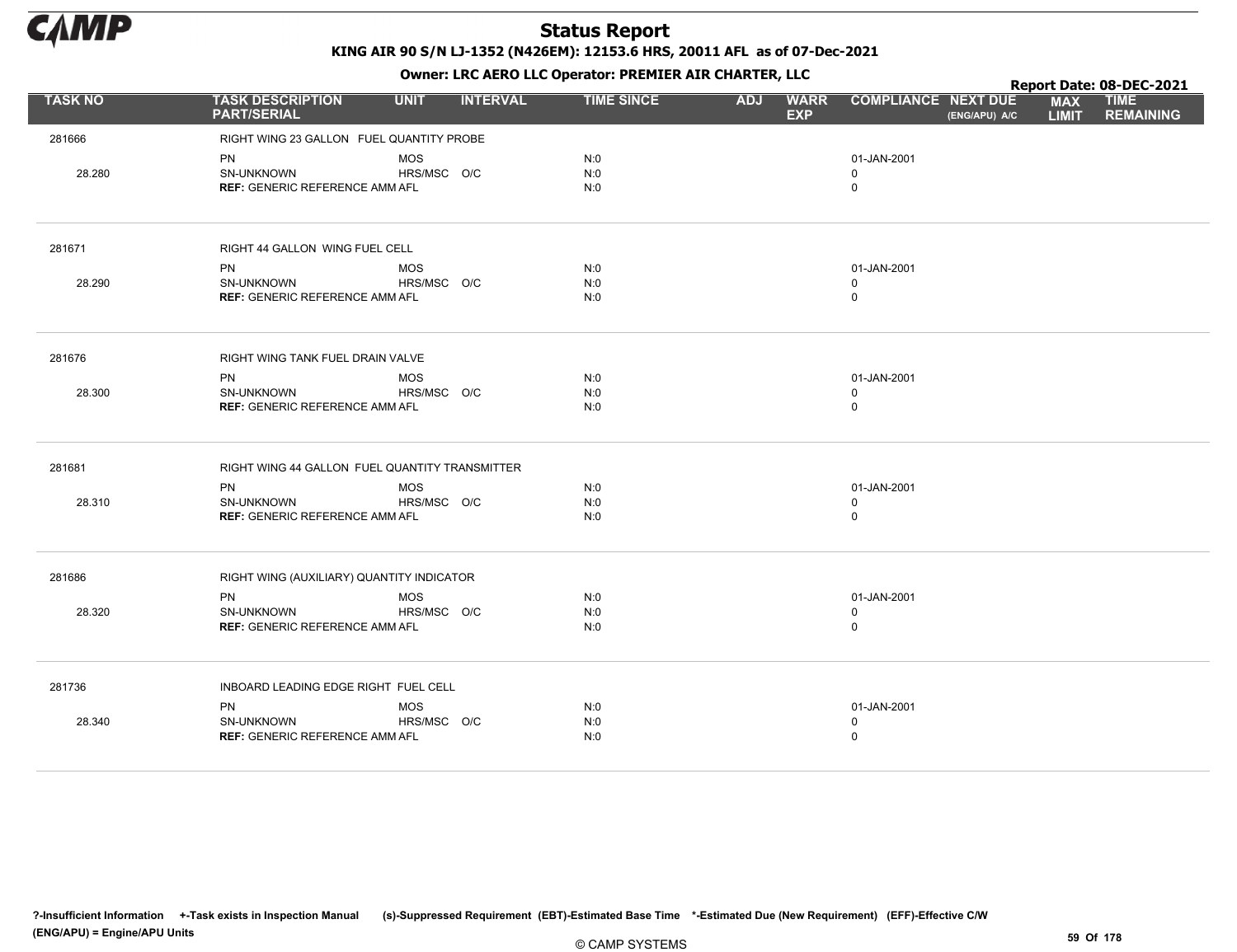

|                |                                                |             |                 |                   |            | . .                       |                            |               |                            | Report Date: 08-DEC-2021        |
|----------------|------------------------------------------------|-------------|-----------------|-------------------|------------|---------------------------|----------------------------|---------------|----------------------------|---------------------------------|
| <b>TASK NO</b> | <b>TASK DESCRIPTION</b><br><b>PART/SERIAL</b>  | <b>UNIT</b> | <b>INTERVAL</b> | <b>TIME SINCE</b> | <b>ADJ</b> | <b>WARR</b><br><b>EXP</b> | <b>COMPLIANCE NEXT DUE</b> | (ENG/APU) A/C | <b>MAX</b><br><b>LIMIT</b> | <b>TIME</b><br><b>REMAINING</b> |
| 281756         | OUTBOARD LEADING EDGE RIGHT FUEL CELL          |             |                 |                   |            |                           |                            |               |                            |                                 |
|                | PN                                             | <b>MOS</b>  |                 | N:0               |            |                           | 01-JAN-2001                |               |                            |                                 |
| 28.350         | <b>SN-UNKNOWN</b>                              | HRS/MSC O/C |                 | N:0               |            |                           | $\mathbf 0$                |               |                            |                                 |
|                | <b>REF: GENERIC REFERENCE AMM AFL</b>          |             |                 | N:0               |            |                           | $\mathbf 0$                |               |                            |                                 |
| 281761         | AFT OUTBOARD CENTER RIGHT FUEL CELL            |             |                 |                   |            |                           |                            |               |                            |                                 |
|                | <b>PN</b>                                      | <b>MOS</b>  |                 | N:0               |            |                           | 01-JAN-2001                |               |                            |                                 |
| 28.360         | SN-UNKNOWN                                     | HRS/MSC O/C |                 | N:0               |            |                           | $\mathbf 0$                |               |                            |                                 |
|                | <b>REF: GENERIC REFERENCE AMM AFL</b>          |             |                 | N:0               |            |                           | $\mathbf 0$                |               |                            |                                 |
| 281771         | AFT INBOARD CENTER RIGHT FUEL CELL             |             |                 |                   |            |                           |                            |               |                            |                                 |
|                | PN                                             | <b>MOS</b>  |                 | N:0               |            |                           | 01-JAN-2001                |               |                            |                                 |
| 28.370         | <b>SN-UNKNOWN</b>                              | HRS/MSC O/C |                 | N:0               |            |                           | $\mathbf 0$                |               |                            |                                 |
|                | <b>REF: GENERIC REFERENCE AMM AFL</b>          |             |                 | N:0               |            |                           | $\mathbf 0$                |               |                            |                                 |
| 281776         | CENTER BOX AUXILIARY RIGHT FUEL CELL           |             |                 |                   |            |                           |                            |               |                            |                                 |
|                | <b>PN</b>                                      | <b>MOS</b>  |                 | N:0               |            |                           | 01-JAN-2001                |               |                            |                                 |
| 28.380         | SN-UNKNOWN                                     | HRS/MSC O/C |                 | N:0               |            |                           | $\mathbf 0$                |               |                            |                                 |
|                | <b>REF: GENERIC REFERENCE AMM AFL</b>          |             |                 | N:0               |            |                           | $\mathbf 0$                |               |                            |                                 |
| 282126         | LEFT FUEL QUANTITY CAPACITANCE TYPE INDICATOR  |             |                 |                   |            |                           |                            |               |                            |                                 |
|                | 81-101-5                                       | <b>MOS</b>  |                 | O:0               |            |                           | 03-JUL-2017                |               |                            |                                 |
| 28.390         | 9816-1499                                      | HRS/MSC O/C |                 | O:0               |            |                           | 11542.8                    |               |                            |                                 |
|                | <b>REF: GENERIC REFERENCE AMM AFL</b>          |             |                 | O:0               |            |                           | 19390                      |               |                            |                                 |
| 282156         | RIGHT FUEL QUANTITY CAPACITANCE TYPE INDICATOR |             |                 |                   |            |                           |                            |               |                            |                                 |
|                | PN                                             | <b>MOS</b>  |                 | N:0               |            |                           | 01-JAN-2001                |               |                            |                                 |
| 28.390         | SN-UNKNOWN                                     | HRS/MSC O/C |                 | N:0               |            |                           | $\mathbf 0$                |               |                            |                                 |
|                | <b>REF: GENERIC REFERENCE AMM AFL</b>          |             |                 | N:0               |            |                           | $\mathbf 0$                |               |                            |                                 |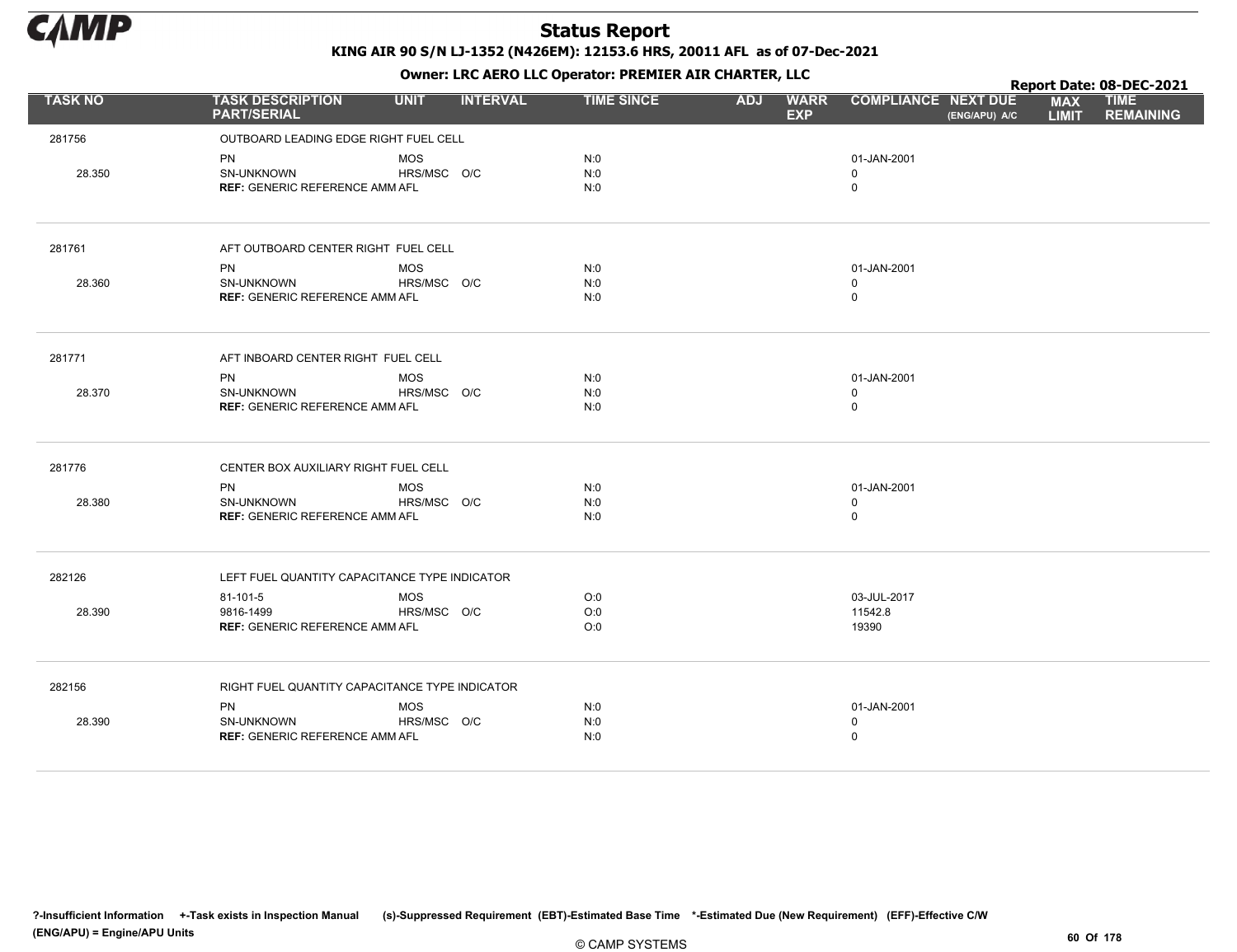

KING AIR 90 S/N LJ-1352 (N426EM): 12153.6 HRS, 20011 AFL as of 07-Dec-2021

Owner: LRC AERO LLC Operator: PREMIER AIR CHARTER, LLC

|                |                                                                         |                           |                 | OWHER, LKC AERO LLC OPERATOR, PREPILER AIR CHARTER, LLC |            |                           |                                           |               |                            | Report Date: 08-DEC-2021        |
|----------------|-------------------------------------------------------------------------|---------------------------|-----------------|---------------------------------------------------------|------------|---------------------------|-------------------------------------------|---------------|----------------------------|---------------------------------|
| <b>TASK NO</b> | <b>TASK DESCRIPTION</b><br><b>PART/SERIAL</b>                           | <b>UNIT</b>               | <b>INTERVAL</b> | <b>TIME SINCE</b>                                       | <b>ADJ</b> | <b>WARR</b><br><b>EXP</b> | <b>COMPLIANCE NEXT DUE</b>                | (ENG/APU) A/C | <b>MAX</b><br><b>LIMIT</b> | <b>TIME</b><br><b>REMAINING</b> |
| 284005         | LEFT PRESSURE SWITCH                                                    |                           |                 |                                                         |            |                           |                                           |               |                            |                                 |
| 28.410         | 100-389018-23<br>14818<br><b>REF: GENERIC REFERENCE AMM AFL</b>         | MOS<br>HRS/MSC O/C        |                 | N:0<br>N:0<br>N:0                                       |            |                           | 06-JAN-2003<br>3810.5<br>8711             |               |                            |                                 |
| 284010         | <b>RIGHT PRESSURE SWITCH</b>                                            |                           |                 |                                                         |            |                           |                                           |               |                            |                                 |
| 28.410         | 100-389018-23<br>9276<br><b>REF: GENERIC REFERENCE AMM AFL</b>          | <b>MOS</b><br>HRS/MSC O/C |                 |                                                         |            |                           | 16-SEP-1997<br>1701<br>3901               |               |                            |                                 |
| CHAPTER 30     | <b>ICE AND RAIN PROTECTION</b>                                          |                           |                 |                                                         |            |                           |                                           |               |                            |                                 |
| 300101         | LEFT BLEED AIR CHECK VALVE                                              |                           |                 |                                                         |            |                           |                                           |               |                            |                                 |
| 30.030         | <b>PN</b><br><b>SN-UNKNOWN</b><br><b>REF: GENERIC REFERENCE AMM AFL</b> | <b>MOS</b><br>HRS/MSC O/C |                 | N:0<br>N:0<br>N:0                                       |            |                           | 01-JAN-2001<br>$\mathbf 0$<br>$\mathbf 0$ |               |                            |                                 |
| 300116         | LEFT VACUUM EJECTOR                                                     |                           |                 |                                                         |            |                           |                                           |               |                            |                                 |
| 30.040         | <b>PN</b><br><b>SN-UNKNOWN</b><br><b>REF: GENERIC REFERENCE AMM AFL</b> | MOS<br>HRS/MSC O/C        |                 | N:0<br>N:0<br>N:0                                       |            |                           | 01-JAN-2001<br>0<br>$\mathbf 0$           |               |                            |                                 |
| 300121         | LEFT EJECTOR CHECK VALVE                                                |                           |                 |                                                         |            |                           |                                           |               |                            |                                 |
| 30.050         | <b>PN</b><br>SN-UNKNOWN<br><b>REF: GENERIC REFERENCE AMM AFL</b>        | <b>MOS</b><br>HRS/MSC O/C |                 | N:0<br>N:0<br>N:0                                       |            |                           | 01-JAN-2001<br>$\mathbf 0$<br>$\mathsf 0$ |               |                            |                                 |
| 300141         | RIGHT BLEED AIR CHECK VALVE                                             |                           |                 |                                                         |            |                           |                                           |               |                            |                                 |
| 30.030         | <b>PN</b><br>SN-UNKNOWN<br><b>REF: GENERIC REFERENCE AMM AFL</b>        | <b>MOS</b><br>HRS/MSC O/C |                 | N:0<br>N:0<br>N:0                                       |            |                           | 01-JAN-2001<br>$\mathbf 0$<br>$\mathbf 0$ |               |                            |                                 |

?-Insufficient Information +-Task exists in Inspection Manual (s)-Suppressed Requirement (EBT)-Estimated Base Time \*-Estimated Due (New Requirement) (EFF)-Effective C/W (ENG/APU) = Engine/APU Units 61 Of 178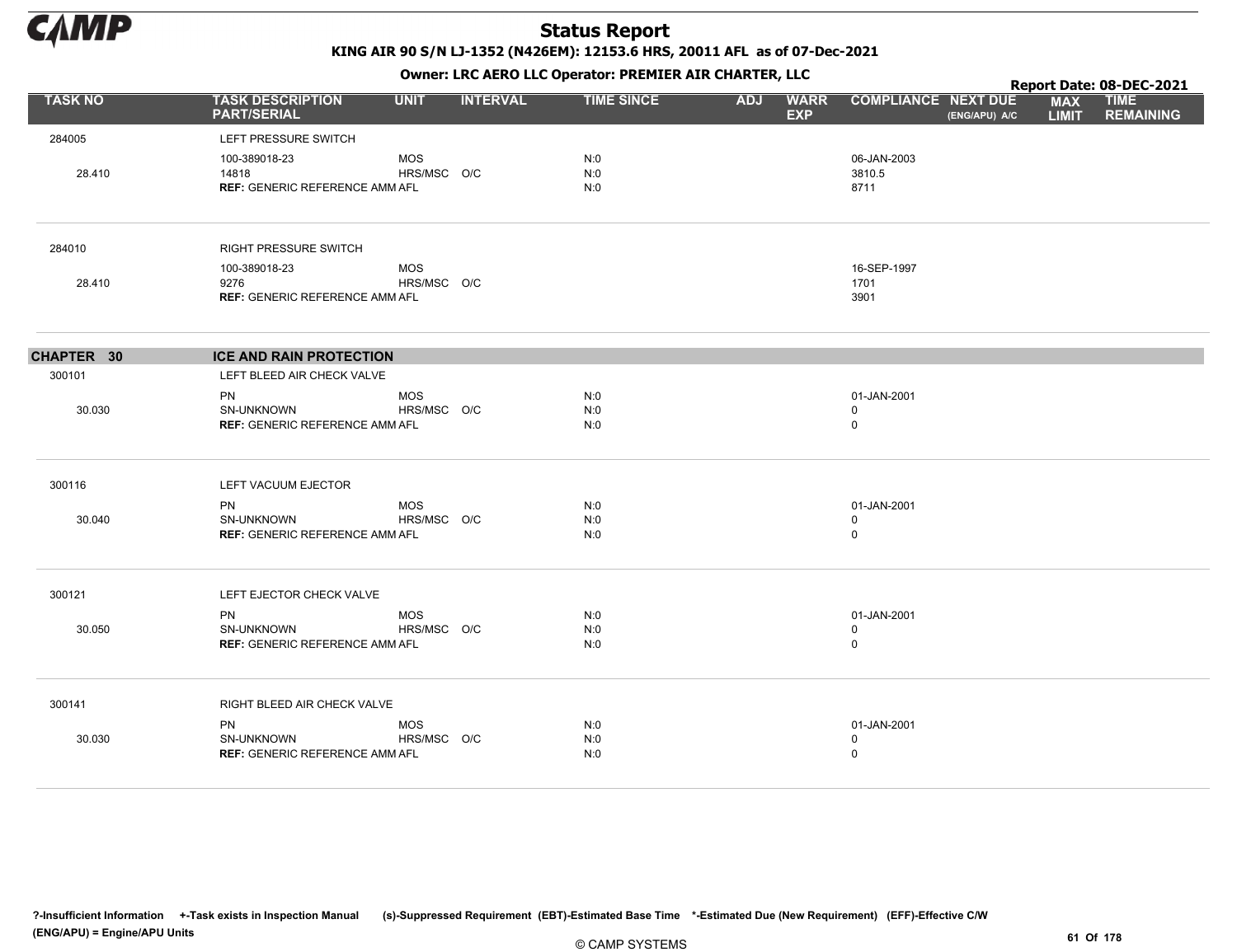

KING AIR 90 S/N LJ-1352 (N426EM): 12153.6 HRS, 20011 AFL as of 07-Dec-2021

|                |                                                           |                           |                 | OWHER. LKC ALKO LLC OPERATOR. PREPILER AIR CHARTER, LLC |            |                           |                                           |               |                            | Report Date: 08-DEC-2021        |
|----------------|-----------------------------------------------------------|---------------------------|-----------------|---------------------------------------------------------|------------|---------------------------|-------------------------------------------|---------------|----------------------------|---------------------------------|
| <b>TASK NO</b> | <b>TASK DESCRIPTION</b><br><b>PART/SERIAL</b>             | <b>UNIT</b>               | <b>INTERVAL</b> | <b>TIME SINCE</b>                                       | <b>ADJ</b> | <b>WARR</b><br><b>EXP</b> | <b>COMPLIANCE NEXT DUE</b>                | (ENG/APU) A/C | <b>MAX</b><br><b>LIMIT</b> | <b>TIME</b><br><b>REMAINING</b> |
| 300156         | RIGHT VACUUM EJECTOR                                      |                           |                 |                                                         |            |                           |                                           |               |                            |                                 |
| 30.040         | PN<br>SN-UNKNOWN<br><b>REF: GENERIC REFERENCE AMM AFL</b> | <b>MOS</b><br>HRS/MSC O/C |                 | N:0<br>N:0<br>N:0                                       |            |                           | 01-JAN-2001<br>$\mathsf 0$<br>$\mathsf 0$ |               |                            |                                 |
| 300161         | RIGHT EJECTOR CHECK VALVE                                 |                           |                 |                                                         |            |                           |                                           |               |                            |                                 |
|                | <b>PN</b>                                                 | <b>MOS</b>                |                 | N:0                                                     |            |                           | 01-JAN-2001                               |               |                            |                                 |
| 30.050         | <b>SN-UNKNOWN</b>                                         | HRS/MSC O/C               |                 | N:0                                                     |            |                           | $\mathbf 0$                               |               |                            |                                 |
|                | <b>REF: GENERIC REFERENCE AMM AFL</b>                     |                           |                 | N:0                                                     |            |                           | $\mathsf 0$                               |               |                            |                                 |
| 300181         | DE-ICE PRESSURE REGULATOR VALVE                           |                           |                 |                                                         |            |                           |                                           |               |                            |                                 |
|                | <b>PN</b>                                                 | <b>MOS</b>                |                 | N:0                                                     |            |                           | 01-JAN-2001                               |               |                            |                                 |
| 30.060         | SN-UNKNOWN                                                | HRS/MSC O/C               |                 | N:0                                                     |            |                           | $\mathbf 0$                               |               |                            |                                 |
|                | <b>REF: GENERIC REFERENCE AMM AFL</b>                     |                           |                 | N:0                                                     |            |                           | $\mathsf 0$                               |               |                            |                                 |
| 300191         | DE-ICER VACUUM EJECTOR                                    |                           |                 |                                                         |            |                           |                                           |               |                            |                                 |
|                | <b>PN</b>                                                 | <b>MOS</b>                |                 | N:0                                                     |            |                           | 01-JAN-2001                               |               |                            |                                 |
| 30.060         | SN-UNKNOWN                                                | HRS/MSC O/C               |                 | N:0                                                     |            |                           | $\mathbf 0$                               |               |                            |                                 |
|                | <b>REF: GENERIC REFERENCE AMM AFL</b>                     |                           |                 | N:0                                                     |            |                           | $\mathsf 0$                               |               |                            |                                 |
| 300201         | VACUUM REGULATOR VALVE                                    |                           |                 |                                                         |            |                           |                                           |               |                            |                                 |
|                | <b>PN</b>                                                 | <b>MOS</b>                |                 | N:0                                                     |            |                           | 01-JAN-2001                               |               |                            |                                 |
| 30.010         | SN-UNKNOWN                                                | HRS/MSC O/C               |                 | N:0                                                     |            |                           | $\mathbf 0$                               |               |                            |                                 |
|                | <b>REF: GENERIC REFERENCE AMM AFL</b>                     |                           |                 | N:0                                                     |            |                           | $\mathbf 0$                               |               |                            |                                 |
| 300601         | LEFT WING DISTRIBUTOR VALVE                               |                           |                 |                                                         |            |                           |                                           |               |                            |                                 |
|                | <b>PN</b>                                                 | <b>MOS</b>                |                 | N:0                                                     |            |                           | 01-JAN-2001                               |               |                            |                                 |
| 30.070         | SN-UNKNOWN                                                | HRS/MSC O/C               |                 | N:0                                                     |            |                           | $\mathbf 0$                               |               |                            |                                 |
|                | <b>REF: GENERIC REFERENCE AMM AFL</b>                     |                           |                 | N:0                                                     |            |                           | $\mathbf 0$                               |               |                            |                                 |
|                |                                                           |                           |                 |                                                         |            |                           |                                           |               |                            |                                 |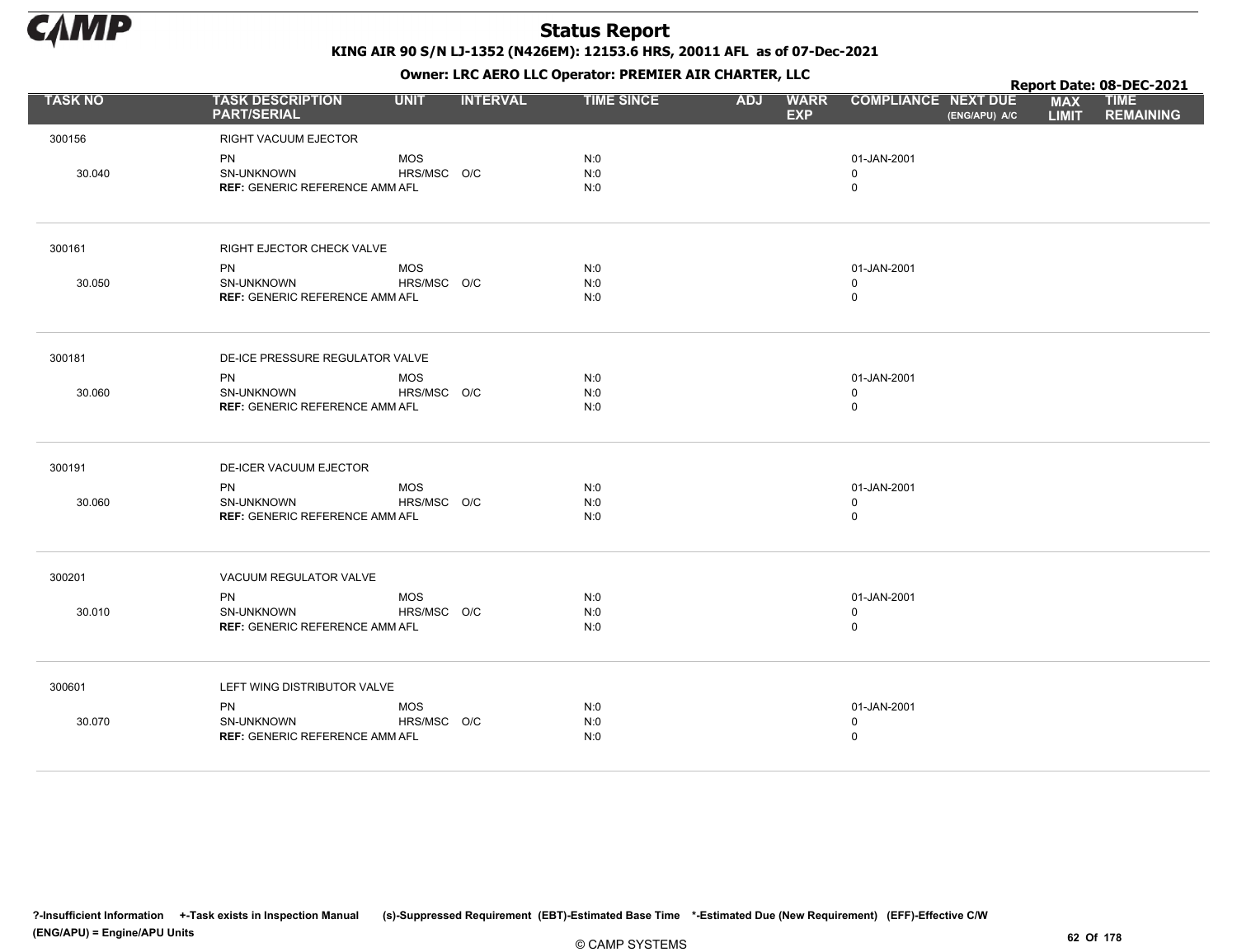

KING AIR 90 S/N LJ-1352 (N426EM): 12153.6 HRS, 20011 AFL as of 07-Dec-2021 Owner: LRC AERO LLC Operator: PREMIER AIR CHARTER, LLC

|                |                                                                |                                         |                 | <b>OWNER.</b> LIVE ALIVE LLC Operator. FIXEPILER AIR CHARTER, LLC |                          |             |                                 |               |                            | Report Date: 08-DEC-2021        |
|----------------|----------------------------------------------------------------|-----------------------------------------|-----------------|-------------------------------------------------------------------|--------------------------|-------------|---------------------------------|---------------|----------------------------|---------------------------------|
| <b>TASK NO</b> | <b>TASK DESCRIPTION</b><br><b>PART/SERIAL</b>                  | <b>UNIT</b>                             | <b>INTERVAL</b> | <b>TIME SINCE</b>                                                 | <b>ADJ</b><br><b>EXP</b> | <b>WARR</b> | <b>COMPLIANCE NEXT DUE</b>      | (ENG/APU) A/C | <b>MAX</b><br><b>LIMIT</b> | <b>TIME</b><br><b>REMAINING</b> |
| 300606         | RIGHT WING DISTRIBUTOR VALVE                                   |                                         |                 |                                                                   |                          |             |                                 |               |                            |                                 |
| 30.070         | PN<br>SN-UNKNOWN<br><b>REF: GENERIC REFERENCE AMM AFL</b>      | <b>MOS</b><br>HRS/MSC O/C               |                 | N:0<br>N:0<br>N:0                                                 |                          |             | 01-JAN-2001<br>0<br>0           |               |                            |                                 |
| 300611         | TAIL DISTRIBUTOR VALVE                                         |                                         |                 |                                                                   |                          |             |                                 |               |                            |                                 |
| 30.080         | PN<br>SN-UNKNOWN<br><b>REF: GENERIC REFERENCE AMM AFL</b>      | <b>MOS</b><br>HRS/MSC O/C               |                 | N:0<br>N:0<br>N:0                                                 |                          |             | 01-JAN-2001<br>$\mathbf 0$<br>0 |               |                            |                                 |
| 300616         | DE-ICER DISTRIBUTOR VALVE                                      |                                         |                 |                                                                   |                          |             |                                 |               |                            |                                 |
| 30.080         | 101-384144-3<br>B2013<br><b>REF: GENERIC REFERENCE AMM AFL</b> | <b>MOS</b><br>HRS/MSC O/C               |                 |                                                                   |                          |             | 01-MAY-2017<br>11489.3<br>19339 |               |                            |                                 |
| 300621         | LEFT WING DE-ICER BOOT                                         |                                         |                 |                                                                   |                          |             |                                 |               |                            |                                 |
| 30.090         | P25S7D5064-03<br>SN-UNKNOWN<br><b>REF: See Workcard</b>        | <b>MOS</b><br>HRS/MSC O/C<br>AFL        |                 |                                                                   |                          |             | 08-MAR-2012<br>8389.6<br>15363  |               |                            |                                 |
| 300626         | LEFT WING TIP DE-ICER BOOT                                     |                                         |                 |                                                                   |                          |             |                                 |               |                            |                                 |
| 30.100         | PN<br>SN-UNKNOWN<br><b>REF: GENERIC REFERENCE AMM AFL</b>      | <b>MOS</b><br>HRS/MSC O/C               |                 | N:0<br>N:0<br>N:0                                                 |                          |             | 01-JAN-2001<br>0<br>0           |               |                            |                                 |
| 300631         | RIGHT WING DE-ICER BOOT                                        |                                         |                 |                                                                   |                          |             |                                 |               |                            |                                 |
| 30.090         | P25S-7D5064-04<br>SN-UNKNOWN<br><b>REF: See Workcard</b>       | <b>MOS</b><br>HRS/MSC O/C<br><b>AFL</b> |                 | N:0<br>N:0<br>N:0                                                 |                          |             | 02-FEB-2010<br>6824.9<br>13257  |               |                            |                                 |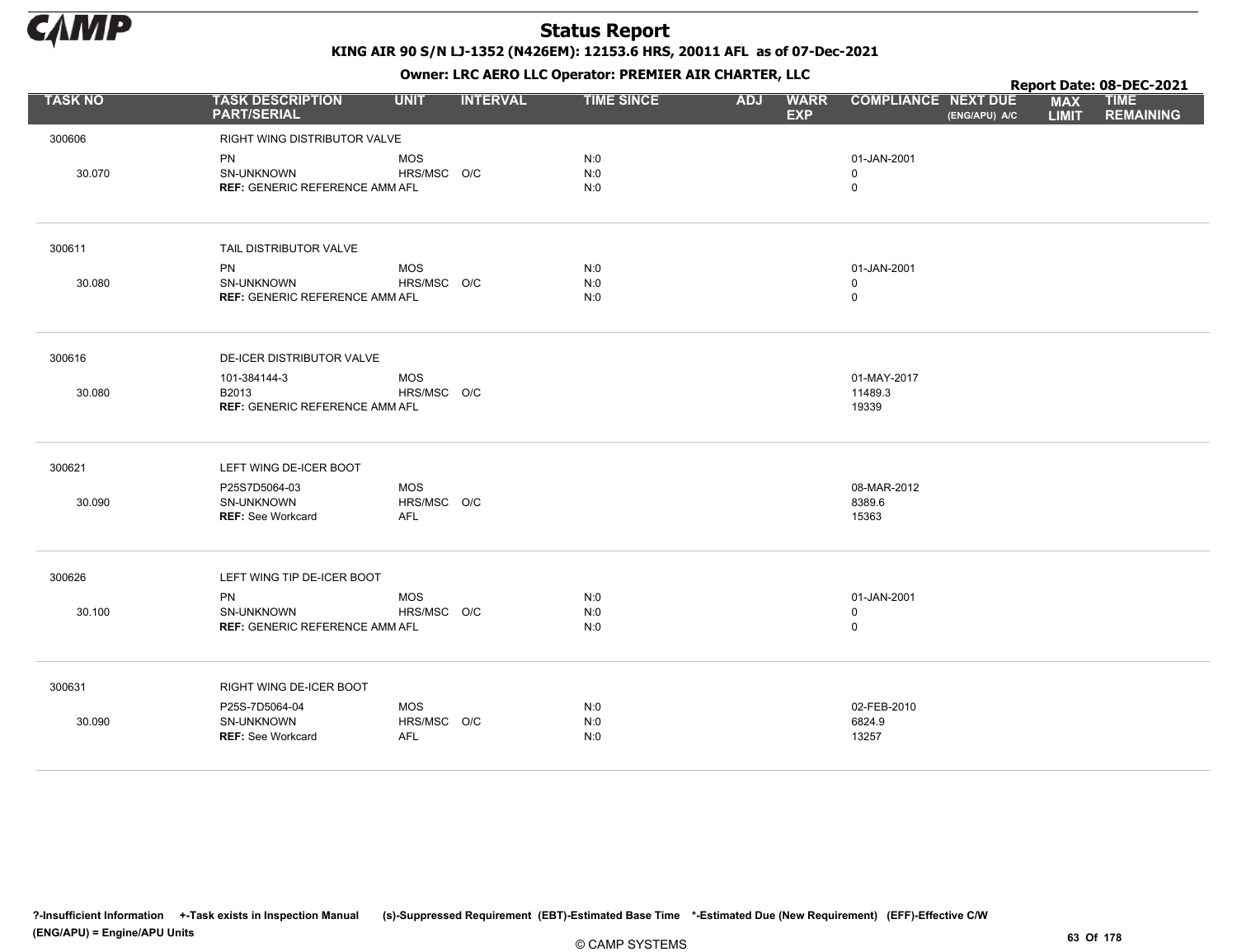

|                |                                               |                           |                 |                   |            | $\mathbf{r}$              |                                             |                            | Report Date: 08-DEC-2021        |
|----------------|-----------------------------------------------|---------------------------|-----------------|-------------------|------------|---------------------------|---------------------------------------------|----------------------------|---------------------------------|
| <b>TASK NO</b> | <b>TASK DESCRIPTION</b><br><b>PART/SERIAL</b> | <b>UNIT</b>               | <b>INTERVAL</b> | <b>TIME SINCE</b> | <b>ADJ</b> | <b>WARR</b><br><b>EXP</b> | <b>COMPLIANCE NEXT DUE</b><br>(ENG/APU) A/C | <b>MAX</b><br><b>LIMIT</b> | <b>TIME</b><br><b>REMAINING</b> |
| 300636         | RIGHT WING TIP DE-ICER BOOT                   |                           |                 |                   |            |                           |                                             |                            |                                 |
|                | PN                                            | <b>MOS</b>                |                 | N:0               |            |                           | 01-JAN-2001                                 |                            |                                 |
| 30.100         | SN-UNKNOWN                                    | HRS/MSC O/C               |                 | N:0               |            |                           | $\mathbf 0$                                 |                            |                                 |
|                | <b>REF: GENERIC REFERENCE AMM AFL</b>         |                           |                 | N:0               |            |                           | $\mathbf 0$                                 |                            |                                 |
| 300641         | LEFT HORIZONTAL STABILIZER DE-ICER BOOT       |                           |                 |                   |            |                           |                                             |                            |                                 |
|                | P2557D5064-05                                 | MOS                       |                 |                   |            |                           | 12-JUL-2012                                 |                            |                                 |
| 30.110         | <b>SN-UNKNOWN</b>                             | HRS/MSC O/C               |                 |                   |            |                           | 8579.9                                      |                            |                                 |
|                | <b>REF: See Workcard</b>                      | AFL                       |                 |                   |            |                           | 15659                                       |                            |                                 |
| 300646         | RIGHT HORIZONTAL STABILIZER DE-ICER BOOT      |                           |                 |                   |            |                           |                                             |                            |                                 |
|                | P2557D5064-05                                 | MOS                       |                 |                   |            |                           | 12-JUL-2012                                 |                            |                                 |
| 30.110         | SN-UNKNOWN                                    | HRS/MSC O/C               |                 |                   |            |                           | 8579.9                                      |                            |                                 |
|                | <b>REF:</b> See Workcard                      | <b>AFL</b>                |                 |                   |            |                           | 15659                                       |                            |                                 |
| 300651         | VERTICAL STABILIZER DE-ICER BOOT              |                           |                 |                   |            |                           |                                             |                            |                                 |
|                | 25S7D5064-10                                  | MOS                       |                 | N:0               |            |                           | 11-APR-2005                                 |                            |                                 |
| 30.110         | SN-UNKNOWN<br><b>REF: See Workcard</b>        | HRS/MSC O/C<br><b>AFL</b> |                 | N:0<br>N:0        |            |                           |                                             |                            |                                 |
|                |                                               |                           |                 |                   |            |                           |                                             |                            |                                 |
| 300656         | DE-ICER PRESSURE GAGE                         |                           |                 |                   |            |                           |                                             |                            |                                 |
|                | PN                                            | MOS                       |                 | N:0               |            |                           | 01-JAN-2001                                 |                            |                                 |
| 30.120         | <b>SN-UNKNOWN</b>                             | HRS/MSC O/C               |                 | N:0               |            |                           | $\mathbf 0$                                 |                            |                                 |
|                | <b>REF: GENERIC REFERENCE AMM AFL</b>         |                           |                 | N:0               |            |                           | $\mathsf 0$                                 |                            |                                 |
| 300661         | <b>DE-ICER SUCTION GAGE</b>                   |                           |                 |                   |            |                           |                                             |                            |                                 |
|                | <b>PN</b>                                     | MOS                       |                 | N:0               |            |                           | 01-JAN-2001                                 |                            |                                 |
| 30.120         | SN-UNKNOWN                                    | HRS/MSC O/C               |                 | N:0               |            |                           | $\mathbf 0$                                 |                            |                                 |
|                | <b>REF: GENERIC REFERENCE AMM AFL</b>         |                           |                 | N:0               |            |                           | $\mathbf 0$                                 |                            |                                 |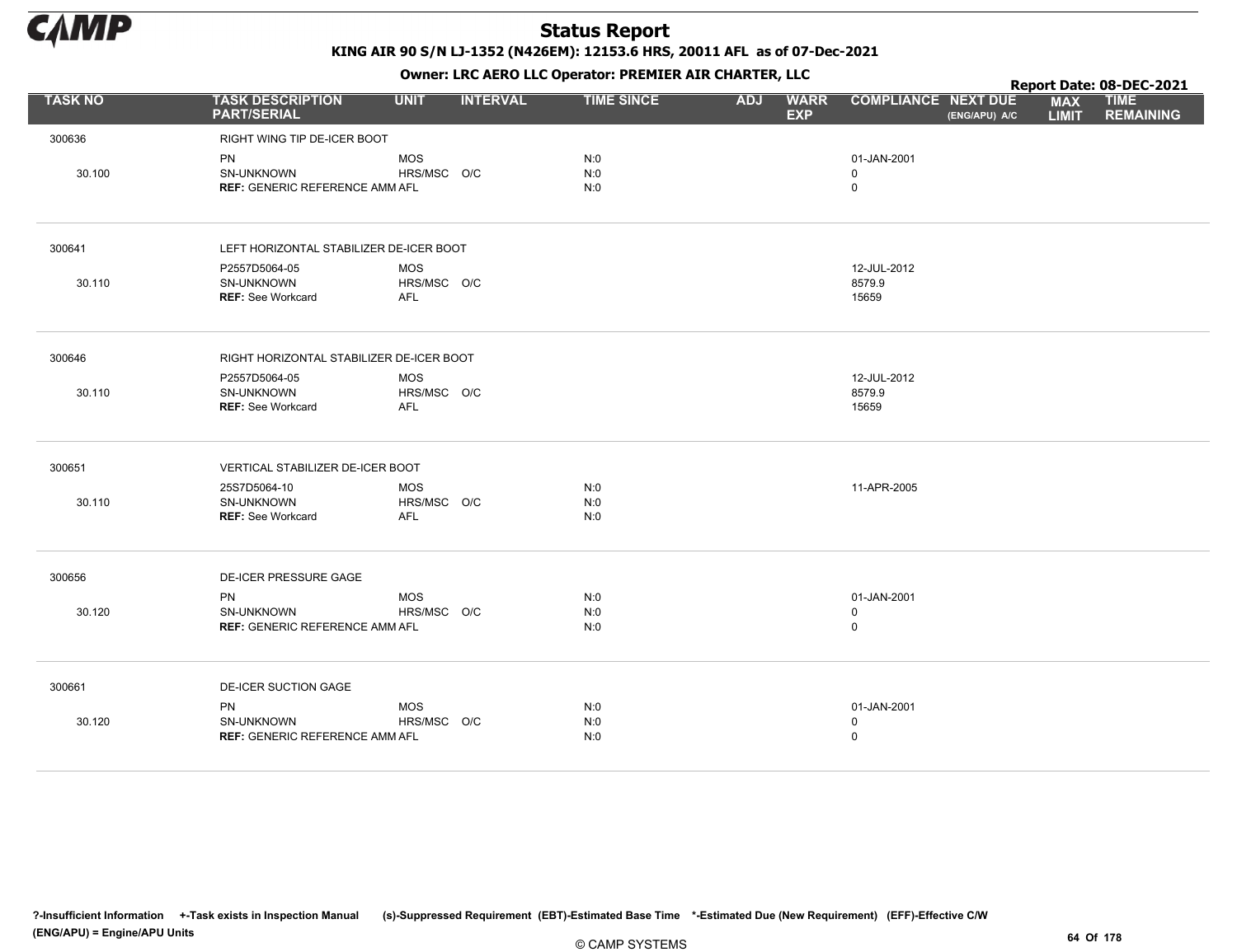

|                |                                               |             |                 |                   |            | $\mathbf{r}$              |                                             |                            | Report Date: 08-DEC-2021        |
|----------------|-----------------------------------------------|-------------|-----------------|-------------------|------------|---------------------------|---------------------------------------------|----------------------------|---------------------------------|
| <b>TASK NO</b> | <b>TASK DESCRIPTION</b><br><b>PART/SERIAL</b> | <b>UNIT</b> | <b>INTERVAL</b> | <b>TIME SINCE</b> | <b>ADJ</b> | <b>WARR</b><br><b>EXP</b> | <b>COMPLIANCE NEXT DUE</b><br>(ENG/APU) A/C | <b>MAX</b><br><b>LIMIT</b> | <b>TIME</b><br><b>REMAINING</b> |
| 300666         | DE-ICER TIME DELAY RELAY                      |             |                 |                   |            |                           |                                             |                            |                                 |
|                | PN                                            | <b>MOS</b>  |                 | N:0               |            |                           | 01-JAN-2001                                 |                            |                                 |
| 30.130         | SN-UNKNOWN                                    | HRS/MSC O/C |                 | N:0               |            |                           | $\mathbf 0$                                 |                            |                                 |
|                | <b>REF: GENERIC REFERENCE AMM AFL</b>         |             |                 | N:0               |            |                           | $\mathbf 0$                                 |                            |                                 |
| 300676         | DE-ICER CONTROL RELAY                         |             |                 |                   |            |                           |                                             |                            |                                 |
|                | <b>PN</b>                                     | <b>MOS</b>  |                 | N:0               |            |                           | 01-JAN-2001                                 |                            |                                 |
| 30.130         | SN-UNKNOWN                                    | HRS/MSC O/C |                 | N:0               |            |                           | $\mathbf 0$                                 |                            |                                 |
|                | <b>REF: GENERIC REFERENCE AMM AFL</b>         |             |                 | N:0               |            |                           | $\mathbf 0$                                 |                            |                                 |
| 300681         | <b>DE-ICER POWER RELAY</b>                    |             |                 |                   |            |                           |                                             |                            |                                 |
|                | PN                                            | <b>MOS</b>  |                 | N:0               |            |                           | 01-JAN-2001                                 |                            |                                 |
| 30.130         | SN-UNKNOWN                                    | HRS/MSC O/C |                 | N:0               |            |                           | $\mathbf 0$                                 |                            |                                 |
|                | <b>REF: GENERIC REFERENCE AMM AFL</b>         |             |                 | N:0               |            |                           | $\mathsf 0$                                 |                            |                                 |
| 301601         | NO. 1 ENGINE INERTIAL ANTI-ICE VALVE          |             |                 |                   |            |                           |                                             |                            |                                 |
|                | PN                                            | <b>MOS</b>  |                 | N:0               |            |                           | 01-JAN-2001                                 |                            |                                 |
| 30.140         | SN-UNKNOWN                                    | HRS/MSC O/C |                 | N:0               |            |                           | $\mathbf 0$                                 |                            |                                 |
|                | <b>REF: See Workcard</b>                      | <b>AFL</b>  |                 | N:0               |            |                           | $\mathbf 0$                                 |                            |                                 |
| 301626         | NO. 2 ENGINE INERTIAL ANTI-ICE VALVE          |             |                 |                   |            |                           |                                             |                            |                                 |
|                | <b>PN</b>                                     | <b>MOS</b>  |                 | N:0               |            |                           | 01-JAN-2001                                 |                            |                                 |
| 30.140         | SN-UNKNOWN                                    | HRS/MSC O/C |                 | N:0               |            |                           | $\mathbf 0$                                 |                            |                                 |
|                | <b>REF: GENERIC REFERENCE AMM AFL</b>         |             |                 | N:0               |            |                           | $\mathbf 0$                                 |                            |                                 |
| 302101         | NO. 1 ENGINE INLET HEATER                     |             |                 |                   |            |                           |                                             |                            |                                 |
|                | <b>PN</b>                                     | <b>MOS</b>  |                 | N:0               |            |                           | 01-JAN-2001                                 |                            |                                 |
| 30.150         | <b>SN-UNKNOWN</b>                             | HRS/MSC O/C |                 | N:0               |            |                           | $\mathbf 0$                                 |                            |                                 |
|                | <b>REF: GENERIC REFERENCE AMM AFL</b>         |             |                 | N:0               |            |                           | $\mathbf 0$                                 |                            |                                 |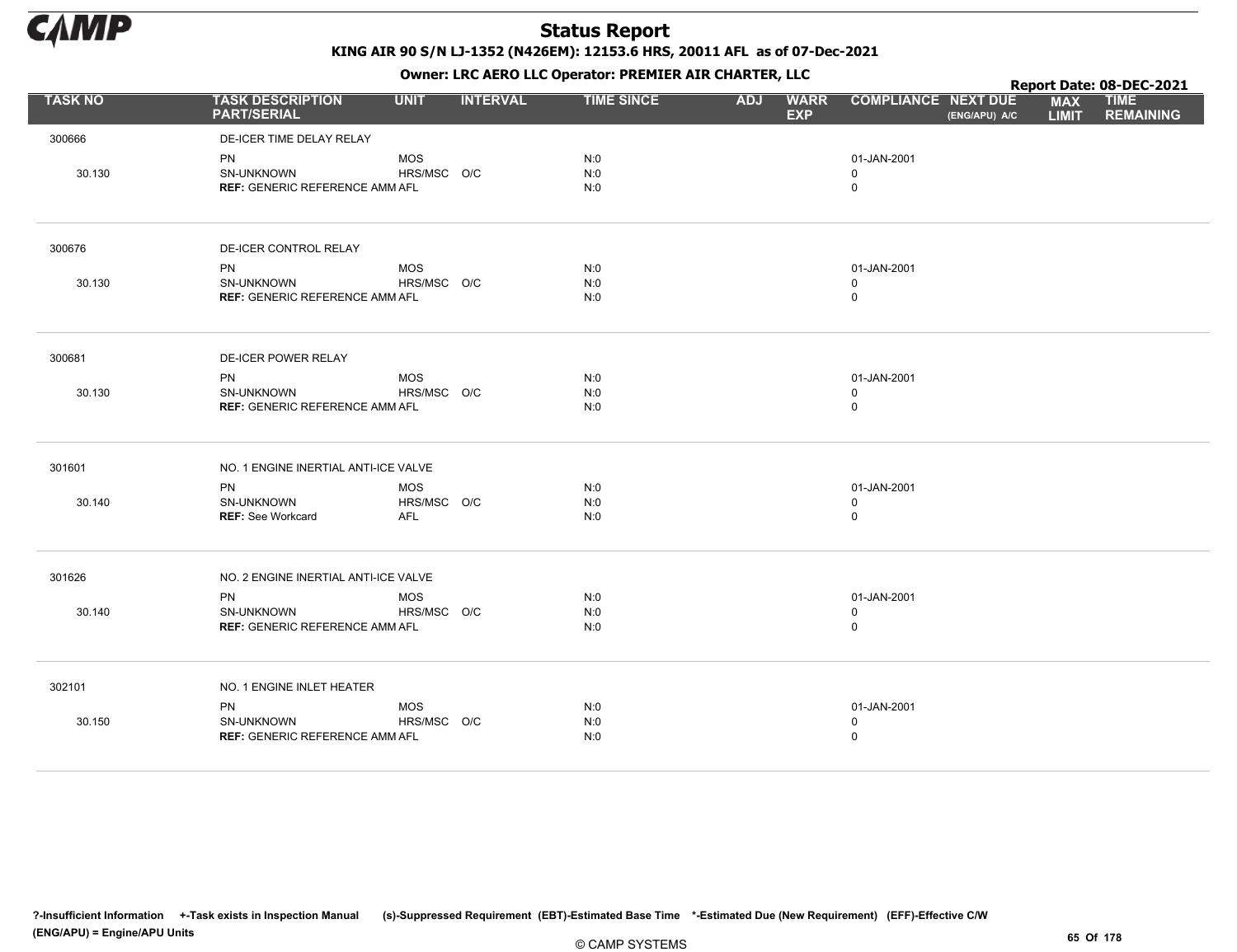

|                |                                                     |             |                 |                   |            |                           |                            |               |                            | Report Date: 08-DEC-2021        |
|----------------|-----------------------------------------------------|-------------|-----------------|-------------------|------------|---------------------------|----------------------------|---------------|----------------------------|---------------------------------|
| <b>TASK NO</b> | <b>TASK DESCRIPTION</b><br><b>PART/SERIAL</b>       | <b>UNIT</b> | <b>INTERVAL</b> | <b>TIME SINCE</b> | <b>ADJ</b> | <b>WARR</b><br><b>EXP</b> | <b>COMPLIANCE NEXT DUE</b> | (ENG/APU) A/C | <b>MAX</b><br><b>LIMIT</b> | <b>TIME</b><br><b>REMAINING</b> |
| 302106         | NO. 1 ENGINE INLET HEAT CONTROL RELAY               |             |                 |                   |            |                           |                            |               |                            |                                 |
|                | PN                                                  | <b>MOS</b>  |                 | N:0               |            |                           | 01-JAN-2001                |               |                            |                                 |
| 30.160         | <b>SN-UNKNOWN</b>                                   | HRS/MSC O/C |                 | N:0               |            |                           | 0                          |               |                            |                                 |
|                | <b>REF: GENERIC REFERENCE AMM AFL</b>               |             |                 | N:0               |            |                           | $\mathsf 0$                |               |                            |                                 |
| 302111         | NO. 2 ENGINE INLET HEATER                           |             |                 |                   |            |                           |                            |               |                            |                                 |
|                | <b>PN</b>                                           | <b>MOS</b>  |                 | N:0               |            |                           | 01-JAN-2001                |               |                            |                                 |
| 30.150         | SN-UNKNOWN                                          | HRS/MSC O/C |                 | N:0               |            |                           | $\mathbf 0$                |               |                            |                                 |
|                | <b>REF: GENERIC REFERENCE AMM AFL</b>               |             |                 | N:0               |            |                           | $\mathbf 0$                |               |                            |                                 |
| 302116         | NO. 2 ENGINE INLET HEAT CONTROL RELAY               |             |                 |                   |            |                           |                            |               |                            |                                 |
|                | PN                                                  | <b>MOS</b>  |                 | N:0               |            |                           | 01-JAN-2001                |               |                            |                                 |
| 30.160         | <b>SN-UNKNOWN</b>                                   | HRS/MSC O/C |                 | N:0<br>N:0        |            |                           | 0                          |               |                            |                                 |
|                | <b>REF: GENERIC REFERENCE AMM AFL</b>               |             |                 |                   |            |                           | $\mathsf 0$                |               |                            |                                 |
| 302601         | NO. 1 PROPELLER DE-ICER BOOTS                       |             |                 |                   |            |                           |                            |               |                            |                                 |
|                | PN-UNKNOWN                                          | <b>MOS</b>  |                 | N:0               |            |                           | 14-APR-2020                |               |                            |                                 |
| 30.170         | SN-UNKNOWN<br><b>REF: GENERIC REFERENCE AMM AFL</b> | HRS/MSC O/C |                 | N:0<br>N:0        |            |                           |                            |               |                            |                                 |
|                |                                                     |             |                 |                   |            |                           |                            |               |                            |                                 |
| 302616         | NO. 1 PROPELLER DE-ICE BRUSH BLOCK                  |             |                 |                   |            |                           |                            |               |                            |                                 |
|                | 3E2090-1                                            | <b>MOS</b>  |                 | N:0               |            |                           | 01-SEP-2016                |               |                            |                                 |
| 30.180         | SN-UNKNOWN                                          | HRS/MSC O/C |                 | N:0               |            |                           | 11198.4                    |               |                            |                                 |
|                | <b>REF: GENERIC REFERENCE AMM AFL</b>               |             |                 | N:0               |            |                           | 18980                      |               |                            |                                 |
| 302631         | NO. 2 PROPELLER DE-ICER BOOTS                       |             |                 |                   |            |                           |                            |               |                            |                                 |
|                | SMR2200-21                                          | <b>MOS</b>  |                 | N:0               |            |                           | 15-DEC-2014                |               |                            |                                 |
| 30.170         | SN-UNKNOWN                                          | HRS/MSC O/C |                 | N:0               |            |                           | 10217.6                    |               |                            |                                 |
|                | <b>REF: GENERIC REFERENCE AMM AFL</b>               |             |                 | N:0               |            |                           | 17703                      |               |                            |                                 |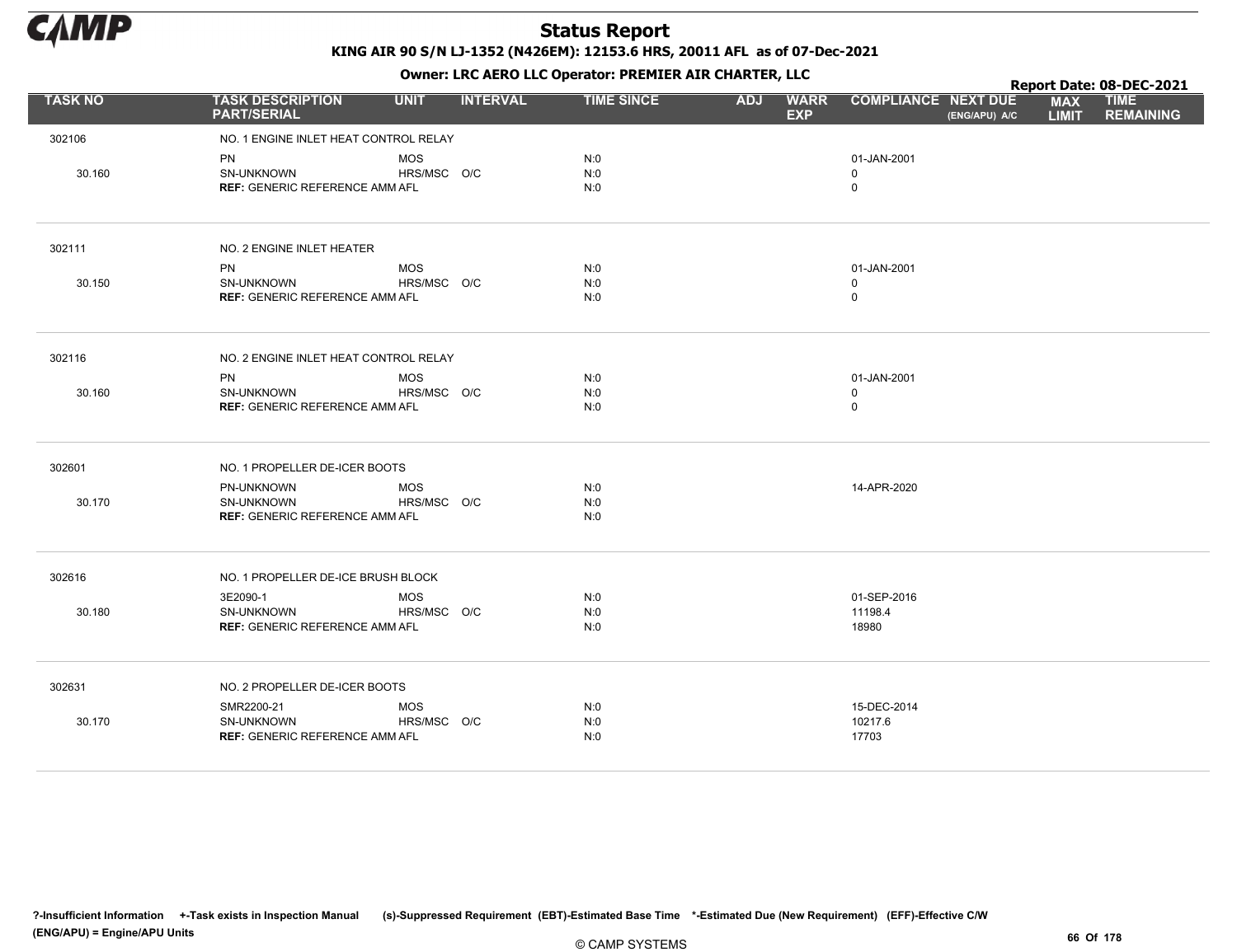

Owner: LRC AERO LLC Operator: PREMIER AIR CHARTER, LLC

|                |                                                     |                           |                 |                   | . .        |                           |                            |               |                            | Report Date: 08-DEC-2021        |
|----------------|-----------------------------------------------------|---------------------------|-----------------|-------------------|------------|---------------------------|----------------------------|---------------|----------------------------|---------------------------------|
| <b>TASK NO</b> | <b>TASK DESCRIPTION</b><br><b>PART/SERIAL</b>       | <b>UNIT</b>               | <b>INTERVAL</b> | <b>TIME SINCE</b> | <b>ADJ</b> | <b>WARR</b><br><b>EXP</b> | <b>COMPLIANCE NEXT DUE</b> | (ENG/APU) A/C | <b>MAX</b><br><b>LIMIT</b> | <b>TIME</b><br><b>REMAINING</b> |
| 302646         | NO. 2 PROPELLER DE-ICE BRUSH BLOCK                  |                           |                 |                   |            |                           |                            |               |                            |                                 |
|                | 3E2090-1                                            | <b>MOS</b>                |                 | N:0               |            |                           | 17-JUN-2021                |               |                            |                                 |
| 30.180         | N1915847                                            | HRS/MSC O/C               |                 | N:0               |            |                           | 12073.9                    |               |                            |                                 |
|                | <b>REF: GENERIC REFERENCE AMM AFL</b>               |                           |                 | N:0               |            |                           | 19931                      |               |                            |                                 |
|                |                                                     |                           |                 |                   |            |                           |                            |               |                            |                                 |
| 302661         | PROPELLER DE-ICE TIMER                              |                           |                 |                   |            |                           |                            |               |                            |                                 |
|                | <b>PN</b>                                           | <b>MOS</b>                |                 | N:0               |            |                           | 01-JAN-2001                |               |                            |                                 |
| 30.190         | <b>SN-UNKNOWN</b>                                   | HRS/MSC O/C               |                 | N:0               |            |                           | 0                          |               |                            |                                 |
|                | <b>REF: GENERIC REFERENCE AMM AFL</b>               |                           |                 | N:0               |            |                           | 0                          |               |                            |                                 |
| 302671         | PROPELLER DE-ICER AMMETER                           |                           |                 |                   |            |                           |                            |               |                            |                                 |
|                |                                                     |                           |                 |                   |            |                           |                            |               |                            |                                 |
| 30.190         | PN<br><b>SN-UNKNOWN</b>                             | <b>MOS</b><br>HRS/MSC O/C |                 | N:0<br>N:0        |            |                           | 01-JAN-2001<br>0           |               |                            |                                 |
|                | <b>REF: GENERIC REFERENCE AMM AFL</b>               |                           |                 | N:0               |            |                           | 0                          |               |                            |                                 |
| 303101         | WINDSHIELD DE-ICE CONTROLLER                        |                           |                 |                   |            |                           |                            |               |                            |                                 |
|                | PN                                                  | <b>MOS</b>                |                 | N:0               |            |                           | 01-JAN-2001                |               |                            |                                 |
| 30.200         | <b>SN-UNKNOWN</b>                                   | HRS/MSC O/C               |                 | N:0               |            |                           | 0                          |               |                            |                                 |
|                | <b>REF: GENERIC REFERENCE AMM AFL</b>               |                           |                 | N:0               |            |                           | 0                          |               |                            |                                 |
| 303103         | WINDSHIELD TEMPERATURE CONTROL BOX                  |                           |                 |                   |            |                           |                            |               |                            |                                 |
|                |                                                     |                           |                 |                   |            |                           |                            |               |                            |                                 |
|                | PN                                                  | <b>MOS</b><br>HRS/MSC O/C |                 | N:0               |            |                           | 01-JAN-2001                |               |                            |                                 |
| 30.200         | SN-UNKNOWN<br><b>REF: GENERIC REFERENCE AMM AFL</b> |                           |                 | N:0<br>N:0        |            |                           | 0<br>0                     |               |                            |                                 |
|                |                                                     |                           |                 |                   |            |                           |                            |               |                            |                                 |
| 303106         | WINDSHIELD DE-ICE RELAY                             |                           |                 |                   |            |                           |                            |               |                            |                                 |
|                | <b>PN</b>                                           | <b>MOS</b>                |                 | N:0               |            |                           | 01-JAN-2001                |               |                            |                                 |
| 30.200         | SN-UNKNOWN                                          | HRS/MSC O/C               |                 | N:0               |            |                           | 0                          |               |                            |                                 |
|                | <b>REF: GENERIC REFERENCE AMM AFL</b>               |                           |                 | N:0               |            |                           | 0                          |               |                            |                                 |
|                |                                                     |                           |                 |                   |            |                           |                            |               |                            |                                 |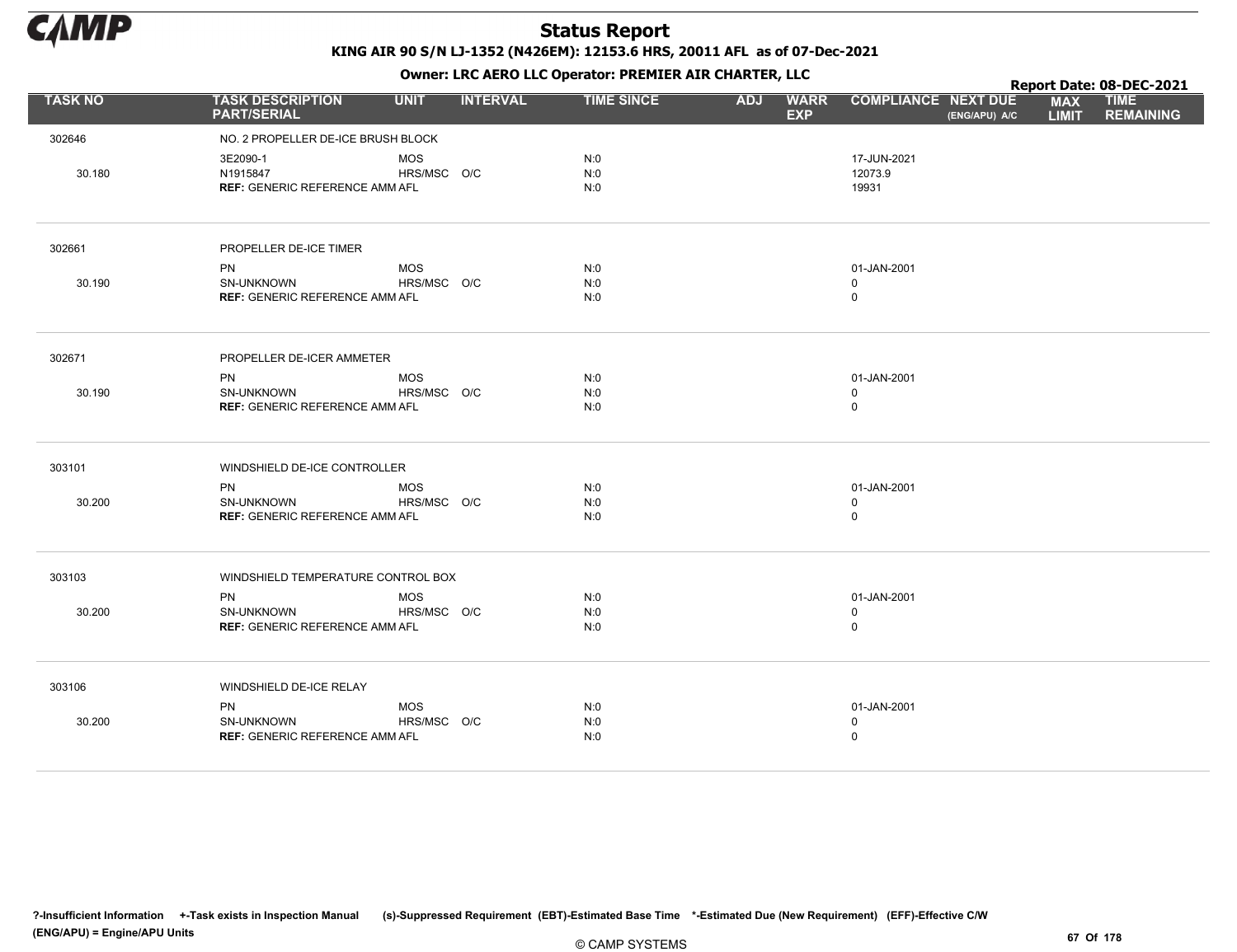

|                |                                                     |             |                 |                   |            | . .                       |                            |               |                            | Report Date: 08-DEC-2021        |
|----------------|-----------------------------------------------------|-------------|-----------------|-------------------|------------|---------------------------|----------------------------|---------------|----------------------------|---------------------------------|
| <b>TASK NO</b> | <b>TASK DESCRIPTION</b><br><b>PART/SERIAL</b>       | <b>UNIT</b> | <b>INTERVAL</b> | <b>TIME SINCE</b> | <b>ADJ</b> | <b>WARR</b><br><b>EXP</b> | <b>COMPLIANCE NEXT DUE</b> | (ENG/APU) A/C | <b>MAX</b><br><b>LIMIT</b> | <b>TIME</b><br><b>REMAINING</b> |
| 303601         | WINDSHIELD WIPER MOTOR                              |             |                 |                   |            |                           |                            |               |                            |                                 |
|                | PN                                                  | <b>MOS</b>  |                 | N:0               |            |                           | 01-JAN-2001                |               |                            |                                 |
| 30.250         | SN-UNKNOWN                                          | HRS/MSC O/C |                 | N:0               |            |                           | 0                          |               |                            |                                 |
|                | <b>REF: GENERIC REFERENCE AMM AFL</b>               |             |                 | N:0               |            |                           | 0                          |               |                            |                                 |
| 303606         | LEFT WINDSHIELD WIPER FLEX SHAFT                    |             |                 |                   |            |                           |                            |               |                            |                                 |
|                | <b>PN</b>                                           | <b>MOS</b>  |                 | N:0               |            |                           | 01-JAN-2001                |               |                            |                                 |
| 30.210         | SN-UNKNOWN                                          | HRS/MSC O/C |                 | N:0               |            |                           | 0                          |               |                            |                                 |
|                | <b>REF: GENERIC REFERENCE AMM AFL</b>               |             |                 | N:0               |            |                           | 0                          |               |                            |                                 |
| 303611         | LEFT WINDSHIELD WIPER CONVERTER                     |             |                 |                   |            |                           |                            |               |                            |                                 |
|                | <b>PN</b>                                           | <b>MOS</b>  |                 | N:0               |            |                           | 01-JAN-2001                |               |                            |                                 |
| 30.220         | <b>SN-UNKNOWN</b>                                   | HRS/MSC O/C |                 | N:0               |            |                           | $\mathbf 0$                |               |                            |                                 |
|                | <b>REF: GENERIC REFERENCE AMM AFL</b>               |             |                 | N:0               |            |                           | 0                          |               |                            |                                 |
| 303616         | LEFT WINDSHIELD WIPER ARM                           |             |                 |                   |            |                           |                            |               |                            |                                 |
|                | <b>PN</b>                                           | <b>MOS</b>  |                 | N:0               |            |                           | 01-JAN-2001                |               |                            |                                 |
| 30.230         | SN-UNKNOWN<br><b>REF: GENERIC REFERENCE AMM AFL</b> | HRS/MSC O/C |                 | N:0<br>N:0        |            |                           | 0<br>0                     |               |                            |                                 |
|                |                                                     |             |                 |                   |            |                           |                            |               |                            |                                 |
| 303621         | LEFT WINDSHIELD WIPER BLADE                         |             |                 |                   |            |                           |                            |               |                            |                                 |
|                | 50-384082-1                                         | <b>MOS</b>  |                 | N:0               |            |                           | 08-APR-2013                |               |                            |                                 |
| 30.240         | SN-UNKNOWN                                          | HRS/MSC O/C |                 | N:0               |            |                           | 9102.9                     |               |                            |                                 |
|                | <b>REF: GENERIC REFERENCE AMM AFL</b>               |             |                 | N:0               |            |                           | 16356                      |               |                            |                                 |
| 303626         | RIGHT WINDSHIELD WIPER FLEX SHAFT                   |             |                 |                   |            |                           |                            |               |                            |                                 |
|                | PN                                                  | <b>MOS</b>  |                 | N:0               |            |                           | 01-JAN-2001                |               |                            |                                 |
| 30.210         | SN-UNKNOWN                                          | HRS/MSC O/C |                 | N:0               |            |                           | 0                          |               |                            |                                 |
|                | <b>REF: GENERIC REFERENCE AMM AFL</b>               |             |                 | N:0               |            |                           | $\mathbf 0$                |               |                            |                                 |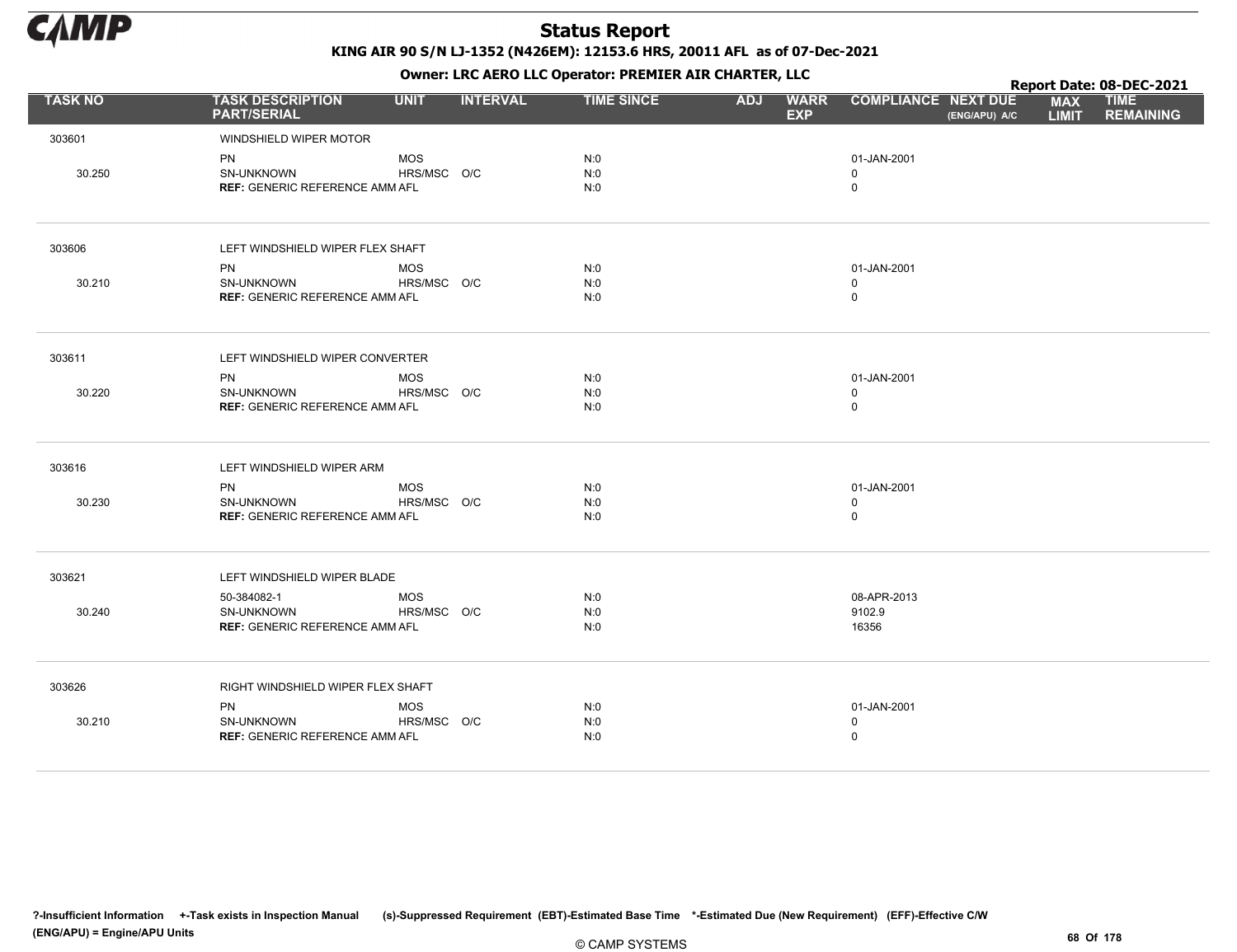

|                |                                                     |             |                 |                   |            | . .                       |                            |               |                            | Report Date: 08-DEC-2021        |
|----------------|-----------------------------------------------------|-------------|-----------------|-------------------|------------|---------------------------|----------------------------|---------------|----------------------------|---------------------------------|
| <b>TASK NO</b> | <b>TASK DESCRIPTION</b><br><b>PART/SERIAL</b>       | <b>UNIT</b> | <b>INTERVAL</b> | <b>TIME SINCE</b> | <b>ADJ</b> | <b>WARR</b><br><b>EXP</b> | <b>COMPLIANCE NEXT DUE</b> | (ENG/APU) A/C | <b>MAX</b><br><b>LIMIT</b> | <b>TIME</b><br><b>REMAINING</b> |
| 303631         | RIGHT WINDSHIELD WIPER CONVERTER                    |             |                 |                   |            |                           |                            |               |                            |                                 |
|                | <b>PN</b>                                           | <b>MOS</b>  |                 | N:0               |            |                           | 01-JAN-2001                |               |                            |                                 |
| 30.220         | SN-UNKNOWN                                          | HRS/MSC O/C |                 | N:0               |            |                           | $\mathbf 0$                |               |                            |                                 |
|                | <b>REF: GENERIC REFERENCE AMM AFL</b>               |             |                 | N:0               |            |                           | $\mathbf 0$                |               |                            |                                 |
| 303636         | RIGHT WINDSHIELD WIPER ARM                          |             |                 |                   |            |                           |                            |               |                            |                                 |
|                | PN                                                  | <b>MOS</b>  |                 | N:0               |            |                           | 01-JAN-2001                |               |                            |                                 |
| 30.230         | SN-UNKNOWN                                          | HRS/MSC O/C |                 | N:0               |            |                           | $\mathbf 0$                |               |                            |                                 |
|                | <b>REF: GENERIC REFERENCE AMM AFL</b>               |             |                 | N:0               |            |                           | $\mathbf 0$                |               |                            |                                 |
| 303641         | RIGHT WINDSHIELD WIPER BLADE                        |             |                 |                   |            |                           |                            |               |                            |                                 |
|                | 50-384082-1                                         | MOS         |                 | N:0               |            |                           | 08-APR-2013                |               |                            |                                 |
| 30.240         | SN-UNKNOWN                                          | HRS/MSC O/C |                 | N:0<br>N:0        |            |                           | 9102.9<br>16356            |               |                            |                                 |
|                | <b>REF: GENERIC REFERENCE AMM AFL</b>               |             |                 |                   |            |                           |                            |               |                            |                                 |
| CHAPTER 31     | <b>INDICATING/RECORDING SYSTEMS</b>                 |             |                 |                   |            |                           |                            |               |                            |                                 |
| 310101         | PILOT CONTROL WHEEL CLOCK                           |             |                 |                   |            |                           |                            |               |                            |                                 |
|                | <b>PN</b>                                           | <b>MOS</b>  |                 | N:0               |            |                           | 01-JAN-2001                |               |                            |                                 |
| 31.010         | SN-UNKNOWN<br><b>REF: GENERIC REFERENCE AMM AFL</b> | HRS/MSC O/C |                 | N:0<br>N:0        |            |                           | 0<br>$\mathbf 0$           |               |                            |                                 |
|                |                                                     |             |                 |                   |            |                           |                            |               |                            |                                 |
| 310601         | COPILOT CONTROL WHEEL CLOCK                         |             |                 |                   |            |                           |                            |               |                            |                                 |
|                | AT4220A5                                            | <b>MOS</b>  |                 | N:0               |            |                           | 08-MAR-2012                |               |                            |                                 |
| 31.010         | 4343                                                | HRS/MSC O/C |                 | N:0               |            |                           | 8389.6                     |               |                            |                                 |
|                | <b>REF: GENERIC REFERENCE AMM AFL</b>               |             |                 | N:0               |            |                           | 15363                      |               |                            |                                 |
| 311005         | <b>SUCTION GAGE</b>                                 |             |                 |                   |            |                           |                            |               |                            |                                 |
|                | 101-384133-1                                        | MOS         |                 | N:0               |            |                           | 20-JUL-2015                |               |                            |                                 |
| 31.020         | F07-10746                                           | HRS/MSC O/C |                 | N:0               |            |                           | 10670                      |               |                            |                                 |
|                | <b>REF: GENERIC REFERENCE AMM AFL</b>               |             |                 | N:0               |            |                           | 18287                      |               |                            |                                 |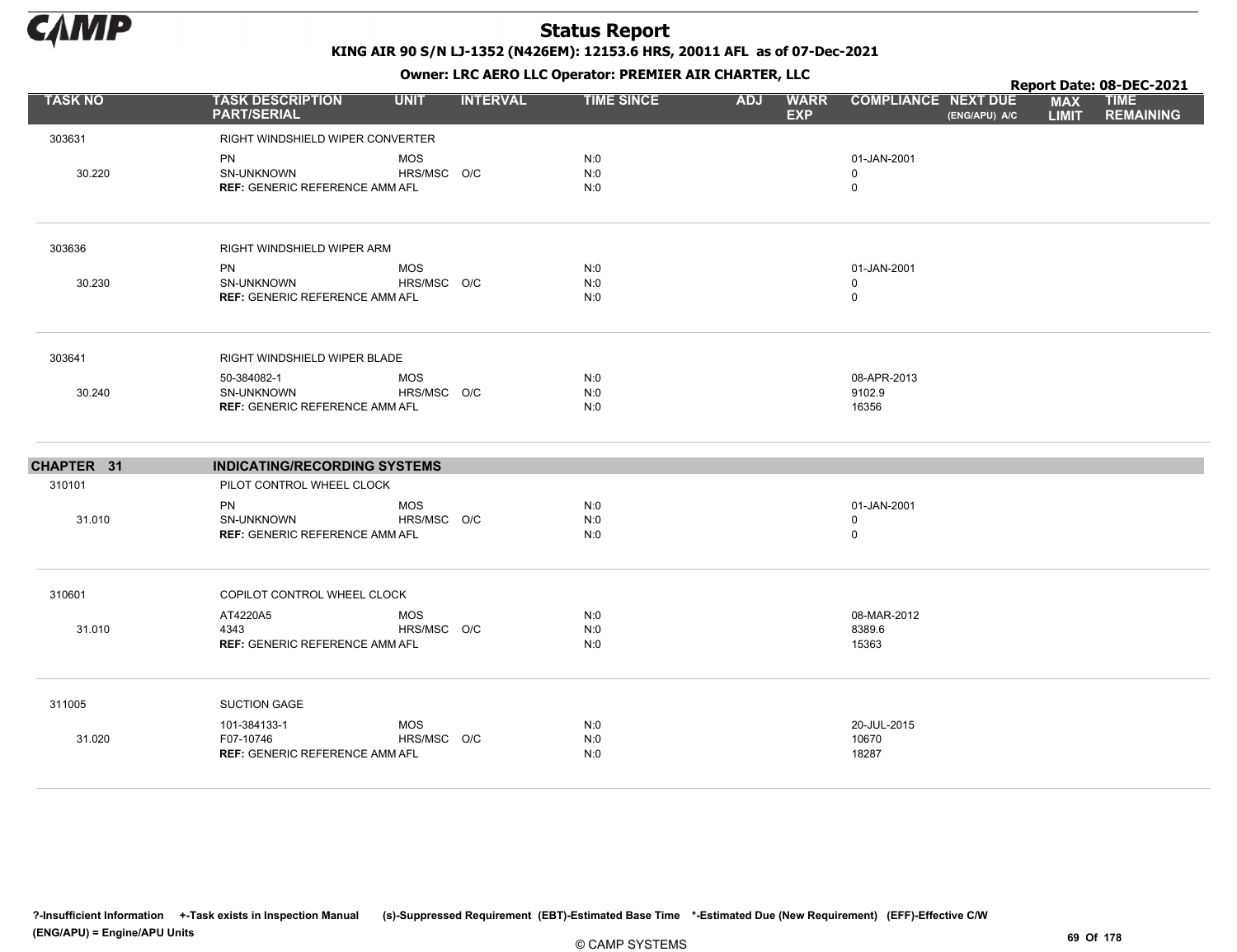

Owner: LRC AERO LLC Operator: PREMIER AIR CHARTER, LLC

|                |                                                                         |                           |                 | OWHER. LKC ALKO LLC OPERATOR. PREPILER AIR CHARTER, LLC |            |                           |                                 |               |                            | Report Date: 08-DEC-2021        |
|----------------|-------------------------------------------------------------------------|---------------------------|-----------------|---------------------------------------------------------|------------|---------------------------|---------------------------------|---------------|----------------------------|---------------------------------|
| <b>TASK NO</b> | <b>TASK DESCRIPTION</b><br><b>PART/SERIAL</b>                           | <b>UNIT</b>               | <b>INTERVAL</b> | <b>TIME SINCE</b>                                       | <b>ADJ</b> | <b>WARR</b><br><b>EXP</b> | <b>COMPLIANCE NEXT DUE</b>      | (ENG/APU) A/C | <b>MAX</b><br><b>LIMIT</b> | <b>TIME</b><br><b>REMAINING</b> |
| 311010         | FLIGHT CONTROL PANEL                                                    |                           |                 |                                                         |            |                           |                                 |               |                            |                                 |
| 31.050         | 622-5798-004<br>2022<br><b>REF: GENERIC REFERENCE AMM AFL</b>           | <b>MOS</b><br>HRS/MSC O/C |                 | R:0<br>R:0<br>R:0                                       |            |                           | 27-MAY-2015<br>10588.4<br>18183 |               |                            |                                 |
| 311015         | PROPELLER SYNCHRONIZER INDICATOR                                        |                           |                 |                                                         |            |                           |                                 |               |                            |                                 |
|                | <b>PN</b>                                                               | <b>MOS</b>                |                 | N:0                                                     |            |                           | 01-JAN-2001                     |               |                            |                                 |
| 31.060         | <b>SN-UNKNOWN</b><br><b>REF: GENERIC REFERENCE AMM AFL</b>              | HRS/MSC O/C               |                 | N:0<br>N:0                                              |            |                           | $\Omega$<br>0                   |               |                            |                                 |
| 311020         | LEFT OIL TEMPERATURE/PRESSURE INDICATOR                                 |                           |                 |                                                         |            |                           |                                 |               |                            |                                 |
| 31.070         | <b>PN</b><br><b>SN-UNKNOWN</b><br><b>REF: GENERIC REFERENCE AMM AFL</b> | <b>MOS</b><br>HRS/MSC O/C |                 | N:0<br>N:0<br>N:0                                       |            |                           | 01-JAN-2001<br>$\mathbf 0$<br>0 |               |                            |                                 |
| 311025         | RIGHT OIL TEMPERTURE/PRESSURE INDICATOR                                 |                           |                 |                                                         |            |                           |                                 |               |                            |                                 |
| 31.070         | <b>PN</b><br>SN-UNKNOWN<br><b>REF: GENERIC REFERENCE AMM AFL</b>        | <b>MOS</b><br>HRS/MSC O/C |                 | N:0<br>N:0<br>N:0                                       |            |                           | 01-JAN-2001<br>$\mathbf 0$<br>0 |               |                            |                                 |
| 311030         | RADIO MAGNETIC INDICATOR                                                |                           |                 |                                                         |            |                           |                                 |               |                            |                                 |
| 31.080         | <b>PN</b><br>SN-UNKNOWN<br><b>REF: GENERIC REFERENCE AMM AFL</b>        | <b>MOS</b><br>HRS/MSC O/C |                 | N:0<br>N:0<br>N:0                                       |            |                           | 01-JAN-2001<br>0<br>$\mathbf 0$ |               |                            |                                 |
| 311035         | COMPENSATION CONTROL UNIT                                               |                           |                 |                                                         |            |                           |                                 |               |                            |                                 |
| 31.090         | <b>PN</b><br>SN-UNKNOWN<br><b>REF: GENERIC REFERENCE AMM AFL</b>        | <b>MOS</b><br>HRS/MSC O/C |                 | N:0<br>N:0<br>N:0                                       |            |                           | 01-JAN-2001<br>0<br>0           |               |                            |                                 |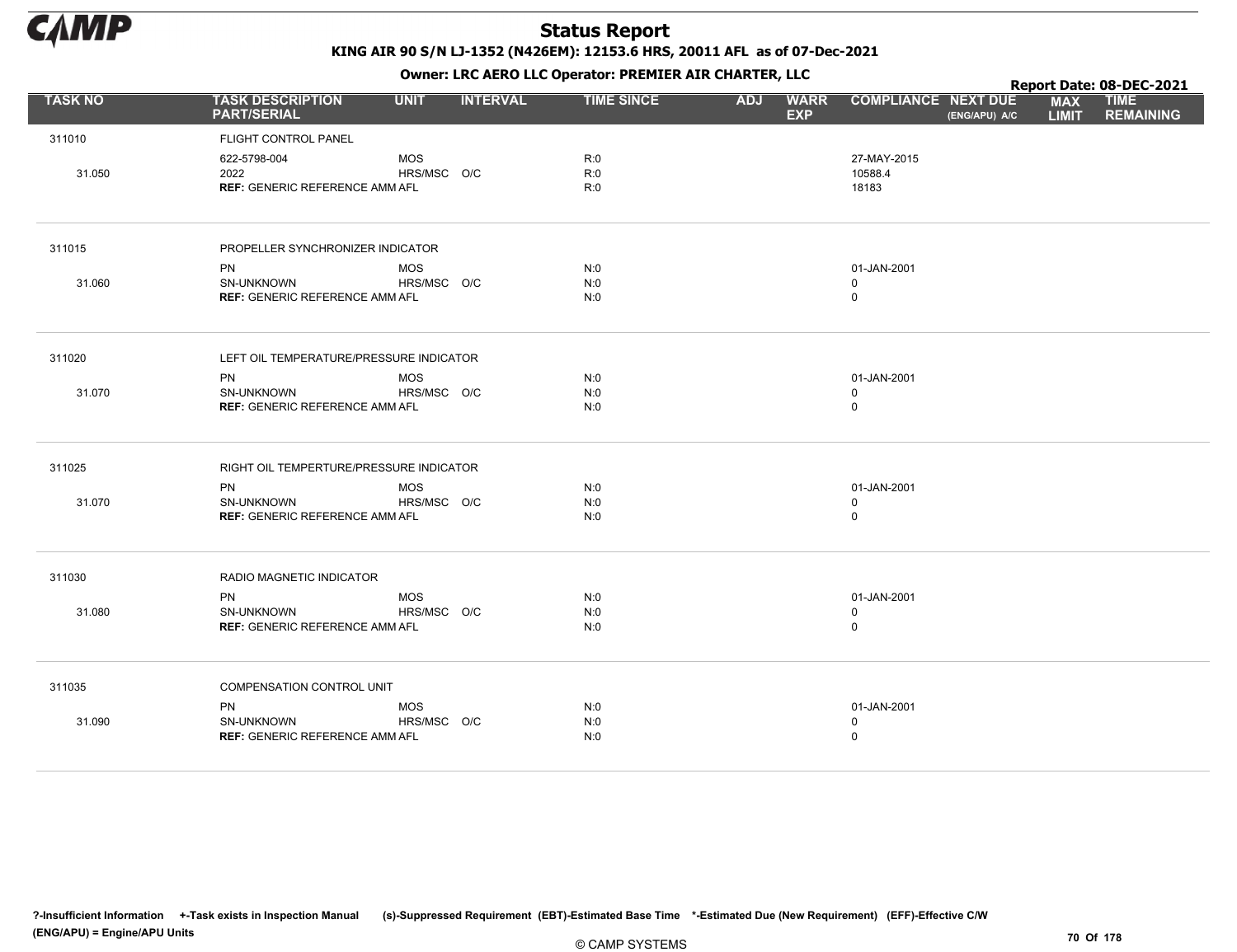

KING AIR 90 S/N LJ-1352 (N426EM): 12153.6 HRS, 20011 AFL as of 07-Dec-2021

|                |                                                                    |                                  |                 | OWHER. LKC ALKO LLC OPERATOR. PREPILER AIR CHARTER, LLC |            |                           |                                           |               |                            | Report Date: 08-DEC-2021        |
|----------------|--------------------------------------------------------------------|----------------------------------|-----------------|---------------------------------------------------------|------------|---------------------------|-------------------------------------------|---------------|----------------------------|---------------------------------|
| <b>TASK NO</b> | <b>TASK DESCRIPTION</b><br><b>PART/SERIAL</b>                      | <b>UNIT</b>                      | <b>INTERVAL</b> | <b>TIME SINCE</b>                                       | <b>ADJ</b> | <b>WARR</b><br><b>EXP</b> | <b>COMPLIANCE NEXT DUE</b>                | (ENG/APU) A/C | <b>MAX</b><br><b>LIMIT</b> | <b>TIME</b><br><b>REMAINING</b> |
| 311201         | (MFD) MULTIFUNCTION DISPLAY                                        |                                  |                 |                                                         |            |                           |                                           |               |                            |                                 |
| 31.130         | 700-00007-006<br>20188324<br><b>REF: AMM 31-40-11</b>              | MOS<br>HRS/MSC O/C<br>AFL        |                 |                                                         |            |                           | 09-FEB-2018<br>11672.7<br>19518           |               |                            |                                 |
| 311206         | <b>BAROMETRIC PRESSURE SWITCH</b>                                  |                                  |                 |                                                         |            |                           |                                           |               |                            |                                 |
|                | 101-384028-47<br>1250<br>REF:                                      | MOS<br>HRS/MSC O/C<br><b>AFL</b> |                 |                                                         |            |                           | 21-AUG-2018<br>11746.9<br>19620           |               |                            |                                 |
| 311505         | D/C VOLT METER                                                     |                                  |                 |                                                         |            |                           |                                           |               |                            |                                 |
| 31.030         | 109-384000-1<br>H12-10336<br><b>REF: GENERIC REFERENCE AMM AFL</b> | MOS<br>HRS/MSC O/C               |                 |                                                         |            |                           | 23-JUL-2013<br>9290.6<br>16584            |               |                            |                                 |
| 311510         | A/C VOLT FREQUENCY METER                                           |                                  |                 |                                                         |            |                           |                                           |               |                            |                                 |
| 31.040         | 101-384107-1<br>E10-11070<br><b>REF: GENERIC REFERENCE AMM AFL</b> | MOS<br>HRS/MSC O/C               |                 | N:0<br>N:0<br>N:0                                       |            |                           | 20-JUL-2010<br>7175.2<br>13702            |               |                            |                                 |
| 311550         | NO. 2 FGC-3000 FLIGHT GUIDANCE COMPUTER                            |                                  |                 |                                                         |            |                           |                                           |               |                            |                                 |
| 31.110         | <b>PN</b><br>SN-UNKNOWN<br><b>REF: GENERIC REFERENCE AMM AFL</b>   | <b>MOS</b><br>HRS/MSC O/C        |                 | N:0<br>N:0<br>N:0                                       |            |                           | 01-JAN-2001<br>$\mathsf 0$<br>$\mathsf 0$ |               |                            |                                 |
| 311555         | FLIGHT GUIDANCE PANEL                                              |                                  |                 |                                                         |            |                           |                                           |               |                            |                                 |
| 31.120         | <b>PN</b><br>SN-UNKNOWN<br><b>REF: GENERIC REFERENCE AMM AFL</b>   | MOS<br>HRS/MSC O/C               |                 | N:0<br>N:0<br>N:0                                       |            |                           | 01-JAN-2001<br>$\mathbf 0$<br>$\mathsf 0$ |               |                            |                                 |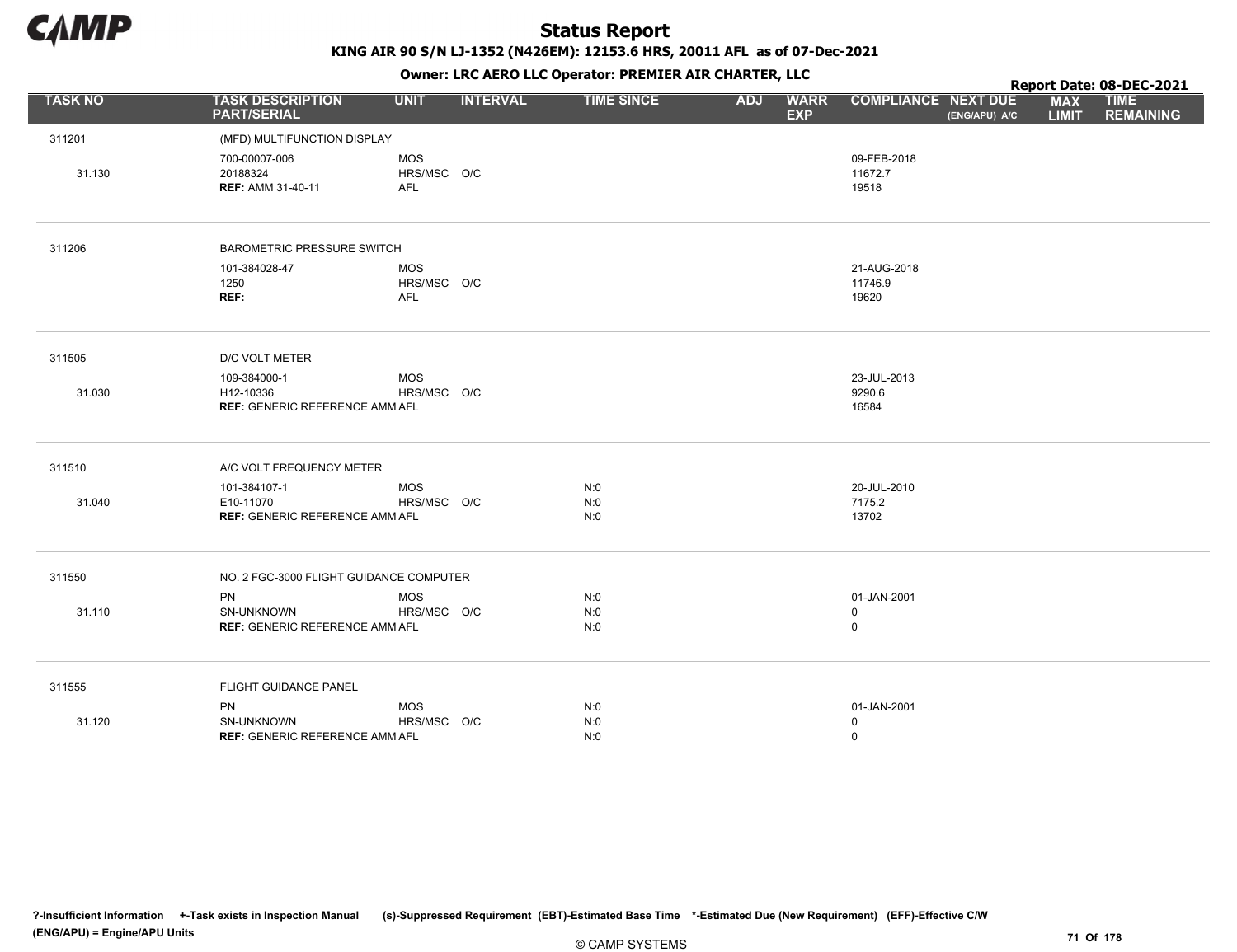

|                |                                               |                                |                   |            | $\mathbf{r}$              |                                             |                            | Report Date: 08-DEC-2021        |
|----------------|-----------------------------------------------|--------------------------------|-------------------|------------|---------------------------|---------------------------------------------|----------------------------|---------------------------------|
| <b>TASK NO</b> | <b>TASK DESCRIPTION</b><br><b>PART/SERIAL</b> | <b>UNIT</b><br><b>INTERVAL</b> | <b>TIME SINCE</b> | <b>ADJ</b> | <b>WARR</b><br><b>EXP</b> | <b>COMPLIANCE NEXT DUE</b><br>(ENG/APU) A/C | <b>MAX</b><br><b>LIMIT</b> | <b>TIME</b><br><b>REMAINING</b> |
| 311565         | NO. 1 FGC-3000 FLIGHT GUIDANCE COMPUTER       |                                |                   |            |                           |                                             |                            |                                 |
|                | PN                                            | <b>MOS</b>                     | N:0               |            |                           | 01-JAN-2001                                 |                            |                                 |
| 31.100         | SN-UNKNOWN                                    | HRS/MSC O/C                    | N:0               |            |                           | $\mathbf 0$                                 |                            |                                 |
|                | <b>REF: GENERIC REFERENCE AMM AFL</b>         |                                | N:0               |            |                           | 0                                           |                            |                                 |
| 311571         | NO. 1 DISPLAY CONTROL PANEL                   |                                |                   |            |                           |                                             |                            |                                 |
|                | <b>PN</b>                                     | MOS                            | N:0               |            |                           | 01-JAN-2001                                 |                            |                                 |
| 31.140         | SN-UNKNOWN                                    | HRS/MSC O/C                    | N:0               |            |                           | $\mathbf 0$                                 |                            |                                 |
|                | <b>REF: AMM 31-60-03</b>                      | <b>AFL</b>                     | N:0               |            |                           | $\mathbf 0$                                 |                            |                                 |
| 311573         | NO. 2 DISPLAY CONTROL PANEL                   |                                |                   |            |                           |                                             |                            |                                 |
|                | PN                                            | MOS                            | N:0               |            |                           | 01-JAN-2001                                 |                            |                                 |
| 31.140         | SN-UNKNOWN                                    | HRS/MSC O/C                    | N:0               |            |                           | $\mathbf 0$                                 |                            |                                 |
|                | <b>REF: AMM 31-60-03</b>                      | <b>AFL</b>                     | N:0               |            |                           | $\mathsf{O}$                                |                            |                                 |
| 311575         | <b>CURSOR CONTROL PANEL</b>                   |                                |                   |            |                           |                                             |                            |                                 |
|                | <b>PN</b>                                     | MOS                            | N:0               |            |                           | 01-JAN-2001                                 |                            |                                 |
| 31.150         | SN-UNKNOWN                                    | HRS/MSC O/C                    | N:0               |            |                           | $\mathbf 0$                                 |                            |                                 |
|                | <b>REF: AMM 31-60-05</b>                      | <b>AFL</b>                     | N:0               |            |                           | $\mathbf 0$                                 |                            |                                 |
| 311581         | (MDC) MAINTENANCE DIAGNOSTIC COMPUTER         |                                |                   |            |                           |                                             |                            |                                 |
|                | <b>PN</b>                                     | <b>MOS</b>                     | N:0               |            |                           | 01-JAN-2001                                 |                            |                                 |
| 31.170         | <b>SN-UNKNOWN</b>                             | HRS/MSC O/C                    | N:0               |            |                           | $\mathbf 0$                                 |                            |                                 |
|                | <b>REF: AMM 31-40-11</b>                      | <b>AFL</b>                     | N:0               |            |                           | $\mathsf{O}$                                |                            |                                 |
| 311589         | NO. 1 DATA CONCENTRATOR UNIT                  |                                |                   |            |                           |                                             |                            |                                 |
|                | PN                                            | MOS                            | N:0               |            |                           | 01-JAN-2001                                 |                            |                                 |
| 31.200         | SN-UNKNOWN                                    | HRS/MSC O/C                    | N:0               |            |                           | $\mathbf 0$                                 |                            |                                 |
|                | <b>REF: GENERIC NO REF</b>                    | <b>AFL</b>                     | N:0               |            |                           | $\mathbf 0$                                 |                            |                                 |
|                |                                               |                                |                   |            |                           |                                             |                            |                                 |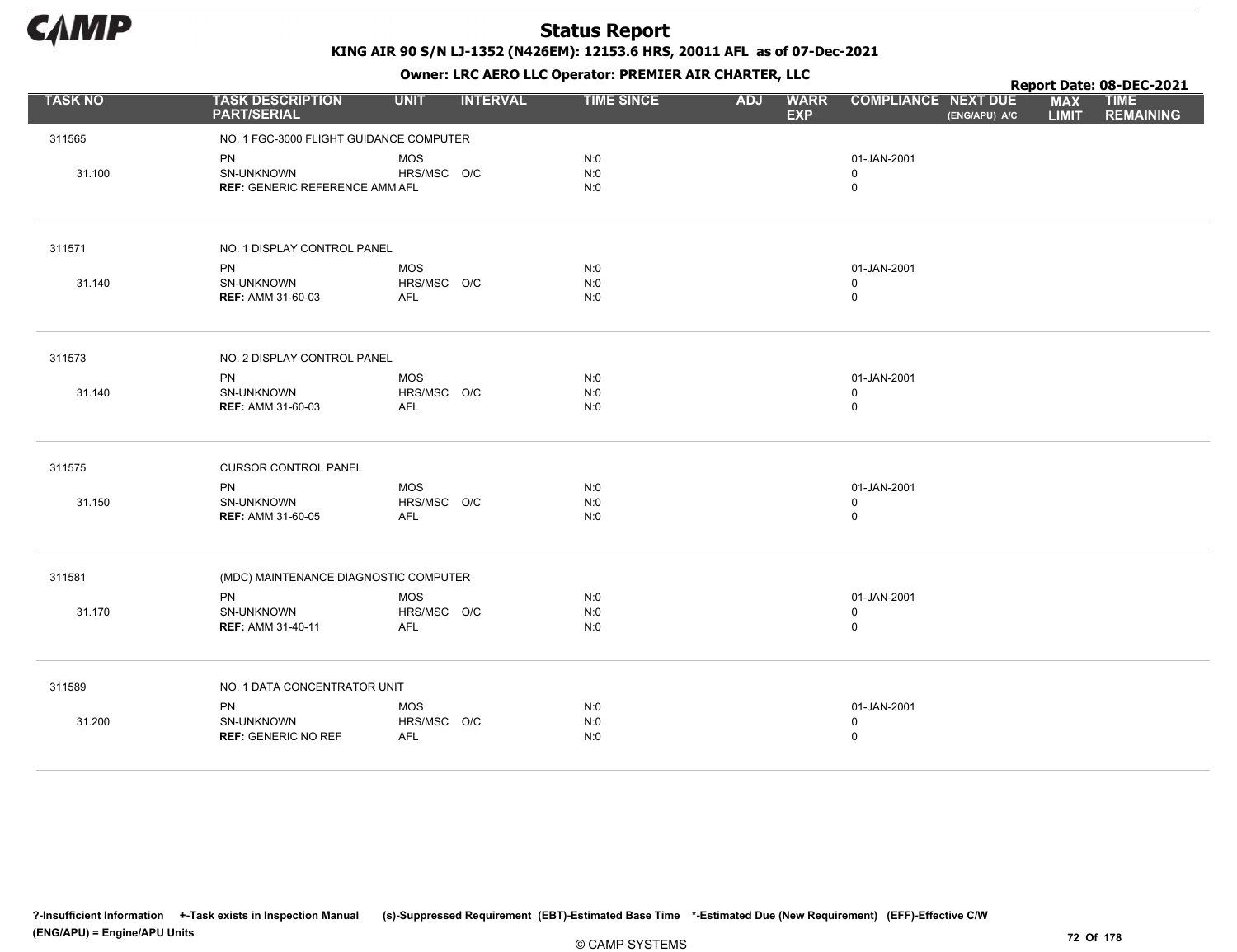

Owner: LRC AERO LLC Operator: PREMIER AIR CHARTER, LLC

|                |                                                       |                                                 |                   | $\mathbf{r}$           |                                             | Report Date: 08-DEC-2021                                      |
|----------------|-------------------------------------------------------|-------------------------------------------------|-------------------|------------------------|---------------------------------------------|---------------------------------------------------------------|
| <b>TASK NO</b> | <b>TASK DESCRIPTION</b><br><b>PART/SERIAL</b>         | <b>UNIT</b><br><b>INTERVAL</b>                  | <b>TIME SINCE</b> | ADJ WARR<br><b>EXP</b> | <b>COMPLIANCE NEXT DUE</b><br>(ENG/APU) A/C | <b>MAX</b><br><b>TIME</b><br><b>REMAINING</b><br><b>LIMIT</b> |
| 311591         | NO. 2 DATA CONCENTRATOR UNIT                          |                                                 |                   |                        |                                             |                                                               |
| 31.200         | PN<br>SN-UNKNOWN<br><b>REF: GENERIC NO REF</b>        | <b>MOS</b><br>HRS/MSC O/C<br>AFL                | N:0<br>N:0<br>N:0 |                        | 01-JAN-2001<br>0<br>$\mathbf 0$             |                                                               |
| 311593         | NO. 3 DATA CONCENTRATOR UNIT                          |                                                 |                   |                        |                                             |                                                               |
| 31.210         | <b>PN</b><br>SN-UNKNOWN<br><b>REF: GENERIC NO REF</b> | <b>MOS</b><br>HRS/MSC O/C<br>AFL                | N:0<br>N:0<br>N:0 |                        | 01-JAN-2001<br>0<br>$\mathsf 0$             |                                                               |
| 311595         | NO. 4 DATA CONCENTRATOR UNIT                          |                                                 |                   |                        |                                             |                                                               |
| 31.210         | PN<br>SN-UNKNOWN<br><b>REF: GENERIC NO REF</b>        | <b>MOS</b><br>HRS/MSC O/C<br>AFL                | N:0<br>N:0<br>N:0 |                        | 01-JAN-2001<br>0<br>$\mathbf 0$             |                                                               |
| 311597         | NO. 1 ADAPTIVE FLIGHT DISPLAY                         |                                                 |                   |                        |                                             |                                                               |
| 31.220         | PN<br>SN-UNKNOWN<br><b>REF: AMM 31-60-01</b>          | MOS<br>HRS/MSC O/C<br>AFL                       | N:0<br>N:0<br>N:0 |                        | 01-JAN-2001<br>$\mathbf 0$<br>0             |                                                               |
| 311601         | NO. 2 ADAPTIVE FLIGHT DISPLAY                         |                                                 |                   |                        |                                             |                                                               |
| 31.220         | <b>PN</b><br>SN-UNKNOWN<br><b>REF: AMM 31-60-01</b>   | <b>MOS</b><br>HRS/MSC O/C<br>AFL                | N:0<br>N:0<br>N:0 |                        | 01-JAN-2001<br>$\mathbf 0$<br>$\mathbf 0$   |                                                               |
| 314001         |                                                       | #1 GLOBAL POSITIONING SYSTEM - GPS-4000S SENSOR |                   |                        |                                             |                                                               |
|                | PN<br>SN-UNKNOWN<br>REF:                              | <b>MOS</b><br>HRS/MSC O/C<br><b>AFL</b>         | N:0<br>N:0<br>N:0 |                        | 01-JAN-2001<br>$\mathbf 0$<br>$\mathsf 0$   |                                                               |
| CHAPTER 32     | <b>LANDING GEAR</b>                                   |                                                 |                   |                        |                                             |                                                               |
|                |                                                       |                                                 |                   |                        |                                             |                                                               |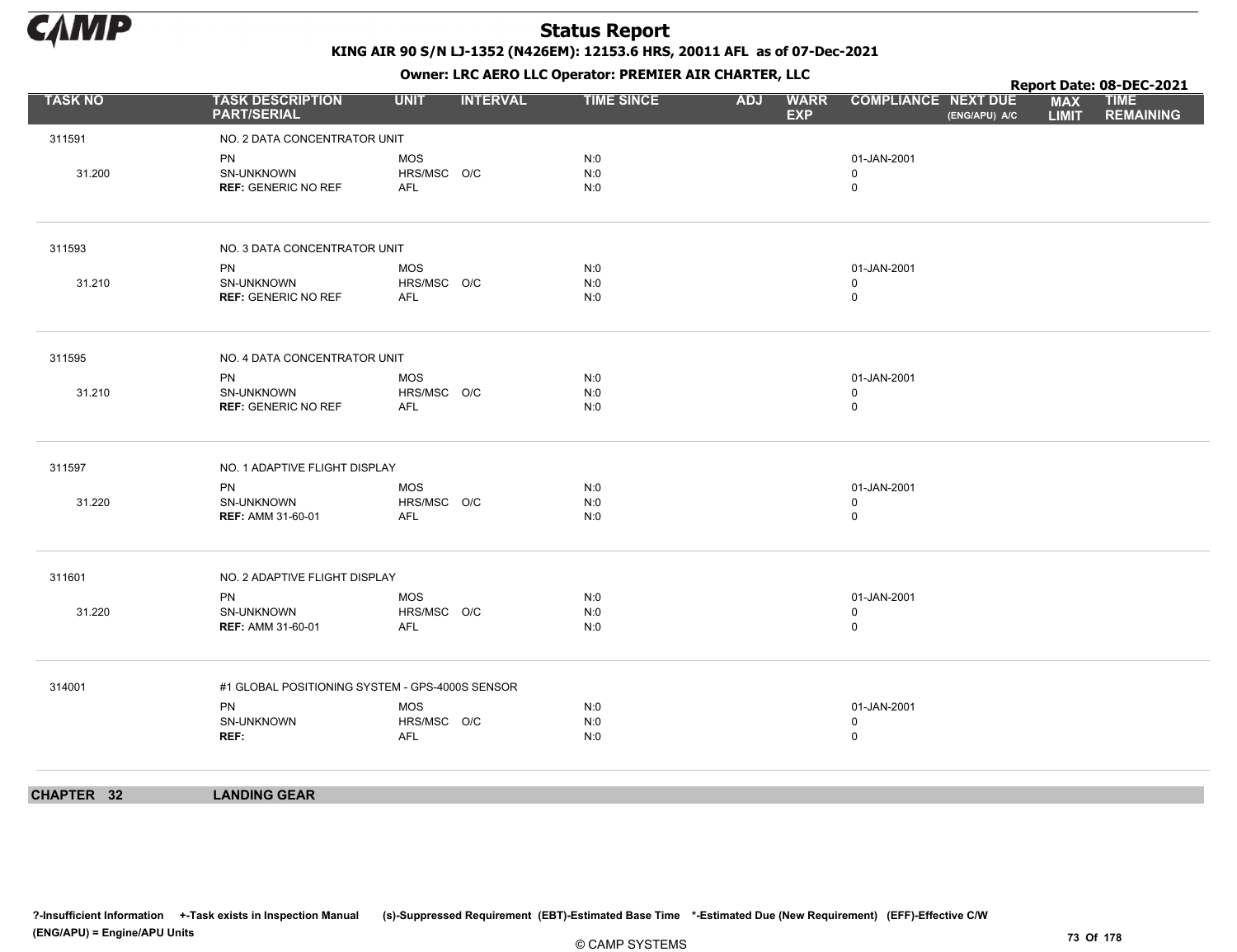

|                |                                               |             |                 |                   |            | . .                       |                                             |                            | Report Date: 08-DEC-2021        |
|----------------|-----------------------------------------------|-------------|-----------------|-------------------|------------|---------------------------|---------------------------------------------|----------------------------|---------------------------------|
| <b>TASK NO</b> | <b>TASK DESCRIPTION</b><br><b>PART/SERIAL</b> | <b>UNIT</b> | <b>INTERVAL</b> | <b>TIME SINCE</b> | <b>ADJ</b> | <b>WARR</b><br><b>EXP</b> | <b>COMPLIANCE NEXT DUE</b><br>(ENG/APU) A/C | <b>MAX</b><br><b>LIMIT</b> | <b>TIME</b><br><b>REMAINING</b> |
| 320111         | LANDING GEAR RETRACT GEARBOX                  |             |                 |                   |            |                           |                                             |                            |                                 |
|                | <b>PN</b>                                     | <b>MOS</b>  |                 | N:0               |            |                           | 01-JAN-2001                                 |                            |                                 |
| 32.190         | SN-UNKNOWN                                    | HRS/MSC O/C |                 | N:0               |            |                           | 0                                           |                            |                                 |
|                | <b>REF: AMM 32-30-01</b>                      | AFL         |                 | N:0               |            |                           | $\mathbf 0$                                 |                            |                                 |
| 320116         | RETRACT OVERLOAD CLUTCH                       |             |                 |                   |            |                           |                                             |                            |                                 |
|                | <b>PN</b>                                     | MOS         |                 | N:0               |            |                           | 01-JAN-2001                                 |                            |                                 |
| 32.190         | SN-UNKNOWN                                    | HRS/MSC O/C |                 | N:0               |            |                           | $\mathbf 0$                                 |                            |                                 |
|                | <b>REF: GENERIC NO REF</b>                    | <b>AFL</b>  |                 | N:0               |            |                           | $\mathbf 0$                                 |                            |                                 |
| 320141         | FORWARD NOSE RETRACT CHAIN                    |             |                 |                   |            |                           |                                             |                            |                                 |
|                | PN                                            | <b>MOS</b>  |                 | N:0               |            |                           | 01-JAN-2001                                 |                            |                                 |
| 32.210         | <b>SN-UNKNOWN</b>                             | HRS/MSC O/C |                 | N:0               |            |                           | $\mathbf 0$                                 |                            |                                 |
|                | <b>REF: GENERIC REFERENCE AMM AFL</b>         |             |                 | N:0               |            |                           | $\mathsf 0$                                 |                            |                                 |
| 320146         | AFT NOSE RETRACT CHAIN                        |             |                 |                   |            |                           |                                             |                            |                                 |
|                | PN                                            | <b>MOS</b>  |                 | N:0               |            |                           | 01-JAN-2001                                 |                            |                                 |
| 32.210         | SN-UNKNOWN                                    | HRS/MSC O/C |                 | N:0               |            |                           | $\mathbf 0$                                 |                            |                                 |
|                | <b>REF: GENERIC REFERENCE AMM AFL</b>         |             |                 | N:0               |            |                           | $\mathsf 0$                                 |                            |                                 |
| 320151         | EMERGENCY EXTENSION RETRACT CHAIN             |             |                 |                   |            |                           |                                             |                            |                                 |
|                | <b>PN</b>                                     | <b>MOS</b>  |                 | N:0               |            |                           | 01-JAN-2001                                 |                            |                                 |
| 32.210         | SN-UNKNOWN                                    | HRS/MSC O/C |                 | N:0               |            |                           | $\mathbf 0$                                 |                            |                                 |
|                | <b>REF: GENERIC REFERENCE AMM AFL</b>         |             |                 | N:0               |            |                           | $\mathsf 0$                                 |                            |                                 |
| 320161         | <b>RETRACT LIMIT SCREW</b>                    |             |                 |                   |            |                           |                                             |                            |                                 |
|                | PN                                            | <b>MOS</b>  |                 | N:0               |            |                           | 01-JAN-2001                                 |                            |                                 |
| 32.200         | SN-UNKNOWN                                    | HRS/MSC O/C |                 | N:0               |            |                           | $\mathbf 0$                                 |                            |                                 |
|                | <b>REF: GENERIC REFERENCE AMM AFL</b>         |             |                 | N:0               |            |                           | $\mathbf 0$                                 |                            |                                 |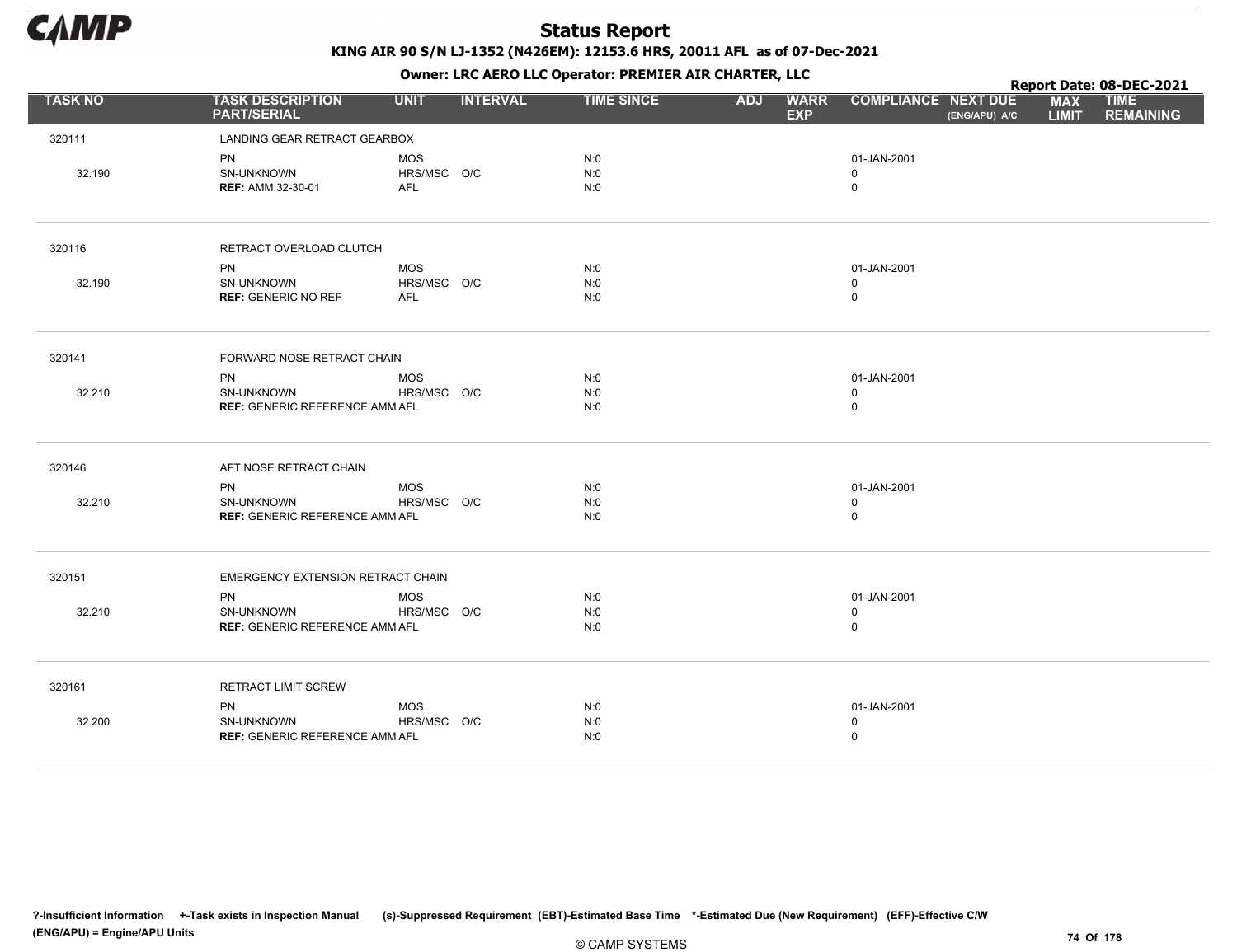

|                |                                                                  |                                     |                 |                        |            | . .                       |                                            |                      | Report Date: 08-DEC-2021   |                                 |                     |
|----------------|------------------------------------------------------------------|-------------------------------------|-----------------|------------------------|------------|---------------------------|--------------------------------------------|----------------------|----------------------------|---------------------------------|---------------------|
| <b>TASK NO</b> | <b>TASK DESCRIPTION</b><br><b>PART/SERIAL</b>                    | <b>UNIT</b>                         | <b>INTERVAL</b> | <b>TIME SINCE</b>      | <b>ADJ</b> | <b>WARR</b><br><b>EXP</b> | <b>COMPLIANCE NEXT DUE</b>                 | (ENG/APU) A/C        | <b>MAX</b><br><b>LIMIT</b> | <b>TIME</b><br><b>REMAINING</b> |                     |
| 320166         | <b>EMERGENCY EXTENSION CLUTCH</b>                                |                                     |                 |                        |            |                           |                                            |                      |                            |                                 |                     |
| 32.200         | PN<br>SN-UNKNOWN<br><b>REF: GENERIC REFERENCE AMM AFL</b>        | <b>MOS</b><br>HRS/MSC O/C           |                 | N:0<br>N:0<br>N:0      |            |                           | 01-JAN-2001<br>0<br>$\mathbf 0$            |                      |                            |                                 |                     |
| 320176         | UP LIMIT SWITCH                                                  |                                     |                 |                        |            |                           |                                            |                      |                            |                                 |                     |
| 32.220         | <b>PN</b><br>SN-UNKNOWN<br><b>REF: GENERIC REFERENCE AMM AFL</b> | <b>MOS</b><br>HRS/MSC O/C           |                 | N:0<br>N:0<br>N:0      |            |                           | 01-JAN-2001<br>0<br>$\mathbf 0$            |                      |                            |                                 |                     |
| 320181         | <b>DOWN LIMIT SWITCH</b>                                         |                                     |                 |                        |            |                           |                                            |                      |                            |                                 |                     |
| 32.220         | PN<br>SN-UNKNOWN<br><b>REF: GENERIC REFERENCE AMM AFL</b>        | <b>MOS</b><br>HRS/MSC O/C           |                 | N:0<br>N:0<br>N:0      |            |                           | 01-JAN-2001<br>0<br>$\mathsf 0$            |                      |                            |                                 |                     |
| 320186         | LANDING GEAR CONTROL RELAY                                       |                                     |                 |                        |            |                           |                                            |                      |                            |                                 |                     |
| 32.200         | <b>PN</b><br>SN-UNKNOWN<br><b>REF: GENERIC REFERENCE AMM AFL</b> | <b>MOS</b><br>HRS/MSC O/C           |                 | N:0<br>N:0<br>N:0      |            |                           | 01-JAN-2001<br>$\mathbf 0$<br>$\mathsf{O}$ |                      |                            |                                 |                     |
| 320601         | <b>LEFT MAIN GEAR</b>                                            |                                     |                 |                        |            |                           |                                            |                      |                            |                                 |                     |
| 32.230         | 50-810286-21<br>9340<br><b>REF: AMM 32-10-03</b>                 | <b>MOS</b><br>HRS/MSC O/C<br>AFL    |                 |                        |            |                           | 01-AUG-2020<br>11870.2<br>19746            |                      |                            |                                 |                     |
| + 320602       | <b>INSPECT LEFT MAIN GEAR</b>                                    |                                     |                 |                        |            |                           |                                            |                      |                            |                                 |                     |
| 32.230         | REF:                                                             | <b>MOS</b><br>HRS/MSC<br><b>AFL</b> | 72<br>8000      | +60d/-60d<br>+10%/-10% |            |                           | 01-AUG-2020<br>11870.2<br>19746            | 01-AUG-2026<br>27746 | 30-SEP-2026<br>28546       | 1697 d<br>7735                  | $(+60)$<br>$(+800)$ |
|                |                                                                  |                                     |                 |                        |            |                           |                                            |                      |                            |                                 |                     |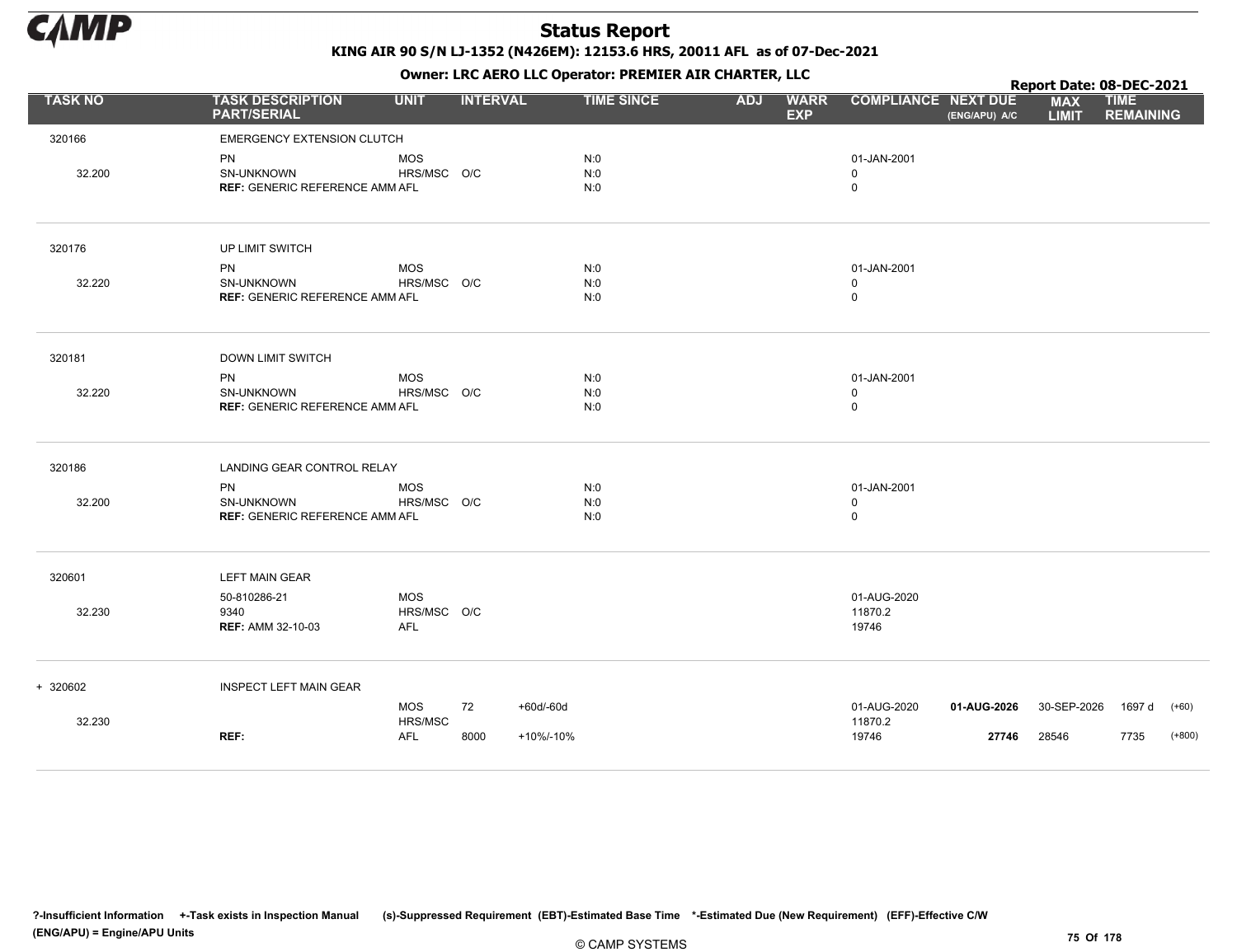

# KING AIR 90 S/N LJ-1352 (N426EM): 12153.6 HRS, 20011 AFL as of 07-Dec-2021

|                |                                                                                |                       |                 |           |                   |            |                           |                            |               | Report Date: 08-DEC-2021   |                                 |          |
|----------------|--------------------------------------------------------------------------------|-----------------------|-----------------|-----------|-------------------|------------|---------------------------|----------------------------|---------------|----------------------------|---------------------------------|----------|
| <b>TASK NO</b> | <b>TASK DESCRIPTION</b><br><b>PART/SERIAL</b>                                  | <b>UNIT</b>           | <b>INTERVAL</b> |           | <b>TIME SINCE</b> | <b>ADJ</b> | <b>WARR</b><br><b>EXP</b> | <b>COMPLIANCE NEXT DUE</b> | (ENG/APU) A/C | <b>MAX</b><br><b>LIMIT</b> | <b>TIME</b><br><b>REMAINING</b> |          |
| + 320605       | INSPECT LEFT MAIN LANDING GEAR TRUNNION BOLT HOLES AND DRAG BRACE ATTACH HOLES |                       |                 |           |                   |            |                           |                            |               |                            |                                 |          |
|                |                                                                                | <b>MOS</b>            | 72              | +60d/-60d |                   |            |                           | 01-AUG-2020                | 01-AUG-2026   | 30-SEP-2026                | 1697 d                          | $(+60)$  |
| 32.470         | REF:                                                                           | HRS/MSC<br><b>AFL</b> |                 |           |                   |            |                           | 11870.2<br>19746           |               |                            |                                 | $(+800)$ |
|                |                                                                                |                       | 8000            | +10%/-10% |                   |            |                           |                            | 27746         | 28546                      | 7735                            |          |
| 320621         | LEFT MAIN SHOCK STRUT                                                          |                       |                 |           |                   |            |                           |                            |               |                            |                                 |          |
|                | PN                                                                             | <b>MOS</b>            |                 |           | N:0               |            |                           | 01-JAN-2001                |               |                            |                                 |          |
| 32.060         | SN-UNKNOWN                                                                     | HRS/MSC O/C           |                 |           | N:0               |            |                           | 0                          |               |                            |                                 |          |
|                | <b>REF: AMM 32-10-03</b>                                                       | <b>AFL</b>            |                 |           | N:0               |            |                           | $\mathbf 0$                |               |                            |                                 |          |
| + 320646       | INSPECT LEFT MAIN LANDING GEAR ACTUATOR CLEVIS                                 |                       |                 |           |                   |            |                           |                            |               |                            |                                 |          |
|                |                                                                                | <b>MOS</b>            |                 |           |                   |            |                           | 05-FEB-2017                |               |                            |                                 |          |
| 32.072         |                                                                                | HRS/MSC               |                 |           |                   |            |                           | 11374                      |               |                            |                                 |          |
|                | REF:                                                                           | <b>AFL</b>            | 1000            | +10%/-10% |                   |            |                           | 19202                      | 20202         | 20302                      | 191                             | $(+100)$ |
| 320656         | LEFT MAIN DRAG BRACE                                                           |                       |                 |           |                   |            |                           |                            |               |                            |                                 |          |
|                | PN-UNKNOWN                                                                     | <b>MOS</b>            |                 |           | O:0               |            |                           | 15-JUN-2020                |               |                            |                                 |          |
| 32.240         | SN-UNKNOWN                                                                     | HRS/MSC O/C           |                 |           | O:0               |            |                           |                            |               |                            |                                 |          |
|                | <b>REF: See Workcard</b>                                                       | <b>AFL</b>            |                 |           | O:0               |            |                           | 19746                      |               |                            |                                 |          |
| 320661         | LEFT MAIN UP POSITION INDICATOR SWITCH                                         |                       |                 |           |                   |            |                           |                            |               |                            |                                 |          |
|                | <b>PN</b>                                                                      | <b>MOS</b>            |                 |           | N:0               |            |                           | 01-JAN-2001                |               |                            |                                 |          |
| 32.250         | SN-UNKNOWN                                                                     | HRS/MSC O/C           |                 |           | N:0               |            |                           | $\mathbf 0$                |               |                            |                                 |          |
|                | <b>REF: GENERIC REFERENCE AMM AFL</b>                                          |                       |                 |           | N:0               |            |                           | $\mathbf 0$                |               |                            |                                 |          |
| 320671         | LEFT MAIN DOWN POSITION INDICATOR SWITCH                                       |                       |                 |           |                   |            |                           |                            |               |                            |                                 |          |
|                | <b>PN</b>                                                                      | <b>MOS</b>            |                 |           | N:0               |            |                           | 01-JAN-2001                |               |                            |                                 |          |
| 32.260         | SN-UNKNOWN                                                                     | HRS/MSC O/C           |                 |           | N:0               |            |                           | $\mathbf 0$                |               |                            |                                 |          |
|                | <b>REF: GENERIC REFERENCE AMM AFL</b>                                          |                       |                 |           | N:0               |            |                           | $\mathbf 0$                |               |                            |                                 |          |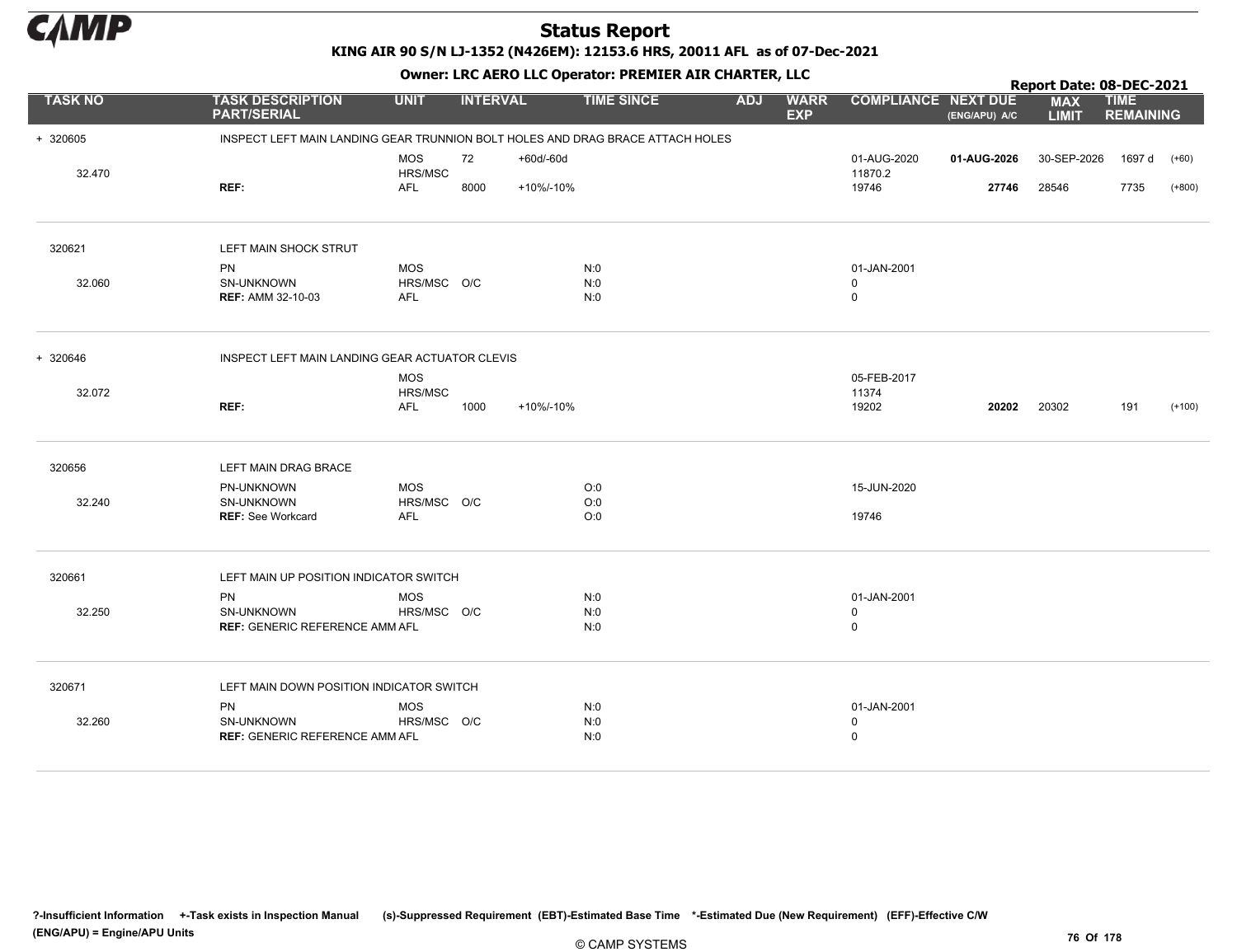

KING AIR 90 S/N LJ-1352 (N426EM): 12153.6 HRS, 20011 AFL as of 07-Dec-2021

|                           |                                                                                 |                                         |                 |           | OWHER LIKE ALKO LLC OPERATOR PREPILER AIR CHARTER, LLC |            |                           |                                 |               | Report Date: 08-DEC-2021   |                                 |          |
|---------------------------|---------------------------------------------------------------------------------|-----------------------------------------|-----------------|-----------|--------------------------------------------------------|------------|---------------------------|---------------------------------|---------------|----------------------------|---------------------------------|----------|
| <b>TASK NO</b>            | <b>TASK DESCRIPTION</b><br><b>PART/SERIAL</b>                                   | <b>UNIT</b>                             | <b>INTERVAL</b> |           | <b>TIME SINCE</b>                                      | <b>ADJ</b> | <b>WARR</b><br><b>EXP</b> | <b>COMPLIANCE NEXT DUE</b>      | (ENG/APU) A/C | <b>MAX</b><br><b>LIMIT</b> | <b>TIME</b><br><b>REMAINING</b> |          |
| 321101                    | <b>RIGHT MAIN GEAR</b>                                                          |                                         |                 |           |                                                        |            |                           |                                 |               |                            |                                 |          |
| 32.230                    | 50-810286-22<br>12105008<br><b>REF: AMM 32-10-03</b>                            | <b>MOS</b><br>HRS/MSC O/C<br><b>AFL</b> |                 |           |                                                        |            |                           | 01-AUG-2020<br>11870.2<br>19746 |               |                            |                                 |          |
| + 321102                  | <b>INSPECT RIGHT MAIN GEAR</b>                                                  |                                         |                 |           |                                                        |            |                           |                                 |               |                            |                                 |          |
| 32.230                    |                                                                                 | <b>MOS</b><br>HRS/MSC                   | 72              | +60d/-60d |                                                        |            |                           | 01-AUG-2020<br>11870.2          | 01-AUG-2026   | 30-SEP-2026                | 1697 d                          | $(+60)$  |
|                           | REF:                                                                            | <b>AFL</b>                              | 8000            | +10%/-10% |                                                        |            |                           | 19746                           | 27746         | 28546                      | 7735                            | $(+800)$ |
| + 321105                  | INSPECT RIGHT MAIN LANDING GEAR TRUNNION BOLT HOLES AND DRAG BRACE ATTACH HOLES |                                         |                 |           |                                                        |            |                           |                                 |               |                            |                                 |          |
| 32.480                    |                                                                                 | <b>MOS</b><br>HRS/MSC                   | 72              | +60d/-60d |                                                        |            |                           | 01-AUG-2020<br>11870.2          | 01-AUG-2026   | 30-SEP-2026                | 1697 d                          | $(+60)$  |
|                           | REF:                                                                            | <b>AFL</b>                              | 8000            | +10%/-10% |                                                        |            |                           | 19746                           | 27746         | 28546                      | 7735                            | $(+800)$ |
| 321121                    | RIGHT MAIN SHOCK STRUT                                                          |                                         |                 |           |                                                        |            |                           |                                 |               |                            |                                 |          |
| 32.060                    | <b>PN</b><br>SN-UNKNOWN                                                         | <b>MOS</b><br>HRS/MSC O/C               |                 |           | N:0<br>N:0                                             |            |                           | 01-JAN-2001<br>0                |               |                            |                                 |          |
|                           | <b>REF: AMM 32-10-03</b>                                                        | AFL                                     |                 |           | N:0                                                    |            |                           | 0                               |               |                            |                                 |          |
| $+ 321136 (s)$            | RIGHT MAIN (MECHANICAL) ACTUATOR                                                |                                         |                 |           |                                                        |            |                           |                                 |               |                            |                                 |          |
|                           | PN                                                                              | <b>MOS</b>                              | 72              |           | N:0                                                    |            |                           | 01-JAN-2001                     |               |                            |                                 |          |
| 32.070<br><b>OVERHAUL</b> | SN-UNKNOWN<br><b>REF: AMM 32-10-03</b>                                          | HRS/MSC<br><b>AFL</b>                   | 8000            |           | N:0<br>N:0                                             |            |                           | 0<br>0                          |               |                            |                                 |          |
| + 321146                  | INSPECT RIGHT MAIN LANDING GEAR ACTUATOR CLEVIS                                 |                                         |                 |           |                                                        |            |                           |                                 |               |                            |                                 |          |
|                           |                                                                                 | <b>MOS</b>                              |                 |           |                                                        |            |                           | 05-FEB-2017                     |               |                            |                                 |          |
| 32.072                    | REF:                                                                            | HRS/MSC<br><b>AFL</b>                   | 1000            | +10%/-10% |                                                        |            |                           | 11374<br>19202                  | 20202         | 20302                      | 191                             | $(+100)$ |
|                           |                                                                                 |                                         |                 |           |                                                        |            |                           |                                 |               |                            |                                 |          |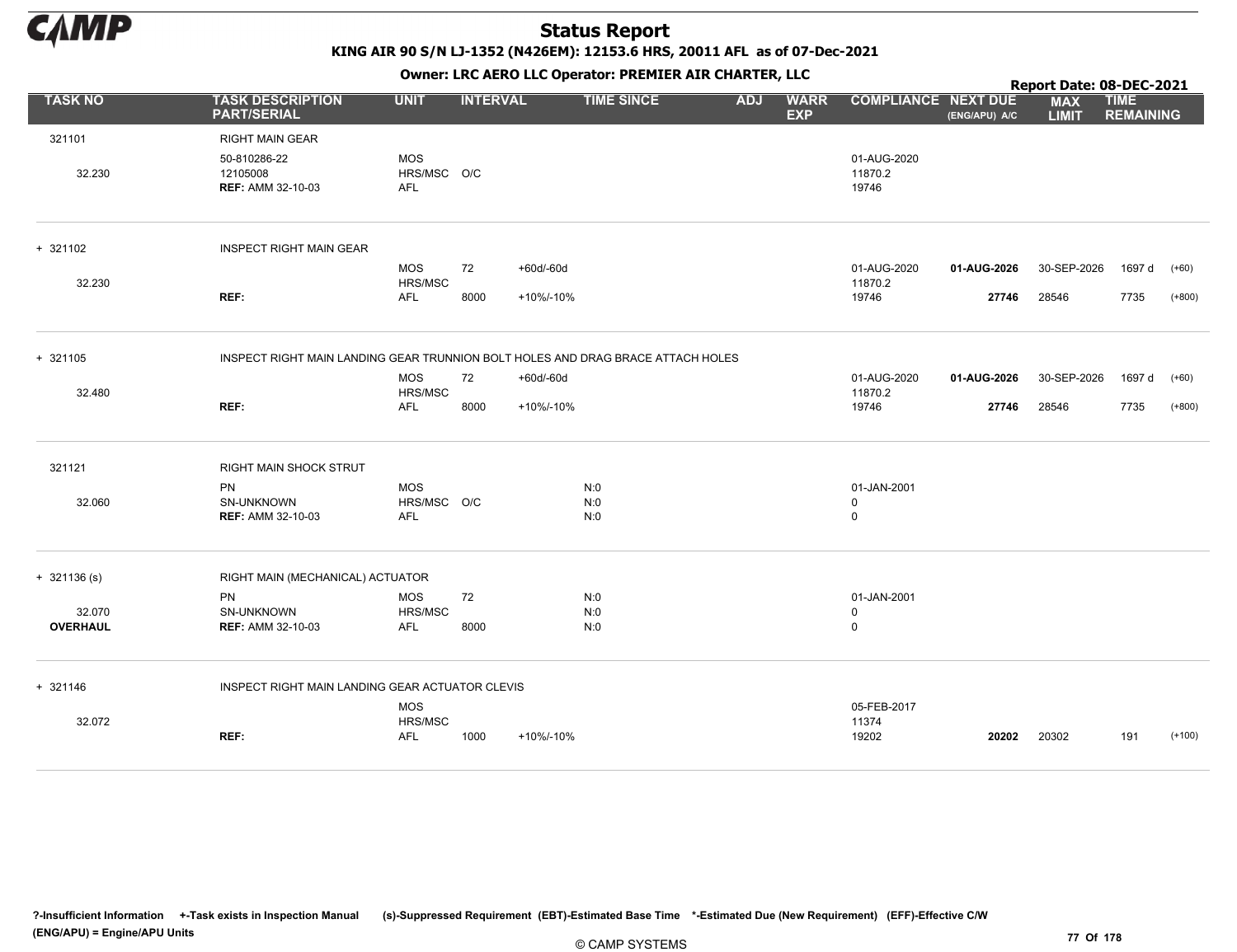

Owner: LRC AERO LLC Operator: PREMIER AIR CHARTER, LLC

|                |                                                                    |                                         |                 | OWHER LIKE ALKO LLC OPERATOR PREPILER AIR CHARTER, LLC |                          |                                           |                                             | Report Date: 08-DEC-2021   |                                 |                     |
|----------------|--------------------------------------------------------------------|-----------------------------------------|-----------------|--------------------------------------------------------|--------------------------|-------------------------------------------|---------------------------------------------|----------------------------|---------------------------------|---------------------|
| <b>TASK NO</b> | <b>TASK DESCRIPTION</b><br><b>PART/SERIAL</b>                      | <b>UNIT</b>                             | <b>INTERVAL</b> | <b>TIME SINCE</b>                                      | <b>ADJ</b><br><b>EXP</b> | <b>WARR</b>                               | <b>COMPLIANCE NEXT DUE</b><br>(ENG/APU) A/C | <b>MAX</b><br><b>LIMIT</b> | <b>TIME</b><br><b>REMAINING</b> |                     |
| 321156         | RIGHT MAIN DRAG BRACE                                              |                                         |                 |                                                        |                          |                                           |                                             |                            |                                 |                     |
| 32.240         | PN-UNKNOWN<br>SN-UNKNOWN<br><b>REF: See Workcard</b>               | <b>MOS</b><br>HRS/MSC O/C<br><b>AFL</b> |                 | O:0<br>O:0<br>O:0                                      |                          | 15-JUN-2020<br>19746                      |                                             |                            |                                 |                     |
| 321161         | RIGHT MAIN UP POSITION INDICATOR SWITCH                            |                                         |                 |                                                        |                          |                                           |                                             |                            |                                 |                     |
| 32.250         | <b>PN</b><br>SN-UNKNOWN<br><b>REF: GENERIC REFERENCE AMM AFL</b>   | <b>MOS</b><br>HRS/MSC O/C               |                 | N:0<br>N:0<br>N:0                                      |                          | 01-JAN-2001<br>$\mathbf 0$<br>$\mathsf 0$ |                                             |                            |                                 |                     |
| 321171         | RIGHT MAIN DOWN POSITION INDICATOR SWITCH                          |                                         |                 |                                                        |                          |                                           |                                             |                            |                                 |                     |
| 32.260         | <b>PN</b><br>SN-UNKNOWN<br><b>REF: GENERIC REFERENCE AMM AFL</b>   | <b>MOS</b><br>HRS/MSC O/C               |                 | N:0<br>N:0<br>N:0                                      |                          | 01-JAN-2001<br>$\mathbf 0$<br>$\mathsf 0$ |                                             |                            |                                 |                     |
| 321181         | LANDING GEAR SAFETY SWITCH                                         |                                         |                 |                                                        |                          |                                           |                                             |                            |                                 |                     |
| 32.270         | 90-361037-1<br>SN-UNKNOWN<br><b>REF: GENERIC REFERENCE AMM AFL</b> | <b>MOS</b><br>HRS/MSC O/C               |                 | N:0<br>N:0<br>N:0                                      |                          | 07-JAN-1998<br>1832<br>4197               |                                             |                            |                                 |                     |
| 321601         | NOSE GEAR                                                          |                                         |                 |                                                        |                          |                                           |                                             |                            |                                 |                     |
| 32.230         | 101-820029-31<br>651-A-96<br><b>REF: AMM 32-20-03</b>              | <b>MOS</b><br>HRS/MSC O/C<br>AFL        |                 |                                                        |                          | 01-AUG-2020<br>11870.2<br>19746           |                                             |                            |                                 |                     |
| $+ 321602$     | <b>INSPECT NOSE GEAR</b>                                           |                                         |                 |                                                        |                          |                                           |                                             |                            |                                 |                     |
| 32.230         | REF:                                                               | <b>MOS</b><br>HRS/MSC<br><b>AFL</b>     | 72<br>8000      | +60d/-60d<br>+10%/-10%                                 |                          | 01-AUG-2020<br>11870.2<br>19746           | 01-AUG-2026<br>27746                        | 30-SEP-2026<br>28546       | 1697 d<br>7735                  | $(+60)$<br>$(+800)$ |
|                |                                                                    |                                         |                 |                                                        |                          |                                           |                                             |                            |                                 |                     |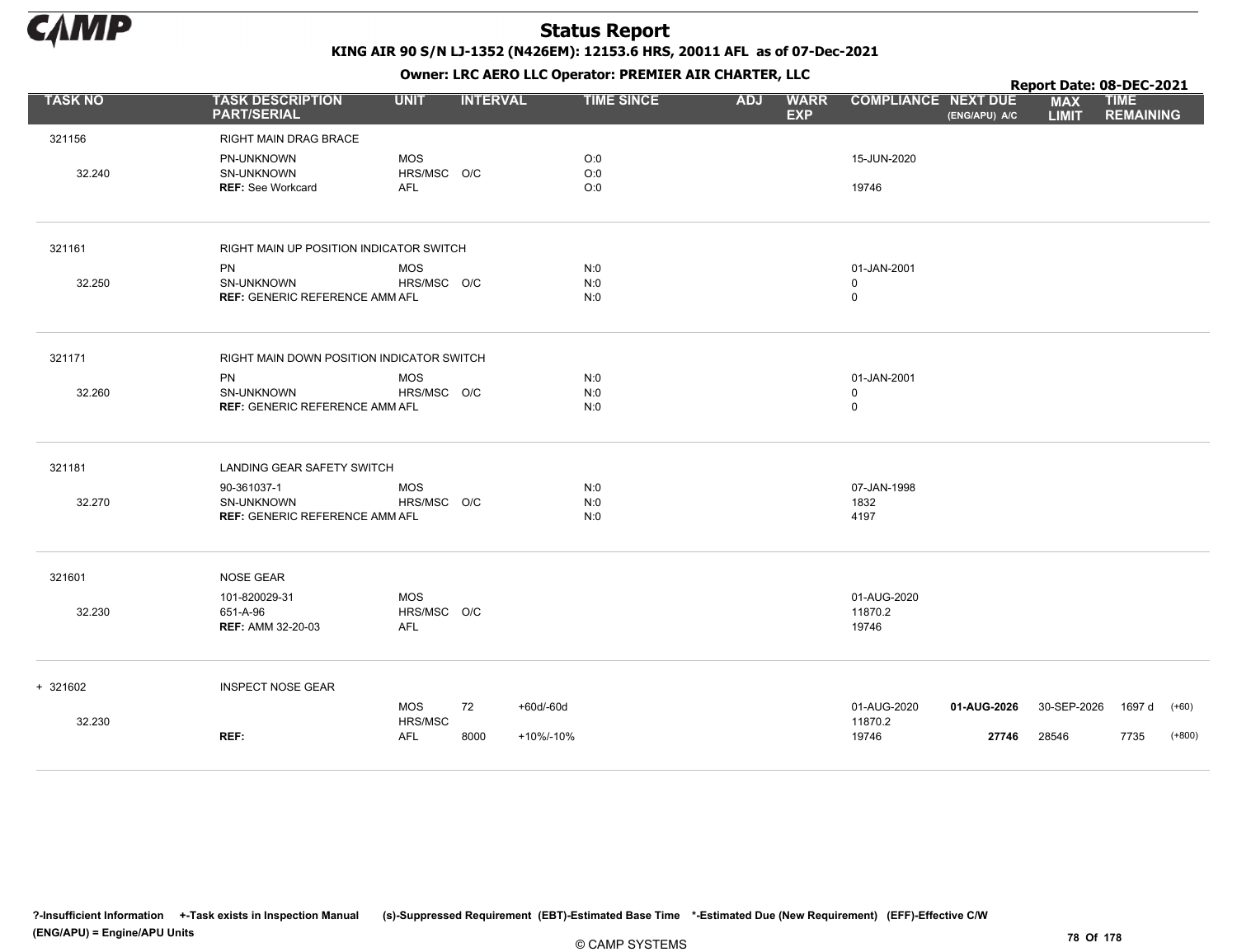

|                |                                                           |                                         |                   |                   |            |                           |                                           |               | Report Date: 08-DEC-2021   |                                 |          |
|----------------|-----------------------------------------------------------|-----------------------------------------|-------------------|-------------------|------------|---------------------------|-------------------------------------------|---------------|----------------------------|---------------------------------|----------|
| <b>TASK NO</b> | <b>TASK DESCRIPTION</b><br><b>PART/SERIAL</b>             | <b>UNIT</b>                             | <b>INTERVAL</b>   | <b>TIME SINCE</b> | <b>ADJ</b> | <b>WARR</b><br><b>EXP</b> | <b>COMPLIANCE NEXT DUE</b>                | (ENG/APU) A/C | <b>MAX</b><br><b>LIMIT</b> | <b>TIME</b><br><b>REMAINING</b> |          |
| 321621         | NOSE SHOCK STRUT                                          |                                         |                   |                   |            |                           |                                           |               |                            |                                 |          |
| 32.060         | PN<br>SN-UNKNOWN<br><b>REF: AMM 32-20-03</b>              | <b>MOS</b><br>HRS/MSC O/C<br><b>AFL</b> |                   | N:0<br>N:0<br>N:0 |            |                           | 01-JAN-2001<br>0<br>$\mathsf 0$           |               |                            |                                 |          |
| + 321646       | INSPECT NOSE LANDING GEAR ACTUATOR CLEVIS                 |                                         |                   |                   |            |                           |                                           |               |                            |                                 |          |
|                |                                                           | <b>MOS</b>                              |                   |                   |            |                           | 05-FEB-2017                               |               |                            |                                 |          |
| 32.072         | REF:                                                      | HRS/MSC<br><b>AFL</b>                   | 1000<br>+10%/-10% |                   |            |                           | 11374<br>19202                            | 20202         | 20302                      | 191                             | $(+100)$ |
| 321661         | NOSE GEAR DRAG BRACE                                      |                                         |                   |                   |            |                           |                                           |               |                            |                                 |          |
|                | PN-UNKNOWN                                                | <b>MOS</b>                              |                   | O:0               |            |                           | 15-JUN-2020                               |               |                            |                                 |          |
| 32.100         | SN-UNKNOWN<br><b>REF: See Workcard</b>                    | HRS/MSC O/C<br>AFL                      |                   | O:0<br>O:0        |            |                           | 19746                                     |               |                            |                                 |          |
| 321666         | NOSE GEAR UP POSITION INDICATOR SWITCH                    |                                         |                   |                   |            |                           |                                           |               |                            |                                 |          |
| 32.270         | PN<br>SN-UNKNOWN<br><b>REF: GENERIC REFERENCE AMM AFL</b> | <b>MOS</b><br>HRS/MSC O/C               |                   | N:0<br>N:0<br>N:0 |            |                           | 01-JAN-2001<br>$\mathbf 0$<br>$\mathsf 0$ |               |                            |                                 |          |
| 321676         | NOSE GEAR DOWN POSITION INDICATOR SWITCH                  |                                         |                   |                   |            |                           |                                           |               |                            |                                 |          |
| 32.270         | PN<br>SN-UNKNOWN                                          | <b>MOS</b><br>HRS/MSC O/C               |                   | N:0<br>N:0        |            |                           | 01-JAN-2001<br>$\mathbf 0$                |               |                            |                                 |          |
|                | <b>REF: GENERIC REFERENCE AMM AFL</b>                     |                                         |                   | N:0               |            |                           | $\mathsf 0$                               |               |                            |                                 |          |
| 321686         | NOSE GEAR SHIMMY DAMPER                                   |                                         |                   |                   |            |                           |                                           |               |                            |                                 |          |
|                | 50-82004-3                                                | <b>MOS</b>                              |                   | O:0               |            |                           | 30-AUG-2000                               |               |                            |                                 |          |
| 32.110         | 012<br><b>REF: GENERIC REFERENCE AMM AFL</b>              | HRS/MSC O/C                             |                   | O:0<br>O:0        |            |                           | 3002.1<br>6650                            |               |                            |                                 |          |
|                |                                                           |                                         |                   |                   |            |                           |                                           |               |                            |                                 |          |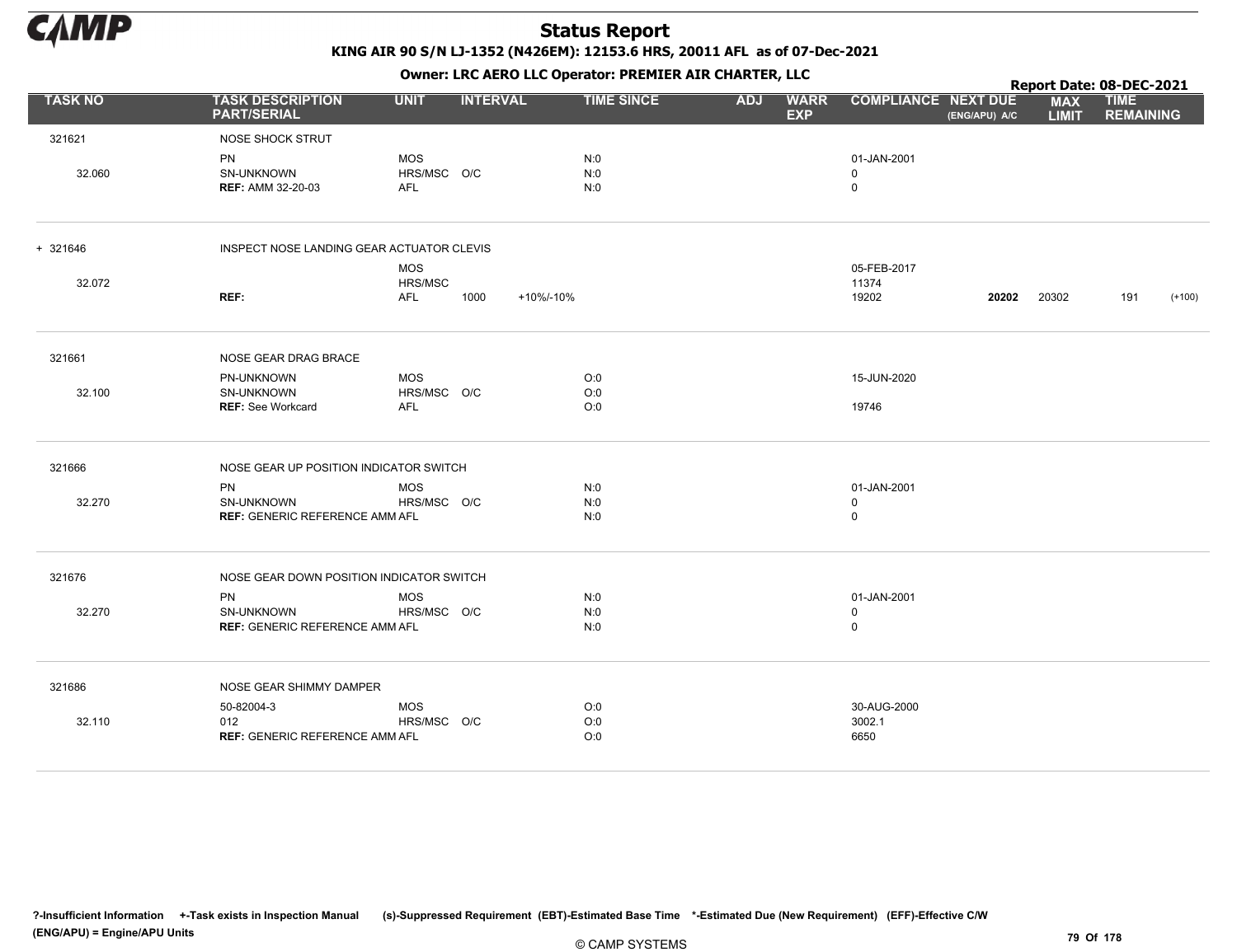

KING AIR 90 S/N LJ-1352 (N426EM): 12153.6 HRS, 20011 AFL as of 07-Dec-2021

|                |                                                                           |                       |                 |                   |            |                           |                            |               | Report Date: 08-DEC-2021   |                                 |          |
|----------------|---------------------------------------------------------------------------|-----------------------|-----------------|-------------------|------------|---------------------------|----------------------------|---------------|----------------------------|---------------------------------|----------|
| <b>TASK NO</b> | <b>TASK DESCRIPTION</b><br><b>PART/SERIAL</b>                             | <b>UNIT</b>           | <b>INTERVAL</b> | <b>TIME SINCE</b> | <b>ADJ</b> | <b>WARR</b><br><b>EXP</b> | <b>COMPLIANCE NEXT DUE</b> | (ENG/APU) A/C | <b>MAX</b><br><b>LIMIT</b> | <b>TIME</b><br><b>REMAINING</b> |          |
| 321701         | NOSE GEAR STEERING ASSEMBLY                                               |                       |                 |                   |            |                           |                            |               |                            |                                 |          |
|                | PN                                                                        | <b>MOS</b>            |                 | N:0               |            |                           | 01-JAN-2001                |               |                            |                                 |          |
| 32.380         | <b>SN-UNKNOWN</b>                                                         | HRS/MSC O/C           |                 | N:0               |            |                           | $\mathbf 0$                |               |                            |                                 |          |
|                | <b>REF: GENERIC REFERENCE AMM AFL</b>                                     |                       |                 | N:0               |            |                           | $\mathbf 0$                |               |                            |                                 |          |
| 321716         | <b>NOSE WHEEL</b>                                                         |                       |                 |                   |            |                           |                            |               |                            |                                 |          |
|                | 40-204                                                                    | <b>MOS</b>            |                 |                   |            |                           | 14-DEC-2020                |               |                            |                                 |          |
| 32.030         | 2238/2239                                                                 | HRS/MSC O/C           |                 |                   |            |                           | 11938                      |               |                            |                                 |          |
|                | <b>REF: GENERIC REFERENCE AMM AFL</b>                                     |                       |                 |                   |            |                           | 19811                      |               |                            |                                 |          |
| 321719         | NOSE TIRE                                                                 |                       |                 |                   |            |                           |                            |               |                            |                                 |          |
|                | 265F86-8                                                                  | <b>MOS</b>            |                 | N:0               |            |                           | 14-DEC-2020                |               |                            |                                 |          |
| 32.030         | 03000070                                                                  | HRS/MSC O/C           |                 | N:0               |            |                           | 11938                      |               |                            |                                 |          |
|                | <b>REF: GENERIC REFERENCE AMM AFL</b>                                     |                       |                 | N:0               |            |                           | 19811                      |               |                            |                                 |          |
| 322101         | LANDING GEAR WARNING HORN                                                 |                       |                 |                   |            |                           |                            |               |                            |                                 |          |
|                | PN                                                                        | <b>MOS</b>            |                 | N:0               |            |                           | 01-JAN-2001                |               |                            |                                 |          |
| 32.320         | <b>SN-UNKNOWN</b>                                                         | HRS/MSC O/C           |                 | N:0               |            |                           | $\mathbf 0$                |               |                            |                                 |          |
|                | <b>REF: GENERIC REFERENCE AMM AFL</b>                                     |                       |                 | N:0               |            |                           | $\mathbf 0$                |               |                            |                                 |          |
| + 322105       | INSPECT NOSE LANDING GEAR TRUNNION BOLT HOLES AND DRAG BRACE ATTACH HOLES |                       |                 |                   |            |                           |                            |               |                            |                                 |          |
|                |                                                                           | <b>MOS</b>            | 72              | +60d/-60d         |            |                           | 01-AUG-2020                | 01-AUG-2026   | 30-SEP-2026                | 1697 d                          | $(+60)$  |
| 32.490         | REF:                                                                      | HRS/MSC<br><b>AFL</b> | 8000            | +10%/-10%         |            |                           | 11870.2<br>19746           | 27746         | 28546                      | 7735                            | $(+800)$ |
|                |                                                                           |                       |                 |                   |            |                           |                            |               |                            |                                 |          |
| 322111         | LEFT THROTTLE WARNING SWITCH                                              |                       |                 |                   |            |                           |                            |               |                            |                                 |          |
|                | <b>PN</b>                                                                 | <b>MOS</b>            |                 | N:0               |            |                           | 01-JAN-2001                |               |                            |                                 |          |
| 32.280         | SN-UNKNOWN                                                                | HRS/MSC O/C           |                 | N:0               |            |                           | $\mathbf 0$                |               |                            |                                 |          |
|                | <b>REF: GENERIC REFERENCE AMM AFL</b>                                     |                       |                 | N:0               |            |                           | $\mathbf 0$                |               |                            |                                 |          |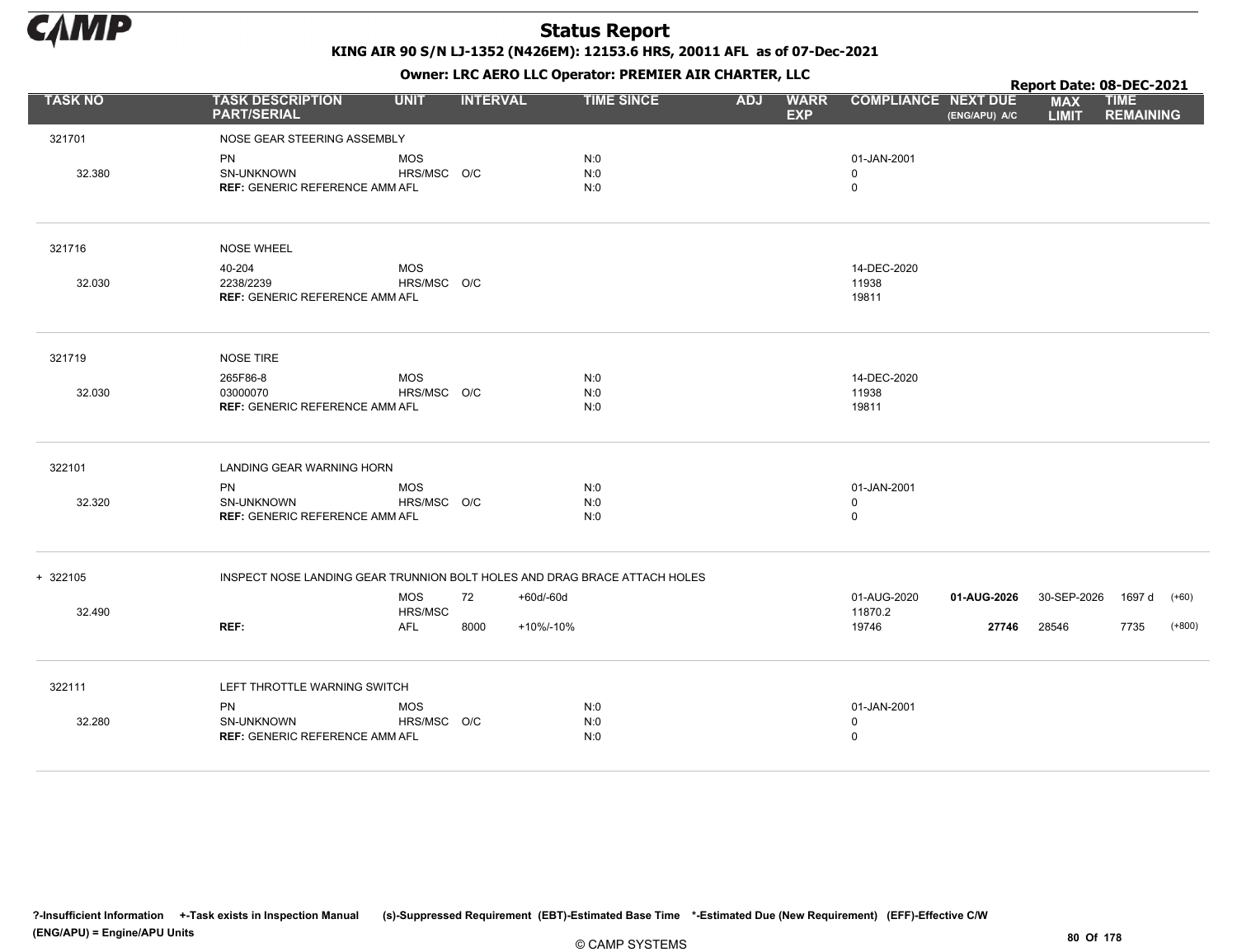

|                |                                               |             |                 |                   | . .        |                           |                                             |                            | Report Date: 08-DEC-2021        |
|----------------|-----------------------------------------------|-------------|-----------------|-------------------|------------|---------------------------|---------------------------------------------|----------------------------|---------------------------------|
| <b>TASK NO</b> | <b>TASK DESCRIPTION</b><br><b>PART/SERIAL</b> | <b>UNIT</b> | <b>INTERVAL</b> | <b>TIME SINCE</b> | <b>ADJ</b> | <b>WARR</b><br><b>EXP</b> | <b>COMPLIANCE NEXT DUE</b><br>(ENG/APU) A/C | <b>MAX</b><br><b>LIMIT</b> | <b>TIME</b><br><b>REMAINING</b> |
| 322116         | RIGHT THROTTLE WARNING SWITCH                 |             |                 |                   |            |                           |                                             |                            |                                 |
|                | PN                                            | <b>MOS</b>  |                 | N:0               |            |                           | 01-JAN-2001                                 |                            |                                 |
| 32.280         | SN-UNKNOWN                                    | HRS/MSC O/C |                 | N:0               |            |                           | 0                                           |                            |                                 |
|                | <b>REF: GENERIC REFERENCE AMM AFL</b>         |             |                 | N:0               |            |                           | $\mathbf 0$                                 |                            |                                 |
| 322601         | <b>BRAKE HYDRAULIC RESERVOIR</b>              |             |                 |                   |            |                           |                                             |                            |                                 |
|                | 101-580298-601                                | <b>MOS</b>  |                 |                   |            |                           | 02-APR-2014                                 |                            |                                 |
| 32.320         | <b>NSN</b>                                    | HRS/MSC O/C |                 |                   |            |                           | 9800.6                                      |                            |                                 |
|                | <b>REF: GENERIC REFERENCE AMM AFL</b>         |             |                 |                   |            |                           | 17170                                       |                            |                                 |
| 322616         | PILOT LEFT CYLINDER                           |             |                 |                   |            |                           |                                             |                            |                                 |
|                | <b>PN</b>                                     | <b>MOS</b>  |                 | N:0               |            |                           | 01-JAN-2001                                 |                            |                                 |
| 32.290         | SN-UNKNOWN                                    | HRS/MSC O/C |                 | N:0               |            |                           | $\mathbf 0$                                 |                            |                                 |
|                | <b>REF: GENERIC REFERENCE AMM AFL</b>         |             |                 | N:0               |            |                           | $\mathsf 0$                                 |                            |                                 |
| 322626         | PILOT RIGHT CYLINDER                          |             |                 |                   |            |                           |                                             |                            |                                 |
|                | <b>PN</b>                                     | <b>MOS</b>  |                 | N:0               |            |                           | 01-JAN-2001                                 |                            |                                 |
| 32.290         | SN-UNKNOWN                                    | HRS/MSC O/C |                 | N:0               |            |                           | $\mathbf 0$                                 |                            |                                 |
|                | <b>REF: GENERIC REFERENCE AMM AFL</b>         |             |                 | N:0               |            |                           | $\mathsf 0$                                 |                            |                                 |
| 322636         | LEFT PARKING BRAKE VALVE                      |             |                 |                   |            |                           |                                             |                            |                                 |
|                | <b>PN</b>                                     | <b>MOS</b>  |                 | N:0               |            |                           | 01-JAN-2001                                 |                            |                                 |
| 32.300         | SN-UNKNOWN                                    | HRS/MSC O/C |                 | N:0               |            |                           | $\pmb{0}$                                   |                            |                                 |
|                | <b>REF: GENERIC REFERENCE AMM AFL</b>         |             |                 | N:0               |            |                           | $\mathsf 0$                                 |                            |                                 |
| 322641         | LEFT BRAKE SHUTTLE VALVE                      |             |                 |                   |            |                           |                                             |                            |                                 |
|                | PN                                            | <b>MOS</b>  |                 | N:0               |            |                           | 01-JAN-2001                                 |                            |                                 |
| 32.340         | SN-UNKNOWN                                    | HRS/MSC O/C |                 | N:0               |            |                           | $\mathbf 0$                                 |                            |                                 |
|                | <b>REF: GENERIC REFERENCE AMM AFL</b>         |             |                 | N:0               |            |                           | $\mathbf 0$                                 |                            |                                 |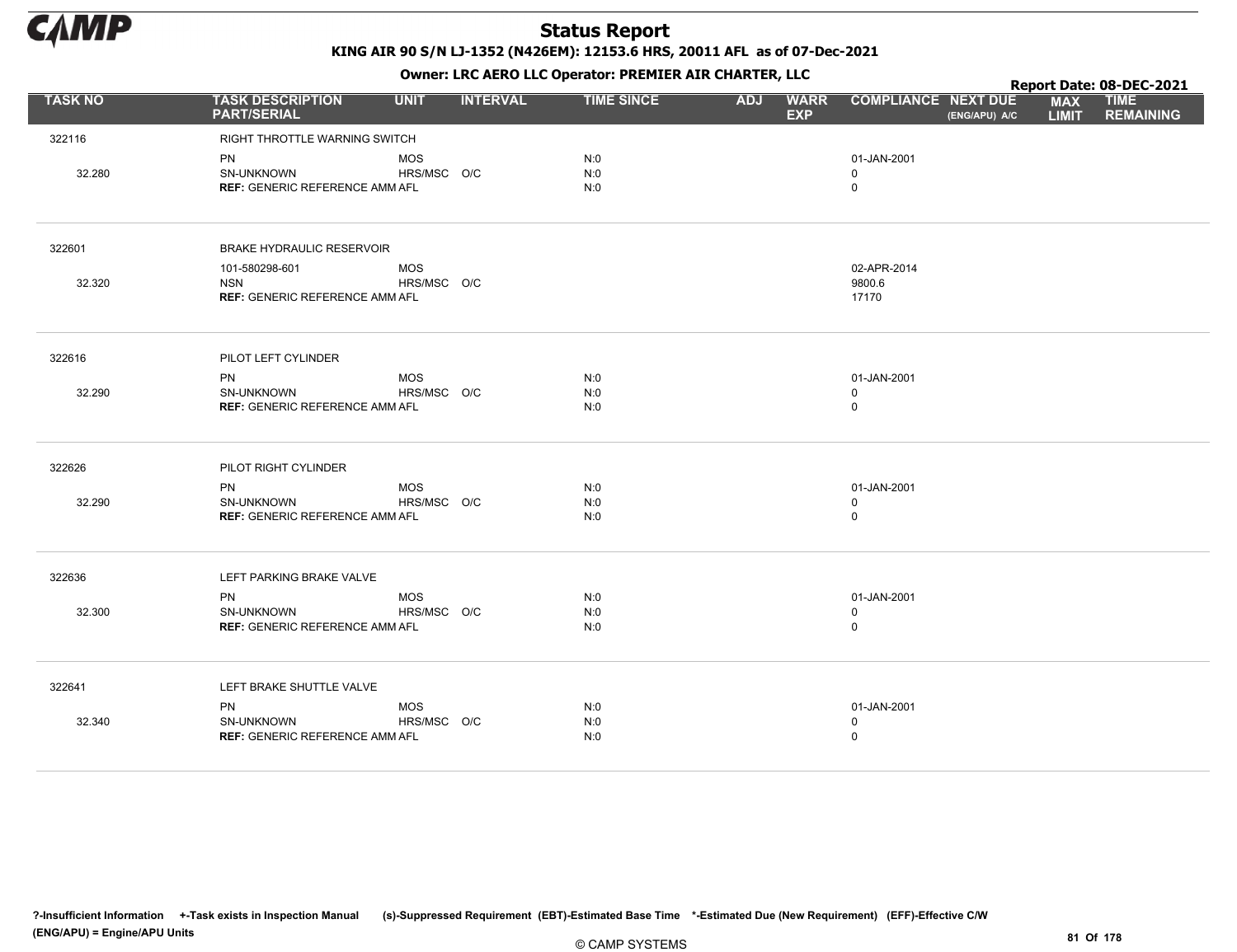

KING AIR 90 S/N LJ-1352 (N426EM): 12153.6 HRS, 20011 AFL as of 07-Dec-2021

|                |                                                              |                           |                 | OWHER. LKC ALKO LLC OPERATOR. PREPILER AIR CHARTER, LLC |            |                           |                                 |               |                            | Report Date: 08-DEC-2021        |
|----------------|--------------------------------------------------------------|---------------------------|-----------------|---------------------------------------------------------|------------|---------------------------|---------------------------------|---------------|----------------------------|---------------------------------|
| <b>TASK NO</b> | <b>TASK DESCRIPTION</b><br><b>PART/SERIAL</b>                | <b>UNIT</b>               | <b>INTERVAL</b> | <b>TIME SINCE</b>                                       | <b>ADJ</b> | <b>WARR</b><br><b>EXP</b> | <b>COMPLIANCE NEXT DUE</b>      | (ENG/APU) A/C | <b>MAX</b><br><b>LIMIT</b> | <b>TIME</b><br><b>REMAINING</b> |
| 322646         | LEFT BRAKE ASSEMBLY                                          |                           |                 |                                                         |            |                           |                                 |               |                            |                                 |
| 32.310         | 30-144<br>1864/1864<br><b>REF: GENERIC REFERENCE AMM AFL</b> | <b>MOS</b><br>HRS/MSC O/C |                 |                                                         |            |                           | 24-AUG-2018<br>11753.3<br>19627 |               |                            |                                 |
| 322651         | LEFT MAIN WHEEL                                              |                           |                 |                                                         |            |                           |                                 |               |                            |                                 |
|                | 40-170A                                                      | MOS                       |                 | O:0                                                     |            |                           | 01-SEP-2016                     |               |                            |                                 |
| 32.040         | AS12263                                                      | HRS/MSC O/C               |                 | O:0                                                     |            |                           | 11198.4                         |               |                            |                                 |
|                | <b>REF: GENERIC REFERENCE AMM AFL</b>                        |                           |                 | O:0                                                     |            |                           | 18980                           |               |                            |                                 |
| 322663         | <b>LEFT MAIN TIRE</b>                                        |                           |                 |                                                         |            |                           |                                 |               |                            |                                 |
|                | 850T06-3                                                     | MOS                       |                 | N:0                                                     |            |                           | 01-AUG-2020                     |               |                            |                                 |
| 32.040         | 93392002                                                     | HRS/MSC O/C               |                 | N:0                                                     |            |                           | 11870.2                         |               |                            |                                 |
|                | <b>REF: GENERIC REFERENCE AMM AFL</b>                        |                           |                 | N:0                                                     |            |                           | 19746                           |               |                            |                                 |
| 322666         | COPILOT LEFT CYLINDER                                        |                           |                 |                                                         |            |                           |                                 |               |                            |                                 |
|                | <b>PN</b>                                                    | MOS                       |                 | N:0                                                     |            |                           | 01-JAN-2001                     |               |                            |                                 |
| 32.330         | SN-UNKNOWN                                                   | HRS/MSC O/C               |                 | N:0                                                     |            |                           | $\mathbf 0$                     |               |                            |                                 |
|                | <b>REF: GENERIC REFERENCE AMM AFL</b>                        |                           |                 | N:0                                                     |            |                           | $\mathsf 0$                     |               |                            |                                 |
| 322676         | COPILOT RIGHT CYLINDER                                       |                           |                 |                                                         |            |                           |                                 |               |                            |                                 |
|                | <b>PN</b>                                                    | <b>MOS</b>                |                 | N:0                                                     |            |                           | 01-JAN-2001                     |               |                            |                                 |
| 32.330         | SN-UNKNOWN                                                   | HRS/MSC O/C               |                 | N:0                                                     |            |                           | $\mathbf 0$                     |               |                            |                                 |
|                | <b>REF: GENERIC REFERENCE AMM AFL</b>                        |                           |                 | N:0                                                     |            |                           | $\mathsf 0$                     |               |                            |                                 |
| 322686         | RIGHT PARKING BRAKE VALVE                                    |                           |                 |                                                         |            |                           |                                 |               |                            |                                 |
|                | <b>PN</b>                                                    | MOS                       |                 | N:0                                                     |            |                           | 01-JAN-2001                     |               |                            |                                 |
| 32.300         | SN-UNKNOWN                                                   | HRS/MSC O/C               |                 | N:0                                                     |            |                           | $\mathsf 0$                     |               |                            |                                 |
|                | <b>REF: GENERIC REFERENCE AMM AFL</b>                        |                           |                 | N:0                                                     |            |                           | $\mathsf 0$                     |               |                            |                                 |
|                |                                                              |                           |                 |                                                         |            |                           |                                 |               |                            |                                 |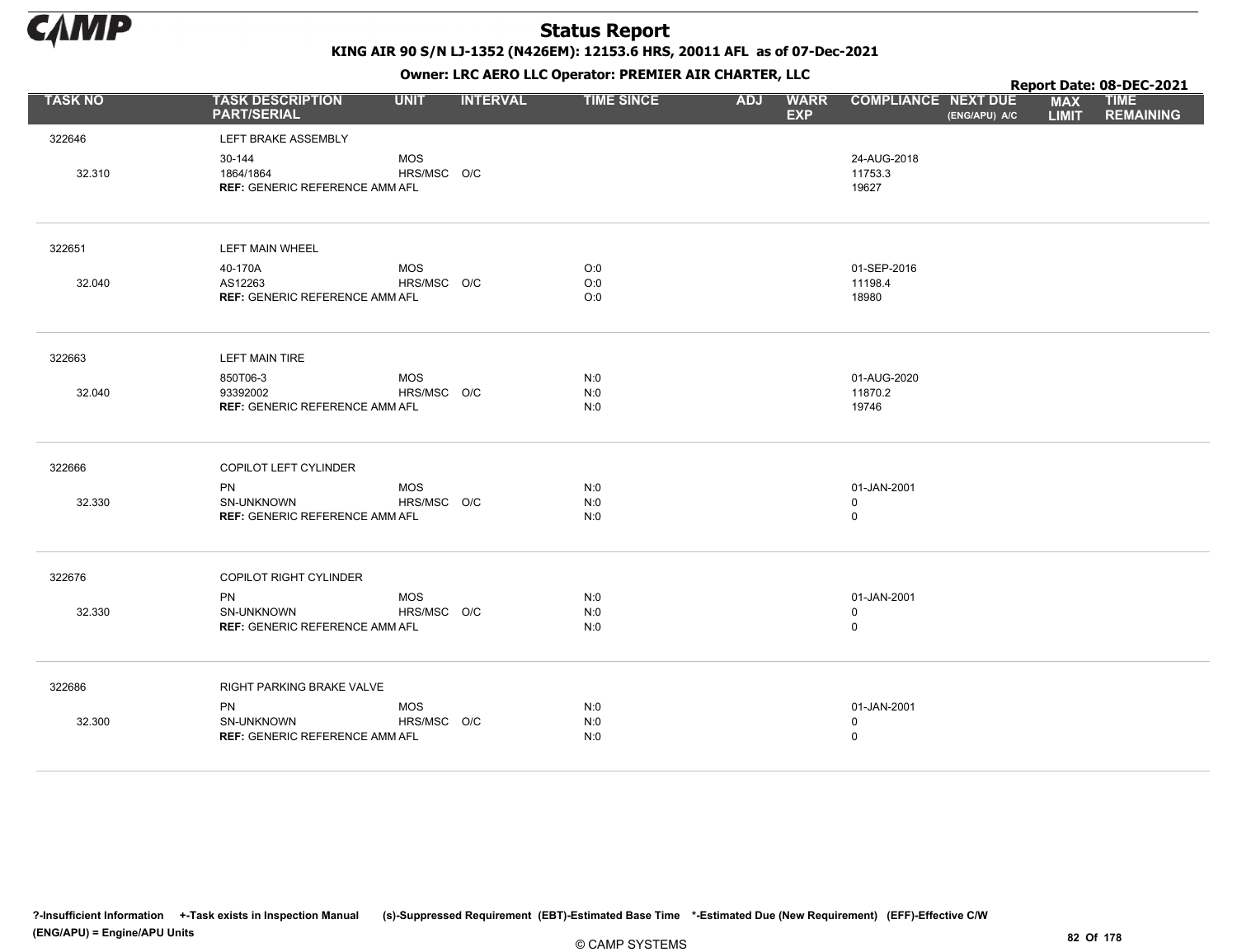

KING AIR 90 S/N LJ-1352 (N426EM): 12153.6 HRS, 20011 AFL as of 07-Dec-2021

|                |                                                                  | OWHER, LKC ALKO LLC OPERATOR PREPILER AIR CHARTER, LLC |                 |                   |            |                           |                                 |               |                            | Report Date: 08-DEC-2021        |
|----------------|------------------------------------------------------------------|--------------------------------------------------------|-----------------|-------------------|------------|---------------------------|---------------------------------|---------------|----------------------------|---------------------------------|
| <b>TASK NO</b> | <b>TASK DESCRIPTION</b><br><b>PART/SERIAL</b>                    | <b>UNIT</b>                                            | <b>INTERVAL</b> | <b>TIME SINCE</b> | <b>ADJ</b> | <b>WARR</b><br><b>EXP</b> | <b>COMPLIANCE NEXT DUE</b>      | (ENG/APU) A/C | <b>MAX</b><br><b>LIMIT</b> | <b>TIME</b><br><b>REMAINING</b> |
| 322696         | RIGHT BRAKE SHUTTLE VALVE                                        |                                                        |                 |                   |            |                           |                                 |               |                            |                                 |
| 32.340         | <b>PN</b><br>SN-UNKNOWN<br><b>REF: GENERIC REFERENCE AMM AFL</b> | <b>MOS</b><br>HRS/MSC O/C                              |                 | N:0<br>N:0<br>N:0 |            |                           | 01-JAN-2001<br>$\mathbf 0$<br>0 |               |                            |                                 |
| 322701         | RIGHT BRAKE ASSEMBLY                                             |                                                        |                 |                   |            |                           |                                 |               |                            |                                 |
| 32.310         | 30-144<br>2892<br><b>REF: GENERIC REFERENCE AMM AFL</b>          | <b>MOS</b><br>HRS/MSC O/C                              |                 |                   |            |                           | 17-SEP-2018<br>11779.8<br>19654 |               |                            |                                 |
| 322706         | <b>RIGHT MAIN WHEEL</b>                                          |                                                        |                 |                   |            |                           |                                 |               |                            |                                 |
| 32.050         | 40-170A<br>1120131<br><b>REF: GENERIC REFERENCE AMM AFL</b>      | <b>MOS</b><br>HRS/MSC O/C                              |                 |                   |            |                           | 21-AUG-2016<br>11195.2<br>18974 |               |                            |                                 |
| 322719         | <b>RIGHT MAIN TIRE</b>                                           |                                                        |                 |                   |            |                           |                                 |               |                            |                                 |
| 32.050         | 850T06-3<br>93402210<br><b>REF: GENERIC REFERENCE AMM AFL</b>    | <b>MOS</b><br>HRS/MSC O/C                              |                 | N:0<br>N:0<br>N:0 |            |                           | 01-AUG-2020<br>11870.2<br>19746 |               |                            |                                 |
| 323001         | LANDING GEAR HYDRAULIC POWER PACK PUMP-MOTOR                     |                                                        |                 |                   |            |                           |                                 |               |                            |                                 |
| 32.350         | 115-380002-5<br>2766<br><b>REF: GENERIC REFERENCE AMM AFL</b>    | <b>MOS</b><br>HRS/MSC O/C                              |                 | O:0<br>O:0<br>O:0 |            |                           | 14-MAY-2003<br>3958.1<br>9058   |               |                            |                                 |
| 323003         | HYDRAULIC LANDING GEAR POWER PACK                                |                                                        |                 |                   |            |                           |                                 |               |                            |                                 |
| 32.350         | <b>PN</b><br>SN-UNKNOWN<br><b>REF: GENERIC REFERENCE AMM AFL</b> | <b>MOS</b><br>HRS/MSC O/C                              |                 | N:0<br>N:0<br>N:0 |            |                           | 01-JAN-2001<br>0<br>0           |               |                            |                                 |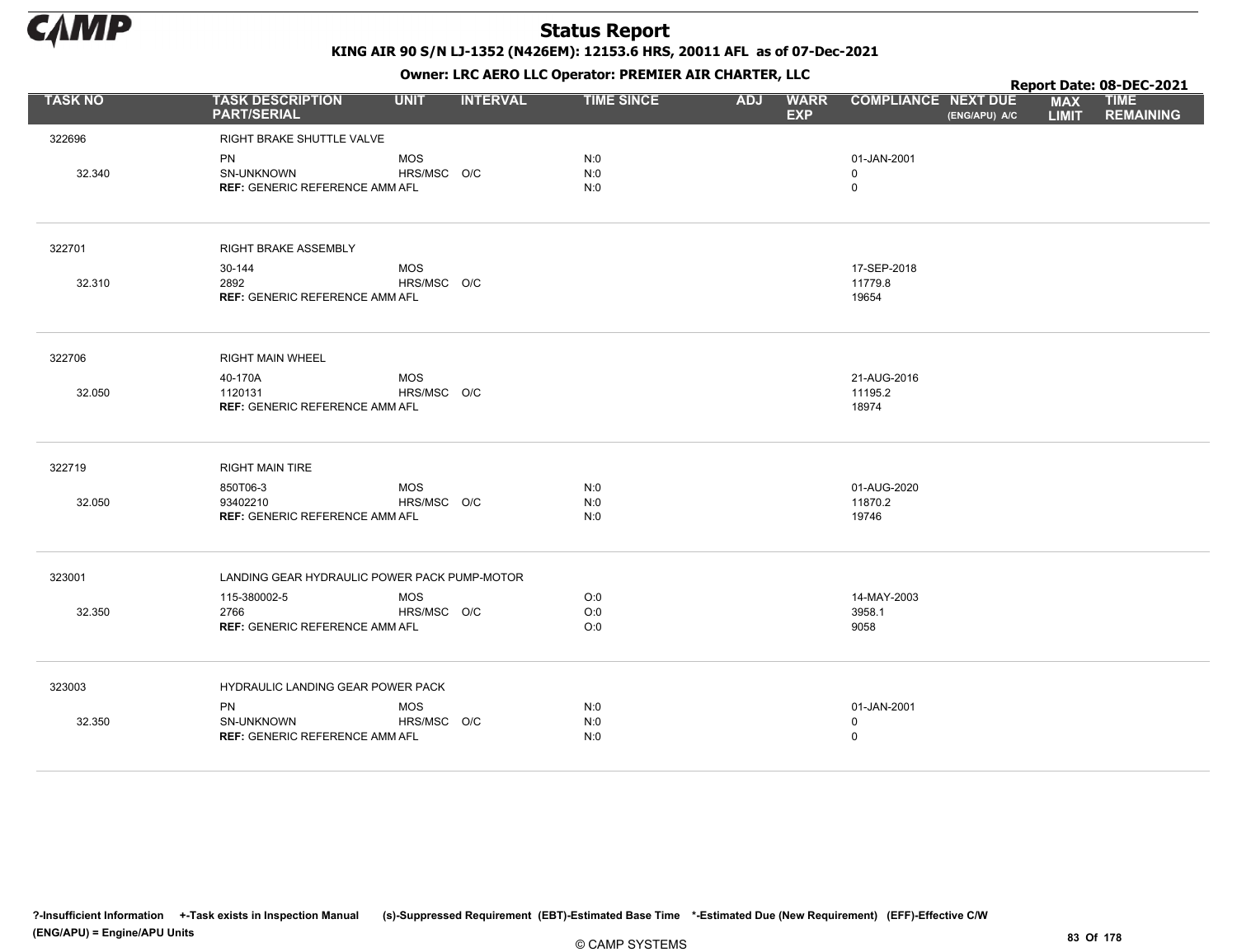

KING AIR 90 S/N LJ-1352 (N426EM): 12153.6 HRS, 20011 AFL as of 07-Dec-2021

|                |                                                                  |                                          |                 |                   |            | . .                       |                                 |                  |                            | Report Date: 08-DEC-2021        |
|----------------|------------------------------------------------------------------|------------------------------------------|-----------------|-------------------|------------|---------------------------|---------------------------------|------------------|----------------------------|---------------------------------|
| <b>TASK NO</b> | <b>TASK DESCRIPTION</b><br><b>PART/SERIAL</b>                    | <b>UNIT</b>                              | <b>INTERVAL</b> | <b>TIME SINCE</b> | <b>ADJ</b> | <b>WARR</b><br><b>EXP</b> | <b>COMPLIANCE NEXT DUE</b>      | (ENG/APU) A/C    | <b>MAX</b><br><b>LIMIT</b> | <b>TIME</b><br><b>REMAINING</b> |
| + 323008       | REPLACE HYDRAULIC LANDING GEAR SYSTEM FILTER AND PACKING         |                                          |                 |                   |            |                           |                                 |                  |                            |                                 |
| 32.160         | <b>REF: AMM 12-20-35</b>                                         | <b>MOS</b><br>HRS/MSC 1200<br><b>AFL</b> | 1000            |                   |            |                           | 17-SEP-2018<br>11779.8<br>19654 | 12979.8<br>20654 |                            | 826.2<br>643                    |
| 323010         | LEFT MAIN (HYDRAULIC) ACTUATOR                                   |                                          |                 |                   |            |                           |                                 |                  |                            |                                 |
| 32.180         | 90-388000-1<br>1833<br><b>REF: GENERIC NO REF</b>                | <b>MOS</b><br>HRS/MSC O/C<br><b>AFL</b>  |                 | O:0<br>O:0<br>O:0 |            |                           | 21-DEC-2016<br>11299.1<br>19118 |                  |                            |                                 |
| 323015         | HYDRAULIC SERVICE VALVE                                          |                                          |                 |                   |            |                           |                                 |                  |                            |                                 |
| 32.420         | <b>PN</b><br>SN-UNKNOWN<br><b>REF: GENERIC REFERENCE AMM AFL</b> | <b>MOS</b><br>HRS/MSC O/C                |                 | N:0<br>N:0<br>N:0 |            |                           | 01-JAN-2001<br>0<br>0           |                  |                            |                                 |
| 323020         | LOW LIQUID LEVEL SENSOR                                          |                                          |                 |                   |            |                           |                                 |                  |                            |                                 |
| 32.430         | <b>PN</b><br>SN-UNKNOWN<br><b>REF: GENERIC REFERENCE AMM AFL</b> | <b>MOS</b><br>HRS/MSC O/C                |                 | N:0<br>N:0<br>N:0 |            |                           | 01-JAN-2001<br>0<br>0           |                  |                            |                                 |
| 323025         | <b>ACCUMULATOR</b>                                               |                                          |                 |                   |            |                           |                                 |                  |                            |                                 |
| 32.450         | 101-388009-5<br>657<br><b>REF: GENERIC REFERENCE AMM AFL</b>     | <b>MOS</b><br>HRS/MSC O/C                |                 | O:0<br>O:0<br>O:0 |            |                           | 22-FEB-2002<br>3517.1<br>7931   |                  |                            |                                 |
| 323030         | HYDRAULIC HAND BRAKE PUMP                                        |                                          |                 |                   |            |                           |                                 |                  |                            |                                 |
| 32.460         | <b>PN</b><br>SN-UNKNOWN<br><b>REF: GENERIC REFERENCE AMM AFL</b> | <b>MOS</b><br>HRS/MSC O/C                |                 | N:0<br>N:0<br>N:0 |            |                           | 01-JAN-2001<br>$\mathbf 0$<br>0 |                  |                            |                                 |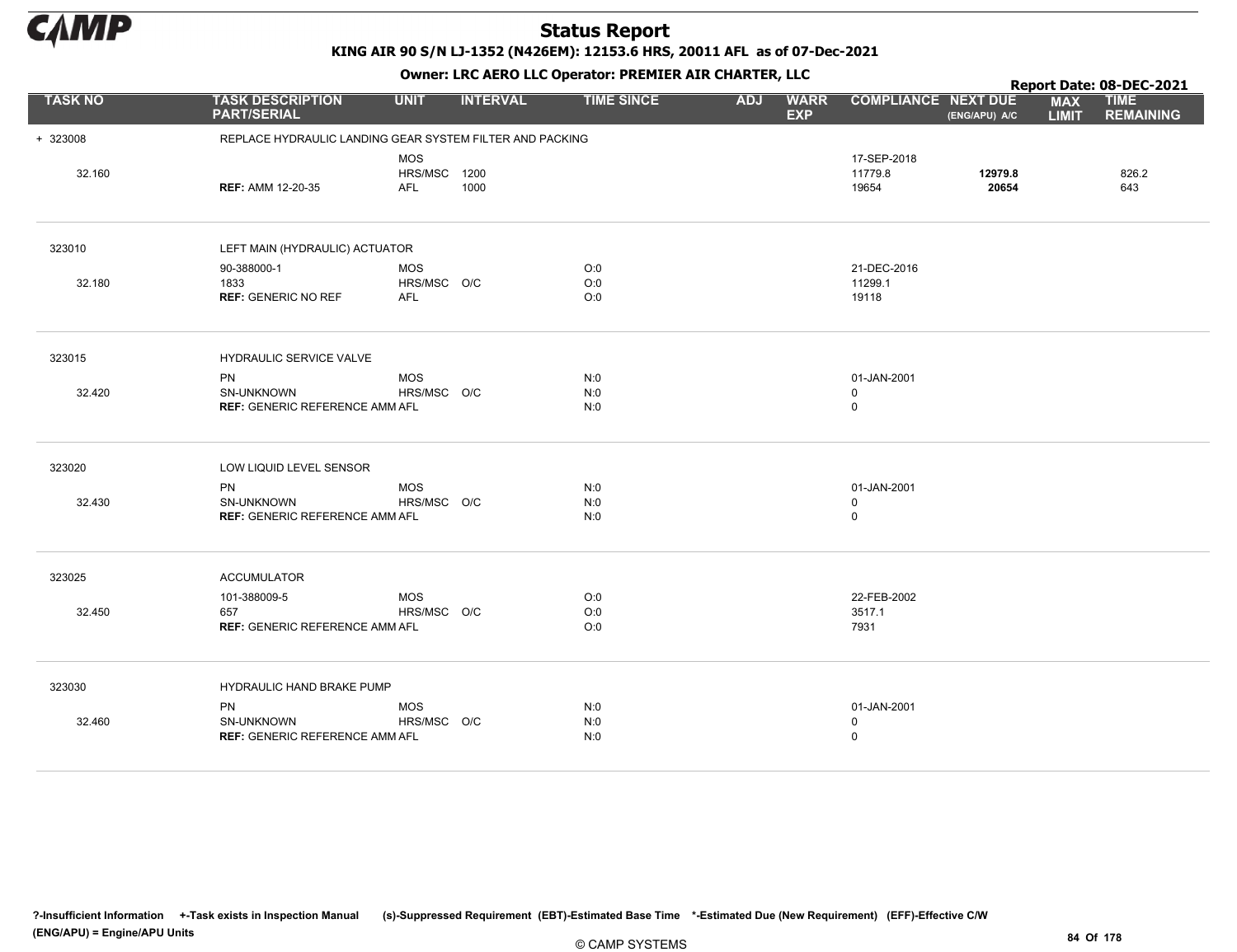

|                |                                                               |                                            |                                                                      |            |                           |                                |               |                            | Report Date: 08-DEC-2021        |
|----------------|---------------------------------------------------------------|--------------------------------------------|----------------------------------------------------------------------|------------|---------------------------|--------------------------------|---------------|----------------------------|---------------------------------|
| <b>TASK NO</b> | <b>TASK DESCRIPTION</b><br><b>PART/SERIAL</b>                 | <b>UNIT</b><br><b>INTERVAL</b>             | <b>TIME SINCE</b>                                                    | <b>ADJ</b> | <b>WARR</b><br><b>EXP</b> | <b>COMPLIANCE NEXT DUE</b>     | (ENG/APU) A/C | <b>MAX</b><br><b>LIMIT</b> | <b>TIME</b><br><b>REMAINING</b> |
| 323110         | RIGHT MAIN (HYDRAULIC) ACTUATOR                               |                                            |                                                                      |            |                           |                                |               |                            |                                 |
| 32.180         | 90-388000-1<br>492<br><b>REF: GENERIC NO REF</b>              | <b>MOS</b><br>HRS/MSC O/C<br><b>AFL</b>    | O:0<br>O:0<br>O:0                                                    |            |                           | 17-FEB-1998<br>1855.8<br>4258  |               |                            |                                 |
| 323210         | NOSE GEAR (HYDRAULIC) ACTUATOR                                |                                            |                                                                      |            |                           |                                |               |                            |                                 |
| 32.185         | 112-380022-21<br>1403<br><b>REF: GENERIC NO REF</b>           | <b>MOS</b><br>HRS/MSC O/C<br>AFL           |                                                                      |            |                           | 05-FEB-2014<br>9654.9<br>16994 |               |                            |                                 |
| + 323217       |                                                               |                                            | REPLACE LANDING GEAR RETRACTION AND EXTENSION TEFLON HYDRAULIC HOSES |            |                           |                                |               |                            |                                 |
| 32.360         | <b>REF: GENERIC NO REF</b>                                    | <b>MOS</b><br>120<br>HRS/MSC<br><b>AFL</b> |                                                                      |            |                           | 09-APR-2014                    | 09-APR-2024   |                            | 853 d                           |
| + 323218       | REPLACE BRAKE SYSTEM HOSES (ONLY HOSES EXPOSED IN WHEEL WELL) |                                            |                                                                      |            |                           |                                |               |                            |                                 |
|                |                                                               | 60<br><b>MOS</b>                           |                                                                      |            |                           | 18-AUG-2020                    | 18-AUG-2025   |                            | 1349 d                          |
| 32.090         | <b>REF: GENERIC NO REF</b>                                    | HRS/MSC<br><b>AFL</b>                      |                                                                      |            |                           | 11870.5<br>19746               |               |                            |                                 |
| 326005         | LANDING GEAR CONTROL SWITCH                                   |                                            |                                                                      |            |                           |                                |               |                            |                                 |
|                | 101-384137-7                                                  | <b>MOS</b>                                 | R:0                                                                  |            |                           | 24-JUN-2008                    |               |                            |                                 |
| 32.440         | 1662A<br><b>REF: GENERIC REFERENCE AMM AFL</b>                | HRS/MSC O/C                                | R:0<br>R:0                                                           |            |                           | 5544.6<br>11579                |               |                            |                                 |
| + 327501       |                                                               |                                            | INSPECT LEFT MAIN GEAR SOFT OR UNUSUAL TERRAIN (UNSCHEDULED CHECKS)  |            |                           |                                |               |                            |                                 |
|                |                                                               | <b>MOS</b>                                 | I:0                                                                  |            |                           | 01-JAN-2001                    |               |                            |                                 |
| 32.010         | <b>REF: See Workcard</b>                                      | HRS/MSC N/R<br><b>AFL</b>                  | I:0<br>1:0                                                           |            |                           | $\mathbf 0$<br>$\mathbf 0$     |               |                            |                                 |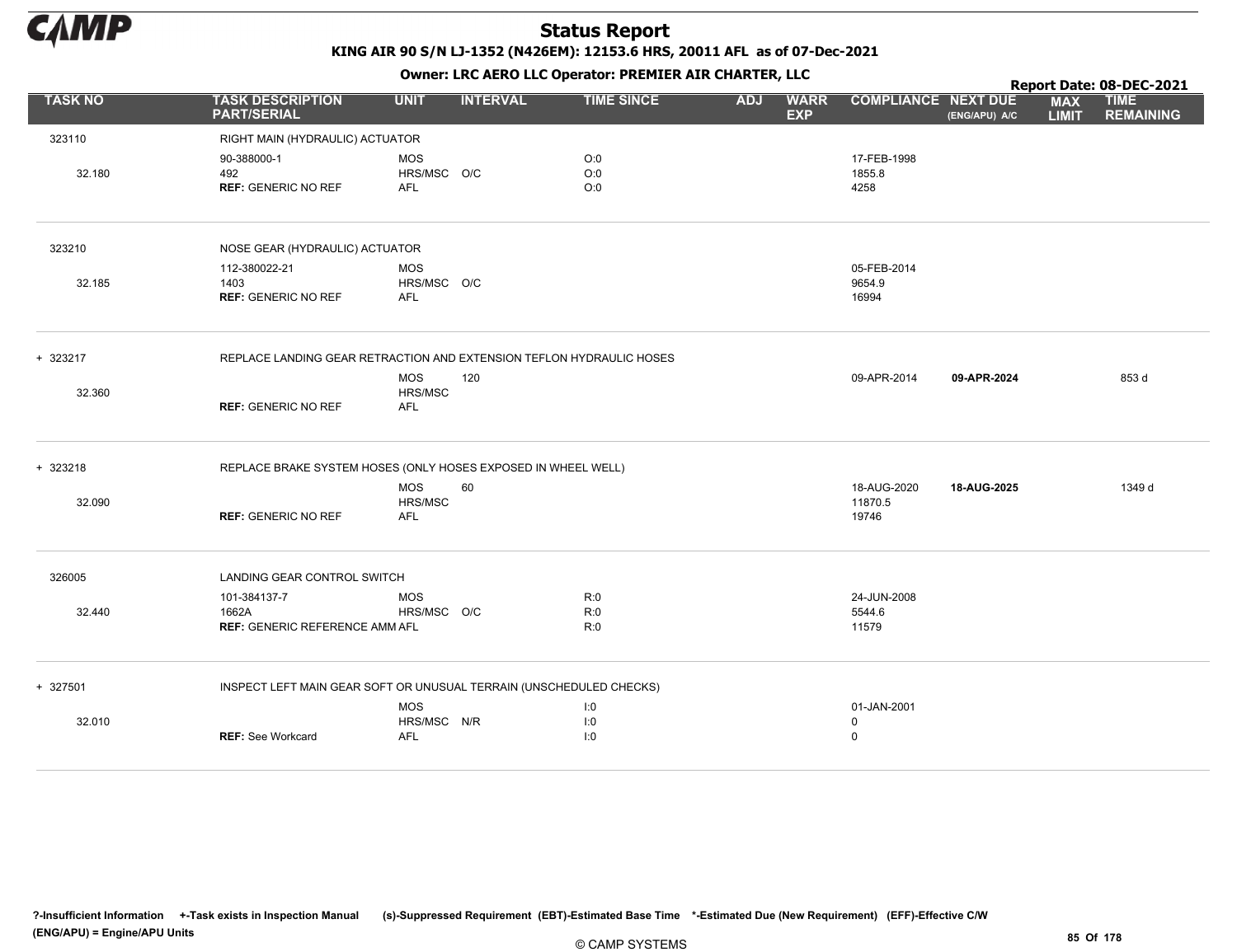

|                |                                                                                  |                           |                 |                   |            |                           |                            |               |                            | Report Date: 08-DEC-2021        |
|----------------|----------------------------------------------------------------------------------|---------------------------|-----------------|-------------------|------------|---------------------------|----------------------------|---------------|----------------------------|---------------------------------|
| <b>TASK NO</b> | <b>TASK DESCRIPTION</b><br><b>PART/SERIAL</b>                                    | <b>UNIT</b>               | <b>INTERVAL</b> | <b>TIME SINCE</b> | <b>ADJ</b> | <b>WARR</b><br><b>EXP</b> | <b>COMPLIANCE NEXT DUE</b> | (ENG/APU) A/C | <b>MAX</b><br><b>LIMIT</b> | <b>TIME</b><br><b>REMAINING</b> |
| + 327502       | INSPECT RIGHT MAIN GEAR SOFT OR UNUSUAL TERRAIN (UNSCHEDULED CHECKS)             |                           |                 |                   |            |                           |                            |               |                            |                                 |
|                |                                                                                  | <b>MOS</b>                |                 | 1:0               |            |                           | 01-JAN-2001                |               |                            |                                 |
| 32.010         |                                                                                  | HRS/MSC N/R               |                 | 1:0               |            |                           | $\mathbf 0$                |               |                            |                                 |
|                | <b>REF: See Workcard</b>                                                         | <b>AFL</b>                |                 | 1:0               |            |                           | 0                          |               |                            |                                 |
| + 327503       | INSPECT NOSE GEAR SOFT OR UNUSUAL TERRAIN (UNSCHEDULED CHECKS)                   |                           |                 |                   |            |                           |                            |               |                            |                                 |
|                |                                                                                  | <b>MOS</b>                |                 | 1:0               |            |                           | 01-JAN-2001                |               |                            |                                 |
| 32.010         |                                                                                  | HRS/MSC N/R               |                 | I:0               |            |                           | $\mathbf 0$                |               |                            |                                 |
|                | <b>REF: See Workcard</b>                                                         | <b>AFL</b>                |                 | 1:0               |            |                           | $\mathbf 0$                |               |                            |                                 |
| + 327504       | INSPECT LEFT MAIN GEAR BRAKE DISCS-SOFT OR UNUSUAL TERRAIN (UNSCHEDULED CHECKS)  |                           |                 |                   |            |                           |                            |               |                            |                                 |
|                |                                                                                  | <b>MOS</b>                |                 | 1:0               |            |                           | 01-JAN-2001                |               |                            |                                 |
| 32.020         | <b>REF: See Workcard</b>                                                         | HRS/MSC N/R<br><b>AFL</b> |                 | 1:0<br>1:0        |            |                           | $\mathbf 0$<br>0           |               |                            |                                 |
|                |                                                                                  |                           |                 |                   |            |                           |                            |               |                            |                                 |
| + 327505       | INSPECT RIGHT MAIN GEAR BRAKE DISCS-SOFT OR UNUSUAL TERRAIN (UNSCHEDULED CHECKS) |                           |                 |                   |            |                           |                            |               |                            |                                 |
|                |                                                                                  | <b>MOS</b>                |                 | 1:0               |            |                           | 01-JAN-2001                |               |                            |                                 |
| 32.020         |                                                                                  | HRS/MSC N/R               |                 | I:0               |            |                           | $\mathbf 0$                |               |                            |                                 |
|                | <b>REF: See Workcard</b>                                                         | <b>AFL</b>                |                 | 1:0               |            |                           | 0                          |               |                            |                                 |
| CHAPTER 33     | <b>LIGHTS</b>                                                                    |                           |                 |                   |            |                           |                            |               |                            |                                 |
| 330101         | LEFT WING ICE LIGHT                                                              |                           |                 |                   |            |                           |                            |               |                            |                                 |
|                | CMA-7079B-24                                                                     | <b>MOS</b>                |                 | N:0               |            |                           | 03-MAY-2015                |               |                            |                                 |
| 33.020         | <b>SN-UNKNOWN</b>                                                                | HRS/MSC O/C               |                 | N:0               |            |                           | 10529.5                    |               |                            |                                 |
|                | <b>REF: GENERIC REFERENCE AMM AFL</b>                                            |                           |                 | N:0               |            |                           | 18114                      |               |                            |                                 |
| 330106         | LEFT INBOARD LANDING LIGHT                                                       |                           |                 |                   |            |                           |                            |               |                            |                                 |
|                | PN-UNKNOWN                                                                       | <b>MOS</b>                |                 |                   |            |                           | 30-APR-2013                |               |                            |                                 |
| 33.030         | SN-UNKNOWN                                                                       | HRS/MSC O/C               |                 |                   |            |                           | 9145.3                     |               |                            |                                 |
|                | <b>REF: GENERIC REFERENCE AMM AFL</b>                                            |                           |                 |                   |            |                           | 16410                      |               |                            |                                 |
|                |                                                                                  |                           |                 |                   |            |                           |                            |               |                            |                                 |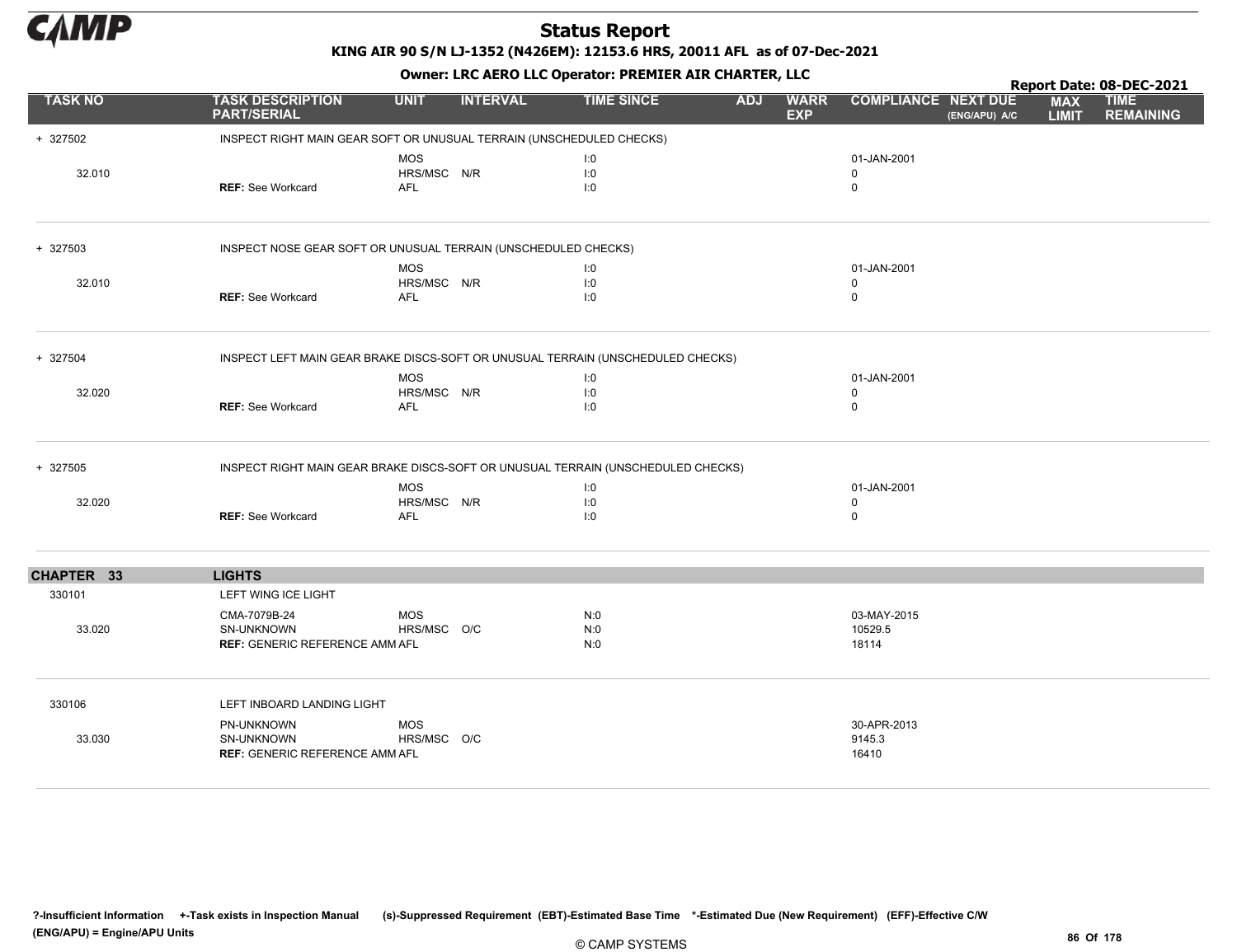

KING AIR 90 S/N LJ-1352 (N426EM): 12153.6 HRS, 20011 AFL as of 07-Dec-2021

|                |                                                                          |                           |                 | OWHER LIKE ALKO LLC OPERATOR PREPILER AIR CHARTER, LLC |            |                           |                                 |               |                            | Report Date: 08-DEC-2021        |
|----------------|--------------------------------------------------------------------------|---------------------------|-----------------|--------------------------------------------------------|------------|---------------------------|---------------------------------|---------------|----------------------------|---------------------------------|
| <b>TASK NO</b> | <b>TASK DESCRIPTION</b><br><b>PART/SERIAL</b>                            | <b>UNIT</b>               | <b>INTERVAL</b> | <b>TIME SINCE</b>                                      | <b>ADJ</b> | <b>WARR</b><br><b>EXP</b> | <b>COMPLIANCE NEXT DUE</b>      | (ENG/APU) A/C | <b>MAX</b><br><b>LIMIT</b> | <b>TIME</b><br><b>REMAINING</b> |
| 330111         | LEFT OUTBOARD LANDING LIGHT                                              |                           |                 |                                                        |            |                           |                                 |               |                            |                                 |
| 33.040         | PN-UNKNOWN<br>SN-UNKNOWN<br><b>REF: GENERIC REFERENCE AMM AFL</b>        | <b>MOS</b><br>HRS/MSC O/C |                 |                                                        |            |                           | 30-APR-2013<br>9145.3<br>16410  |               |                            |                                 |
| 330116         | LEFT NOSE LANDING LIGHT                                                  |                           |                 |                                                        |            |                           |                                 |               |                            |                                 |
| 33.050         | PN-UNKNOWN<br><b>SN-UNKNOWN</b><br><b>REF: GENERIC REFERENCE AMM AFL</b> | <b>MOS</b><br>HRS/MSC O/C |                 |                                                        |            |                           | 30-APR-2013<br>9145.3<br>16410  |               |                            |                                 |
| 330121         | LEFT WING NAVIGATION LIGHT                                               |                           |                 |                                                        |            |                           |                                 |               |                            |                                 |
| 33.060         | D-90029-03<br>02471<br><b>REF: GENERIC REFERENCE AMM AFL</b>             | <b>MOS</b><br>HRS/MSC O/C |                 |                                                        |            |                           | 01-SEP-2009<br>6458.6<br>12799  |               |                            |                                 |
| 330601         | RIGHT WING ICE LIGHT                                                     |                           |                 |                                                        |            |                           |                                 |               |                            |                                 |
| 33.020         | CMA-7079B-24<br>SN-UNKNOWN<br><b>REF: GENERIC REFERENCE AMM AFL</b>      | <b>MOS</b><br>HRS/MSC O/C |                 | N:0<br>N:0<br>N:0                                      |            |                           | 03-APR-2015<br>10460.8<br>18022 |               |                            |                                 |
| 330606         | RIGHT INBOARD LANDING LIGHT                                              |                           |                 |                                                        |            |                           |                                 |               |                            |                                 |
| 33.030         | PN-UNKNOWN<br>SN-UNKNOWN<br><b>REF: GENERIC REFERENCE AMM AFL</b>        | <b>MOS</b><br>HRS/MSC O/C |                 |                                                        |            |                           | 30-APR-2013<br>9145.3<br>16410  |               |                            |                                 |
| 330611         | RIGHT OUTBOARD LANDING LIGHT                                             |                           |                 |                                                        |            |                           |                                 |               |                            |                                 |
| 33.040         | PN-UNKNOWN<br>SN-UNKNOWN<br><b>REF: GENERIC REFERENCE AMM AFL</b>        | <b>MOS</b><br>HRS/MSC O/C |                 |                                                        |            |                           | 30-APR-2013<br>9145.3<br>16410  |               |                            |                                 |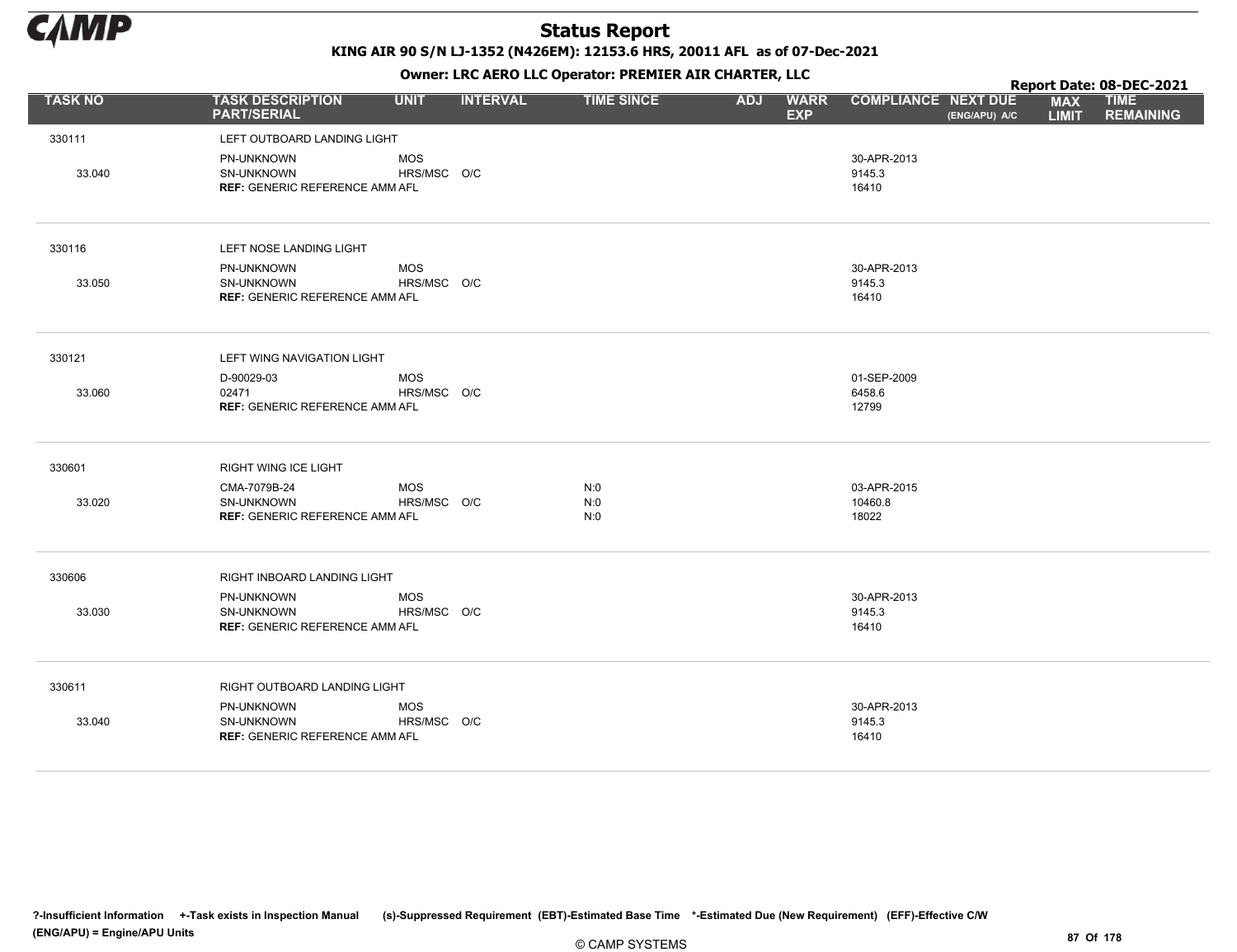

KING AIR 90 S/N LJ-1352 (N426EM): 12153.6 HRS, 20011 AFL as of 07-Dec-2021

|                |                                                                   |                           |                 |                   |            |                           |                                |               |                            | Report Date: 08-DEC-2021        |
|----------------|-------------------------------------------------------------------|---------------------------|-----------------|-------------------|------------|---------------------------|--------------------------------|---------------|----------------------------|---------------------------------|
| <b>TASK NO</b> | <b>TASK DESCRIPTION</b><br><b>PART/SERIAL</b>                     | <b>UNIT</b>               | <b>INTERVAL</b> | <b>TIME SINCE</b> | <b>ADJ</b> | <b>WARR</b><br><b>EXP</b> | <b>COMPLIANCE NEXT DUE</b>     | (ENG/APU) A/C | <b>MAX</b><br><b>LIMIT</b> | <b>TIME</b><br><b>REMAINING</b> |
| 330616         | RIGHT NOSE LANDING LIGHT                                          |                           |                 |                   |            |                           |                                |               |                            |                                 |
| 33.050         | PN-UNKNOWN<br>SN-UNKNOWN<br><b>REF: GENERIC REFERENCE AMM AFL</b> | <b>MOS</b><br>HRS/MSC O/C |                 |                   |            |                           | 30-APR-2013<br>9145.3<br>16410 |               |                            |                                 |
| 330621         | RIGHT WING NAVIGATION LIGHT                                       |                           |                 |                   |            |                           |                                |               |                            |                                 |
|                | PN                                                                | <b>MOS</b>                |                 | N:0               |            |                           | 01-JAN-2001                    |               |                            |                                 |
| 33.060         | SN-UNKNOWN<br><b>REF: GENERIC REFERENCE AMM AFL</b>               | HRS/MSC O/C               |                 | N:0<br>N:0        |            |                           | 0<br>$\mathbf 0$               |               |                            |                                 |
|                |                                                                   |                           |                 |                   |            |                           |                                |               |                            |                                 |
| 331101         | TAIL NAVIGATION LIGHT                                             |                           |                 |                   |            |                           |                                |               |                            |                                 |
|                | <b>PN</b>                                                         | <b>MOS</b>                |                 | N:0               |            |                           | 01-JAN-2001                    |               |                            |                                 |
| 33.090         | SN-UNKNOWN<br><b>REF: GENERIC REFERENCE AMM AFL</b>               | HRS/MSC O/C               |                 | N:0<br>N:0        |            |                           | 0<br>$\mathbf 0$               |               |                            |                                 |
|                |                                                                   |                           |                 |                   |            |                           |                                |               |                            |                                 |
| 331106         | UPPER ANTI-COLLISION LIGHT                                        |                           |                 |                   |            |                           |                                |               |                            |                                 |
|                | PN                                                                | <b>MOS</b>                |                 | N:0               |            |                           | 01-JAN-2001                    |               |                            |                                 |
| 33.080         | SN-UNKNOWN<br><b>REF: GENERIC REFERENCE AMM AFL</b>               | HRS/MSC O/C               |                 | N:0<br>N:0        |            |                           | 0<br>$\mathbf 0$               |               |                            |                                 |
|                |                                                                   |                           |                 |                   |            |                           |                                |               |                            |                                 |
| 331111         | LOWER ANTI-COLLISION LIGHT                                        |                           |                 |                   |            |                           |                                |               |                            |                                 |
|                | PN                                                                | <b>MOS</b>                |                 | N:0               |            |                           | 01-JAN-2001                    |               |                            |                                 |
| 33.080         | SN-UNKNOWN<br><b>REF: GENERIC REFERENCE AMM AFL</b>               | HRS/MSC O/C               |                 | N:0<br>N:0        |            |                           | 0<br>$\mathbf 0$               |               |                            |                                 |
|                |                                                                   |                           |                 |                   |            |                           |                                |               |                            |                                 |
| 331116         | <b>TAXI LIGHT</b>                                                 |                           |                 |                   |            |                           |                                |               |                            |                                 |
|                | 2307055-1                                                         | <b>MOS</b>                |                 |                   |            |                           | 30-APR-2013                    |               |                            |                                 |
| 33.090         | SN-UNKNOWN<br><b>REF: GENERIC REFERENCE AMM AFL</b>               | HRS/MSC O/C               |                 |                   |            |                           | 9145.3<br>16410                |               |                            |                                 |
|                |                                                                   |                           |                 |                   |            |                           |                                |               |                            |                                 |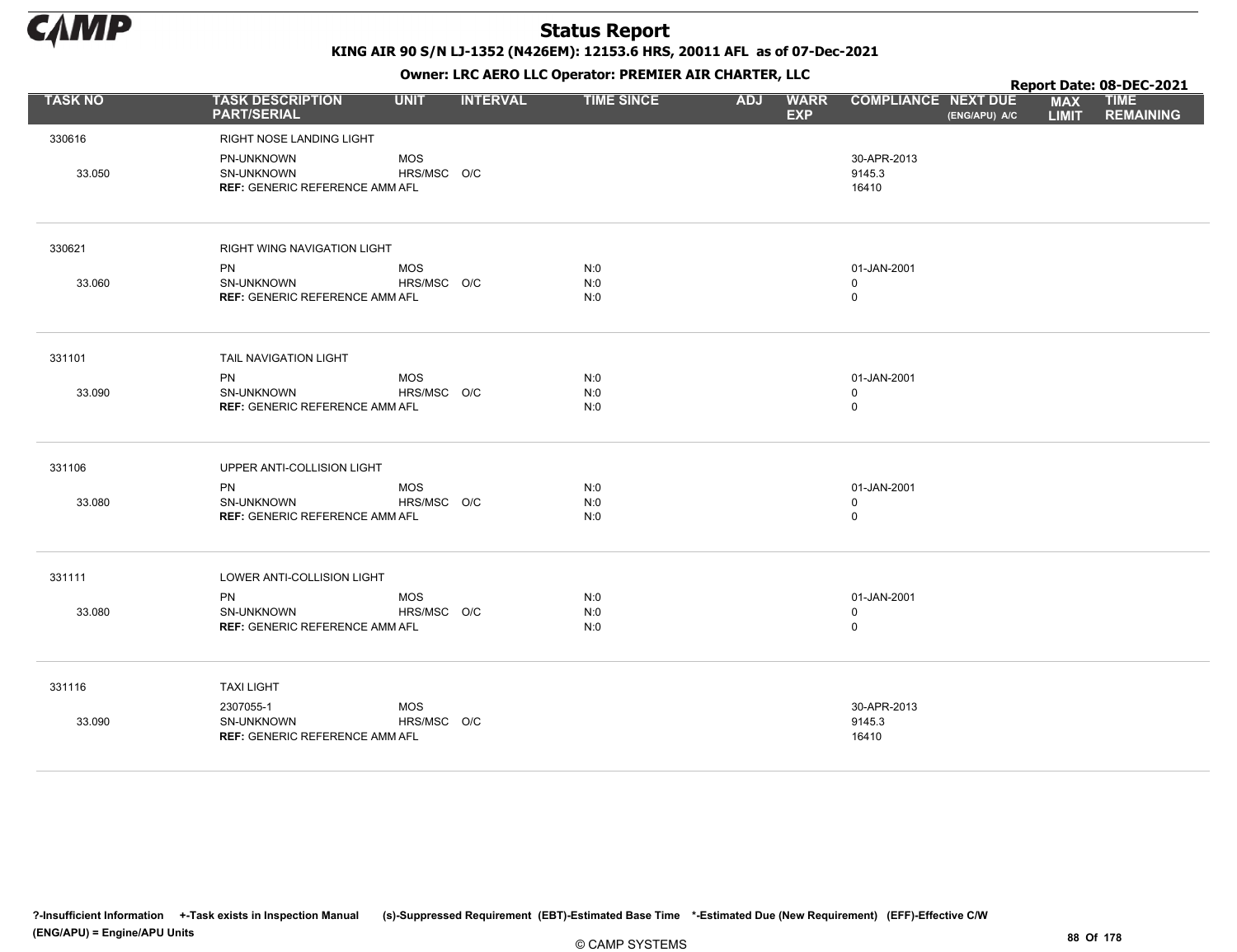

|                |                                               |             |                 |                   |            | . .                       |                                             |                            | Report Date: 08-DEC-2021        |
|----------------|-----------------------------------------------|-------------|-----------------|-------------------|------------|---------------------------|---------------------------------------------|----------------------------|---------------------------------|
| <b>TASK NO</b> | <b>TASK DESCRIPTION</b><br><b>PART/SERIAL</b> | <b>UNIT</b> | <b>INTERVAL</b> | <b>TIME SINCE</b> | <b>ADJ</b> | <b>WARR</b><br><b>EXP</b> | <b>COMPLIANCE NEXT DUE</b><br>(ENG/APU) A/C | <b>MAX</b><br><b>LIMIT</b> | <b>TIME</b><br><b>REMAINING</b> |
| 331601         | LEFT WING HI-INTENSITY LIGHT                  |             |                 |                   |            |                           |                                             |                            |                                 |
|                | PN                                            | <b>MOS</b>  |                 | N:0               |            |                           | 01-JAN-2001                                 |                            |                                 |
| 33.070         | SN-UNKNOWN                                    | HRS/MSC O/C |                 | N:0               |            |                           | 0                                           |                            |                                 |
|                | <b>REF: GENERIC REFERENCE AMM AFL</b>         |             |                 | N:0               |            |                           | $\mathsf 0$                                 |                            |                                 |
| 331606         | RIGHT WING HI-INTENSITY LIGHT                 |             |                 |                   |            |                           |                                             |                            |                                 |
|                | PN                                            | MOS         |                 | N:0               |            |                           | 01-JAN-2001                                 |                            |                                 |
| 33.070         | SN-UNKNOWN                                    | HRS/MSC O/C |                 | N:0               |            |                           | $\mathbf 0$                                 |                            |                                 |
|                | <b>REF: GENERIC REFERENCE AMM AFL</b>         |             |                 | N:0               |            |                           | $\mathsf 0$                                 |                            |                                 |
| 331611         | TAIL HI-INTENSITY LIGHT                       |             |                 |                   |            |                           |                                             |                            |                                 |
|                | PN                                            | MOS         |                 | N:0               |            |                           | 01-JAN-2001                                 |                            |                                 |
| 33.070         | SN-UNKNOWN                                    | HRS/MSC O/C |                 | N:0               |            |                           | $\mathbf 0$                                 |                            |                                 |
|                | <b>REF: GENERIC REFERENCE AMM AFL</b>         |             |                 | N:0               |            |                           | $\mathsf 0$                                 |                            |                                 |
| 331616         | HI-INTENSITY POWER SUPPLY                     |             |                 |                   |            |                           |                                             |                            |                                 |
|                | PN                                            | MOS         |                 | N:0               |            |                           | 01-JAN-2001                                 |                            |                                 |
| 33.010         | SN-UNKNOWN                                    | HRS/MSC O/C |                 | N:0               |            |                           | $\mathbf 0$                                 |                            |                                 |
|                | <b>REF: GENERIC NO REF</b>                    | AFL         |                 | N:0               |            |                           | $\mathsf 0$                                 |                            |                                 |
| 332101         | AFT DOME LIGHT                                |             |                 |                   |            |                           |                                             |                            |                                 |
|                | <b>PN</b>                                     | <b>MOS</b>  |                 | N:0               |            |                           | 01-JAN-2001                                 |                            |                                 |
| 33.100         | <b>SN-UNKNOWN</b>                             | HRS/MSC O/C |                 | N:0               |            |                           | $\mathbf 0$                                 |                            |                                 |
|                | <b>REF: GENERIC REFERENCE AMM AFL</b>         |             |                 | N:0               |            |                           | $\mathsf 0$                                 |                            |                                 |
| 332106         | THRESHOLD LIGHT                               |             |                 |                   |            |                           |                                             |                            |                                 |
|                | PN                                            | <b>MOS</b>  |                 | N:0               |            |                           | 01-JAN-2001                                 |                            |                                 |
| 33.100         | SN-UNKNOWN                                    | HRS/MSC O/C |                 | N:0               |            |                           | $\mathsf 0$                                 |                            |                                 |
|                | <b>REF: GENERIC REFERENCE AMM AFL</b>         |             |                 | N:0               |            |                           | $\mathsf 0$                                 |                            |                                 |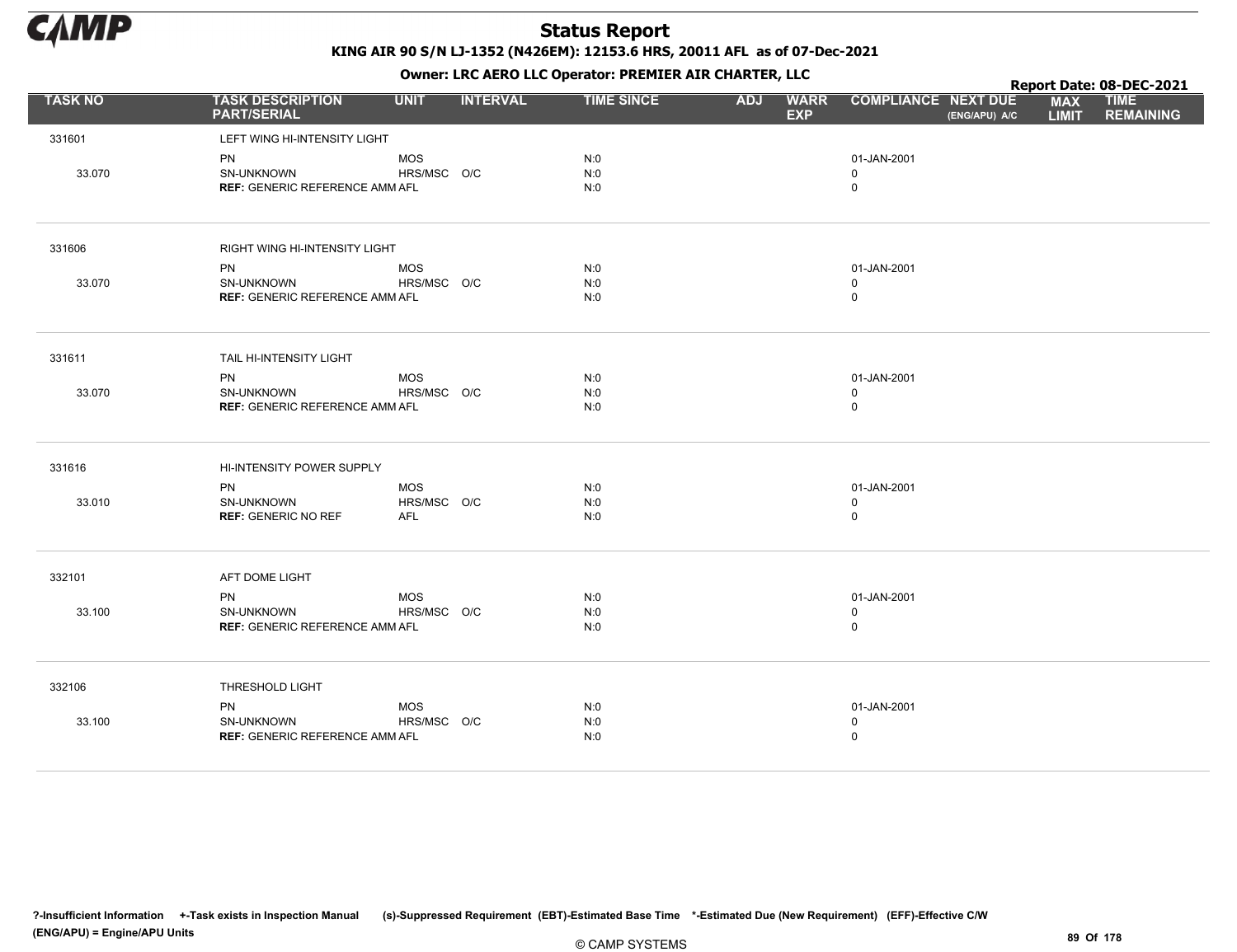

|                |                                                                   |                                          |                              |                   |            | . .                       |                                           |                        |                            | Report Date: 08-DEC-2021               |  |
|----------------|-------------------------------------------------------------------|------------------------------------------|------------------------------|-------------------|------------|---------------------------|-------------------------------------------|------------------------|----------------------------|----------------------------------------|--|
| <b>TASK NO</b> | <b>TASK DESCRIPTION</b><br><b>PART/SERIAL</b>                     | <b>UNIT</b>                              | <b>INTERVAL</b>              | <b>TIME SINCE</b> | <b>ADJ</b> | <b>WARR</b><br><b>EXP</b> | <b>COMPLIANCE NEXT DUE</b>                | (ENG/APU) A/C          | <b>MAX</b><br><b>LIMIT</b> | <b>TIME</b><br><b>REMAINING</b>        |  |
| 332126         | LEFT WING HI-INTENSITY POWER SUPPLY MODULE                        |                                          |                              |                   |            |                           |                                           |                        |                            |                                        |  |
| 33.110         | <b>PN</b><br>SN-UNKNOWN<br><b>REF: GENERIC REFERENCE AMM AFL</b>  | <b>MOS</b><br>HRS/MSC O/C                |                              | N:0<br>N:0<br>N:0 |            |                           | 01-JAN-2001<br>$\mathbf 0$<br>$\mathbf 0$ |                        |                            |                                        |  |
| 332131         | RIGHT WING HI-INTENSITY POWER SUPPLY MODULE                       |                                          |                              |                   |            |                           |                                           |                        |                            |                                        |  |
| 33.110         | <b>PN</b><br>SN-UNKNOWN<br><b>REF: GENERIC REFERENCE AMM AFL</b>  | <b>MOS</b><br>HRS/MSC O/C                |                              | N:0<br>N:0<br>N:0 |            |                           | 01-JAN-2001<br>$\mathbf 0$<br>$\mathbf 0$ |                        |                            |                                        |  |
| 332136         | TAIL HI-INTENSITY POWER SUPPLY MODULE                             |                                          |                              |                   |            |                           |                                           |                        |                            |                                        |  |
| 33.110         | 70178-01<br>HTS-MS-00720<br><b>REF: GENERIC REFERENCE AMM AFL</b> | <b>MOS</b><br>HRS/MSC O/C                |                              | R:0<br>R:0<br>R:0 |            |                           | 06-JAN-1999<br>2267.5<br>5112             |                        |                            |                                        |  |
| $+ 332140$     | <b>INSPECT EDGELIGHTED PANELS</b>                                 |                                          |                              |                   |            |                           |                                           |                        |                            |                                        |  |
| 33.120         | <b>REF: See Workcard</b>                                          | <b>MOS</b><br>HRS/MSC 2000<br><b>AFL</b> | 48<br>+48d/-48d<br>+10%/-10% |                   |            |                           | 18-AUG-2020<br>11870.5<br>19746           | 18-AUG-2024<br>13870.5 | 05-OCT-2024<br>14070.5     | $(+48)$<br>984 d<br>1716.9<br>$(+200)$ |  |
| CHAPTER 34     | <b>NAVIGATION</b>                                                 |                                          |                              |                   |            |                           |                                           |                        |                            |                                        |  |
| 340005         | NO. 1 DUAL NAVIGATION OR MARKER COUPLER                           |                                          |                              |                   |            |                           |                                           |                        |                            |                                        |  |
| 34.360         | <b>PN</b><br>SN-UNKNOWN<br><b>REF: GENERIC REFERENCE AMM AFL</b>  | <b>MOS</b><br>HRS/MSC O/C                |                              | N:0<br>N:0<br>N:0 |            |                           | 01-JAN-2001<br>0<br>$\mathbf 0$           |                        |                            |                                        |  |
| 340010         | NO. 2 DUAL NAVIGATION OR MARKER COUPLER                           |                                          |                              |                   |            |                           |                                           |                        |                            |                                        |  |
| 34.370         | <b>PN</b><br>SN-UNKNOWN<br><b>REF: GENERIC REFERENCE AMM AFL</b>  | <b>MOS</b><br>HRS/MSC O/C                |                              | N:0<br>N:0<br>N:0 |            |                           | 01-JAN-2001<br>0<br>0                     |                        |                            |                                        |  |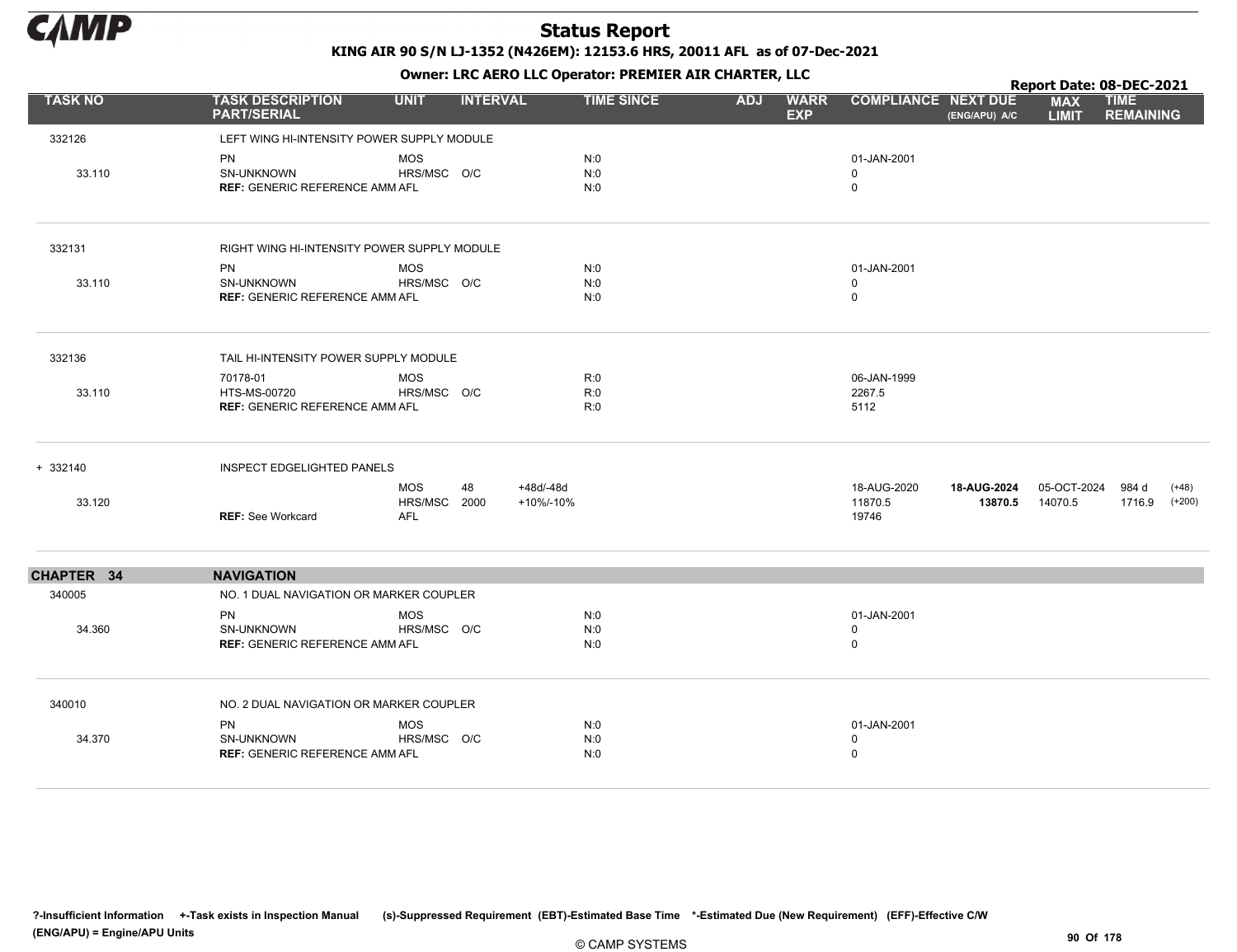

|                |                                                     |                           |                 |                   | . .        |                           |                            |               |                            | Report Date: 08-DEC-2021        |
|----------------|-----------------------------------------------------|---------------------------|-----------------|-------------------|------------|---------------------------|----------------------------|---------------|----------------------------|---------------------------------|
| <b>TASK NO</b> | <b>TASK DESCRIPTION</b><br><b>PART/SERIAL</b>       | <b>UNIT</b>               | <b>INTERVAL</b> | <b>TIME SINCE</b> | <b>ADJ</b> | <b>WARR</b><br><b>EXP</b> | <b>COMPLIANCE NEXT DUE</b> | (ENG/APU) A/C | <b>MAX</b><br><b>LIMIT</b> | <b>TIME</b><br><b>REMAINING</b> |
| 340035         | ATTITUDE AND HEADING REFERENCE SYSTEM               |                           |                 |                   |            |                           |                            |               |                            |                                 |
|                | PN                                                  | <b>MOS</b>                |                 | N:0               |            |                           | 01-JAN-2001                |               |                            |                                 |
|                | SN-UNKNOWN                                          | HRS/MSC -                 |                 | N:0               |            |                           | $\mathbf 0$                |               |                            |                                 |
|                | REF:                                                | AFL                       |                 | N:0               |            |                           | $\mathsf 0$                |               |                            |                                 |
|                |                                                     |                           |                 |                   |            |                           |                            |               |                            |                                 |
| 340101         | LEFT PITOT TUBE                                     |                           |                 |                   |            |                           |                            |               |                            |                                 |
|                | 100-324042-15                                       | <b>MOS</b>                |                 |                   |            |                           | 17-JUN-2021                |               |                            |                                 |
| 34.050         | SN-UNKNOWN<br><b>REF: GENERIC REFERENCE AMM AFL</b> | HRS/MSC O/C               |                 |                   |            |                           | 12073.9                    |               |                            |                                 |
|                |                                                     |                           |                 |                   |            |                           | 19931                      |               |                            |                                 |
| 340106         | LEFT PITOT DRAINCOCK                                |                           |                 |                   |            |                           |                            |               |                            |                                 |
|                |                                                     |                           |                 |                   |            |                           |                            |               |                            |                                 |
| 34.060         | PN<br>SN-UNKNOWN                                    | <b>MOS</b><br>HRS/MSC O/C |                 | N:0<br>N:0        |            |                           | 01-JAN-2001<br>$\mathbf 0$ |               |                            |                                 |
|                | <b>REF: GENERIC REFERENCE AMM AFL</b>               |                           |                 | N:0               |            |                           | $\mathbf 0$                |               |                            |                                 |
|                |                                                     |                           |                 |                   |            |                           |                            |               |                            |                                 |
| 340111         | RIGHT PITOT TUBE                                    |                           |                 |                   |            |                           |                            |               |                            |                                 |
|                | <b>PN</b>                                           | <b>MOS</b>                |                 | N:0               |            |                           | 01-JAN-2001                |               |                            |                                 |
| 34.050         | SN-UNKNOWN<br><b>REF: GENERIC REFERENCE AMM AFL</b> | HRS/MSC O/C               |                 | N:0<br>N:0        |            |                           | $\mathbf 0$<br>$\mathsf 0$ |               |                            |                                 |
|                |                                                     |                           |                 |                   |            |                           |                            |               |                            |                                 |
| 340116         | RIGHT PITOT DRAINCOCK                               |                           |                 |                   |            |                           |                            |               |                            |                                 |
|                | <b>PN</b>                                           | <b>MOS</b>                |                 | N:0               |            |                           | 01-JAN-2001                |               |                            |                                 |
| 34.060         | SN-UNKNOWN                                          | HRS/MSC O/C               |                 | N:0               |            |                           | $\mathbf 0$                |               |                            |                                 |
|                | <b>REF: GENERIC REFERENCE AMM AFL</b>               |                           |                 | N:0               |            |                           | $\mathsf 0$                |               |                            |                                 |
| 340136         | PILOT AIRSPEED INDICATOR                            |                           |                 |                   |            |                           |                            |               |                            |                                 |
|                | 90-380028-5                                         | <b>MOS</b>                |                 |                   |            |                           | 18-JUN-1996                |               |                            |                                 |
| 34.070         | 28L4                                                | HRS/MSC O/C               |                 |                   |            |                           | 1061                       |               |                            |                                 |
|                | <b>REF: GENERIC REFERENCE AMM AFL</b>               |                           |                 |                   |            |                           | 2308                       |               |                            |                                 |
|                |                                                     |                           |                 |                   |            |                           |                            |               |                            |                                 |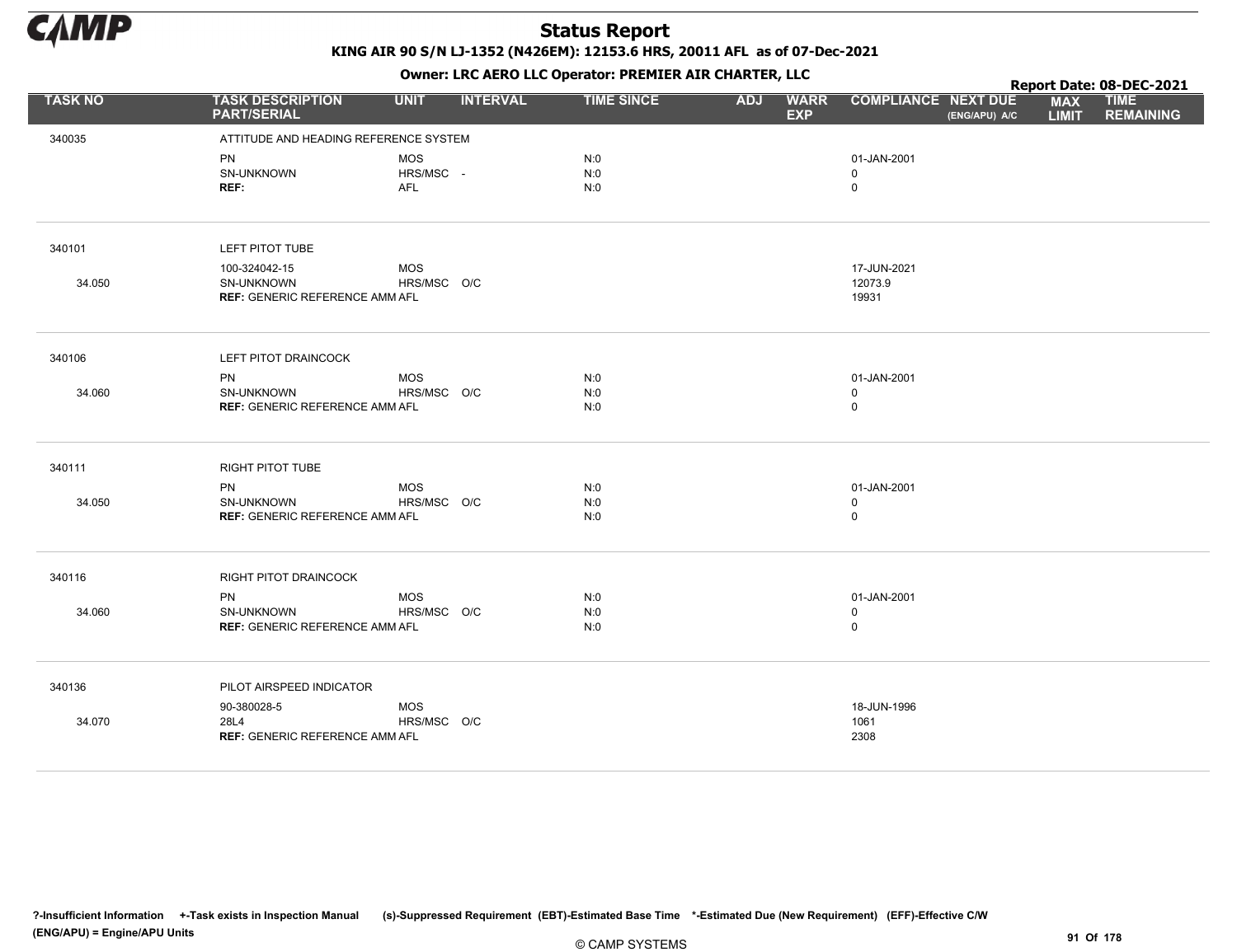

|                |                                               |             |                 |                   |            | . .                       |                                             |                            | Report Date: 08-DEC-2021        |
|----------------|-----------------------------------------------|-------------|-----------------|-------------------|------------|---------------------------|---------------------------------------------|----------------------------|---------------------------------|
| <b>TASK NO</b> | <b>TASK DESCRIPTION</b><br><b>PART/SERIAL</b> | <b>UNIT</b> | <b>INTERVAL</b> | <b>TIME SINCE</b> | <b>ADJ</b> | <b>WARR</b><br><b>EXP</b> | <b>COMPLIANCE NEXT DUE</b><br>(ENG/APU) A/C | <b>MAX</b><br><b>LIMIT</b> | <b>TIME</b><br><b>REMAINING</b> |
| 340141         | COPILOT AIRSPEED INDICATOR                    |             |                 |                   |            |                           |                                             |                            |                                 |
|                | 90-380028-5                                   | <b>MOS</b>  |                 | O:0               |            |                           | 31-MAR-1998                                 |                            |                                 |
| 34.070         | 31L10                                         | HRS/MSC O/C |                 | O:0               |            |                           | 1899                                        |                            |                                 |
|                | <b>REF: GENERIC REFERENCE AMM AFL</b>         |             |                 | O:0               |            |                           | 4373                                        |                            |                                 |
| 340601         | LEFT STATIC PORT                              |             |                 |                   |            |                           |                                             |                            |                                 |
|                | <b>PN</b>                                     | MOS         |                 | N:0               |            |                           | 01-JAN-2001                                 |                            |                                 |
| 34.080         | SN-UNKNOWN                                    | HRS/MSC O/C |                 | N:0               |            |                           | $\mathbf 0$                                 |                            |                                 |
|                | <b>REF: GENERIC REFERENCE AMM AFL</b>         |             |                 | N:0               |            |                           | $\mathbf 0$                                 |                            |                                 |
| 340606         | <b>RIGHT STATIC PORT</b>                      |             |                 |                   |            |                           |                                             |                            |                                 |
|                | PN                                            | MOS         |                 | N:0               |            |                           | 01-JAN-2001                                 |                            |                                 |
| 34.080         | <b>SN-UNKNOWN</b>                             | HRS/MSC O/C |                 | N:0               |            |                           | 0                                           |                            |                                 |
|                | <b>REF: GENERIC REFERENCE AMM AFL</b>         |             |                 | N:0               |            |                           | $\mathsf 0$                                 |                            |                                 |
| 340611         | <b>STATIC DRAINCOCK</b>                       |             |                 |                   |            |                           |                                             |                            |                                 |
|                | <b>PN</b>                                     | <b>MOS</b>  |                 | N:0               |            |                           | 01-JAN-2001                                 |                            |                                 |
| 34.060         | SN-UNKNOWN                                    | HRS/MSC O/C |                 | N:0               |            |                           | $\mathbf 0$                                 |                            |                                 |
|                | <b>REF: GENERIC REFERENCE AMM AFL</b>         |             |                 | N:0               |            |                           | $\mathbf 0$                                 |                            |                                 |
| 340621         | ALTERNATE STATIC VALVE                        |             |                 |                   |            |                           |                                             |                            |                                 |
|                | <b>PN</b>                                     | <b>MOS</b>  |                 | N:0               |            |                           | 01-JAN-2001                                 |                            |                                 |
| 34.090         | <b>SN-UNKNOWN</b>                             | HRS/MSC O/C |                 | N:0               |            |                           | $\mathbf 0$                                 |                            |                                 |
|                | <b>REF: GENERIC REFERENCE AMM AFL</b>         |             |                 | N:0               |            |                           | $\mathsf 0$                                 |                            |                                 |
| 340626         | EMERGENCY STATIC AIR VALVE                    |             |                 |                   |            |                           |                                             |                            |                                 |
|                | PN                                            | <b>MOS</b>  |                 | N:0               |            |                           | 01-JAN-2001                                 |                            |                                 |
| 34.090         | SN-UNKNOWN                                    | HRS/MSC O/C |                 | N:0               |            |                           | $\mathsf 0$                                 |                            |                                 |
|                | <b>REF: GENERIC REFERENCE AMM AFL</b>         |             |                 | N:0               |            |                           | $\mathsf 0$                                 |                            |                                 |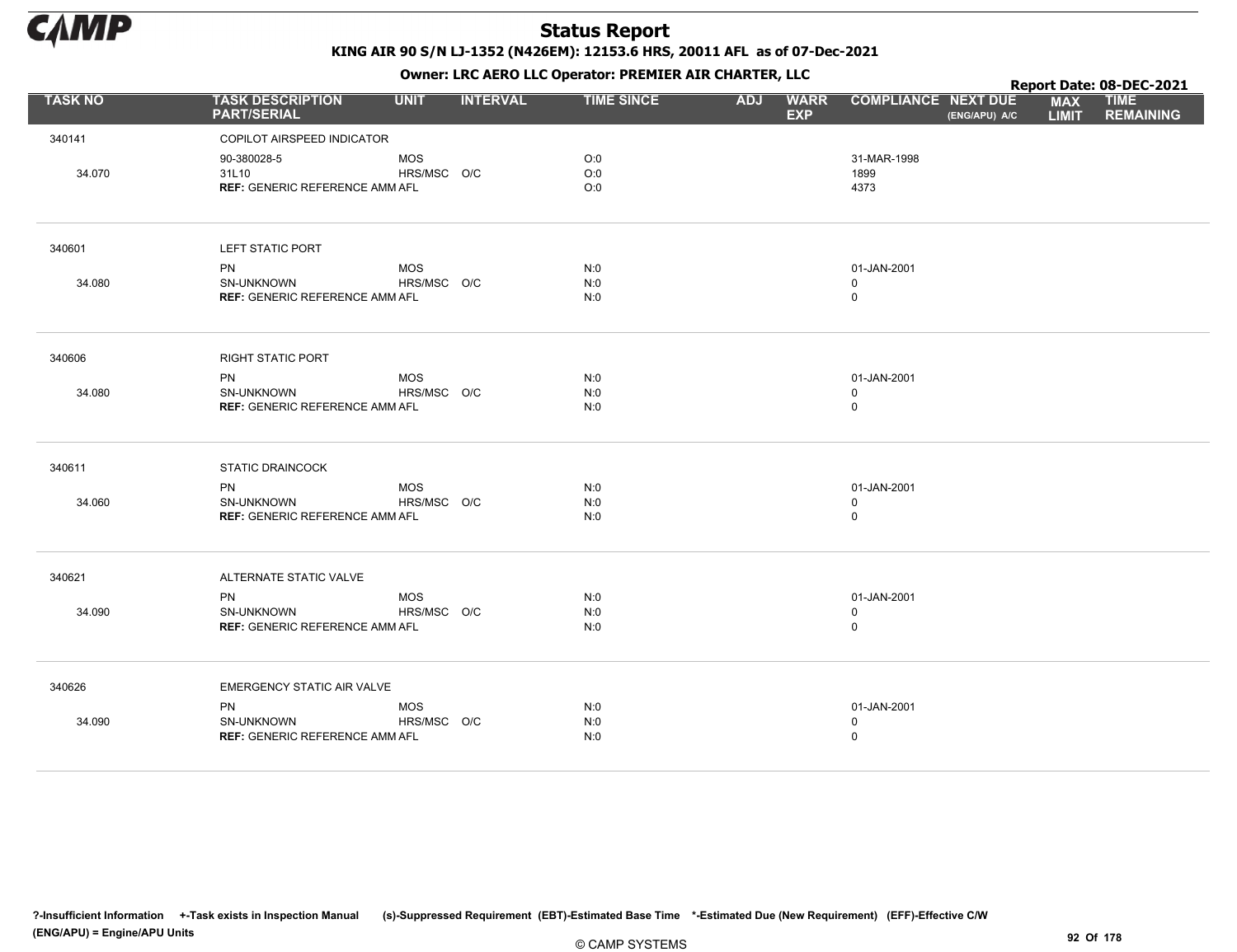

KING AIR 90 S/N LJ-1352 (N426EM): 12153.6 HRS, 20011 AFL as of 07-Dec-2021

|                            |                                                  |                                         |                 | OWHER. LKC ALKO LLC OPERATOR. PREPILER AIR CHARTER, LLC |            |                           |                                 |               |                            | Report Date: 08-DEC-2021        |
|----------------------------|--------------------------------------------------|-----------------------------------------|-----------------|---------------------------------------------------------|------------|---------------------------|---------------------------------|---------------|----------------------------|---------------------------------|
| <b>TASK NO</b>             | <b>TASK DESCRIPTION</b><br><b>PART/SERIAL</b>    | <b>UNIT</b>                             | <b>INTERVAL</b> | <b>TIME SINCE</b>                                       | <b>ADJ</b> | <b>WARR</b><br><b>EXP</b> | <b>COMPLIANCE NEXT DUE</b>      | (ENG/APU) A/C | <b>MAX</b><br><b>LIMIT</b> | <b>TIME</b><br><b>REMAINING</b> |
| + 340631                   | LEAK CHECK PILOT STATIC SYSTEM                   |                                         |                 |                                                         |            |                           |                                 |               |                            |                                 |
| 34.100<br><b>MANDATORY</b> | <b>REF: GENERIC NO REF</b>                       | <b>MOS</b><br>HRS/MSC<br><b>AFL</b>     | 24              |                                                         |            |                           | 18-AUG-2020<br>11870.5<br>19746 | 18-AUG-2022   |                            | 253 d                           |
| + 340632                   | LEAK CHECK COPILOT STATIC SYSTEM                 |                                         |                 |                                                         |            |                           |                                 |               |                            |                                 |
| 34.100<br><b>MANDATORY</b> | <b>REF: GENERIC NO REF</b>                       | <b>MOS</b><br>HRS/MSC<br><b>AFL</b>     | 24              |                                                         |            |                           | 18-AUG-2020<br>11870.5<br>19746 | 18-AUG-2022   |                            | 253 d                           |
| 340636                     | PILOT ALTIMETER                                  |                                         |                 |                                                         |            |                           |                                 |               |                            |                                 |
| 34.010                     | 28704-D4001<br>718<br><b>REF: GENERIC NO REF</b> | <b>MOS</b><br>HRS/MSC O/C<br><b>AFL</b> |                 |                                                         |            |                           | 16-APR-2009<br>6163.2<br>12405  |               |                            |                                 |
| + 340641                   | <b>TEST PILOT ALTIMETER</b>                      |                                         |                 |                                                         |            |                           |                                 |               |                            |                                 |
| 34.010<br><b>MANDATORY</b> | 28704-D4001<br>718<br><b>REF: GENERIC BLANK</b>  | <b>MOS</b><br>HRS/MSC<br>AFL            | 24              |                                                         |            |                           | 01-AUG-2020<br>11870.5<br>19746 | 01-JUL-2022 M |                            | 205 d                           |
| 340646                     | <b>COPILOT ALTIMETER</b>                         |                                         |                 |                                                         |            |                           |                                 |               |                            |                                 |
| 34.015                     | 2932-414<br>3859<br><b>REF: GENERIC NO REF</b>   | <b>MOS</b><br>HRS/MSC O/C<br>AFL        |                 |                                                         |            |                           | 16-APR-2009<br>6163.2<br>12405  |               |                            |                                 |
| + 340651                   | TEST COPILOT ALTIMETER                           |                                         |                 |                                                         |            |                           |                                 |               |                            |                                 |
| 34.010<br><b>MANDATORY</b> | 2932-414<br>3859<br><b>REF: GENERIC BLANK</b>    | <b>MOS</b><br>HRS/MSC<br><b>AFL</b>     | 24              |                                                         |            |                           | 01-AUG-2020<br>11870.5<br>19746 | 01-JUL-2022 M |                            | 205 d                           |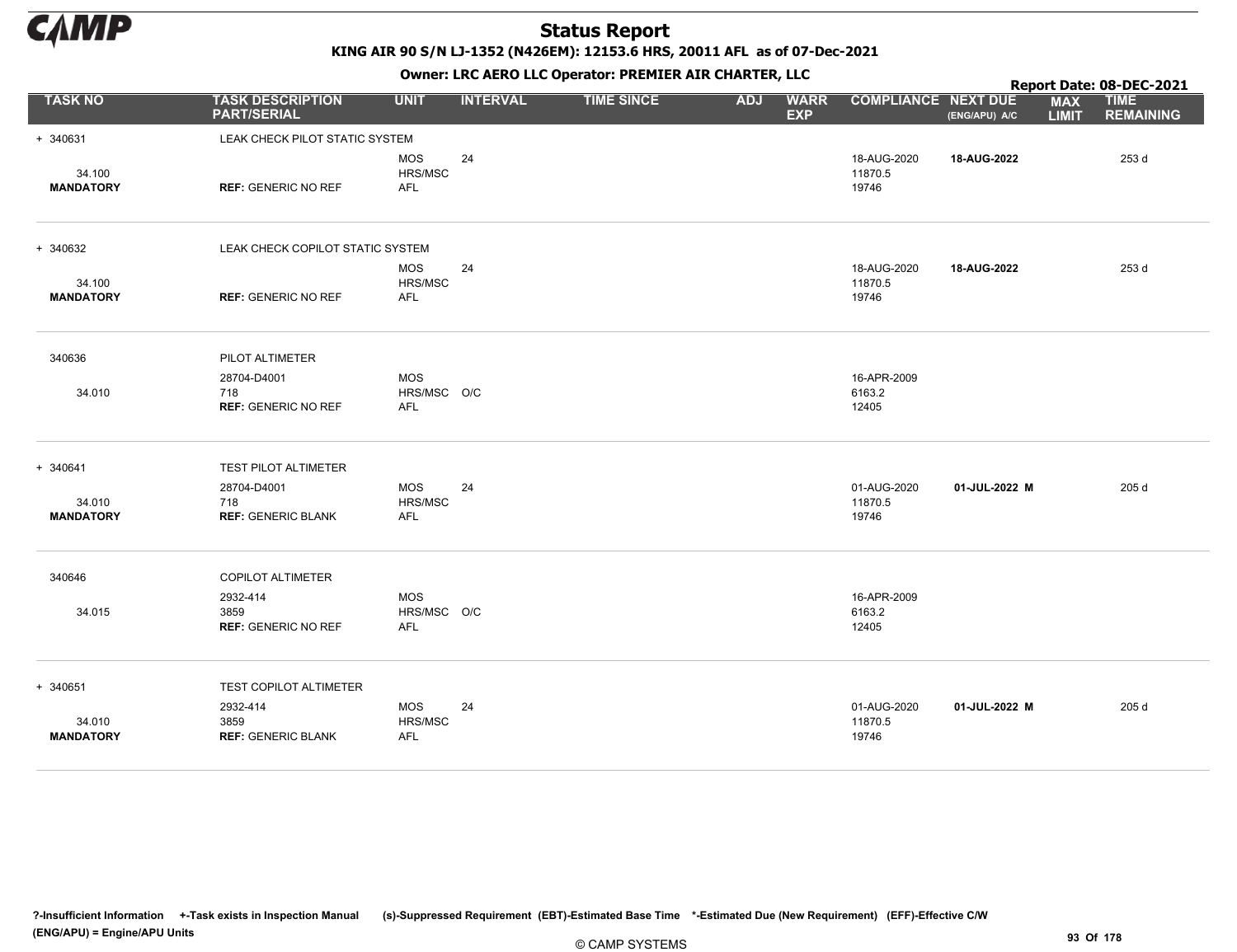

KING AIR 90 S/N LJ-1352 (N426EM): 12153.6 HRS, 20011 AFL as of 07-Dec-2021

|                |                                                                         |                                         |                 | OWHER. LKC ALKO LLC OPERATOR. PREPILER AIR CHARTER, LLC |            |                           |                                           |               |                            | Report Date: 08-DEC-2021        |
|----------------|-------------------------------------------------------------------------|-----------------------------------------|-----------------|---------------------------------------------------------|------------|---------------------------|-------------------------------------------|---------------|----------------------------|---------------------------------|
| <b>TASK NO</b> | <b>TASK DESCRIPTION</b><br><b>PART/SERIAL</b>                           | <b>UNIT</b>                             | <b>INTERVAL</b> | <b>TIME SINCE</b>                                       | <b>ADJ</b> | <b>WARR</b><br><b>EXP</b> | <b>COMPLIANCE NEXT DUE</b>                | (ENG/APU) A/C | <b>MAX</b><br><b>LIMIT</b> | <b>TIME</b><br><b>REMAINING</b> |
| 340656         | ALTITUDE ALERTER                                                        |                                         |                 |                                                         |            |                           |                                           |               |                            |                                 |
| 34.110         | 45100-D4010<br>905<br><b>REF: GENERIC REFERENCE AMM AFL</b>             | <b>MOS</b><br>HRS/MSC O/C               |                 |                                                         |            |                           | 23-NOV-2013<br>9552.3<br>16865            |               |                            |                                 |
| 340670         | SECONDAY FLIGHT DISPLAY UNIT                                            |                                         |                 |                                                         |            |                           |                                           |               |                            |                                 |
| 34.450         | <b>PN</b><br>SN-UNKNOWN<br><b>REF: AMM 34-23-07</b>                     | <b>MOS</b><br>HRS/MSC O/C<br><b>AFL</b> |                 | N:0<br>N:0<br>N:0                                       |            |                           | 01-JAN-2001<br>$\mathbf 0$<br>$\mathsf 0$ |               |                            |                                 |
| 340701         | LEFT HAND FLUX DETECTOR UNIT                                            |                                         |                 |                                                         |            |                           |                                           |               |                            |                                 |
| 32.500         | <b>PN</b><br>SN-UNKNOWN<br><b>REF: GENERIC REFERENCE AMM AFL</b>        | <b>MOS</b><br>HRS/MSC O/C               |                 | N:0<br>N:0<br>N:0                                       |            |                           | 01-JAN-2001<br>$\mathbf 0$<br>$\mathsf 0$ |               |                            |                                 |
| 340705         | RIGHT HAND FLUX DETECTOR UNIT                                           |                                         |                 |                                                         |            |                           |                                           |               |                            |                                 |
| 32.510         | PN<br>SN-UNKNOWN<br><b>REF: GENERIC REFERENCE AMM AFL</b>               | <b>MOS</b><br>HRS/MSC O/C               |                 | N:0<br>N:0<br>N:0                                       |            |                           | 01-JAN-2001<br>$\mathsf 0$<br>$\mathsf 0$ |               |                            |                                 |
| 340709         | RTA-800 RECEIVER TRANSMITTER                                            |                                         |                 |                                                         |            |                           |                                           |               |                            |                                 |
| 32.520         | <b>PN</b><br><b>SN-UNKNOWN</b><br><b>REF: GENERIC REFERENCE AMM AFL</b> | <b>MOS</b><br>HRS/MSC O/C               |                 | N:0<br>N:0<br>N:0                                       |            |                           | 01-JAN-2001<br>$\mathbf 0$<br>$\mathsf 0$ |               |                            |                                 |
| 340711         | (FSU-5010) FILE SERVER UNIT                                             |                                         |                 |                                                         |            |                           |                                           |               |                            |                                 |
| 32.530         | <b>PN</b><br><b>SN-UNKNOWN</b><br><b>REF: GENERIC REFERENCE AMM AFL</b> | <b>MOS</b><br>HRS/MSC O/C               |                 | N:0<br>N:0<br>N:0                                       |            |                           | 01-JAN-2001<br>$\mathbf 0$<br>$\pmb{0}$   |               |                            |                                 |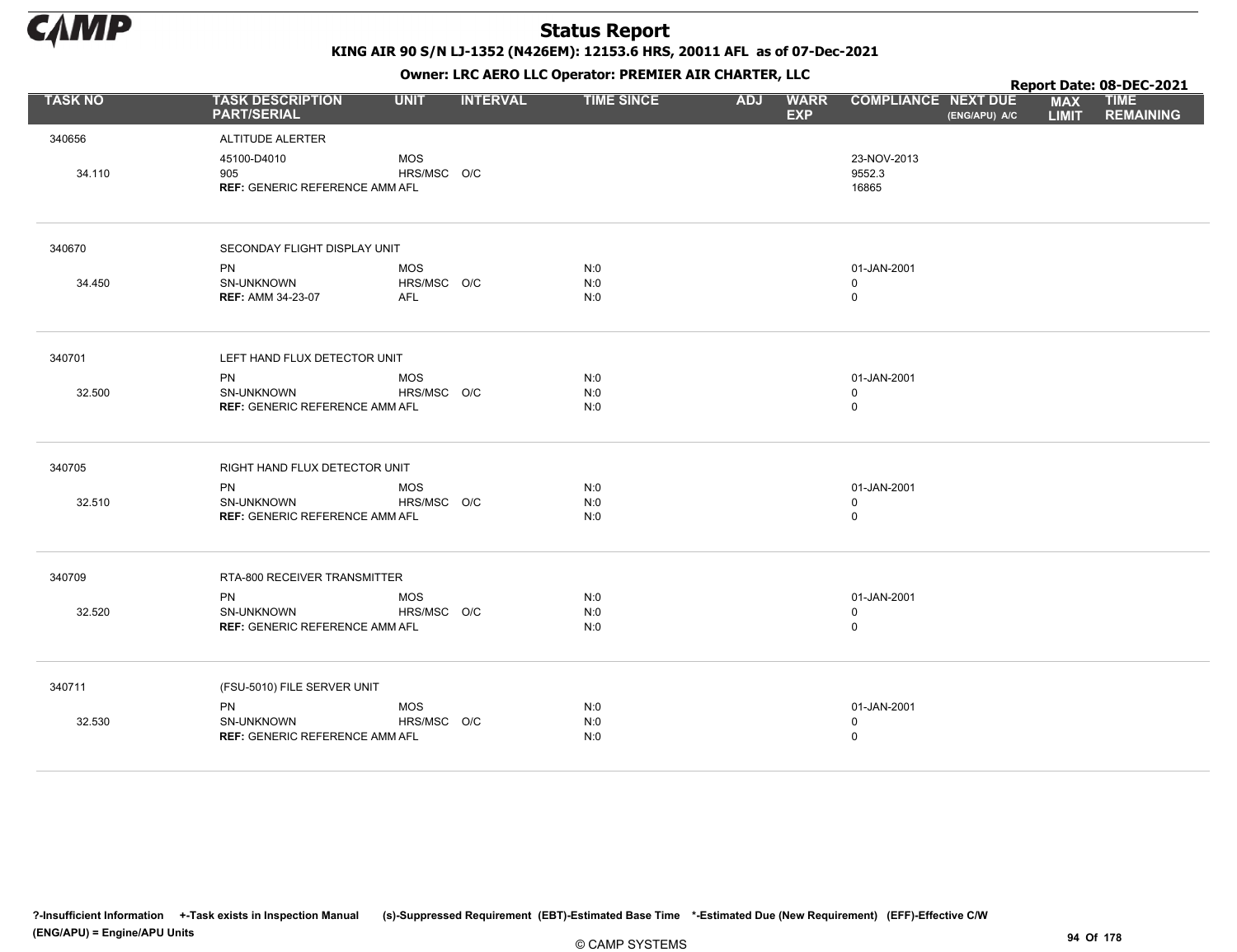

Owner: LRC AERO LLC Operator: PREMIER AIR CHARTER, LLC

|                |                                                                    |                                         |                 | OWHER LIKE ALKO LLC OPERATOR PREPILER AIR CHARTER, LLC |            |                           |                                           |               |                            | Report Date: 08-DEC-2021        |
|----------------|--------------------------------------------------------------------|-----------------------------------------|-----------------|--------------------------------------------------------|------------|---------------------------|-------------------------------------------|---------------|----------------------------|---------------------------------|
| <b>TASK NO</b> | <b>TASK DESCRIPTION</b><br><b>PART/SERIAL</b>                      | <b>UNIT</b>                             | <b>INTERVAL</b> | <b>TIME SINCE</b>                                      | <b>ADJ</b> | <b>WARR</b><br><b>EXP</b> | <b>COMPLIANCE NEXT DUE</b>                | (ENG/APU) A/C | <b>MAX</b><br><b>LIMIT</b> | <b>TIME</b><br><b>REMAINING</b> |
| 340713         | (DME-4000) DISTANCE MEASURING EQUIPMENT                            |                                         |                 |                                                        |            |                           |                                           |               |                            |                                 |
| 32.540         | PN<br>SN-UNKNOWN<br><b>REF: GENERIC REFERENCE AMM AFL</b>          | <b>MOS</b><br>HRS/MSC O/C               |                 | N:0<br>N:0<br>N:0                                      |            |                           | 01-JAN-2001<br>$\mathbf 0$<br>$\mathbf 0$ |               |                            |                                 |
| 340715         | (GPS-4000A) GLOBAL POSITIONING SYSTEM RECEIVER                     |                                         |                 |                                                        |            |                           |                                           |               |                            |                                 |
|                | 011-01063-00                                                       | <b>MOS</b>                              |                 | R:0                                                    |            |                           | 22-OCT-2015                               |               |                            |                                 |
| 32.550         | 23720053<br><b>REF: GENERIC REFERENCE AMM AFL</b>                  | HRS/MSC O/C                             |                 | R:0<br>R:0                                             |            |                           | 10786.8<br>18459                          |               |                            |                                 |
| 340717         | SKYWATCH HP SYSTEM                                                 |                                         |                 |                                                        |            |                           |                                           |               |                            |                                 |
| 32.560         | <b>PN</b><br>SN-UNKNOWN<br><b>REF: GENERIC REFERENCE AMM AFL</b>   | <b>MOS</b><br>HRS/MSC O/C               |                 | N:0<br>N:0<br>N:0                                      |            |                           | 01-JAN-2001<br>$\mathbf 0$<br>$\mathsf 0$ |               |                            |                                 |
| 341005         | <b>AIRDATA SENSOR</b>                                              |                                         |                 |                                                        |            |                           |                                           |               |                            |                                 |
| 34.390         | <b>PN</b><br>SN-UNKNOWN<br><b>REF: GENERIC REFERENCE AMM AFL</b>   | <b>MOS</b><br>HRS/MSC O/C               |                 | N:0<br>N:0<br>N:0                                      |            |                           | 01-JAN-2001<br>0<br>0                     |               |                            |                                 |
| $+ 341100$     | REPLACE INSTRUMENT AIR FILTER                                      |                                         |                 |                                                        |            |                           |                                           |               |                            |                                 |
| 34.030         | <b>REF: GENERIC NO REF</b>                                         | <b>MOS</b><br>HRS/MSC 800<br><b>AFL</b> |                 |                                                        |            |                           | 22-OCT-2017<br>11588<br>19423             | 12388         |                            | 234.4                           |
| 341101         | PILOT TURN AND SLIP INDICATOR                                      |                                         |                 |                                                        |            |                           |                                           |               |                            |                                 |
| 34.110         | 5550-8340N5L<br>J31-10361<br><b>REF: GENERIC REFERENCE AMM AFL</b> | <b>MOS</b><br>HRS/MSC O/C               |                 |                                                        |            |                           | 24-SEP-2013<br>9394<br>16689              |               |                            |                                 |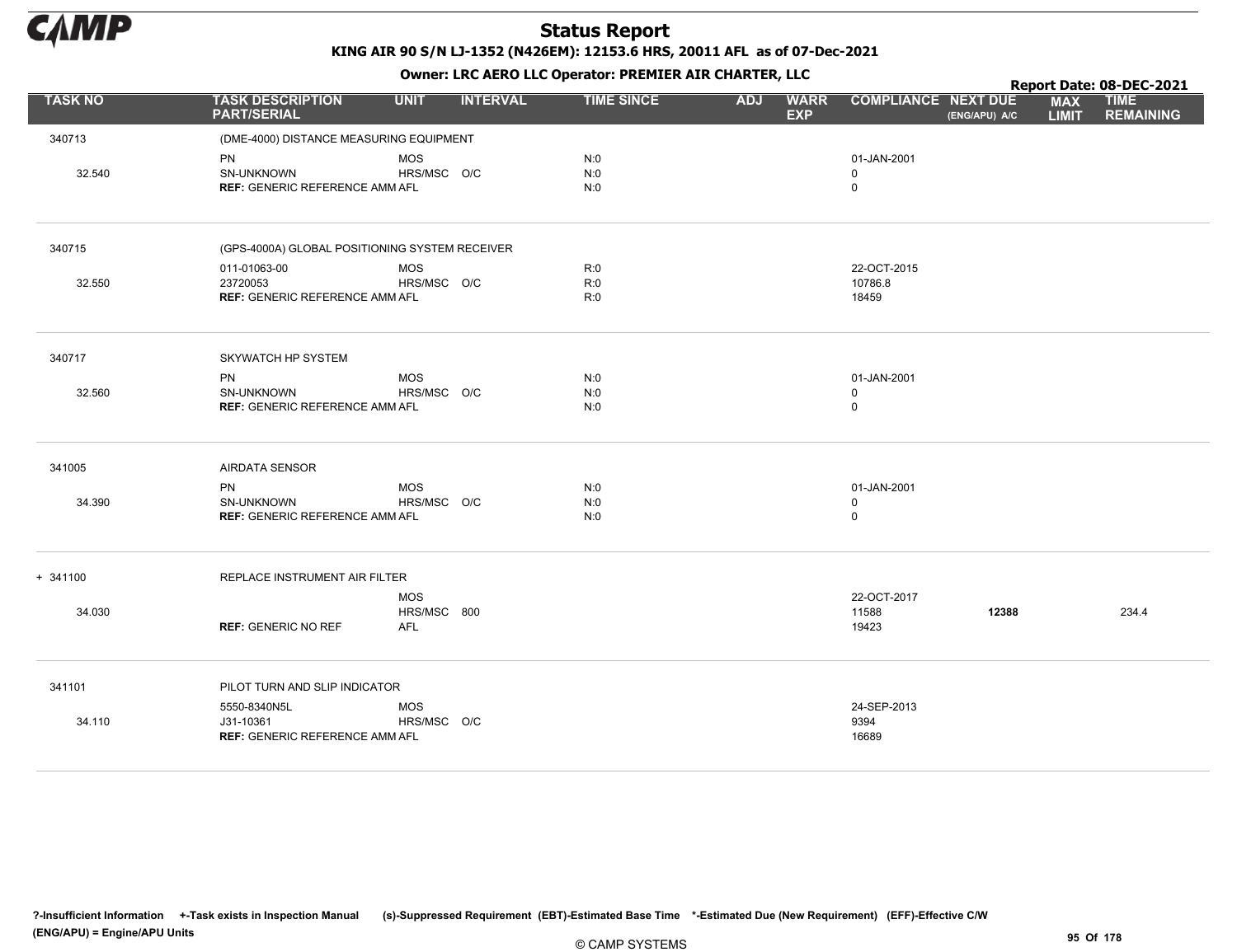

|                |                                               |             |                 |                   | . .        |                           |                            |               |                            | Report Date: 08-DEC-2021        |
|----------------|-----------------------------------------------|-------------|-----------------|-------------------|------------|---------------------------|----------------------------|---------------|----------------------------|---------------------------------|
| <b>TASK NO</b> | <b>TASK DESCRIPTION</b><br><b>PART/SERIAL</b> | <b>UNIT</b> | <b>INTERVAL</b> | <b>TIME SINCE</b> | <b>ADJ</b> | <b>WARR</b><br><b>EXP</b> | <b>COMPLIANCE NEXT DUE</b> | (ENG/APU) A/C | <b>MAX</b><br><b>LIMIT</b> | <b>TIME</b><br><b>REMAINING</b> |
| 341116         | PILOT VACUUM HORIZON GYRO                     |             |                 |                   |            |                           |                            |               |                            |                                 |
|                | PN                                            | <b>MOS</b>  |                 | N:0               |            |                           | 01-JAN-2001                |               |                            |                                 |
| 34.120         | SN-UNKNOWN                                    | HRS/MSC O/C |                 | N:0               |            |                           | $\mathbf 0$                |               |                            |                                 |
|                | <b>REF: GENERIC REFERENCE AMM AFL</b>         |             |                 | N:0               |            |                           | $\mathsf 0$                |               |                            |                                 |
| 341117         | PILOT ELECTRIC HORIZON GYRO                   |             |                 |                   |            |                           |                            |               |                            |                                 |
|                | <b>PN</b>                                     | <b>MOS</b>  |                 | N:0               |            |                           | 01-JAN-2001                |               |                            |                                 |
| 34.120         | SN-UNKNOWN                                    | HRS/MSC O/C |                 | N:0               |            |                           | $\mathbf 0$                |               |                            |                                 |
|                | <b>REF: GENERIC REFERENCE AMM AFL</b>         |             |                 | N:0               |            |                           | $\mathbf 0$                |               |                            |                                 |
| 341126         | PILOT DIRECTIONAL GYRO                        |             |                 |                   |            |                           |                            |               |                            |                                 |
|                | 622-6136-002                                  | <b>MOS</b>  |                 |                   |            |                           | 28-DEC-2016                |               |                            |                                 |
| 34.130         | 2180<br><b>REF: GENERIC REFERENCE AMM AFL</b> | HRS/MSC O/C |                 |                   |            |                           | 11311.6<br>19133           |               |                            |                                 |
|                |                                               |             |                 |                   |            |                           |                            |               |                            |                                 |
| 341128         | PILOT COURSE INDICATOR                        |             |                 |                   |            |                           |                            |               |                            |                                 |
|                | 622-4176-006                                  | <b>MOS</b>  |                 |                   |            |                           | 17-SEP-2018                |               |                            |                                 |
| 34.140         | 568<br><b>REF: GENERIC REFERENCE AMM AFL</b>  | HRS/MSC O/C |                 |                   |            |                           | 11780.6<br>19655           |               |                            |                                 |
|                |                                               |             |                 |                   |            |                           |                            |               |                            |                                 |
| 341131         | PILOT VERTICAL SPEED INDICATOR                |             |                 |                   |            |                           |                            |               |                            |                                 |
|                | <b>PN</b>                                     | <b>MOS</b>  |                 | N:0               |            |                           | 01-JAN-2001                |               |                            |                                 |
| 34.150         | SN-UNKNOWN                                    | HRS/MSC O/C |                 | N:0               |            |                           | $\mathbf 0$                |               |                            |                                 |
|                | <b>REF: GENERIC REFERENCE AMM AFL</b>         |             |                 | N:0               |            |                           | $\mathsf 0$                |               |                            |                                 |
| 341136         | PILOT VERTICAL GYRO                           |             |                 |                   |            |                           |                            |               |                            |                                 |
|                | 622-4565-002                                  | <b>MOS</b>  |                 | O:0               |            |                           | 24-JUN-2016                |               |                            |                                 |
| 34.160         | 3208                                          | HRS/MSC O/C |                 | O:0               |            |                           | 11139.9                    |               |                            |                                 |
|                | <b>REF: GENERIC REFERENCE AMM AFL</b>         |             |                 | O:0               |            |                           | 18901                      |               |                            |                                 |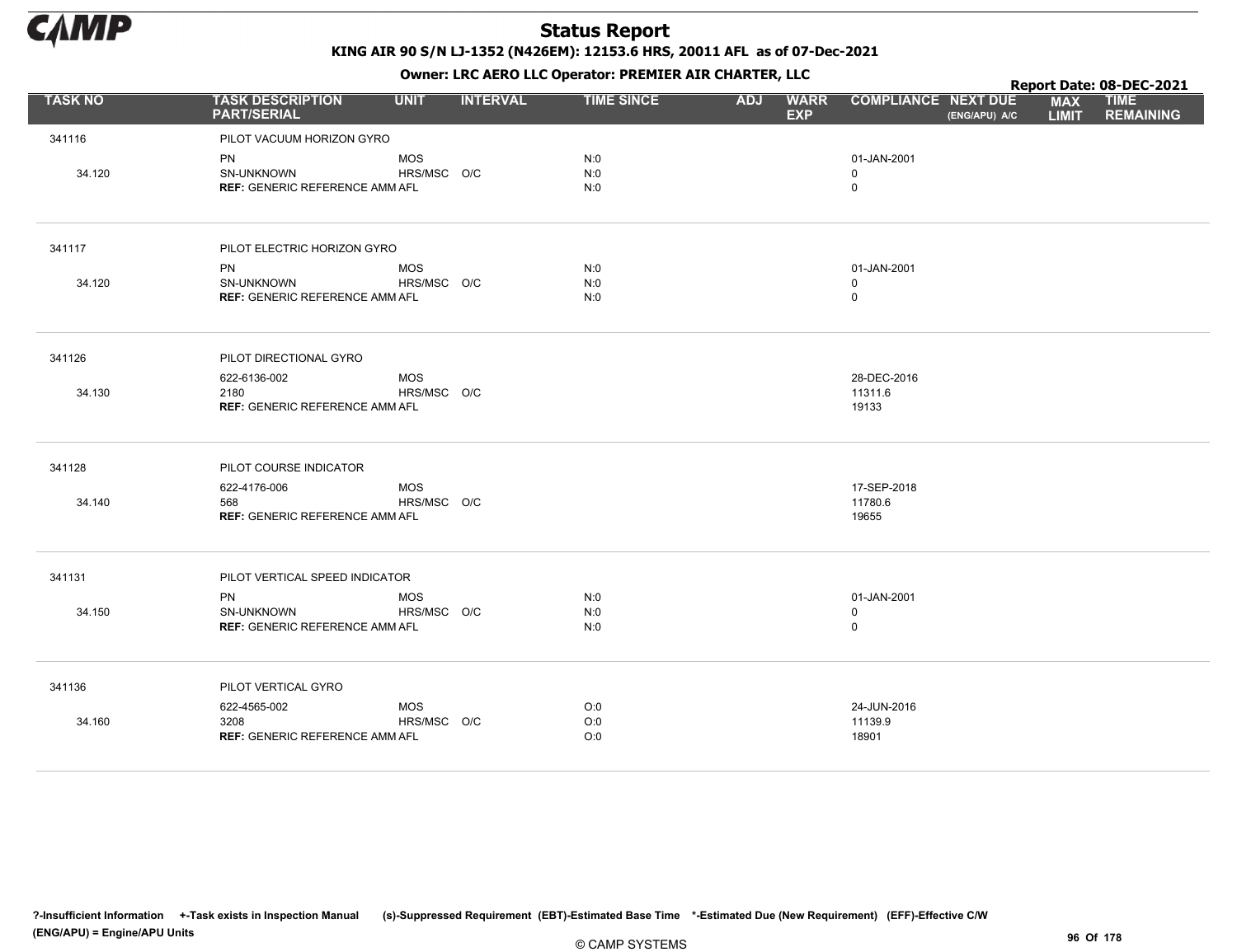

|                |                                               |                    |                 |                   |            | . .                       |                                             |                            | Report Date: 08-DEC-2021        |
|----------------|-----------------------------------------------|--------------------|-----------------|-------------------|------------|---------------------------|---------------------------------------------|----------------------------|---------------------------------|
| <b>TASK NO</b> | <b>TASK DESCRIPTION</b><br><b>PART/SERIAL</b> | <b>UNIT</b>        | <b>INTERVAL</b> | <b>TIME SINCE</b> | <b>ADJ</b> | <b>WARR</b><br><b>EXP</b> | <b>COMPLIANCE NEXT DUE</b><br>(ENG/APU) A/C | <b>MAX</b><br><b>LIMIT</b> | <b>TIME</b><br><b>REMAINING</b> |
| 341141         | PILOT FLIGHT DIRECTION INDICATOR              |                    |                 |                   |            |                           |                                             |                            |                                 |
|                | PN                                            | <b>MOS</b>         |                 | N:0               |            |                           | 01-JAN-2001                                 |                            |                                 |
| 34.170         | SN-UNKNOWN                                    | HRS/MSC O/C        |                 | N:0               |            |                           | $\mathbf 0$                                 |                            |                                 |
|                | <b>REF: GENERIC REFERENCE AMM AFL</b>         |                    |                 | N:0               |            |                           | $\mathsf 0$                                 |                            |                                 |
| 341146         | PILOT FLIGHT DIRECTOR                         |                    |                 |                   |            |                           |                                             |                            |                                 |
|                | <b>PN</b>                                     | <b>MOS</b>         |                 | N:0               |            |                           | 01-JAN-2001                                 |                            |                                 |
| 34.170         | SN-UNKNOWN                                    | HRS/MSC O/C        |                 | N:0               |            |                           | $\mathbf 0$                                 |                            |                                 |
|                | <b>REF: GENERIC REFERENCE AMM AFL</b>         |                    |                 | N:0               |            |                           | $\mathbf 0$                                 |                            |                                 |
| 341577         | NO. 1 (AHC) ATTITUDE HEADING COMPUTER         |                    |                 |                   |            |                           |                                             |                            |                                 |
|                | <b>PN</b>                                     | <b>MOS</b>         |                 | N:0               |            |                           | 01-JAN-2001                                 |                            |                                 |
| 34.510         | SN-UNKNOWN                                    | HRS/MSC O/C        |                 | N:0               |            |                           | $\mathbf 0$<br>$\mathsf 0$                  |                            |                                 |
|                | <b>REF: AMM 34-21-01</b>                      | AFL                |                 | N:0               |            |                           |                                             |                            |                                 |
| 341579         | NO. 2 (AHC) ATTITUDE HEADING COMPUTER         |                    |                 |                   |            |                           |                                             |                            |                                 |
|                | <b>PN</b>                                     | <b>MOS</b>         |                 | N:0               |            |                           | 01-JAN-2001                                 |                            |                                 |
| 34.510         | SN-UNKNOWN<br><b>REF: AMM 34-21-01</b>        | HRS/MSC O/C<br>AFL |                 | N:0<br>N:0        |            |                           | $\mathbf 0$<br>$\mathsf 0$                  |                            |                                 |
|                |                                               |                    |                 |                   |            |                           |                                             |                            |                                 |
| 341583         | NO. 1 CONTROL DISPLAY UNIT                    |                    |                 |                   |            |                           |                                             |                            |                                 |
|                | <b>PN</b>                                     | <b>MOS</b>         |                 | N:0               |            |                           | 01-JAN-2001                                 |                            |                                 |
| 34.520         | SN-UNKNOWN                                    | HRS/MSC O/C        |                 | N:0               |            |                           | $\mathbf 0$                                 |                            |                                 |
|                | <b>REF: AMM 34-61-03</b>                      | AFL                |                 | N:0               |            |                           | $\mathsf 0$                                 |                            |                                 |
| 341585         | NO. 2 CONTROL DISPLAY UNIT                    |                    |                 |                   |            |                           |                                             |                            |                                 |
|                | PN                                            | <b>MOS</b>         |                 | N:0               |            |                           | 01-JAN-2001                                 |                            |                                 |
| 34.520         | SN-UNKNOWN                                    | HRS/MSC O/C        |                 | N:0               |            |                           | $\mathsf 0$                                 |                            |                                 |
|                | <b>REF: AMM 34-61-03</b>                      | AFL                |                 | N:0               |            |                           | $\mathbf 0$                                 |                            |                                 |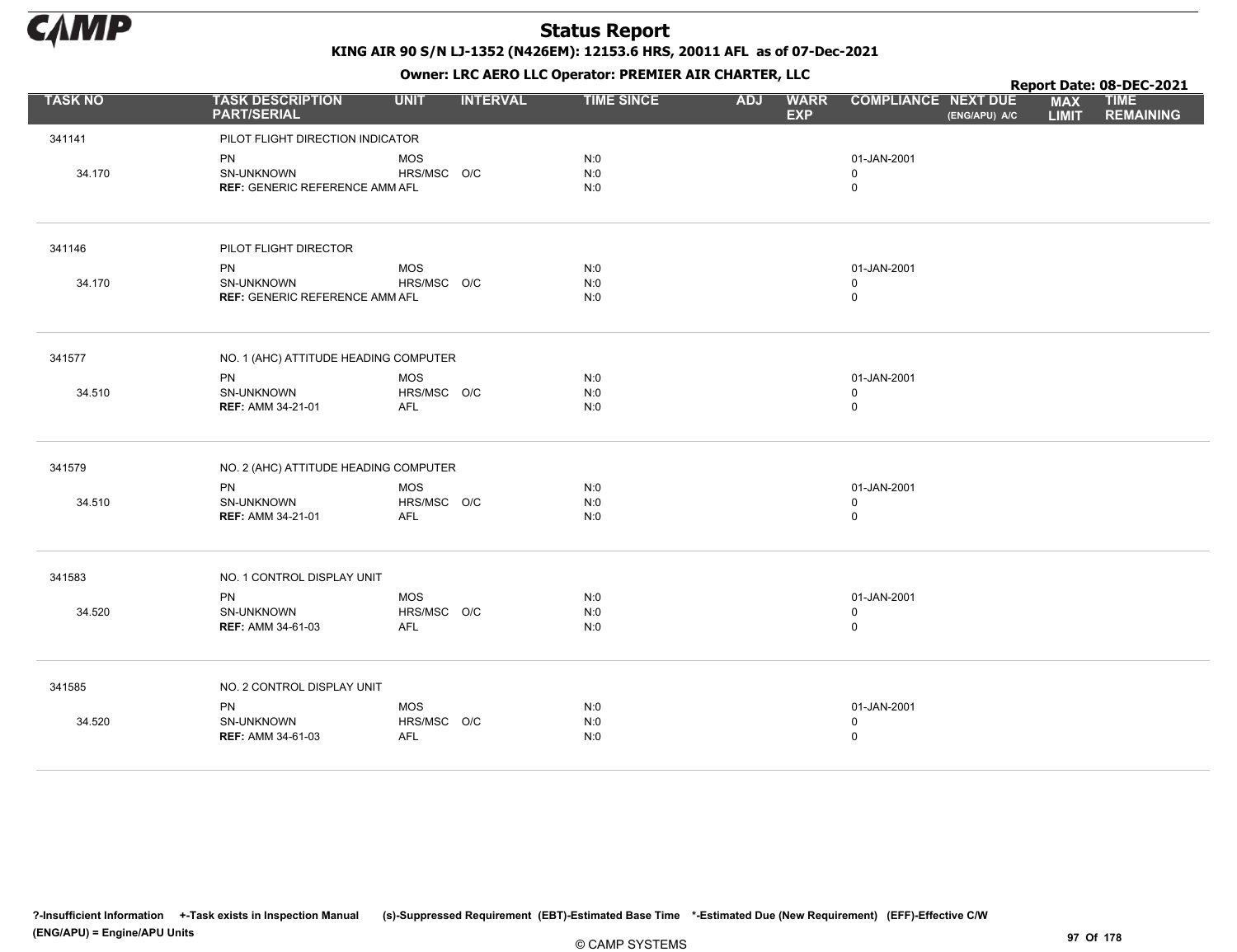

Owner: LRC AERO LLC Operator: PREMIER AIR CHARTER, LLC

|                |                                               |             |                 |                   |            |                           |                            |               |                            | Report Date: 08-DEC-2021        |
|----------------|-----------------------------------------------|-------------|-----------------|-------------------|------------|---------------------------|----------------------------|---------------|----------------------------|---------------------------------|
| <b>TASK NO</b> | <b>TASK DESCRIPTION</b><br><b>PART/SERIAL</b> | <b>UNIT</b> | <b>INTERVAL</b> | <b>TIME SINCE</b> | <b>ADJ</b> | <b>WARR</b><br><b>EXP</b> | <b>COMPLIANCE NEXT DUE</b> | (ENG/APU) A/C | <b>MAX</b><br><b>LIMIT</b> | <b>TIME</b><br><b>REMAINING</b> |
| 341587         | (DBU) DATA BASE UNIT                          |             |                 |                   |            |                           |                            |               |                            |                                 |
|                | <b>PN</b>                                     | <b>MOS</b>  |                 | N:0               |            |                           | 01-JAN-2001                |               |                            |                                 |
| 34.530         | SN-UNKNOWN                                    | HRS/MSC O/C |                 | N:0               |            |                           | $\mathbf 0$                |               |                            |                                 |
|                | <b>REF: AMM 34-57-01</b>                      | <b>AFL</b>  |                 | N:0               |            |                           | $\mathsf 0$                |               |                            |                                 |
| 341601         | COPILOT TURN AND SLIP INDICATOR               |             |                 |                   |            |                           |                            |               |                            |                                 |
|                | 5550-8340N5L                                  | <b>MOS</b>  |                 | N:0               |            |                           | 09-MAR-2017                |               |                            |                                 |
| 34.180         | L16-11556                                     | HRS/MSC O/C |                 | N:0               |            |                           | 11422.2                    |               |                            |                                 |
|                | <b>REF: GENERIC REFERENCE AMM AFL</b>         |             |                 | N:0               |            |                           | 19245                      |               |                            |                                 |
| 341602         | COPILOT ELECTRIC TURN AND SLIP INDICATOR      |             |                 |                   |            |                           |                            |               |                            |                                 |
|                | PN                                            | <b>MOS</b>  |                 | N:0               |            |                           | 01-JAN-2001                |               |                            |                                 |
| 34.180         | <b>SN-UNKNOWN</b>                             | HRS/MSC O/C |                 | N:0               |            |                           | $\mathbf 0$                |               |                            |                                 |
|                | <b>REF: GENERIC REFERENCE AMM AFL</b>         |             |                 | N:0               |            |                           | $\mathsf 0$                |               |                            |                                 |
| 341603         | <b>RADIO TUNING UNIT</b>                      |             |                 |                   |            |                           |                            |               |                            |                                 |
|                | <b>PN</b>                                     | <b>MOS</b>  |                 | N:0               |            |                           | 01-JAN-2001                |               |                            |                                 |
| 34.540         | SN-UNKNOWN                                    | HRS/MSC O/C |                 | N:0               |            |                           | $\mathbf 0$                |               |                            |                                 |
|                | <b>REF: AMM 23-10-05</b>                      | <b>AFL</b>  |                 | N:0               |            |                           | $\mathbf 0$                |               |                            |                                 |
| 341611         | COPILOT VACUUM HORIZON GYRO                   |             |                 |                   |            |                           |                            |               |                            |                                 |
|                | <b>PN</b>                                     | <b>MOS</b>  |                 | N:0               |            |                           | 01-JAN-2001                |               |                            |                                 |
| 34.190         | <b>SN-UNKNOWN</b>                             | HRS/MSC O/C |                 | N:0               |            |                           | $\mathbf 0$                |               |                            |                                 |
|                | <b>REF: GENERIC REFERENCE AMM AFL</b>         |             |                 | N:0               |            |                           | $\mathsf 0$                |               |                            |                                 |
| 341612         | COPILOT ELECTRIC HORIZON GYRO                 |             |                 |                   |            |                           |                            |               |                            |                                 |
|                | PN                                            | <b>MOS</b>  |                 | N:0               |            |                           | 01-JAN-2001                |               |                            |                                 |
| 34.190         | SN-UNKNOWN                                    | HRS/MSC O/C |                 | N:0               |            |                           | $\mathsf 0$                |               |                            |                                 |
|                | <b>REF: GENERIC REFERENCE AMM AFL</b>         |             |                 | N:0               |            |                           | $\mathbf 0$                |               |                            |                                 |

?-Insufficient Information +-Task exists in Inspection Manual (s)-Suppressed Requirement (EBT)-Estimated Base Time \*-Estimated Due (New Requirement) (EFF)-Effective C/W (ENG/APU) = Engine/APU Units 98 Of 178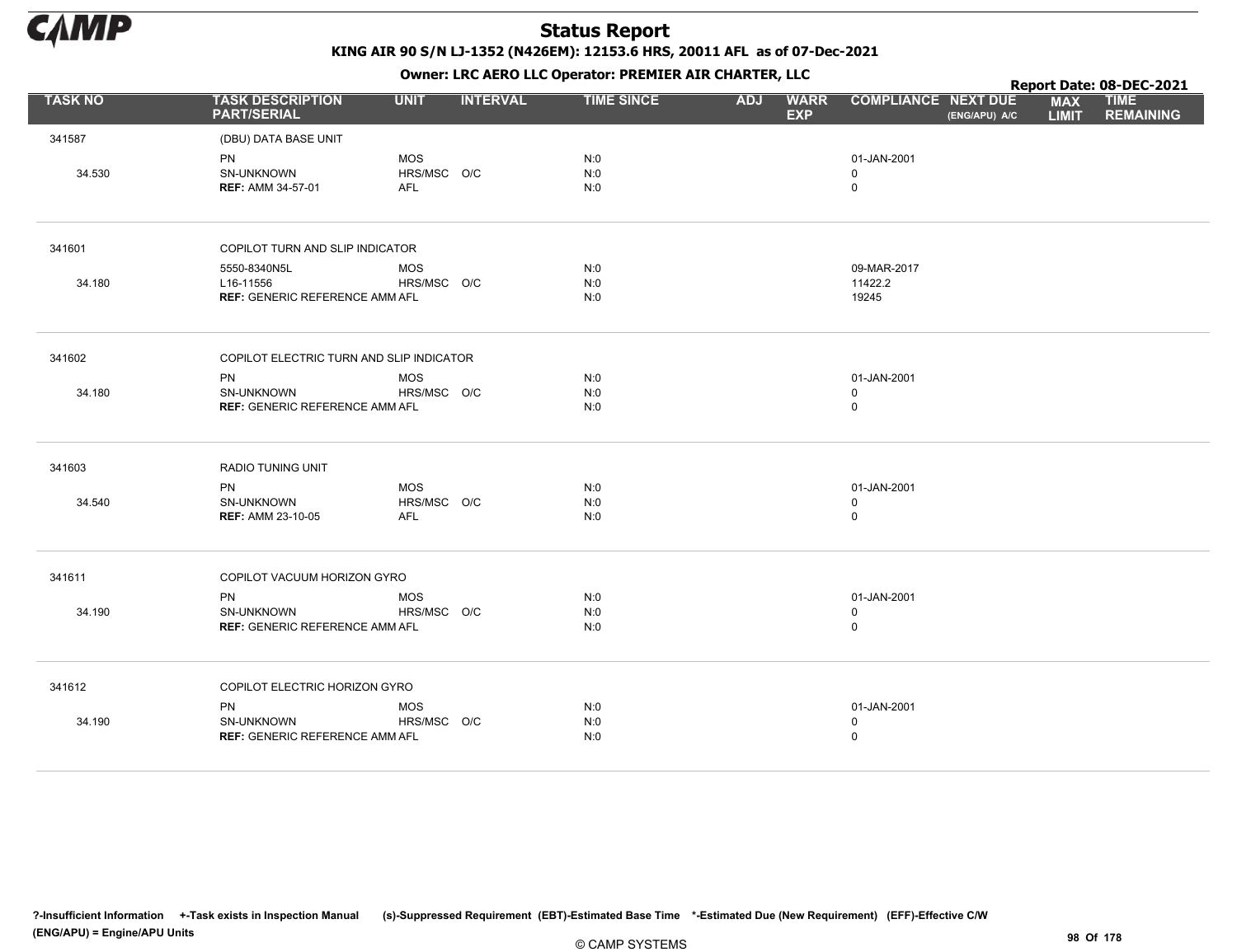

KING AIR 90 S/N LJ-1352 (N426EM): 12153.6 HRS, 20011 AFL as of 07-Dec-2021

|                | OWHER, LKC ALKO LLC OPERATOR. PREPILER AIR CHARTER, LLC       |                           |                 |                   |            |                           |                                |               | Report Date: 08-DEC-2021   |                                 |  |  |
|----------------|---------------------------------------------------------------|---------------------------|-----------------|-------------------|------------|---------------------------|--------------------------------|---------------|----------------------------|---------------------------------|--|--|
| <b>TASK NO</b> | <b>TASK DESCRIPTION</b><br><b>PART/SERIAL</b>                 | <b>UNIT</b>               | <b>INTERVAL</b> | <b>TIME SINCE</b> | <b>ADJ</b> | <b>WARR</b><br><b>EXP</b> | <b>COMPLIANCE NEXT DUE</b>     | (ENG/APU) A/C | <b>MAX</b><br><b>LIMIT</b> | <b>TIME</b><br><b>REMAINING</b> |  |  |
| 341621         | COPILOT DIRECTIONAL GYRO                                      |                           |                 |                   |            |                           |                                |               |                            |                                 |  |  |
| 34.130         | 622-6136-002<br>5084<br><b>REF: GENERIC REFERENCE AMM AFL</b> | <b>MOS</b><br>HRS/MSC O/C |                 |                   |            |                           | 17-MAY-2011<br>7779.2<br>14565 |               |                            |                                 |  |  |
| 341623         | COPILOT COURSE INDICATOR                                      |                           |                 |                   |            |                           |                                |               |                            |                                 |  |  |
|                | 622-4176-006                                                  | <b>MOS</b>                |                 | O:0               |            |                           | 04-OCT-2018                    |               |                            |                                 |  |  |
| 34.140         | 952                                                           | HRS/MSC O/C               |                 | O:0               |            |                           | 11806                          |               |                            |                                 |  |  |
|                | REF: GENERIC REFERENCE AMM AFL                                |                           |                 | O:0               |            |                           | 19682                          |               |                            |                                 |  |  |
| 341626         | COPILOT VERTICAL SPEED INDICATOR                              |                           |                 |                   |            |                           |                                |               |                            |                                 |  |  |
|                | <b>PN</b>                                                     | <b>MOS</b>                |                 | N:0               |            |                           | 01-JAN-2001                    |               |                            |                                 |  |  |
| 34.150         | SN-UNKNOWN                                                    | HRS/MSC O/C               |                 | N:0               |            |                           | $\mathbf 0$                    |               |                            |                                 |  |  |
|                | <b>REF: GENERIC REFERENCE AMM AFL</b>                         |                           |                 | N:0               |            |                           | $\mathsf 0$                    |               |                            |                                 |  |  |
| 341628         | COPILOT VERTICAL GYRO                                         |                           |                 |                   |            |                           |                                |               |                            |                                 |  |  |
|                | 622-4565-002                                                  | <b>MOS</b>                |                 | O:0               |            |                           | 02-MAY-2013                    |               |                            |                                 |  |  |
| 34.160         | 5298                                                          | HRS/MSC O/C               |                 | O:0               |            |                           | 9169.2                         |               |                            |                                 |  |  |
|                | <b>REF: GENERIC REFERENCE AMM AFL</b>                         |                           |                 | O:0               |            |                           | 16444                          |               |                            |                                 |  |  |
| 341631         | <b>STANDBY COMPASS</b>                                        |                           |                 |                   |            |                           |                                |               |                            |                                 |  |  |
|                | <b>PN</b>                                                     | <b>MOS</b>                |                 | N:0               |            |                           | 01-JAN-2001                    |               |                            |                                 |  |  |
| 34.250         | <b>SN-UNKNOWN</b>                                             | HRS/MSC O/C               |                 | N:0               |            |                           | $\mathbf 0$                    |               |                            |                                 |  |  |
|                | <b>REF: GENERIC REFERENCE AMM AFL</b>                         |                           |                 | N:0               |            |                           | $\mathsf 0$                    |               |                            |                                 |  |  |
| 342005         | LEFT FLUX VALVE                                               |                           |                 |                   |            |                           |                                |               |                            |                                 |  |  |
|                | <b>PN</b>                                                     | <b>MOS</b>                |                 | N:0               |            |                           | 01-JAN-2001                    |               |                            |                                 |  |  |
| 34.380         | SN-UNKNOWN                                                    | HRS/MSC O/C               |                 | N:0               |            |                           | $\mathbf 0$                    |               |                            |                                 |  |  |
|                | <b>REF: GENERIC REFERENCE AMM AFL</b>                         |                           |                 | N:0               |            |                           | $\pmb{0}$                      |               |                            |                                 |  |  |
|                |                                                               |                           |                 |                   |            |                           |                                |               |                            |                                 |  |  |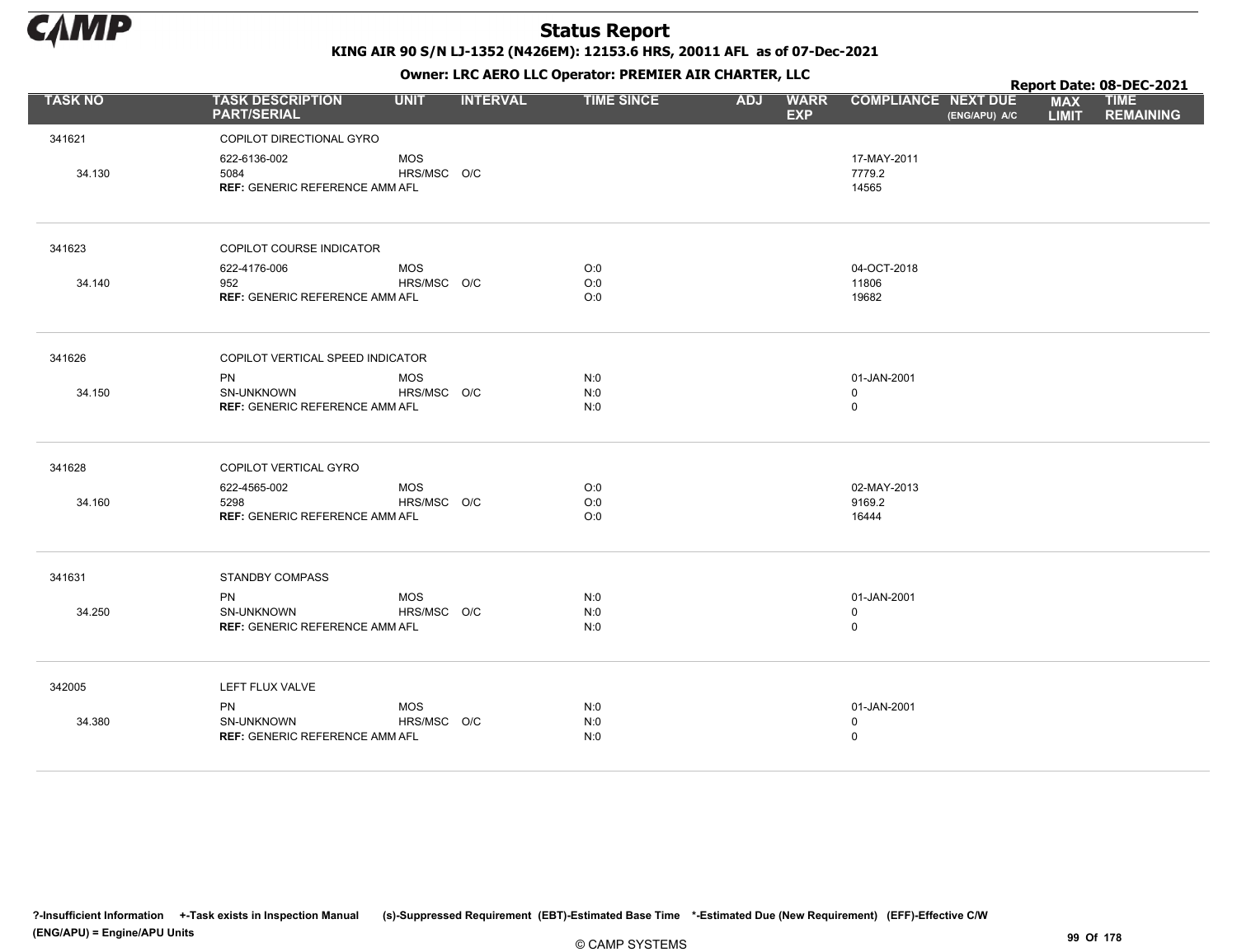

KING AIR 90 S/N LJ-1352 (N426EM): 12153.6 HRS, 20011 AFL as of 07-Dec-2021

Owner: LRC AERO LLC Operator: PREMIER AIR CHARTER, LLC

|                | OWHER LIKE ALKO LLC OPERATOR PREPILER AIR CHARTER, LLC           |                           |                 |                   |            |                           |                                           |               | Report Date: 08-DEC-2021   |                                 |  |  |
|----------------|------------------------------------------------------------------|---------------------------|-----------------|-------------------|------------|---------------------------|-------------------------------------------|---------------|----------------------------|---------------------------------|--|--|
| <b>TASK NO</b> | <b>TASK DESCRIPTION</b><br><b>PART/SERIAL</b>                    | <b>UNIT</b>               | <b>INTERVAL</b> | <b>TIME SINCE</b> | <b>ADJ</b> | <b>WARR</b><br><b>EXP</b> | <b>COMPLIANCE NEXT DUE</b>                | (ENG/APU) A/C | <b>MAX</b><br><b>LIMIT</b> | <b>TIME</b><br><b>REMAINING</b> |  |  |
| 342010         | RIGHT FLUX VALVE                                                 |                           |                 |                   |            |                           |                                           |               |                            |                                 |  |  |
| 34.380         | PN<br>SN-UNKNOWN<br><b>REF: GENERIC REFERENCE AMM AFL</b>        | <b>MOS</b><br>HRS/MSC O/C |                 | N:0<br>N:0<br>N:0 |            |                           | 01-JAN-2001<br>$\mathbf 0$<br>$\mathbf 0$ |               |                            |                                 |  |  |
| 342015         | <b>RIGHT ATTITUDE GYRO</b>                                       |                           |                 |                   |            |                           |                                           |               |                            |                                 |  |  |
|                | 622-4565-002                                                     | <b>MOS</b>                |                 | O:0               |            |                           | 04-SEP-2015                               |               |                            |                                 |  |  |
| 34.440         | 4993<br><b>REF: GENERIC REFERENCE AMM AFL</b>                    | HRS/MSC O/C               |                 | O:0<br>O:0        |            |                           | 10747.6<br>18391                          |               |                            |                                 |  |  |
| 342101         | NO. 1 VHF NAVIGATION CONTROLLER                                  |                           |                 |                   |            |                           |                                           |               |                            |                                 |  |  |
| 34.200         | 622-6521-016<br>3NWU<br><b>REF: GENERIC REFERENCE AMM AFL</b>    | <b>MOS</b><br>HRS/MSC O/C |                 |                   |            |                           | 17-JUN-2021<br>12073.9<br>19931           |               |                            |                                 |  |  |
| 342106         | NO. 1 VHF NAVIGATION RECEIVER                                    |                           |                 |                   |            |                           |                                           |               |                            |                                 |  |  |
| 34.210         | <b>PN</b><br>SN-UNKNOWN<br><b>REF: GENERIC REFERENCE AMM AFL</b> | <b>MOS</b><br>HRS/MSC O/C |                 | N:0<br>N:0<br>N:0 |            |                           | 01-JAN-2001<br>0<br>0                     |               |                            |                                 |  |  |
| 342111         | NO. 1 VHF NAVIGATION ANTENNA                                     |                           |                 |                   |            |                           |                                           |               |                            |                                 |  |  |
| 34.220         | <b>PN</b><br>SN-UNKNOWN<br><b>REF: GENERIC REFERENCE AMM AFL</b> | <b>MOS</b><br>HRS/MSC O/C |                 | N:0<br>N:0<br>N:0 |            |                           | 01-JAN-2001<br>0<br>$\mathbf 0$           |               |                            |                                 |  |  |
| 342118         | NO. 2 VHF NAVIGATION CONTROLLER                                  |                           |                 |                   |            |                           |                                           |               |                            |                                 |  |  |
| 34.200         | 622-6521-016<br>1KFBX<br><b>REF: GENERIC REFERENCE AMM AFL</b>   | <b>MOS</b><br>HRS/MSC O/C |                 |                   |            |                           | 06-AUG-2018<br>11736.2<br>19598           |               |                            |                                 |  |  |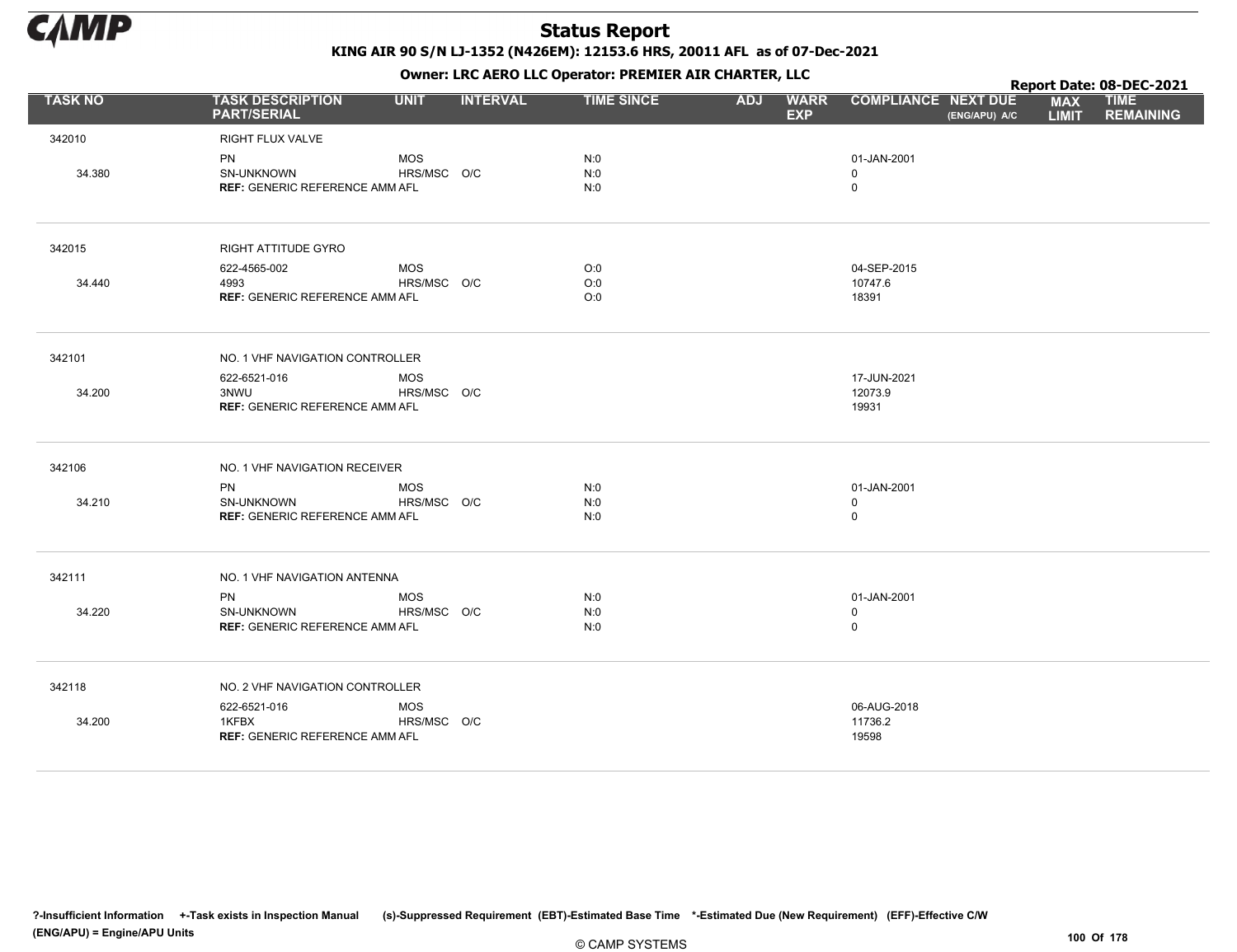

|                |                                                     |                           |                 |                   |            |                           |                            |               |                            | Report Date: 08-DEC-2021        |
|----------------|-----------------------------------------------------|---------------------------|-----------------|-------------------|------------|---------------------------|----------------------------|---------------|----------------------------|---------------------------------|
| <b>TASK NO</b> | <b>TASK DESCRIPTION</b><br><b>PART/SERIAL</b>       | <b>UNIT</b>               | <b>INTERVAL</b> | <b>TIME SINCE</b> | <b>ADJ</b> | <b>WARR</b><br><b>EXP</b> | <b>COMPLIANCE NEXT DUE</b> | (ENG/APU) A/C | <b>MAX</b><br><b>LIMIT</b> | <b>TIME</b><br><b>REMAINING</b> |
| 342123         | NO. 2 VHF NAVIGATION RECEIVER                       |                           |                 |                   |            |                           |                            |               |                            |                                 |
|                | <b>PN</b>                                           | <b>MOS</b>                |                 | N:0               |            |                           | 01-JAN-2001                |               |                            |                                 |
| 34.210         | SN-UNKNOWN<br><b>REF: GENERIC REFERENCE AMM AFL</b> | HRS/MSC O/C               |                 | N:0<br>N:0        |            |                           | 0<br>0                     |               |                            |                                 |
| 342128         | NO. 2 VHF NAVIGATION ANTENNA                        |                           |                 |                   |            |                           |                            |               |                            |                                 |
|                | <b>PN</b>                                           | <b>MOS</b>                |                 | N:0               |            |                           | 01-JAN-2001                |               |                            |                                 |
| 34.220         | SN-UNKNOWN<br><b>REF: GENERIC REFERENCE AMM AFL</b> | HRS/MSC O/C               |                 | N:0<br>N:0        |            |                           | 0<br>0                     |               |                            |                                 |
| 342150         | #1 GPS/XM COMDAT ANTENNA                            |                           |                 |                   |            |                           |                            |               |                            |                                 |
|                | 013-00235-00                                        | <b>MOS</b>                |                 | N:0               |            |                           | 18-FEB-2011                |               |                            |                                 |
|                | 70874<br>REF:                                       | HRS/MSC O/C<br><b>AFL</b> |                 | N:0<br>N:0        |            |                           | 7580.9<br>14258            |               |                            |                                 |
| 343101         | ADF CONTROLLER                                      |                           |                 |                   |            |                           |                            |               |                            |                                 |
|                | 622-6522-016                                        | <b>MOS</b>                |                 |                   |            |                           | 08-MAY-2017                |               |                            |                                 |
| 34.230         | 1766<br><b>REF: GENERIC REFERENCE AMM AFL</b>       | HRS/MSC O/C               |                 |                   |            |                           | 11492.7<br>19344           |               |                            |                                 |
| 343103         | ADF/NAVIGATION CONTROL ADAPTER                      |                           |                 |                   |            |                           |                            |               |                            |                                 |
|                | <b>PN</b>                                           | <b>MOS</b>                |                 | N:0               |            |                           | 01-JAN-2001                |               |                            |                                 |
| 23.060         | SN-UNKNOWN<br><b>REF: GENERIC REFERENCE AMM AFL</b> | HRS/MSC O/C               |                 | N:0<br>N:0        |            |                           | 0<br>0                     |               |                            |                                 |
| 343106         | <b>ADF RECEIVER</b>                                 |                           |                 |                   |            |                           |                            |               |                            |                                 |
|                | <b>PN</b>                                           | <b>MOS</b>                |                 | N:0               |            |                           | 01-JAN-2001                |               |                            |                                 |
| 34.230         | SN-UNKNOWN<br><b>REF: GENERIC REFERENCE AMM AFL</b> | HRS/MSC O/C               |                 | N:0<br>N:0        |            |                           | 0<br>0                     |               |                            |                                 |
|                |                                                     |                           |                 |                   |            |                           |                            |               |                            |                                 |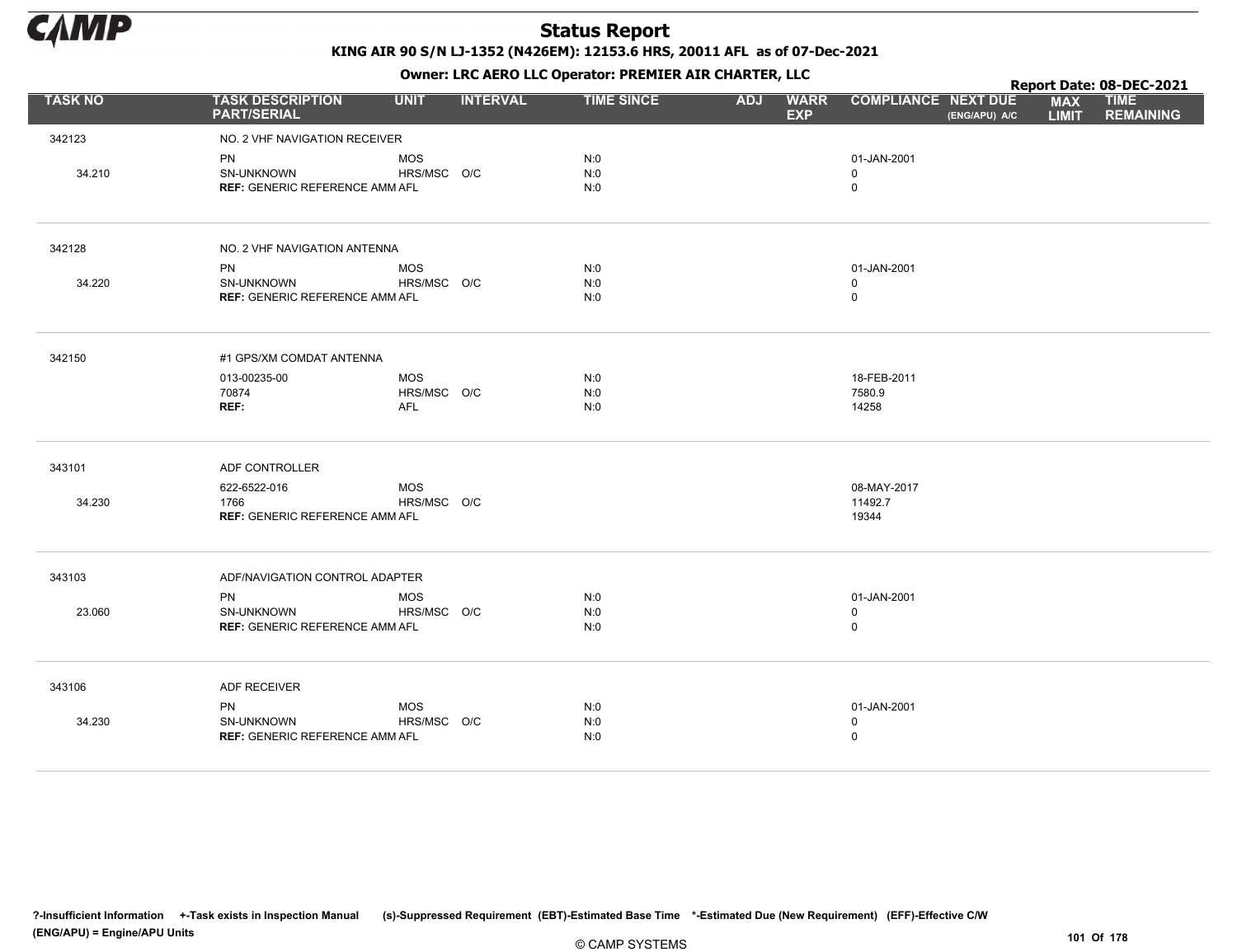

KING AIR 90 S/N LJ-1352 (N426EM): 12153.6 HRS, 20011 AFL as of 07-Dec-2021

Owner: LRC AERO LLC Operator: PREMIER AIR CHARTER, LLC

|                |                                                                  |                           | Report Date: 08-DEC-2021 |                   |            |                           |                                            |               |                            |                                 |
|----------------|------------------------------------------------------------------|---------------------------|--------------------------|-------------------|------------|---------------------------|--------------------------------------------|---------------|----------------------------|---------------------------------|
| <b>TASK NO</b> | <b>TASK DESCRIPTION</b><br><b>PART/SERIAL</b>                    | <b>UNIT</b>               | <b>INTERVAL</b>          | <b>TIME SINCE</b> | <b>ADJ</b> | <b>WARR</b><br><b>EXP</b> | <b>COMPLIANCE NEXT DUE</b>                 | (ENG/APU) A/C | <b>MAX</b><br><b>LIMIT</b> | <b>TIME</b><br><b>REMAINING</b> |
| 343111         | ADF LOOP ANTENNA                                                 |                           |                          |                   |            |                           |                                            |               |                            |                                 |
| 34.240         | PN<br>SN-UNKNOWN<br><b>REF: GENERIC REFERENCE AMM AFL</b>        | <b>MOS</b><br>HRS/MSC O/C |                          | N:0<br>N:0<br>N:0 |            |                           | 01-JAN-2001<br>$\mathbf 0$<br>$\mathsf{O}$ |               |                            |                                 |
| 343116         | ADF SENSE ANTENNA                                                |                           |                          |                   |            |                           |                                            |               |                            |                                 |
|                | <b>PN</b>                                                        | <b>MOS</b>                |                          | N:0               |            |                           | 01-JAN-2001                                |               |                            |                                 |
| 34.240         | SN-UNKNOWN<br><b>REF: GENERIC REFERENCE AMM AFL</b>              | HRS/MSC O/C               |                          | N:0<br>N:0        |            |                           | $\mathbf 0$<br>0                           |               |                            |                                 |
| 344005         | TRANSPONDER CONTROL                                              |                           |                          |                   |            |                           |                                            |               |                            |                                 |
| 34.400         | PN-UNKNOWN<br>7614<br><b>REF: GENERIC REFERENCE AMM AFL</b>      | <b>MOS</b><br>HRS/MSC O/C |                          |                   |            |                           | 18-AUG-2020<br>11870.5<br>19746            |               |                            |                                 |
| 344020         | RADAR ADAPTER                                                    |                           |                          |                   |            |                           |                                            |               |                            |                                 |
| 34.430         | <b>PN</b><br>SN-UNKNOWN<br><b>REF: GENERIC REFERENCE AMM AFL</b> | <b>MOS</b><br>HRS/MSC O/C |                          | N:0<br>N:0<br>N:0 |            |                           | 01-JAN-2001<br>0<br>0                      |               |                            |                                 |
| 344106         | <b>DME INDICATOR</b>                                             |                           |                          |                   |            |                           |                                            |               |                            |                                 |
| 34.260         | <b>PN</b><br>SN-UNKNOWN<br><b>REF: GENERIC REFERENCE AMM AFL</b> | <b>MOS</b><br>HRS/MSC O/C |                          | N:0<br>N:0<br>N:0 |            |                           | 01-JAN-2001<br>0<br>0                      |               |                            |                                 |
| 344111         | DME RECEIVER/TRANSMITTER                                         |                           |                          |                   |            |                           |                                            |               |                            |                                 |
| 34.260         | <b>PN</b><br>SN-UNKNOWN<br><b>REF: GENERIC REFERENCE AMM AFL</b> | <b>MOS</b><br>HRS/MSC O/C |                          | N:0<br>N:0<br>N:0 |            |                           | 01-JAN-2001<br>0<br>0                      |               |                            |                                 |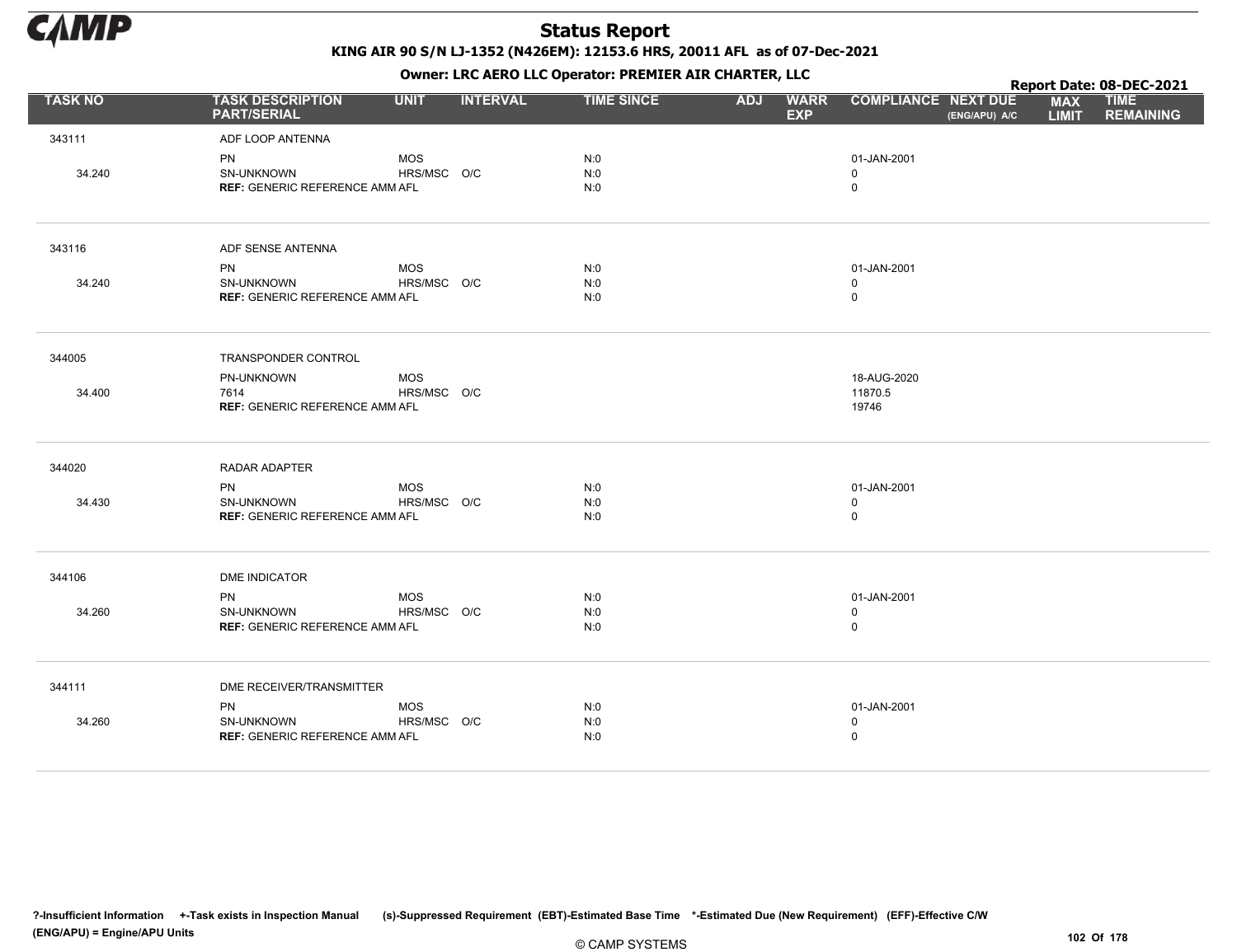

KING AIR 90 S/N LJ-1352 (N426EM): 12153.6 HRS, 20011 AFL as of 07-Dec-2021

Owner: LRC AERO LLC Operator: PREMIER AIR CHARTER, LLC

|                |                                                                  |                           | Report Date: 08-DEC-2021 |                   |            |                           |                                           |               |                            |                                 |
|----------------|------------------------------------------------------------------|---------------------------|--------------------------|-------------------|------------|---------------------------|-------------------------------------------|---------------|----------------------------|---------------------------------|
| <b>TASK NO</b> | <b>TASK DESCRIPTION</b><br><b>PART/SERIAL</b>                    | <b>UNIT</b>               | <b>INTERVAL</b>          | <b>TIME SINCE</b> | <b>ADJ</b> | <b>WARR</b><br><b>EXP</b> | <b>COMPLIANCE NEXT DUE</b>                | (ENG/APU) A/C | <b>MAX</b><br><b>LIMIT</b> | <b>TIME</b><br><b>REMAINING</b> |
| 344116         | <b>DME ANTENNA</b>                                               |                           |                          |                   |            |                           |                                           |               |                            |                                 |
| 34.260         | PN<br>SN-UNKNOWN<br><b>REF: GENERIC REFERENCE AMM AFL</b>        | <b>MOS</b><br>HRS/MSC O/C |                          | N:0<br>N:0<br>N:0 |            |                           | 01-JAN-2001<br>$\mathbf 0$<br>$\mathbf 0$ |               |                            |                                 |
| 345005         | NAVIGATION ANTENNA COUPLER                                       |                           |                          |                   |            |                           |                                           |               |                            |                                 |
| 34.350         | PN<br>SN-UNKNOWN<br><b>REF: GENERIC REFERENCE AMM AFL</b>        | <b>MOS</b><br>HRS/MSC O/C |                          | N:0<br>N:0<br>N:0 |            |                           | 01-JAN-2001<br>$\mathbf 0$<br>0           |               |                            |                                 |
| 345010         | <b>GLIDESLOPE ANTENNA</b>                                        |                           |                          |                   |            |                           |                                           |               |                            |                                 |
| 34.410         | PN<br>SN-UNKNOWN<br><b>REF: GENERIC REFERENCE AMM AFL</b>        | <b>MOS</b><br>HRS/MSC O/C |                          | N:0<br>N:0<br>N:0 |            |                           | 01-JAN-2001<br>$\mathbf 0$<br>0           |               |                            |                                 |
| 345106         | RADAR RECEIVER/TRANSMITTER                                       |                           |                          |                   |            |                           |                                           |               |                            |                                 |
| 34.270         | 622-7337-001<br>2167<br><b>REF: GENERIC REFERENCE AMM AFL</b>    | <b>MOS</b><br>HRS/MSC O/C |                          |                   |            |                           | 28-DEC-2016<br>11311.6<br>19133           |               |                            |                                 |
| 345111         | RADAR INDICATOR                                                  |                           |                          |                   |            |                           |                                           |               |                            |                                 |
| 34.270         | <b>PN</b><br>SN-UNKNOWN<br><b>REF: GENERIC REFERENCE AMM AFL</b> | <b>MOS</b><br>HRS/MSC O/C |                          | N:0<br>N:0<br>N:0 |            |                           | 01-JAN-2001<br>0<br>$\mathbf 0$           |               |                            |                                 |
| 345121         | RADAR ANTENNA                                                    |                           |                          |                   |            |                           |                                           |               |                            |                                 |
| 34.270         | 622-2501-001<br>2794<br><b>REF: GENERIC REFERENCE AMM AFL</b>    | <b>MOS</b><br>HRS/MSC O/C |                          |                   |            |                           | 07-OCT-2016<br>11214.3                    |               |                            |                                 |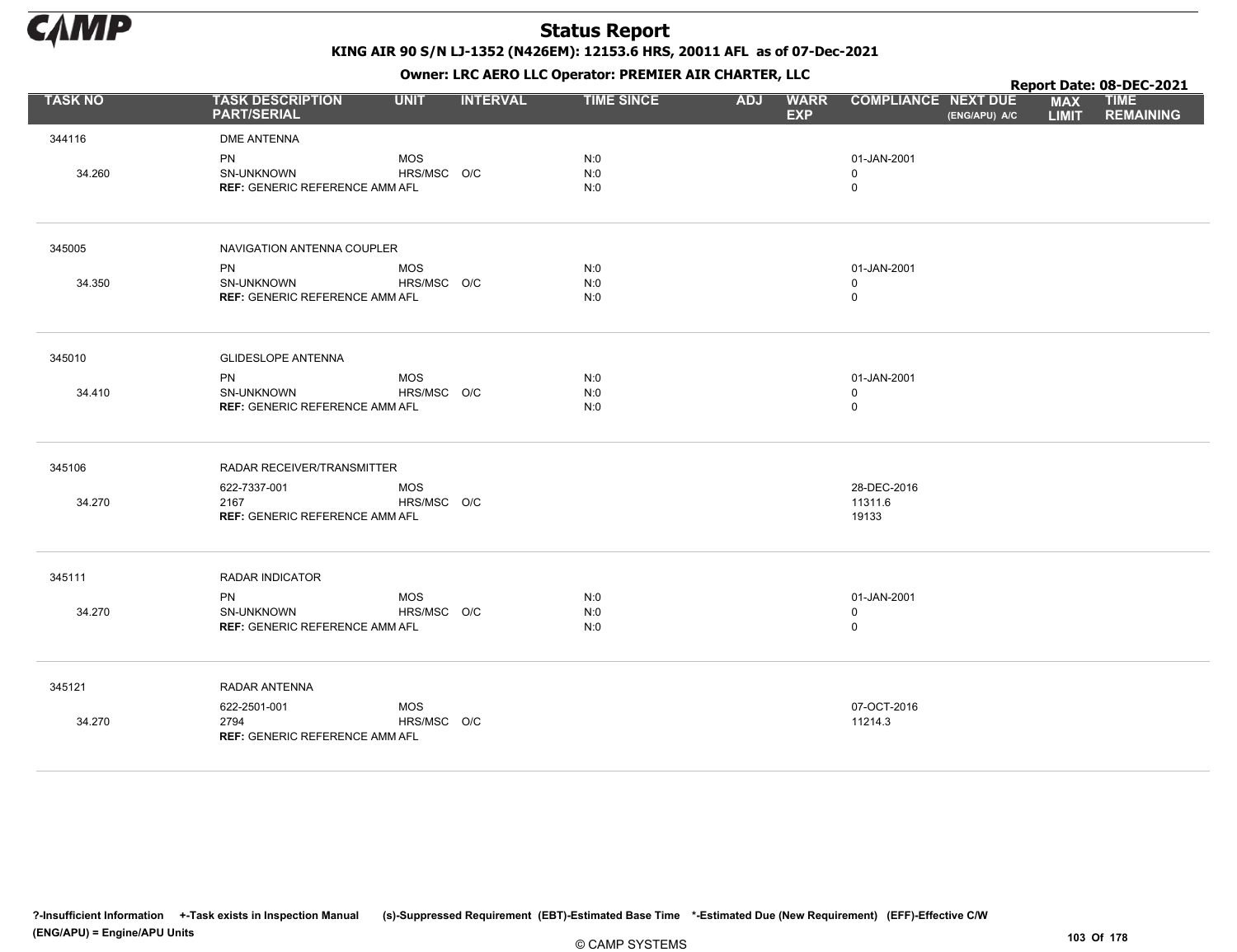

KING AIR 90 S/N LJ-1352 (N426EM): 12153.6 HRS, 20011 AFL as of 07-Dec-2021

|                            |                                                                  | OWHER LIKE ALKO LLC OPERATOR PREPILER AIR CHARTER, LLC |                 |                   |            |                           |                                 |               | Report Date: 08-DEC-2021   |                                 |  |  |
|----------------------------|------------------------------------------------------------------|--------------------------------------------------------|-----------------|-------------------|------------|---------------------------|---------------------------------|---------------|----------------------------|---------------------------------|--|--|
| <b>TASK NO</b>             | <b>TASK DESCRIPTION</b><br><b>PART/SERIAL</b>                    | <b>UNIT</b>                                            | <b>INTERVAL</b> | <b>TIME SINCE</b> | <b>ADJ</b> | <b>WARR</b><br><b>EXP</b> | <b>COMPLIANCE NEXT DUE</b>      | (ENG/APU) A/C | <b>MAX</b><br><b>LIMIT</b> | <b>TIME</b><br><b>REMAINING</b> |  |  |
| 346101                     | NO. 1 ATC TRANSPONDER                                            |                                                        |                 |                   |            |                           |                                 |               |                            |                                 |  |  |
| 34.040                     | 010-01215-43<br>3EF420690<br><b>REF: GENERIC NO REF</b>          | <b>MOS</b><br>HRS/MSC O/C<br><b>AFL</b>                |                 |                   |            |                           | 18-AUG-2020<br>11870.5<br>19746 |               |                            |                                 |  |  |
| + 346102                   | TEST NO. 1 ATC TRANSPONDER                                       |                                                        |                 |                   |            |                           |                                 |               |                            |                                 |  |  |
| 34.040<br><b>MANDATORY</b> | 010-01215-43<br>3EF420690<br><b>REF: GENERIC BLANK</b>           | <b>MOS</b><br>HRS/MSC<br><b>AFL</b>                    | 24              |                   |            |                           | 18-AUG-2020<br>11870.5<br>19746 | 18-AUG-2022   |                            | 253 d                           |  |  |
| 346106                     | NO. 1 ATC TRANSPONDER ANTENNA                                    |                                                        |                 |                   |            |                           |                                 |               |                            |                                 |  |  |
| 34.280                     | <b>PN</b><br>SN-UNKNOWN<br><b>REF: GENERIC REFERENCE AMM AFL</b> | <b>MOS</b><br>HRS/MSC O/C                              |                 | N:0<br>N:0<br>N:0 |            |                           | 01-JAN-2001<br>0<br>0           |               |                            |                                 |  |  |
| 347100                     | ATC CONTROL PANEL                                                |                                                        |                 |                   |            |                           |                                 |               |                            |                                 |  |  |
| 34.280                     | <b>PN</b><br>SN-UNKNOWN<br><b>REF: GENERIC REFERENCE AMM AFL</b> | <b>MOS</b><br>HRS/MSC O/C                              |                 | N:0<br>N:0<br>N:0 |            |                           | 01-JAN-2001<br>0<br>0           |               |                            |                                 |  |  |
| 347101                     | NO. 2 ATC TRANSPONDER                                            |                                                        |                 |                   |            |                           |                                 |               |                            |                                 |  |  |
| 34.040                     | 010-01217-01<br>3EH028335<br><b>REF: GENERIC NO REF</b>          | <b>MOS</b><br>HRS/MSC O/C<br><b>AFL</b>                |                 |                   |            |                           | 18-AUG-2020<br>11870.5<br>19746 |               |                            |                                 |  |  |
| + 347102                   | TEST NO. 2 ATC TRANSPONDER                                       |                                                        |                 |                   |            |                           |                                 |               |                            |                                 |  |  |
| 34.040<br><b>MANDATORY</b> | 010-01217-01<br>3EH028335<br><b>REF: GENERIC BLANK</b>           | <b>MOS</b><br>HRS/MSC<br><b>AFL</b>                    | 24              |                   |            |                           | 18-AUG-2020<br>11870.5<br>19746 | 18-AUG-2022   |                            | 253 d                           |  |  |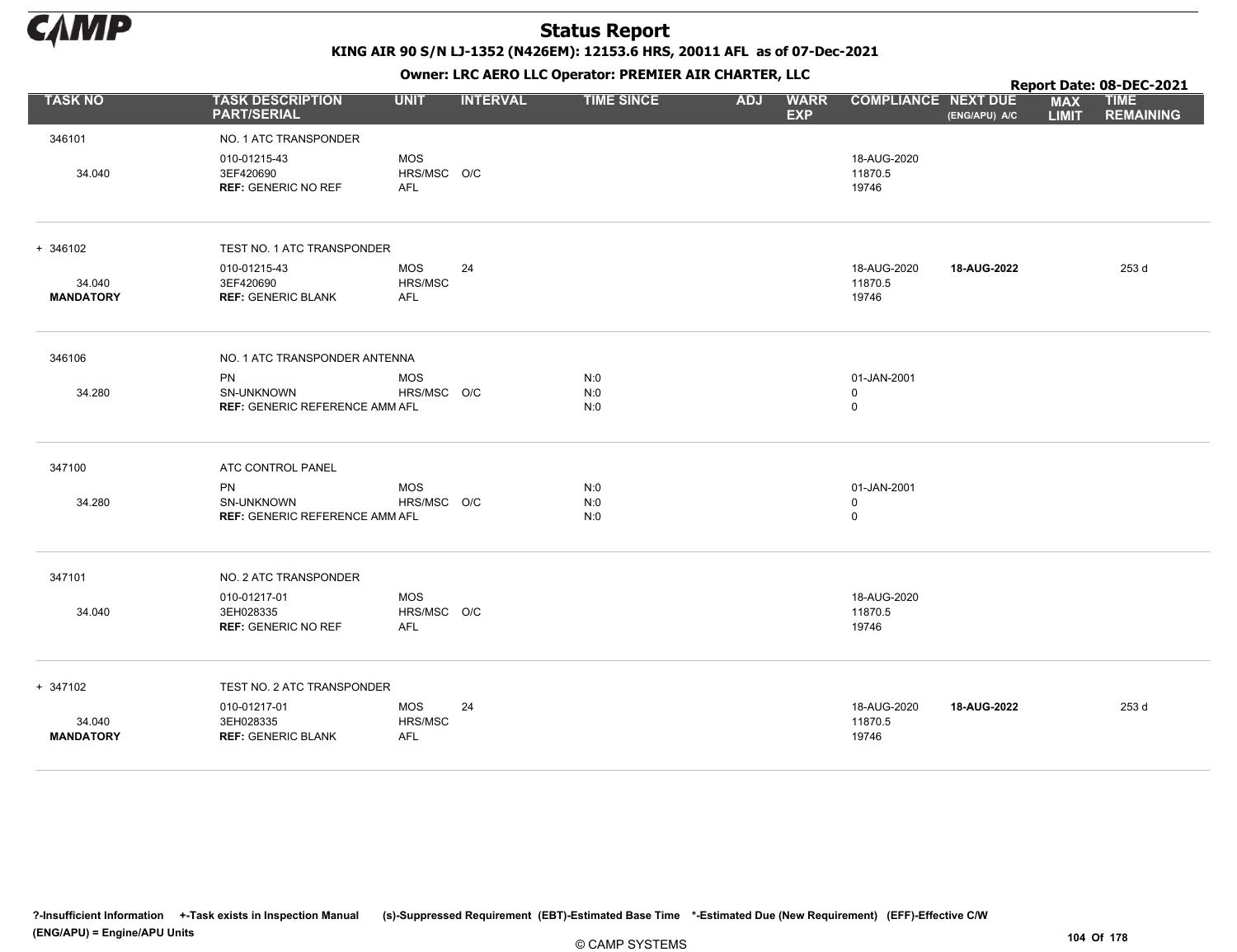

Owner: LRC AERO LLC Operator: PREMIER AIR CHARTER, LLC

|                                                          |                                                                  |                                         | Report Date: 08-DEC-2021 |                   |                                         |                                           |               |                            |                                 |
|----------------------------------------------------------|------------------------------------------------------------------|-----------------------------------------|--------------------------|-------------------|-----------------------------------------|-------------------------------------------|---------------|----------------------------|---------------------------------|
| <b>TASK NO</b>                                           | <b>TASK DESCRIPTION</b><br><b>PART/SERIAL</b>                    | <b>UNIT</b>                             | <b>INTERVAL</b>          | <b>TIME SINCE</b> | <b>ADJ</b><br><b>WARR</b><br><b>EXP</b> | <b>COMPLIANCE NEXT DUE</b>                | (ENG/APU) A/C | <b>MAX</b><br><b>LIMIT</b> | <b>TIME</b><br><b>REMAINING</b> |
| 347106                                                   | NO. 2 ATC TRANSPONDER ANTENNA                                    |                                         |                          |                   |                                         |                                           |               |                            |                                 |
| 34.280                                                   | <b>PN</b><br>SN-UNKNOWN<br><b>REF: GENERIC REFERENCE AMM AFL</b> | <b>MOS</b><br>HRS/MSC O/C               |                          | N:0<br>N:0<br>N:0 |                                         | 01-JAN-2001<br>$\mathbf 0$<br>$\mathsf 0$ |               |                            |                                 |
| 347121                                                   | MARKER BEACON ANTENNA                                            |                                         |                          |                   |                                         |                                           |               |                            |                                 |
| 34.290                                                   | PN<br>SN-UNKNOWN<br><b>REF: GENERIC REFERENCE AMM AFL</b>        | <b>MOS</b><br>HRS/MSC O/C               |                          | N:0<br>N:0<br>N:0 |                                         | 01-JAN-2001<br>0<br>$\mathsf 0$           |               |                            |                                 |
| 347151                                                   | AIR DATA UNIT                                                    |                                         |                          |                   |                                         |                                           |               |                            |                                 |
| 34.480                                                   | <b>PN</b><br>SN-UNKNOWN<br><b>REF: GENERIC NO REF</b>            | <b>MOS</b><br>HRS/MSC O/C<br><b>AFL</b> |                          | N:0<br>N:0<br>N:0 |                                         | 01-JAN-2001<br>$\mathbf 0$<br>$\mathsf 0$ |               |                            |                                 |
| 347155                                                   | NO. 1 AIR DATA COMPUTER                                          |                                         |                          |                   |                                         |                                           |               |                            |                                 |
| 34.490                                                   | <b>PN</b><br>SN-UNKNOWN<br><b>REF: AMM 34-11-01</b>              | <b>MOS</b><br>HRS/MSC O/C<br><b>AFL</b> |                          | N:0<br>N:0<br>N:0 |                                         | 01-JAN-2001<br>$\mathbf 0$<br>$\mathbf 0$ |               |                            |                                 |
| 347161                                                   | NO. 2 AIR DATA COMPUTER                                          |                                         |                          |                   |                                         |                                           |               |                            |                                 |
| 34.500                                                   | <b>PN</b><br>SN-UNKNOWN<br><b>REF: AMM 34-11-01</b>              | <b>MOS</b><br>HRS/MSC O/C<br><b>AFL</b> |                          | N:0<br>N:0<br>N:0 |                                         | 01-JAN-2001<br>0<br>$\mathbf 0$           |               |                            |                                 |
| + 347501                                                 | CHECK PITOT/STATIC LINES (UNSCHEDULED CHECKS)                    |                                         |                          |                   |                                         |                                           |               |                            |                                 |
| 34.330<br><b>UNSCHEDULED</b><br><b>MAINTENANCE CHECK</b> | <b>REF: AMM 05-50-00</b>                                         | <b>MOS</b><br>HRS/MSC A/R<br><b>AFL</b> |                          | 1:0<br>1:0<br>1:0 |                                         | 01-JAN-2001<br>$\mathbf 0$<br>$\mathbf 0$ |               |                            |                                 |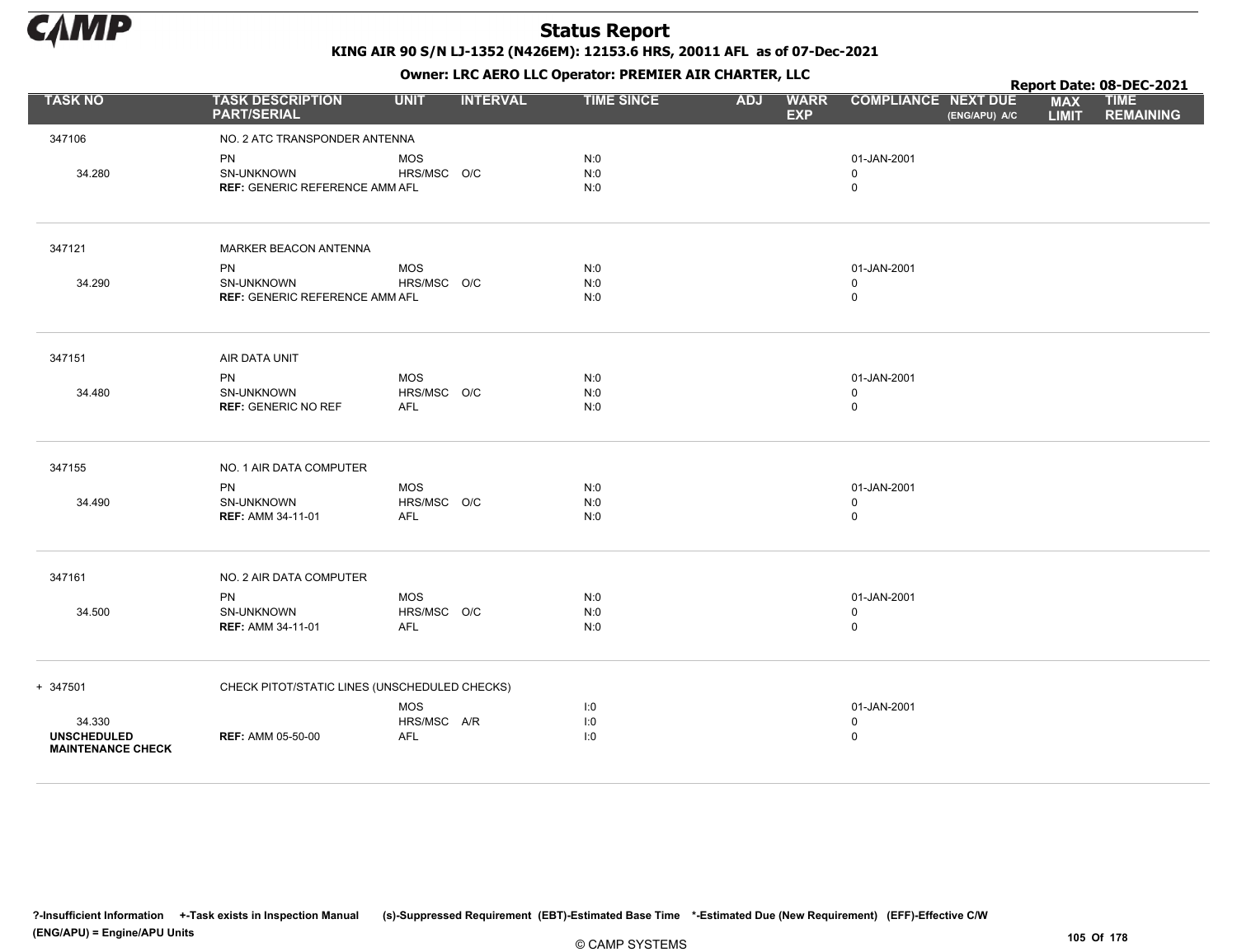

|                |                                               |                           | ---             | Report Date: 08-DEC-2021 |            |                           |                                             |                            |                                 |
|----------------|-----------------------------------------------|---------------------------|-----------------|--------------------------|------------|---------------------------|---------------------------------------------|----------------------------|---------------------------------|
| <b>TASK NO</b> | <b>TASK DESCRIPTION</b><br><b>PART/SERIAL</b> | <b>UNIT</b>               | <b>INTERVAL</b> | <b>TIME SINCE</b>        | <b>ADJ</b> | <b>WARR</b><br><b>EXP</b> | <b>COMPLIANCE NEXT DUE</b><br>(ENG/APU) A/C | <b>MAX</b><br><b>LIMIT</b> | <b>TIME</b><br><b>REMAINING</b> |
| 348101         | RADIO ALTIMETER                               |                           |                 |                          |            |                           |                                             |                            |                                 |
|                | 622-3201-001                                  | <b>MOS</b>                |                 | O:0                      |            |                           | 01-FEB-2016                                 |                            |                                 |
| 34.300         | 6339                                          | HRS/MSC O/C               |                 | O:0                      |            |                           | 11009.2                                     |                            |                                 |
|                | <b>REF: GENERIC REFERENCE AMM AFL</b>         |                           |                 | O:0                      |            |                           | 18734                                       |                            |                                 |
| 348103         | RADIO ALTIMETER INDICATOR                     |                           |                 |                          |            |                           |                                             |                            |                                 |
|                | 622-4160-018                                  | MOS                       |                 |                          |            |                           | 31-DEC-2013                                 |                            |                                 |
| 34.300         | 4934<br><b>REF: GENERIC REFERENCE AMM AFL</b> | HRS/MSC O/C               |                 |                          |            |                           | 9588.1<br>16902                             |                            |                                 |
|                |                                               |                           |                 |                          |            |                           |                                             |                            |                                 |
| 348105         | RADIO ALTIMETER TRANSMITTER ANTENNA           |                           |                 |                          |            |                           |                                             |                            |                                 |
| 34.310         | PN<br>SN-UNKNOWN                              | <b>MOS</b><br>HRS/MSC O/C |                 | N:0<br>N:0               |            |                           | 01-JAN-2001<br>$\mathbf 0$                  |                            |                                 |
|                | <b>REF: GENERIC REFERENCE AMM AFL</b>         |                           |                 | N:0                      |            |                           | $\mathbf 0$                                 |                            |                                 |
| 348107         | RADIO ALTIMETER RECEIVER ANTENNA              |                           |                 |                          |            |                           |                                             |                            |                                 |
|                | PN                                            | <b>MOS</b>                |                 | N:0                      |            |                           | 01-JAN-2001                                 |                            |                                 |
| 34.310         | SN-UNKNOWN                                    | HRS/MSC O/C               |                 | N:0                      |            |                           | 0                                           |                            |                                 |
|                | <b>REF: GENERIC REFERENCE AMM AFL</b>         |                           |                 | N:0                      |            |                           | $\mathsf 0$                                 |                            |                                 |
| 348210         | RADAR PROCESSOR ANTENNA                       |                           |                 |                          |            |                           |                                             |                            |                                 |
|                | PN                                            | <b>MOS</b>                |                 | N:0                      |            |                           | 01-JAN-2001                                 |                            |                                 |
|                | SN-UNKNOWN                                    | HRS/MSC -                 |                 | N:0                      |            |                           | 0                                           |                            |                                 |
|                | REF:                                          | <b>AFL</b>                |                 | N:0                      |            |                           | $\mathbf 0$                                 |                            |                                 |
| CHAPTER 35     | <b>OXYGEN</b>                                 |                           |                 |                          |            |                           |                                             |                            |                                 |
| $+ 350101$     | OXYGEN CYLINDER                               |                           |                 |                          |            |                           |                                             |                            |                                 |
|                | 101-384140-1                                  | <b>MOS</b>                |                 |                          |            |                           | 09-OCT-2013                                 |                            |                                 |
| 35.010         | 53967/3295<br><b>REF: See Workcard</b>        | HRS/MSC O/C<br><b>AFL</b> |                 |                          |            |                           | 9406<br>16697                               |                            |                                 |
|                |                                               |                           |                 |                          |            |                           |                                             |                            |                                 |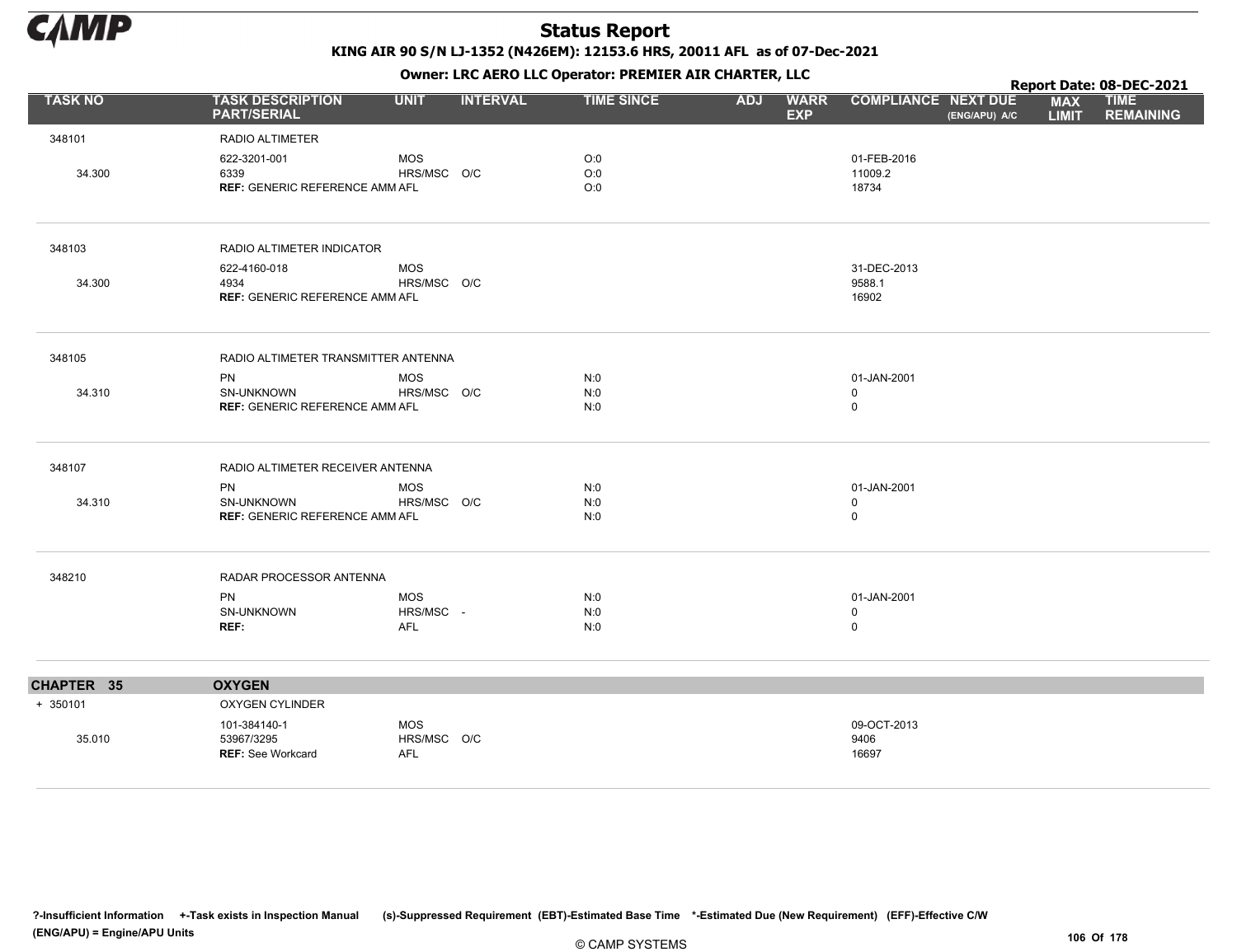

KING AIR 90 S/N LJ-1352 (N426EM): 12153.6 HRS, 20011 AFL as of 07-Dec-2021

|                            | OWHER LIKE ALKO LLC OPERATOR PREPILER AIR CHARTER, LLC                  |                              |                 |                   |            |                           |                                 |               | Report Date: 08-DEC-2021   |                                 |  |  |
|----------------------------|-------------------------------------------------------------------------|------------------------------|-----------------|-------------------|------------|---------------------------|---------------------------------|---------------|----------------------------|---------------------------------|--|--|
| <b>TASK NO</b>             | <b>TASK DESCRIPTION</b><br><b>PART/SERIAL</b>                           | <b>UNIT</b>                  | <b>INTERVAL</b> | <b>TIME SINCE</b> | <b>ADJ</b> | <b>WARR</b><br><b>EXP</b> | <b>COMPLIANCE NEXT DUE</b>      | (ENG/APU) A/C | <b>MAX</b><br><b>LIMIT</b> | <b>TIME</b><br><b>REMAINING</b> |  |  |
| + 350106                   | HYDROSTATIC TEST OXYGEN CYLINDER                                        |                              |                 |                   |            |                           |                                 |               |                            |                                 |  |  |
| 35.010<br><b>MANDATORY</b> | 101-384140-1<br>53967/3295<br>REF:                                      | MOS<br>HRS/MSC<br><b>AFL</b> | 60              |                   |            |                           | 17-SEP-2018<br>11779.8<br>19654 | 17-SEP-2023   |                            | 648 d                           |  |  |
| 350111                     | OXYGEN FILLER VALVE                                                     |                              |                 |                   |            |                           |                                 |               |                            |                                 |  |  |
| 35.030                     | <b>PN</b><br><b>SN-UNKNOWN</b><br><b>REF: GENERIC REFERENCE AMM AFL</b> | <b>MOS</b><br>HRS/MSC O/C    |                 | N:0<br>N:0<br>N:0 |            |                           | 01-JAN-2001<br>$\mathbf 0$<br>0 |               |                            |                                 |  |  |
| 350116                     | OXYGEN FILLER GAGE                                                      |                              |                 |                   |            |                           |                                 |               |                            |                                 |  |  |
| 35.020                     | <b>PN</b><br>SN-UNKNOWN<br><b>REF: GENERIC REFERENCE AMM AFL</b>        | <b>MOS</b><br>HRS/MSC O/C    |                 | N:0<br>N:0<br>N:0 |            |                           | 01-JAN-2001<br>$\mathbf 0$<br>0 |               |                            |                                 |  |  |
| 350121                     | OXYGEN PRESSURE GAGE                                                    |                              |                 |                   |            |                           |                                 |               |                            |                                 |  |  |
| 35.020                     | <b>PN</b><br>SN-UNKNOWN<br><b>REF: GENERIC REFERENCE AMM AFL</b>        | <b>MOS</b><br>HRS/MSC O/C    |                 | N:0<br>N:0<br>N:0 |            |                           | 01-JAN-2001<br>0<br>0           |               |                            |                                 |  |  |
| 350126                     | OXYGEN SHUTOFF VALVE                                                    |                              |                 |                   |            |                           |                                 |               |                            |                                 |  |  |
| 35.030                     | PN<br>SN-UNKNOWN<br><b>REF: GENERIC REFERENCE AMM AFL</b>               | <b>MOS</b><br>HRS/MSC O/C    |                 | N:0<br>N:0<br>N:0 |            |                           | 01-JAN-2001<br>0<br>$\mathbf 0$ |               |                            |                                 |  |  |
| + 350131                   | <b>OXYGEN REGULATOR</b>                                                 |                              |                 |                   |            |                           |                                 |               |                            |                                 |  |  |
| 35.040<br><b>OVERHAUL</b>  | PN-UNKNOWN<br>SN-UNKNOWN<br><b>REF: GENERIC REFERENCE AMM AFL</b>       | <b>MOS</b><br>HRS/MSC        | 60              | O:0<br>O:0<br>O:0 |            |                           | 17-SEP-2018<br>11779.8<br>19654 | 17-SEP-2023   |                            | 648 d                           |  |  |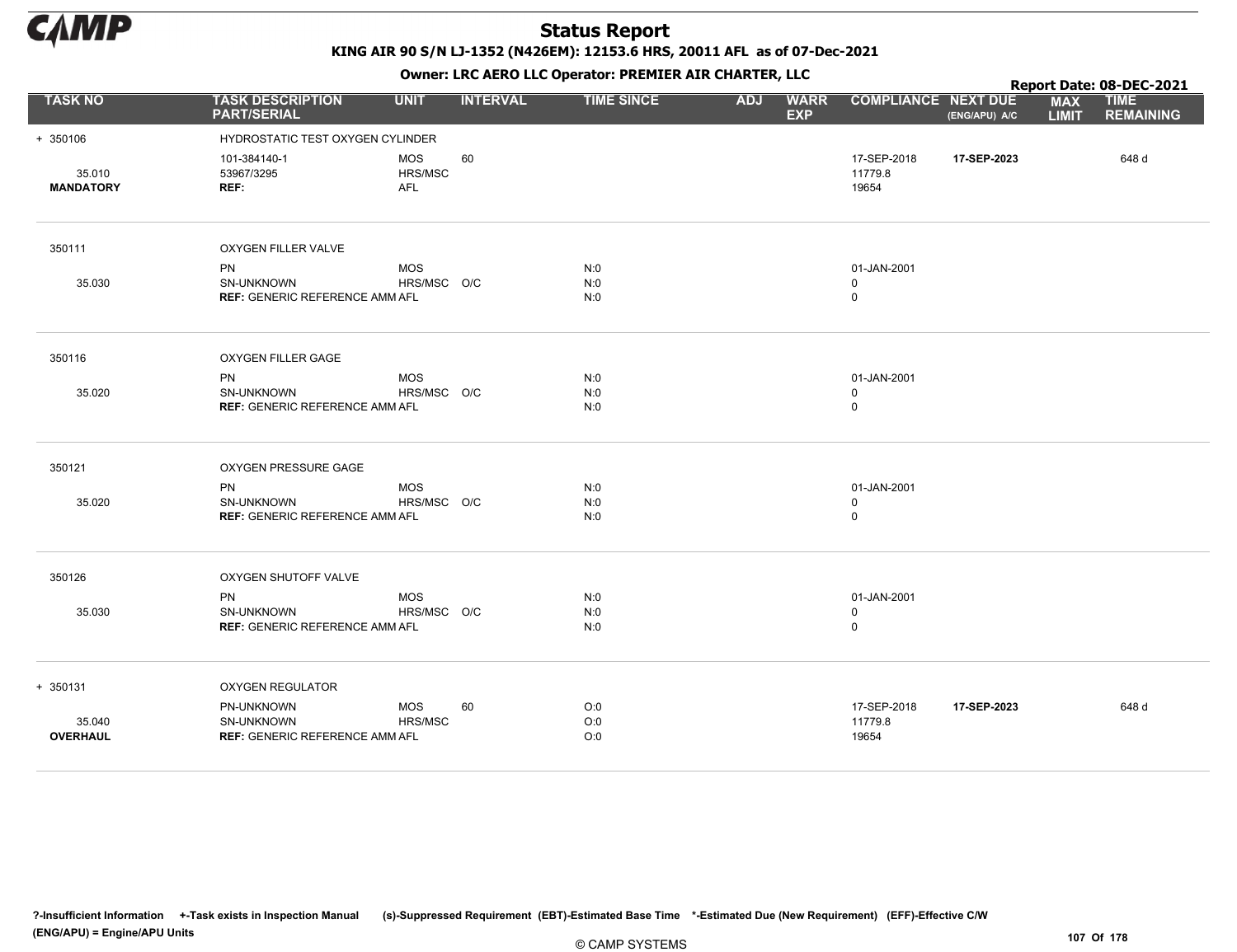

|                |                                               |             |                 |                   |            | $\mathbf{r}$              |                                             |                            | Report Date: 08-DEC-2021        |
|----------------|-----------------------------------------------|-------------|-----------------|-------------------|------------|---------------------------|---------------------------------------------|----------------------------|---------------------------------|
| <b>TASK NO</b> | <b>TASK DESCRIPTION</b><br><b>PART/SERIAL</b> | <b>UNIT</b> | <b>INTERVAL</b> | <b>TIME SINCE</b> | <b>ADJ</b> | <b>WARR</b><br><b>EXP</b> | <b>COMPLIANCE NEXT DUE</b><br>(ENG/APU) A/C | <b>MAX</b><br><b>LIMIT</b> | <b>TIME</b><br><b>REMAINING</b> |
| 350136         | OXYGEN REGULATOR ON-OFF VALVE                 |             |                 |                   |            |                           |                                             |                            |                                 |
|                | <b>PN</b>                                     | <b>MOS</b>  |                 | N:0               |            |                           | 01-JAN-2001                                 |                            |                                 |
| 35.050         | SN-UNKNOWN                                    | HRS/MSC O/C |                 | N:0               |            |                           | $\Omega$                                    |                            |                                 |
|                | <b>REF: GENERIC REFERENCE AMM AFL</b>         |             |                 | N:0               |            |                           | $\mathbf 0$                                 |                            |                                 |
| 350141         | OXYGEN SYSTEM CONTROL                         |             |                 |                   |            |                           |                                             |                            |                                 |
|                | <b>PN</b>                                     | <b>MOS</b>  |                 | N:0               |            |                           | 01-JAN-2001                                 |                            |                                 |
| 35.040         | SN-UNKNOWN                                    | HRS/MSC O/C |                 | N:0               |            |                           | $\mathbf 0$                                 |                            |                                 |
|                | <b>REF: GENERIC REFERENCE AMM AFL</b>         |             |                 | N:0               |            |                           | $\mathbf 0$                                 |                            |                                 |
| 350601         | LEFT FORWARD PASSENGER OXYGEN OUTLET          |             |                 |                   |            |                           |                                             |                            |                                 |
|                | PN                                            | <b>MOS</b>  |                 | N:0               |            |                           | 01-JAN-2001                                 |                            |                                 |
| 35.060         | SN-UNKNOWN                                    | HRS/MSC O/C |                 | N:0               |            |                           | $\mathbf 0$                                 |                            |                                 |
|                | <b>REF: GENERIC REFERENCE AMM AFL</b>         |             |                 | N:0               |            |                           | $\mathbf 0$                                 |                            |                                 |
| 350606         | LEFT FORWARD OXYGEN MASK                      |             |                 |                   |            |                           |                                             |                            |                                 |
|                | <b>PN</b>                                     | <b>MOS</b>  |                 | N:0               |            |                           | 01-JAN-2001                                 |                            |                                 |
| 35.070         | <b>SN-UNKNOWN</b>                             | HRS/MSC O/C |                 | N:0<br>N:0        |            |                           | $\Omega$<br>$\mathsf 0$                     |                            |                                 |
|                | <b>REF: GENERIC REFERENCE AMM AFL</b>         |             |                 |                   |            |                           |                                             |                            |                                 |
| 350611         | LEFT AFT PASSENGER OXYGEN OUTLET              |             |                 |                   |            |                           |                                             |                            |                                 |
|                | <b>PN</b>                                     | <b>MOS</b>  |                 | N:0               |            |                           | 01-JAN-2001                                 |                            |                                 |
| 35.080         | SN-UNKNOWN                                    | HRS/MSC O/C |                 | N:0               |            |                           | 0                                           |                            |                                 |
|                | <b>REF: GENERIC REFERENCE AMM AFL</b>         |             |                 | N:0               |            |                           | $\mathbf 0$                                 |                            |                                 |
| 350616         | LEFT AFT PASSENGER OXYGEN MASK                |             |                 |                   |            |                           |                                             |                            |                                 |
|                | <b>PN</b>                                     | <b>MOS</b>  |                 | N:0               |            |                           | 01-JAN-2001                                 |                            |                                 |
| 35.090         | SN-UNKNOWN                                    | HRS/MSC O/C |                 | N:0               |            |                           | $\mathbf 0$                                 |                            |                                 |
|                | <b>REF: GENERIC REFERENCE AMM AFL</b>         |             |                 | N:0               |            |                           | $\mathbf 0$                                 |                            |                                 |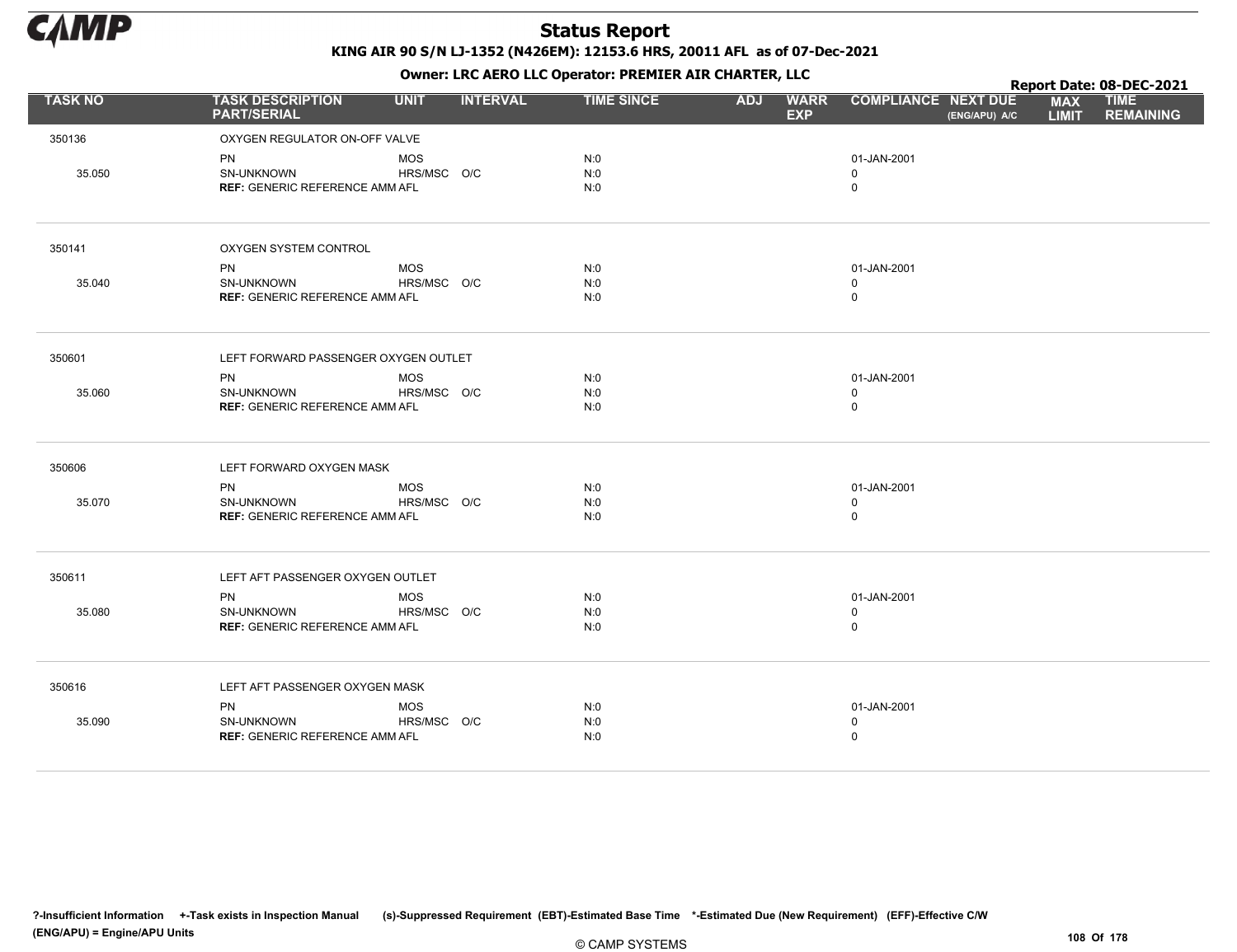

Owner: LRC AERO LLC Operator: PREMIER AIR CHARTER, LLC

|                |                                                                  |                           |                 | OWHER, LKC ALKO LLC OPERATOR. PREPILER AIR CHARTER, LLC |            |                           |                                           |               |                            | Report Date: 08-DEC-2021        |
|----------------|------------------------------------------------------------------|---------------------------|-----------------|---------------------------------------------------------|------------|---------------------------|-------------------------------------------|---------------|----------------------------|---------------------------------|
| <b>TASK NO</b> | <b>TASK DESCRIPTION</b><br><b>PART/SERIAL</b>                    | <b>UNIT</b>               | <b>INTERVAL</b> | <b>TIME SINCE</b>                                       | <b>ADJ</b> | <b>WARR</b><br><b>EXP</b> | <b>COMPLIANCE NEXT DUE</b>                | (ENG/APU) A/C | <b>MAX</b><br><b>LIMIT</b> | <b>TIME</b><br><b>REMAINING</b> |
| 350621         | RIGHT FORWARD PASSENGER OXYGEN OUTLET                            |                           |                 |                                                         |            |                           |                                           |               |                            |                                 |
| 35.060         | PN<br>SN-UNKNOWN<br><b>REF: GENERIC REFERENCE AMM AFL</b>        | <b>MOS</b><br>HRS/MSC O/C |                 | N:0<br>N:0<br>N:0                                       |            |                           | 01-JAN-2001<br>$\mathbf 0$<br>$\mathbf 0$ |               |                            |                                 |
| 350626         | RIGHT FORWARD PASSENGER OXYGEN MASK                              |                           |                 |                                                         |            |                           |                                           |               |                            |                                 |
|                | <b>PN</b>                                                        | <b>MOS</b>                |                 | N:0                                                     |            |                           | 01-JAN-2001                               |               |                            |                                 |
| 35.070         | SN-UNKNOWN<br><b>REF: GENERIC REFERENCE AMM AFL</b>              | HRS/MSC O/C               |                 | N:0<br>N:0                                              |            |                           | $\mathbf 0$<br>$\mathbf 0$                |               |                            |                                 |
| 350631         | RIGHT AFT PASSENGER OXYGEN OUTLET                                |                           |                 |                                                         |            |                           |                                           |               |                            |                                 |
| 35.080         | <b>PN</b><br>SN-UNKNOWN<br><b>REF: GENERIC REFERENCE AMM AFL</b> | <b>MOS</b><br>HRS/MSC O/C |                 | N:0<br>N:0<br>N:0                                       |            |                           | 01-JAN-2001<br>$\mathbf 0$<br>$\mathbf 0$ |               |                            |                                 |
| 350636         | RIGHT AFT PASSENGER OXYGEN MASK                                  |                           |                 |                                                         |            |                           |                                           |               |                            |                                 |
| 35.090         | PN<br>SN-UNKNOWN<br><b>REF: GENERIC REFERENCE AMM AFL</b>        | <b>MOS</b><br>HRS/MSC O/C |                 | N:0<br>N:0<br>N:0                                       |            |                           | 01-JAN-2001<br>0<br>0                     |               |                            |                                 |
| 350641         | FIFTH SEAT OXYGEN OUTLET                                         |                           |                 |                                                         |            |                           |                                           |               |                            |                                 |
| 35.100         | <b>PN</b><br>SN-UNKNOWN<br><b>REF: GENERIC REFERENCE AMM AFL</b> | <b>MOS</b><br>HRS/MSC O/C |                 | N:0<br>N:0<br>N:0                                       |            |                           | 01-JAN-2001<br>$\mathbf 0$<br>0           |               |                            |                                 |
| 350646         | FIFTH SEAT OXYGEN MASK                                           |                           |                 |                                                         |            |                           |                                           |               |                            |                                 |
| 35.110         | <b>PN</b><br>SN-UNKNOWN<br><b>REF: GENERIC REFERENCE AMM AFL</b> | <b>MOS</b><br>HRS/MSC O/C |                 | N:0<br>N:0<br>N:0                                       |            |                           | 01-JAN-2001<br>$\mathbf 0$<br>0           |               |                            |                                 |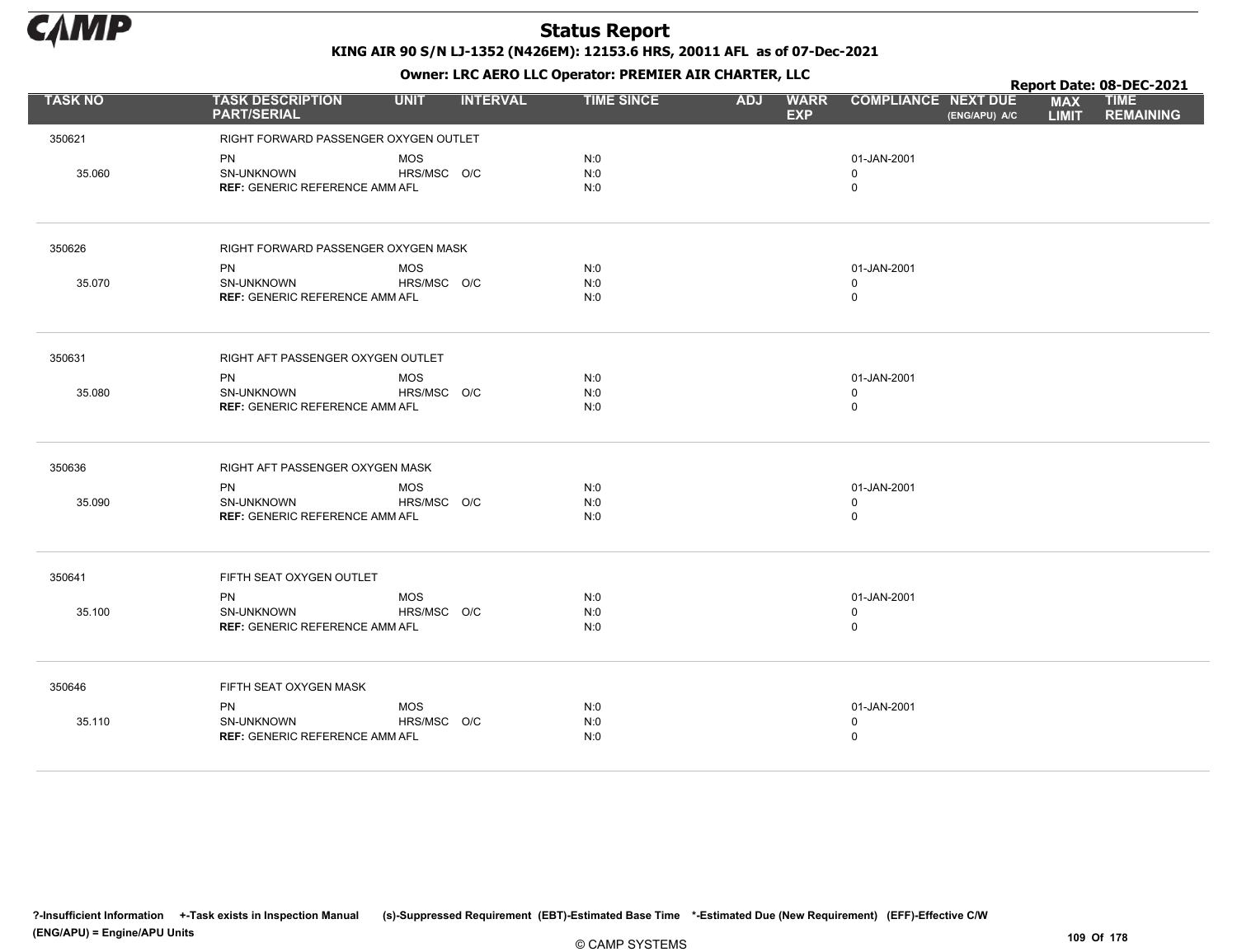

KING AIR 90 S/N LJ-1352 (N426EM): 12153.6 HRS, 20011 AFL as of 07-Dec-2021

Owner: LRC AERO LLC Operator: PREMIER AIR CHARTER, LLC

|                |                                                                          |                           |                 | OWHER. LKC ALKO LLC OPERATOR. PREPILER AIR CHARTER, LLC |            |                           |                                            |               |                            | Report Date: 08-DEC-2021        |
|----------------|--------------------------------------------------------------------------|---------------------------|-----------------|---------------------------------------------------------|------------|---------------------------|--------------------------------------------|---------------|----------------------------|---------------------------------|
| <b>TASK NO</b> | <b>TASK DESCRIPTION</b><br><b>PART/SERIAL</b>                            | <b>UNIT</b>               | <b>INTERVAL</b> | <b>TIME SINCE</b>                                       | <b>ADJ</b> | <b>WARR</b><br><b>EXP</b> | <b>COMPLIANCE NEXT DUE</b>                 | (ENG/APU) A/C | <b>MAX</b><br><b>LIMIT</b> | <b>TIME</b><br><b>REMAINING</b> |
| 350648         | SIXTH SEAT OUTLET                                                        |                           |                 |                                                         |            |                           |                                            |               |                            |                                 |
| 35.100         | <b>PN</b><br><b>SN-UNKNOWN</b><br><b>REF: GENERIC REFERENCE AMM AFL</b>  | <b>MOS</b><br>HRS/MSC O/C |                 | N:0<br>N:0<br>N:0                                       |            |                           | 01-JAN-2001<br>$\mathbf 0$<br>$\mathsf{O}$ |               |                            |                                 |
| 350649         | <b>SIXTH SEAT MASK</b>                                                   |                           |                 |                                                         |            |                           |                                            |               |                            |                                 |
|                | <b>PN</b>                                                                | MOS                       |                 | N:0                                                     |            |                           | 01-JAN-2001                                |               |                            |                                 |
| 35.110         | SN-UNKNOWN<br><b>REF: GENERIC REFERENCE AMM AFL</b>                      | HRS/MSC O/C               |                 | N:0<br>N:0                                              |            |                           | 0<br>$\mathsf{O}$                          |               |                            |                                 |
| 350666         | PILOT OXYGEN OUTLET                                                      |                           |                 |                                                         |            |                           |                                            |               |                            |                                 |
| 35.120         | <b>PN</b><br>SN-UNKNOWN<br><b>REF: GENERIC REFERENCE AMM AFL</b>         | <b>MOS</b><br>HRS/MSC O/C |                 | N:0<br>N:0<br>N:0                                       |            |                           | 01-JAN-2001<br>$\mathbf 0$<br>0            |               |                            |                                 |
| 350671         | PILOT OXYGEN MASK                                                        |                           |                 |                                                         |            |                           |                                            |               |                            |                                 |
| 35.130         | PN-UNKNOWN<br><b>SN-UNKNOWN</b><br><b>REF: GENERIC REFERENCE AMM AFL</b> | <b>MOS</b><br>HRS/MSC O/C |                 | N:0<br>N:0<br>N:0                                       |            |                           | 30-JAN-2017<br>11362.4<br>19191            |               |                            |                                 |
| 350676         | COPILOT OXYGEN OUTLET                                                    |                           |                 |                                                         |            |                           |                                            |               |                            |                                 |
| 35.120         | <b>PN</b><br>SN-UNKNOWN<br><b>REF: GENERIC REFERENCE AMM AFL</b>         | MOS<br>HRS/MSC O/C        |                 | N:0<br>N:0<br>N:0                                       |            |                           | 01-JAN-2001<br>0<br>0                      |               |                            |                                 |
| 350681         | COPILOT OXYGEN MASK                                                      |                           |                 |                                                         |            |                           |                                            |               |                            |                                 |
| 35.130         | PN-UNKNOWN<br><b>SN-UNKNOWN</b><br><b>REF: GENERIC REFERENCE AMM AFL</b> | <b>MOS</b><br>HRS/MSC O/C |                 |                                                         |            |                           | 30-JAN-2017<br>11362.4<br>19191            |               |                            |                                 |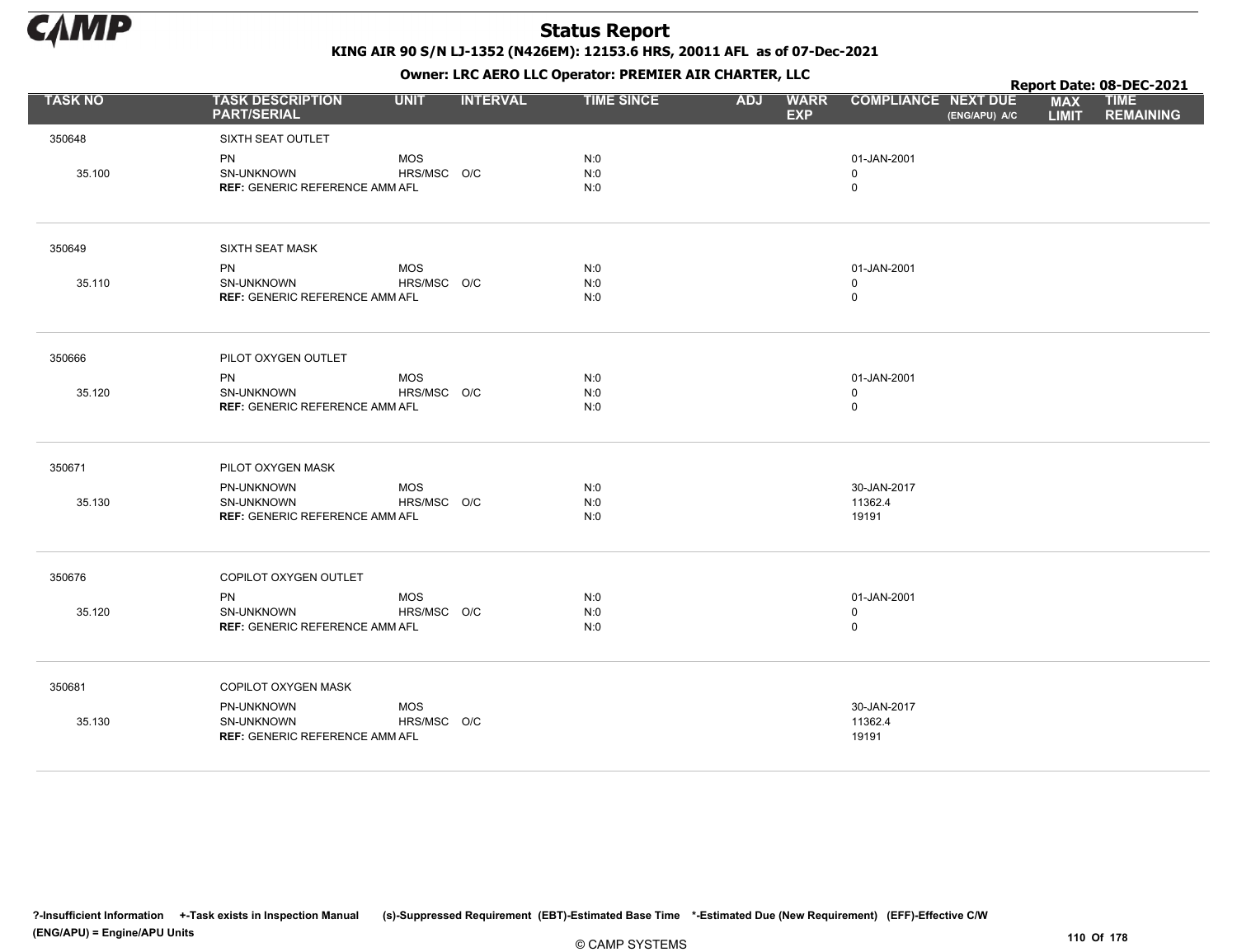

KING AIR 90 S/N LJ-1352 (N426EM): 12153.6 HRS, 20011 AFL as of 07-Dec-2021

Owner: LRC AERO LLC Operator: PREMIER AIR CHARTER, LLC

|                   |                                                                      |                                         |                 |                   |            |                           |                                 |               |                            | Report Date: 08-DEC-2021        |
|-------------------|----------------------------------------------------------------------|-----------------------------------------|-----------------|-------------------|------------|---------------------------|---------------------------------|---------------|----------------------------|---------------------------------|
| <b>TASK NO</b>    | <b>TASK DESCRIPTION</b><br><b>PART/SERIAL</b>                        | <b>UNIT</b>                             | <b>INTERVAL</b> | <b>TIME SINCE</b> | <b>ADJ</b> | <b>WARR</b><br><b>EXP</b> | <b>COMPLIANCE NEXT DUE</b>      | (ENG/APU) A/C | <b>MAX</b><br><b>LIMIT</b> | <b>TIME</b><br><b>REMAINING</b> |
| 350686            | PORTABLE OXYGEN CYLINDER                                             |                                         |                 |                   |            |                           |                                 |               |                            |                                 |
| 35.140            | PN<br>SN-UNKNOWN<br>REF: GENERIC REFERENCE AMM AFL                   | <b>MOS</b><br>HRS/MSC O/C               |                 | N:0<br>N:0<br>N:0 |            |                           | 01-JAN-2001<br>0<br>0           |               |                            |                                 |
| CHAPTER 36        | <b>PNEUMATIC</b>                                                     |                                         |                 |                   |            |                           |                                 |               |                            |                                 |
| $+ 360101$        | REPLACE PNEUMATIC SYSTEM HOSE COUPLINGS                              |                                         |                 |                   |            |                           |                                 |               |                            |                                 |
| 36.010            | <b>REF: GENERIC NO REF</b>                                           | <b>MOS</b><br>HRS/MSC N/R<br><b>AFL</b> |                 | I:0<br>I:0<br>1:0 |            |                           | 01-JAN-2001<br>0<br>0           |               |                            |                                 |
| CHAPTER 37        | <b>VACUUM</b>                                                        |                                         |                 |                   |            |                           |                                 |               |                            |                                 |
| 371005            | REGULATOR RELIEF VALVE                                               |                                         |                 |                   |            |                           |                                 |               |                            |                                 |
| 37.010            | 101-380027-1<br>5BN6<br><b>REF: GENERIC REFERENCE AMM AFL</b>        | <b>MOS</b><br>HRS/MSC O/C               |                 |                   |            |                           | 01-MAY-2017<br>11489.3<br>19339 |               |                            |                                 |
| CHAPTER 51        | <b>STD PRACTICES AND STRUCT-GENRL</b>                                |                                         |                 |                   |            |                           |                                 |               |                            |                                 |
| + 517501          | CORROSION CHECK AIRCRAFT STRUCTURE (UNSCHEDULED CHECKS)              |                                         |                 |                   |            |                           |                                 |               |                            |                                 |
|                   |                                                                      | <b>MOS</b>                              |                 | I:0               |            |                           | 01-JAN-2001                     |               |                            |                                 |
| 51.010            | <b>REF: See Workcard</b>                                             | HRS/MSC N/R<br><b>AFL</b>               |                 | I:0<br>1:0        |            |                           | 0<br>0                          |               |                            |                                 |
| <b>CHAPTER 52</b> | <b>DOORS</b>                                                         |                                         |                 |                   |            |                           |                                 |               |                            |                                 |
| 520101            | CABIN DOOR                                                           |                                         |                 |                   |            |                           |                                 |               |                            |                                 |
| 52.010            | PN<br>SN-UNKNOWN<br><b>REF: GENERIC REFERENCE AMM AFL</b>            | <b>MOS</b><br>HRS/MSC O/C               |                 | N:0<br>N:0<br>N:0 |            |                           | 01-JAN-2001<br>0<br>0           |               |                            |                                 |
| + 520114          | REPLACE CABIN ENTRANCE DOOR FORWARD AND AFT SIDE LATCHES OR BAYONETS |                                         |                 |                   |            |                           |                                 |               |                            |                                 |
| 52.020            | <b>REF: GENERIC NO REF</b>                                           | <b>MOS</b><br>HRS/MSC<br><b>AFL</b>     | 5000            |                   |            |                           | 05-FEB-2017<br>11374<br>19202   | 24202         |                            | 4191                            |
|                   |                                                                      |                                         |                 |                   |            |                           |                                 |               |                            |                                 |

?-Insufficient Information +-Task exists in Inspection Manual (s)-Suppressed Requirement (EBT)-Estimated Base Time \*-Estimated Due (New Requirement) (EFF)-Effective C/W (ENG/APU) = Engine/APU Units 111 Of 178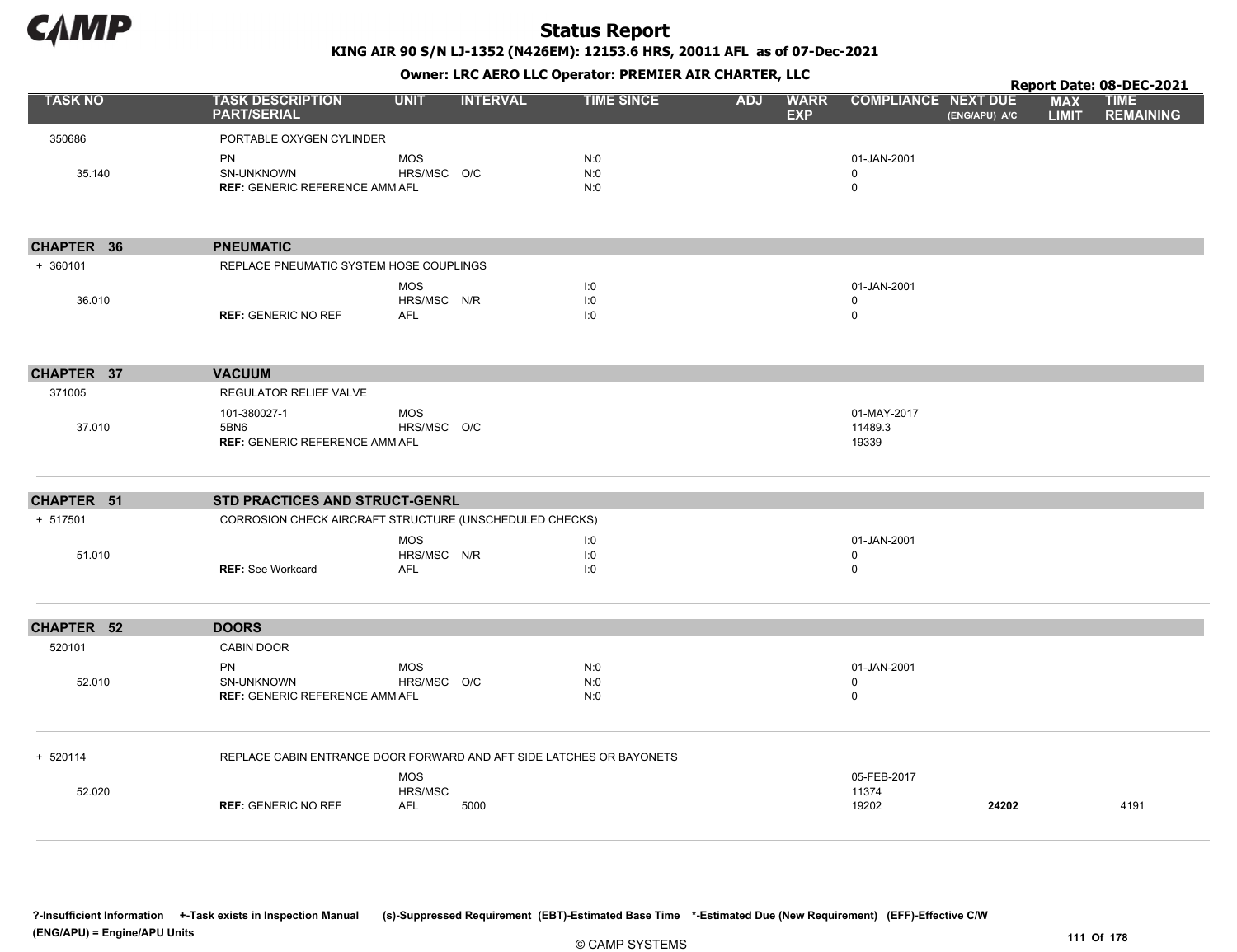

KING AIR 90 S/N LJ-1352 (N426EM): 12153.6 HRS, 20011 AFL as of 07-Dec-2021

|                |                                                                    |                                     |                 | OWHER. LKC ALKO LLC OPERATOR. PREPILER AIR CHARTER, LLC |            |                           |                                           |               |                            | Report Date: 08-DEC-2021        |
|----------------|--------------------------------------------------------------------|-------------------------------------|-----------------|---------------------------------------------------------|------------|---------------------------|-------------------------------------------|---------------|----------------------------|---------------------------------|
| <b>TASK NO</b> | <b>TASK DESCRIPTION</b><br><b>PART/SERIAL</b>                      | <b>UNIT</b>                         | <b>INTERVAL</b> | <b>TIME SINCE</b>                                       | <b>ADJ</b> | <b>WARR</b><br><b>EXP</b> | <b>COMPLIANCE NEXT DUE</b>                | (ENG/APU) A/C | <b>MAX</b><br><b>LIMIT</b> | <b>TIME</b><br><b>REMAINING</b> |
| $+ 520115$     | REPLACE CABIN DOOR UPPER HOOK MECHANISM                            |                                     |                 |                                                         |            |                           |                                           |               |                            |                                 |
| 52.020         | <b>REF: GENERIC NO REF</b>                                         | <b>MOS</b><br>HRS/MSC<br><b>AFL</b> | 10000           |                                                         |            |                           | 14-SEP-2006<br>5054.3<br>11106            | 21106         |                            | 1095                            |
| 520116         | CABIN DOOR DAMPER                                                  |                                     |                 |                                                         |            |                           |                                           |               |                            |                                 |
| 52.010         | <b>PN</b><br>SN-UNKNOWN<br><b>REF: GENERIC REFERENCE AMM AFL</b>   | <b>MOS</b><br>HRS/MSC O/C           |                 | N:0<br>N:0<br>N:0                                       |            |                           | 01-JAN-2001<br>$\mathbf 0$<br>$\mathbf 0$ |               |                            |                                 |
| 520126         | CABIN DOOR SEAL                                                    |                                     |                 |                                                         |            |                           |                                           |               |                            |                                 |
| 52.040         | 50-43006-27<br>SN-UNKNOWN<br><b>REF: GENERIC REFERENCE AMM AFL</b> | <b>MOS</b><br>HRS/MSC O/C           |                 | N:0<br>N:0<br>N:0                                       |            |                           | 03-NOV-2017<br>11611.8<br>19444           |               |                            |                                 |
| 520131         | CABIN DOOR WARNING SWITCH                                          |                                     |                 |                                                         |            |                           |                                           |               |                            |                                 |
| 52.050         | <b>PN</b><br>SN-UNKNOWN<br><b>REF: GENERIC REFERENCE AMM AFL</b>   | <b>MOS</b><br>HRS/MSC O/C           |                 | N:0<br>N:0<br>N:0                                       |            |                           | 01-JAN-2001<br>0<br>$\mathbf 0$           |               |                            |                                 |
| 520141         | CABIN DOOR LOCK SWITCH                                             |                                     |                 |                                                         |            |                           |                                           |               |                            |                                 |
| 52.050         | <b>PN</b><br>SN-UNKNOWN<br><b>REF: GENERIC REFERENCE AMM AFL</b>   | <b>MOS</b><br>HRS/MSC O/C           |                 | N:0<br>N:0<br>N:0                                       |            |                           | 01-JAN-2001<br>0<br>$\mathbf 0$           |               |                            |                                 |
| 521005         | SOLENOID VALVE                                                     |                                     |                 |                                                         |            |                           |                                           |               |                            |                                 |
| 52.080         | 101-380018-3<br>13941<br><b>REF: GENERIC REFERENCE AMM AFL</b>     | <b>MOS</b><br>HRS/MSC O/C           |                 | N:0<br>N:0<br>N:0                                       |            |                           | 09-JUN-2015<br>10608<br>18213             |               |                            |                                 |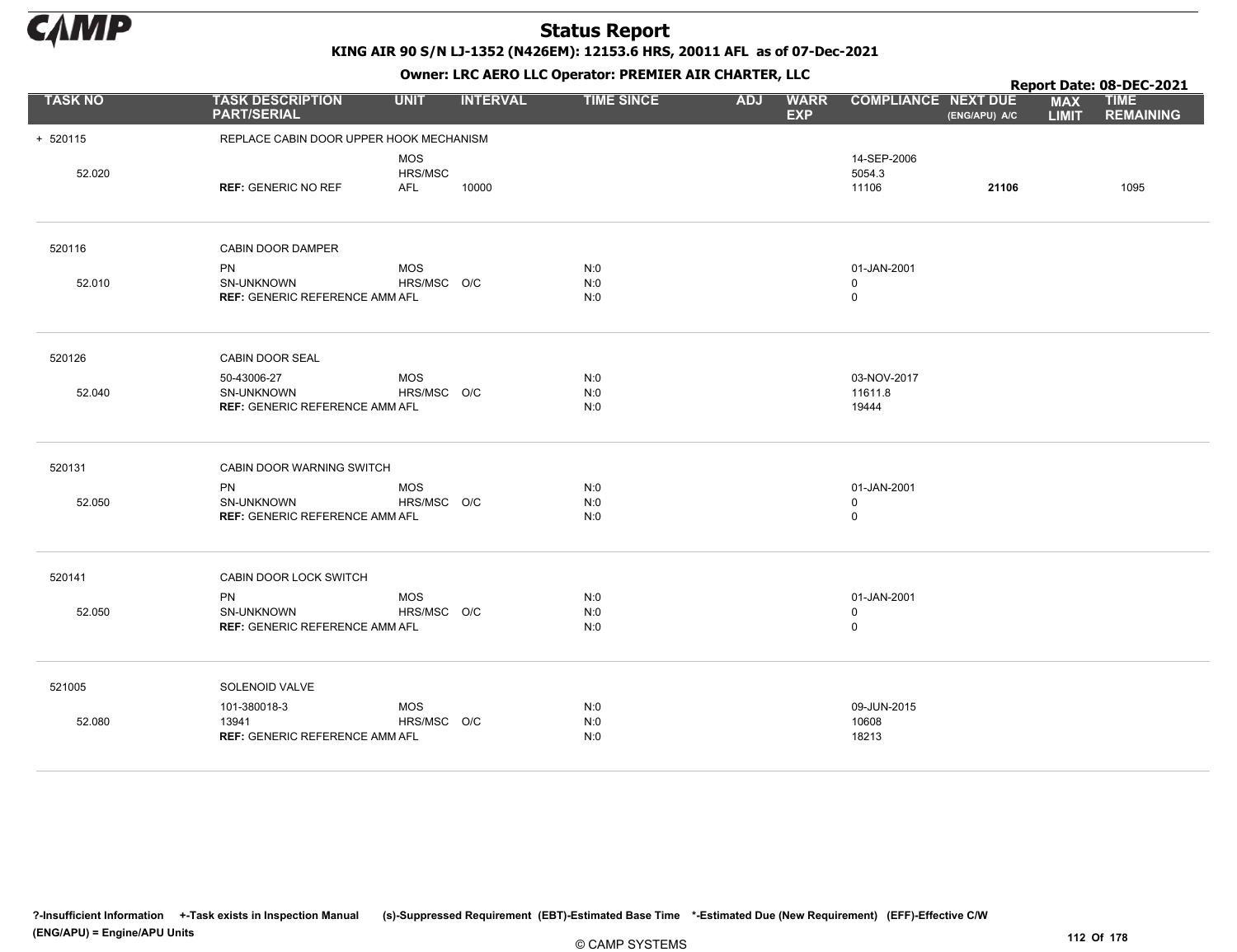

KING AIR 90 S/N LJ-1352 (N426EM): 12153.6 HRS, 20011 AFL as of 07-Dec-2021

|                |                                                                  |                                          |                 |           | OWHER. LKC ALKO LLC OPERATOR. PREPILER AIR CHARTER, LLC |            |                           |                                           |               | Report Date: 08-DEC-2021   |                                 |          |
|----------------|------------------------------------------------------------------|------------------------------------------|-----------------|-----------|---------------------------------------------------------|------------|---------------------------|-------------------------------------------|---------------|----------------------------|---------------------------------|----------|
| <b>TASK NO</b> | <b>TASK DESCRIPTION</b><br><b>PART/SERIAL</b>                    | <b>UNIT</b>                              | <b>INTERVAL</b> |           | <b>TIME SINCE</b>                                       | <b>ADJ</b> | <b>WARR</b><br><b>EXP</b> | <b>COMPLIANCE NEXT DUE</b>                | (ENG/APU) A/C | <b>MAX</b><br><b>LIMIT</b> | <b>TIME</b><br><b>REMAINING</b> |          |
| 521101         | <b>EMERGENCY EXIT DOOR</b>                                       |                                          |                 |           |                                                         |            |                           |                                           |               |                            |                                 |          |
| 52.030         | PN<br>SN-UNKNOWN<br><b>REF: GENERIC REFERENCE AMM AFL</b>        | <b>MOS</b><br>HRS/MSC O/C                |                 |           | N:0<br>N:0<br>N:0                                       |            |                           | 01-JAN-2001<br>$\mathbf 0$<br>$\pmb{0}$   |               |                            |                                 |          |
| 521111         | EMERGENCY EXIT DOOR SEAL                                         |                                          |                 |           |                                                         |            |                           |                                           |               |                            |                                 |          |
| 52.040         | PN<br>SN-UNKNOWN<br><b>REF: GENERIC REFERENCE AMM AFL</b>        | <b>MOS</b><br>HRS/MSC O/C                |                 |           | N:0<br>N:0<br>N:0                                       |            |                           | 01-JAN-2001<br>$\mathbf 0$<br>$\mathbf 0$ |               |                            |                                 |          |
| CHAPTER 53     | <b>FUSELAGE</b>                                                  |                                          |                 |           |                                                         |            |                           |                                           |               |                            |                                 |          |
| + 530010       | INSPECT EXTERIOR AIRFRAME SKIN                                   |                                          |                 |           |                                                         |            |                           |                                           |               |                            |                                 |          |
| 53.020         | REF:                                                             | <b>MOS</b><br>HRS/MSC<br><b>AFL</b>      | 1000            | +10%/-10% |                                                         |            |                           | 05-FEB-2017<br>11374<br>19202             | 20202         | 20302                      | 191                             | $(+100)$ |
| + 531000       | <b>INSPECT FUSELAGE</b>                                          |                                          |                 |           |                                                         |            |                           |                                           |               |                            |                                 |          |
| 53.040         | <b>REF: AMM 53-10-00</b>                                         | MOS<br>HRS/MSC<br>AFL                    | 3000            |           |                                                         |            |                           | 26-AUG-2014<br>10039<br>17465             | 20465         |                            | 454                             |          |
| 532501         | <b>RADOME</b>                                                    |                                          |                 |           |                                                         |            |                           |                                           |               |                            |                                 |          |
| 53.010         | <b>PN</b><br>SN-UNKNOWN<br><b>REF: GENERIC REFERENCE AMM AFL</b> | <b>MOS</b><br>HRS/MSC O/C                |                 |           | N:0<br>N:0<br>N:0                                       |            |                           | 01-JAN-2001<br>$\mathbf 0$<br>$\mathbf 0$ |               |                            |                                 |          |
| CHAPTER 55     | <b>STABILIZERS</b>                                               |                                          |                 |           |                                                         |            |                           |                                           |               |                            |                                 |          |
| 550013         | PERFORM HORIZONTAL STABILIZER INSPECTION                         |                                          |                 |           |                                                         |            |                           |                                           |               |                            |                                 |          |
|                | <b>REF: SIRM 55-00-13</b>                                        | <b>MOS</b><br>HRS/MSC 5000<br><b>AFL</b> |                 | +10%/-10% |                                                         |            |                           | 18-AUG-2020<br>11870.5<br>19746           | 16870.5       | 17370.5                    | 4716.9                          | $(+500)$ |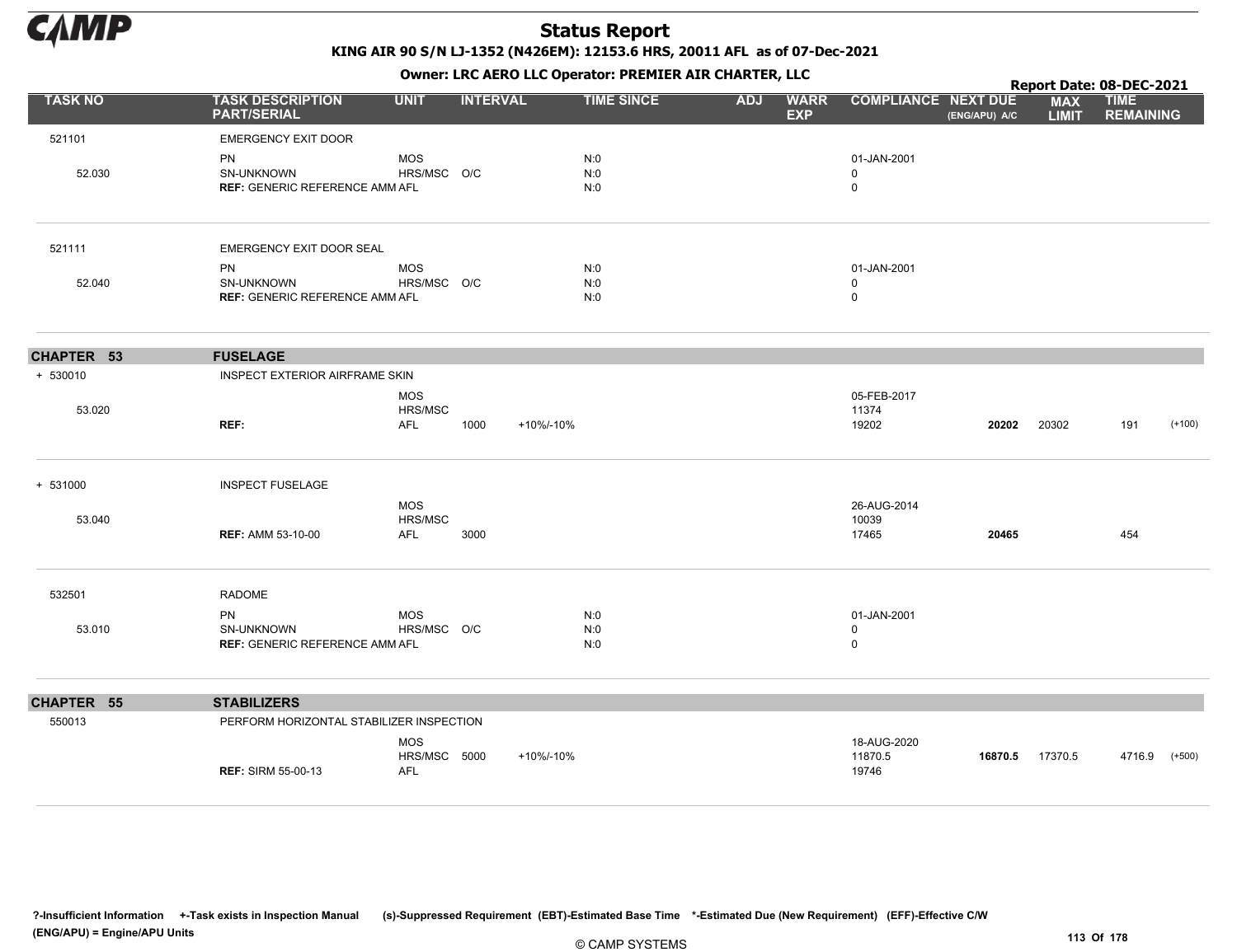

KING AIR 90 S/N LJ-1352 (N426EM): 12153.6 HRS, 20011 AFL as of 07-Dec-2021

Owner: LRC AERO LLC Operator: PREMIER AIR CHARTER, LLC

|                |                                                                         |                                   |                 | OWHER, LKC AERO LLC OPERATOR, PREPILER AIR CHARTER, LLC |                   |            |                           |                                           |                 |                            | Report Date: 08-DEC-2021        |  |
|----------------|-------------------------------------------------------------------------|-----------------------------------|-----------------|---------------------------------------------------------|-------------------|------------|---------------------------|-------------------------------------------|-----------------|----------------------------|---------------------------------|--|
| <b>TASK NO</b> | <b>TASK DESCRIPTION</b><br><b>PART/SERIAL</b>                           | <b>UNIT</b>                       | <b>INTERVAL</b> |                                                         | <b>TIME SINCE</b> | <b>ADJ</b> | <b>WARR</b><br><b>EXP</b> | <b>COMPLIANCE NEXT DUE</b>                | (ENG/APU) A/C   | <b>MAX</b><br><b>LIMIT</b> | <b>TIME</b><br><b>REMAINING</b> |  |
| 550014         | PERFORM VERTICAL STABILIZER INSPECTION                                  |                                   |                 |                                                         |                   |            |                           |                                           |                 |                            |                                 |  |
|                | <b>REF: SIRM 55-00-14</b>                                               | <b>MOS</b><br>HRS/MSC 5000<br>AFL |                 | +10%/-10%                                               |                   |            |                           | 18-AUG-2020<br>11870.5<br>19746           | 16870.5 17370.5 |                            | 4716.9 (+500)                   |  |
| 550101         | LEFT HORIZONTAL STABILIZER                                              |                                   |                 |                                                         |                   |            |                           |                                           |                 |                            |                                 |  |
| 55.010         | <b>PN</b><br><b>SN-UNKNOWN</b><br><b>REF: GENERIC REFERENCE AMM AFL</b> | <b>MOS</b><br>HRS/MSC O/C         |                 | N:0<br>N:0<br>N:0                                       |                   |            |                           | 01-JAN-2001<br>$\mathbf 0$<br>$\mathbf 0$ |                 |                            |                                 |  |
| 550601         | RIGHT HORIZONTAL STABILIZER                                             |                                   |                 |                                                         |                   |            |                           |                                           |                 |                            |                                 |  |
| 55.010         | PN<br>SN-UNKNOWN<br><b>REF: GENERIC REFERENCE AMM AFL</b>               | <b>MOS</b><br>HRS/MSC O/C         |                 | N:0<br>N:0<br>N:0                                       |                   |            |                           | 01-JAN-2001<br>0<br>$\mathbf 0$           |                 |                            |                                 |  |
| 551101         | <b>VERTICAL STABILIZER</b>                                              |                                   |                 |                                                         |                   |            |                           |                                           |                 |                            |                                 |  |
| 55.010         | PN<br>SN-UNKNOWN<br><b>REF: GENERIC REFERENCE AMM AFL</b>               | <b>MOS</b><br>HRS/MSC O/C         |                 | N:0<br>N:0<br>N:0                                       |                   |            |                           | 01-JAN-2001<br>$\mathbf 0$<br>$\mathbf 0$ |                 |                            |                                 |  |
| CHAPTER 56     | <b>WINDOWS</b>                                                          |                                   |                 |                                                         |                   |            |                           |                                           |                 |                            |                                 |  |
| 560101         | PILOT WINDSHIELD ASSY, (LH)                                             |                                   |                 |                                                         |                   |            |                           |                                           |                 |                            |                                 |  |
| 56.030         | 101-384025-23<br>553<br><b>REF: GENERIC REFERENCE AMM AFL</b>           | <b>MOS</b><br>HRS/MSC O/C         |                 |                                                         |                   |            |                           | 09-APR-2014<br>9805.4<br>17174            |                 |                            |                                 |  |
| 560106         | PILOT STORM WINDOW                                                      |                                   |                 |                                                         |                   |            |                           |                                           |                 |                            |                                 |  |
| 56.040         | PN<br>SN-UNKNOWN<br><b>REF: GENERIC REFERENCE AMM AFL</b>               | <b>MOS</b><br>HRS/MSC O/C         |                 | N:0<br>N:0<br>N:0                                       |                   |            |                           | 01-JAN-2001<br>$\mathbf 0$<br>$\mathbf 0$ |                 |                            |                                 |  |

?-Insufficient Information +-Task exists in Inspection Manual (s)-Suppressed Requirement (EBT)-Estimated Base Time \*-Estimated Due (New Requirement) (EFF)-Effective C/W (ENG/APU) = Engine/APU Units 114 Of 178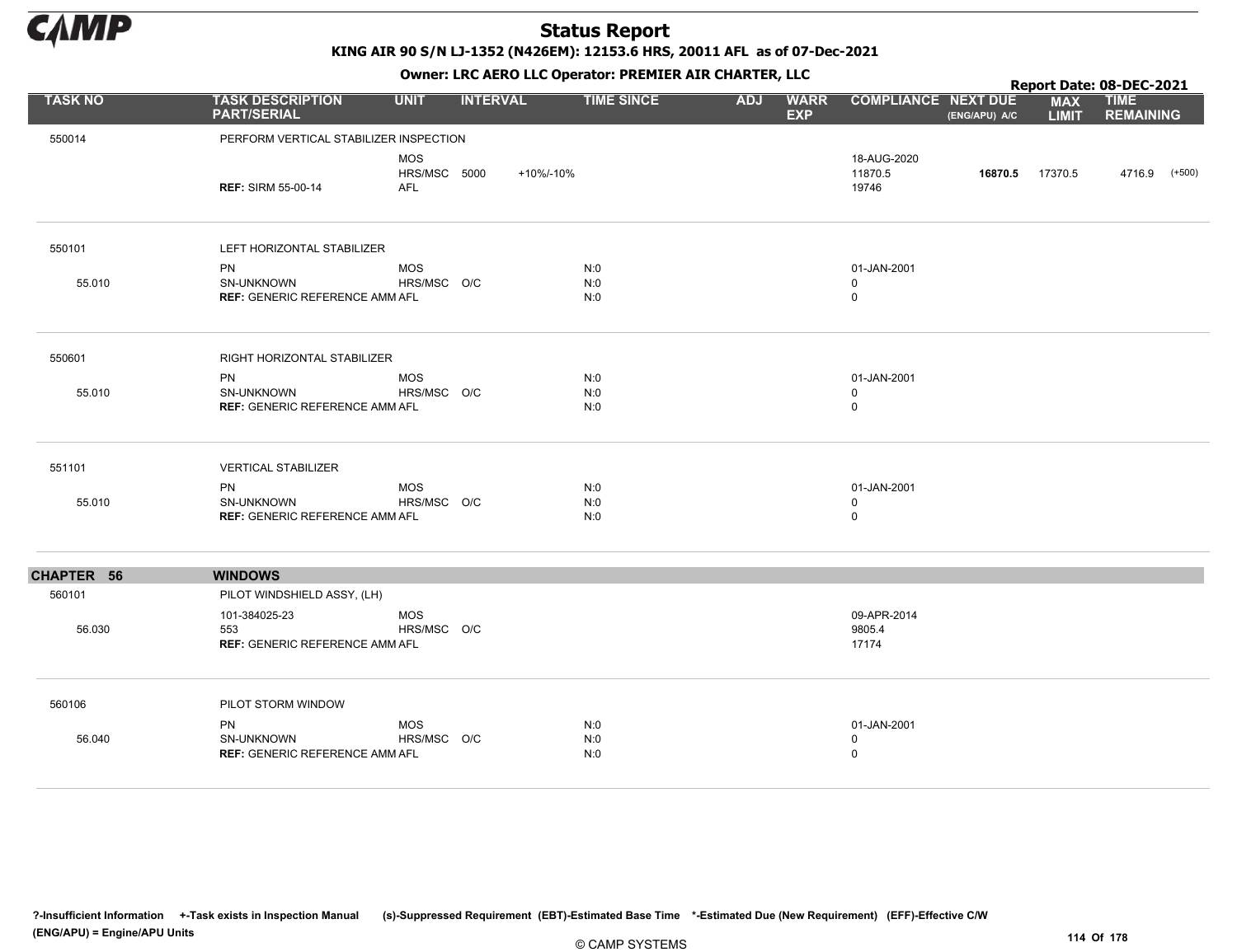

KING AIR 90 S/N LJ-1352 (N426EM): 12153.6 HRS, 20011 AFL as of 07-Dec-2021

Owner: LRC AERO LLC Operator: PREMIER AIR CHARTER, LLC

|                |                                                                  |                                         |                 | <b>OWNER.</b> LIVE ALIVE LLC Operator. FIXEPILER AIR CHARTER, LLC |            |                           |                                 |               |                            | Report Date: 08-DEC-2021        |
|----------------|------------------------------------------------------------------|-----------------------------------------|-----------------|-------------------------------------------------------------------|------------|---------------------------|---------------------------------|---------------|----------------------------|---------------------------------|
| <b>TASK NO</b> | <b>TASK DESCRIPTION</b><br><b>PART/SERIAL</b>                    | <b>UNIT</b>                             | <b>INTERVAL</b> | <b>TIME SINCE</b>                                                 | <b>ADJ</b> | <b>WARR</b><br><b>EXP</b> | <b>COMPLIANCE NEXT DUE</b>      | (ENG/APU) A/C | <b>MAX</b><br><b>LIMIT</b> | <b>TIME</b><br><b>REMAINING</b> |
| 560111         | PILOT SIDE WINDOW                                                |                                         |                 |                                                                   |            |                           |                                 |               |                            |                                 |
| 56.050         | <b>PN</b><br>SN-UNKNOWN<br><b>REF: GENERIC REFERENCE AMM AFL</b> | <b>MOS</b><br>HRS/MSC O/C               |                 | N:0<br>N:0<br>N:0                                                 |            |                           | 01-JAN-2001<br>0<br>$\mathsf 0$ |               |                            |                                 |
| 560201         | NO. 1 POLARIZED WINDOW                                           |                                         |                 |                                                                   |            |                           |                                 |               |                            |                                 |
|                | AP01-241411-3-R<br>SN-UNKNOWN<br>REF:                            | <b>MOS</b><br>HRS/MSC O/C<br><b>AFL</b> |                 | N:0<br>N:0<br>N:0                                                 |            |                           | 01-SEP-2016<br>11198.4<br>18980 |               |                            |                                 |
| 560202         | NO. 2 POLARIZED WINDOW                                           |                                         |                 |                                                                   |            |                           |                                 |               |                            |                                 |
|                | AP01-241411-3-R<br>SN-UNKNOWN<br>REF:                            | <b>MOS</b><br>HRS/MSC O/C<br>AFL        |                 | N:0<br>N:0<br>N:0                                                 |            |                           | 01-SEP-2016<br>11198.4<br>18980 |               |                            |                                 |
| 560203         | NO. 3 POLARIZED WINDOW                                           |                                         |                 |                                                                   |            |                           |                                 |               |                            |                                 |
|                | AP01-241411-3-R<br>SN-UNKNOWN<br>REF:                            | <b>MOS</b><br>HRS/MSC O/C<br>AFL        |                 | N:0<br>N:0<br>N:0                                                 |            |                           | 01-SEP-2016<br>11198.4<br>18980 |               |                            |                                 |
| 560204         | NO. 4 POLARIZED WINDOW                                           |                                         |                 |                                                                   |            |                           |                                 |               |                            |                                 |
|                | AP01-241411-3-R<br>SN-UNKNOWN<br>REF:                            | <b>MOS</b><br>HRS/MSC O/C<br><b>AFL</b> |                 | N:0<br>N:0<br>N:0                                                 |            |                           | 01-SEP-2016<br>11198.4<br>18980 |               |                            |                                 |
| 560205         | NO. 5 POLARIZED WINDOW                                           |                                         |                 |                                                                   |            |                           |                                 |               |                            |                                 |
|                | AP01-241411-3-R<br>SN-UNKNOWN<br>REF:                            | <b>MOS</b><br>HRS/MSC O/C<br>AFL        |                 | N:0<br>N:0<br>N:0                                                 |            |                           | 01-SEP-2016<br>11198.4<br>18980 |               |                            |                                 |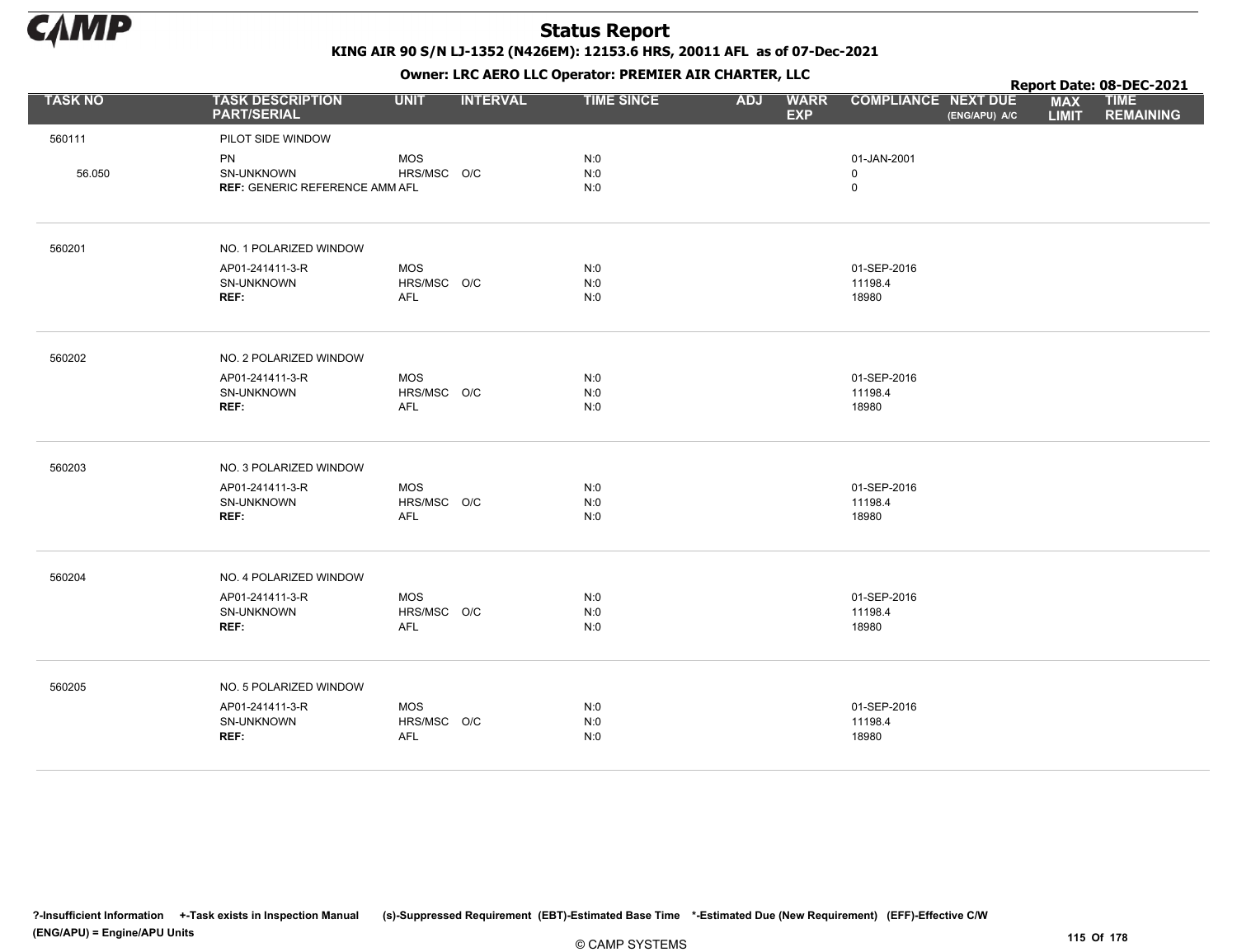

Owner: LRC AERO LLC Operator: PREMIER AIR CHARTER, LLC

|                |                                                                         |                                         |                 | OWHER, LKC AERO LLC OPERATOR, PREPILER AIR CHARTER, LLC |                                         |                                  |               |                            | Report Date: 08-DEC-2021        |
|----------------|-------------------------------------------------------------------------|-----------------------------------------|-----------------|---------------------------------------------------------|-----------------------------------------|----------------------------------|---------------|----------------------------|---------------------------------|
| <b>TASK NO</b> | <b>TASK DESCRIPTION</b><br><b>PART/SERIAL</b>                           | <b>UNIT</b>                             | <b>INTERVAL</b> | <b>TIME SINCE</b>                                       | <b>WARR</b><br><b>ADJ</b><br><b>EXP</b> | <b>COMPLIANCE NEXT DUE</b>       | (ENG/APU) A/C | <b>MAX</b><br><b>LIMIT</b> | <b>TIME</b><br><b>REMAINING</b> |
| 560206         | NO. 6 POLARIZED WINDOW                                                  |                                         |                 |                                                         |                                         |                                  |               |                            |                                 |
|                | AP01-241411-3-R<br>SN-UNKNOWN<br>REF:                                   | <b>MOS</b><br>HRS/MSC O/C<br><b>AFL</b> |                 | N:0<br>N:0<br>N:0                                       |                                         | 01-SEP-2016<br>11198.4<br>18980  |               |                            |                                 |
| 560207         | NO. 7 POLARIZED WINDOW                                                  |                                         |                 |                                                         |                                         |                                  |               |                            |                                 |
|                | AP01-241411-3-R<br>SN-UNKNOWN<br>REF:                                   | <b>MOS</b><br>HRS/MSC O/C<br><b>AFL</b> |                 | N:0<br>N:0<br>N:0                                       |                                         | 01-SEP-2016<br>11198.4<br>18980  |               |                            |                                 |
| 560208         | NO. 8 POLARIZED WINDOW                                                  |                                         |                 |                                                         |                                         |                                  |               |                            |                                 |
|                | PN<br>SN-UNKNOWN<br>REF:                                                | <b>MOS</b><br>HRS/MSC O/C<br>AFL        |                 | N:0<br>N:0<br>N:0                                       |                                         | 01-JAN-2001<br>$\mathbf 0$<br>0  |               |                            |                                 |
| 560601         | COPILOT WINDSHIELD ASSY, (LH)                                           |                                         |                 |                                                         |                                         |                                  |               |                            |                                 |
| 56.030         | 101-384025-24<br>346<br><b>REF: GENERIC REFERENCE AMM AFL</b>           | <b>MOS</b><br>HRS/MSC O/C               |                 | N:0<br>N:0<br>N:0                                       |                                         | 12-JUL-2012<br>8579.9<br>15659   |               |                            |                                 |
| 560606         | COPILOT STORM WINDOW                                                    |                                         |                 |                                                         |                                         |                                  |               |                            |                                 |
| 56.040         | 101-420126-1<br><b>NSN</b><br><b>REF: GENERIC REFERENCE AMM AFL</b>     | <b>MOS</b><br>HRS/MSC O/C               |                 |                                                         |                                         | 10-AUG-2013<br>9319.7<br>16611   |               |                            |                                 |
| 560611         | <b>COPILOT SIDE WINDOW</b>                                              |                                         |                 |                                                         |                                         |                                  |               |                            |                                 |
| 56.050         | <b>PN</b><br><b>SN-UNKNOWN</b><br><b>REF: GENERIC REFERENCE AMM AFL</b> | <b>MOS</b><br>HRS/MSC O/C               |                 | N:0<br>N:0<br>N:0                                       |                                         | 01-JAN-2001<br>0<br>$\mathsf{O}$ |               |                            |                                 |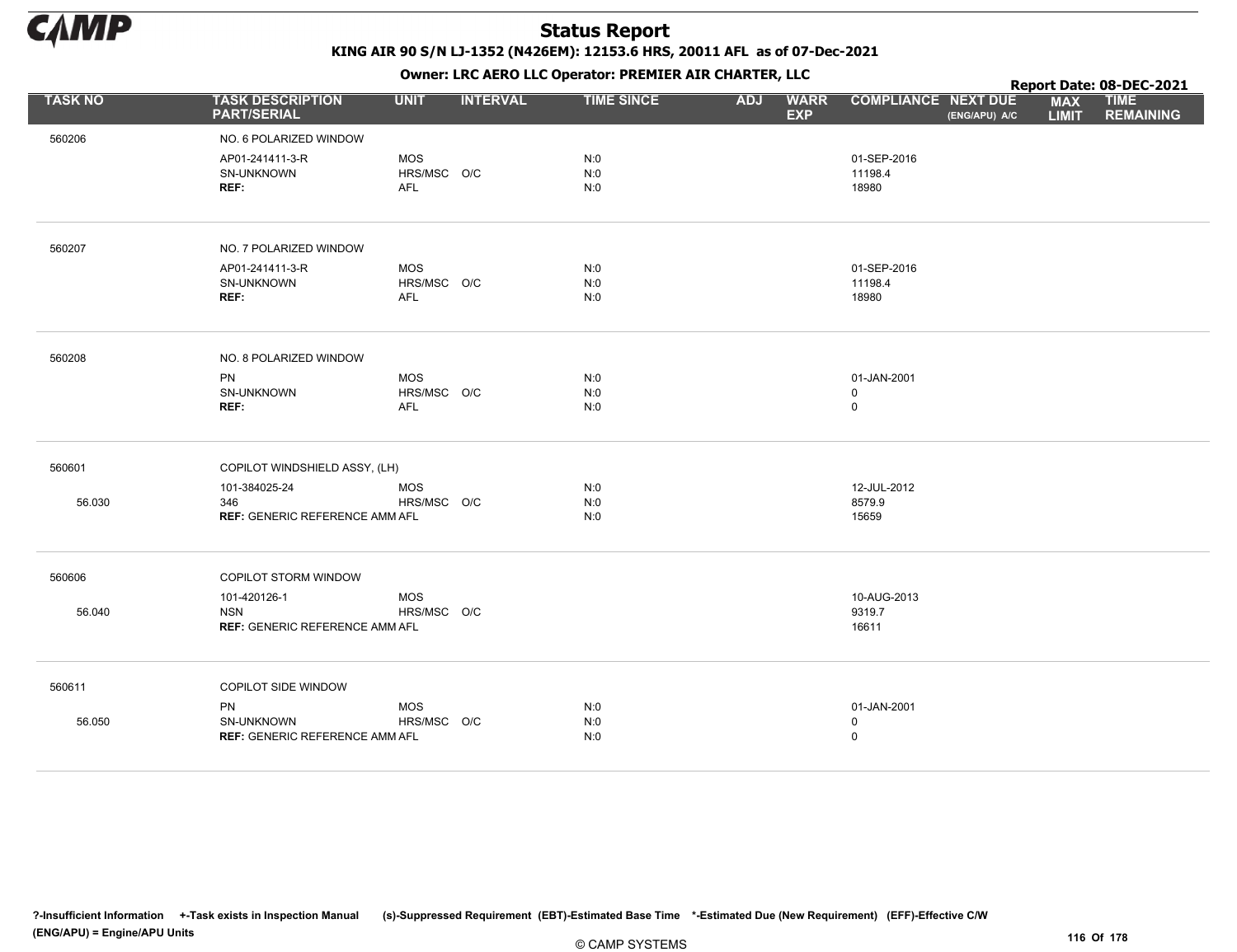

|                |                                               |             |                 |                   | . .        |                           |                                             |                            | Report Date: 08-DEC-2021        |
|----------------|-----------------------------------------------|-------------|-----------------|-------------------|------------|---------------------------|---------------------------------------------|----------------------------|---------------------------------|
| <b>TASK NO</b> | <b>TASK DESCRIPTION</b><br><b>PART/SERIAL</b> | <b>UNIT</b> | <b>INTERVAL</b> | <b>TIME SINCE</b> | <b>ADJ</b> | <b>WARR</b><br><b>EXP</b> | <b>COMPLIANCE NEXT DUE</b><br>(ENG/APU) A/C | <b>MAX</b><br><b>LIMIT</b> | <b>TIME</b><br><b>REMAINING</b> |
| 561101         | LEFT FORWARD INNER CABIN WINDOW               |             |                 |                   |            |                           |                                             |                            |                                 |
|                | PN                                            | <b>MOS</b>  |                 | N:0               |            |                           | 01-JAN-2001                                 |                            |                                 |
| 56.060         | SN-UNKNOWN                                    | HRS/MSC O/C |                 | N:0               |            |                           | 0                                           |                            |                                 |
|                | <b>REF: GENERIC REFERENCE AMM AFL</b>         |             |                 | N:0               |            |                           | $\mathbf 0$                                 |                            |                                 |
| 561106         | LEFT FORWARD OUTER CABIN WINDOW               |             |                 |                   |            |                           |                                             |                            |                                 |
|                | <b>PN</b>                                     | <b>MOS</b>  |                 | N:0               |            |                           | 01-JAN-2001                                 |                            |                                 |
| 56.070         | <b>SN-UNKNOWN</b>                             | HRS/MSC O/C |                 | N:0               |            |                           | $\mathbf 0$                                 |                            |                                 |
|                | <b>REF: GENERIC REFERENCE AMM AFL</b>         |             |                 | N:0               |            |                           | $\pmb{0}$                                   |                            |                                 |
| 561111         | LEFT MID INNER CABIN WINDOW                   |             |                 |                   |            |                           |                                             |                            |                                 |
|                | <b>PN</b>                                     | <b>MOS</b>  |                 | N:0               |            |                           | 01-JAN-2001                                 |                            |                                 |
| 56.080         | SN-UNKNOWN                                    | HRS/MSC O/C |                 | N:0               |            |                           | $\mathbf 0$                                 |                            |                                 |
|                | <b>REF: GENERIC REFERENCE AMM AFL</b>         |             |                 | N:0               |            |                           | $\mathbf 0$                                 |                            |                                 |
| 561116         | LEFT MID OUTER CABIN WINDOW                   |             |                 |                   |            |                           |                                             |                            |                                 |
|                | <b>PN</b>                                     | <b>MOS</b>  |                 | N:0               |            |                           | 01-JAN-2001                                 |                            |                                 |
| 56.090         | SN-UNKNOWN                                    | HRS/MSC O/C |                 | N:0               |            |                           | $\mathbf 0$                                 |                            |                                 |
|                | <b>REF: GENERIC REFERENCE AMM AFL</b>         |             |                 | N:0               |            |                           | $\mathbf 0$                                 |                            |                                 |
| 561121         | LEFT AFT INNER CABIN WINDOW                   |             |                 |                   |            |                           |                                             |                            |                                 |
|                | PN                                            | <b>MOS</b>  |                 | N:0               |            |                           | 01-JAN-2001                                 |                            |                                 |
| 56.100         | SN-UNKNOWN                                    | HRS/MSC O/C |                 | N:0               |            |                           | $\mathbf 0$                                 |                            |                                 |
|                | <b>REF: GENERIC REFERENCE AMM AFL</b>         |             |                 | N:0               |            |                           | $\mathbf 0$                                 |                            |                                 |
| 561126         | LEFT AFT OUTER CABIN WINDOW                   |             |                 |                   |            |                           |                                             |                            |                                 |
|                | PN                                            | <b>MOS</b>  |                 | N:0               |            |                           | 01-JAN-2001                                 |                            |                                 |
| 56.110         | SN-UNKNOWN                                    | HRS/MSC O/C |                 | N:0               |            |                           | $\mathbf 0$                                 |                            |                                 |
|                | <b>REF: GENERIC REFERENCE AMM AFL</b>         |             |                 | N:0               |            |                           | $\mathbf 0$                                 |                            |                                 |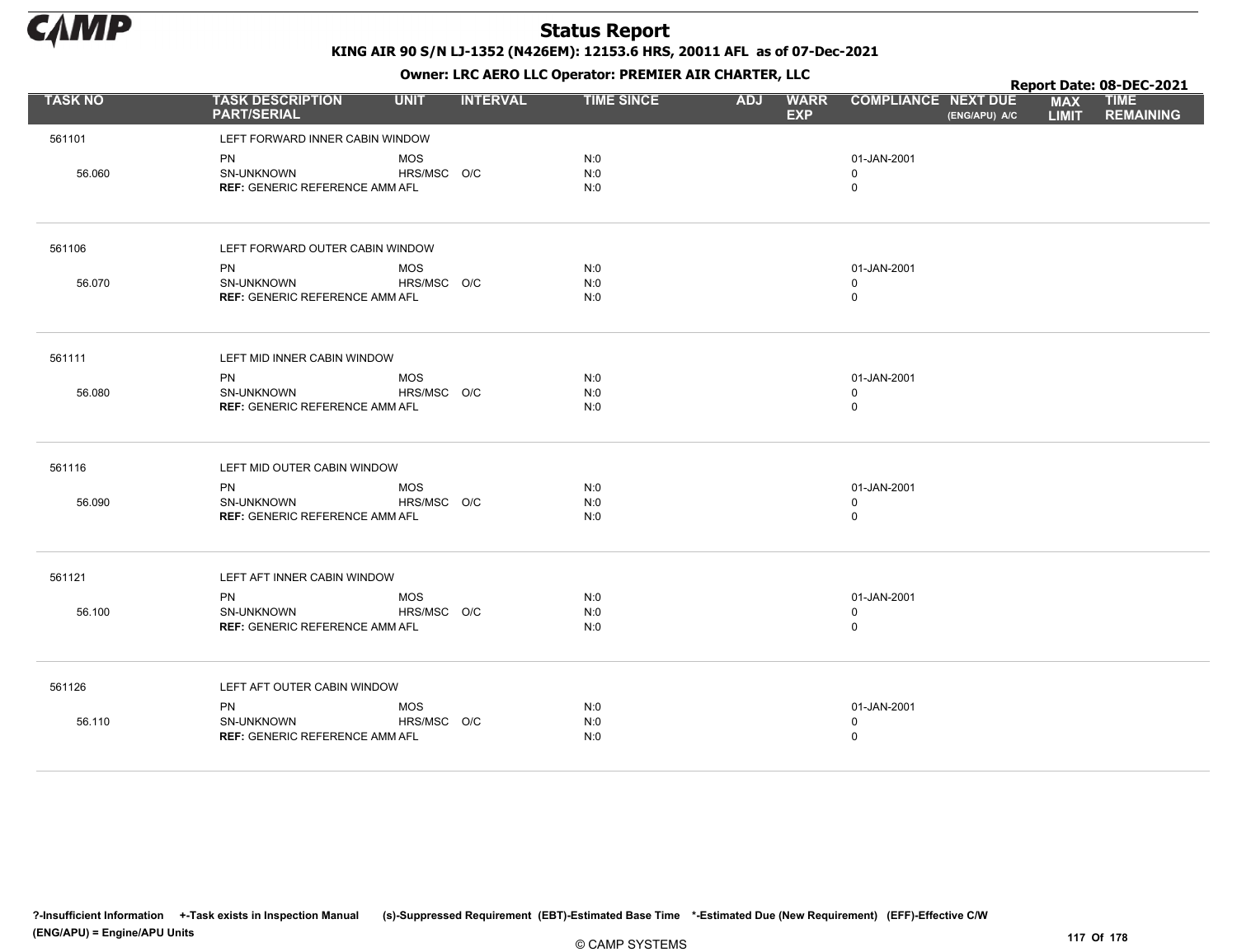

|                |                                               |             |                 |                   |            | . .                       |                            |               |                            | Report Date: 08-DEC-2021        |
|----------------|-----------------------------------------------|-------------|-----------------|-------------------|------------|---------------------------|----------------------------|---------------|----------------------------|---------------------------------|
| <b>TASK NO</b> | <b>TASK DESCRIPTION</b><br><b>PART/SERIAL</b> | <b>UNIT</b> | <b>INTERVAL</b> | <b>TIME SINCE</b> | <b>ADJ</b> | <b>WARR</b><br><b>EXP</b> | <b>COMPLIANCE NEXT DUE</b> | (ENG/APU) A/C | <b>MAX</b><br><b>LIMIT</b> | <b>TIME</b><br><b>REMAINING</b> |
| 561131         | LEFT BAGGAGE COMPARTMENT WINDOW               |             |                 |                   |            |                           |                            |               |                            |                                 |
|                | PN                                            | <b>MOS</b>  |                 | N:0               |            |                           | 01-JAN-2001                |               |                            |                                 |
| 56.120         | SN-UNKNOWN                                    | HRS/MSC O/C |                 | N:0               |            |                           | 0                          |               |                            |                                 |
|                | <b>REF: GENERIC REFERENCE AMM AFL</b>         |             |                 | N:0               |            |                           | $\mathsf 0$                |               |                            |                                 |
| $+ 561140$     | REPLACE PILOT WINDSHIELD ATTACH SCREWS        |             |                 |                   |            |                           |                            |               |                            |                                 |
|                |                                               | <b>MOS</b>  |                 |                   |            |                           | 09-OCT-2013                |               |                            |                                 |
| 56.030         |                                               | HRS/MSC     |                 |                   |            |                           | 9406                       |               |                            |                                 |
|                | REF:                                          | <b>AFL</b>  | 10000           |                   |            |                           | 16697                      | 26697         |                            | 6686                            |
| 561601         | RIGHT FORWARD INNER CABIN WINDOW              |             |                 |                   |            |                           |                            |               |                            |                                 |
|                | <b>PN</b>                                     | <b>MOS</b>  |                 | N:0               |            |                           | 01-JAN-2001                |               |                            |                                 |
| 56.060         | SN-UNKNOWN                                    | HRS/MSC O/C |                 | N:0               |            |                           | $\mathbf 0$                |               |                            |                                 |
|                | <b>REF: GENERIC REFERENCE AMM AFL</b>         |             |                 | N:0               |            |                           | $\mathsf 0$                |               |                            |                                 |
| 561606         | RIGHT FORWARD OUTER CABIN WINDOW              |             |                 |                   |            |                           |                            |               |                            |                                 |
|                | <b>PN</b>                                     | <b>MOS</b>  |                 | N:0               |            |                           | 01-JAN-2001                |               |                            |                                 |
| 56.070         | SN-UNKNOWN                                    | HRS/MSC O/C |                 | N:0               |            |                           | $\mathbf 0$                |               |                            |                                 |
|                | <b>REF: GENERIC REFERENCE AMM AFL</b>         |             |                 | N:0               |            |                           | $\mathbf 0$                |               |                            |                                 |
| 561611         | RIGHT MID INNER CABIN WINDOW                  |             |                 |                   |            |                           |                            |               |                            |                                 |
|                | PN                                            | <b>MOS</b>  |                 | N:0               |            |                           | 01-JAN-2001                |               |                            |                                 |
| 56.080         | SN-UNKNOWN                                    | HRS/MSC O/C |                 | N:0               |            |                           | $\mathbf 0$                |               |                            |                                 |
|                | <b>REF: GENERIC REFERENCE AMM AFL</b>         |             |                 | N:0               |            |                           | $\mathbf 0$                |               |                            |                                 |
| 561616         | RIGHT MID OUTER CABIN WINDOW                  |             |                 |                   |            |                           |                            |               |                            |                                 |
|                | <b>PN</b>                                     | <b>MOS</b>  |                 | N:0               |            |                           | 01-JAN-2001                |               |                            |                                 |
| 56.090         | SN-UNKNOWN                                    | HRS/MSC O/C |                 | N:0               |            |                           | $\mathbf 0$                |               |                            |                                 |
|                | <b>REF: GENERIC REFERENCE AMM AFL</b>         |             |                 | N:0               |            |                           | $\Omega$                   |               |                            |                                 |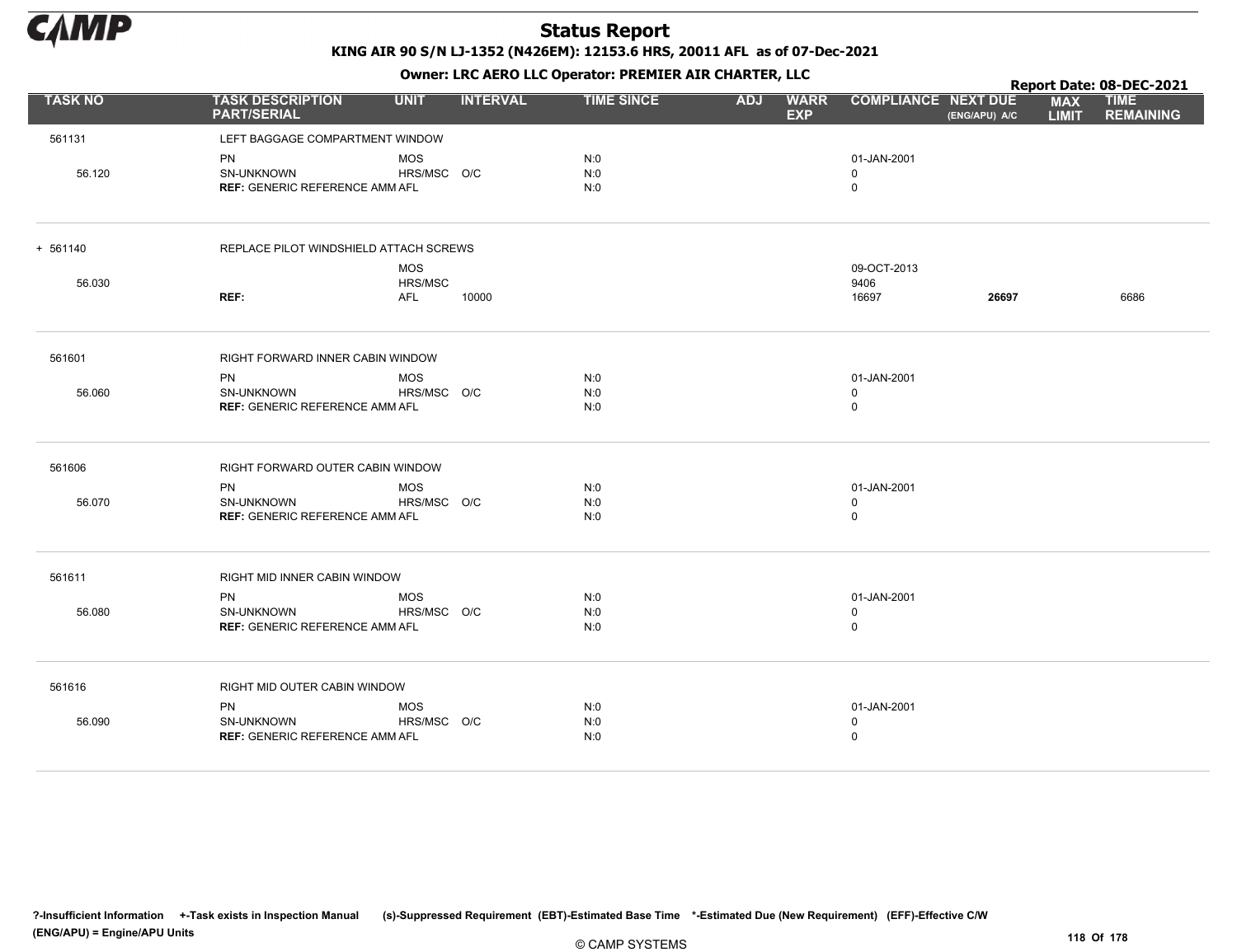

Owner: LRC AERO LLC Operator: PREMIER AIR CHARTER, LLC

|                |                                                           |                                         |                 |                   |            | $\mathbf{r}$              |                                           |               |                            | Report Date: 08-DEC-2021        |
|----------------|-----------------------------------------------------------|-----------------------------------------|-----------------|-------------------|------------|---------------------------|-------------------------------------------|---------------|----------------------------|---------------------------------|
| <b>TASK NO</b> | <b>TASK DESCRIPTION</b><br><b>PART/SERIAL</b>             | <b>UNIT</b>                             | <b>INTERVAL</b> | <b>TIME SINCE</b> | <b>ADJ</b> | <b>WARR</b><br><b>EXP</b> | <b>COMPLIANCE NEXT DUE</b>                | (ENG/APU) A/C | <b>MAX</b><br><b>LIMIT</b> | <b>TIME</b><br><b>REMAINING</b> |
| 561621         | RIGHT AFT INNER CABIN WINDOW                              |                                         |                 |                   |            |                           |                                           |               |                            |                                 |
| 56.100         | PN<br>SN-UNKNOWN<br><b>REF: GENERIC REFERENCE AMM AFL</b> | <b>MOS</b><br>HRS/MSC O/C               |                 | N:0<br>N:0<br>N:0 |            |                           | 01-JAN-2001<br>0<br>0                     |               |                            |                                 |
| 561626         | RIGHT AFT OUTER CABIN WINDOW                              |                                         |                 |                   |            |                           |                                           |               |                            |                                 |
| 56.110         | PN<br>SN-UNKNOWN<br><b>REF: GENERIC REFERENCE AMM AFL</b> | <b>MOS</b><br>HRS/MSC O/C               |                 | N:0<br>N:0<br>N:0 |            |                           | 01-JAN-2001<br>$\mathbf 0$<br>$\mathbf 0$ |               |                            |                                 |
| 561631         | RIGHT BAGGAGE COMPARTMENT WINDOW                          |                                         |                 |                   |            |                           |                                           |               |                            |                                 |
| 56.120         | PN<br>SN-UNKNOWN<br><b>REF: GENERIC REFERENCE AMM AFL</b> | <b>MOS</b><br>HRS/MSC O/C               |                 | N:0<br>N:0<br>N:0 |            |                           | 01-JAN-2001<br>0<br>0                     |               |                            |                                 |
| + 561640       | REPLACE COPILOT WINDSHIELD ATTACH SCREWS                  |                                         |                 |                   |            |                           |                                           |               |                            |                                 |
| 56.030         | REF:                                                      | <b>MOS</b><br>HRS/MSC<br><b>AFL</b>     | 10000           |                   |            |                           | 09-OCT-2013<br>9406<br>16697              | 26697         |                            | 6686                            |
| CHAPTER 57     | <b>WINGS</b>                                              |                                         |                 |                   |            |                           |                                           |               |                            |                                 |
| 570101         | <b>LEFT WING</b>                                          |                                         |                 |                   |            |                           |                                           |               |                            |                                 |
| 57.010         | <b>PN</b><br>SN-UNKNOWN<br><b>REF: AMM 57-20-01</b>       | <b>MOS</b><br>HRS/MSC O/C<br>AFL        |                 | N:0<br>N:0<br>N:0 |            |                           | 01-JAN-2001<br>0<br>0                     |               |                            |                                 |
| + 570111       | CHECK LEFT WING BOLT TORQUE                               |                                         |                 |                   |            |                           |                                           |               |                            |                                 |
| 57.060         | <b>REF: See Workcard</b>                                  | <b>MOS</b><br>HRS/MSC O/C<br><b>AFL</b> |                 |                   |            |                           | 05-NOV-2004<br>4155.2                     |               |                            |                                 |

?-Insufficient Information +-Task exists in Inspection Manual (s)-Suppressed Requirement (EBT)-Estimated Base Time \*-Estimated Due (New Requirement) (EFF)-Effective C/W (ENG/APU) = Engine/APU Units 119 Of 178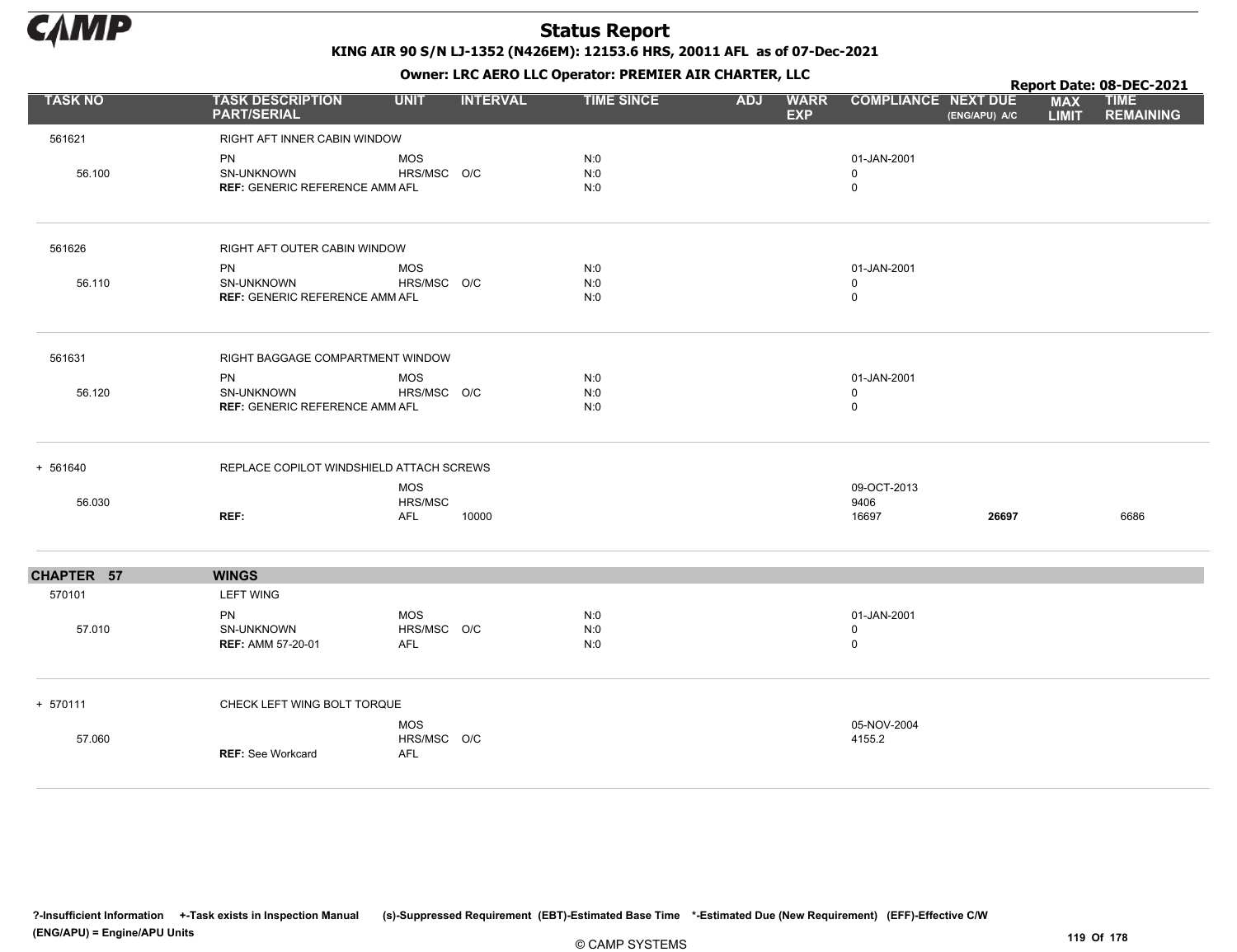

KING AIR 90 S/N LJ-1352 (N426EM): 12153.6 HRS, 20011 AFL as of 07-Dec-2021

Owner: LRC AERO LLC Operator: PREMIER AIR CHARTER, LLC

| <b>TASK DESCRIPTION</b><br><b>PART/SERIAL</b> | <b>UNIT</b>                         | <b>INTERVAL</b>                |                                                                                                                                                                                                                                |                                                                |                           |                                 |                      |                            |                                 |
|-----------------------------------------------|-------------------------------------|--------------------------------|--------------------------------------------------------------------------------------------------------------------------------------------------------------------------------------------------------------------------------|----------------------------------------------------------------|---------------------------|---------------------------------|----------------------|----------------------------|---------------------------------|
|                                               |                                     |                                | <b>TIME SINCE</b>                                                                                                                                                                                                              | <b>ADJ</b>                                                     | <b>WARR</b><br><b>EXP</b> | <b>COMPLIANCE NEXT DUE</b>      | (ENG/APU) A/C        | <b>MAX</b><br><b>LIMIT</b> | <b>TIME</b><br><b>REMAINING</b> |
|                                               |                                     |                                |                                                                                                                                                                                                                                |                                                                |                           |                                 |                      |                            |                                 |
| <b>REF: See Workcard</b>                      | <b>MOS</b><br>HRS/MSC<br><b>AFL</b> | 60                             |                                                                                                                                                                                                                                |                                                                |                           | 18-AUG-2020<br>11870.5<br>19746 | 18-AUG-2025          |                            | 1349 d                          |
|                                               |                                     |                                |                                                                                                                                                                                                                                |                                                                |                           |                                 |                      |                            |                                 |
| <b>REF: See Workcard</b>                      | <b>MOS</b><br>HRS/MSC<br><b>AFL</b> | 60                             |                                                                                                                                                                                                                                |                                                                |                           | 18-AUG-2020<br>11870.5<br>19746 | 18-AUG-2025          |                            | 1349 d                          |
|                                               |                                     |                                |                                                                                                                                                                                                                                |                                                                |                           |                                 |                      |                            |                                 |
| <b>REF: See Workcard</b>                      | <b>MOS</b><br><b>AFL</b>            | 240                            |                                                                                                                                                                                                                                |                                                                |                           | 07-MAY-2004<br>4047<br>9213     | 07-MAY-2024<br>24047 |                            | 881 d<br>11893.4                |
|                                               |                                     |                                |                                                                                                                                                                                                                                |                                                                |                           |                                 |                      |                            |                                 |
| <b>REF: See Workcard</b>                      | <b>MOS</b><br>AFL                   | 240                            |                                                                                                                                                                                                                                |                                                                |                           | 07-MAY-2004<br>4047<br>9213     | 07-MAY-2024<br>24047 |                            | 881 d<br>11893.4                |
|                                               |                                     |                                |                                                                                                                                                                                                                                |                                                                |                           |                                 |                      |                            |                                 |
| <b>REF: See Workcard</b>                      | <b>MOS</b><br>AFL                   | 240                            |                                                                                                                                                                                                                                |                                                                |                           | 07-MAY-2004<br>4047<br>9213     | 07-MAY-2024<br>24047 |                            | 881 d<br>11893.4                |
|                                               |                                     |                                |                                                                                                                                                                                                                                |                                                                |                           |                                 |                      |                            |                                 |
| <b>REF: See Workcard</b>                      | <b>MOS</b><br>HRS/MSC<br>AFL        | 12                             |                                                                                                                                                                                                                                |                                                                |                           | 31-AUG-2021<br>12086.1<br>19948 | 31-AUG-2022          |                            | 266 d                           |
|                                               |                                     | INSPECT LEFT WING ATTACH BOLTS | REPLACE LEFT WING LOWER FORWARD BOLT/NUT<br>REPLACE LEFT WING UPPER FORWARD BOLT/NUT<br><b>HRS/MSC 20000</b><br>REPLACE LEFT WING LOWER AFT BOLT/NUT<br>HRS/MSC 20000<br>REPLACE LEFT WING UPPER AFT BOLT/NUT<br>HRS/MSC 20000 | INSPECT LEFT WING OUTBOARD WING UPPER AND LOWER MAIN SPAR CAPS |                           |                                 |                      |                            |                                 |

?-Insufficient Information +-Task exists in Inspection Manual (s)-Suppressed Requirement (EBT)-Estimated Base Time \*-Estimated Due (New Requirement) (EFF)-Effective C/W (ENG/APU) = Engine/APU Units 120 Of 178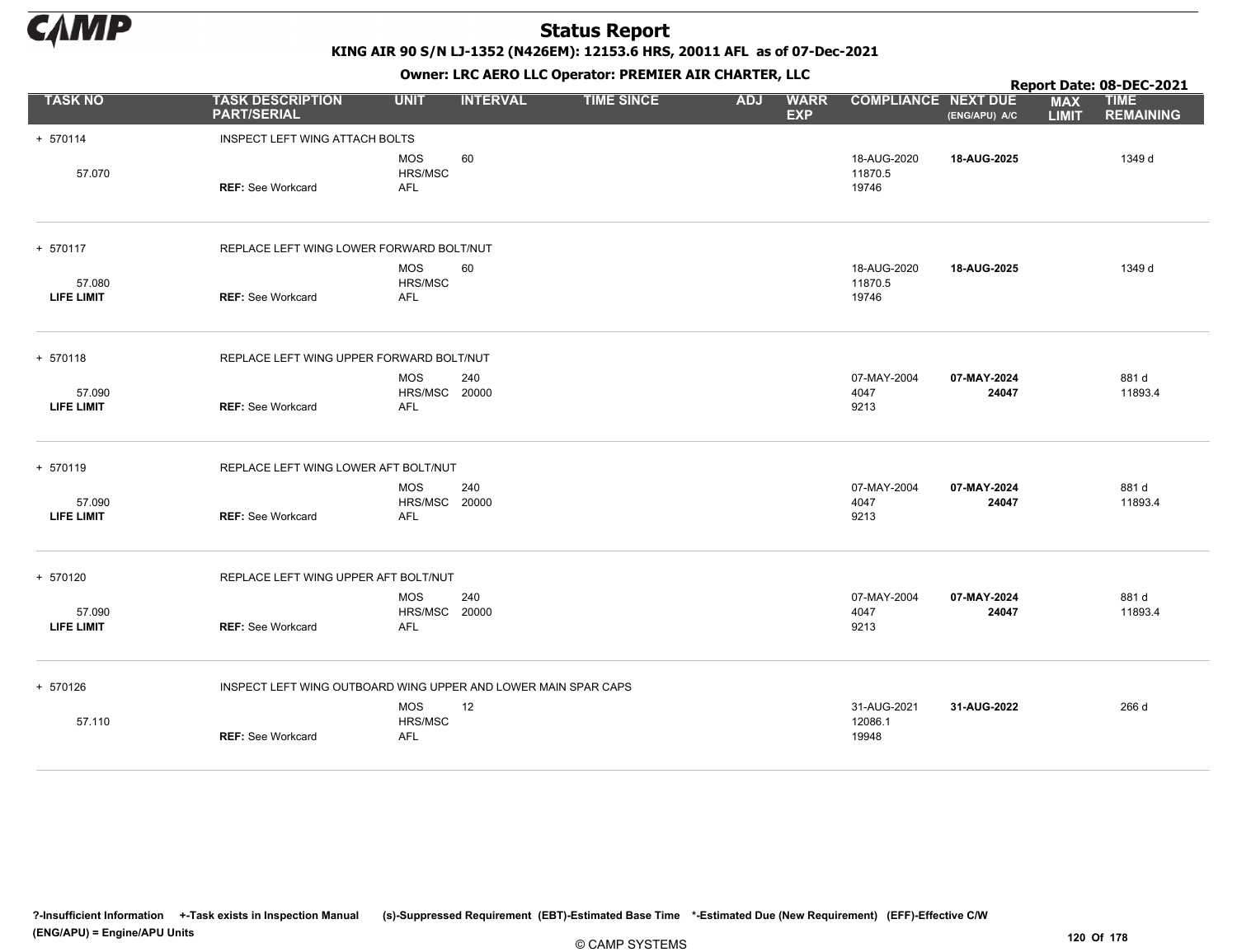

|                             |                                               |                                                  |                 |                   |            |                           |                                 |                      |                            | Report Date: 08-DEC-2021        |
|-----------------------------|-----------------------------------------------|--------------------------------------------------|-----------------|-------------------|------------|---------------------------|---------------------------------|----------------------|----------------------------|---------------------------------|
| <b>TASK NO</b>              | <b>TASK DESCRIPTION</b><br><b>PART/SERIAL</b> | <b>UNIT</b>                                      | <b>INTERVAL</b> | <b>TIME SINCE</b> | <b>ADJ</b> | <b>WARR</b><br><b>EXP</b> | <b>COMPLIANCE NEXT DUE</b>      | (ENG/APU) A/C        | <b>MAX</b><br><b>LIMIT</b> | <b>TIME</b><br><b>REMAINING</b> |
| 570601                      | <b>RIGHT WING</b>                             |                                                  |                 |                   |            |                           |                                 |                      |                            |                                 |
| 57.020                      | PN<br>SN-UNKNOWN<br><b>REF: AMM 57-20-01</b>  | <b>MOS</b><br>HRS/MSC O/C<br><b>AFL</b>          |                 | N:0<br>N:0<br>N:0 |            |                           | 01-JAN-2001<br>0<br>$\mathsf 0$ |                      |                            |                                 |
| + 570611                    | CHECK RIGHT WING BOLT TORQUE                  |                                                  |                 |                   |            |                           |                                 |                      |                            |                                 |
| 57.060                      | <b>REF:</b> See Workcard                      | <b>MOS</b><br>HRS/MSC O/C<br><b>AFL</b>          |                 |                   |            |                           | 05-NOV-2004<br>4155.2           |                      |                            |                                 |
| + 570614                    | INSPECT RIGHT WING ATTACH BOLTS               |                                                  |                 |                   |            |                           |                                 |                      |                            |                                 |
| 57.070                      | <b>REF: See Workcard</b>                      | <b>MOS</b><br>HRS/MSC<br><b>AFL</b>              | 60              |                   |            |                           | 18-AUG-2020<br>11870.5<br>19746 | 18-AUG-2025          |                            | 1349 d                          |
| + 570617                    | REPLACE RIGHT WING LOWER FORWARD BOLT/NUT     |                                                  |                 |                   |            |                           |                                 |                      |                            |                                 |
| 57.080<br><b>LIFE LIMIT</b> | <b>REF: See Workcard</b>                      | <b>MOS</b><br>HRS/MSC<br>AFL                     | 60              |                   |            |                           | 18-AUG-2020<br>11870.5<br>19746 | 18-AUG-2025          |                            | 1349 d                          |
| + 570618                    | REPLACE RIGHT WING UPPER FORWARD BOLT/NUT     |                                                  |                 |                   |            |                           |                                 |                      |                            |                                 |
| 57.090<br>LIFE LIMIT        | <b>REF: See Workcard</b>                      | <b>MOS</b><br><b>HRS/MSC 20000</b><br><b>AFL</b> | 240             |                   |            |                           | 07-MAY-2004<br>4047<br>9213     | 07-MAY-2024<br>24047 |                            | 881 d<br>11893.4                |
| + 570619                    | REPLACE RIGHT WING LOWER AFT BOLT/NUT         |                                                  |                 |                   |            |                           |                                 |                      |                            |                                 |
| 57.090<br><b>LIFE LIMIT</b> | <b>REF: See Workcard</b>                      | <b>MOS</b><br>HRS/MSC 20000<br><b>AFL</b>        | 240             |                   |            |                           | 07-MAY-2004<br>4047<br>9213     | 07-MAY-2024<br>24047 |                            | 881 d<br>11893.4                |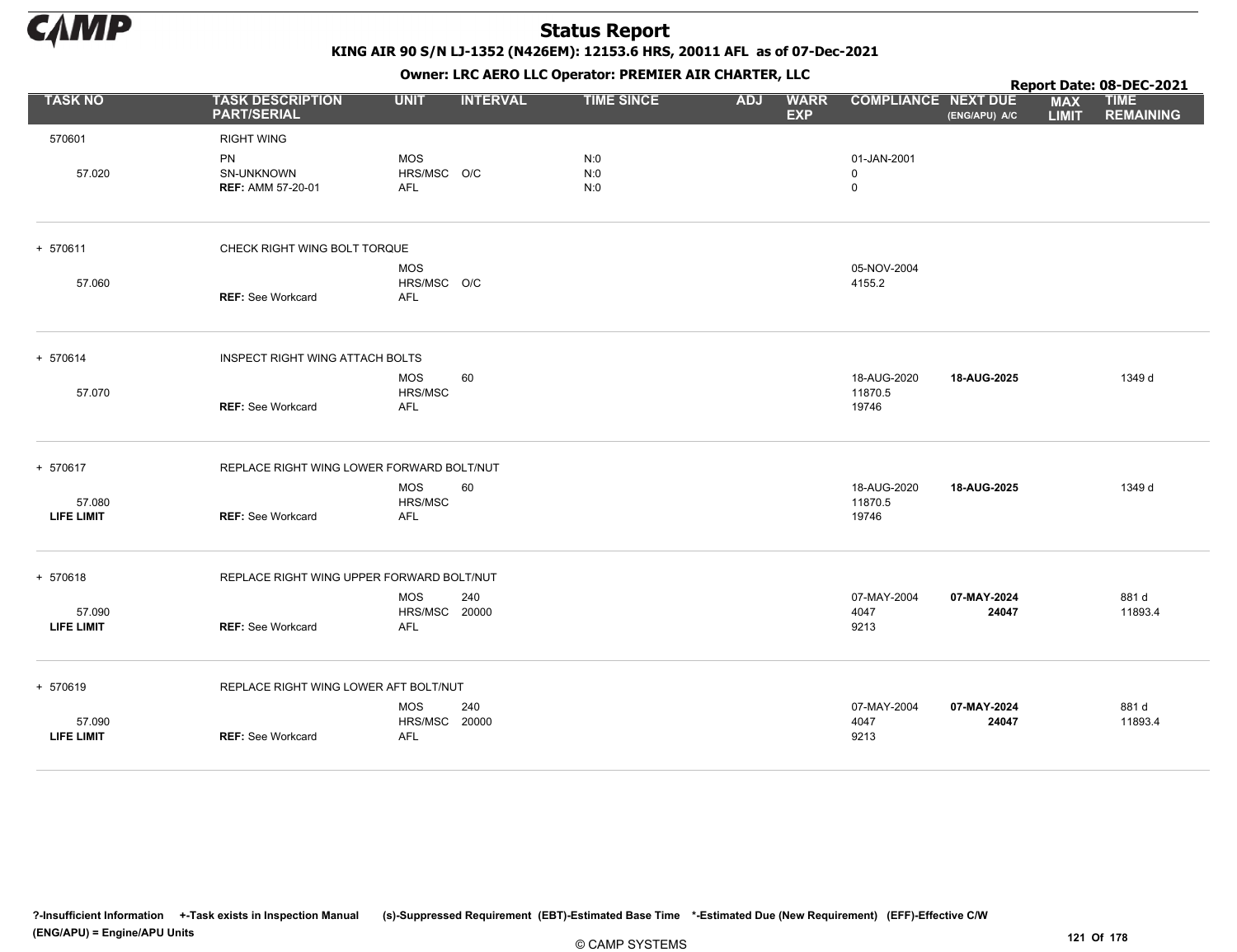

KING AIR 90 S/N LJ-1352 (N426EM): 12153.6 HRS, 20011 AFL as of 07-Dec-2021

|                             |                                                                 |                                           |                 |                                                                                               |            |                           |                                           |                      |                            | Report Date: 08-DEC-2021        |
|-----------------------------|-----------------------------------------------------------------|-------------------------------------------|-----------------|-----------------------------------------------------------------------------------------------|------------|---------------------------|-------------------------------------------|----------------------|----------------------------|---------------------------------|
| <b>TASK NO</b>              | <b>TASK DESCRIPTION</b><br><b>PART/SERIAL</b>                   | <b>UNIT</b>                               | <b>INTERVAL</b> | <b>TIME SINCE</b>                                                                             | <b>ADJ</b> | <b>WARR</b><br><b>EXP</b> | <b>COMPLIANCE NEXT DUE</b>                | (ENG/APU) A/C        | <b>MAX</b><br><b>LIMIT</b> | <b>TIME</b><br><b>REMAINING</b> |
| + 570620                    | REPLACE RIGHT WING UPPER AFT BOLT/NUT                           |                                           |                 |                                                                                               |            |                           |                                           |                      |                            |                                 |
| 57.090<br><b>LIFE LIMIT</b> | <b>REF: See Workcard</b>                                        | <b>MOS</b><br>HRS/MSC 20000<br><b>AFL</b> | 240             |                                                                                               |            |                           | 07-MAY-2004<br>4047<br>9213               | 07-MAY-2024<br>24047 |                            | 881 d<br>11893.4                |
| + 570626                    | INSPECT RIGHT WING OUTBOARD WING UPPER AND LOWER MAIN SPAR CAPS |                                           |                 |                                                                                               |            |                           |                                           |                      |                            |                                 |
| 57.110                      | <b>REF: See Workcard</b>                                        | <b>MOS</b><br>HRS/MSC<br>AFL              | 12              |                                                                                               |            |                           | 31-AUG-2021<br>12086.1<br>19948           | 31-AUG-2022          |                            | 266 d                           |
| + 570628                    | INSPECT NACELLE SPLICE PLATES                                   |                                           |                 |                                                                                               |            |                           |                                           |                      |                            |                                 |
| 57.030                      | <b>REF: See Workcard</b>                                        | <b>MOS</b><br>HRS/MSC 1000<br>AFL         |                 |                                                                                               |            |                           | 17-SEP-2018<br>11779.8<br>19654           | 12779.8              |                            | 626.2                           |
| + 570630                    | REPLACE SPLICE PLATES                                           |                                           |                 |                                                                                               |            |                           |                                           |                      |                            |                                 |
| 57.040                      | <b>REF: See Workcard</b>                                        | <b>MOS</b><br>HRS/MSC 20000<br><b>AFL</b> |                 | 1:0<br>1:0<br>I:0                                                                             |            |                           | 01-JAN-2001<br>$\mathbf 0$<br>$\mathbf 0$ | 20000                |                            | 7846.4                          |
| + 571101                    | ALL WING ATTACH FITTINGS                                        |                                           |                 | MAGNIFIED VISUAL AND EDDY CURRENT AS SPECIFIED FLAT SURFACES, DEPRESSIONS AND COUNTERBORES OF |            |                           |                                           |                      |                            |                                 |
| 57.050                      | <b>REF: See Workcard</b>                                        | <b>MOS</b><br>HRS/MSC<br><b>AFL</b>       | 60              |                                                                                               |            |                           | 18-AUG-2020<br>11870.5<br>19746           | 18-AUG-2025          |                            | 1349 d                          |
| + 571103                    | INSPECT LOWER FORWARD SHEAR (CLEVIS) FITTINGS                   |                                           |                 |                                                                                               |            |                           |                                           |                      |                            |                                 |
|                             | <b>REF: SIRM 57-13-03</b>                                       | <b>MOS</b><br>HRS/MSC<br>AFL              | 60              |                                                                                               |            |                           | 18-AUG-2020<br>11870.5<br>19746           | 18-AUG-2025          |                            | 1349 d                          |
| CHAPTER 57-10               | <b>WINGS</b>                                                    |                                           |                 |                                                                                               |            |                           |                                           |                      |                            |                                 |
|                             |                                                                 |                                           |                 |                                                                                               |            |                           |                                           |                      |                            |                                 |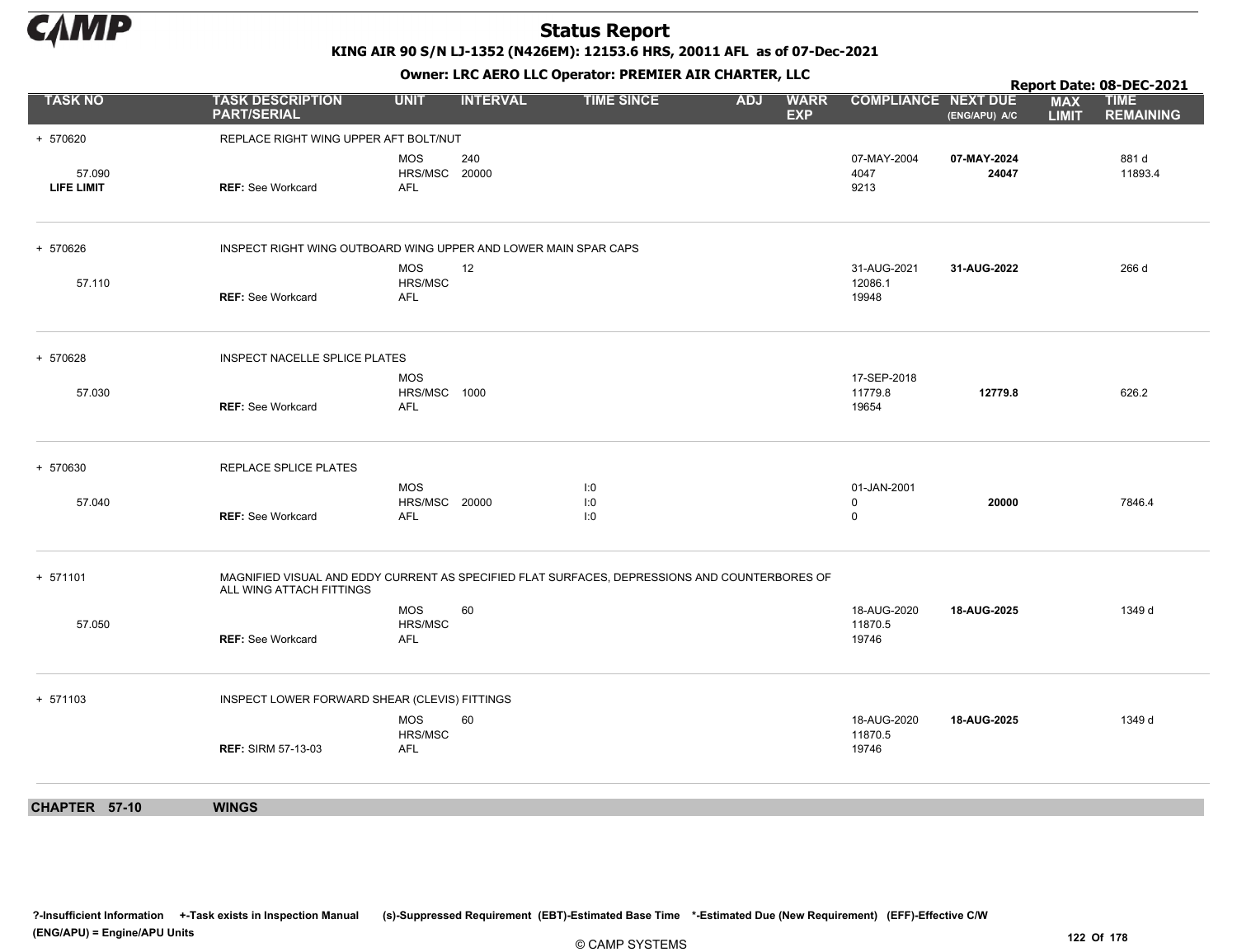

KING AIR 90 S/N LJ-1352 (N426EM): 12153.6 HRS, 20011 AFL as of 07-Dec-2021

|                           |                                                                  | OWHER, LKC AERO LLC OPERATOR, PREPILER AIR CHARTER, LLC<br><b>TASK DESCRIPTION</b><br><b>UNIT</b><br><b>INTERVAL</b><br><b>TIME SINCE</b><br><b>ADJ</b><br><b>WARR</b><br><b>COMPLIANCE NEXT DUE</b><br><b>PART/SERIAL</b><br><b>EXP</b> |  |                   |  |  |                                           |               | Report Date: 08-DEC-2021   |                                 |
|---------------------------|------------------------------------------------------------------|------------------------------------------------------------------------------------------------------------------------------------------------------------------------------------------------------------------------------------------|--|-------------------|--|--|-------------------------------------------|---------------|----------------------------|---------------------------------|
| <b>TASK NO</b>            |                                                                  |                                                                                                                                                                                                                                          |  |                   |  |  |                                           | (ENG/APU) A/C | <b>MAX</b><br><b>LIMIT</b> | <b>TIME</b><br><b>REMAINING</b> |
| + 571102                  | PERFORM WING SPAR CAP EDDY CURRENT INSPECTION                    |                                                                                                                                                                                                                                          |  |                   |  |  |                                           |               |                            |                                 |
|                           | REF:                                                             | MOS<br>HRS/MSC N/A<br><b>AFL</b>                                                                                                                                                                                                         |  | 1:0<br>1:0<br>1:0 |  |  | 01-JAN-2001<br>$\mathbf 0$<br>$\mathbf 0$ |               |                            |                                 |
| CHAPTER 61                | PROPELLERS/PROPULSORS                                            |                                                                                                                                                                                                                                          |  |                   |  |  |                                           |               |                            |                                 |
| 610123                    | NO. 1 PROPELLER PROXIMITY SWITCH                                 |                                                                                                                                                                                                                                          |  |                   |  |  |                                           |               |                            |                                 |
| 61.020                    | <b>PN</b><br>SN-UNKNOWN<br><b>REF: GENERIC REFERENCE AMM AFL</b> | <b>MOS</b><br>HRS/MSC O/C                                                                                                                                                                                                                |  | N:0<br>N:0<br>N:0 |  |  | 01-JAN-2001<br>0<br>0                     |               |                            |                                 |
| $+ 610126$                | NO. 1 PROPELLER GOVERNOR                                         |                                                                                                                                                                                                                                          |  |                   |  |  |                                           |               |                            |                                 |
| 61.030<br><b>OVERHAUL</b> | 8210-002-01<br>1702124<br><b>REF: AMM 61-21-01</b>               | <b>MOS</b><br>HRS/MSC 4500<br><b>AFL</b>                                                                                                                                                                                                 |  | O:0<br>O:0<br>O:0 |  |  | 11-APR-2016<br>11064.4                    | 15564.4       |                            | 3410.8                          |
| $+ 610136$                | NO. 1 PROPELLER OVERSPEED GOVERNOR                               |                                                                                                                                                                                                                                          |  |                   |  |  |                                           |               |                            |                                 |
| 61.040<br><b>OVERHAUL</b> | 210631<br>1492669<br><b>REF: AMM 61-21-01</b>                    | MOS<br>HRS/MSC 6500<br><b>AFL</b>                                                                                                                                                                                                        |  | O:0<br>O:0<br>O:0 |  |  | 09-OCT-2013<br>9406<br>16697              | 15906         |                            | 3752.4                          |
| 610151                    | NO. 1 PROPELLER TACHOMETER GENERATOR                             |                                                                                                                                                                                                                                          |  |                   |  |  |                                           |               |                            |                                 |
| 61.060                    | 50-389057-1<br>24205C<br><b>REF: GENERIC REFERENCE AMM AFL</b>   | <b>MOS</b><br>HRS/MSC O/C                                                                                                                                                                                                                |  | O:0<br>O:0<br>O:0 |  |  | 22-APR-2002<br>3531<br>7952               |               |                            |                                 |
| 610156                    | NO. 1 PROPELLER TACH INDICATOR                                   |                                                                                                                                                                                                                                          |  |                   |  |  |                                           |               |                            |                                 |
| 61.070                    | 50-380035-1<br>B7558<br><b>REF: GENERIC REFERENCE AMM AFL</b>    | <b>MOS</b><br>HRS/MSC O/C                                                                                                                                                                                                                |  |                   |  |  | 26-MAR-2014<br>9785.3<br>17155            |               |                            |                                 |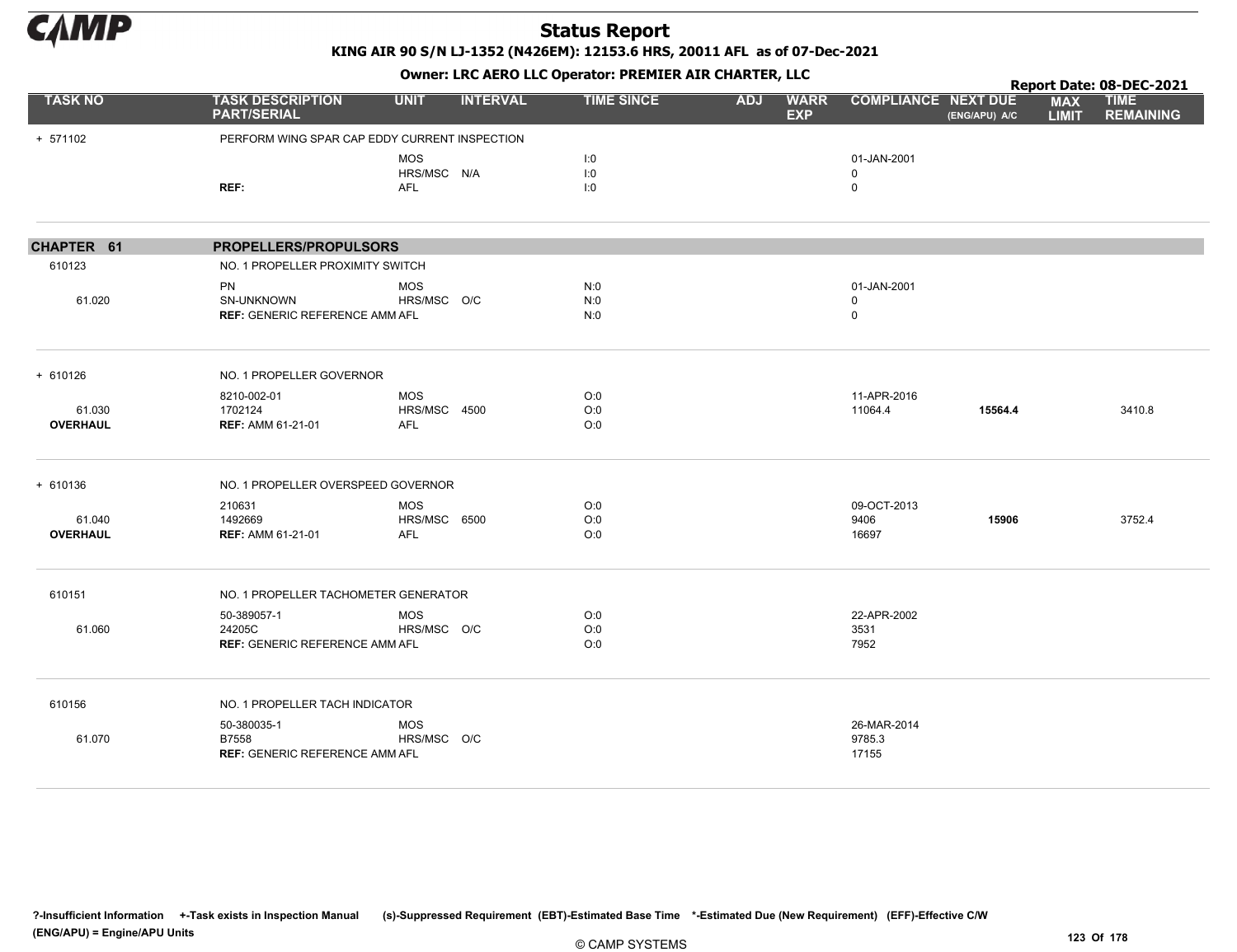

|                           | <b>TASK DESCRIPTION</b><br><b>UNIT</b><br><b>INTERVAL</b><br><b>TIME SINCE</b><br><b>ADJ</b><br><b>COMPLIANCE NEXT DUE</b><br><b>WARR</b><br><b>PART/SERIAL</b><br><b>EXP</b><br>(ENG/APU) A/C |                                          |  |                   | Report Date: 08-DEC-2021 |                                 |         |                            |                                 |
|---------------------------|------------------------------------------------------------------------------------------------------------------------------------------------------------------------------------------------|------------------------------------------|--|-------------------|--------------------------|---------------------------------|---------|----------------------------|---------------------------------|
| <b>TASK NO</b>            |                                                                                                                                                                                                |                                          |  |                   |                          |                                 |         | <b>MAX</b><br><b>LIMIT</b> | <b>TIME</b><br><b>REMAINING</b> |
| 610623                    | NO. 2 PROPELLER PROXIMITY SWITCH                                                                                                                                                               |                                          |  |                   |                          |                                 |         |                            |                                 |
| 61.020                    | PN<br><b>SN-UNKNOWN</b><br><b>REF: GENERIC REFERENCE AMM AFL</b>                                                                                                                               | <b>MOS</b><br>HRS/MSC O/C                |  | N:0<br>N:0<br>N:0 |                          | 01-JAN-2001<br>$\mathbf 0$<br>0 |         |                            |                                 |
| + 610626                  | NO. 2 PROPELLER GOVERNOR                                                                                                                                                                       |                                          |  |                   |                          |                                 |         |                            |                                 |
| 61.030<br><b>OVERHAUL</b> | 8210-025-01<br>2491223<br><b>REF: AMM 61-21-01</b>                                                                                                                                             | <b>MOS</b><br>HRS/MSC 4500<br><b>AFL</b> |  | O:919.4           |                          | 30-JAN-2015<br>10334.9<br>17865 | 13915.5 |                            | 1761.9                          |
| + 610636                  | NO. 2 PROPELLER OVERSPEED GOVERNOR                                                                                                                                                             |                                          |  |                   |                          |                                 |         |                            |                                 |
| 61.040<br><b>OVERHAUL</b> | 210631M<br>1740564<br><b>REF: AMM 61-21-01</b>                                                                                                                                                 | <b>MOS</b><br>HRS/MSC 6500<br><b>AFL</b> |  | O:0               |                          | 10-OCT-2013<br>9406.4           | 15906.4 |                            | 3752.8                          |
| 610651                    | NO. 2 PROPELLER TACHOMETER GENERATOR                                                                                                                                                           |                                          |  |                   |                          |                                 |         |                            |                                 |
| 61.060                    | 50-389057-1<br>23434C<br><b>REF: GENERIC REFERENCE AMM AFL</b>                                                                                                                                 | <b>MOS</b><br>HRS/MSC O/C                |  | O:0<br>O:0<br>O:O |                          | 22-APR-2002<br>3531<br>7992     |         |                            |                                 |
| 610656                    | NO. 2 PROPELLER TACH INDICATOR                                                                                                                                                                 |                                          |  |                   |                          |                                 |         |                            |                                 |
| 61.070                    | 50-380035-1<br>9482<br><b>REF: GENERIC REFERENCE AMM AFL</b>                                                                                                                                   | <b>MOS</b><br>HRS/MSC O/C                |  | O:0<br>O:0<br>O:O |                          | 21-MAY-2015<br>10573.4<br>18168 |         |                            |                                 |
| 611101                    | PROPELLER SYNCHROPHASER CONTROL BOX                                                                                                                                                            |                                          |  |                   |                          |                                 |         |                            |                                 |
| 61.110                    | A21376<br>2326676<br><b>REF: GENERIC REFERENCE AMM AFL</b>                                                                                                                                     | <b>MOS</b><br>HRS/MSC O/C                |  | R:0<br>R:0<br>R:0 |                          | 23-OCT-1997<br>1753.7<br>3994   |         |                            |                                 |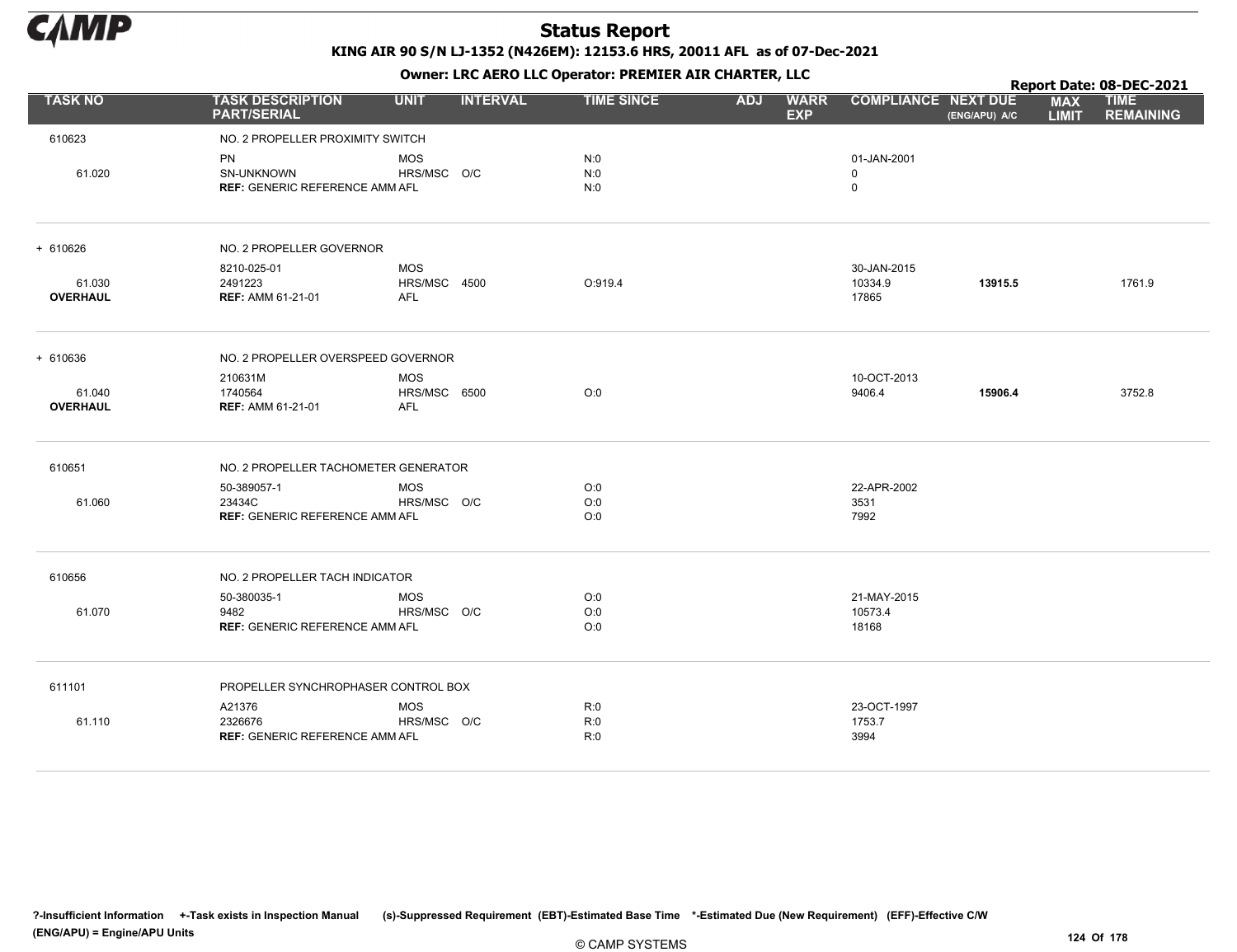

Owner: LRC AERO LLC Operator: PREMIER AIR CHARTER, LLC

|                |                                                                         |                           |                 | OWHER, LKC ALKO LLC OPERATOR. PREPILER AIR CHARTER, LLC |            |                           |                                           |               |                            | Report Date: 08-DEC-2021        |
|----------------|-------------------------------------------------------------------------|---------------------------|-----------------|---------------------------------------------------------|------------|---------------------------|-------------------------------------------|---------------|----------------------------|---------------------------------|
| <b>TASK NO</b> | <b>TASK DESCRIPTION</b><br><b>PART/SERIAL</b>                           | <b>UNIT</b>               | <b>INTERVAL</b> | <b>TIME SINCE</b>                                       | <b>ADJ</b> | <b>WARR</b><br><b>EXP</b> | <b>COMPLIANCE NEXT DUE</b>                | (ENG/APU) A/C | <b>MAX</b><br><b>LIMIT</b> | <b>TIME</b><br><b>REMAINING</b> |
| 611106         | PROPELLER SYNCHROPHASER ACTUATOR                                        |                           |                 |                                                         |            |                           |                                           |               |                            |                                 |
| 61.110         | PN<br>SN-UNKNOWN<br><b>REF: GENERIC REFERENCE AMM AFL</b>               | <b>MOS</b><br>HRS/MSC O/C |                 | N:0<br>N:0<br>N:0                                       |            |                           | 01-JAN-2001<br>$\Omega$<br>$\mathbf 0$    |               |                            |                                 |
| 611601         | NO. 1 PROPELLER AUTOFEATHER HIGH PRESSURE SWITCH                        |                           |                 |                                                         |            |                           |                                           |               |                            |                                 |
|                | <b>PN</b>                                                               | <b>MOS</b>                |                 | N:0                                                     |            |                           | 01-JAN-2001                               |               |                            |                                 |
| 61.080         | SN-UNKNOWN<br><b>REF: GENERIC REFERENCE AMM AFL</b>                     | HRS/MSC O/C               |                 | N:0<br>N:0                                              |            |                           | $\mathbf 0$<br>$\mathbf 0$                |               |                            |                                 |
| 611606         | NO. 1 PROPELLER AUTOFEATHER LOW PRESSURE SWITCH                         |                           |                 |                                                         |            |                           |                                           |               |                            |                                 |
| 61.090         | <b>PN</b><br>SN-UNKNOWN<br><b>REF: GENERIC REFERENCE AMM AFL</b>        | <b>MOS</b><br>HRS/MSC O/C |                 | N:0<br>N:0<br>N:0                                       |            |                           | 01-JAN-2001<br>$\mathbf 0$<br>$\mathbf 0$ |               |                            |                                 |
| 611611         | NO. 1 PROPELLER AUTOFEATHER DUMP VALVE                                  |                           |                 |                                                         |            |                           |                                           |               |                            |                                 |
| 61.100         | PN<br>SN-UNKNOWN<br><b>REF: GENERIC REFERENCE AMM AFL</b>               | <b>MOS</b><br>HRS/MSC O/C |                 | N:0<br>N:0<br>N:0                                       |            |                           | 01-JAN-2001<br>$\mathbf 0$<br>0           |               |                            |                                 |
| 612101         | NO. 2 PROPELLER AUTOFEATHER HIGH PRESSURE SWITCH                        |                           |                 |                                                         |            |                           |                                           |               |                            |                                 |
| 61.080         | <b>PN</b><br><b>SN-UNKNOWN</b><br><b>REF: GENERIC REFERENCE AMM AFL</b> | <b>MOS</b><br>HRS/MSC O/C |                 | N:0<br>N:0<br>N:0                                       |            |                           | 01-JAN-2001<br>$\mathbf 0$<br>0           |               |                            |                                 |
| 612106         | NO. 2 PROPELLER AUTOFEATHER LOW PRESSURE SWITCH                         |                           |                 |                                                         |            |                           |                                           |               |                            |                                 |
| 61.090         | <b>PN</b><br><b>SN-UNKNOWN</b><br><b>REF: GENERIC REFERENCE AMM AFL</b> | <b>MOS</b><br>HRS/MSC O/C |                 | N:0<br>N:0<br>N:0                                       |            |                           | 01-JAN-2001<br>$\mathbf 0$<br>$\pmb{0}$   |               |                            |                                 |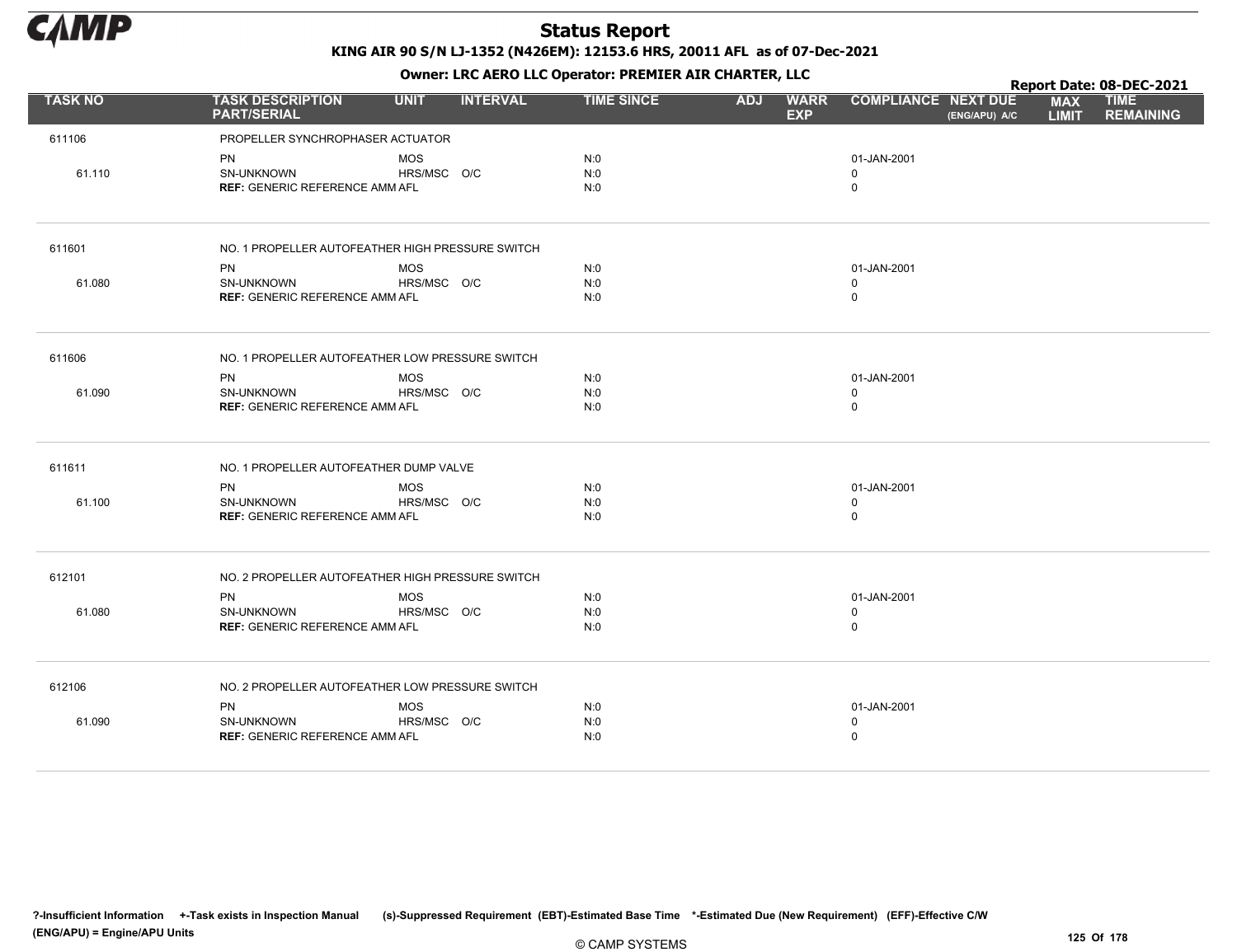

KING AIR 90 S/N LJ-1352 (N426EM): 12153.6 HRS, 20011 AFL as of 07-Dec-2021

Owner: LRC AERO LLC Operator: PREMIER AIR CHARTER, LLC

|                 |                                                           |                                          |                   |                   |            | $\mathbf{r}$              |                                 |                                             |                            | Report Date: 08-DEC-2021        |
|-----------------|-----------------------------------------------------------|------------------------------------------|-------------------|-------------------|------------|---------------------------|---------------------------------|---------------------------------------------|----------------------------|---------------------------------|
| <b>TASK NO</b>  | <b>TASK DESCRIPTION</b><br><b>PART/SERIAL</b>             | <b>UNIT</b>                              | <b>INTERVAL</b>   | <b>TIME SINCE</b> | <b>ADJ</b> | <b>WARR</b><br><b>EXP</b> |                                 | <b>COMPLIANCE NEXT DUE</b><br>(ENG/APU) A/C | <b>MAX</b><br><b>LIMIT</b> | <b>TIME</b><br><b>REMAINING</b> |
| 612111          | NO. 2 PROPELLER AUTOFEATHER DUMP VALVE                    |                                          |                   |                   |            |                           |                                 |                                             |                            |                                 |
| 61.100          | PN<br>SN-UNKNOWN<br><b>REF: GENERIC REFERENCE AMM AFL</b> | <b>MOS</b><br>HRS/MSC O/C                |                   | N:0<br>N:0<br>N:0 |            |                           | 01-JAN-2001<br>0<br>$\mathbf 0$ |                                             |                            |                                 |
| 61PR1           | NO. 1 PROPELLER                                           |                                          |                   |                   |            |                           |                                 |                                             |                            |                                 |
| 61.PR1          | HC-B3TN-3B<br>BUA30312<br><b>REF: See Workcard</b>        | <b>MOS</b><br>HRS/MSC PP/C<br><b>AFL</b> |                   |                   |            |                           |                                 |                                             |                            |                                 |
| 61PR2           | NO. 2 PROPELLER                                           |                                          |                   |                   |            |                           |                                 |                                             |                            |                                 |
| 61.PR2          | HC-B3TN-3B<br><b>BUA22057</b><br><b>REF: See Workcard</b> | <b>MOS</b><br>HRS/MSC PP/C<br><b>AFL</b> |                   |                   |            |                           |                                 |                                             |                            |                                 |
|                 | PROPELLER NO. 1 Model: HC-B3TN-3B Serial # BUA30312       |                                          | Part # HC-B3TN-3B |                   |            |                           |                                 |                                             |                            |                                 |
| $+ 610004$      | NO. 1 PROPELLER - INSPECTION DE-ICE SYSTEM                |                                          |                   |                   |            |                           |                                 |                                             |                            |                                 |
| 61.050          | <b>REF: See Workcard</b>                                  | <b>MOS</b><br>HRS/MSC 200                | 12                |                   |            |                           | 31-AUG-2021<br>16246            | 31-AUG-2022<br>(16446) 12286.1              |                            | 266 d<br>132.5                  |
| + 610007        | NO. 1 PROPELLER - INSPECTION ANTI-ICE SYSTEM              |                                          |                   |                   |            |                           |                                 |                                             |                            |                                 |
| 61.100          | REF: See Workcard                                         | <b>MOS</b><br>HRS/MSC 200                | 12                |                   |            |                           | 31-AUG-2021<br>16246            | 31-AUG-2022<br>(16446) 12286.1              |                            | 266 d<br>132.5                  |
| $+ 610008$      | NO. 1 PROPELLER - DE-ICE COMPONENT OVERHAUL               |                                          |                   |                   |            |                           |                                 |                                             |                            |                                 |
| <b>OVERHAUL</b> | <b>REF: MM 30-61-80</b>                                   | <b>MOS</b><br>HRS/MSC 3000               | 60                |                   |            |                           | 18-AUG-2020<br>16111.7          | 18-AUG-2025<br>(19111.7) 14951.8            |                            | 1349 d<br>2798.2                |

?-Insufficient Information +-Task exists in Inspection Manual (s)-Suppressed Requirement (EBT)-Estimated Base Time \*-Estimated Due (New Requirement) (EFF)-Effective C/W (ENG/APU) = Engine/APU Units 126 Of 178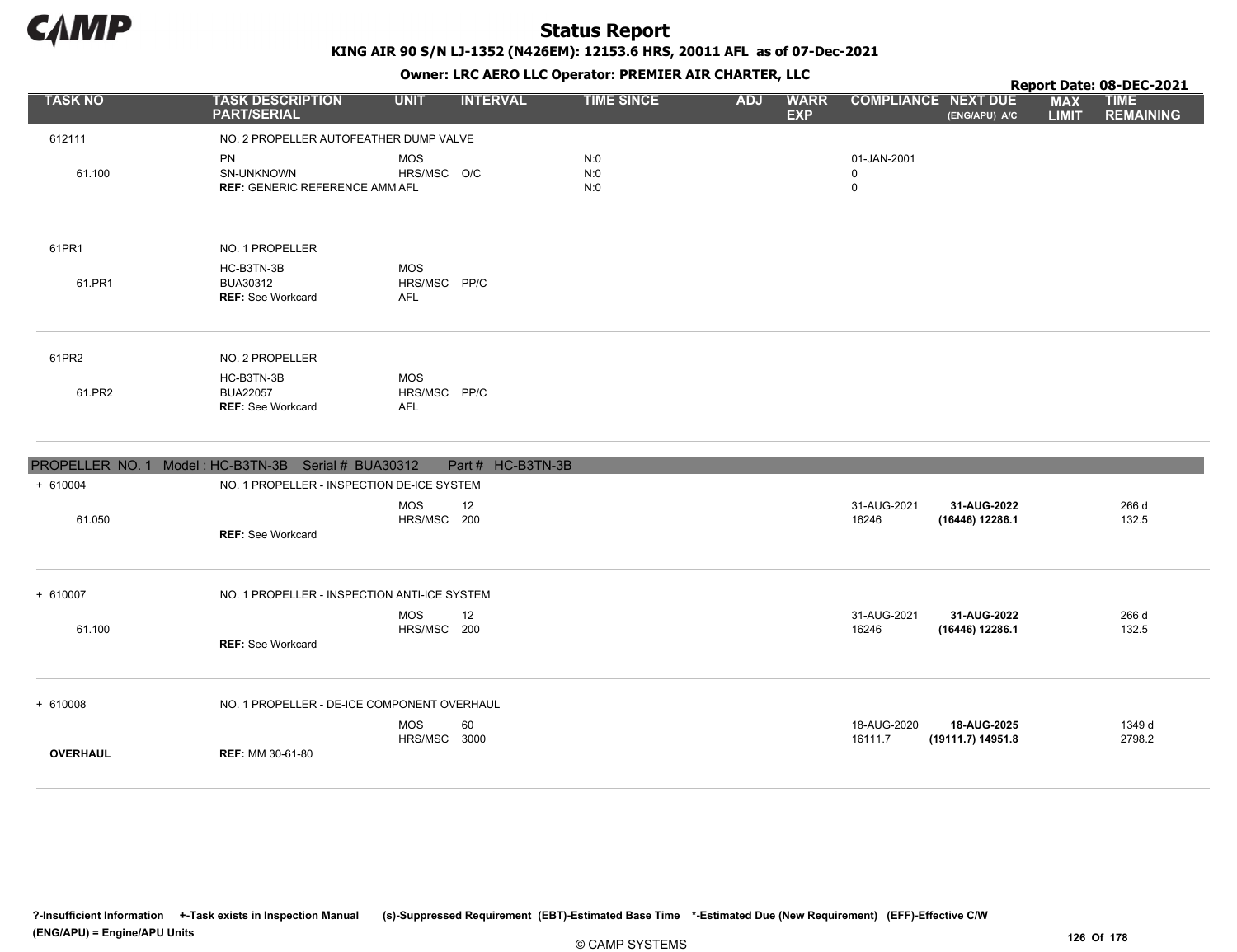

KING AIR 90 S/N LJ-1352 (N426EM): 12153.6 HRS, 20011 AFL as of 07-Dec-2021

|                 |                                                                                               |                            |                 | OWHER LIKE ALKO LLC OPERATOR PREPILER AIR CHARTER, LLC |            |                           |                            |                                  |                            | Report Date: 08-DEC-2021        |
|-----------------|-----------------------------------------------------------------------------------------------|----------------------------|-----------------|--------------------------------------------------------|------------|---------------------------|----------------------------|----------------------------------|----------------------------|---------------------------------|
| <b>TASK NO</b>  | <b>TASK DESCRIPTION</b><br><b>PART/SERIAL</b>                                                 | <b>UNIT</b>                | <b>INTERVAL</b> | <b>TIME SINCE</b>                                      | <b>ADJ</b> | <b>WARR</b><br><b>EXP</b> | <b>COMPLIANCE NEXT DUE</b> | (ENG/APU) A/C                    | <b>MAX</b><br><b>LIMIT</b> | <b>TIME</b><br><b>REMAINING</b> |
| + 610009        | NO. 1 PROPELLER - DE-ICE CIRCUIT RESISTANCE CHECK                                             |                            |                 |                                                        |            |                           |                            |                                  |                            |                                 |
|                 | <b>REF: MM 30-61-80</b>                                                                       | MOS<br>HRS/MSC             | 12              |                                                        |            |                           | 31-AUG-2021<br>16246       | 31-AUG-2022                      |                            | 266 d                           |
|                 |                                                                                               |                            |                 |                                                        |            |                           |                            |                                  |                            |                                 |
| $+ 610010$      | NO. 1 PROPELLER - OVERHAUL PROPELLER                                                          |                            |                 |                                                        |            |                           |                            |                                  |                            |                                 |
| 61.010          |                                                                                               | <b>MOS</b><br>HRS/MSC 3000 | 60              |                                                        |            |                           | 14-APR-2020<br>16111.7     | 14-APR-2025<br>(19111.7) 14951.8 |                            | 1223 d<br>2798.2                |
| <b>OVERHAUL</b> | <b>REF: GENERIC CUSTOM</b>                                                                    |                            |                 |                                                        |            |                           |                            |                                  |                            |                                 |
| + 610070        | NO. 1 PROPELLER - PERFORM A DETAILED INSPECTION OF NON-ROTATING OR AIRFRAME MOUNTED COMPONENT |                            |                 |                                                        |            |                           |                            |                                  |                            |                                 |
|                 |                                                                                               | <b>MOS</b><br>HRS/MSC      | 12              |                                                        |            |                           | 31-AUG-2021<br>16246       | 31-AUG-2022                      |                            | 266 d                           |
|                 | <b>REF: MM 30-61-80</b>                                                                       |                            |                 |                                                        |            |                           |                            |                                  |                            |                                 |
| 611003          | NO. 1 PROPELLER - TKS ANTI-ICE PROP & SPIN                                                    |                            |                 |                                                        |            |                           |                            |                                  |                            |                                 |
| 61.030          | <b>PN</b><br>SN-UNKNOWN<br><b>REF: GENERIC CUSTOM</b>                                         | <b>MOS</b><br>HRS/MSC O/C  |                 | N:0<br>N:0                                             |            |                           | 23-AUG-2014<br>0           |                                  |                            |                                 |
| 611004          | NO. 1 PROPELLER - FEEDBACK COLLAR                                                             |                            |                 |                                                        |            |                           |                            |                                  |                            |                                 |
| 61.080          | <b>PN</b><br>SN-UNKNOWN<br><b>REF: GENERIC CUSTOM</b>                                         | <b>MOS</b><br>HRS/MSC O/C  |                 | N:0<br>N:0                                             |            |                           | 23-AUG-2014<br>$\mathbf 0$ |                                  |                            |                                 |
| 611005          | NO. 1 PROPELLER - FEEDBACK BEARING                                                            |                            |                 |                                                        |            |                           |                            |                                  |                            |                                 |
|                 | <b>PN</b>                                                                                     | <b>MOS</b>                 |                 | N:0                                                    |            |                           | 23-AUG-2014                |                                  |                            |                                 |
| 61.080          | SN-UNKNOWN<br><b>REF: GENERIC CUSTOM</b>                                                      | HRS/MSC O/C                |                 | N:0                                                    |            |                           | $\mathbf 0$                |                                  |                            |                                 |
|                 |                                                                                               |                            |                 |                                                        |            |                           |                            |                                  |                            |                                 |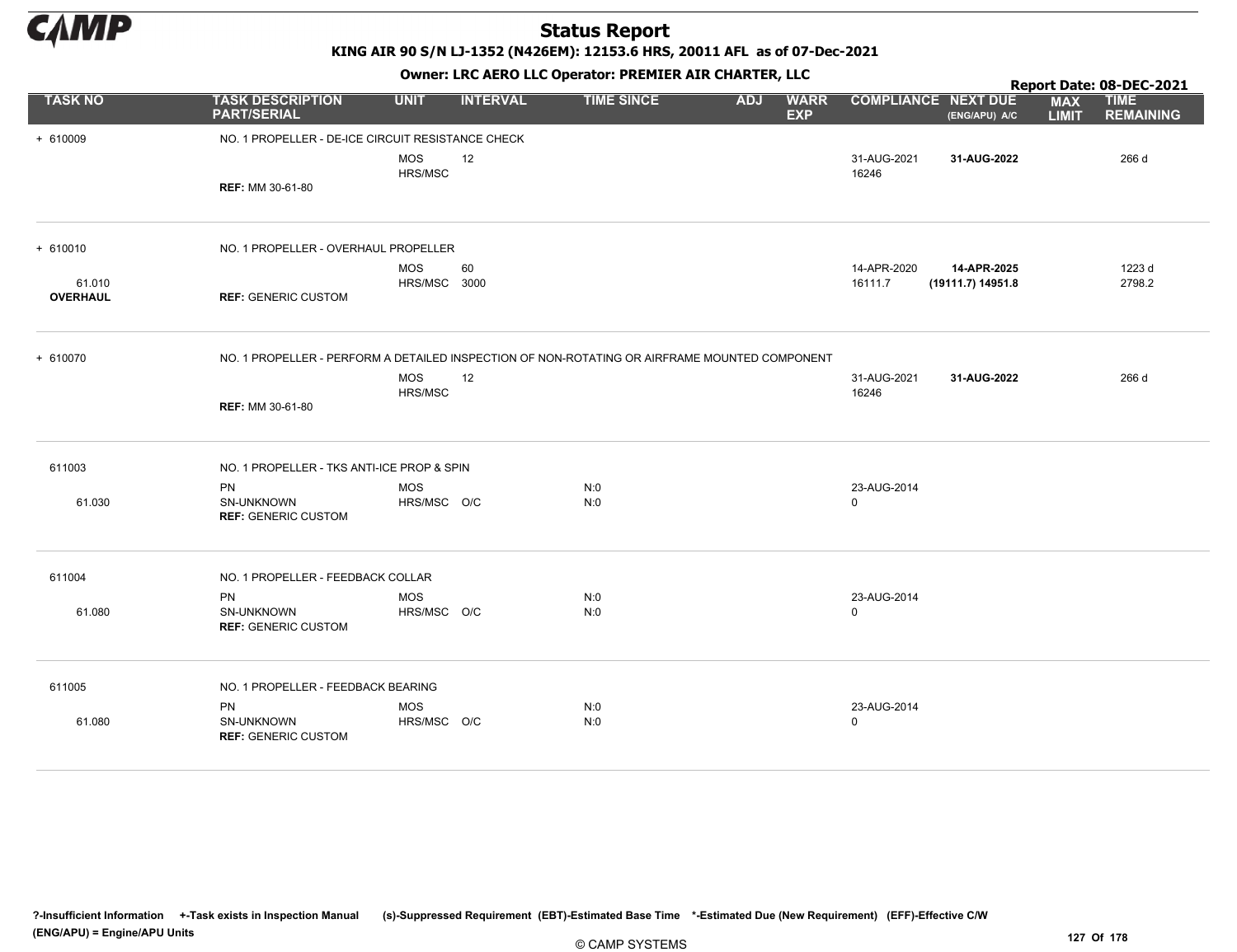

|                |                                                       |                                 |                   |            | . .                       |                            |                                             |                            | Report Date: 08-DEC-2021        |
|----------------|-------------------------------------------------------|---------------------------------|-------------------|------------|---------------------------|----------------------------|---------------------------------------------|----------------------------|---------------------------------|
| <b>TASK NO</b> | <b>TASK DESCRIPTION</b><br><b>PART/SERIAL</b>         | <b>UNIT</b><br><b>INTERVAL</b>  | <b>TIME SINCE</b> | <b>ADJ</b> | <b>WARR</b><br><b>EXP</b> |                            | <b>COMPLIANCE NEXT DUE</b><br>(ENG/APU) A/C | <b>MAX</b><br><b>LIMIT</b> | <b>TIME</b><br><b>REMAINING</b> |
| 611006         | NO. 1 PROPELLER - PROPELLER SLIP RING                 |                                 |                   |            |                           |                            |                                             |                            |                                 |
| 61.030         | <b>PN</b><br>SN-UNKNOWN<br><b>REF: GENERIC CUSTOM</b> | <b>MOS</b><br>HRS/MSC O/C       | N:0<br>N:0        |            |                           | 23-AUG-2014<br>$\mathbf 0$ |                                             |                            |                                 |
| 611010         | NO. 1 PROPELLER - NO. 1 PROPELLER BLADE               |                                 |                   |            |                           |                            |                                             |                            |                                 |
| 61.060         | T10173N-8<br>K24166<br><b>REF: GENERIC CUSTOM</b>     | MOS<br>HRS/MSC O/C              | O:0<br>O:0        |            |                           | 05-MAR-2015<br>14656.3     |                                             |                            |                                 |
| 611010         | NO. 1 PROPELLER - NO. 2 PROPELLER BLADE               |                                 |                   |            |                           |                            |                                             |                            |                                 |
| 61.060         | T10173N-8<br>K24164<br><b>REF: GENERIC CUSTOM</b>     | <b>MOS</b><br>HRS/MSC O/C       | O:0<br>O:0        |            |                           | 05-MAR-2015<br>14656.3     |                                             |                            |                                 |
| 611010         | NO. 1 PROPELLER - NO. 3 PROPELLER BLADE               |                                 |                   |            |                           |                            |                                             |                            |                                 |
| 61.060         | T10173N-8<br>K24165<br><b>REF: GENERIC CUSTOM</b>     | MOS<br>HRS/MSC O/C              | O:0<br>O:0        |            |                           | 05-MAR-2015<br>14656.3     |                                             |                            |                                 |
| $+ 612010$     | NO. 1 PROPELLER - LUBRICATE PROPELLER                 |                                 |                   |            |                           |                            |                                             |                            |                                 |
| 61.020         | <b>REF: GENERIC CUSTOM</b>                            | <b>MOS</b><br>12<br>HRS/MSC 400 |                   |            |                           | 31-AUG-2021<br>16246       | 31-AUG-2022<br>(16646) 12486.1              |                            | 266 d<br>332.5                  |
| $+ 613010$     | NO. 1 PROPELLER - INSPECT TACHOMETER                  |                                 |                   |            |                           |                            |                                             |                            |                                 |
| 61.090         | <b>REF: GENERIC CUSTOM</b>                            | <b>MOS</b><br>HRS/MSC A/R       |                   |            |                           | 23-AUG-2014<br>$\Omega$    |                                             |                            |                                 |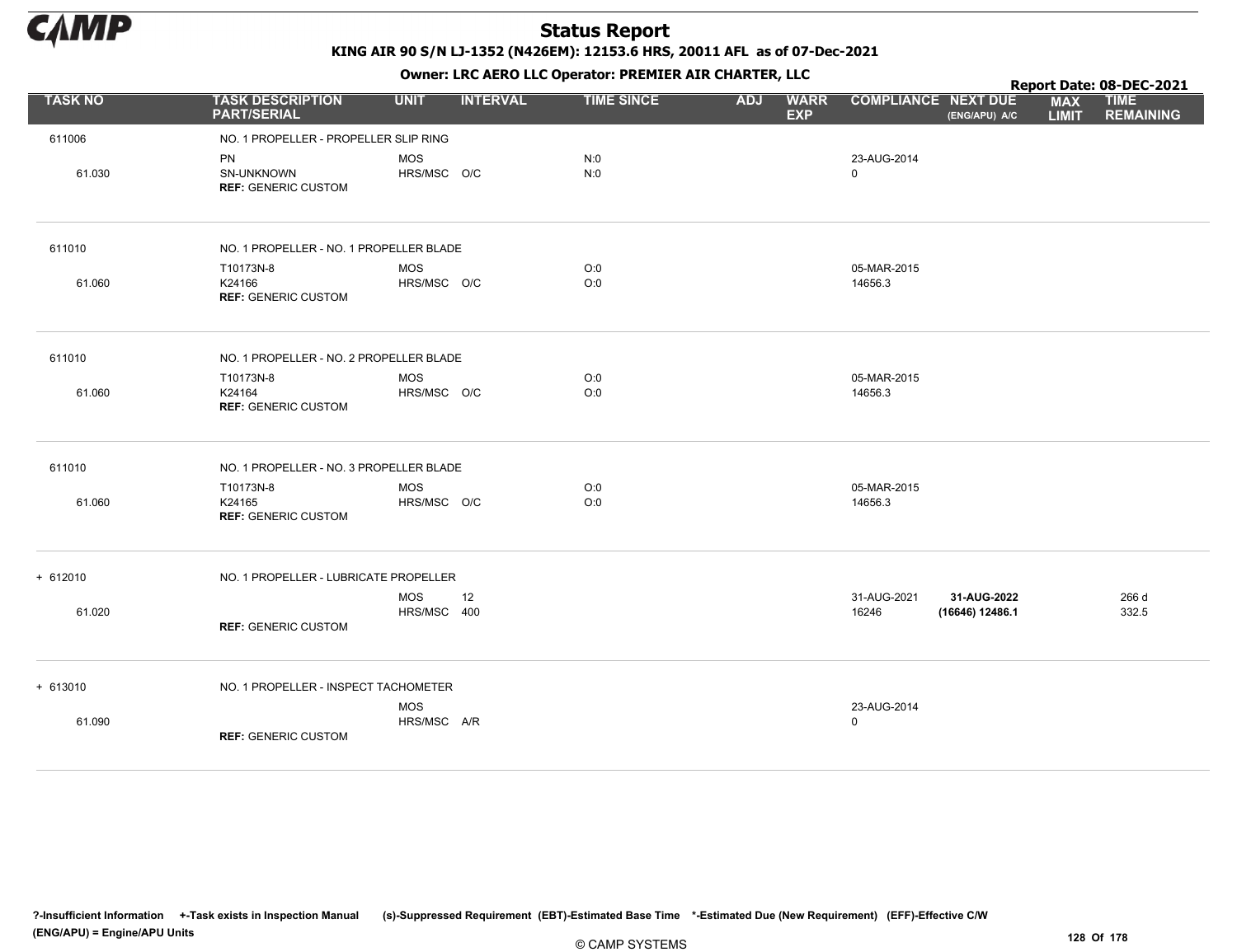

KING AIR 90 S/N LJ-1352 (N426EM): 12153.6 HRS, 20011 AFL as of 07-Dec-2021

|                           | Owner: LRC AERO LLC Operator: PREMIER AIR CHARTER, LLC<br>Report Date: 08-DEC-2021<br><b>COMPLIANCE NEXT DUE</b> |                            |                   |                   |            |                           |                        |                                  |                            |                                 |  |  |
|---------------------------|------------------------------------------------------------------------------------------------------------------|----------------------------|-------------------|-------------------|------------|---------------------------|------------------------|----------------------------------|----------------------------|---------------------------------|--|--|
| <b>TASK NO</b>            | <b>TASK DESCRIPTION</b><br><b>PART/SERIAL</b>                                                                    | <b>UNIT</b>                | <b>INTERVAL</b>   | <b>TIME SINCE</b> | <b>ADJ</b> | <b>WARR</b><br><b>EXP</b> |                        | (ENG/APU) A/C                    | <b>MAX</b><br><b>LIMIT</b> | <b>TIME</b><br><b>REMAINING</b> |  |  |
| $+ 614010$                | NO. 1 PROPELLER - INSPECT PROPELLER                                                                              |                            |                   |                   |            |                           |                        |                                  |                            |                                 |  |  |
| 61.040                    | <b>REF: GENERIC CUSTOM</b>                                                                                       | <b>MOS</b><br>HRS/MSC 400  | 12                |                   |            |                           | 31-AUG-2021<br>16246   | 31-AUG-2022<br>(16646) 12486.1   |                            | 266 d<br>332.5                  |  |  |
|                           | PROPELLER NO. 2 Model: HC-B3TN-3B Serial # BUA22057                                                              |                            | Part # HC-B3TN-3B |                   |            |                           |                        |                                  |                            |                                 |  |  |
| $+ 610004$                | NO. 2 PROPELLER - INSPECTION DE-ICE SYSTEM                                                                       |                            |                   |                   |            |                           |                        |                                  |                            |                                 |  |  |
| 61.050                    | <b>REF: See Workcard</b>                                                                                         | <b>MOS</b><br>HRS/MSC 200  | 12                |                   |            |                           | 31-AUG-2021<br>16980.1 | 31-AUG-2022<br>(17180.1) 12286.1 |                            | 266 d<br>132.5                  |  |  |
| + 610007                  | NO. 2 PROPELLER - INSPECTION ANTI-ICE SYSTEM                                                                     |                            |                   |                   |            |                           |                        |                                  |                            |                                 |  |  |
| 61.100                    | <b>REF: See Workcard</b>                                                                                         | <b>MOS</b><br>HRS/MSC 200  | 12                |                   |            |                           | 31-AUG-2021<br>16980.1 | 31-AUG-2022<br>(17180.1) 12286.1 |                            | 266 d<br>132.5                  |  |  |
| $+ 610008$                | NO. 2 PROPELLER - DE-ICE COMPONENT OVERHAUL                                                                      |                            |                   |                   |            |                           |                        |                                  |                            |                                 |  |  |
| <b>OVERHAUL</b>           | <b>REF: MM 30-61-80</b>                                                                                          | <b>MOS</b><br>HRS/MSC 3000 | 60                |                   |            |                           | 04-JAN-2017<br>16563.3 | 04-JAN-2022<br>(19563.3) 14669.3 |                            | 27 d<br>2515.7                  |  |  |
| $+ 610009$                | NO. 2 PROPELLER - DE-ICE CIRCUIT RESISTANCE CHECK                                                                | <b>MOS</b>                 | 12                |                   |            |                           | 31-AUG-2021            | 31-AUG-2022                      |                            | 266 d                           |  |  |
|                           | <b>REF: MM 30-61-80</b>                                                                                          | HRS/MSC                    |                   |                   |            |                           | 16980.1                |                                  |                            |                                 |  |  |
| $+ 610010$                | NO. 2 PROPELLER - OVERHAUL PROPELLER                                                                             |                            |                   |                   |            |                           |                        |                                  |                            |                                 |  |  |
| 61.010<br><b>OVERHAUL</b> | <b>REF: GENERIC CUSTOM</b>                                                                                       | <b>MOS</b><br>HRS/MSC 3000 | 60                |                   |            |                           | 22-OCT-2017<br>16563.3 | 22-OCT-2022<br>(19563.3) 14669.3 |                            | 318 d<br>2515.7                 |  |  |

?-Insufficient Information +-Task exists in Inspection Manual (s)-Suppressed Requirement (EBT)-Estimated Base Time \*-Estimated Due (New Requirement) (EFF)-Effective C/W (ENG/APU) = Engine/APU Units 129 Of 178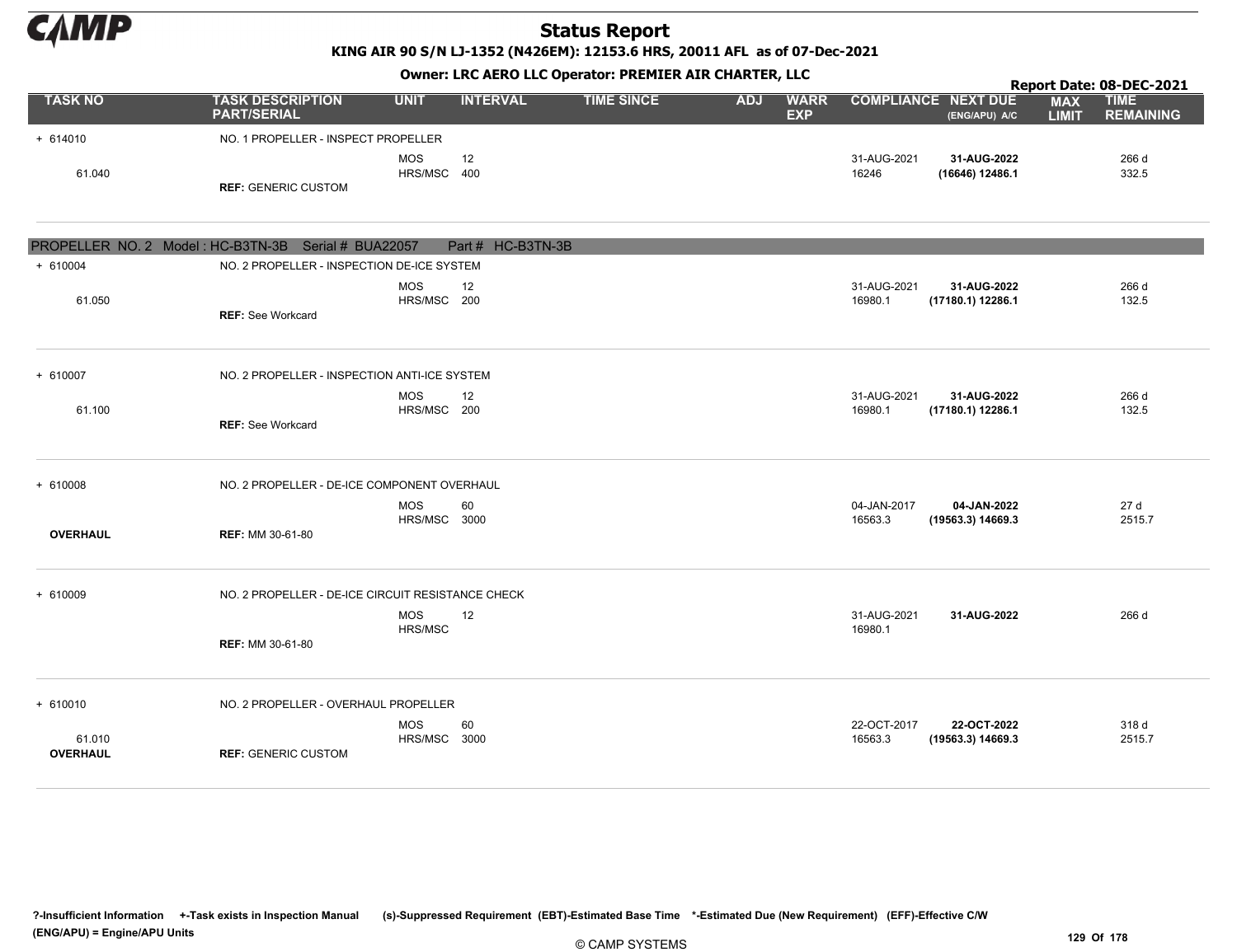

KING AIR 90 S/N LJ-1352 (N426EM): 12153.6 HRS, 20011 AFL as of 07-Dec-2021

|                |                                                       |                           | OWHER LIKE ALKO LLC OPERATOR PREPILER AIR CHARTER, LLC<br>Report Date: 08-DEC-2021<br><b>TIME SINCE</b><br><b>COMPLIANCE NEXT DUE</b><br><b>UNIT</b><br><b>INTERVAL</b><br><b>ADJ</b><br><b>WARR</b><br><b>MAX</b><br><b>EXP</b><br>(ENG/APU) A/C<br><b>LIMIT</b><br>NO. 2 PROPELLER - PERFORM A DETAILED INSPECTION OF NON-ROTATING OR AIRFRAME MOUNTED COMPONENT |            |  |  |                            |             |  |                                 |
|----------------|-------------------------------------------------------|---------------------------|--------------------------------------------------------------------------------------------------------------------------------------------------------------------------------------------------------------------------------------------------------------------------------------------------------------------------------------------------------------------|------------|--|--|----------------------------|-------------|--|---------------------------------|
| <b>TASK NO</b> | <b>TASK DESCRIPTION</b><br><b>PART/SERIAL</b>         |                           |                                                                                                                                                                                                                                                                                                                                                                    |            |  |  |                            |             |  | <b>TIME</b><br><b>REMAINING</b> |
| + 610070       |                                                       |                           |                                                                                                                                                                                                                                                                                                                                                                    |            |  |  |                            |             |  |                                 |
|                | <b>REF: MM 30-61-80</b>                               | <b>MOS</b><br>HRS/MSC     | 12                                                                                                                                                                                                                                                                                                                                                                 |            |  |  | 31-AUG-2021<br>16980.1     | 31-AUG-2022 |  | 266 d                           |
|                |                                                       |                           |                                                                                                                                                                                                                                                                                                                                                                    |            |  |  |                            |             |  |                                 |
| 611003         | NO. 2 PROPELLER - TKS ANTI-ICE PROP & SPIN            |                           |                                                                                                                                                                                                                                                                                                                                                                    |            |  |  |                            |             |  |                                 |
|                | <b>PN</b>                                             | <b>MOS</b>                |                                                                                                                                                                                                                                                                                                                                                                    | N:0        |  |  | 04-JAN-2017                |             |  |                                 |
| 61.030         | SN-UNKNOWN<br><b>REF: GENERIC CUSTOM</b>              | HRS/MSC O/C               |                                                                                                                                                                                                                                                                                                                                                                    | N:0        |  |  | 0                          |             |  |                                 |
| 611004         | NO. 2 PROPELLER - FEEDBACK COLLAR                     |                           |                                                                                                                                                                                                                                                                                                                                                                    |            |  |  |                            |             |  |                                 |
| 61.080         | <b>PN</b><br>SN-UNKNOWN<br><b>REF: GENERIC CUSTOM</b> | <b>MOS</b><br>HRS/MSC O/C |                                                                                                                                                                                                                                                                                                                                                                    | N:0<br>N:0 |  |  | 04-JAN-2017<br>$\Omega$    |             |  |                                 |
| 611005         | NO. 2 PROPELLER - FEEDBACK BEARING                    |                           |                                                                                                                                                                                                                                                                                                                                                                    |            |  |  |                            |             |  |                                 |
| 61.080         | <b>PN</b><br>SN-UNKNOWN<br><b>REF: GENERIC CUSTOM</b> | <b>MOS</b><br>HRS/MSC O/C |                                                                                                                                                                                                                                                                                                                                                                    | N:0<br>N:0 |  |  | 04-JAN-2017<br>$\mathbf 0$ |             |  |                                 |
| 611006         | NO. 2 PROPELLER - PROPELLER SLIP RING                 |                           |                                                                                                                                                                                                                                                                                                                                                                    |            |  |  |                            |             |  |                                 |
| 61.030         | PN<br>SN-UNKNOWN<br><b>REF: GENERIC CUSTOM</b>        | <b>MOS</b><br>HRS/MSC O/C |                                                                                                                                                                                                                                                                                                                                                                    | N:0<br>N:0 |  |  | 04-JAN-2017<br>0           |             |  |                                 |
| 611010         | NO. 2 PROPELLER - NO. 1 PROPELLER BLADE               |                           |                                                                                                                                                                                                                                                                                                                                                                    |            |  |  |                            |             |  |                                 |
| 61.060         | T10173N-8<br>E3582<br><b>REF: GENERIC CUSTOM</b>      | <b>MOS</b><br>HRS/MSC O/C |                                                                                                                                                                                                                                                                                                                                                                    | O:0<br>O:0 |  |  | 22-OCT-2017<br>16563.3     |             |  |                                 |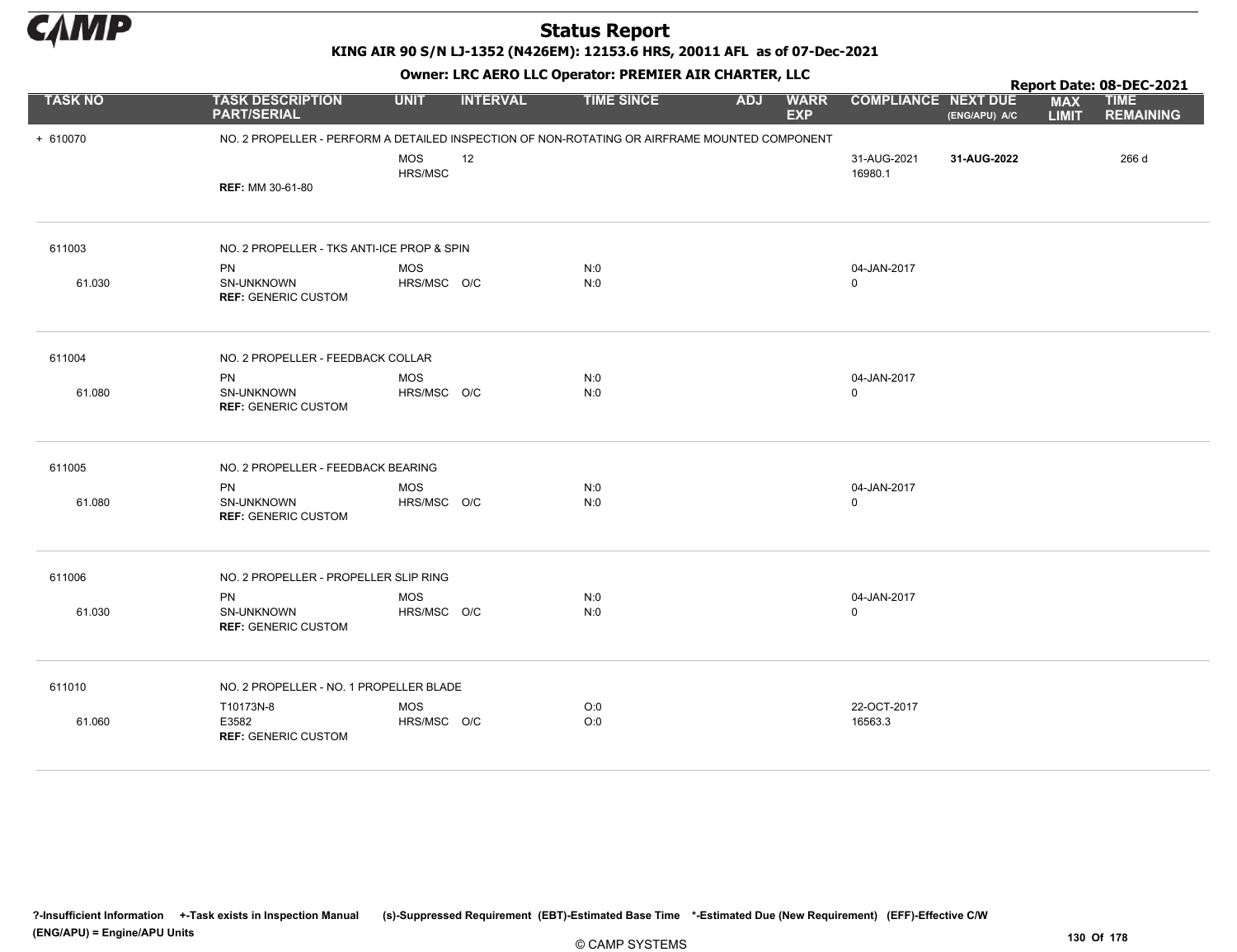

|                |                                                              |                                 |                   |                                         |                                                            | Report Date: 08-DEC-2021                                      |
|----------------|--------------------------------------------------------------|---------------------------------|-------------------|-----------------------------------------|------------------------------------------------------------|---------------------------------------------------------------|
| <b>TASK NO</b> | <b>TASK DESCRIPTION</b><br><b>PART/SERIAL</b>                | <b>INTERVAL</b><br><b>UNIT</b>  | <b>TIME SINCE</b> | <b>ADJ</b><br><b>WARR</b><br><b>EXP</b> | <b>COMPLIANCE NEXT DUE</b><br>(ENG/APU) A/C                | <b>TIME</b><br><b>MAX</b><br><b>REMAINING</b><br><b>LIMIT</b> |
| 611010         | NO. 2 PROPELLER - NO. 2 PROPELLER BLADE                      |                                 |                   |                                         |                                                            |                                                               |
| 61.060         | T10173N-8<br>E35244<br><b>REF: GENERIC CUSTOM</b>            | <b>MOS</b><br>HRS/MSC O/C       | O:0<br>O:0        |                                         | 22-OCT-2017<br>16563.3                                     |                                                               |
| 611010         | NO. 2 PROPELLER - NO. 3 PROPELLER BLADE                      |                                 |                   |                                         |                                                            |                                                               |
| 61.060         | T10173N-8<br>D97998<br><b>REF: GENERIC CUSTOM</b>            | <b>MOS</b><br>HRS/MSC O/C       | O:0<br>O:0        |                                         | 22-OCT-2017<br>16563.3                                     |                                                               |
| $+ 612010$     | NO. 2 PROPELLER - LUBRICATE PROPELLER                        |                                 |                   |                                         |                                                            |                                                               |
| 61.020         | <b>REF: GENERIC CUSTOM</b>                                   | <b>MOS</b><br>12<br>HRS/MSC 400 |                   |                                         | 31-AUG-2021<br>31-AUG-2022<br>16980.1<br>(17380.1) 12486.1 | 266 d<br>332.5                                                |
| $+ 613010$     | NO. 2 PROPELLER - INSPECT TACHOMETER                         |                                 |                   |                                         |                                                            |                                                               |
| 61.090         | <b>REF: GENERIC CUSTOM</b>                                   | <b>MOS</b><br>HRS/MSC A/R       |                   |                                         | 04-JAN-2017<br>$\mathbf 0$                                 |                                                               |
| $+ 614010$     | NO. 2 PROPELLER - INSPECT PROPELLER                          |                                 |                   |                                         |                                                            |                                                               |
| 61.040         | <b>REF: GENERIC CUSTOM</b>                                   | <b>MOS</b><br>12<br>HRS/MSC 400 |                   |                                         | 31-AUG-2021<br>31-AUG-2022<br>16980.1<br>(17380.1) 12486.1 | 266 d<br>332.5                                                |
| CHAPTER 71     | <b>POWER PLANT</b>                                           |                                 |                   |                                         |                                                            |                                                               |
| 710003         | NO. 2 ENGINE TORQUE PRESSURE TRANSMITTER                     |                                 |                   |                                         |                                                            |                                                               |
| 71.030         | 99-389014-5<br>1759<br><b>REF: GENERIC REFERENCE AMM AFL</b> | <b>MOS</b><br>HRS/MSC O/C       | R:0<br>R:0<br>R:0 |                                         | 12-OCT-2001<br>3369<br>7536                                |                                                               |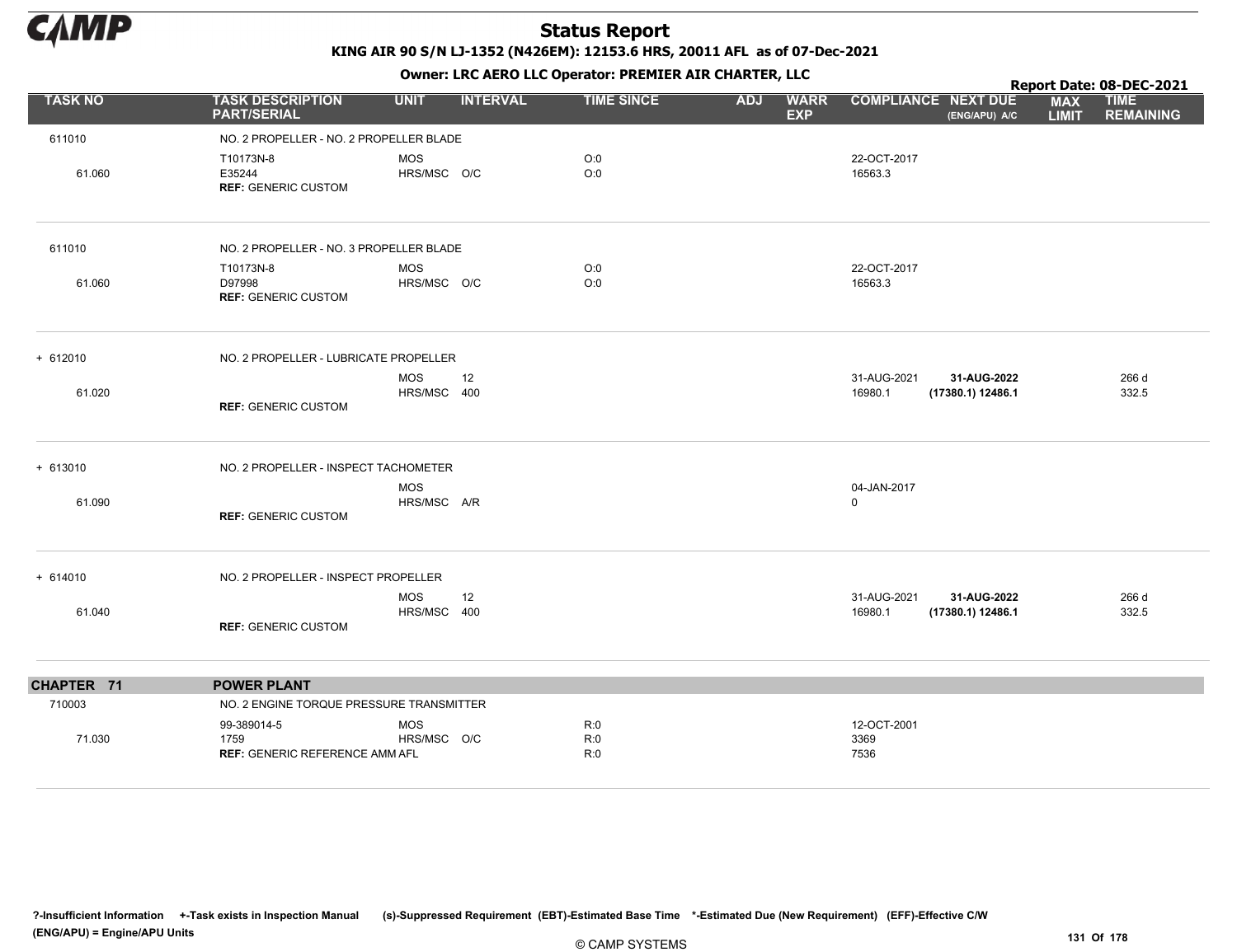

|                |                                                                 |                                         |                            |                   |            |                           |                                |               |                            | Report Date: 08-DEC-2021        |
|----------------|-----------------------------------------------------------------|-----------------------------------------|----------------------------|-------------------|------------|---------------------------|--------------------------------|---------------|----------------------------|---------------------------------|
| <b>TASK NO</b> | <b>TASK DESCRIPTION</b><br><b>PART/SERIAL</b>                   | <b>UNIT</b>                             | <b>INTERVAL</b>            | <b>TIME SINCE</b> | <b>ADJ</b> | <b>WARR</b><br><b>EXP</b> | <b>COMPLIANCE NEXT DUE</b>     | (ENG/APU) A/C | <b>MAX</b><br><b>LIMIT</b> | <b>TIME</b><br><b>REMAINING</b> |
| 710025         | NO. 1 ENGINE TORQUE PRESSURE TRANSMITTER                        |                                         |                            |                   |            |                           |                                |               |                            |                                 |
| 71.030         | 99-389014-3<br>299<br><b>REF: GENERIC REFERENCE AMM AFL</b>     | <b>MOS</b><br>HRS/MSC O/C               | O:0<br>O:0<br>O:0          |                   |            |                           | 24-SEP-2001<br>3329            |               |                            |                                 |
| $+ 712001$     | NO. 1 ENGINE UPPER INBOARD ISOLATOR MOUNT                       |                                         |                            |                   |            |                           |                                |               |                            |                                 |
|                | 50-389133-15<br>SN-UNKNOWN<br><b>REF: GENERIC NO REF</b>        | <b>MOS</b><br>HRS/MSC O/C<br><b>AFL</b> | N:0<br>N:0<br>N:0          |                   |            |                           | 17-JUN-2014<br>9947.4<br>17334 |               |                            |                                 |
| + 712002       | NO. 1 ENGINE UPPER OUTBOARD ISOLATOR MOUNT                      |                                         |                            |                   |            |                           |                                |               |                            |                                 |
|                | 50-389133-15<br><b>SN-UNKNOWN</b><br><b>REF: GENERIC NO REF</b> | <b>MOS</b><br>HRS/MSC O/C<br><b>AFL</b> | N:0<br>N:0<br>N:0          |                   |            |                           | 17-JUN-2014<br>9947.4<br>17334 |               |                            |                                 |
| + 712003       | NO. 1 ENGINE LOWER INBOARD ISOLATOR MOUNT                       |                                         |                            |                   |            |                           |                                |               |                            |                                 |
|                | 50-389133-15<br>SN-UNKNOWN<br><b>REF: GENERIC NO REF</b>        | MOS<br>HRS/MSC O/C<br><b>AFL</b>        | N:0<br>N:0<br>N:0          |                   |            |                           | 17-JUN-2014<br>9947.4<br>17334 |               |                            |                                 |
| + 712004       | NO. 1 ENGINE LOWER OUTBOARD ISOLATOR MOUNT                      |                                         |                            |                   |            |                           |                                |               |                            |                                 |
|                | 50-389133-15<br>SN-UNKNOWN<br><b>REF: GENERIC NO REF</b>        | <b>MOS</b><br>HRS/MSC O/C<br>AFL        | N:0<br>N:0<br>N:0          |                   |            |                           | 17-JUN-2014<br>9947.4<br>17334 |               |                            |                                 |
| + 712005       | INSPECT NO. 1 ENGINE VIBRATION ISOLATOR MOUNTS                  |                                         |                            |                   |            |                           |                                |               |                            |                                 |
| 72.030         |                                                                 | <b>MOS</b><br>VH                        | HRS/MSC 4000/E/O +10%/-10% |                   |            |                           | 17-JUN-2014<br>9947.4          | 13947.4       | 14347.4                    | 1793.8<br>$(+400)$              |
|                | <b>REF: GENERIC NO REF</b>                                      | AFL                                     |                            |                   |            |                           | 17334                          |               |                            |                                 |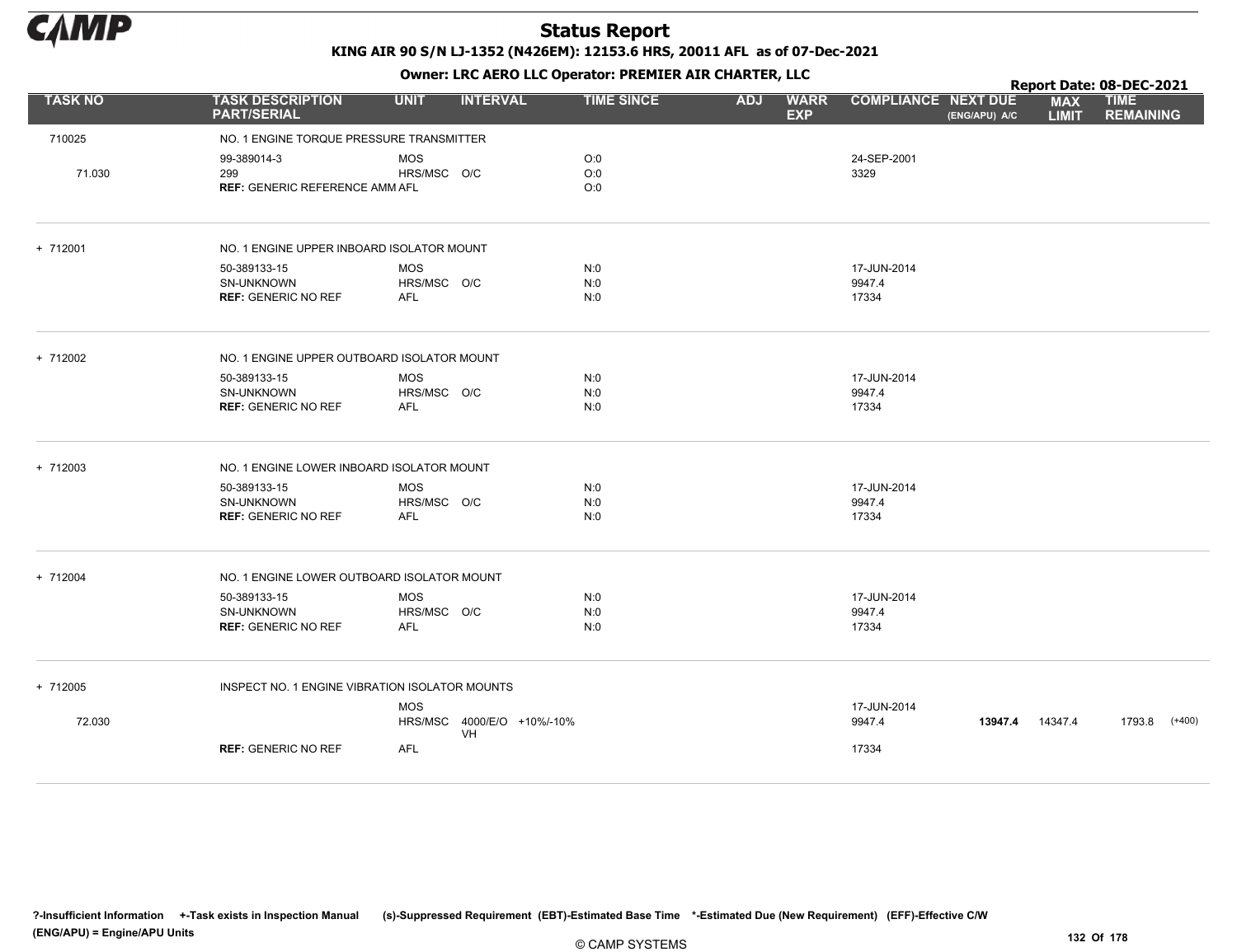

KING AIR 90 S/N LJ-1352 (N426EM): 12153.6 HRS, 20011 AFL as of 07-Dec-2021

|                |                                                                        | OWHER LIKE ALKO LLC OPERATOR PREPILER AIR CHARTER, LLC |                 |                   |            |                           |                                |               |                            | Report Date: 08-DEC-2021        |          |  |  |  |
|----------------|------------------------------------------------------------------------|--------------------------------------------------------|-----------------|-------------------|------------|---------------------------|--------------------------------|---------------|----------------------------|---------------------------------|----------|--|--|--|
| <b>TASK NO</b> | <b>TASK DESCRIPTION</b><br><b>PART/SERIAL</b>                          | <b>UNIT</b>                                            | <b>INTERVAL</b> | <b>TIME SINCE</b> | <b>ADJ</b> | <b>WARR</b><br><b>EXP</b> | <b>COMPLIANCE NEXT DUE</b>     | (ENG/APU) A/C | <b>MAX</b><br><b>LIMIT</b> | <b>TIME</b><br><b>REMAINING</b> |          |  |  |  |
| 712006         | INSPECT NO. 1 ENGINE UPPER OUTBOARD ISOLATOR MOUNT METAL BOND ASSEMBLY |                                                        |                 |                   |            |                           |                                |               |                            |                                 |          |  |  |  |
|                | <b>REF: GENERIC NO REF</b>                                             | <b>MOS</b><br><b>HRS/MSC 3600</b><br><b>AFL</b>        | +10%/-10%       |                   |            |                           | 17-JUN-2014<br>9947.4          | 13547.4       | 13907.4                    | 1393.8                          | $(+360)$ |  |  |  |
| 712007         | INSPECT NO. 1 ENGINE LOWER INBOARD ISOLATOR MOUNT METAL BOND ASSEMBLY  |                                                        |                 |                   |            |                           |                                |               |                            |                                 |          |  |  |  |
|                | <b>REF: GENERIC NO REF</b>                                             | <b>MOS</b><br>HRS/MSC 3600<br>AFL                      | +10%/-10%       |                   |            |                           | 17-JUN-2014<br>9947.4          | 13547.4       | 13907.4                    | 1393.8                          | $(+360)$ |  |  |  |
| 712008         | INSPECT NO. 1 ENGINE LOWER OUTBOARD ISOLATOR MOUNT METAL BOND ASSEMBLY |                                                        |                 |                   |            |                           |                                |               |                            |                                 |          |  |  |  |
|                | <b>REF: GENERIC NO REF</b>                                             | <b>MOS</b><br>HRS/MSC 3600<br>AFL                      | +10%/-10%       |                   |            |                           | 17-JUN-2014<br>9947.4          | 13547.4       | 13907.4                    | 1393.8                          | $(+360)$ |  |  |  |
| + 712601       | NO. 2 ENGINE UPPER INBOARD ISOLATOR MOUNT                              |                                                        |                 |                   |            |                           |                                |               |                            |                                 |          |  |  |  |
|                | 50-389133-15<br>SN-UNKNOWN<br><b>REF: GENERIC NO REF</b>               | <b>MOS</b><br>HRS/MSC O/C<br>AFL                       |                 | N:0<br>N:0<br>N:0 |            |                           | 17-JUN-2014<br>9947.4<br>17334 |               |                            |                                 |          |  |  |  |
| + 712602       | NO. 2 ENGINE UPPER OUTBOARD ISOLATOR MOUNT                             |                                                        |                 |                   |            |                           |                                |               |                            |                                 |          |  |  |  |
|                | 50-389133-15<br><b>SN-UNKNOWN</b><br><b>REF: GENERIC NO REF</b>        | <b>MOS</b><br>HRS/MSC O/C<br>AFL                       |                 | N:0<br>N:0<br>N:0 |            |                           | 17-JUN-2014<br>9947.4<br>17334 |               |                            |                                 |          |  |  |  |
| + 712603       | NO. 2 ENGINE LOWER INBOARD ISOLATOR MOUNT                              |                                                        |                 |                   |            |                           |                                |               |                            |                                 |          |  |  |  |
|                | 50-389133-15<br><b>SN-UNKNOWN</b><br><b>REF: GENERIC NO REF</b>        | <b>MOS</b><br>HRS/MSC O/C<br><b>AFL</b>                |                 | N:0<br>N:0<br>N:0 |            |                           | 17-JUN-2014<br>9947.4<br>17334 |               |                            |                                 |          |  |  |  |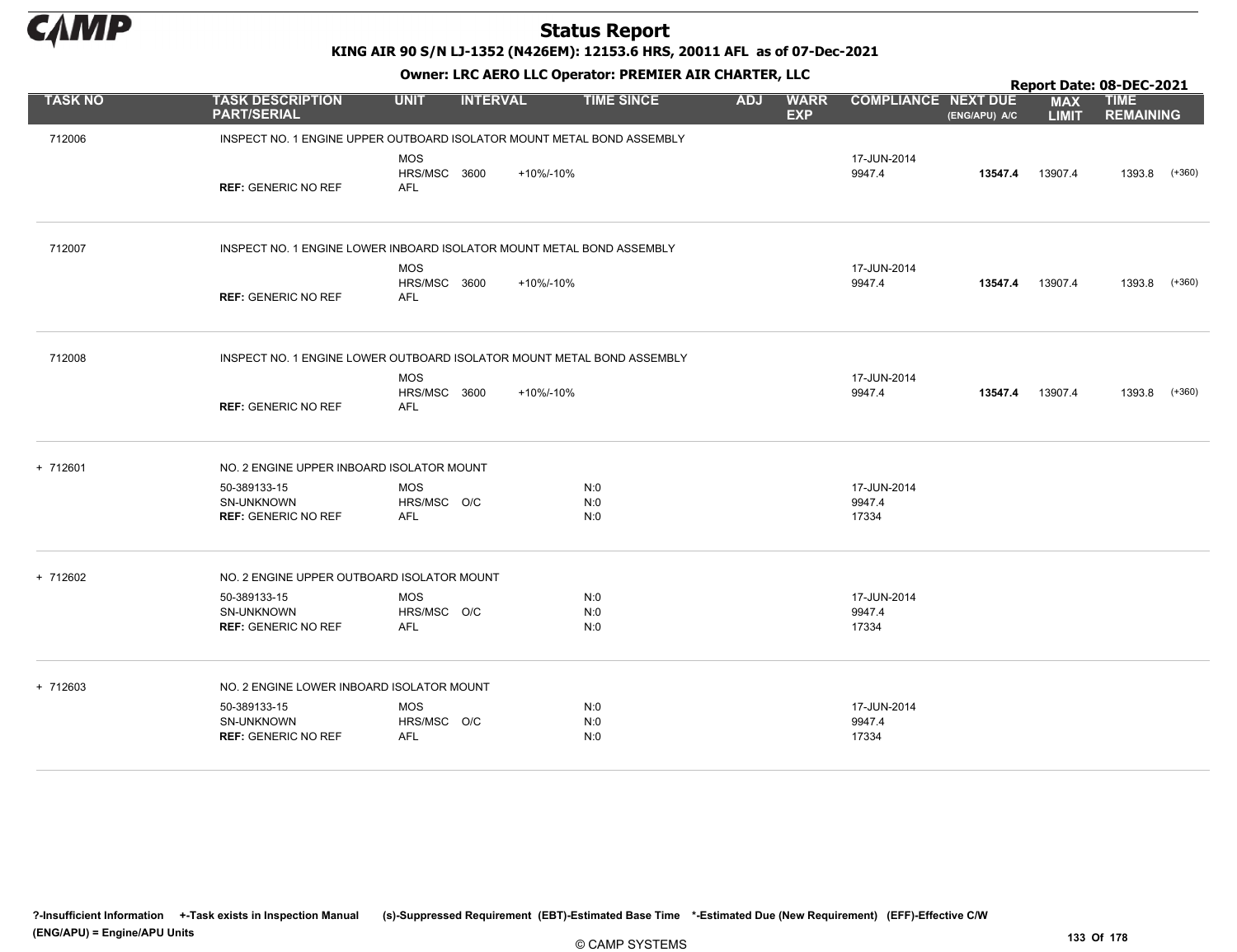

Owner: LRC AERO LLC Operator: PREMIER AIR CHARTER, LLC

|                |                                                                       |                                          |                                  |                                                                        |            |                           |                                |               |                            | Report Date: 08-DEC-2021        |
|----------------|-----------------------------------------------------------------------|------------------------------------------|----------------------------------|------------------------------------------------------------------------|------------|---------------------------|--------------------------------|---------------|----------------------------|---------------------------------|
| <b>TASK NO</b> | <b>TASK DESCRIPTION</b><br><b>PART/SERIAL</b>                         | <b>UNIT</b>                              | <b>INTERVAL</b>                  | <b>TIME SINCE</b>                                                      | <b>ADJ</b> | <b>WARR</b><br><b>EXP</b> | <b>COMPLIANCE NEXT DUE</b>     | (ENG/APU) A/C | <b>MAX</b><br><b>LIMIT</b> | <b>TIME</b><br><b>REMAINING</b> |
| + 712604       | NO. 2 ENGINE LOWER OUTBOARD ISOLATOR MOUNT                            |                                          |                                  |                                                                        |            |                           |                                |               |                            |                                 |
|                | 50-389133-15<br>SN-UNKNOWN<br><b>REF: GENERIC NO REF</b>              | <b>MOS</b><br>HRS/MSC O/C<br><b>AFL</b>  |                                  | N:0<br>N:0<br>N:0                                                      |            |                           | 17-JUN-2014<br>9947.4<br>17334 |               |                            |                                 |
| + 712605       | INSPECT NO. 2 ENGINE VIBRATION ISOLATOR MOUNTS                        |                                          |                                  |                                                                        |            |                           |                                |               |                            |                                 |
| 72.030         |                                                                       | <b>MOS</b>                               | HRS/MSC 4000/E/O +10%/-10%<br>VH |                                                                        |            |                           | 17-JUN-2014<br>9947.4          | 13947.4       | 14347.4                    | 1793.8<br>$(+400)$              |
|                | <b>REF: GENERIC NO REF</b>                                            | AFL                                      |                                  |                                                                        |            |                           | 17334                          |               |                            |                                 |
| 712606         |                                                                       |                                          |                                  | INSPECT NO. 2 ENGINE UPPER OUTBOARD ISOLATOR MOUNT METAL BOND ASSEMBLY |            |                           |                                |               |                            |                                 |
|                | <b>REF: GENERIC NO REF</b>                                            | <b>MOS</b><br>HRS/MSC 3600<br><b>AFL</b> |                                  | +10%/-10%                                                              |            |                           | 11-JUN-2018<br>11806           | 15406         | 15766                      | 3252.4<br>$(+360)$              |
| 712607         | INSPECT NO. 2 ENGINE LOWER INBOARD ISOLATOR MOUNT METAL BOND ASSEMBLY | <b>MOS</b>                               |                                  |                                                                        |            |                           | 11-JUN-2018                    |               |                            |                                 |
|                | <b>REF: GENERIC NO REF</b>                                            | HRS/MSC 3600<br><b>AFL</b>               |                                  | +10%/-10%                                                              |            |                           | 11806                          | 15406         | 15766                      | 3252.4 (+360)                   |
| 712608         |                                                                       |                                          |                                  | INSPECT NO. 2 ENGINE LOWER OUTBOARD ISOLATOR MOUNT METAL BOND ASSEMBLY |            |                           |                                |               |                            |                                 |
|                | <b>REF: GENERIC NO REF</b>                                            | <b>MOS</b><br>HRS/MSC 3600<br><b>AFL</b> |                                  | +10%/-10%                                                              |            |                           | 11-JUN-2018<br>11806           | 15406         | 15766                      | 3252.4<br>$(+360)$              |
| 71EN1          | NO. 1 ENGINE                                                          |                                          |                                  |                                                                        |            |                           |                                |               |                            |                                 |
| 71.EN1         | 3027500<br>PCE-25741<br><b>REF: See Workcard</b>                      | <b>MOS</b><br>HRS/MSC E/C<br><b>AFL</b>  |                                  | O:0                                                                    |            |                           | 02-JAN-2009<br>5979.2<br>12512 |               |                            |                                 |
|                |                                                                       |                                          |                                  |                                                                        |            |                           |                                |               |                            |                                 |

?-Insufficient Information +-Task exists in Inspection Manual (s)-Suppressed Requirement (EBT)-Estimated Base Time \*-Estimated Due (New Requirement) (EFF)-Effective C/W (ENG/APU) = Engine/APU Units 134 Of 178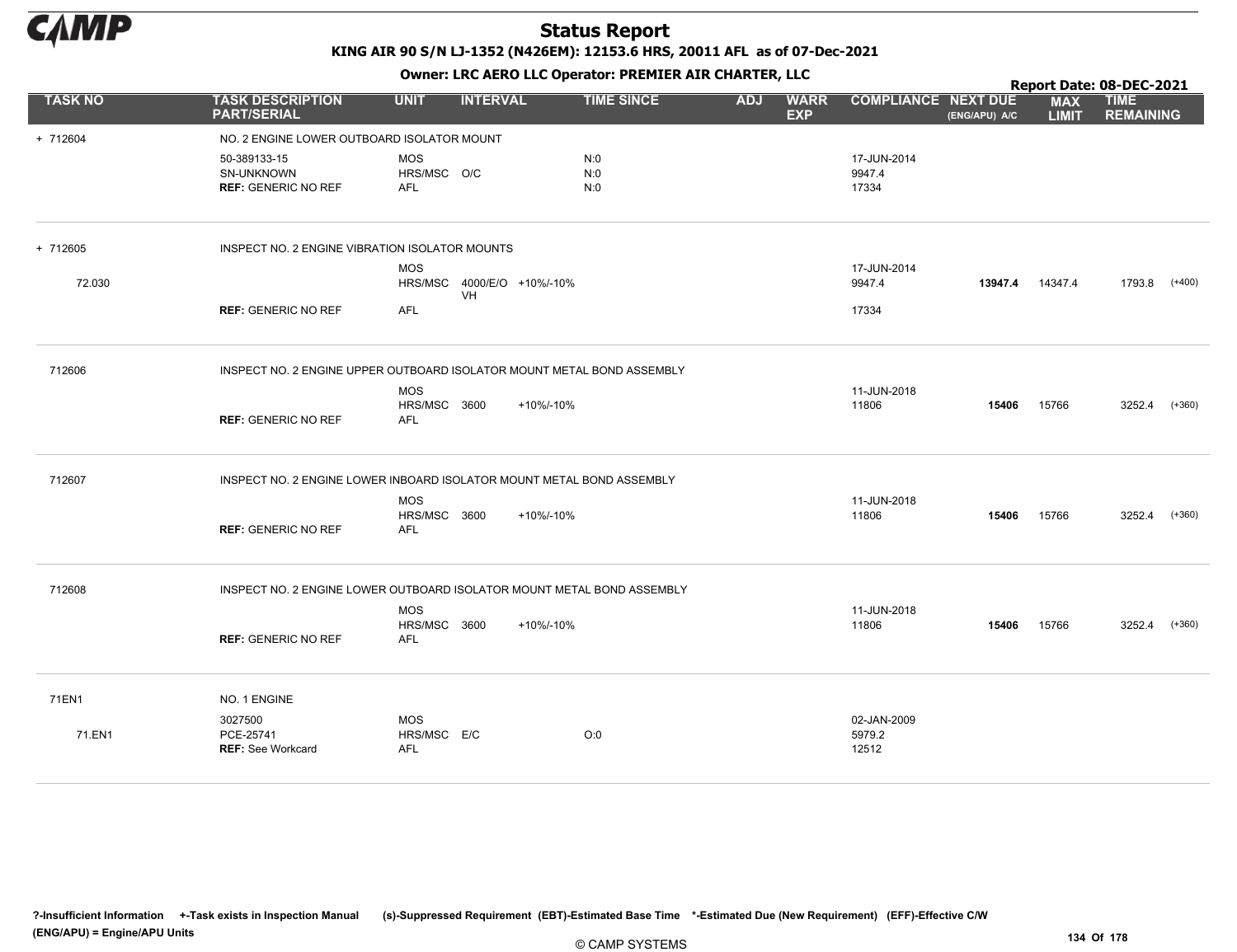

KING AIR 90 S/N LJ-1352 (N426EM): 12153.6 HRS, 20011 AFL as of 07-Dec-2021

| Owner: LRC AERO LLC Operator: PREMIER AIR CHARTER, LLC<br>Report Date: 08-DEC-2021<br><b>TASK NO</b><br><b>UNIT</b><br><b>INTERVAL</b><br><b>TASK DESCRIPTION</b><br><b>TIME SINCE</b><br><b>ADJ</b><br><b>WARR</b><br><b>COMPLIANCE NEXT DUE</b><br><b>TIME</b><br><b>MAX</b><br><b>EXP</b><br><b>PART/SERIAL</b><br>(ENG/APU) A/C<br><b>LIMIT</b><br>71EN2<br>NO. 2 ENGINE<br>PN<br><b>MOS</b><br>N:0<br>01-JAN-2001<br>71.EN2<br>SN-UNKNOWN<br>HRS/MSC E/C<br>N:0<br>$\mathbf 0$<br><b>REF: See Workcard</b><br>N:0<br>$\mathbf 0$<br><b>AFL</b><br>ENGINE NO. 1 Model: PT6A-21 Serial # PCE-25741<br>Part # 3027500<br>71-00-00.15<br>NO. 1 ENGINE - TORQUEMETER FUNCTION TEST<br><b>MOS</b><br>01-JAN-2001<br>HRS/MSC A/R<br>$\mathbf 0$<br><b>REF: EMM 71-00-00</b><br><b>ENC</b><br>$\mathsf 0$<br>NO. 1 ENGINE - OVERHAUL<br><b>MOS</b><br>19-APR-2016<br>HRS/MSC 3600<br>13733.5<br>(17333.5) 14839.3<br>2685.7<br><b>OVERHAUL</b><br><b>REF: GENERIC NO REF</b><br><b>ENC</b><br>17988<br>NO. 1 ENGINE - INSPECT ACCESSORIES ATTACHMENTS AND LINKAGES, AIR, OIL, AND FUEL LINES<br><b>PKG</b><br>PKG 1<br><b>MOS</b><br>17-JUN-2021<br>HRS/MSC 200<br>14568.1<br><b>ENC</b><br>18916<br><b>REF: EMM 73-10-07</b><br><b>PKG</b><br>NO. 1 ENGINE - INSPECT SECURITY OF PNEUMATIC LINES<br>PKG 1<br><b>MOS</b><br>17-JUN-2021<br>HRS/MSC 200<br>14568.1<br><b>ENC</b><br>18916<br><b>REF: EMM 73-10-07</b> |                                    |                                          |       |  |  |  |                                 |                   |         |                  |         |
|-------------------------------------------------------------------------------------------------------------------------------------------------------------------------------------------------------------------------------------------------------------------------------------------------------------------------------------------------------------------------------------------------------------------------------------------------------------------------------------------------------------------------------------------------------------------------------------------------------------------------------------------------------------------------------------------------------------------------------------------------------------------------------------------------------------------------------------------------------------------------------------------------------------------------------------------------------------------------------------------------------------------------------------------------------------------------------------------------------------------------------------------------------------------------------------------------------------------------------------------------------------------------------------------------------------------------------------------------------------------------------------------------------------------|------------------------------------|------------------------------------------|-------|--|--|--|---------------------------------|-------------------|---------|------------------|---------|
|                                                                                                                                                                                                                                                                                                                                                                                                                                                                                                                                                                                                                                                                                                                                                                                                                                                                                                                                                                                                                                                                                                                                                                                                                                                                                                                                                                                                                   |                                    |                                          |       |  |  |  |                                 |                   |         | <b>REMAINING</b> |         |
|                                                                                                                                                                                                                                                                                                                                                                                                                                                                                                                                                                                                                                                                                                                                                                                                                                                                                                                                                                                                                                                                                                                                                                                                                                                                                                                                                                                                                   |                                    |                                          |       |  |  |  |                                 |                   |         |                  |         |
|                                                                                                                                                                                                                                                                                                                                                                                                                                                                                                                                                                                                                                                                                                                                                                                                                                                                                                                                                                                                                                                                                                                                                                                                                                                                                                                                                                                                                   |                                    |                                          |       |  |  |  |                                 |                   |         |                  |         |
|                                                                                                                                                                                                                                                                                                                                                                                                                                                                                                                                                                                                                                                                                                                                                                                                                                                                                                                                                                                                                                                                                                                                                                                                                                                                                                                                                                                                                   |                                    |                                          |       |  |  |  |                                 |                   |         |                  |         |
|                                                                                                                                                                                                                                                                                                                                                                                                                                                                                                                                                                                                                                                                                                                                                                                                                                                                                                                                                                                                                                                                                                                                                                                                                                                                                                                                                                                                                   |                                    |                                          |       |  |  |  |                                 |                   |         |                  |         |
|                                                                                                                                                                                                                                                                                                                                                                                                                                                                                                                                                                                                                                                                                                                                                                                                                                                                                                                                                                                                                                                                                                                                                                                                                                                                                                                                                                                                                   |                                    |                                          |       |  |  |  |                                 |                   |         |                  |         |
| + 710010                                                                                                                                                                                                                                                                                                                                                                                                                                                                                                                                                                                                                                                                                                                                                                                                                                                                                                                                                                                                                                                                                                                                                                                                                                                                                                                                                                                                          |                                    |                                          |       |  |  |  |                                 |                   |         |                  |         |
|                                                                                                                                                                                                                                                                                                                                                                                                                                                                                                                                                                                                                                                                                                                                                                                                                                                                                                                                                                                                                                                                                                                                                                                                                                                                                                                                                                                                                   |                                    |                                          |       |  |  |  |                                 |                   |         |                  |         |
| $+ 710015$ (s)                                                                                                                                                                                                                                                                                                                                                                                                                                                                                                                                                                                                                                                                                                                                                                                                                                                                                                                                                                                                                                                                                                                                                                                                                                                                                                                                                                                                    |                                    |                                          |       |  |  |  |                                 |                   |         |                  |         |
|                                                                                                                                                                                                                                                                                                                                                                                                                                                                                                                                                                                                                                                                                                                                                                                                                                                                                                                                                                                                                                                                                                                                                                                                                                                                                                                                                                                                                   |                                    |                                          |       |  |  |  |                                 |                   |         |                  |         |
| $+ 710018(s)$                                                                                                                                                                                                                                                                                                                                                                                                                                                                                                                                                                                                                                                                                                                                                                                                                                                                                                                                                                                                                                                                                                                                                                                                                                                                                                                                                                                                     |                                    |                                          |       |  |  |  |                                 |                   |         |                  |         |
|                                                                                                                                                                                                                                                                                                                                                                                                                                                                                                                                                                                                                                                                                                                                                                                                                                                                                                                                                                                                                                                                                                                                                                                                                                                                                                                                                                                                                   |                                    |                                          |       |  |  |  |                                 |                   |         |                  |         |
|                                                                                                                                                                                                                                                                                                                                                                                                                                                                                                                                                                                                                                                                                                                                                                                                                                                                                                                                                                                                                                                                                                                                                                                                                                                                                                                                                                                                                   |                                    |                                          |       |  |  |  |                                 |                   |         |                  |         |
| + 710020                                                                                                                                                                                                                                                                                                                                                                                                                                                                                                                                                                                                                                                                                                                                                                                                                                                                                                                                                                                                                                                                                                                                                                                                                                                                                                                                                                                                          | NO. 1 ENGINE - INSPECT HOT SECTION |                                          |       |  |  |  |                                 |                   |         |                  |         |
|                                                                                                                                                                                                                                                                                                                                                                                                                                                                                                                                                                                                                                                                                                                                                                                                                                                                                                                                                                                                                                                                                                                                                                                                                                                                                                                                                                                                                   | <b>REF: EMM 72-00-00</b>           | <b>MOS</b><br>HRS/MSC 1800<br><b>ENC</b> | $+50$ |  |  |  | 19-APR-2016<br>13733.5<br>17988 | (15533.5) 13039.3 | 15583.5 | 885.7            | $(+50)$ |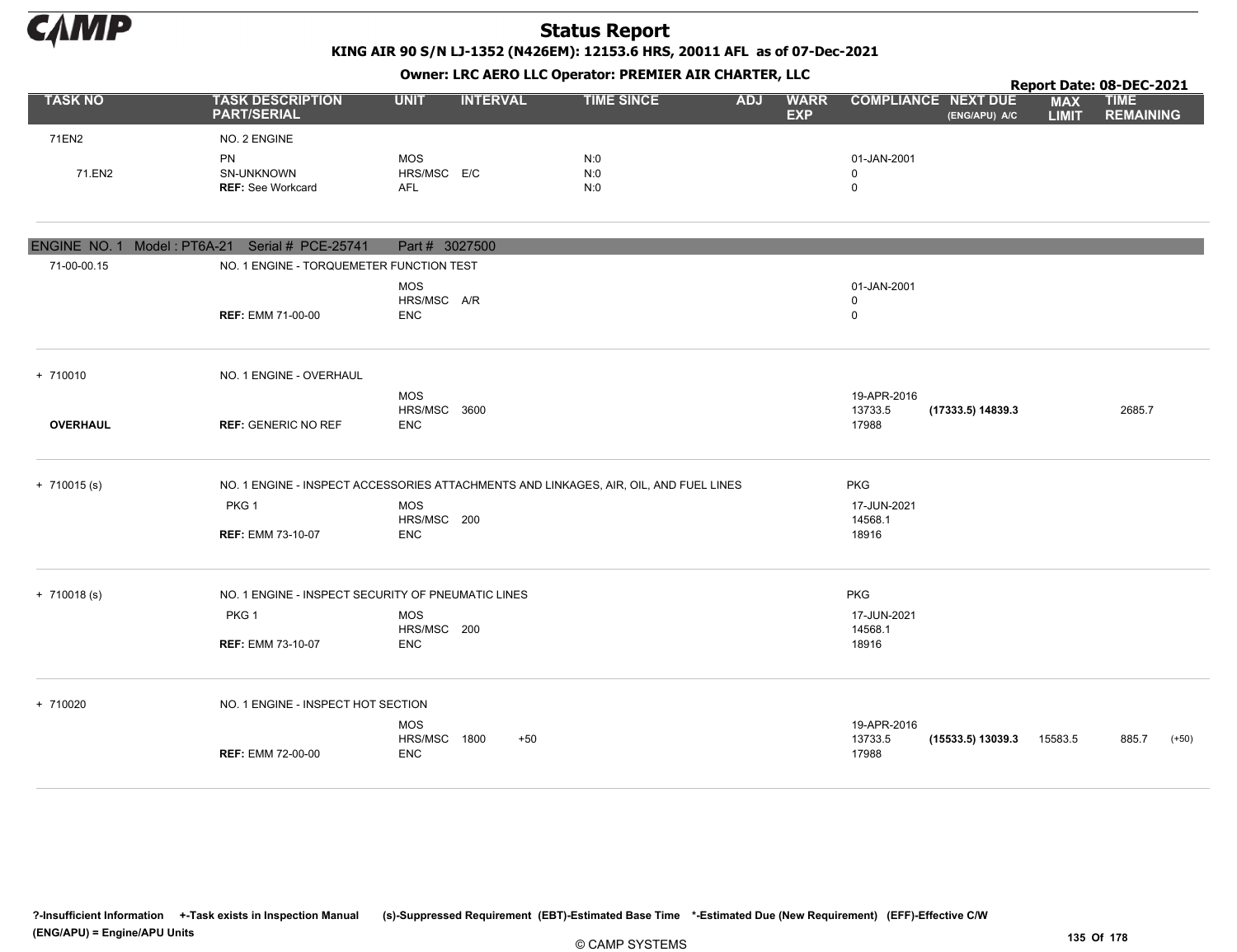

KING AIR 90 S/N LJ-1352 (N426EM): 12153.6 HRS, 20011 AFL as of 07-Dec-2021

|                |                                                                                                                       |                                         |                 | OWHER. LKC ALKO LLC OPERATOR. PREPILER AIR CHARTER, LLC |            |                           |                                 |                                             |                            | Report Date: 08-DEC-2021        |  |
|----------------|-----------------------------------------------------------------------------------------------------------------------|-----------------------------------------|-----------------|---------------------------------------------------------|------------|---------------------------|---------------------------------|---------------------------------------------|----------------------------|---------------------------------|--|
| <b>TASK NO</b> | <b>TASK DESCRIPTION</b><br><b>PART/SERIAL</b>                                                                         | <b>UNIT</b>                             | <b>INTERVAL</b> | <b>TIME SINCE</b>                                       | <b>ADJ</b> | <b>WARR</b><br><b>EXP</b> |                                 | <b>COMPLIANCE NEXT DUE</b><br>(ENG/APU) A/C | <b>MAX</b><br><b>LIMIT</b> | <b>TIME</b><br><b>REMAINING</b> |  |
| + 710030       | NO. 1 ENGINE - BORESCOPE INSPECT HOT SECTION                                                                          |                                         |                 |                                                         |            |                           |                                 |                                             |                            |                                 |  |
|                | <b>REF: EMM 72-00-00</b>                                                                                              | <b>MOS</b><br>HRS/MSC 400<br><b>ENC</b> | $+10%$          |                                                         |            |                           | 01-MAR-2021<br>14468.6<br>18827 | (14868.6) 12374.4                           | 14908.6                    | 220.8<br>$(+40)$                |  |
| + 710050       | NO. 1 ENGINE - DESALINATION (COMPRESSOR) WASH                                                                         |                                         |                 |                                                         |            |                           |                                 |                                             |                            |                                 |  |
|                | <b>REF: EMM 71-00-00</b>                                                                                              | <b>MOS</b><br>HRS/MSC A/R<br><b>ENC</b> |                 |                                                         |            |                           | 18-AUG-2020<br>14364.7<br>18731 |                                             |                            |                                 |  |
| + 710055       | NO. 1 ENGINE - PERFORMANCE RECOVERY WASH                                                                              |                                         |                 |                                                         |            |                           |                                 |                                             |                            |                                 |  |
|                |                                                                                                                       | <b>MOS</b>                              |                 |                                                         |            |                           | 01-JAN-2001                     |                                             |                            |                                 |  |
|                | <b>REF: EMM 71-00-00</b>                                                                                              | HRS/MSC A/R<br><b>ENC</b>               |                 |                                                         |            |                           | 0<br>$\mathbf 0$                |                                             |                            |                                 |  |
| $+ 713015$ (s) | NO. 1 ENGINE - INSPECT FIRE SEAL MOUNT RINGS FOR CRACKS AND ATTACHMENT OF BRACKETS AND SEALS                          |                                         |                 |                                                         |            |                           | <b>PKG</b>                      |                                             |                            |                                 |  |
|                | PKG <sub>1</sub>                                                                                                      | <b>MOS</b>                              |                 |                                                         |            |                           | 17-JUN-2021                     |                                             |                            |                                 |  |
|                | REF: EMM 72-30-02                                                                                                     | HRS/MSC 200<br><b>ENC</b>               |                 |                                                         |            |                           | 14568.1<br>18916                |                                             |                            |                                 |  |
| $+ 714010(s)$  | NO. 1 ENGINE - INSPECT ALL ACCESSIBLE CONNECTIONS, CLAMPS AND BRACKETS FOR ATTACHMENT                                 |                                         |                 |                                                         |            |                           | <b>PKG</b>                      |                                             |                            |                                 |  |
|                | PKG <sub>1</sub>                                                                                                      | <b>MOS</b>                              |                 |                                                         |            |                           | 17-JUN-2021                     |                                             |                            |                                 |  |
|                | <b>REF: EMM 70-00-00</b>                                                                                              | HRS/MSC 200<br><b>ENC</b>               | $+10%$          |                                                         |            |                           | 14568.1<br>18916                |                                             |                            |                                 |  |
| $+ 714020 (s)$ | NO. 1 ENGINE - INSPECT TUBING, WIRING, CONTROL LINKAGES, AND HOSE ASSEMBLIES FOR WEAR CHAFING<br>CRACKS AND CORROSION |                                         |                 |                                                         |            |                           | <b>PKG</b>                      |                                             |                            |                                 |  |
|                | PKG <sub>1</sub>                                                                                                      | <b>MOS</b>                              |                 |                                                         |            |                           | 17-JUN-2021                     |                                             |                            |                                 |  |
|                | <b>REF: EMM 70-00-00</b>                                                                                              | HRS/MSC 200<br><b>ENC</b>               | $+10%$          |                                                         |            |                           | 14568.1<br>18916                |                                             |                            |                                 |  |
|                |                                                                                                                       |                                         |                 |                                                         |            |                           |                                 |                                             |                            |                                 |  |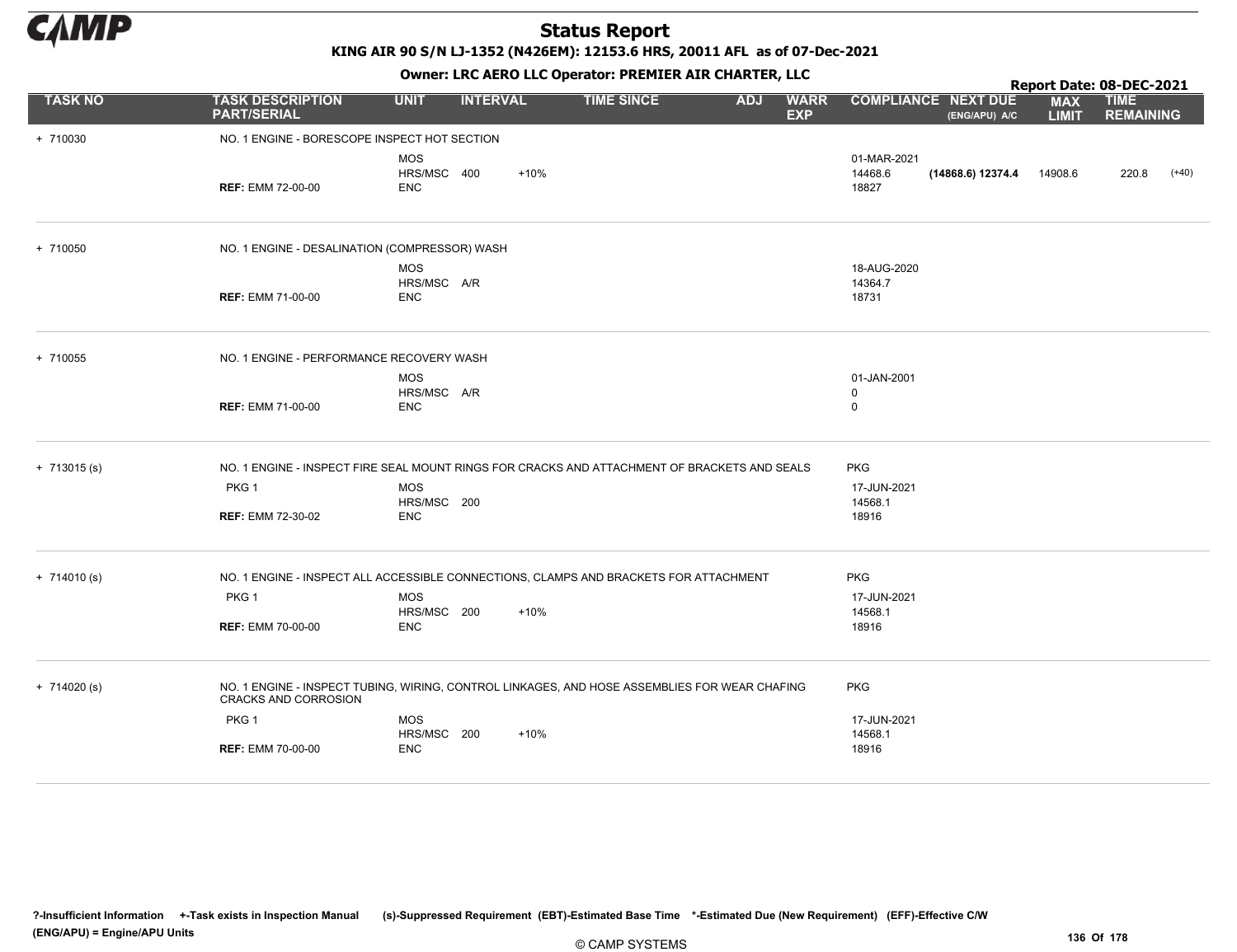

KING AIR 90 S/N LJ-1352 (N426EM): 12153.6 HRS, 20011 AFL as of 07-Dec-2021

|                |                                                         |                    |                 |                   |            |                           |                            |               |                            | Report Date: 08-DEC-2021        |
|----------------|---------------------------------------------------------|--------------------|-----------------|-------------------|------------|---------------------------|----------------------------|---------------|----------------------------|---------------------------------|
| <b>TASK NO</b> | <b>TASK DESCRIPTION</b><br><b>PART/SERIAL</b>           | <b>UNIT</b>        | <b>INTERVAL</b> | <b>TIME SINCE</b> | <b>ADJ</b> | <b>WARR</b><br><b>EXP</b> | <b>COMPLIANCE NEXT DUE</b> | (ENG/APU) A/C | <b>MAX</b><br><b>LIMIT</b> | <b>TIME</b><br><b>REMAINING</b> |
| $+ 716015 (s)$ | NO. 1 ENGINE - INSPECT AIR INLET SCREEN FOR CLEANLINESS |                    |                 |                   |            |                           | <b>PKG</b>                 |               |                            |                                 |
|                | PKG <sub>1</sub>                                        | MOS<br>HRS/MSC 200 |                 |                   |            |                           | 17-JUN-2021<br>14568.1     |               |                            |                                 |
|                | <b>REF: EMM 72-20-00</b>                                | ENC                |                 |                   |            |                           | 18916                      |               |                            |                                 |
|                |                                                         |                    |                 |                   |            |                           |                            |               |                            |                                 |
|                | ENCINE NO 2 Model: DTGA 21 Certal # DCE 24709           | Part H 2027E00     |                 |                   |            |                           |                            |               |                            |                                 |

|                 | LINGTINE INC. $\angle$ INFORCER FIRE CONTROLS TO CHAIN FULTATION | $F$ <i>a</i> $F$ $J$ $J$ $J$ $J$ $J$                                                  |             |                   |                          |
|-----------------|------------------------------------------------------------------|---------------------------------------------------------------------------------------|-------------|-------------------|--------------------------|
| $+ 710010$      | NO. 2 ENGINE - OVERHAUL                                          |                                                                                       |             |                   |                          |
|                 |                                                                  | <b>MOS</b>                                                                            | 03-JAN-2013 |                   |                          |
|                 |                                                                  | HRS/MSC 3600                                                                          | 13055.9     | (16655.9) 13701.7 | 1548.1                   |
| <b>OVERHAUL</b> | <b>REF: GENERIC NO REF</b>                                       | <b>ENC</b>                                                                            | 15735       |                   |                          |
|                 |                                                                  |                                                                                       |             |                   |                          |
| $+ 710015$ (s)  |                                                                  | NO. 2 ENGINE - INSPECT ACCESSORIES ATTACHMENTS AND LINKAGES, AIR, OIL, AND FUEL LINES | PKG         |                   |                          |
|                 | PKG <sub>1</sub>                                                 | <b>MOS</b>                                                                            | 17-JUN-2021 |                   |                          |
|                 |                                                                  | HRS/MSC 200                                                                           | 15028.1     |                   |                          |
|                 | <b>REF: EMM 73-10-07</b>                                         | <b>ENC</b>                                                                            | 17936       |                   |                          |
|                 |                                                                  |                                                                                       |             |                   |                          |
| $+ 710018(s)$   | NO. 2 ENGINE - INSPECT SECURITY OF PNEUMATIC LINES               |                                                                                       | <b>PKG</b>  |                   |                          |
|                 | PKG <sub>1</sub>                                                 | <b>MOS</b>                                                                            | 17-JUN-2021 |                   |                          |
|                 |                                                                  | HRS/MSC 200                                                                           | 15028.1     |                   |                          |
|                 | <b>REF: EMM 73-10-07</b>                                         | <b>ENC</b>                                                                            | 17936       |                   |                          |
| + 710020        | NO. 2 ENGINE - INSPECT HOT SECTION                               |                                                                                       |             |                   |                          |
|                 |                                                                  | <b>MOS</b>                                                                            | 27-NOV-2019 |                   |                          |
|                 |                                                                  | HRS/MSC 1800<br>$+50$                                                                 | 14818.1     | (16618.1) 13663.9 | 16668.1<br>1510.3 (+50)  |
|                 | <b>REF: EMM 72-00-00</b>                                         | ENC                                                                                   |             |                   |                          |
| + 710030        | NO. 2 ENGINE - BORESCOPE INSPECT HOT SECTION                     |                                                                                       |             |                   |                          |
|                 |                                                                  | <b>MOS</b>                                                                            | 17-SEP-2018 |                   |                          |
|                 |                                                                  | HRS/MSC 400<br>$+10%$                                                                 | 14734       | (15134) 12179.8   | 26.2<br>$(+40)$<br>15174 |
|                 | <b>REF: EMM 72-00-00</b>                                         | <b>ENC</b>                                                                            | 17659       |                   |                          |
|                 |                                                                  |                                                                                       |             |                   |                          |
|                 |                                                                  |                                                                                       |             |                   |                          |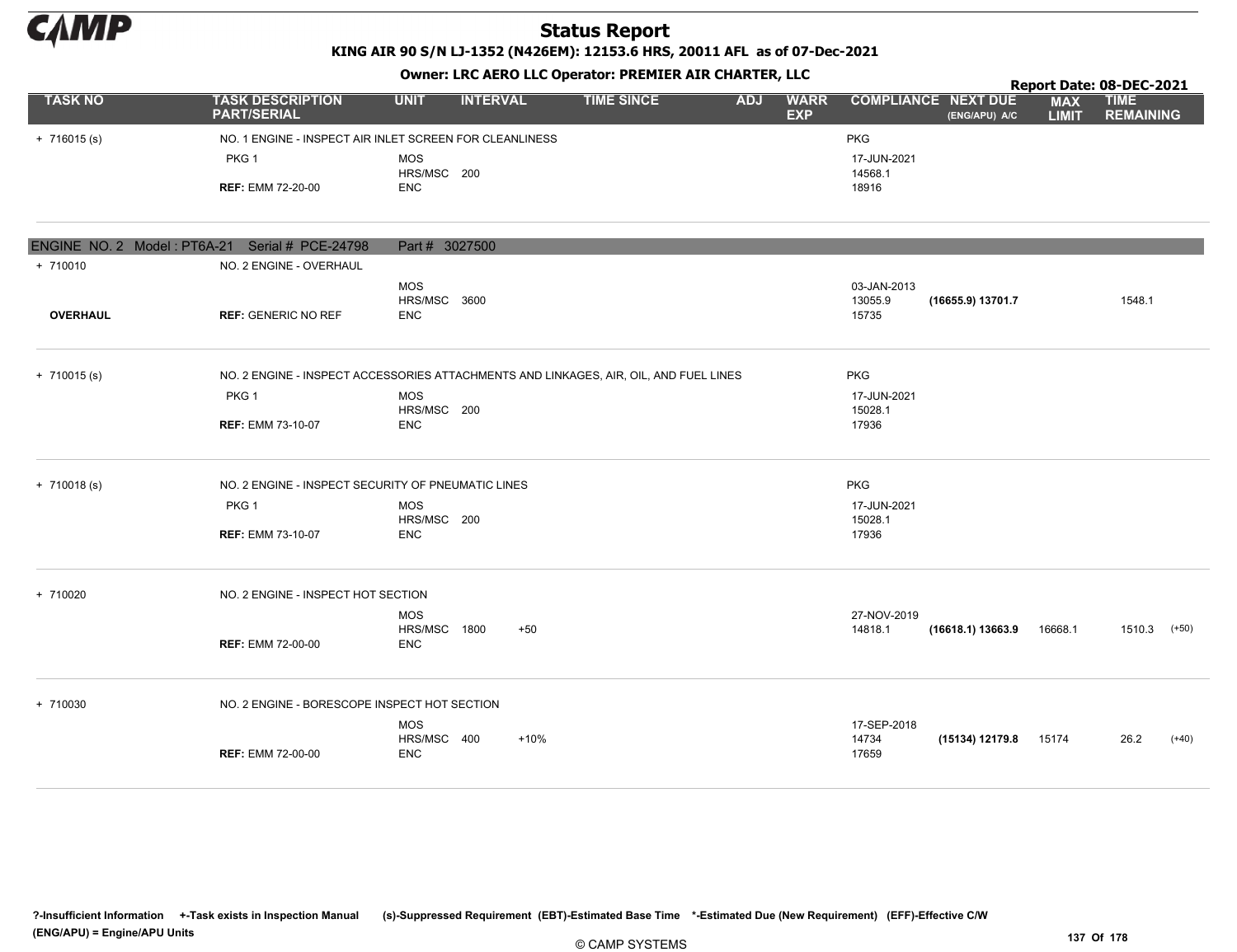

KING AIR 90 S/N LJ-1352 (N426EM): 12153.6 HRS, 20011 AFL as of 07-Dec-2021

Owner: LRC AERO LLC Operator: PREMIER AIR CHARTER, LLC

|                | OWHER LIKE ALKO LLC OPERATOR PREPILER AIR CHARTER, LLC  |                           |                 |                                                                                               |            |                           |                            | Report Date: 08-DEC-2021 |                            |                                 |  |  |
|----------------|---------------------------------------------------------|---------------------------|-----------------|-----------------------------------------------------------------------------------------------|------------|---------------------------|----------------------------|--------------------------|----------------------------|---------------------------------|--|--|
| <b>TASK NO</b> | <b>TASK DESCRIPTION</b><br><b>PART/SERIAL</b>           | <b>UNIT</b>               | <b>INTERVAL</b> | <b>TIME SINCE</b>                                                                             | <b>ADJ</b> | <b>WARR</b><br><b>EXP</b> | <b>COMPLIANCE NEXT DUE</b> | (ENG/APU) A/C            | <b>MAX</b><br><b>LIMIT</b> | <b>TIME</b><br><b>REMAINING</b> |  |  |
| + 710050       | NO. 2 ENGINE - DESALINATION (COMPRESSOR) WASH           |                           |                 |                                                                                               |            |                           |                            |                          |                            |                                 |  |  |
|                |                                                         | <b>MOS</b><br>HRS/MSC A/R |                 |                                                                                               |            |                           | 18-AUG-2020<br>14824.7     |                          |                            |                                 |  |  |
|                | <b>REF: EMM 71-00-00</b>                                | <b>ENC</b>                |                 |                                                                                               |            |                           | 17751                      |                          |                            |                                 |  |  |
| $+ 713015$ (s) |                                                         |                           |                 | NO. 2 ENGINE - INSPECT FIRE SEAL MOUNT RINGS FOR CRACKS AND ATTACHMENT OF BRACKETS AND SEALS  |            |                           | <b>PKG</b>                 |                          |                            |                                 |  |  |
|                | PKG 1                                                   | <b>MOS</b>                |                 |                                                                                               |            |                           | 17-JUN-2021                |                          |                            |                                 |  |  |
|                | <b>REF: EMM 72-30-02</b>                                | HRS/MSC 200<br><b>ENC</b> |                 |                                                                                               |            |                           | 15028.1<br>17936           |                          |                            |                                 |  |  |
|                |                                                         |                           |                 |                                                                                               |            |                           |                            |                          |                            |                                 |  |  |
| $+ 714010(s)$  |                                                         |                           |                 | NO. 2 ENGINE - INSPECT ALL ACCESSIBLE CONNECTIONS, CLAMPS AND BRACKETS FOR ATTACHMENT         |            |                           | <b>PKG</b>                 |                          |                            |                                 |  |  |
|                | PKG 1                                                   | <b>MOS</b>                |                 |                                                                                               |            |                           | 17-JUN-2021                |                          |                            |                                 |  |  |
|                |                                                         | HRS/MSC 200               | $+10%$          |                                                                                               |            |                           | 15028.1<br>17936           |                          |                            |                                 |  |  |
|                | <b>REF: EMM 70-00-00</b>                                | <b>ENC</b>                |                 |                                                                                               |            |                           |                            |                          |                            |                                 |  |  |
| $+ 714020 (s)$ | CRACKS AND CORROSION                                    |                           |                 | NO. 2 ENGINE - INSPECT TUBING, WIRING, CONTROL LINKAGES, AND HOSE ASSEMBLIES FOR WEAR CHAFING |            |                           | <b>PKG</b>                 |                          |                            |                                 |  |  |
|                | PKG <sub>1</sub>                                        | <b>MOS</b>                |                 |                                                                                               |            |                           | 17-JUN-2021                |                          |                            |                                 |  |  |
|                |                                                         | HRS/MSC 200               | $+10%$          |                                                                                               |            |                           | 15028.1                    |                          |                            |                                 |  |  |
|                | <b>REF: EMM 70-00-00</b>                                | <b>ENC</b>                |                 |                                                                                               |            |                           | 17936                      |                          |                            |                                 |  |  |
| $+ 716015$ (s) | NO. 2 ENGINE - INSPECT AIR INLET SCREEN FOR CLEANLINESS |                           |                 |                                                                                               |            |                           | <b>PKG</b>                 |                          |                            |                                 |  |  |
|                | PKG 1                                                   | <b>MOS</b><br>HRS/MSC 200 |                 |                                                                                               |            |                           | 17-JUN-2021<br>15028.1     |                          |                            |                                 |  |  |
|                | <b>REF: EMM 72-20-00</b>                                | <b>ENC</b>                |                 |                                                                                               |            |                           | 17936                      |                          |                            |                                 |  |  |

| CHAPTER 72     | <b>ENGINE</b>                                  |                                                                     |                                  |  |
|----------------|------------------------------------------------|---------------------------------------------------------------------|----------------------------------|--|
|                | ENGINE NO. 1 Model: PT6A-21 Serial # PCE-25741 | Part # 3027500                                                      |                                  |  |
| 72-00-00-9-D.1 |                                                | NO. 1 ENGINE - BORESCOPE INSPECTION OF THE COMBUSTION CHAMBER LINER |                                  |  |
|                | <b>REF: EMM 72-00-00</b>                       | MOS<br>HRS/MSC A/R<br><b>ENC</b>                                    | 01-JAN-2001<br><sup>0</sup><br>0 |  |

?-Insufficient Information +-Task exists in Inspection Manual (s)-Suppressed Requirement (EBT)-Estimated Base Time \*-Estimated Due (New Requirement) (EFF)-Effective C/W (ENG/APU) = Engine/APU Units 138 Of 178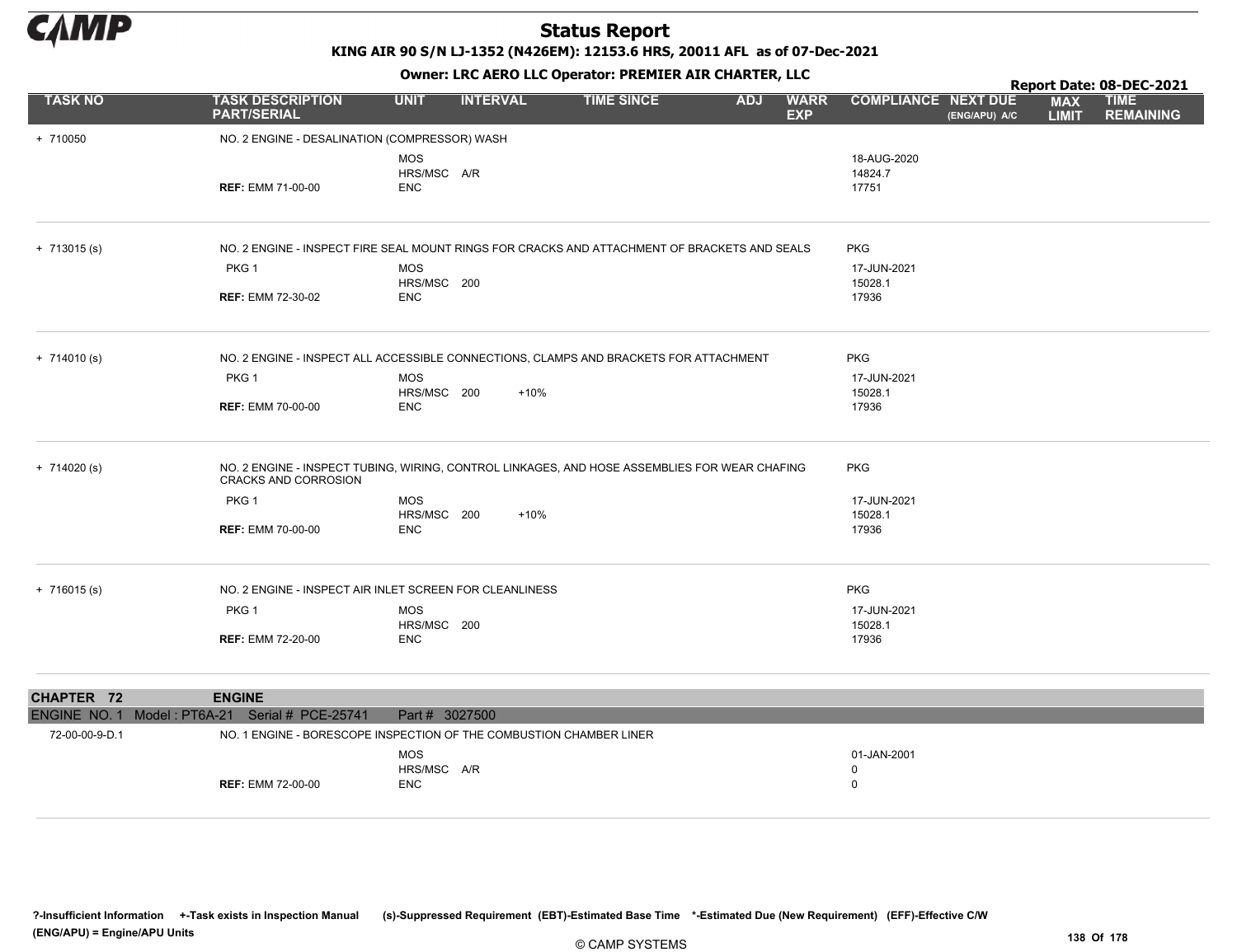

KING AIR 90 S/N LJ-1352 (N426EM): 12153.6 HRS, 20011 AFL as of 07-Dec-2021

|                |                                                                          | OWHER. LKC ALKO LLC OPERATOR. PREPILER AIR CHARTER, LLC |                 |                   |            |                           |                                           | Report Date: 08-DEC-2021 |                            |                                 |  |  |
|----------------|--------------------------------------------------------------------------|---------------------------------------------------------|-----------------|-------------------|------------|---------------------------|-------------------------------------------|--------------------------|----------------------------|---------------------------------|--|--|
| <b>TASK NO</b> | <b>TASK DESCRIPTION</b><br><b>PART/SERIAL</b>                            | <b>UNIT</b>                                             | <b>INTERVAL</b> | <b>TIME SINCE</b> | <b>ADJ</b> | <b>WARR</b><br><b>EXP</b> | <b>COMPLIANCE NEXT DUE</b>                | (ENG/APU) A/C            | <b>MAX</b><br><b>LIMIT</b> | <b>TIME</b><br><b>REMAINING</b> |  |  |
| 72-00-00-9-D.2 | NO. 1 ENGINE - BORESCOPE INSPECTION OF THE CT STATOR ASSEMBLY            |                                                         |                 |                   |            |                           |                                           |                          |                            |                                 |  |  |
|                | <b>REF: EMM 72-00-00</b>                                                 | <b>MOS</b><br>HRS/MSC A/R<br><b>ENC</b>                 |                 |                   |            |                           | 01-JAN-2001<br>$\mathsf 0$<br>$\mathsf 0$ |                          |                            |                                 |  |  |
| 72-00-00-9-D.3 | NO. 1 ENGINE - BORESCOPE INSPECTION OF THE CT BLADES AND SHROUD SEGMENTS |                                                         |                 |                   |            |                           |                                           |                          |                            |                                 |  |  |
|                | <b>REF: EMM 72-00-00</b>                                                 | <b>MOS</b><br>HRS/MSC A/R<br><b>ENC</b>                 |                 |                   |            |                           | 01-JAN-2001<br>$\mathbf 0$<br>$\mathsf 0$ |                          |                            |                                 |  |  |
| 72-00-00.5     | NO. 1 ENGINE - ENGINE CONDITION TREND MONITORING SYSTEM                  |                                                         |                 |                   |            |                           |                                           |                          |                            |                                 |  |  |
|                | <b>REF: EMM 72-00-00</b>                                                 | MOS<br>HRS/MSC A/R<br><b>ENC</b>                        |                 |                   |            |                           | 01-JAN-2001<br>$\mathbf 0$<br>$\mathsf 0$ |                          |                            |                                 |  |  |
| 72-00-00.6     | NO. 1 ENGINE - FAULT ISOLATION                                           |                                                         |                 |                   |            |                           |                                           |                          |                            |                                 |  |  |
|                | <b>REF: EMM 72-00-00</b>                                                 | MOS<br>HRS/MSC A/R<br><b>ENC</b>                        |                 |                   |            |                           | 01-JAN-2001<br>$\mathbf 0$<br>$\mathsf 0$ |                          |                            |                                 |  |  |
| 72-20-00-900.5 | NO. 1 ENGINE - AIR INLET SECTION                                         |                                                         |                 |                   |            |                           |                                           |                          |                            |                                 |  |  |
|                | <b>PN</b><br>SN-UNKNOWN<br><b>REF: EMM 72-20-00</b>                      | <b>MOS</b><br>HRS/MSC O/C<br><b>ENC</b>                 |                 | N:0<br>N:0<br>N:0 |            |                           | 01-JAN-2001<br>$\mathbf 0$<br>$\mathsf 0$ |                          |                            |                                 |  |  |
| 72-20-00.7     | NO. 1 ENGINE - AIR INLET SCREEN INSPECTION CHECK                         |                                                         |                 |                   |            |                           |                                           |                          |                            |                                 |  |  |
|                | <b>REF: EMM 72-20-00</b>                                                 | <b>MOS</b><br>HRS/MSC A/R<br><b>ENC</b>                 |                 |                   |            |                           | 01-JAN-2001<br>$\mathbf 0$<br>$\mathsf 0$ |                          |                            |                                 |  |  |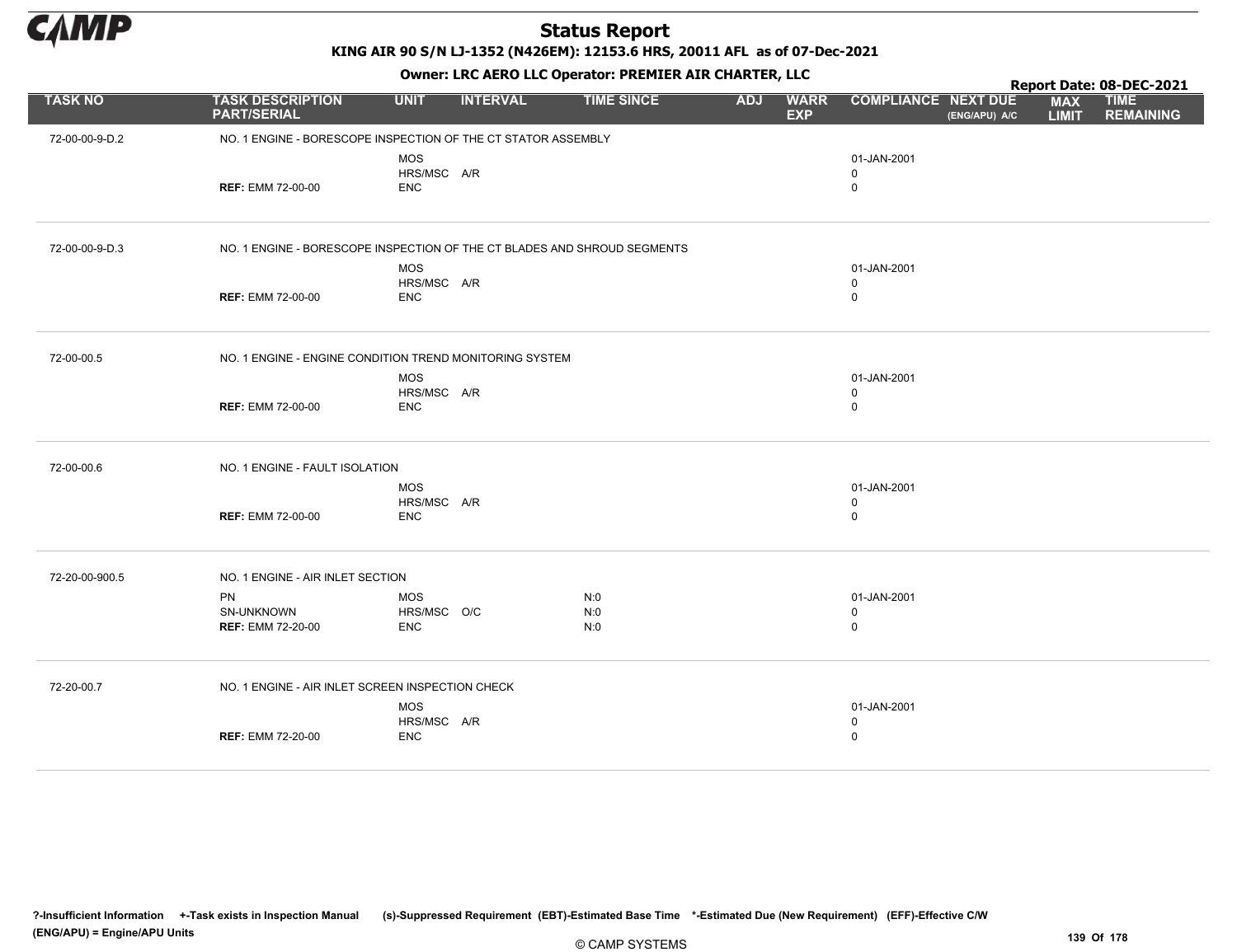

KING AIR 90 S/N LJ-1352 (N426EM): 12153.6 HRS, 20011 AFL as of 07-Dec-2021

Owner: LRC AERO LLC Operator: PREMIER AIR CHARTER, LLC

|                                                |                                                                |                           |                 |                   |            | $\overline{\phantom{a}}$  |                            |               |                            | Report Date: 08-DEC-2021        |
|------------------------------------------------|----------------------------------------------------------------|---------------------------|-----------------|-------------------|------------|---------------------------|----------------------------|---------------|----------------------------|---------------------------------|
| <b>TASK NO</b>                                 | <b>TASK DESCRIPTION</b><br><b>PART/SERIAL</b>                  | <b>UNIT</b>               | <b>INTERVAL</b> | <b>TIME SINCE</b> | <b>ADJ</b> | <b>WARR</b><br><b>EXP</b> | <b>COMPLIANCE NEXT DUE</b> | (ENG/APU) A/C | <b>MAX</b><br><b>LIMIT</b> | <b>TIME</b><br><b>REMAINING</b> |
| 72-20-00.8                                     | NO. 1 ENGINE - AIR INLET SCREEN APPROVED REPAIRS               |                           |                 |                   |            |                           |                            |               |                            |                                 |
|                                                |                                                                | <b>MOS</b>                |                 |                   |            |                           | 01-JAN-2001                |               |                            |                                 |
|                                                |                                                                | HRS/MSC A/R               |                 |                   |            |                           | $\mathbf 0$                |               |                            |                                 |
|                                                | <b>REF: EMM 72-20-00</b>                                       | <b>ENC</b>                |                 |                   |            |                           | 0                          |               |                            |                                 |
|                                                |                                                                |                           |                 |                   |            |                           |                            |               |                            |                                 |
| 72-30-05.5                                     | NO. 1 ENGINE - INSPECTION CHECK (FIRST STAGE COMPRESSOR ROTOR) |                           |                 |                   |            |                           |                            |               |                            |                                 |
|                                                |                                                                | <b>MOS</b>                |                 |                   |            |                           | 01-JAN-2001                |               |                            |                                 |
|                                                |                                                                | HRS/MSC A/R               |                 |                   |            |                           | $\mathbf 0$                |               |                            |                                 |
|                                                | <b>REF: EMM 72-30-05</b>                                       | <b>ENC</b>                |                 |                   |            |                           | $\mathbf 0$                |               |                            |                                 |
|                                                |                                                                |                           |                 |                   |            |                           |                            |               |                            |                                 |
| 72-30-05.6                                     | NO. 1 ENGINE - APPROVED REPAIRS (FIRST STAGE COMPRESSOR ROTOR) |                           |                 |                   |            |                           |                            |               |                            |                                 |
|                                                |                                                                | <b>MOS</b>                |                 |                   |            |                           | 01-JAN-2001                |               |                            |                                 |
|                                                |                                                                | HRS/MSC A/R               |                 |                   |            |                           | 0                          |               |                            |                                 |
|                                                | <b>REF: EMM 72-30-05</b>                                       | <b>ENC</b>                |                 |                   |            |                           | $\mathbf 0$                |               |                            |                                 |
| + 720003                                       | NO. 1 ENGINE - PERFORMANCE DETERIORATION                       |                           |                 |                   |            |                           |                            |               |                            |                                 |
|                                                |                                                                |                           |                 |                   |            |                           |                            |               |                            |                                 |
|                                                |                                                                | <b>MOS</b>                |                 |                   |            |                           | 01-JAN-2001                |               |                            |                                 |
| <b>UNSCHEDULED</b>                             | <b>REF: EMM 72-00-00</b>                                       | HRS/MSC A/R<br><b>ENC</b> |                 |                   |            |                           | 0<br>$\mathbf 0$           |               |                            |                                 |
| <b>MAINTENANCE CHECK</b>                       |                                                                |                           |                 |                   |            |                           |                            |               |                            |                                 |
| 720010                                         | NO. 1 ENGINE - PERFORM CORROSION INHIBITION PROCEDURE          |                           |                 |                   |            |                           |                            |               |                            |                                 |
|                                                |                                                                | <b>MOS</b>                |                 |                   |            |                           | 01-JAN-2001                |               |                            |                                 |
|                                                |                                                                | HRS/MSC A/R               |                 |                   |            |                           | 0                          |               |                            |                                 |
|                                                | <b>REF: EMM 72-00-00</b>                                       | <b>ENC</b>                |                 |                   |            |                           | 0                          |               |                            |                                 |
|                                                |                                                                |                           |                 |                   |            |                           |                            |               |                            |                                 |
| + 720020                                       | NO. 1 ENGINE - OVERSPEED                                       |                           |                 |                   |            |                           |                            |               |                            |                                 |
|                                                |                                                                | <b>MOS</b>                |                 |                   |            |                           | 01-JAN-2001                |               |                            |                                 |
|                                                |                                                                | HRS/MSC A/R               |                 |                   |            |                           | 0                          |               |                            |                                 |
| <b>UNSCHEDULED</b><br><b>MAINTENANCE CHECK</b> | <b>REF: EMM 72-00-00</b>                                       | <b>ENC</b>                |                 |                   |            |                           | 0                          |               |                            |                                 |
|                                                |                                                                |                           |                 |                   |            |                           |                            |               |                            |                                 |

?-Insufficient Information +-Task exists in Inspection Manual (s)-Suppressed Requirement (EBT)-Estimated Base Time \*-Estimated Due (New Requirement) (EFF)-Effective C/W (ENG/APU) = Engine/APU Units 140 Of 178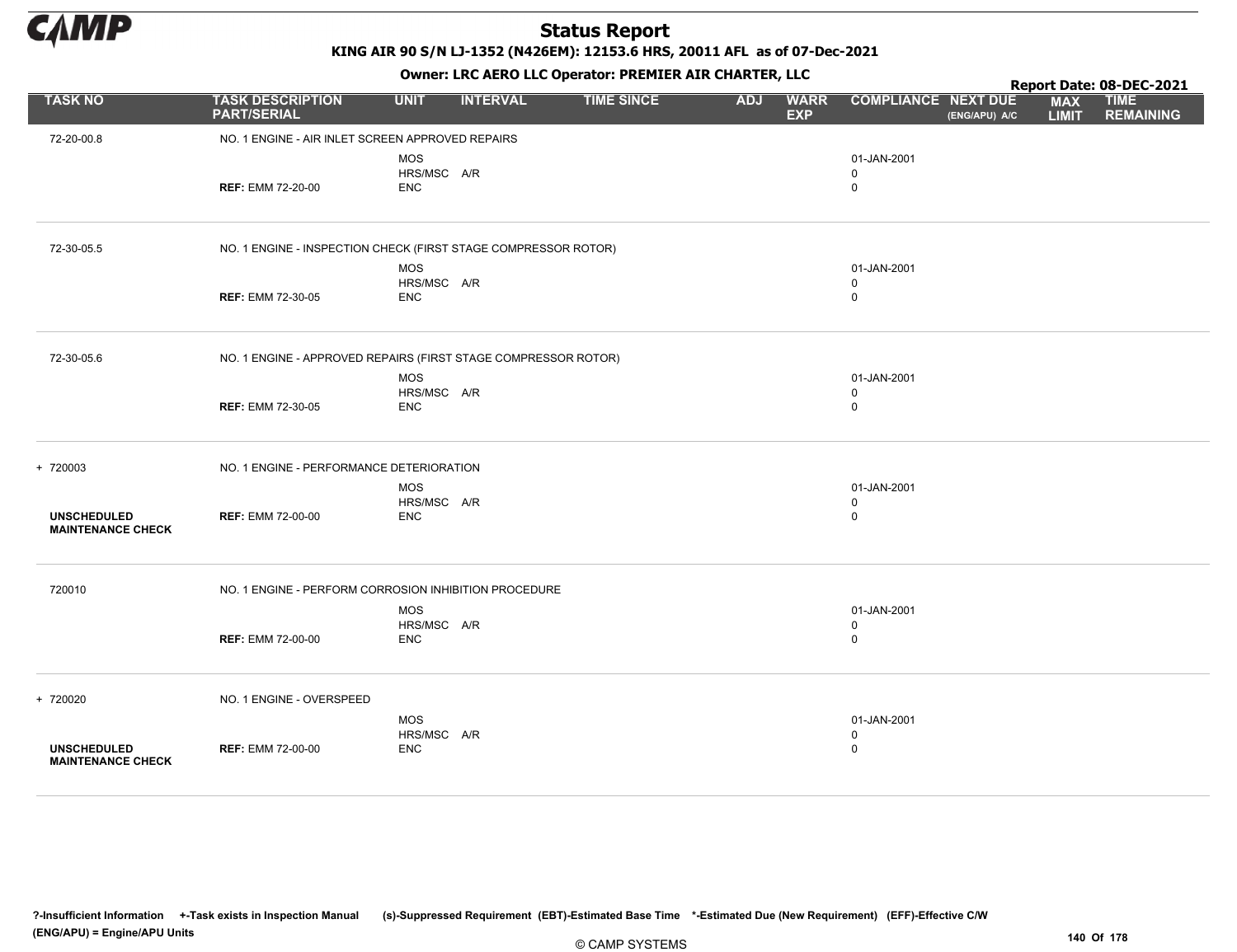

KING AIR 90 S/N LJ-1352 (N426EM): 12153.6 HRS, 20011 AFL as of 07-Dec-2021

|                                                |                                                            |                                         |                 | OWHER, LKC AERO LLC OPERATOR, PREPILER AIR CHARTER, LLC |            |                           |                                           |               |                            | Report Date: 08-DEC-2021        |
|------------------------------------------------|------------------------------------------------------------|-----------------------------------------|-----------------|---------------------------------------------------------|------------|---------------------------|-------------------------------------------|---------------|----------------------------|---------------------------------|
| <b>TASK NO</b>                                 | <b>TASK DESCRIPTION</b><br><b>PART/SERIAL</b>              | <b>UNIT</b>                             | <b>INTERVAL</b> | <b>TIME SINCE</b>                                       | <b>ADJ</b> | <b>WARR</b><br><b>EXP</b> | <b>COMPLIANCE NEXT DUE</b>                | (ENG/APU) A/C | <b>MAX</b><br><b>LIMIT</b> | <b>TIME</b><br><b>REMAINING</b> |
| + 720025                                       | NO. 1 ENGINE - INADVERTENT CUT-OFF AND RELIGHT DURING TAXI |                                         |                 |                                                         |            |                           |                                           |               |                            |                                 |
| <b>UNSCHEDULED</b><br><b>MAINTENANCE CHECK</b> | <b>REF: EMM 72-00-00</b>                                   | <b>MOS</b><br>HRS/MSC A/R<br><b>ENC</b> |                 |                                                         |            |                           | 01-JAN-2001<br>$\mathbf 0$<br>$\mathbf 0$ |               |                            |                                 |
| + 720030                                       | NO. 1 ENGINE - OVERTEMPERATURE                             |                                         |                 |                                                         |            |                           |                                           |               |                            |                                 |
| <b>UNSCHEDULED</b><br><b>MAINTENANCE CHECK</b> | <b>REF: EMM 72-00-00</b>                                   | <b>MOS</b><br>HRS/MSC A/R<br><b>ENC</b> |                 |                                                         |            |                           | 01-JAN-2001<br>$\mathbf 0$<br>$\mathbf 0$ |               |                            |                                 |
| + 720035                                       | NO. 1 ENGINE - OVERTORQUE                                  |                                         |                 |                                                         |            |                           |                                           |               |                            |                                 |
| <b>UNSCHEDULED</b><br><b>MAINTENANCE CHECK</b> | <b>REF: EMM 72-00-00</b>                                   | <b>MOS</b><br>HRS/MSC A/R<br><b>ENC</b> |                 |                                                         |            |                           | 01-JAN-2001<br>$\mathbf 0$<br>$\mathbf 0$ |               |                            |                                 |
| + 720040                                       | NO. 1 ENGINE - IMMERSION IN WATER                          |                                         |                 |                                                         |            |                           |                                           |               |                            |                                 |
| <b>UNSCHEDULED</b><br><b>MAINTENANCE CHECK</b> | <b>REF: EMM 72-00-00</b>                                   | <b>MOS</b><br>HRS/MSC A/R<br><b>ENC</b> |                 |                                                         |            |                           | 01-JAN-2001<br>0<br>$\mathsf 0$           |               |                            |                                 |
| + 720045                                       | NO. 1 ENGINE - DROPPED ENGINE OR COMPONENT                 |                                         |                 |                                                         |            |                           |                                           |               |                            |                                 |
| <b>UNSCHEDULED</b><br><b>MAINTENANCE CHECK</b> | <b>REF: EMM 72-00-00</b>                                   | <b>MOS</b><br>HRS/MSC A/R<br><b>ENC</b> |                 |                                                         |            |                           | 01-JAN-2001<br>0<br>$\mathbf 0$           |               |                            |                                 |
| + 720050                                       | NO. 1 ENGINE - MATERIAL INGESTION                          |                                         |                 |                                                         |            |                           |                                           |               |                            |                                 |
| <b>UNSCHEDULED</b><br><b>MAINTENANCE CHECK</b> | <b>REF: EMM 72-00-00</b>                                   | <b>MOS</b><br>HRS/MSC A/R<br><b>ENC</b> |                 |                                                         |            |                           | 01-JAN-2001<br>$\mathbf 0$<br>$\mathbf 0$ |               |                            |                                 |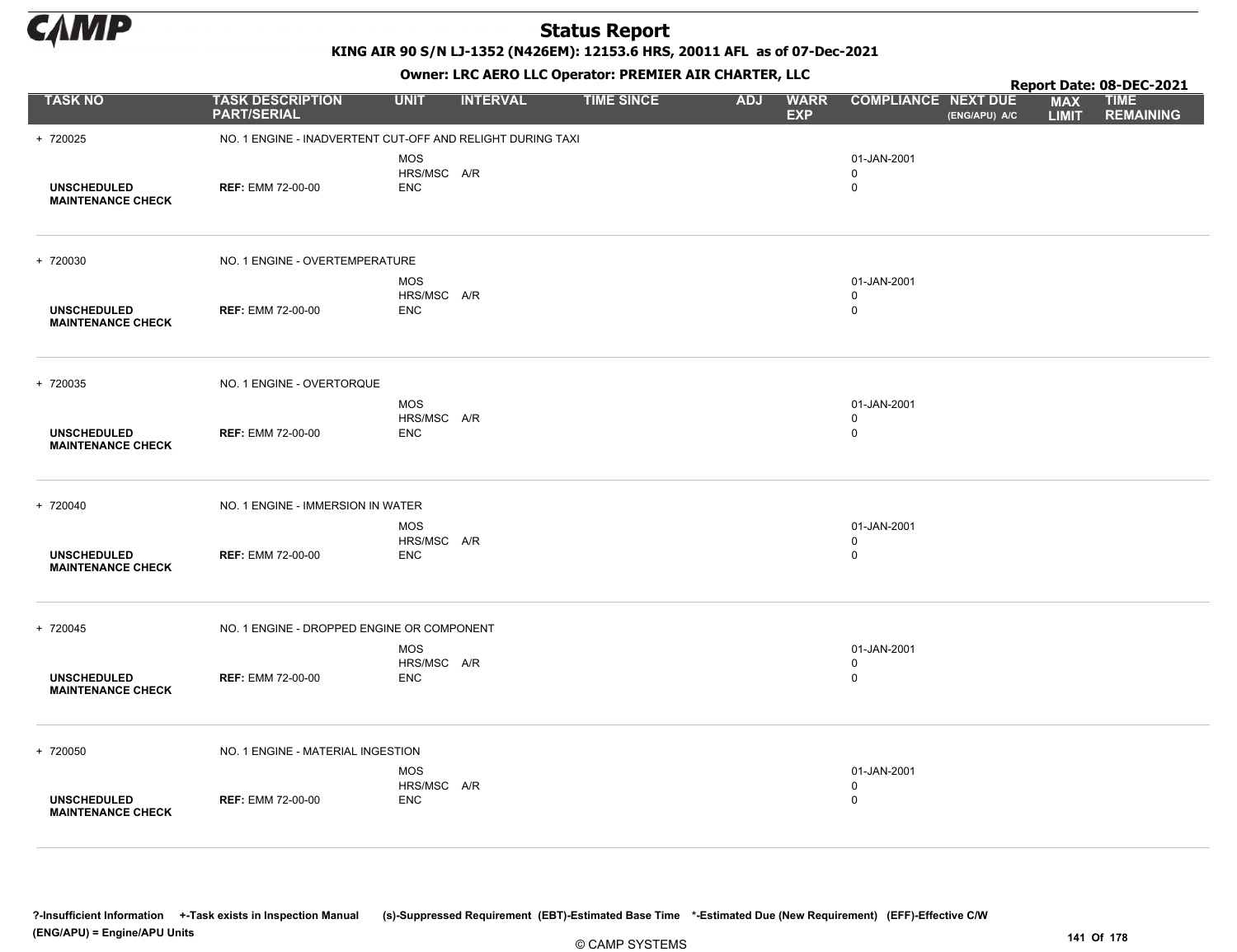

KING AIR 90 S/N LJ-1352 (N426EM): 12153.6 HRS, 20011 AFL as of 07-Dec-2021

Owner: LRC AERO LLC Operator: PREMIER AIR CHARTER, LLC

|                                                |                                                                             |                                         |                 |                   |            |                           |                                           |               |                            | Report Date: 08-DEC-2021        |
|------------------------------------------------|-----------------------------------------------------------------------------|-----------------------------------------|-----------------|-------------------|------------|---------------------------|-------------------------------------------|---------------|----------------------------|---------------------------------|
| <b>TASK NO</b>                                 | <b>TASK DESCRIPTION</b><br><b>PART/SERIAL</b>                               | <b>UNIT</b>                             | <b>INTERVAL</b> | <b>TIME SINCE</b> | <b>ADJ</b> | <b>WARR</b><br><b>EXP</b> | <b>COMPLIANCE NEXT DUE</b>                | (ENG/APU) A/C | <b>MAX</b><br><b>LIMIT</b> | <b>TIME</b><br><b>REMAINING</b> |
| + 720055                                       | NO. 1 ENGINE - BIRD STRIKE / SOFT MATERIAL INGESTION                        |                                         |                 |                   |            |                           |                                           |               |                            |                                 |
| <b>UNSCHEDULED</b><br><b>MAINTENANCE CHECK</b> | <b>REF: EMM 72-00-00</b>                                                    | <b>MOS</b><br>HRS/MSC A/R<br><b>ENC</b> |                 |                   |            |                           | 01-JAN-2001<br>$\mathbf 0$<br>0           |               |                            |                                 |
| + 720060                                       | NO. 1 ENGINE - CHIP DETECTOR CIRCUIT COMPLETION AND/OR DEBRIS IN OIL FILTER |                                         |                 |                   |            |                           |                                           |               |                            |                                 |
| <b>UNSCHEDULED</b><br><b>MAINTENANCE CHECK</b> | <b>REF: EMM 72-00-00</b>                                                    | <b>MOS</b><br>HRS/MSC A/R<br><b>ENC</b> |                 |                   |            |                           | 01-JAN-2001<br>$\mathbf 0$<br>$\mathbf 0$ |               |                            |                                 |
| + 720065                                       | NO. 1 ENGINE - PROPELLER SUDDEN STOPPAGE OR STRIKE                          |                                         |                 |                   |            |                           |                                           |               |                            |                                 |
| <b>UNSCHEDULED</b><br><b>MAINTENANCE CHECK</b> | <b>REF: EMM 72-00-00</b>                                                    | <b>MOS</b><br>HRS/MSC A/R<br><b>ENC</b> |                 |                   |            |                           | 01-JAN-2001<br>0<br>$\mathbf 0$           |               |                            |                                 |
| + 720070                                       | NO. 1 ENGINE - PROPELLER LIGHTNING STRIKE                                   |                                         |                 |                   |            |                           |                                           |               |                            |                                 |
| <b>UNSCHEDULED</b><br><b>MAINTENANCE CHECK</b> | <b>REF: EMM 72-00-00</b>                                                    | <b>MOS</b><br>HRS/MSC A/R<br><b>ENC</b> |                 |                   |            |                           | 01-JAN-2001<br>0<br>$\mathbf 0$           |               |                            |                                 |
| + 720075                                       | NO. 1 ENGINE - PROPELLER ELECTRICAL LEADS SHORTING                          |                                         |                 |                   |            |                           |                                           |               |                            |                                 |
| <b>UNSCHEDULED</b><br><b>MAINTENANCE CHECK</b> | <b>REF: EMM 72-00-00</b>                                                    | <b>MOS</b><br>HRS/MSC A/R<br><b>ENC</b> |                 |                   |            |                           | 01-JAN-2001<br>$\mathbf 0$<br>$\mathbf 0$ |               |                            |                                 |
| + 720080                                       | NO. 1 ENGINE - HEAVY / HARD LANDING                                         |                                         |                 |                   |            |                           |                                           |               |                            |                                 |
| <b>UNSCHEDULED</b><br><b>MAINTENANCE CHECK</b> | <b>REF: EMM 72-00-00</b>                                                    | <b>MOS</b><br>HRS/MSC A/R<br><b>ENC</b> |                 |                   |            |                           | 01-JAN-2001<br>$\mathbf 0$<br>0           |               |                            |                                 |

© CAMP SYSTEMS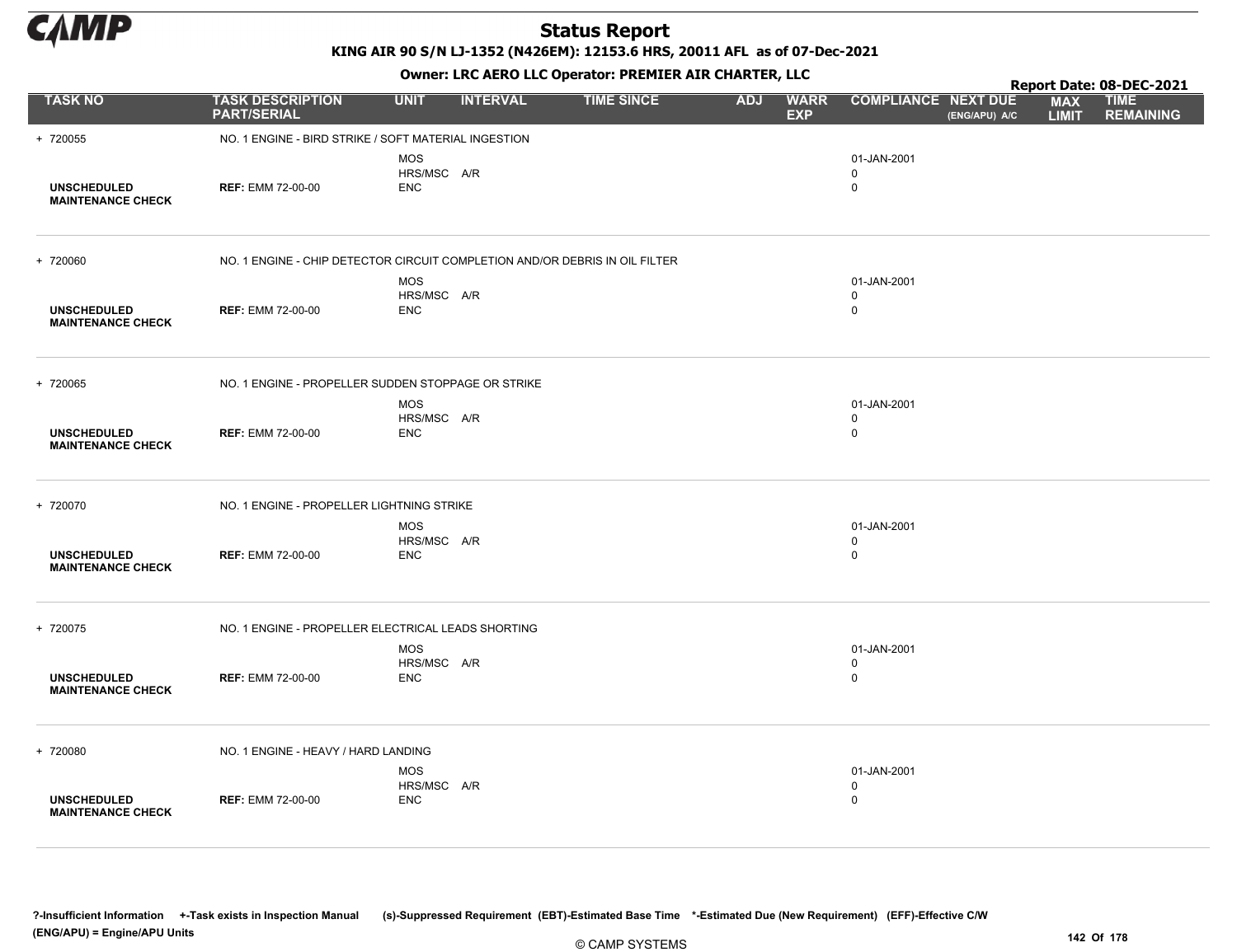

KING AIR 90 S/N LJ-1352 (N426EM): 12153.6 HRS, 20011 AFL as of 07-Dec-2021

|                                                |                                                                    |                                         |                 |                   |            |                           |                                           |               |                            | Report Date: 08-DEC-2021        |
|------------------------------------------------|--------------------------------------------------------------------|-----------------------------------------|-----------------|-------------------|------------|---------------------------|-------------------------------------------|---------------|----------------------------|---------------------------------|
| <b>TASK NO</b>                                 | <b>TASK DESCRIPTION</b><br><b>PART/SERIAL</b>                      | <b>UNIT</b>                             | <b>INTERVAL</b> | <b>TIME SINCE</b> | <b>ADJ</b> | <b>WARR</b><br><b>EXP</b> | <b>COMPLIANCE NEXT DUE</b>                | (ENG/APU) A/C | <b>MAX</b><br><b>LIMIT</b> | <b>TIME</b><br><b>REMAINING</b> |
| + 720085                                       | NO. 1 ENGINE - AIRCRAFT FLOWN THROUGH VOLCANIC ASH OR SMOKE        |                                         |                 |                   |            |                           |                                           |               |                            |                                 |
| <b>UNSCHEDULED</b><br><b>MAINTENANCE CHECK</b> | <b>REF: EMM 72-00-00</b>                                           | <b>MOS</b><br>HRS/MSC A/R<br><b>ENC</b> |                 |                   |            |                           | 01-JAN-2001<br>$\Omega$<br>$\mathbf 0$    |               |                            |                                 |
| + 720090                                       | NO. 1 ENGINE - SUSTAINED RUNNING AT OIL TEMPERATURE OUTSIDE LIMITS |                                         |                 |                   |            |                           |                                           |               |                            |                                 |
| <b>UNSCHEDULED</b><br><b>MAINTENANCE CHECK</b> | <b>REF: EMM 72-00-00</b>                                           | <b>MOS</b><br>HRS/MSC A/R<br><b>ENC</b> |                 |                   |            |                           | 01-JAN-2001<br>$\mathbf 0$<br>$\mathbf 0$ |               |                            |                                 |
| + 720095                                       | NO. 1 ENGINE - LOSS OF OIL / OIL PRESSURE OR LOW OIL PRESSURE      |                                         |                 |                   |            |                           |                                           |               |                            |                                 |
| <b>UNSCHEDULED</b><br><b>MAINTENANCE CHECK</b> | <b>REF: EMM 72-00-00</b>                                           | <b>MOS</b><br>HRS/MSC A/R<br><b>ENC</b> |                 |                   |            |                           | 01-JAN-2001<br>$\mathbf 0$<br>$\mathbf 0$ |               |                            |                                 |
| + 720105                                       | NO. 1 ENGINE - OIL PRESSURE FOLLOWS THROTTLE                       |                                         |                 |                   |            |                           |                                           |               |                            |                                 |
| <b>UNSCHEDULED</b><br><b>MAINTENANCE CHECK</b> | <b>REF: EMM 72-00-00</b>                                           | <b>MOS</b><br>HRS/MSC A/R<br><b>ENC</b> |                 |                   |            |                           | 01-JAN-2001<br>$\mathbf 0$<br>0           |               |                            |                                 |
| + 720110                                       | NO. 1 ENGINE - CONTAMINATION BY FIRE EXTINGUISHING AGENTS          |                                         |                 |                   |            |                           |                                           |               |                            |                                 |
| <b>UNSCHEDULED</b><br><b>MAINTENANCE CHECK</b> | <b>REF: EMM 72-00-00</b>                                           | <b>MOS</b><br>HRS/MSC A/R<br><b>ENC</b> |                 |                   |            |                           | 01-JAN-2001<br>$\mathbf 0$<br>0           |               |                            |                                 |
| + 720125                                       | NO. 1 ENGINE - AUDIBLE RUBBING, BINDING OR SCRAPING                |                                         |                 |                   |            |                           |                                           |               |                            |                                 |
| <b>UNSCHEDULED</b><br><b>MAINTENANCE CHECK</b> | <b>REF: EMM 72-00-00</b>                                           | <b>MOS</b><br>HRS/MSC A/R<br><b>ENC</b> |                 |                   |            |                           | 01-JAN-2001<br>0<br>$\Omega$              |               |                            |                                 |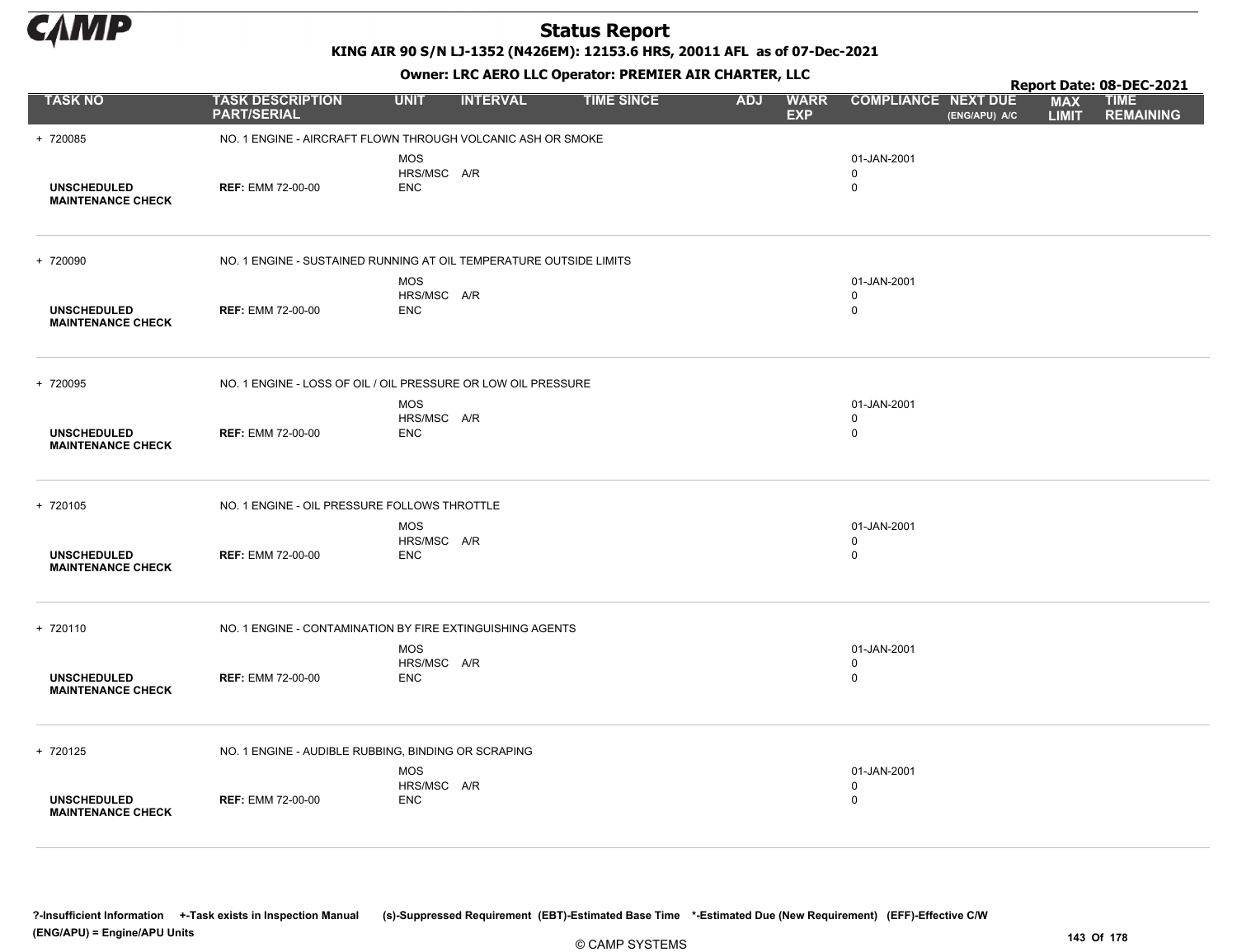

KING AIR 90 S/N LJ-1352 (N426EM): 12153.6 HRS, 20011 AFL as of 07-Dec-2021

Owner: LRC AERO LLC Operator: PREMIER AIR CHARTER, LLC

|                                                |                                                                                            |                                         | OWHER, LKC AERO LLC OPERATOR, PREPILER AIR CHARTER, LLC |                   |            |                           |                                           |               | Report Date: 08-DEC-2021   |                                 |  |  |
|------------------------------------------------|--------------------------------------------------------------------------------------------|-----------------------------------------|---------------------------------------------------------|-------------------|------------|---------------------------|-------------------------------------------|---------------|----------------------------|---------------------------------|--|--|
| <b>TASK NO</b>                                 | <b>TASK DESCRIPTION</b><br><b>PART/SERIAL</b>                                              | <b>UNIT</b>                             | <b>INTERVAL</b>                                         | <b>TIME SINCE</b> | <b>ADJ</b> | <b>WARR</b><br><b>EXP</b> | <b>COMPLIANCE NEXT DUE</b>                | (ENG/APU) A/C | <b>MAX</b><br><b>LIMIT</b> | <b>TIME</b><br><b>REMAINING</b> |  |  |
| + 720130                                       | NO. 1 ENGINE - PROPELLER WINDMILLING AFTER IN-FLIGHT SHUTDOWN                              |                                         |                                                         |                   |            |                           |                                           |               |                            |                                 |  |  |
| <b>UNSCHEDULED</b><br><b>MAINTENANCE CHECK</b> | <b>REF: EMM 72-00-00</b>                                                                   | <b>MOS</b><br>HRS/MSC A/R<br><b>ENC</b> |                                                         |                   |            |                           | 01-JAN-2001<br>$\mathbf 0$<br>$\mathbf 0$ |               |                            |                                 |  |  |
|                                                |                                                                                            |                                         |                                                         |                   |            |                           |                                           |               |                            |                                 |  |  |
| + 720140                                       | NO. 1 ENGINE - CONTAMINATION OF OIL WITH NON-METALLIC FOREIGN MATERIAL                     |                                         |                                                         |                   |            |                           |                                           |               |                            |                                 |  |  |
|                                                |                                                                                            | <b>MOS</b>                              |                                                         |                   |            |                           | 01-JAN-2001                               |               |                            |                                 |  |  |
| <b>UNSCHEDULED</b><br><b>MAINTENANCE CHECK</b> | <b>REF: EMM 72-00-00</b>                                                                   | HRS/MSC A/R<br><b>ENC</b>               |                                                         |                   |            |                           | $\mathbf 0$<br>$\mathbf 0$                |               |                            |                                 |  |  |
| + 720145                                       | NO. 1 ENGINE - INSPECTION OF MAIN OIL FILTER SECONDARY SCREEN                              |                                         |                                                         |                   |            |                           |                                           |               |                            |                                 |  |  |
|                                                |                                                                                            | <b>MOS</b>                              |                                                         |                   |            |                           | 01-JAN-2001                               |               |                            |                                 |  |  |
| <b>UNSCHEDULED</b><br><b>MAINTENANCE CHECK</b> | <b>REF: EMM 72-00-00</b>                                                                   | HRS/MSC A/R<br><b>ENC</b>               |                                                         |                   |            |                           | $\mathbf 0$<br>$\mathbf 0$                |               |                            |                                 |  |  |
| + 720150                                       | NO. 1 ENGINE - STARTER-GENERATOR REPLACEMENT                                               |                                         |                                                         |                   |            |                           |                                           |               |                            |                                 |  |  |
|                                                |                                                                                            | <b>MOS</b>                              |                                                         |                   |            |                           | 01-JAN-2001                               |               |                            |                                 |  |  |
| <b>UNSCHEDULED</b><br><b>MAINTENANCE CHECK</b> | <b>REF: EMM 72-00-00</b>                                                                   | HRS/MSC A/R<br><b>ENC</b>               |                                                         |                   |            |                           | $\mathbf 0$<br>$\mathbf 0$                |               |                            |                                 |  |  |
| $+ 721010(s)$                                  | NO. 1 ENGINE - VISUAL INSPECT FIRST-STAGE COMPRESSOR ROTOR WITH A MIRROR<br>OR A BORESCOPE |                                         |                                                         |                   |            |                           | <b>PKG</b>                                |               |                            |                                 |  |  |
|                                                | PKG 1                                                                                      | <b>MOS</b>                              |                                                         |                   |            |                           | 17-JUN-2021                               |               |                            |                                 |  |  |
|                                                | <b>REF: EMM 72-00-00</b>                                                                   | HRS/MSC 200<br><b>ENC</b>               |                                                         |                   |            |                           | 14568.1<br>18916                          |               |                            |                                 |  |  |
|                                                |                                                                                            |                                         |                                                         |                   |            |                           |                                           |               |                            |                                 |  |  |
| 721015                                         | NO. 1 ENGINE - ENGINE PRESERVATION - IF ENGINE IS INACTIVE 0-7 DAYS                        |                                         |                                                         |                   |            |                           |                                           |               |                            |                                 |  |  |
|                                                |                                                                                            | <b>MOS</b>                              |                                                         |                   |            |                           | 01-JAN-2001                               |               |                            |                                 |  |  |
|                                                | <b>REF: EMM 72-00-00</b>                                                                   | HRS/MSC A/R<br><b>ENC</b>               |                                                         |                   |            |                           | $\mathbf 0$<br>$\mathbf 0$                |               |                            |                                 |  |  |
|                                                |                                                                                            |                                         |                                                         |                   |            |                           |                                           |               |                            |                                 |  |  |
|                                                |                                                                                            |                                         |                                                         |                   |            |                           |                                           |               |                            |                                 |  |  |

?-Insufficient Information +-Task exists in Inspection Manual (s)-Suppressed Requirement (EBT)-Estimated Base Time \*-Estimated Due (New Requirement) (EFF)-Effective C/W (ENG/APU) = Engine/APU Units 144 Of 178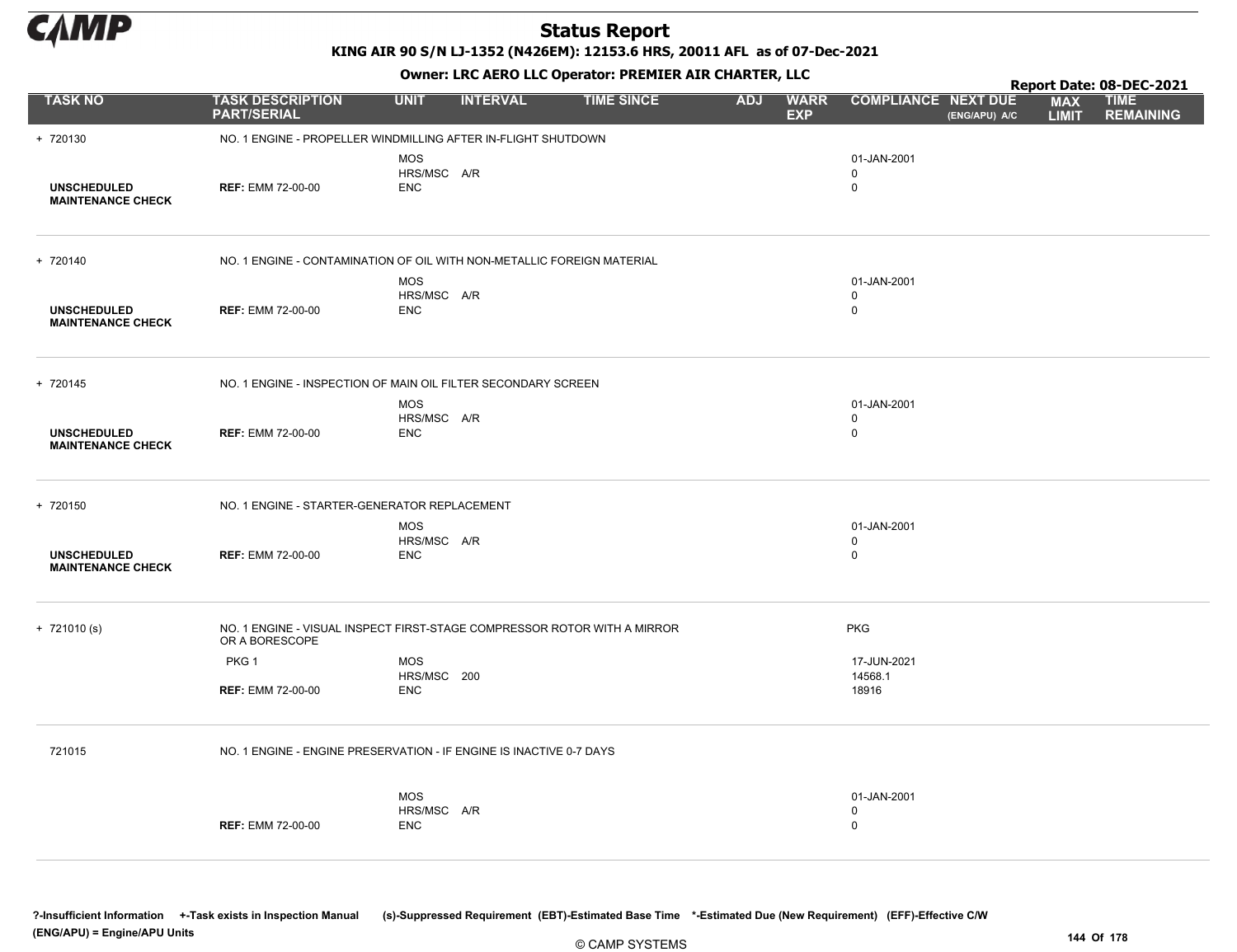

KING AIR 90 S/N LJ-1352 (N426EM): 12153.6 HRS, 20011 AFL as of 07-Dec-2021

|                |                                                                       |                                | Owner: LRC AERO LLC Operator: PREMIER AIR CHARTER, LLC                                    |                          |                                           |               |                            | Report Date: 08-DEC-2021        |
|----------------|-----------------------------------------------------------------------|--------------------------------|-------------------------------------------------------------------------------------------|--------------------------|-------------------------------------------|---------------|----------------------------|---------------------------------|
| <b>TASK NO</b> | <b>TASK DESCRIPTION</b><br><b>PART/SERIAL</b>                         | <b>UNIT</b><br><b>INTERVAL</b> | <b>TIME SINCE</b>                                                                         | <b>ADJ</b><br><b>EXP</b> | <b>WARR</b><br><b>COMPLIANCE NEXT DUE</b> | (ENG/APU) A/C | <b>MAX</b><br><b>LIMIT</b> | <b>TIME</b><br><b>REMAINING</b> |
| 721020         | NO. 1 ENGINE - ENGINE PRESERVATION - IF ENGINE IS INACTIVE 8-28 DAYS  |                                |                                                                                           |                          |                                           |               |                            |                                 |
|                |                                                                       |                                |                                                                                           |                          |                                           |               |                            |                                 |
|                |                                                                       | <b>MOS</b><br>HRS/MSC A/R      |                                                                                           |                          | 01-JAN-2001<br>$\mathbf 0$                |               |                            |                                 |
|                | <b>REF: EMM 72-00-00</b>                                              | <b>ENC</b>                     |                                                                                           |                          | $\mathbf 0$                               |               |                            |                                 |
| 721025         | NO. 1 ENGINE - ENGINE PRESERVATION - IF ENGINE IS INACTIVE 29-90 DAYS |                                |                                                                                           |                          |                                           |               |                            |                                 |
|                |                                                                       | MOS                            |                                                                                           |                          | 01-JAN-2001                               |               |                            |                                 |
|                | <b>REF: EMM 72-00-00</b>                                              | HRS/MSC A/R<br><b>ENC</b>      |                                                                                           |                          | 0<br>$\mathbf 0$                          |               |                            |                                 |
|                |                                                                       |                                |                                                                                           |                          |                                           |               |                            |                                 |
| 721030         |                                                                       |                                | NO. 1 ENGINE - ENGINE PRESERVATION - IF ENGINE IS INACTIVE FOR PERIODS ECCEEDING 90 DAYS  |                          |                                           |               |                            |                                 |
|                |                                                                       | MOS                            |                                                                                           |                          | 01-JAN-2001                               |               |                            |                                 |
|                | <b>REF: EMM 72-00-00</b>                                              | HRS/MSC A/R<br><b>ENC</b>      |                                                                                           |                          | $\mathbf 0$<br>$\mathbf 0$                |               |                            |                                 |
| 721035         |                                                                       |                                | NO. 1 ENGINE - ENGINE PRESERVATION - IF ENGINE IS INACTIVE FOR PERIODS EXCEEDING 365 DAYS |                          |                                           |               |                            |                                 |
|                |                                                                       | <b>MOS</b>                     |                                                                                           |                          | 01-JAN-2001                               |               |                            |                                 |
|                | <b>REF: EMM 72-00-00</b>                                              | HRS/MSC A/R<br><b>ENC</b>      |                                                                                           |                          | $\mathbf 0$<br>$\mathbf 0$                |               |                            |                                 |
|                |                                                                       |                                |                                                                                           |                          |                                           |               |                            |                                 |
| 721040         | NO. 1 ENGINE - ENGINE DEPRESERVATION                                  |                                |                                                                                           |                          |                                           |               |                            |                                 |
|                |                                                                       | <b>MOS</b>                     |                                                                                           |                          | 01-JAN-2001                               |               |                            |                                 |
|                | <b>REF: EMM 72-00-00</b>                                              | HRS/MSC A/R<br><b>ENC</b>      |                                                                                           |                          | $\mathbf 0$<br>$\mathbf 0$                |               |                            |                                 |
|                |                                                                       |                                |                                                                                           |                          |                                           |               |                            |                                 |
| + 721055       |                                                                       | <b>MOS</b>                     | NO. 1 ENGINE - REGULAR OPERATION AS ALTERNATIVE TO PRESERVATION OF INACTIVE ENGINES       |                          | 01-JAN-2001                               |               |                            |                                 |
|                |                                                                       | HRS/MSC A/R                    |                                                                                           |                          | $\mathbf 0$                               |               |                            |                                 |
|                | <b>REF: EMM 72-00-00</b>                                              | <b>ENC</b>                     |                                                                                           |                          | $\mathbf 0$                               |               |                            |                                 |

?-Insufficient Information +-Task exists in Inspection Manual (s)-Suppressed Requirement (EBT)-Estimated Base Time \*-Estimated Due (New Requirement) (EFF)-Effective C/W (ENG/APU) = Engine/APU Units 145 Of 178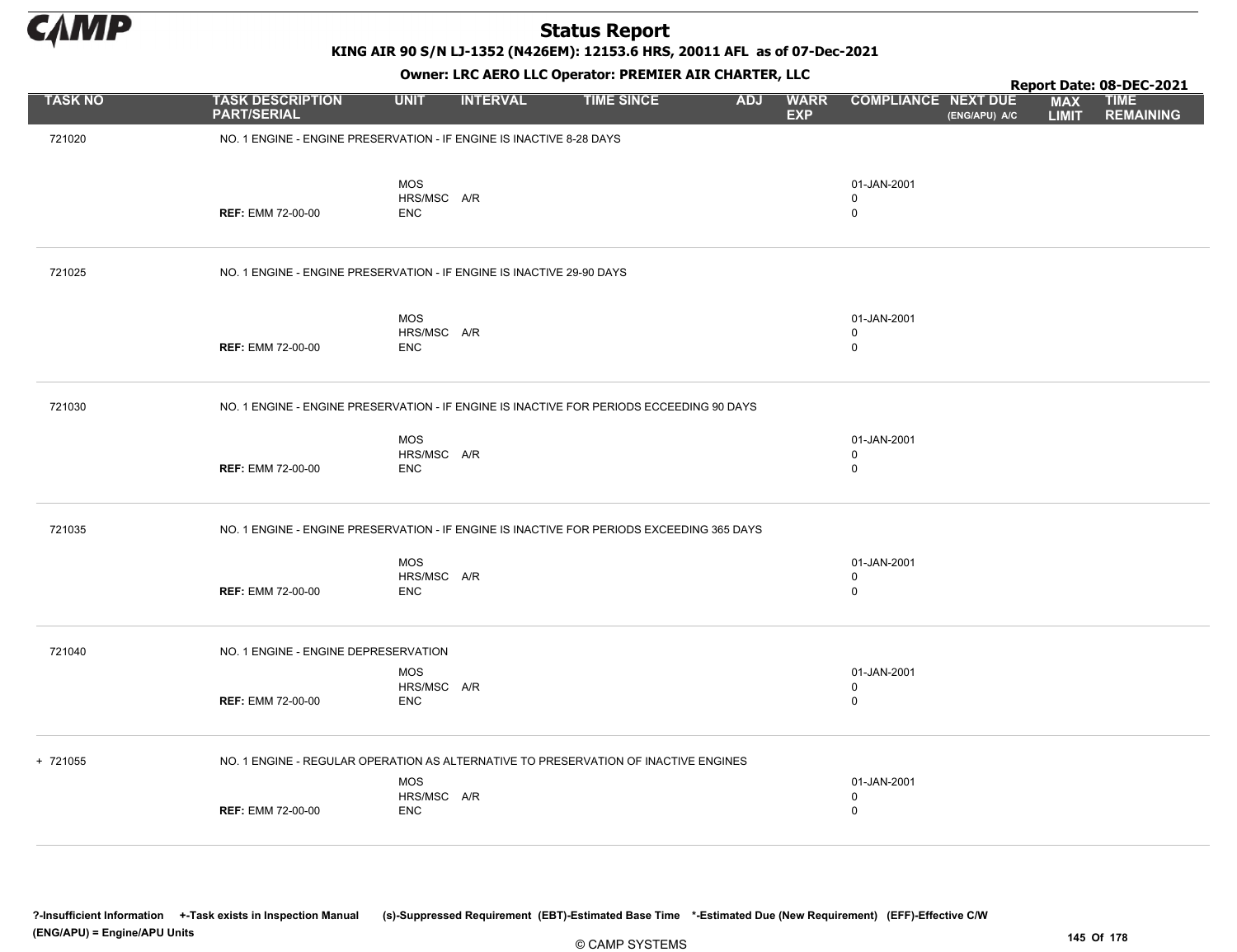

|                   |                                                           |                                                      |                 | Report Date: 08-DEC-2021                                                                      |            |                           |                                 |                   |                            |                                 |
|-------------------|-----------------------------------------------------------|------------------------------------------------------|-----------------|-----------------------------------------------------------------------------------------------|------------|---------------------------|---------------------------------|-------------------|----------------------------|---------------------------------|
| <b>TASK NO</b>    | <b>TASK DESCRIPTION</b><br><b>PART/SERIAL</b>             | <b>UNIT</b>                                          | <b>INTERVAL</b> | <b>TIME SINCE</b>                                                                             | <b>ADJ</b> | <b>WARR</b><br><b>EXP</b> | <b>COMPLIANCE NEXT DUE</b>      | (ENG/APU) A/C     | <b>MAX</b><br><b>LIMIT</b> | <b>TIME</b><br><b>REMAINING</b> |
| + 721100          | NO. 1 ENGINE - FIRST-STAGE REDUCTION PLANET GEAR BEARINGS |                                                      |                 |                                                                                               |            |                           |                                 |                   |                            |                                 |
| <b>OVERHAUL</b>   | PN<br>SN-UNKNOWN<br><b>REF: GENERIC NO REF</b>            | <b>MOS</b><br>HRS/MSC 3600<br><b>ENC</b>             |                 | O:0<br>O:0<br>O:0                                                                             |            |                           | 19-APR-2016<br>13733.5          | (17333.5) 14839.3 |                            | 2685.7                          |
| + 723010          | NO. 1 ENGINE - COMPRESSOR 1ST STAGE HUB                   |                                                      |                 |                                                                                               |            |                           |                                 |                   |                            |                                 |
|                   | 3013111                                                   | <b>MOS</b>                                           |                 |                                                                                               |            |                           | 11-APR-2016                     |                   |                            |                                 |
| <b>LIFE LIMIT</b> | 66A084<br><b>REF: GENERIC NO REF</b>                      | HRS/MSC<br>ENC<br><b>ACCCYC</b>                      | 19000           | N:14286<br>N:14286                                                                            |            |                           | 13733.6<br>17988                | (22702) 23717     |                            | 3706                            |
| $+ 723015$ (s)    | FOR CRACKS, DISTORTION AND CORROSION                      |                                                      |                 | NO. 1 ENGINE - INSPECT GAS GENERATOR CASE EXTERNAL SURFACES, AND FIRESEAL MOUNT RING BRACKETS |            |                           | <b>PKG</b>                      |                   |                            |                                 |
|                   | PKG <sub>1</sub>                                          | <b>MOS</b>                                           |                 |                                                                                               |            |                           | 17-JUN-2021                     |                   |                            |                                 |
|                   | <b>REF: EMM 72-30-04</b>                                  | HRS/MSC 200<br><b>ENC</b>                            |                 |                                                                                               |            |                           | 14568.1<br>18916                |                   |                            |                                 |
| + 723030          | NO. 1 ENGINE - COMPRESSOR 2ND STAGE DISC                  |                                                      |                 |                                                                                               |            |                           |                                 |                   |                            |                                 |
|                   | 3013712                                                   | <b>MOS</b>                                           |                 |                                                                                               |            |                           | 11-APR-2016                     |                   |                            |                                 |
| <b>LIFE LIMIT</b> | 66A829<br><b>REF: GENERIC NO REF</b>                      | HRS/MSC<br><b>ENC</b><br><b>ACCCYC</b>               | 24000           | N:14286<br>N:14286                                                                            |            |                           | 13733.6<br>17988                | (27702) 28717     |                            | 8706                            |
| + 723040          | NO. 1 ENGINE - COMPRESSOR 3RD STAGE DISC                  |                                                      |                 |                                                                                               |            |                           |                                 |                   |                            |                                 |
| <b>LIFE LIMIT</b> | 3011713<br>67A022<br><b>REF: GENERIC NO REF</b>           | <b>MOS</b><br>HRS/MSC<br><b>ENC</b><br><b>ACCCYC</b> | 25000           | N:14286<br>N:14286                                                                            |            |                           | 11-APR-2016<br>13733.6<br>17988 | (28702) 29717     |                            | 9706                            |
| + 723060          | NO. 1 ENGINE - IMPELLER                                   |                                                      |                 |                                                                                               |            |                           |                                 |                   |                            |                                 |
|                   | 3013176                                                   | <b>MOS</b>                                           |                 |                                                                                               |            |                           | 11-APR-2016                     |                   |                            |                                 |
| <b>LIFE LIMIT</b> | 6E028<br><b>REF: GENERIC NO REF</b>                       | HRS/MSC<br><b>ENC</b><br><b>ACCCYC</b>               | 19000           | N:14286<br>N:14286                                                                            |            |                           | 13733.6<br>17988                | (22702) 23717     |                            | 3706                            |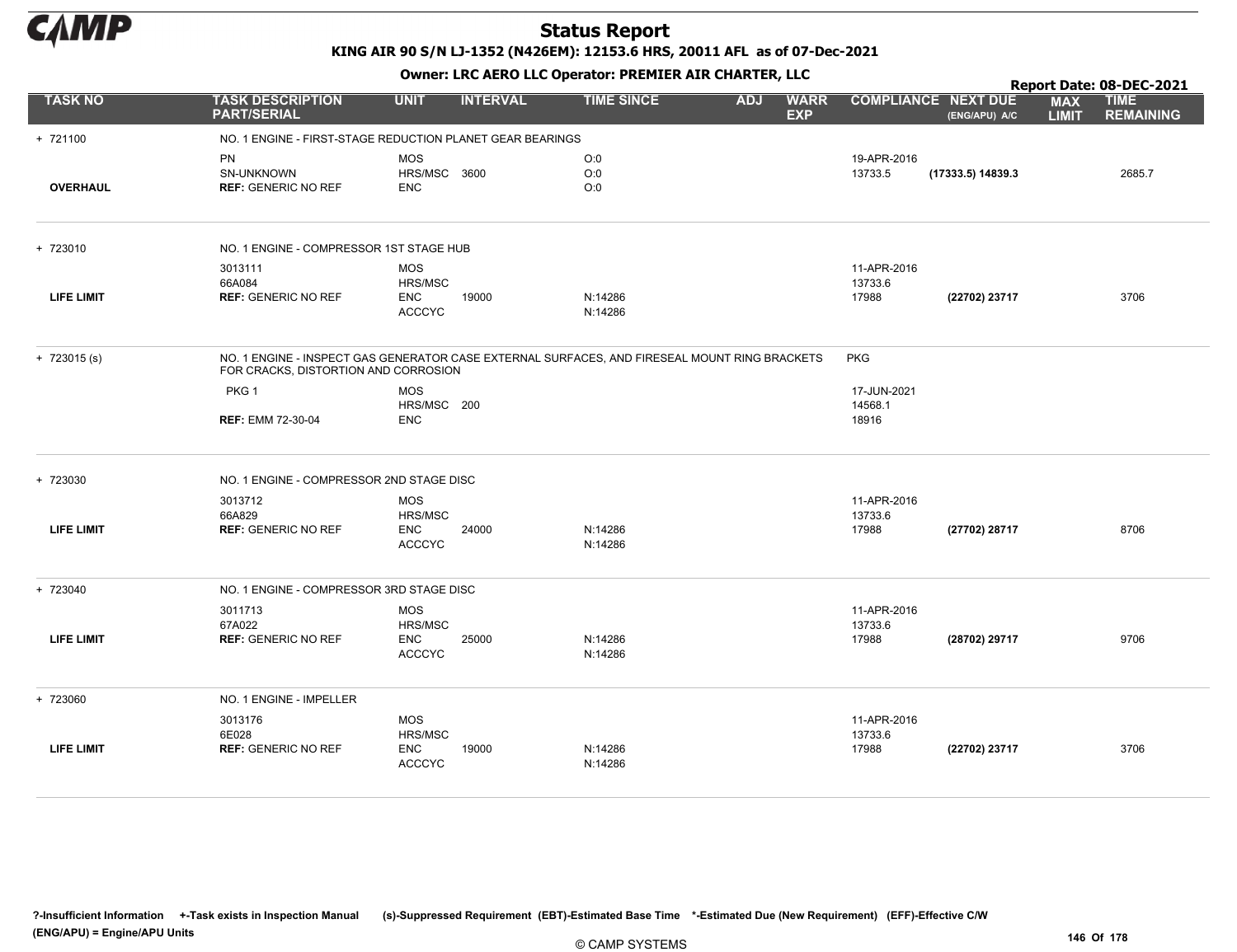

KING AIR 90 S/N LJ-1352 (N426EM): 12153.6 HRS, 20011 AFL as of 07-Dec-2021

Owner: LRC AERO LLC Operator: PREMIER AIR CHARTER, LLC

|                             |                                               | OWHER. LKC ALKO LLC OPERATOR. PREPILER AIR CHARTER, LLC |                   |                                         |                                             | Report Date: 08-DEC-2021                                      |
|-----------------------------|-----------------------------------------------|---------------------------------------------------------|-------------------|-----------------------------------------|---------------------------------------------|---------------------------------------------------------------|
| <b>TASK NO</b>              | <b>TASK DESCRIPTION</b><br><b>PART/SERIAL</b> | <b>INTERVAL</b><br><b>UNIT</b>                          | <b>TIME SINCE</b> | <b>ADJ</b><br><b>WARR</b><br><b>EXP</b> | <b>COMPLIANCE NEXT DUE</b><br>(ENG/APU) A/C | <b>TIME</b><br><b>MAX</b><br><b>REMAINING</b><br><b>LIMIT</b> |
| + 725010                    | NO. 1 ENGINE - COMPRESSOR TURBINE DISC        |                                                         |                   |                                         |                                             |                                                               |
|                             | 3013411                                       | <b>MOS</b>                                              |                   |                                         | 11-APR-2016                                 |                                                               |
| LIFE LIMIT                  | 1F195<br><b>REF: GENERIC NO REF</b>           | HRS/MSC<br><b>ENC</b><br>16000                          | N:6813            |                                         | 13733.6<br>17988<br>(27175) 28190           | 8179                                                          |
|                             |                                               | ACCCYC                                                  | N:6813            |                                         |                                             |                                                               |
| + 725015                    |                                               | NO. 1 ENGINE - INSPECT COMPRESSOR TURBINE DISC BLADES   |                   |                                         |                                             |                                                               |
|                             | 3013411                                       | <b>MOS</b>                                              |                   |                                         | 19-APR-2016                                 |                                                               |
|                             | 1F195<br><b>REF: GENERIC NO REF</b>           | HRS/MSC 5000<br><b>ENC</b>                              |                   |                                         | 13733.5<br>(18733.5) 16239.3<br>17988       | 4085.7                                                        |
| + 725020                    |                                               | NO. 1 ENGINE - REPLACE COMPRESSOR TURBINE DISC BLADES   |                   |                                         |                                             |                                                               |
|                             | 3013411                                       | <b>MOS</b>                                              |                   |                                         | 11-APR-2016                                 |                                                               |
|                             | 1F195<br><b>REF: GENERIC NO REF</b>           | HRS/MSC 5000<br><b>ENC</b>                              |                   |                                         | 13733.6<br>(18733.6) 16239.4<br>17988       | 4085.8                                                        |
| + 725030                    | NO. 1 ENGINE - POWER TURBINE DISC             |                                                         |                   |                                         |                                             |                                                               |
|                             | 3022412                                       | <b>MOS</b>                                              |                   |                                         | 11-APR-2016                                 |                                                               |
| <b>LIFE LIMIT</b>           | 61A021<br><b>REF: GENERIC NO REF</b>          | HRS/MSC<br><b>ENC</b><br>20000                          | N:12898           |                                         | 13733.6<br>17988<br>(25090) 26105           | 6094                                                          |
|                             |                                               | <b>ACCCYC</b>                                           | N:12898           |                                         |                                             |                                                               |
| $+ 725040$ (s)              | NO. 1 ENGINE - INSPECT EXHAUST DUCT           |                                                         |                   |                                         |                                             |                                                               |
|                             |                                               | <b>MOS</b>                                              |                   |                                         | 01-JAN-2001                                 |                                                               |
|                             | <b>REF: GENERIC NO REF</b>                    | HRS/MSC 25<br>$+10%$<br><b>ENC</b>                      |                   |                                         | $\mathbf 0$<br>$\mathbf 0$                  |                                                               |
| $+ 725050$ (s)              | NO. 1 ENGINE - INSPECT EXHAUST DUCT WELDS     |                                                         |                   |                                         |                                             |                                                               |
|                             |                                               | <b>MOS</b>                                              |                   |                                         | 01-JAN-2001                                 |                                                               |
|                             | <b>REF: GENERIC NO REF</b>                    | HRS/MSC 150<br>$+10%$<br><b>ENC</b>                     |                   |                                         | $\mathbf 0$<br>$\mathbf 0$                  |                                                               |
|                             |                                               |                                                         |                   |                                         |                                             |                                                               |
| ENGINE NO. 2 Model: PT6A-21 | Serial # PCE-24798                            | Part # 3027500                                          |                   |                                         |                                             |                                                               |

?-Insufficient Information +-Task exists in Inspection Manual (s)-Suppressed Requirement (EBT)-Estimated Base Time \*-Estimated Due (New Requirement) (EFF)-Effective C/W (ENG/APU) = Engine/APU Units 147 Of 178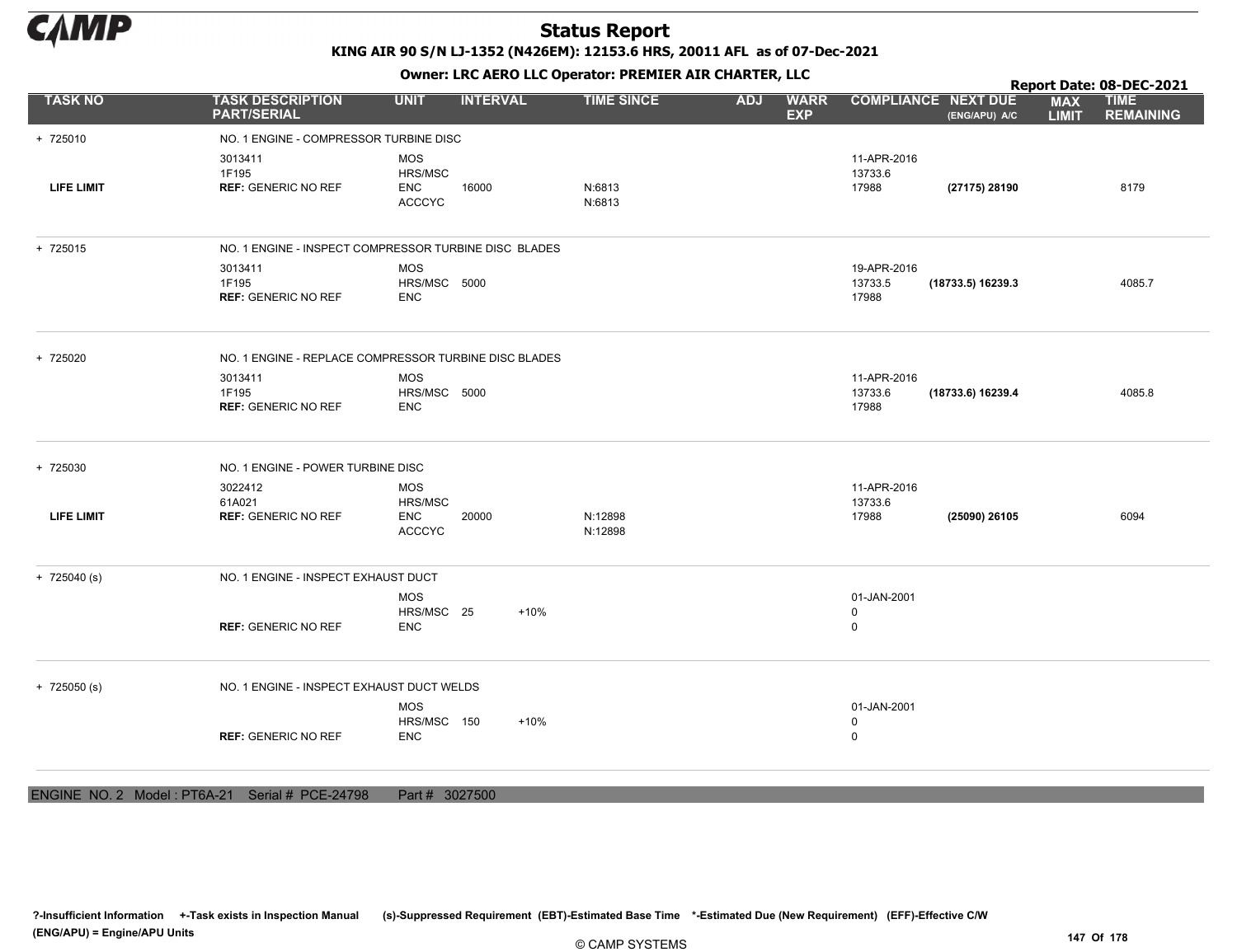

KING AIR 90 S/N LJ-1352 (N426EM): 12153.6 HRS, 20011 AFL as of 07-Dec-2021

Owner: LRC AERO LLC Operator: PREMIER AIR CHARTER, LLC

|                |                                                                                            |                           |                 |                   |            |                           |                            |               |                            | Report Date: 08-DEC-2021        |
|----------------|--------------------------------------------------------------------------------------------|---------------------------|-----------------|-------------------|------------|---------------------------|----------------------------|---------------|----------------------------|---------------------------------|
| <b>TASK NO</b> | <b>TASK DESCRIPTION</b><br><b>PART/SERIAL</b>                                              | <b>UNIT</b>               | <b>INTERVAL</b> | <b>TIME SINCE</b> | <b>ADJ</b> | <b>WARR</b><br><b>EXP</b> | <b>COMPLIANCE NEXT DUE</b> | (ENG/APU) A/C | <b>MAX</b><br><b>LIMIT</b> | <b>TIME</b><br><b>REMAINING</b> |
| 720010         | NO. 2 ENGINE - PERFORM CORROSION INHIBITION PROCEDURE                                      |                           |                 |                   |            |                           |                            |               |                            |                                 |
|                |                                                                                            | <b>MOS</b>                |                 | I:0               |            |                           | 01-JAN-2001                |               |                            |                                 |
|                |                                                                                            | HRS/MSC A/R               |                 | I:0               |            |                           | $\mathbf 0$                |               |                            |                                 |
|                | <b>REF: EMM 72-00-00</b>                                                                   | <b>ENC</b>                |                 | 1:0               |            |                           | $\mathbf 0$                |               |                            |                                 |
|                |                                                                                            |                           |                 |                   |            |                           |                            |               |                            |                                 |
| $+ 721010(s)$  | NO. 2 ENGINE - VISUAL INSPECT FIRST-STAGE COMPRESSOR ROTOR WITH A MIRROR<br>OR A BORESCOPE |                           |                 |                   |            |                           | <b>PKG</b>                 |               |                            |                                 |
|                | PKG <sub>1</sub>                                                                           | MOS                       |                 |                   |            |                           | 17-JUN-2021                |               |                            |                                 |
|                |                                                                                            | HRS/MSC 200               |                 |                   |            |                           | 15028.1                    |               |                            |                                 |
|                | <b>REF: EMM 72-00-00</b>                                                                   | <b>ENC</b>                |                 |                   |            |                           | 17936                      |               |                            |                                 |
| 721015         | NO. 2 ENGINE - ENGINE PRESERVATION - IF ENGINE IS INACTIVE 0-7 DAYS                        |                           |                 |                   |            |                           |                            |               |                            |                                 |
|                |                                                                                            |                           |                 |                   |            |                           |                            |               |                            |                                 |
|                |                                                                                            | <b>MOS</b><br>HRS/MSC A/R |                 | I:0               |            |                           | 01-JAN-2001<br>$\mathbf 0$ |               |                            |                                 |
|                | <b>REF: EMM 72-00-00</b>                                                                   | <b>ENC</b>                |                 | I:0<br>I:0        |            |                           | $\mathsf 0$                |               |                            |                                 |
|                |                                                                                            |                           |                 |                   |            |                           |                            |               |                            |                                 |
| 721020         | NO. 2 ENGINE - ENGINE PRESERVATION - IF ENGINE IS INACTIVE 8-28 DAYS                       |                           |                 |                   |            |                           |                            |               |                            |                                 |
|                |                                                                                            | <b>MOS</b>                |                 | I:0               |            |                           | 01-JAN-2001                |               |                            |                                 |
|                |                                                                                            | HRS/MSC A/R               |                 | I:0               |            |                           | $\mathbf 0$                |               |                            |                                 |
|                | <b>REF: EMM 72-00-00</b>                                                                   | <b>ENC</b>                |                 | I:0               |            |                           | $\mathbf 0$                |               |                            |                                 |
|                |                                                                                            |                           |                 |                   |            |                           |                            |               |                            |                                 |
| 721025         | NO. 2 ENGINE - ENGINE PRESERVATION - IF ENGINE IS INACTIVE 29-90 DAYS                      |                           |                 |                   |            |                           |                            |               |                            |                                 |
|                |                                                                                            |                           |                 |                   |            |                           |                            |               |                            |                                 |
|                |                                                                                            | <b>MOS</b>                |                 | I:0               |            |                           | 01-JAN-2001                |               |                            |                                 |
|                |                                                                                            | HRS/MSC A/R               |                 | I:0               |            |                           | 0                          |               |                            |                                 |
|                | <b>REF: EMM 72-00-00</b>                                                                   | <b>ENC</b>                |                 | I:0               |            |                           | $\mathbf 0$                |               |                            |                                 |
|                |                                                                                            |                           |                 |                   |            |                           |                            |               |                            |                                 |
| 721030         | NO. 2 ENGINE - ENGINE PRESERVATION - IF ENGINE IS INACTIVE FOR PERIODS ECCEEDING 90 DAYS   |                           |                 |                   |            |                           |                            |               |                            |                                 |
|                |                                                                                            | MOS                       |                 | I:0               |            |                           | 01-JAN-2001                |               |                            |                                 |
|                |                                                                                            | HRS/MSC A/R               |                 | I:0               |            |                           | $\mathbf 0$                |               |                            |                                 |
|                | <b>REF: EMM 72-00-00</b>                                                                   | <b>ENC</b>                |                 | I:0               |            |                           | $\mathbf 0$                |               |                            |                                 |
|                |                                                                                            |                           |                 |                   |            |                           |                            |               |                            |                                 |

?-Insufficient Information +-Task exists in Inspection Manual (s)-Suppressed Requirement (EBT)-Estimated Base Time \*-Estimated Due (New Requirement) (EFF)-Effective C/W (ENG/APU) = Engine/APU Units 148 Of 178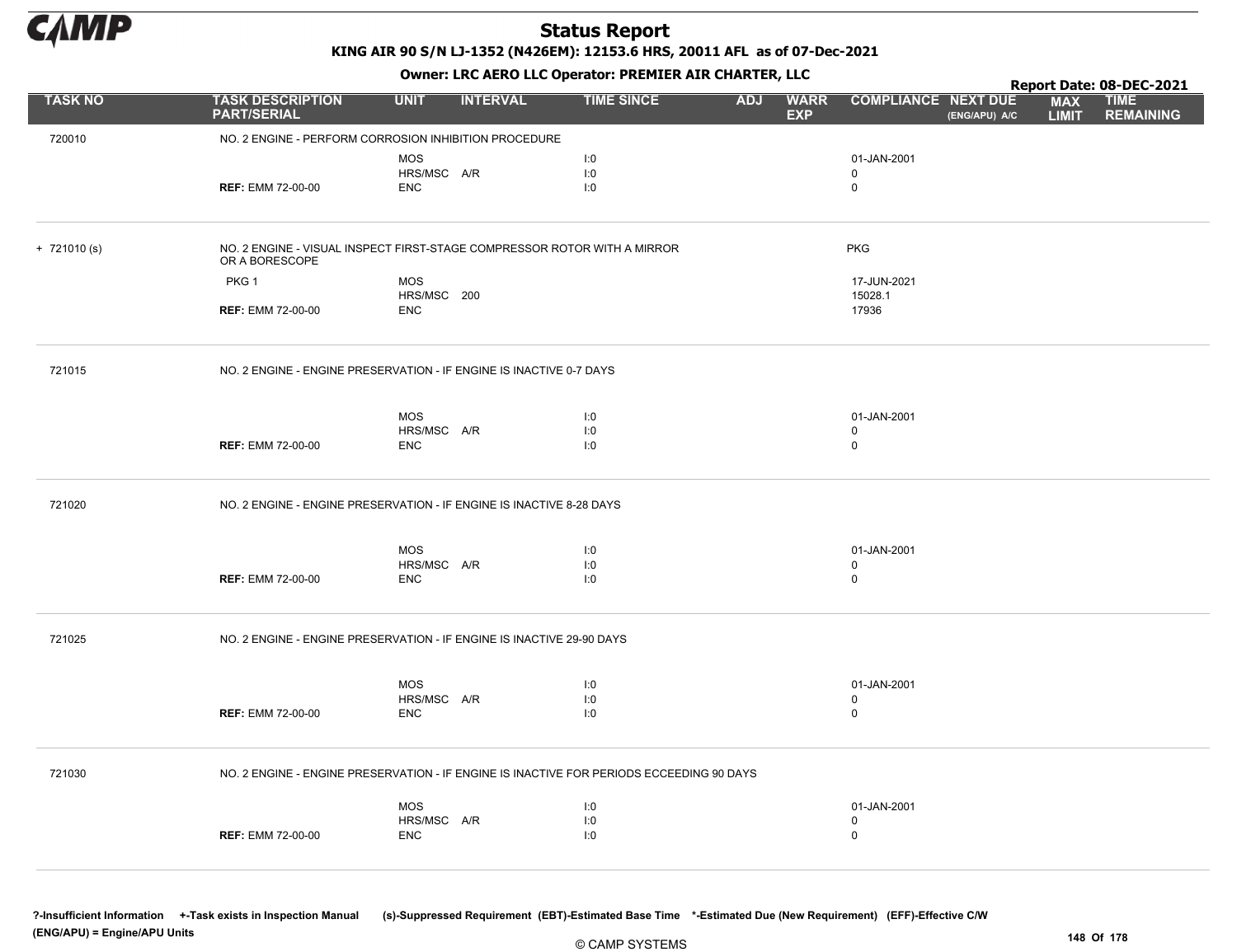

KING AIR 90 S/N LJ-1352 (N426EM): 12153.6 HRS, 20011 AFL as of 07-Dec-2021

|                   |                                                |                                                                                               |                                   |            |                                           |                                             |                            | Report Date: 08-DEC-2021        |
|-------------------|------------------------------------------------|-----------------------------------------------------------------------------------------------|-----------------------------------|------------|-------------------------------------------|---------------------------------------------|----------------------------|---------------------------------|
| <b>TASK NO</b>    | <b>TASK DESCRIPTION</b><br><b>PART/SERIAL</b>  | <b>UNIT</b><br><b>INTERVAL</b>                                                                | <b>TIME SINCE</b>                 | <b>ADJ</b> | <b>WARR</b><br><b>EXP</b>                 | <b>COMPLIANCE NEXT DUE</b><br>(ENG/APU) A/C | <b>MAX</b><br><b>LIMIT</b> | <b>TIME</b><br><b>REMAINING</b> |
| 721035            |                                                | NO. 2 ENGINE - ENGINE PRESERVATION - IF ENGINE IS INACTIVE FOR PERIODS EXCEEDING 365 DAYS     |                                   |            |                                           |                                             |                            |                                 |
|                   | <b>REF: EMM 72-00-00</b>                       | <b>MOS</b><br>HRS/MSC A/R<br><b>ENC</b>                                                       | 1:0<br>1:0<br>1:0                 |            | 01-JAN-2001<br>$\mathbf 0$<br>$\mathbf 0$ |                                             |                            |                                 |
| 721040            | NO. 2 ENGINE - ENGINE DEPRESERVATION           |                                                                                               |                                   |            |                                           |                                             |                            |                                 |
|                   | <b>REF: EMM 72-00-00</b>                       | <b>MOS</b><br>HRS/MSC A/R<br><b>ENC</b>                                                       | 1:0<br>I:0<br>1:0                 |            | 01-JAN-2001<br>$\mathbf 0$<br>$\mathbf 0$ |                                             |                            |                                 |
| + 721100          |                                                | NO. 2 ENGINE - FIRST-STAGE REDUCTION PLANET GEAR BEARINGS                                     |                                   |            |                                           |                                             |                            |                                 |
| <b>OVERHAUL</b>   | PN<br>SN-UNKNOWN<br><b>REF: GENERIC NO REF</b> | <b>MOS</b><br>HRS/MSC 3600<br><b>ENC</b>                                                      | N:144 O:0<br>N:13055.9 O:0<br>O:0 |            | 03-JAN-2013<br>13055.9                    | (16655.9) 13701.7                           |                            | 1548.1                          |
| + 723010          | NO. 2 ENGINE - COMPRESSOR 1ST STAGE HUB        |                                                                                               |                                   |            |                                           |                                             |                            |                                 |
| <b>LIFE LIMIT</b> | 3013111<br>8D569<br><b>REF: GENERIC NO REF</b> | <b>MOS</b><br><b>HRS/MSC</b><br><b>ENC</b><br>19000<br><b>ACCCYC</b>                          | N:8249<br>N:8249                  |            | 10-MAR-2006<br>7960<br>8322               | (19073) 21068                               |                            | 1057                            |
| $+ 723015(s)$     | FOR CRACKS, DISTORTION AND CORROSION           | NO. 2 ENGINE - INSPECT GAS GENERATOR CASE EXTERNAL SURFACES, AND FIRESEAL MOUNT RING BRACKETS |                                   |            | <b>PKG</b>                                |                                             |                            |                                 |
|                   | PKG <sub>1</sub><br><b>REF: EMM 72-30-04</b>   | <b>MOS</b><br>HRS/MSC 200<br><b>ENC</b>                                                       |                                   |            | 17-JUN-2021<br>15028.1<br>17936           |                                             |                            |                                 |
| + 723030          | NO. 2 ENGINE - COMPRESSOR 2ND STAGE DISC       |                                                                                               |                                   |            |                                           |                                             |                            |                                 |
|                   | 3013712<br>3D546                               | <b>MOS</b><br>HRS/MSC                                                                         |                                   |            | 10-MAR-2006<br>7960                       |                                             |                            |                                 |
| <b>LIFE LIMIT</b> | <b>REF: GENERIC NO REF</b>                     | <b>ENC</b><br>24000<br><b>ACCCYC</b>                                                          | N:8249<br>N:8249                  |            | 8322                                      | (24073) 26068                               |                            | 6057                            |
|                   |                                                |                                                                                               |                                   |            |                                           |                                             |                            |                                 |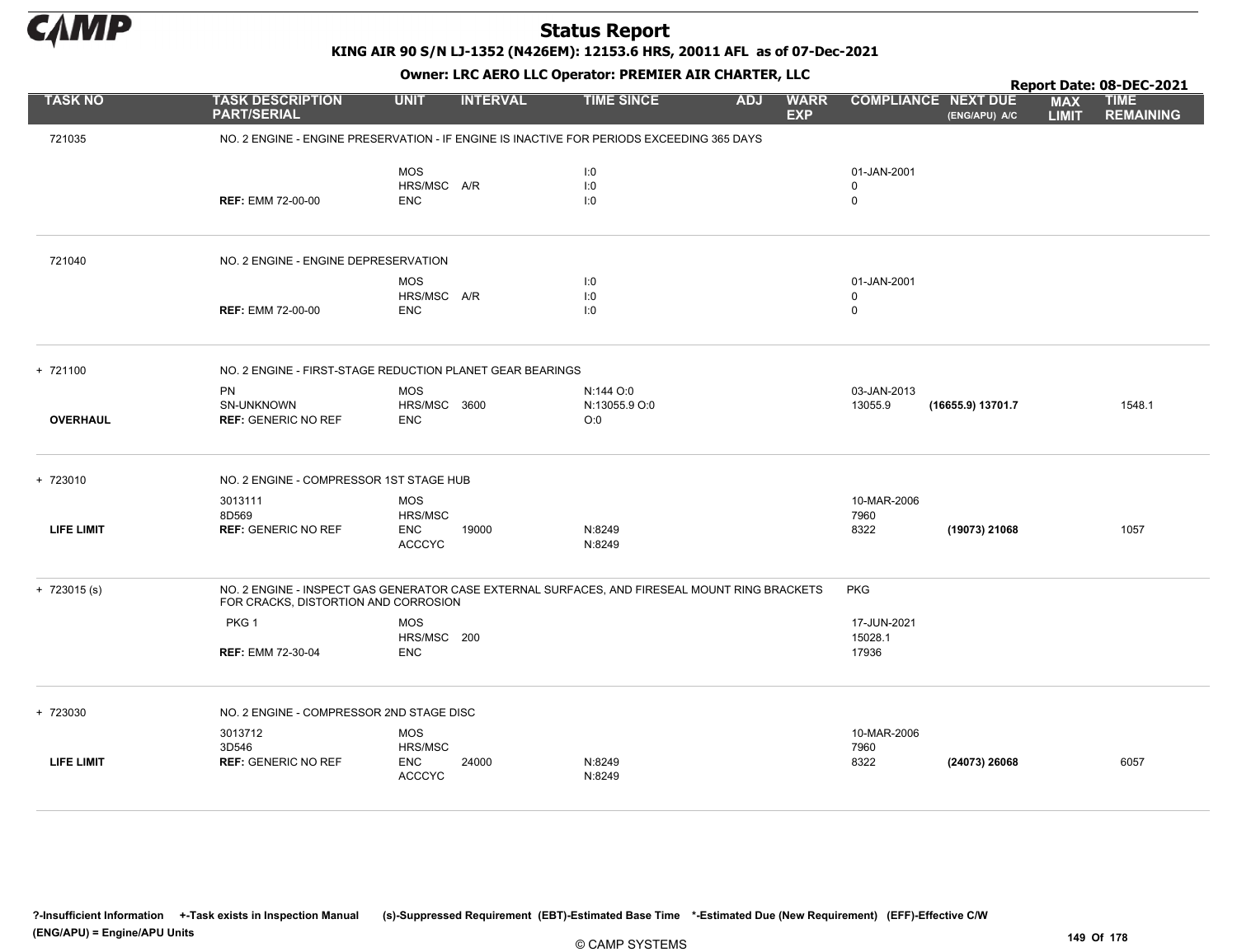

KING AIR 90 S/N LJ-1352 (N426EM): 12153.6 HRS, 20011 AFL as of 07-Dec-2021

Owner: LRC AERO LLC Operator: PREMIER AIR CHARTER, LLC

|                   |                                                       |                                                      | Report Date: 08-DEC-2021 |                                                  |                                         |                                 |                   |                            |                                 |
|-------------------|-------------------------------------------------------|------------------------------------------------------|--------------------------|--------------------------------------------------|-----------------------------------------|---------------------------------|-------------------|----------------------------|---------------------------------|
| <b>TASK NO</b>    | <b>TASK DESCRIPTION</b><br><b>PART/SERIAL</b>         | <b>UNIT</b>                                          | <b>INTERVAL</b>          | <b>TIME SINCE</b>                                | <b>ADJ</b><br><b>WARR</b><br><b>EXP</b> | <b>COMPLIANCE NEXT DUE</b>      | (ENG/APU) A/C     | <b>MAX</b><br><b>LIMIT</b> | <b>TIME</b><br><b>REMAINING</b> |
| + 723040          | NO. 2 ENGINE - COMPRESSOR 3RD STAGE DISC              |                                                      |                          |                                                  |                                         |                                 |                   |                            |                                 |
| <b>LIFE LIMIT</b> | 3011713<br>1E187<br><b>REF: GENERIC NO REF</b>        | <b>MOS</b><br>HRS/MSC<br><b>ENC</b><br><b>ACCCYC</b> | 25000                    | N:8249<br>N:8249                                 |                                         | 10-MAR-2006<br>7960<br>8322     | (25073) 27068     |                            | 7057                            |
| + 723060          | NO. 2 ENGINE - IMPELLER                               |                                                      |                          |                                                  |                                         |                                 |                   |                            |                                 |
| <b>LIFE LIMIT</b> | 3013176<br>8A323<br><b>REF: GENERIC NO REF</b>        | <b>MOS</b><br>HRS/MSC<br><b>ENC</b><br><b>ACCCYC</b> | 19000                    | N:8249<br>N:8249                                 |                                         | 10-MAR-2006<br>7960<br>8322     | (19073) 21068     |                            | 1057                            |
| + 725010          | NO. 2 ENGINE - COMPRESSOR TURBINE DISC                |                                                      |                          |                                                  |                                         |                                 |                   |                            |                                 |
| <b>LIFE LIMIT</b> | 3013411<br>YUAA012A862<br><b>REF: GENERIC NO REF</b>  | <b>MOS</b><br>HRS/MSC<br><b>ENC</b><br><b>ACCCYC</b> | 16000                    | N:71 R:0<br>N:1762.2 R:0<br>N:1959 R:0<br>N:1959 |                                         | 27-NOV-2019<br>14818.1<br>17694 | (31735) 33730     |                            | 13719                           |
| + 725015          | NO. 2 ENGINE - INSPECT COMPRESSOR TURBINE DISC BLADES |                                                      |                          |                                                  |                                         |                                 |                   |                            |                                 |
|                   | 3013411<br>YUAA012A862<br><b>REF: GENERIC NO REF</b>  | <b>MOS</b><br>HRS/MSC 5000<br><b>ENC</b>             |                          |                                                  |                                         | 31-DEC-2013<br>13055.9<br>15735 | (18055.9) 15101.7 |                            | 2948.1                          |
| + 725020          | NO. 2 ENGINE - REPLACE COMPRESSOR TURBINE DISC BLADES |                                                      |                          |                                                  |                                         |                                 |                   |                            |                                 |
|                   | 3013411<br>YUAA012A862<br><b>REF: GENERIC NO REF</b>  | <b>MOS</b><br>HRS/MSC 5000<br><b>ENC</b>             |                          |                                                  |                                         | 31-DEC-2013<br>13055.9<br>15735 | (18055.9) 15101.7 |                            | 2948.1                          |
| + 725030          | NO. 2 ENGINE - POWER TURBINE DISC                     |                                                      |                          |                                                  |                                         |                                 |                   |                            |                                 |
|                   | 3022412                                               | <b>MOS</b>                                           |                          |                                                  |                                         | 10-MAR-2006                     |                   |                            |                                 |
| <b>LIFE LIMIT</b> | 5B504<br><b>REF: GENERIC NO REF</b>                   | HRS/MSC<br><b>ENC</b><br><b>ACCCYC</b>               | 20000                    | N:8249<br>N:8249                                 |                                         | 7960<br>8322                    | (20073) 22068     |                            | 2057                            |

?-Insufficient Information +-Task exists in Inspection Manual (s)-Suppressed Requirement (EBT)-Estimated Base Time \*-Estimated Due (New Requirement) (EFF)-Effective C/W (ENG/APU) = Engine/APU Units 150 Of 178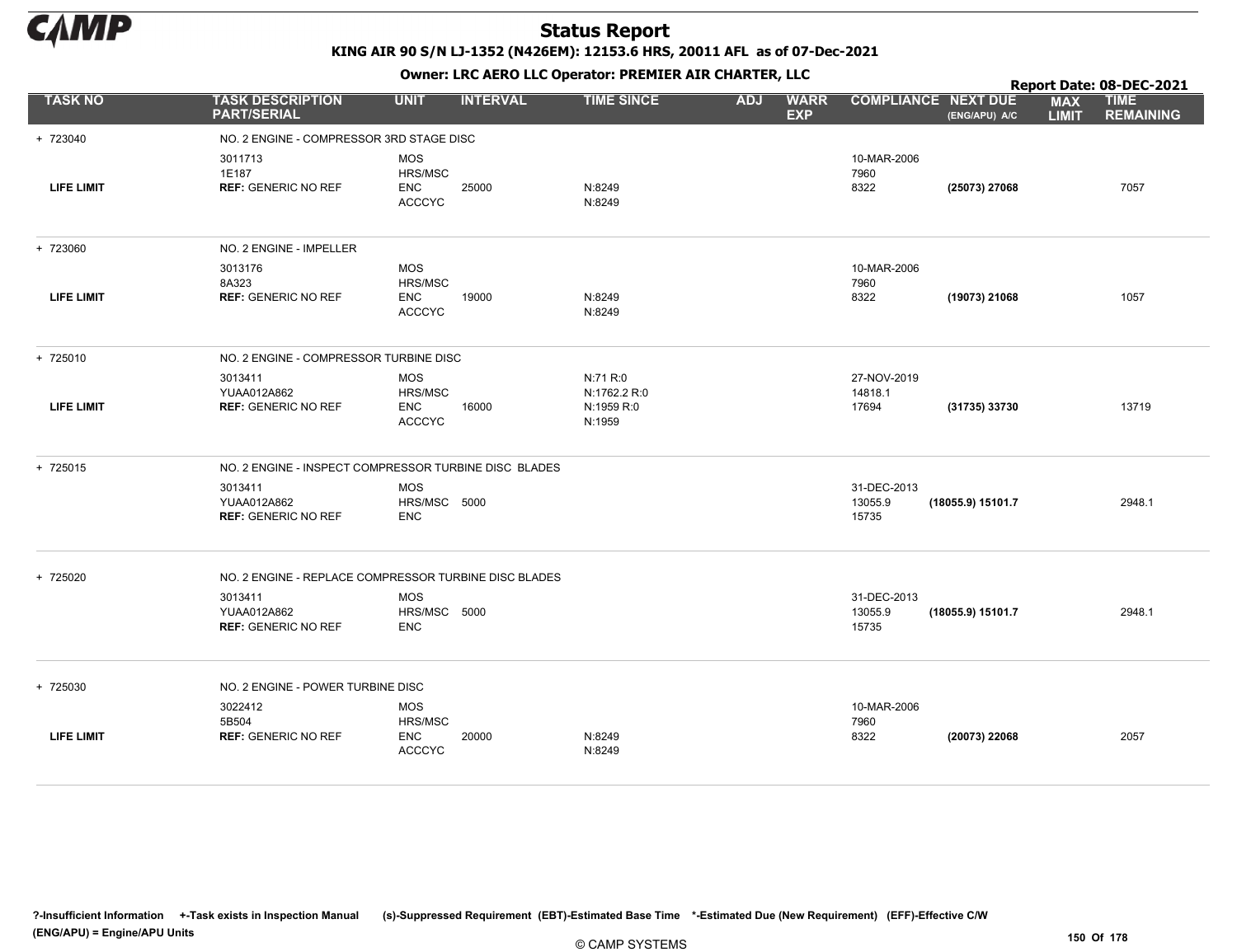

KING AIR 90 S/N LJ-1352 (N426EM): 12153.6 HRS, 20011 AFL as of 07-Dec-2021

|                |                                                                         | OWHER, LKC AERO LLC OPERATOR. PREPILER AIR CHARTER, LLC |                 |                   |                                         |                                           |               |                            |                                                             |  |  |
|----------------|-------------------------------------------------------------------------|---------------------------------------------------------|-----------------|-------------------|-----------------------------------------|-------------------------------------------|---------------|----------------------------|-------------------------------------------------------------|--|--|
| <b>TASK NO</b> | <b>TASK DESCRIPTION</b><br><b>PART/SERIAL</b>                           | <b>UNIT</b>                                             | <b>INTERVAL</b> | <b>TIME SINCE</b> | <b>ADJ</b><br><b>WARR</b><br><b>EXP</b> | <b>COMPLIANCE NEXT DUE</b>                | (ENG/APU) A/C | <b>MAX</b><br><b>LIMIT</b> | Report Date: 08-DEC-2021<br><b>TIME</b><br><b>REMAINING</b> |  |  |
| $+ 725040$ (s) | NO. 2 ENGINE - INSPECT EXHAUST DUCT                                     |                                                         |                 |                   |                                         |                                           |               |                            |                                                             |  |  |
|                | <b>REF: GENERIC NO REF</b>                                              | MOS<br>HRS/MSC 25<br><b>ENC</b>                         | $+10%$          | I:0<br>I:0<br>1:0 |                                         | 01-JAN-2001<br>$\mathbf 0$<br>0           |               |                            |                                                             |  |  |
| $+ 725050$ (s) | NO. 2 ENGINE - INSPECT EXHAUST DUCT WELDS                               |                                                         |                 |                   |                                         |                                           |               |                            |                                                             |  |  |
|                | <b>REF: GENERIC NO REF</b>                                              | <b>MOS</b><br>HRS/MSC 150<br><b>ENC</b>                 | $+10%$          | I:0<br>1:0<br>I:0 |                                         | 01-JAN-2001<br>0<br>$\mathbf 0$           |               |                            |                                                             |  |  |
| CHAPTER 73     | <b>ENGINE FUEL AND CONTROL</b>                                          |                                                         |                 |                   |                                         |                                           |               |                            |                                                             |  |  |
| 730126         | NO. 1 ENGINE STANDBY PUMP PRESSURE SWITCH                               |                                                         |                 |                   |                                         |                                           |               |                            |                                                             |  |  |
| 73.100         | <b>PN</b><br><b>SN-UNKNOWN</b><br><b>REF: GENERIC REFERENCE AMM AFL</b> | <b>MOS</b><br>HRS/MSC O/C                               |                 | N:0<br>N:0<br>N:0 |                                         | 01-JAN-2001<br>$\mathbf 0$<br>$\mathbf 0$ |               |                            |                                                             |  |  |
| 730136         | NO. 1 ENGINE FUEL FLOW INDICATOR                                        |                                                         |                 |                   |                                         |                                           |               |                            |                                                             |  |  |
| 73.120         | PN<br>SN-UNKNOWN<br><b>REF: GENERIC REFERENCE AMM AFL</b>               | <b>MOS</b><br>HRS/MSC O/C                               |                 | N:0<br>N:0<br>N:0 |                                         | 01-JAN-2001<br>0<br>$\mathbf 0$           |               |                            |                                                             |  |  |
| 730146         | NO. 1 ENGINE FUEL PRESSURE INDICATOR                                    |                                                         |                 |                   |                                         |                                           |               |                            |                                                             |  |  |
| 73.140         | <b>PN</b><br>SN-UNKNOWN<br><b>REF: GENERIC REFERENCE AMM AFL</b>        | <b>MOS</b><br>HRS/MSC O/C                               |                 | N:0<br>N:0<br>N:0 |                                         | 01-JAN-2001<br>$\mathbf 0$<br>0           |               |                            |                                                             |  |  |
| 730161         | NO. 1 ENGINE FUEL FILTER DRAIN VALVE                                    |                                                         |                 |                   |                                         |                                           |               |                            |                                                             |  |  |
| 73.160         | <b>PN</b><br>SN-UNKNOWN<br><b>REF: GENERIC REFERENCE AMM AFL</b>        | <b>MOS</b><br>HRS/MSC O/C                               |                 | N:0<br>N:0<br>N:0 |                                         | 01-JAN-2001<br>$\mathbf 0$<br>$\mathbf 0$ |               |                            |                                                             |  |  |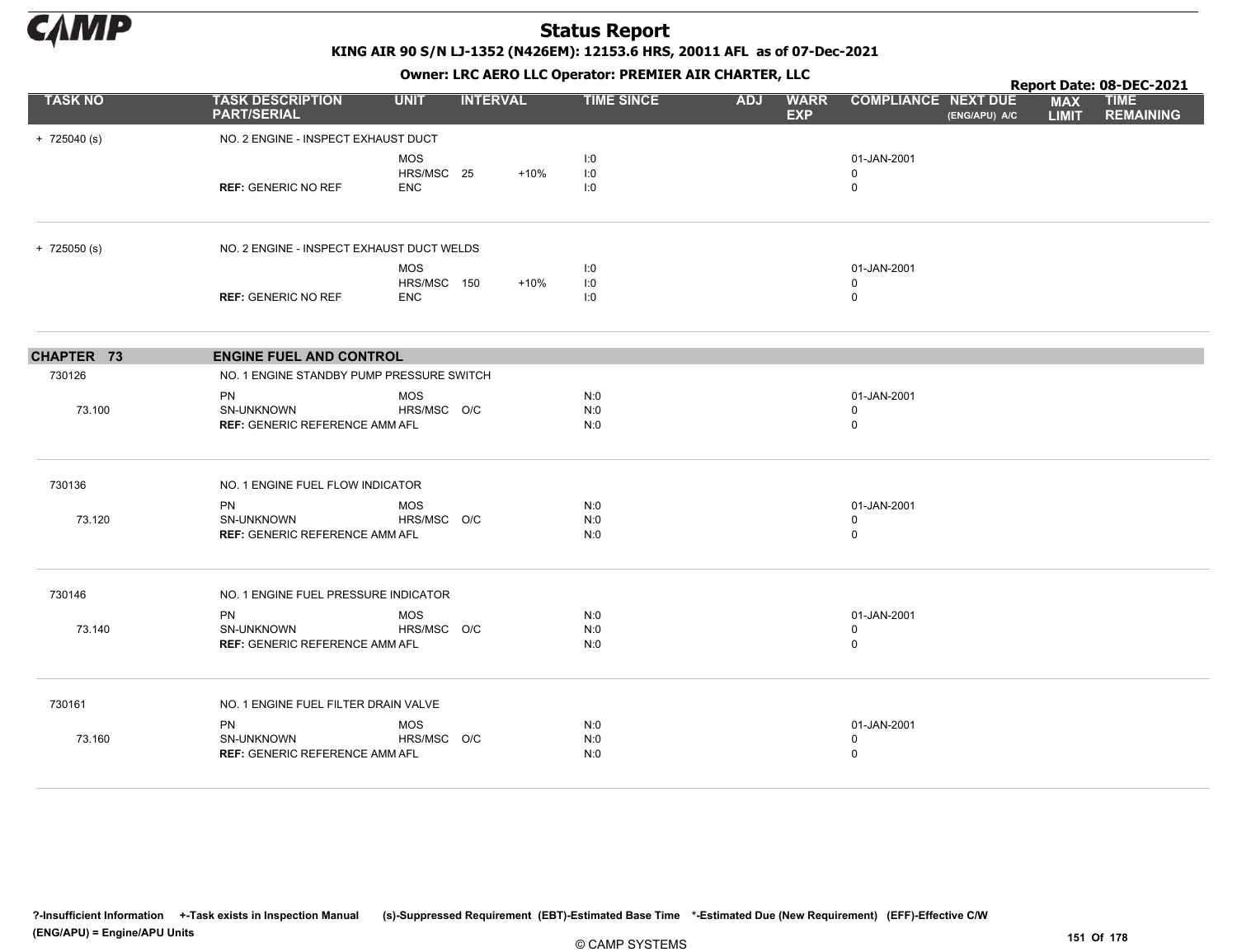

KING AIR 90 S/N LJ-1352 (N426EM): 12153.6 HRS, 20011 AFL as of 07-Dec-2021

|                |                                                                 | OWHER. LKC ALKO LLC OPERATOR. PREPILER AIR CHARTER, LLC |                 |                   |            |                           |                              |               | Report Date: 08-DEC-2021   |                                 |  |  |
|----------------|-----------------------------------------------------------------|---------------------------------------------------------|-----------------|-------------------|------------|---------------------------|------------------------------|---------------|----------------------------|---------------------------------|--|--|
| <b>TASK NO</b> | <b>TASK DESCRIPTION</b><br><b>PART/SERIAL</b>                   | <b>UNIT</b>                                             | <b>INTERVAL</b> | <b>TIME SINCE</b> | <b>ADJ</b> | <b>WARR</b><br><b>EXP</b> | <b>COMPLIANCE NEXT DUE</b>   | (ENG/APU) A/C | <b>MAX</b><br><b>LIMIT</b> | <b>TIME</b><br><b>REMAINING</b> |  |  |
| 730166         | NO. 1 ENGINE FUEL PRESSURE SWITCH                               |                                                         |                 |                   |            |                           |                              |               |                            |                                 |  |  |
| 73.170         | 100-389018-23<br>24367<br><b>REF: GENERIC REFERENCE AMM AFL</b> | <b>MOS</b><br>HRS/MSC O/C                               |                 |                   |            |                           | 20-SEP-2013<br>9384<br>16680 |               |                            |                                 |  |  |
| 730180         | NO. 1 ENGINE FUEL COLLECTOR PUMP                                |                                                         |                 |                   |            |                           |                              |               |                            |                                 |  |  |
|                | <b>PN</b>                                                       | <b>MOS</b>                                              |                 | N:0               |            |                           | 01-JAN-2001                  |               |                            |                                 |  |  |
| 73.040         | SN-UNKNOWN                                                      | HRS/MSC O/C                                             |                 | N:0               |            |                           | $\mathbf 0$                  |               |                            |                                 |  |  |
|                | <b>REF: GENERIC REFERENCE AMM AFL</b>                           |                                                         |                 | N:0               |            |                           | $\mathsf 0$                  |               |                            |                                 |  |  |
| 730626         | NO. 2 ENGINE STANDBY PUMP PRESSURE SWITCH                       |                                                         |                 |                   |            |                           |                              |               |                            |                                 |  |  |
|                | <b>PN</b>                                                       | MOS                                                     |                 | N:0               |            |                           | 01-JAN-2001                  |               |                            |                                 |  |  |
| 73.100         | SN-UNKNOWN                                                      | HRS/MSC O/C                                             |                 | N:0               |            |                           | $\mathbf 0$                  |               |                            |                                 |  |  |
|                | <b>REF: GENERIC REFERENCE AMM AFL</b>                           |                                                         |                 | N:0               |            |                           | $\mathsf 0$                  |               |                            |                                 |  |  |
| 730636         | NO. 2 ENGINE FUEL FLOW INDICATOR                                |                                                         |                 |                   |            |                           |                              |               |                            |                                 |  |  |
|                | <b>PN</b>                                                       | <b>MOS</b>                                              |                 | N:0               |            |                           | 01-JAN-2001                  |               |                            |                                 |  |  |
| 73.120         | SN-UNKNOWN                                                      | HRS/MSC O/C                                             |                 | N:0               |            |                           | $\mathbf 0$                  |               |                            |                                 |  |  |
|                | <b>REF: GENERIC REFERENCE AMM AFL</b>                           |                                                         |                 | N:0               |            |                           | $\mathsf 0$                  |               |                            |                                 |  |  |
| 730646         | NO. 2 ENGINE FUEL PRESSURE INDICATOR                            |                                                         |                 |                   |            |                           |                              |               |                            |                                 |  |  |
|                | <b>PN</b>                                                       | <b>MOS</b>                                              |                 | N:0               |            |                           | 01-JAN-2001                  |               |                            |                                 |  |  |
| 73.140         | SN-UNKNOWN                                                      | HRS/MSC O/C                                             |                 | N:0               |            |                           | $\mathbf 0$                  |               |                            |                                 |  |  |
|                | <b>REF: GENERIC REFERENCE AMM AFL</b>                           |                                                         |                 | N:0               |            |                           | $\mathsf 0$                  |               |                            |                                 |  |  |
| 730661         | NO. 2 ENGINE FUEL FILTER DRAIN VALVE                            |                                                         |                 |                   |            |                           |                              |               |                            |                                 |  |  |
|                | <b>PN</b>                                                       | <b>MOS</b>                                              |                 | N:0               |            |                           | 01-JAN-2001                  |               |                            |                                 |  |  |
| 73.160         | SN-UNKNOWN                                                      | HRS/MSC O/C                                             |                 | N:0               |            |                           | $\mathbf 0$                  |               |                            |                                 |  |  |
|                | <b>REF: GENERIC REFERENCE AMM AFL</b>                           |                                                         |                 | N:0               |            |                           | $\mathsf 0$                  |               |                            |                                 |  |  |
|                |                                                                 |                                                         |                 |                   |            |                           |                              |               |                            |                                 |  |  |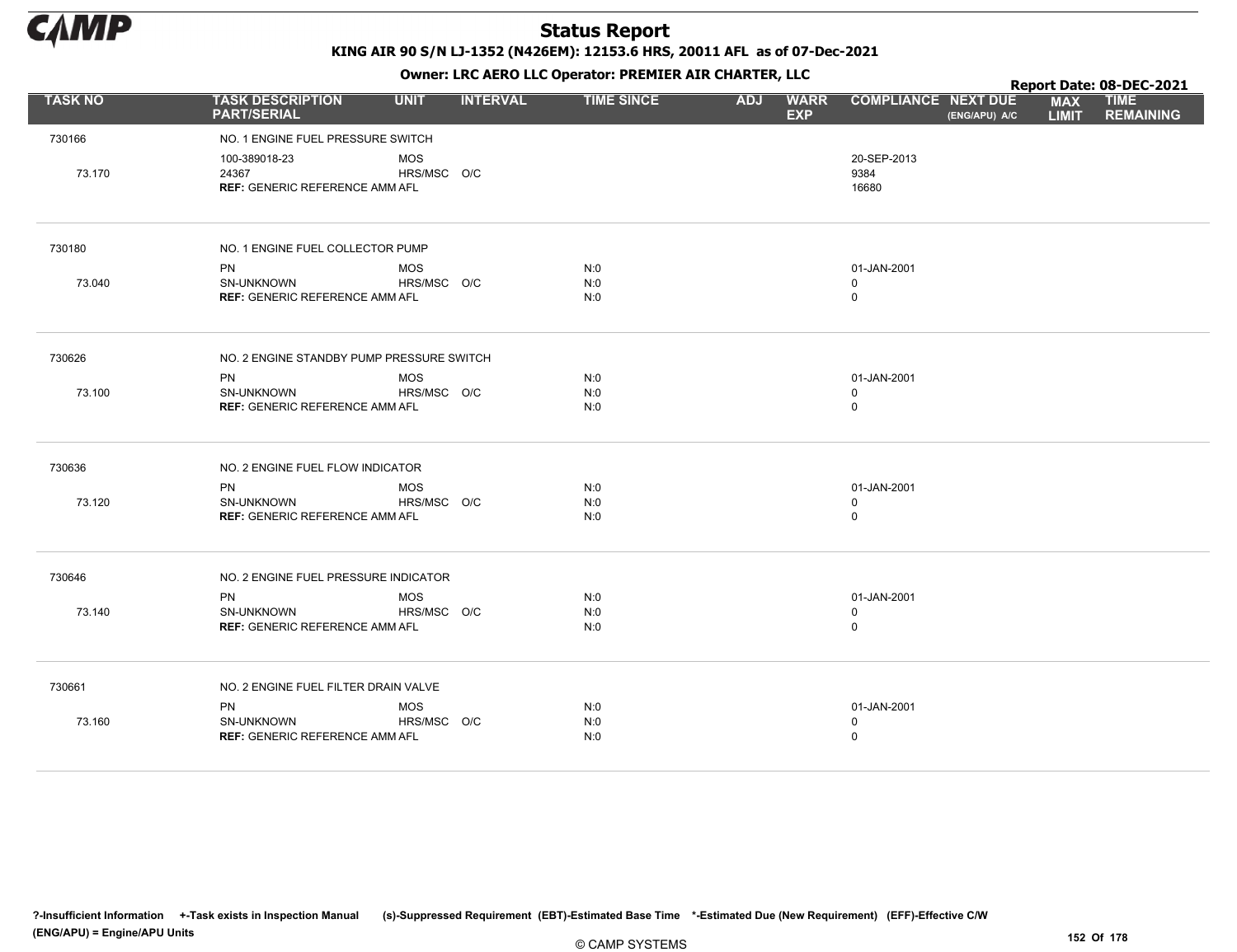

KING AIR 90 S/N LJ-1352 (N426EM): 12153.6 HRS, 20011 AFL as of 07-Dec-2021 Owner: LRC AERO LLC Operator: PREMIER AIR CHARTER, LLC

|                |                                                                      |                           |                 |                   |            | $\mathbf{r}$              |                            |               |                            | Report Date: 08-DEC-2021        |
|----------------|----------------------------------------------------------------------|---------------------------|-----------------|-------------------|------------|---------------------------|----------------------------|---------------|----------------------------|---------------------------------|
| <b>TASK NO</b> | <b>TASK DESCRIPTION</b><br><b>PART/SERIAL</b>                        | <b>UNIT</b>               | <b>INTERVAL</b> | <b>TIME SINCE</b> | <b>ADJ</b> | <b>WARR</b><br><b>EXP</b> | <b>COMPLIANCE NEXT DUE</b> | (ENG/APU) A/C | <b>MAX</b><br><b>LIMIT</b> | <b>TIME</b><br><b>REMAINING</b> |
| 730666         | NO. 2 ENGINE FUEL PRESSURE SWITCH                                    |                           |                 |                   |            |                           |                            |               |                            |                                 |
|                | 100-389018-23                                                        | <b>MOS</b>                |                 | N:0               |            |                           | 22-MAR-2000                |               |                            |                                 |
| 73.170         | 12760<br><b>REF: GENERIC REFERENCE AMM AFL</b>                       | HRS/MSC O/C               |                 | N:0<br>N:0        |            |                           | 2820<br>6287               |               |                            |                                 |
|                |                                                                      |                           |                 |                   |            |                           |                            |               |                            |                                 |
| 730670         | NO. 2 ENGINE FUEL COLLECTOR PUMP                                     |                           |                 |                   |            |                           |                            |               |                            |                                 |
|                | PN                                                                   | <b>MOS</b>                |                 | N:0               |            |                           | 01-JAN-2001                |               |                            |                                 |
| 73.040         | SN-UNKNOWN<br><b>REF: GENERIC REFERENCE AMM AFL</b>                  | HRS/MSC O/C               |                 | N:0<br>N:0        |            |                           | $\mathbf 0$<br>$\mathbf 0$ |               |                            |                                 |
|                |                                                                      |                           |                 |                   |            |                           |                            |               |                            |                                 |
|                | ENGINE NO. 1 Model: PT6A-21 Serial # PCE-25741                       | Part # 3027500            |                 |                   |            |                           |                            |               |                            |                                 |
| 73-10-05-900.5 | NO. 1 ENGINE - FUEL MANIFOLD AND NOZZLES                             |                           |                 |                   |            |                           |                            |               |                            |                                 |
|                | PT6A-21-10-3-1<br>EGL18-253-2                                        | <b>MOS</b><br>HRS/MSC O/C |                 |                   |            |                           | 11-JUN-2018<br>14096.7     |               |                            |                                 |
|                | <b>REF: EMM 73-10-05</b>                                             | <b>ENC</b>                |                 |                   |            |                           | 18448                      |               |                            |                                 |
| 73-10-05.7     | NO. 1 ENGINE - FUEL NOZZLE MANIFOLD AND NOZZLES INSPECTION CHECK     |                           |                 |                   |            |                           |                            |               |                            |                                 |
|                |                                                                      | <b>MOS</b>                |                 |                   |            |                           | 01-JAN-2001                |               |                            |                                 |
|                | <b>REF: EMM 73-10-05</b>                                             | HRS/MSC A/R<br><b>ENC</b> |                 |                   |            |                           | $\mathbf 0$<br>$\mathbf 0$ |               |                            |                                 |
|                |                                                                      |                           |                 |                   |            |                           |                            |               |                            |                                 |
| 73-10-05.8     | NO. 1 ENGINE - FUEL NOZZLE MANIFOLD AND NOZZLES AND APPROVED REPAIRS |                           |                 |                   |            |                           |                            |               |                            |                                 |
|                |                                                                      | <b>MOS</b>                |                 |                   |            |                           | 01-JAN-2001                |               |                            |                                 |
|                |                                                                      | HRS/MSC A/R               |                 |                   |            |                           | 0<br>$\mathbf 0$           |               |                            |                                 |
|                | <b>REF: EMM 73-10-05</b>                                             | <b>ENC</b>                |                 |                   |            |                           |                            |               |                            |                                 |
| 73-10-08-900.5 | NO. 1 ENGINE - PNEUMATIC LINE (PY)                                   |                           |                 |                   |            |                           |                            |               |                            |                                 |
|                | <b>PN</b>                                                            | <b>MOS</b>                |                 | N:0               |            |                           | 01-JAN-2001                |               |                            |                                 |
|                | SN-UNKNOWN<br><b>REF: EMM 73-10-08</b>                               | HRS/MSC O/C<br><b>ENC</b> |                 | N:0<br>N:0        |            |                           | $\mathbf 0$<br>$\mathbf 0$ |               |                            |                                 |
|                |                                                                      |                           |                 |                   |            |                           |                            |               |                            |                                 |

?-Insufficient Information +-Task exists in Inspection Manual (s)-Suppressed Requirement (EBT)-Estimated Base Time \*-Estimated Due (New Requirement) (EFF)-Effective C/W (ENG/APU) = Engine/APU Units 153 Of 178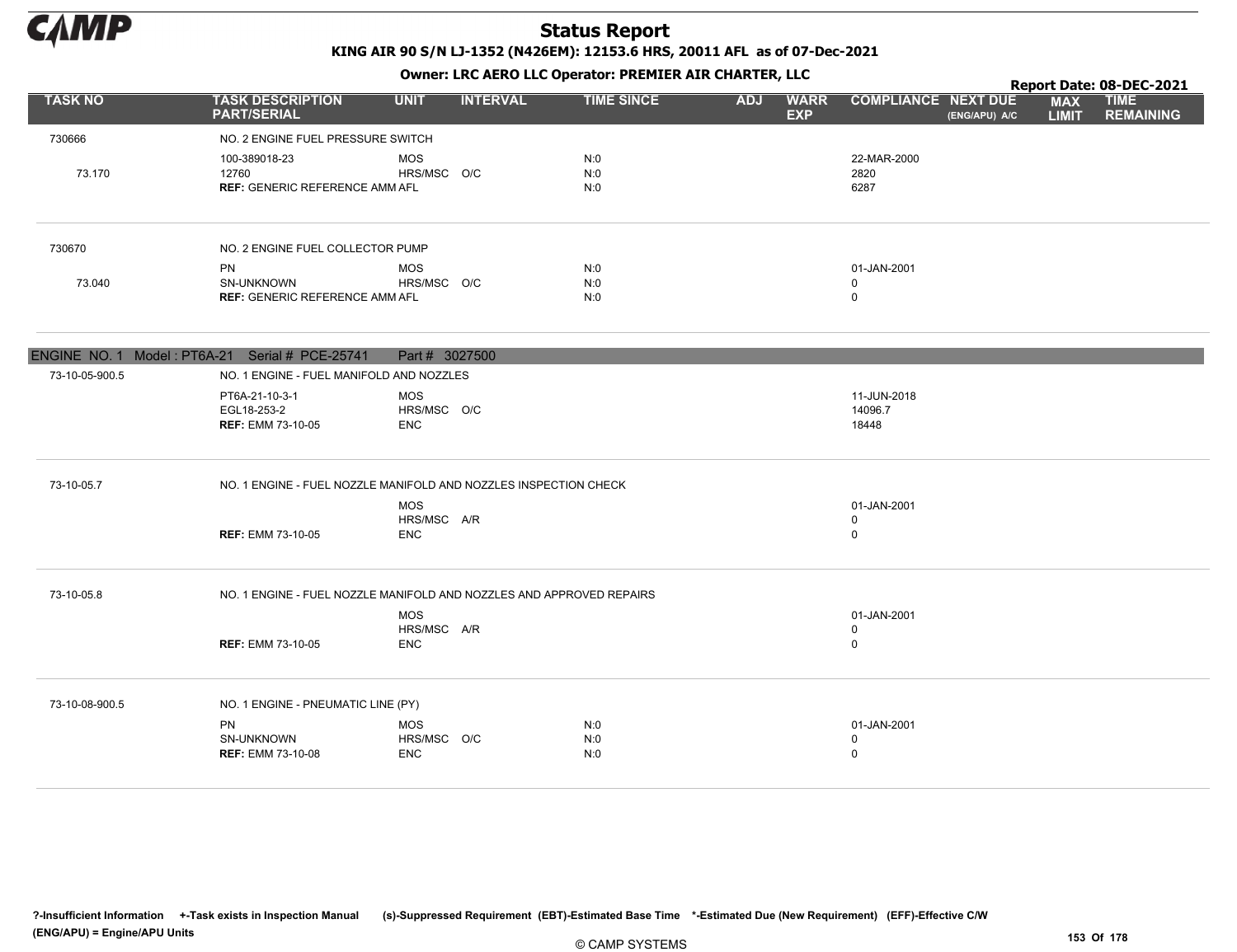

KING AIR 90 S/N LJ-1352 (N426EM): 12153.6 HRS, 20011 AFL as of 07-Dec-2021

|                |                                                     |                                         | Report Date: 08-DEC-2021 |                   |            |                           |                                           |               |                            |                                 |
|----------------|-----------------------------------------------------|-----------------------------------------|--------------------------|-------------------|------------|---------------------------|-------------------------------------------|---------------|----------------------------|---------------------------------|
| <b>TASK NO</b> | <b>TASK DESCRIPTION</b><br><b>PART/SERIAL</b>       | <b>UNIT</b>                             | <b>INTERVAL</b>          | <b>TIME SINCE</b> | <b>ADJ</b> | <b>WARR</b><br><b>EXP</b> | <b>COMPLIANCE NEXT DUE</b>                | (ENG/APU) A/C | <b>MAX</b><br><b>LIMIT</b> | <b>TIME</b><br><b>REMAINING</b> |
| 73-10-08.7     | NO. 1 ENGINE - PNEUMATIC LINE (PY) INSPECTION CHECK |                                         |                          |                   |            |                           |                                           |               |                            |                                 |
|                | <b>REF: EMM 73-10-08</b>                            | <b>MOS</b><br>HRS/MSC A/R<br><b>ENC</b> |                          |                   |            |                           | 01-JAN-2001<br>$\mathbf 0$<br>$\mathbf 0$ |               |                            |                                 |
| 73-10-08.8     | NO. 1 ENGINE - PNEUMATIC LINE (PY) APPROVED REPAIRS |                                         |                          |                   |            |                           |                                           |               |                            |                                 |
|                |                                                     | <b>MOS</b>                              |                          |                   |            |                           | 01-JAN-2001                               |               |                            |                                 |
|                | <b>REF: EMM 73-10-08</b>                            | HRS/MSC A/R<br><b>ENC</b>               |                          |                   |            |                           | $\mathbf 0$<br>$\mathbf 0$                |               |                            |                                 |
| 73-10-08.9     | NO. 1 ENGINE - PNEUMATIC LINE (PY) ADJUSTMENT TEST  |                                         |                          |                   |            |                           |                                           |               |                            |                                 |
|                |                                                     | <b>MOS</b>                              |                          |                   |            |                           | 01-JAN-2001                               |               |                            |                                 |
|                | <b>REF: EMM 73-10-08</b>                            | HRS/MSC A/R<br><b>ENC</b>               |                          |                   |            |                           | $\mathbf 0$<br>$\mathbf 0$                |               |                            |                                 |
| 73-20-00.8     | NO. 1 ENGINE - FUEL CONTROL UNIT APPROVED REPAIRS   |                                         |                          |                   |            |                           |                                           |               |                            |                                 |
|                |                                                     | MOS                                     |                          |                   |            |                           | 17-JUN-2021                               |               |                            |                                 |
|                | <b>REF: EMM 73-20-00</b>                            | HRS/MSC A/R<br><b>ENC</b>               |                          |                   |            |                           | 14568.1<br>18916                          |               |                            |                                 |
| 73-20-00.9     | NO. 1 ENGINE - FUEL CONTORL UNIT ADJUSTMENT TEST    |                                         |                          |                   |            |                           |                                           |               |                            |                                 |
|                |                                                     | <b>MOS</b>                              |                          |                   |            |                           | 17-JUN-2021                               |               |                            |                                 |
|                | <b>REF: EMM 73-20-00</b>                            | HRS/MSC A/R<br><b>ENC</b>               |                          |                   |            |                           | 14568.1<br>18916                          |               |                            |                                 |
| 730010         | NO. 1 ENGINE - STANDBY PUMP PRESSURE SWITCH         |                                         |                          |                   |            |                           |                                           |               |                            |                                 |
|                | PN                                                  | MOS                                     |                          | N:0               |            |                           | 01-JAN-2001                               |               |                            |                                 |
|                | SN-UNKNOWN<br><b>REF: GENERIC NO REF</b>            | HRS/MSC O/C<br><b>ENC</b>               |                          | N:0<br>N:0        |            |                           | 0<br>$\mathbf 0$                          |               |                            |                                 |
|                |                                                     |                                         |                          |                   |            |                           |                                           |               |                            |                                 |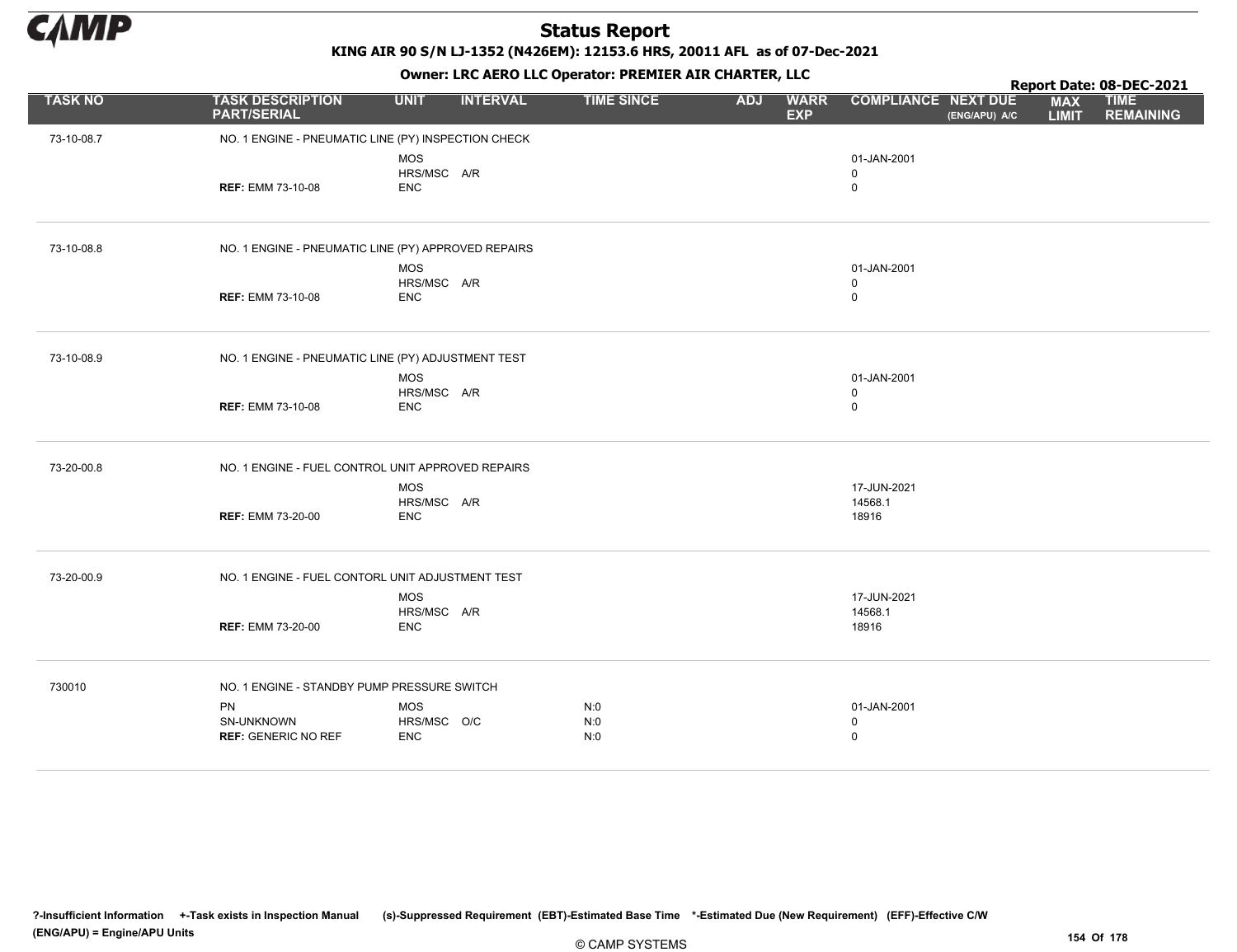

KING AIR 90 S/N LJ-1352 (N426EM): 12153.6 HRS, 20011 AFL as of 07-Dec-2021

|                 |                                                                                                                      |              |                 |                   |            |                           |             |                                             |                            | Report Date: 08-DEC-2021        |         |
|-----------------|----------------------------------------------------------------------------------------------------------------------|--------------|-----------------|-------------------|------------|---------------------------|-------------|---------------------------------------------|----------------------------|---------------------------------|---------|
| <b>TASK NO</b>  | <b>TASK DESCRIPTION</b><br><b>PART/SERIAL</b>                                                                        | <b>UNIT</b>  | <b>INTERVAL</b> | <b>TIME SINCE</b> | <b>ADJ</b> | <b>WARR</b><br><b>EXP</b> |             | <b>COMPLIANCE NEXT DUE</b><br>(ENG/APU) A/C | <b>MAX</b><br><b>LIMIT</b> | <b>TIME</b><br><b>REMAINING</b> |         |
| + 731010        | NO. 1 ENGINE - FUEL PUMP                                                                                             |              |                 |                   |            |                           |             |                                             |                            |                                 |         |
|                 | 386101-5                                                                                                             | <b>MOS</b>   |                 | O:0               |            |                           | 21-DEC-2017 |                                             |                            |                                 |         |
|                 | 1238                                                                                                                 | HRS/MSC 3600 |                 | O:0               |            |                           | 14094.6     | (17694.6) 15200.4                           |                            | 3046.8                          |         |
| <b>OVERHAUL</b> | <b>REF: EMM 73-10-02</b>                                                                                             | <b>ENC</b>   |                 | O:0               |            |                           | 18446       |                                             |                            |                                 |         |
| $+ 731015 (s)$  | NO. 1 ENGINE - DO A VISUAL INSPECTION OF THE FUEL PUMP (IN-SITU INSPECTION ONLY) FOR INSTALLATION AND PKG<br>LEAKAGE |              |                 |                   |            |                           |             |                                             |                            |                                 |         |
|                 | PKG <sub>1</sub>                                                                                                     | <b>MOS</b>   |                 |                   |            |                           | 17-JUN-2021 |                                             |                            |                                 |         |
|                 |                                                                                                                      | HRS/MSC 200  |                 |                   |            |                           | 14568.1     |                                             |                            |                                 |         |
|                 | <b>REF: EMM 73-10-02</b>                                                                                             | <b>ENC</b>   |                 |                   |            |                           | 18916       |                                             |                            |                                 |         |
| + 731025        | NO. 1 ENGINE - CLEAN/LEAK/FUNCTIONAL TEST FUEL MANIFOLD AND NOZZLES                                                  |              |                 |                   |            |                           |             |                                             |                            |                                 |         |
|                 |                                                                                                                      | <b>MOS</b>   |                 |                   |            |                           | 01-MAR-2021 |                                             |                            |                                 |         |
|                 |                                                                                                                      | HRS/MSC 400  | $+10%$          |                   |            |                           | 14468.6     | (14868.6) 12374.4                           | 14908.6                    | 220.8                           | $(+40)$ |
|                 | <b>REF: See Workcard</b>                                                                                             | <b>ENC</b>   |                 |                   |            |                           | 18827       |                                             |                            |                                 |         |
| + 731030        | NO. 1 ENGINE - REPLACE FUEL PUMP OUTLET FILTER                                                                       |              |                 |                   |            |                           |             |                                             |                            |                                 |         |
|                 | 386101-5                                                                                                             | <b>MOS</b>   |                 |                   |            |                           | 18-AUG-2020 |                                             |                            |                                 |         |
|                 | 1238                                                                                                                 | HRS/MSC 600  | $+10%$          |                   |            |                           | 14364.7     | (14964.7) 12470.5                           | 15024.7                    | 316.9                           | $(+60)$ |
|                 | <b>REF: EMM 73-10-02</b>                                                                                             | <b>ENC</b>   |                 |                   |            |                           | 18731       |                                             |                            |                                 |         |
| $+ 731035 (s)$  | NO. 1 ENGINE - INSPECT FUEL FILTER FOR FOREIGN MATERIAL OR DISTORTION                                                |              |                 |                   |            |                           | <b>PKG</b>  |                                             |                            |                                 |         |
|                 | PKG <sub>1</sub>                                                                                                     | <b>MOS</b>   |                 |                   |            |                           | 17-JUN-2021 |                                             |                            |                                 |         |
|                 |                                                                                                                      | HRS/MSC 200  |                 |                   |            |                           | 14568.1     |                                             |                            |                                 |         |
|                 | <b>REF: EMM 73-10-02</b>                                                                                             | <b>ENC</b>   |                 |                   |            |                           | 18916       |                                             |                            |                                 |         |
| + 731040        | NO. 1 ENGINE - CHECK AND REPLACEMENT FUEL PUMP INLET SCREEN                                                          |              |                 |                   |            |                           |             |                                             |                            |                                 |         |
|                 | 386101-5                                                                                                             | <b>MOS</b>   |                 |                   |            |                           | 18-AUG-2020 |                                             |                            |                                 |         |
|                 | 1238                                                                                                                 | HRS/MSC 600  | +10%            |                   |            |                           | 14364.7     | (14964.7) 12470.5                           | 15024.7                    | 316.9                           | $(+60)$ |
|                 | <b>REF: EMM 73-10-02</b>                                                                                             | <b>ENC</b>   |                 |                   |            |                           | 18731       |                                             |                            |                                 |         |
|                 |                                                                                                                      |              |                 |                   |            |                           |             |                                             |                            |                                 |         |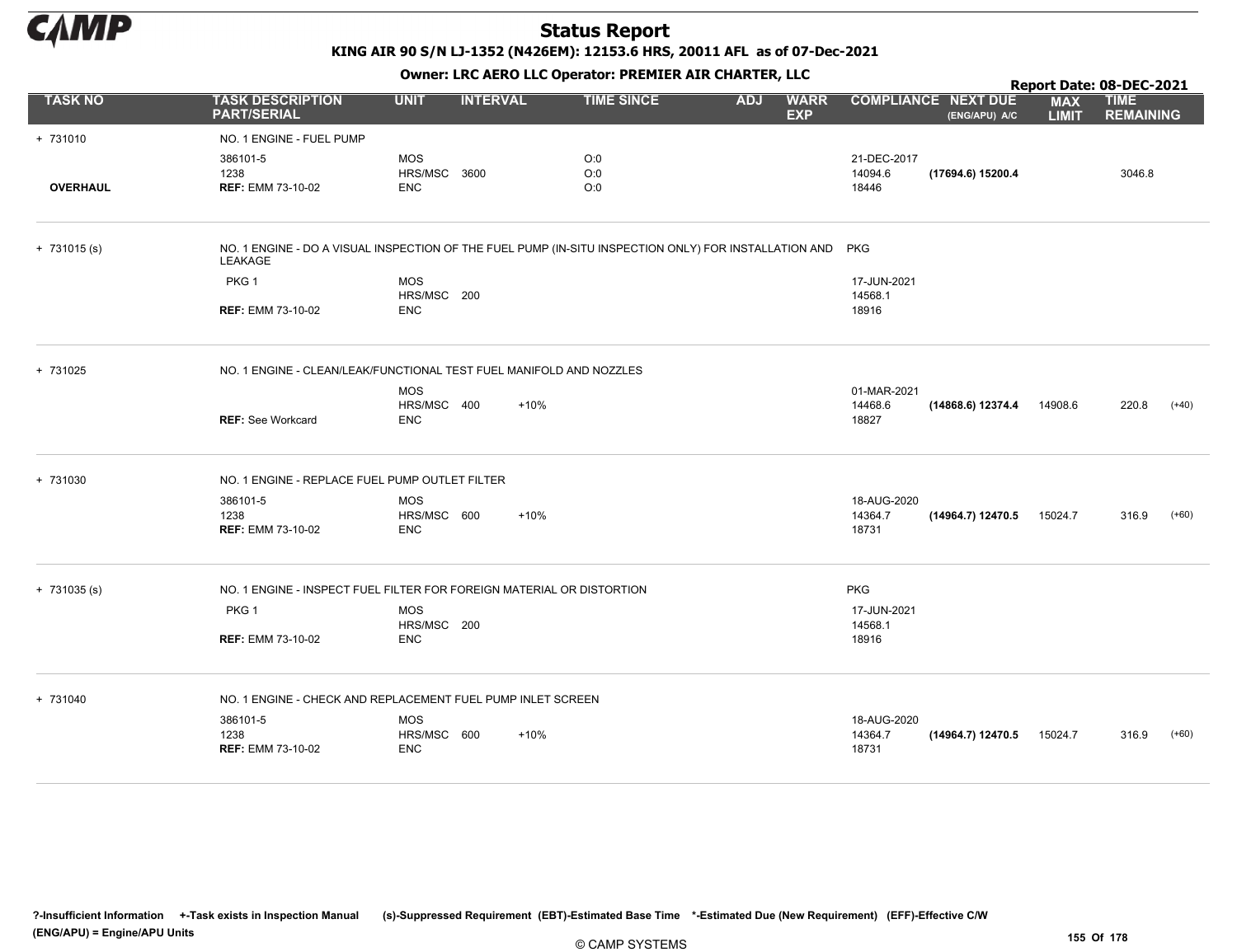

KING AIR 90 S/N LJ-1352 (N426EM): 12153.6 HRS, 20011 AFL as of 07-Dec-2021

|                 | OWIICI . EKC AEKO EEC OPCIALOI . PREMIER AIR CHARTER, EEC                                     |                                          |                 |        |                   |            |                           |                                 | Report Date: 08-DEC-2021                    |                            |                                 |          |  |  |
|-----------------|-----------------------------------------------------------------------------------------------|------------------------------------------|-----------------|--------|-------------------|------------|---------------------------|---------------------------------|---------------------------------------------|----------------------------|---------------------------------|----------|--|--|
| <b>TASK NO</b>  | <b>TASK DESCRIPTION</b><br><b>PART/SERIAL</b>                                                 | <b>UNIT</b>                              | <b>INTERVAL</b> |        | <b>TIME SINCE</b> | <b>ADJ</b> | <b>WARR</b><br><b>EXP</b> |                                 | <b>COMPLIANCE NEXT DUE</b><br>(ENG/APU) A/C | <b>MAX</b><br><b>LIMIT</b> | <b>TIME</b><br><b>REMAINING</b> |          |  |  |
| + 731050        | NO. 1 ENGINE - CHECK FUEL PUMP COUPLING                                                       |                                          |                 |        |                   |            |                           |                                 |                                             |                            |                                 |          |  |  |
|                 | <b>REF: EMM 73-10-02</b>                                                                      | <b>MOS</b><br>HRS/MSC 600<br><b>ENC</b>  |                 | $+10%$ |                   |            |                           | 18-AUG-2020<br>14364.7<br>18731 | (14964.7) 12470.5                           | 15024.7                    | 316.9                           | $(+60)$  |  |  |
| + 731060        | NO. 1 ENGINE - OIL TO FUEL HEATER                                                             |                                          |                 |        |                   |            |                           |                                 |                                             |                            |                                 |          |  |  |
| <b>OVERHAUL</b> | 3032710<br>10552E<br><b>REF: EMM 73-10-01</b>                                                 | <b>MOS</b><br>HRS/MSC 3600<br><b>ENC</b> |                 | $+500$ | O:0               |            |                           | 11-APR-2016<br>13733.6          | (17333.6) 14839.4                           | 17833.6                    | 2685.8                          | $(+500)$ |  |  |
| $+ 731065 (s)$  | NO. 1 ENGINE - INSPECT OIL TO FUEL HEATER INSTALLATION                                        |                                          |                 |        |                   |            |                           | <b>PKG</b>                      |                                             |                            |                                 |          |  |  |
|                 | PKG <sub>1</sub>                                                                              | <b>MOS</b>                               |                 |        |                   |            |                           | 17-JUN-2021                     |                                             |                            |                                 |          |  |  |
|                 | <b>REF: EMM 73-10-01</b>                                                                      | HRS/MSC 200<br><b>ENC</b>                |                 |        |                   |            |                           | 14568.1<br>18916                |                                             |                            |                                 |          |  |  |
| + 731070        | NO. 1 ENGINE - FLOW DIVIDER/STARTING CONTROL INSTALLATION                                     |                                          |                 |        |                   |            |                           |                                 |                                             |                            |                                 |          |  |  |
|                 | 26035-1                                                                                       | <b>MOS</b>                               |                 |        | O:0               |            |                           | 11-APR-2016                     |                                             |                            |                                 |          |  |  |
| <b>OVERHAUL</b> | 2004<br><b>REF: EMM 73-10-04</b>                                                              | HRS/MSC 3600<br><b>ENC</b>               |                 | $+500$ | O:0<br>O:0        |            |                           | 13733.6<br>17988                | (17333.6) 14839.4                           | 17833.6                    | 2685.8                          | (+500)   |  |  |
| + 731080        | NO. 1 ENGINE - REMOVE AND INSPECT FUEL PUMP DRIVE COUPLING AND COVER (ACCESSORY GEARBOX SIDE) |                                          |                 |        |                   |            |                           |                                 |                                             |                            |                                 |          |  |  |
|                 | <b>REF: EMM 73-10-02</b>                                                                      | <b>MOS</b><br>HRS/MSC 1800<br><b>ENC</b> |                 | $+100$ |                   |            |                           | 19-APR-2016<br>13733.5          | $(15533.5)$ 13039.3                         | 15633.5                    | 885.7                           | $(+100)$ |  |  |
| $+ 731085 (s)$  | NO. 1 ENGINE - INSPECT FLOW DIVIDER AND DUMP VALVE FOR INSTALLATION AND LEAKS                 |                                          |                 |        |                   |            |                           | <b>PKG</b>                      |                                             |                            |                                 |          |  |  |
|                 | PKG 1                                                                                         | <b>MOS</b>                               |                 |        |                   |            |                           | 17-JUN-2021                     |                                             |                            |                                 |          |  |  |
|                 | <b>REF: EMM 73-10-04</b>                                                                      | HRS/MSC 200<br><b>ENC</b>                |                 |        |                   |            |                           | 14568.1<br>18916                |                                             |                            |                                 |          |  |  |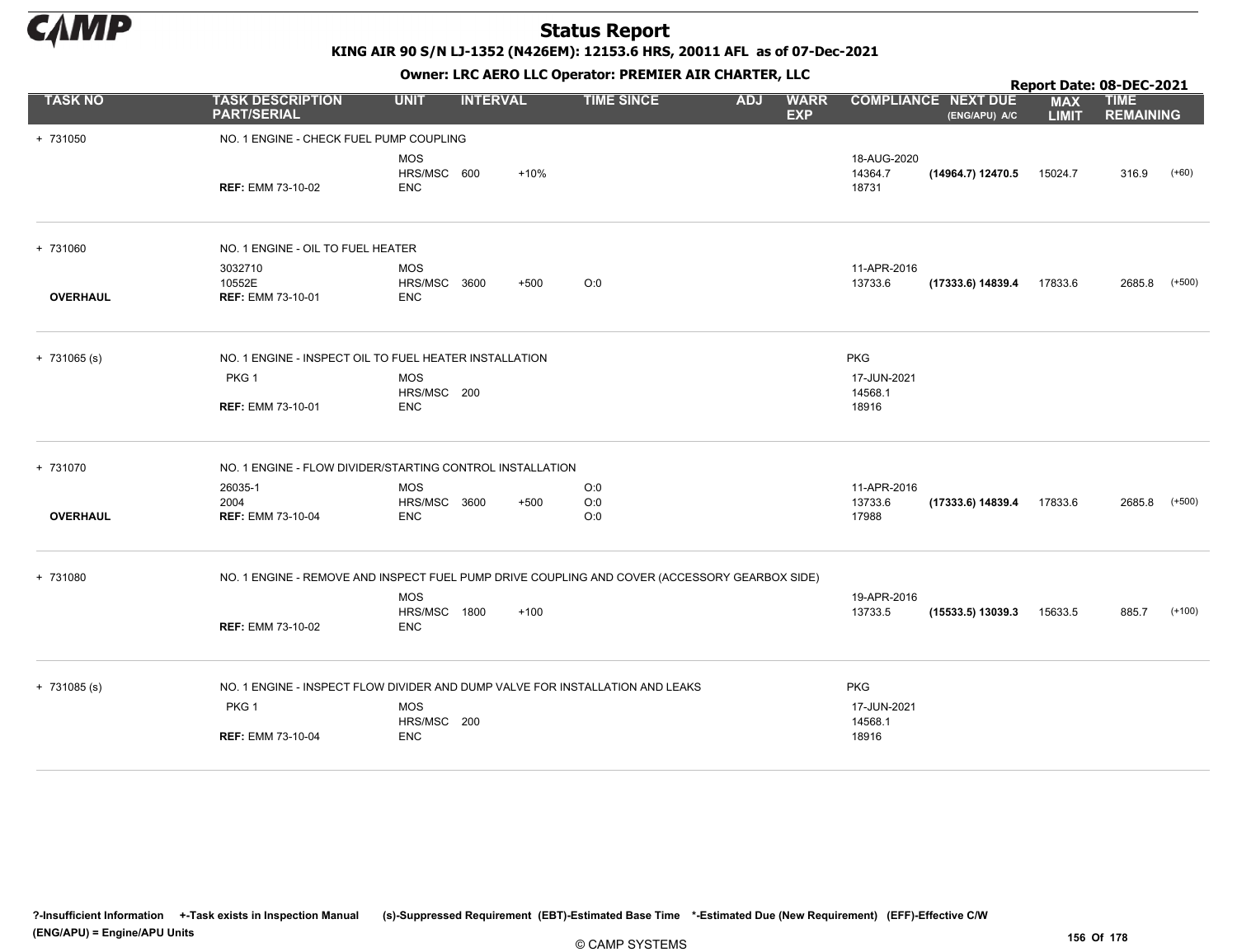

|                 |                                                                                   |                     |                 |        |                   |            |                           |             |                                             |                            | Report Date: 08-DEC-2021        |          |
|-----------------|-----------------------------------------------------------------------------------|---------------------|-----------------|--------|-------------------|------------|---------------------------|-------------|---------------------------------------------|----------------------------|---------------------------------|----------|
| <b>TASK NO</b>  | <b>TASK DESCRIPTION</b><br><b>PART/SERIAL</b>                                     | <b>UNIT</b>         | <b>INTERVAL</b> |        | <b>TIME SINCE</b> | <b>ADJ</b> | <b>WARR</b><br><b>EXP</b> |             | <b>COMPLIANCE NEXT DUE</b><br>(ENG/APU) A/C | <b>MAX</b><br><b>LIMIT</b> | <b>TIME</b><br><b>REMAINING</b> |          |
| + 731090        | NO. 1 ENGINE - FUEL CONTROL UNIT                                                  |                     |                 |        |                   |            |                           |             |                                             |                            |                                 |          |
|                 | 3244745-3                                                                         | <b>MOS</b>          |                 |        | O:0               |            |                           | 21-DEC-2017 |                                             |                            |                                 |          |
|                 | A33630                                                                            | HRS/MSC 3600        |                 | $+500$ | O:0               |            |                           | 14094.6     | (17694.6) 15200.4                           | 18194.6                    | 3046.8                          | $(+500)$ |
| <b>OVERHAUL</b> | <b>REF: EMM 73-20-00</b>                                                          | <b>ENC</b>          |                 |        | O:0               |            |                           | 18446       |                                             |                            |                                 |          |
| $+ 731091(s)$   | NO. 1 ENGINE - INSPECT FCU FOR INSTALLATION, LINKAGES AND PNEUMATIC TUBES         |                     |                 |        |                   |            |                           | <b>PKG</b>  |                                             |                            |                                 |          |
|                 | PKG <sub>1</sub>                                                                  | <b>MOS</b>          |                 |        |                   |            |                           | 17-JUN-2021 |                                             |                            |                                 |          |
|                 |                                                                                   | HRS/MSC 200         |                 |        |                   |            |                           | 14568.1     |                                             |                            |                                 |          |
|                 | <b>REF: EMM 73-20-00</b>                                                          | <b>ENC</b>          |                 |        |                   |            |                           | 18916       |                                             |                            |                                 |          |
| + 731095        | NO. 1 ENGINE - INSPECT FUEL CONTROL UNIT DRIVEBODY/DRIVESHAFT BEARING REPLACEMENT |                     |                 |        |                   |            |                           |             |                                             |                            |                                 |          |
|                 | 3244745-3                                                                         | <b>MOS</b>          |                 |        |                   |            |                           | 17-JUN-2021 |                                             |                            |                                 |          |
|                 | A33630                                                                            | <b>HRS/MSC 3600</b> |                 | $+100$ |                   |            |                           | 14568.1     | (18168.1) 15673.9                           | 18268.1                    | 3520.3                          | (+100)   |
|                 | <b>REF: EMM 73-20-00</b>                                                          | <b>ENC</b>          |                 |        |                   |            |                           | 18916       |                                             |                            |                                 |          |
| $+ 731097 (s)$  | NO. 1 ENGINE - CHECK FCU MANUAL OVERRIDE SYSTEM FOR STATIC OPERATION              |                     |                 |        |                   |            |                           | <b>PKG</b>  |                                             |                            |                                 |          |
|                 | PKG <sub>1</sub>                                                                  | <b>MOS</b>          |                 |        |                   |            |                           | 17-JUN-2021 |                                             |                            |                                 |          |
|                 |                                                                                   | HRS/MSC 200         |                 |        |                   |            |                           | 14568.1     |                                             |                            |                                 |          |
|                 | <b>REF: EMM 71-00-00</b>                                                          | <b>ENC</b>          |                 |        |                   |            |                           | 18916       |                                             |                            |                                 |          |
| + 731105        | NO. 1 ENGINE - PERFORM DECELERATION CHECK                                         |                     |                 |        |                   |            |                           |             |                                             |                            |                                 |          |
|                 |                                                                                   | <b>MOS</b>          |                 |        |                   |            |                           | 11-DEC-2020 |                                             |                            |                                 |          |
|                 |                                                                                   | HRS/MSC 400         |                 |        |                   |            |                           | 14431.4     | (14831.4) 12337.2                           |                            | 183.6                           |          |
|                 | <b>REF: EMM 71-00-00</b>                                                          | <b>ENC</b>          |                 |        |                   |            |                           |             |                                             |                            |                                 |          |
| 732010          | NO. 1 ENGINE - FUEL FLOW TRANSMITTER                                              |                     |                 |        |                   |            |                           |             |                                             |                            |                                 |          |
|                 | <b>PN</b>                                                                         | <b>MOS</b>          |                 |        | N:0               |            |                           | 01-JAN-2001 |                                             |                            |                                 |          |
|                 | SN-UNKNOWN                                                                        | HRS/MSC O/C         |                 |        | N:0               |            |                           | 0           |                                             |                            |                                 |          |
|                 | <b>REF: GENERIC NO REF</b>                                                        | <b>ENC</b>          |                 |        | N:0               |            |                           | $\mathsf 0$ |                                             |                            |                                 |          |
|                 |                                                                                   |                     |                 |        |                   |            |                           |             |                                             |                            |                                 |          |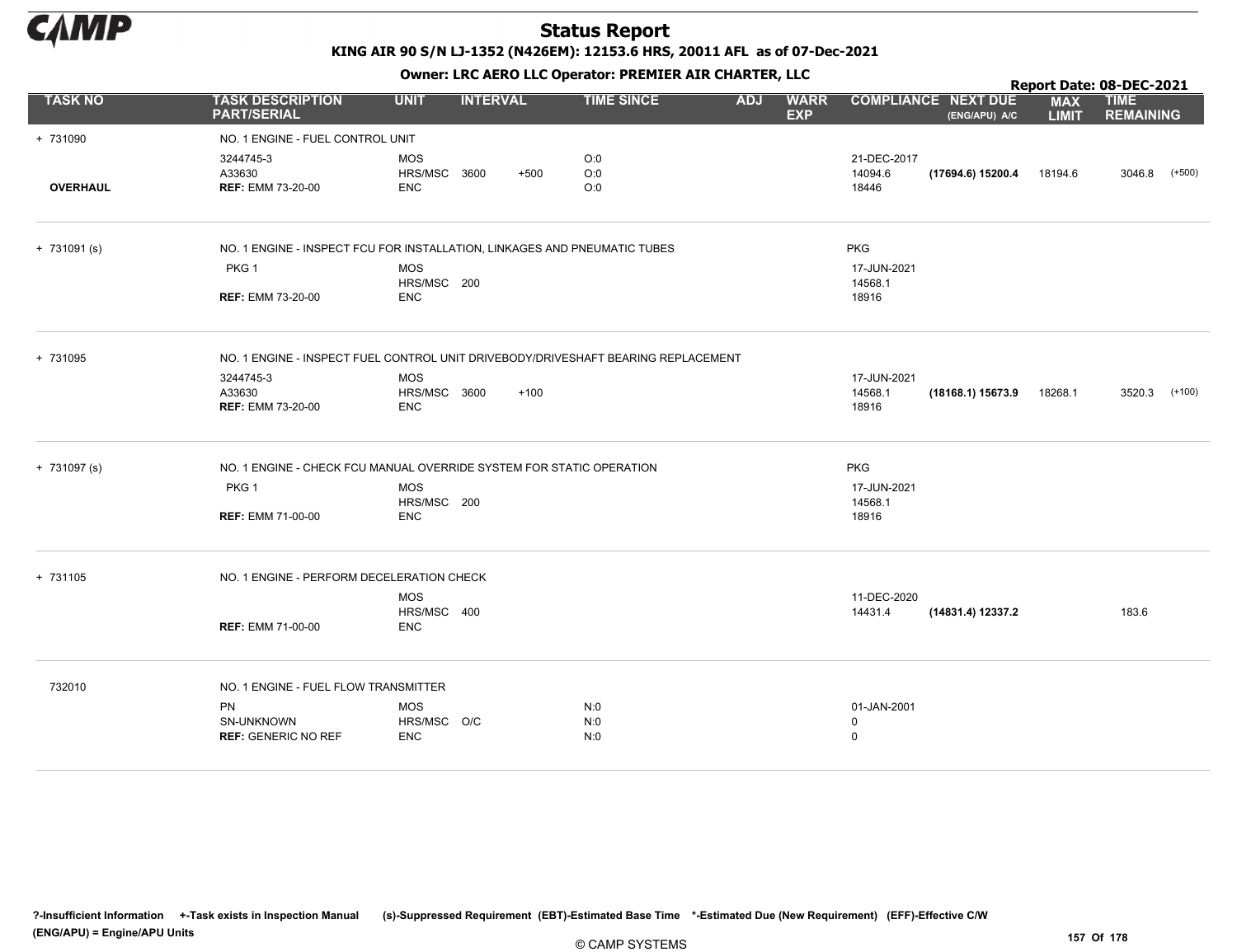

|                |                                                | <u> Chilett Elle Merce 220 Operatori i Ref Mercelli Chilillery 220</u> |                   |            |                           |                            |               |                            | Report Date: 08-DEC-2021        |
|----------------|------------------------------------------------|------------------------------------------------------------------------|-------------------|------------|---------------------------|----------------------------|---------------|----------------------------|---------------------------------|
| <b>TASK NO</b> | <b>TASK DESCRIPTION</b><br><b>PART/SERIAL</b>  | <b>INTERVAL</b><br><b>UNIT</b>                                         | <b>TIME SINCE</b> | <b>ADJ</b> | <b>WARR</b><br><b>EXP</b> | <b>COMPLIANCE NEXT DUE</b> | (ENG/APU) A/C | <b>MAX</b><br><b>LIMIT</b> | <b>TIME</b><br><b>REMAINING</b> |
| $+ 732011$ (s) |                                                | NO. 1 ENGINE - INSPECT FUEL DRAIN VALVE FOR INSTALLATION AND LEAK      |                   |            |                           | PKG                        |               |                            |                                 |
|                | PKG <sub>1</sub>                               | <b>MOS</b>                                                             |                   |            |                           | 17-JUN-2021                |               |                            |                                 |
|                | <b>REF: EMM 73-10-06</b>                       | HRS/MSC 200<br><b>ENC</b>                                              |                   |            |                           | 14568.1<br>18916           |               |                            |                                 |
|                |                                                |                                                                        |                   |            |                           |                            |               |                            |                                 |
| 732020         | NO. 1 ENGINE - FUEL PRESSURE TRANSMITTER       |                                                                        |                   |            |                           |                            |               |                            |                                 |
|                | PN                                             | <b>MOS</b>                                                             | N:0               |            |                           | 01-JAN-2001                |               |                            |                                 |
|                | SN-UNKNOWN<br><b>REF: GENERIC NO REF</b>       | HRS/MSC O/C<br><b>ENC</b>                                              | N:0<br>N:0        |            |                           | 0<br>$\mathbf 0$           |               |                            |                                 |
|                |                                                |                                                                        |                   |            |                           |                            |               |                            |                                 |
| 732025         | NO. 1 ENGINE - FUEL FILTER                     |                                                                        |                   |            |                           |                            |               |                            |                                 |
|                | <b>PN</b>                                      | <b>MOS</b>                                                             | N:0               |            |                           | 01-JAN-2001                |               |                            |                                 |
|                | <b>SN-UNKNOWN</b>                              | HRS/MSC O/C                                                            | N:0               |            |                           | 0                          |               |                            |                                 |
|                | <b>REF: EMM 73-10-02</b>                       | <b>ENC</b>                                                             | N:0               |            |                           | $\mathbf 0$                |               |                            |                                 |
| 732030         | NO. 1 ENGINE - TEMPERATURE COMPENSATOR         |                                                                        |                   |            |                           |                            |               |                            |                                 |
|                | <b>PN</b>                                      | <b>MOS</b>                                                             | N:0               |            |                           | 01-JAN-2001                |               |                            |                                 |
|                | SN-UNKNOWN                                     | HRS/MSC O/C                                                            | N:0               |            |                           | $\mathbf 0$                |               |                            |                                 |
|                | <b>REF: EMM 73-10-07</b>                       | <b>ENC</b>                                                             | N:0               |            |                           | $\mathbf 0$                |               |                            |                                 |
|                | ENGINE NO. 2 Model: PT6A-21 Serial # PCE-24798 | Part # 3027500                                                         |                   |            |                           |                            |               |                            |                                 |
| 73-10-05-900.5 | NO. 2 ENGINE - FUEL MANIFOLD AND NOZZLES       |                                                                        |                   |            |                           |                            |               |                            |                                 |
|                | PN-UNKNOWN                                     | <b>MOS</b>                                                             |                   |            |                           | 17-SEP-2018                |               |                            |                                 |
|                | SN-UNKNOWN                                     | HRS/MSC O/C                                                            |                   |            |                           | 14734                      |               |                            |                                 |
|                | <b>REF: EMM 73-10-05</b>                       | <b>ENC</b>                                                             |                   |            |                           | 17659                      |               |                            |                                 |
| 730010         | NO. 2 ENGINE - STANDBY PUMP PRESSURE SWITCH    |                                                                        |                   |            |                           |                            |               |                            |                                 |
|                | <b>PN</b>                                      | <b>MOS</b>                                                             | N:0               |            |                           | 01-JAN-2001                |               |                            |                                 |
|                | <b>SN-UNKNOWN</b>                              | HRS/MSC O/C                                                            | N:0               |            |                           | $\Omega$                   |               |                            |                                 |
|                | <b>REF: GENERIC NO REF</b>                     | <b>ENC</b>                                                             | N:0               |            |                           | $\mathbf 0$                |               |                            |                                 |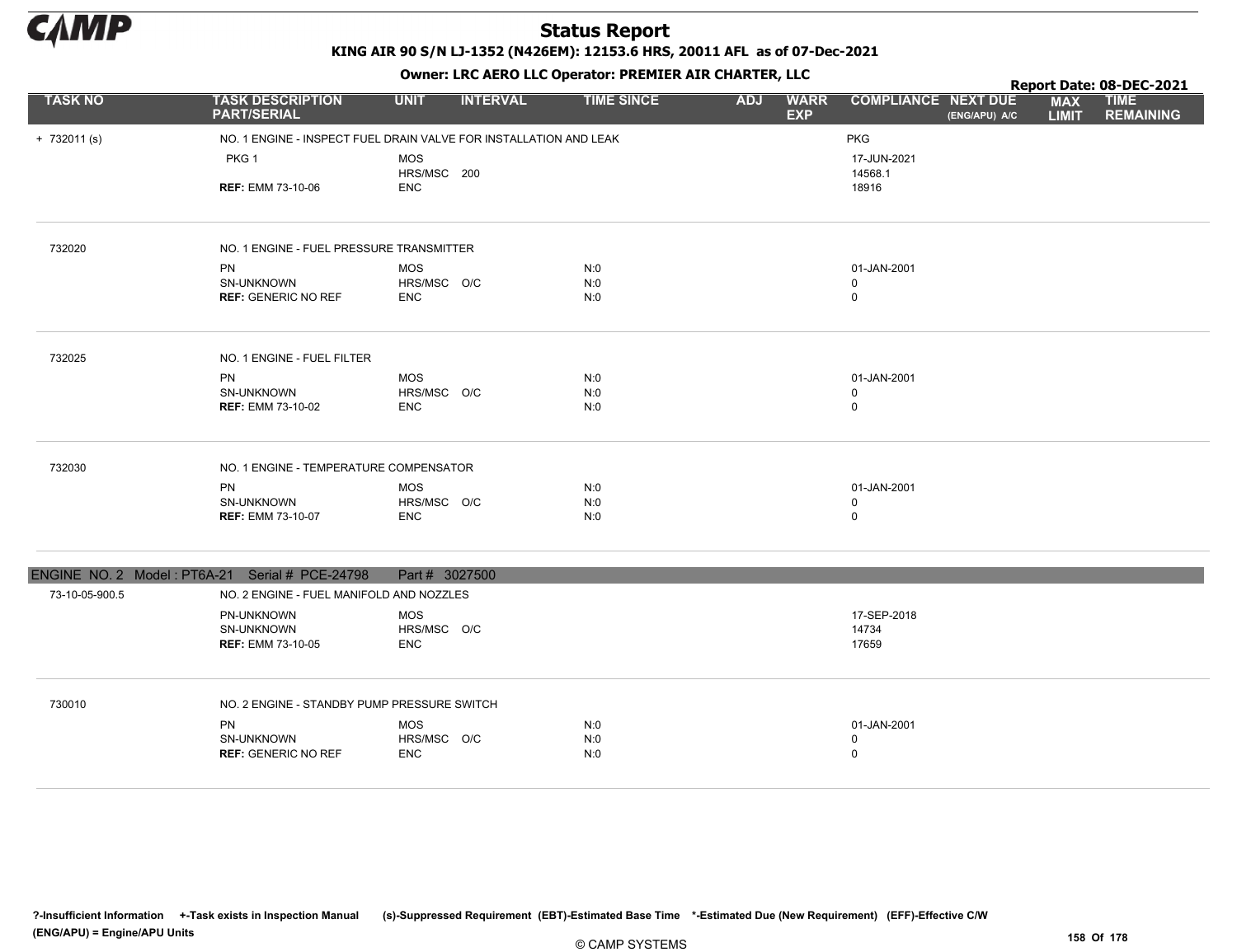

KING AIR 90 S/N LJ-1352 (N426EM): 12153.6 HRS, 20011 AFL as of 07-Dec-2021

|                 |                                                                                                                      |              |                 |                   |            |                           |             |                                             |                            | Report Date: 08-DEC-2021        |         |
|-----------------|----------------------------------------------------------------------------------------------------------------------|--------------|-----------------|-------------------|------------|---------------------------|-------------|---------------------------------------------|----------------------------|---------------------------------|---------|
| <b>TASK NO</b>  | <b>TASK DESCRIPTION</b><br><b>PART/SERIAL</b>                                                                        | <b>UNIT</b>  | <b>INTERVAL</b> | <b>TIME SINCE</b> | <b>ADJ</b> | <b>WARR</b><br><b>EXP</b> |             | <b>COMPLIANCE NEXT DUE</b><br>(ENG/APU) A/C | <b>MAX</b><br><b>LIMIT</b> | <b>TIME</b><br><b>REMAINING</b> |         |
| + 731010        | NO. 2 ENGINE - FUEL PUMP                                                                                             |              |                 |                   |            |                           |             |                                             |                            |                                 |         |
|                 | 025323-101-03                                                                                                        | <b>MOS</b>   |                 |                   |            |                           | 30-JAN-2015 |                                             |                            |                                 |         |
|                 | R1263                                                                                                                | HRS/MSC 3600 |                 | O:233.4           |            |                           | 13289.3     | (16655.9) 13701.7                           |                            | 1548.1                          |         |
| <b>OVERHAUL</b> | <b>REF: EMM 73-10-02</b>                                                                                             | <b>ENC</b>   |                 |                   |            |                           | 15878       |                                             |                            |                                 |         |
| $+ 731015(s)$   | NO. 2 ENGINE - DO A VISUAL INSPECTION OF THE FUEL PUMP (IN-SITU INSPECTION ONLY) FOR INSTALLATION AND PKG<br>LEAKAGE |              |                 |                   |            |                           |             |                                             |                            |                                 |         |
|                 | PKG <sub>1</sub>                                                                                                     | <b>MOS</b>   |                 |                   |            |                           | 17-JUN-2021 |                                             |                            |                                 |         |
|                 |                                                                                                                      | HRS/MSC 200  |                 |                   |            |                           | 15028.1     |                                             |                            |                                 |         |
|                 | <b>REF: EMM 73-10-02</b>                                                                                             | <b>ENC</b>   |                 |                   |            |                           | 17936       |                                             |                            |                                 |         |
| + 731025        | NO. 2 ENGINE - CLEAN/LEAK/FUNCTIONAL TEST FUEL MANIFOLD AND NOZZLES                                                  |              |                 |                   |            |                           |             |                                             |                            |                                 |         |
|                 |                                                                                                                      | <b>MOS</b>   |                 |                   |            |                           | 27-NOV-2019 |                                             |                            |                                 |         |
|                 |                                                                                                                      | HRS/MSC 400  | $+10%$          |                   |            |                           | 14818.1     | (15218.1) 12263.9                           | 15258.1                    | 110.3                           | $(+40)$ |
|                 | <b>REF: See Workcard</b>                                                                                             | <b>ENC</b>   |                 |                   |            |                           | 17694       |                                             |                            |                                 |         |
| + 731030        | NO. 2 ENGINE - REPLACE FUEL PUMP OUTLET FILTER                                                                       |              |                 |                   |            |                           |             |                                             |                            |                                 |         |
|                 | 025323-101-03                                                                                                        | <b>MOS</b>   |                 |                   |            |                           | 18-AUG-2020 |                                             |                            |                                 |         |
|                 | R1263                                                                                                                | HRS/MSC 600  | $+10%$          |                   |            |                           | 14824.7     | (15424.7) 12470.5                           | 15484.7                    | 316.9                           | $(+60)$ |
|                 | <b>REF: EMM 73-10-02</b>                                                                                             | <b>ENC</b>   |                 |                   |            |                           | 17751       |                                             |                            |                                 |         |
| $+ 731035 (s)$  | NO. 2 ENGINE - INSPECT FUEL FILTER FOR FOREIGN MATERIAL OR DISTORTION                                                |              |                 |                   |            |                           | <b>PKG</b>  |                                             |                            |                                 |         |
|                 | PKG <sub>1</sub>                                                                                                     | <b>MOS</b>   |                 |                   |            |                           | 17-JUN-2021 |                                             |                            |                                 |         |
|                 |                                                                                                                      | HRS/MSC 200  |                 |                   |            |                           | 15028.1     |                                             |                            |                                 |         |
|                 | <b>REF: EMM 73-10-02</b>                                                                                             | <b>ENC</b>   |                 |                   |            |                           | 17936       |                                             |                            |                                 |         |
| + 731040        | NO. 2 ENGINE - CHECK AND REPLACEMENT FUEL PUMP INLET SCREEN                                                          |              |                 |                   |            |                           |             |                                             |                            |                                 |         |
|                 | 025323-101-03                                                                                                        | <b>MOS</b>   |                 |                   |            |                           | 18-AUG-2020 |                                             |                            |                                 |         |
|                 | R1263                                                                                                                | HRS/MSC 600  | $+10%$          |                   |            |                           | 14824.7     | (15424.7) 12470.5                           | 15484.7                    | 316.9                           | $(+60)$ |
|                 | <b>REF: EMM 73-10-02</b>                                                                                             | <b>ENC</b>   |                 |                   |            |                           | 17751       |                                             |                            |                                 |         |
|                 |                                                                                                                      |              |                 |                   |            |                           |             |                                             |                            |                                 |         |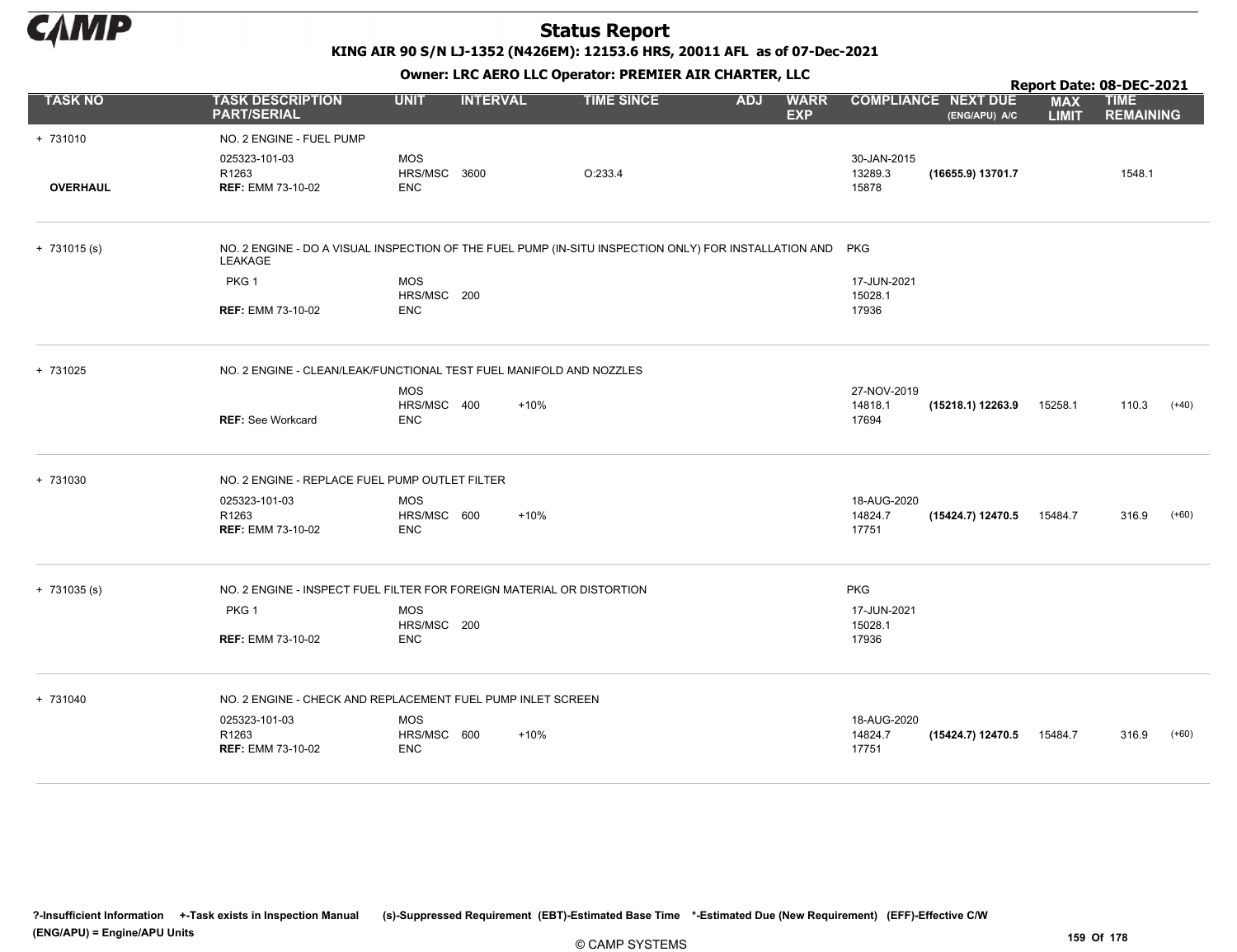

KING AIR 90 S/N LJ-1352 (N426EM): 12153.6 HRS, 20011 AFL as of 07-Dec-2021

|                 | OWIICI . EKC AEKO EEC OPCIALOI . PREMIER AIR CHARTER, EEC                                     |                                          |                 |        |                   |            |                           | Report Date: 08-DEC-2021        |                                             |                            |                                 |               |  |
|-----------------|-----------------------------------------------------------------------------------------------|------------------------------------------|-----------------|--------|-------------------|------------|---------------------------|---------------------------------|---------------------------------------------|----------------------------|---------------------------------|---------------|--|
| <b>TASK NO</b>  | <b>TASK DESCRIPTION</b><br><b>PART/SERIAL</b>                                                 | <b>UNIT</b>                              | <b>INTERVAL</b> |        | <b>TIME SINCE</b> | <b>ADJ</b> | <b>WARR</b><br><b>EXP</b> |                                 | <b>COMPLIANCE NEXT DUE</b><br>(ENG/APU) A/C | <b>MAX</b><br><b>LIMIT</b> | <b>TIME</b><br><b>REMAINING</b> |               |  |
| + 731050        | NO. 2 ENGINE - CHECK FUEL PUMP COUPLING                                                       |                                          |                 |        |                   |            |                           |                                 |                                             |                            |                                 |               |  |
|                 | <b>REF: EMM 73-10-02</b>                                                                      | <b>MOS</b><br>HRS/MSC 600<br><b>ENC</b>  |                 | $+10%$ |                   |            |                           | 18-AUG-2020<br>14824.7<br>17751 | (15424.7) 12470.5                           | 15484.7                    | 316.9                           | $(+60)$       |  |
| + 731060        | NO. 2 ENGINE - OIL TO FUEL HEATER                                                             |                                          |                 |        |                   |            |                           |                                 |                                             |                            |                                 |               |  |
| <b>OVERHAUL</b> | 10552E<br>975<br><b>REF: EMM 73-10-01</b>                                                     | <b>MOS</b><br>HRS/MSC 3600<br><b>ENC</b> | $+500$          |        | O:233.4           |            |                           | 30-JAN-2015<br>13289.3<br>15878 | (16655.9) 13701.7                           | 17155.9                    | 1548.1                          | $(+500)$      |  |
| $+ 731065 (s)$  | NO. 2 ENGINE - INSPECT OIL TO FUEL HEATER INSTALLATION                                        |                                          |                 |        |                   |            |                           | <b>PKG</b>                      |                                             |                            |                                 |               |  |
|                 | PKG <sub>1</sub>                                                                              | <b>MOS</b><br>HRS/MSC 200                |                 |        |                   |            |                           | 17-JUN-2021<br>15028.1          |                                             |                            |                                 |               |  |
|                 | <b>REF: EMM 73-10-01</b>                                                                      | <b>ENC</b>                               |                 |        |                   |            |                           | 17936                           |                                             |                            |                                 |               |  |
| + 731070        | NO. 2 ENGINE - FLOW DIVIDER/STARTING CONTROL INSTALLATION                                     |                                          |                 |        |                   |            |                           |                                 |                                             |                            |                                 |               |  |
|                 | 3019906                                                                                       | <b>MOS</b>                               |                 |        |                   |            |                           | 30-JAN-2015                     |                                             |                            |                                 |               |  |
| <b>OVERHAUL</b> | 18617<br><b>REF: EMM 73-10-04</b>                                                             | HRS/MSC 3600<br><b>ENC</b>               | $+500$          |        | O:233.4           |            |                           | 13289.3<br>15878                | (16655.9) 13701.7                           | 17155.9                    |                                 | 1548.1 (+500) |  |
| + 731080        | NO. 2 ENGINE - REMOVE AND INSPECT FUEL PUMP DRIVE COUPLING AND COVER (ACCESSORY GEARBOX SIDE) |                                          |                 |        |                   |            |                           |                                 |                                             |                            |                                 |               |  |
|                 |                                                                                               | <b>MOS</b>                               |                 |        |                   |            |                           | 06-JAN-2021                     |                                             |                            |                                 |               |  |
|                 | <b>REF: EMM 73-10-02</b>                                                                      | HRS/MSC 1800<br><b>ENC</b>               | $+100$          |        |                   |            |                           | 14911.4<br>17829                | (16711.4) 13757.2                           | 16811.4                    | 1603.6                          | $(+100)$      |  |
| $+ 731085 (s)$  | NO. 2 ENGINE - INSPECT FLOW DIVIDER AND DUMP VALVE FOR INSTALLATION AND LEAKS                 |                                          |                 |        |                   |            |                           | <b>PKG</b>                      |                                             |                            |                                 |               |  |
|                 | PKG <sub>1</sub>                                                                              | <b>MOS</b>                               |                 |        |                   |            |                           | 17-JUN-2021                     |                                             |                            |                                 |               |  |
|                 | <b>REF: EMM 73-10-04</b>                                                                      | HRS/MSC 200<br><b>ENC</b>                |                 |        |                   |            |                           | 15028.1<br>17936                |                                             |                            |                                 |               |  |
|                 |                                                                                               |                                          |                 |        |                   |            |                           |                                 |                                             |                            |                                 |               |  |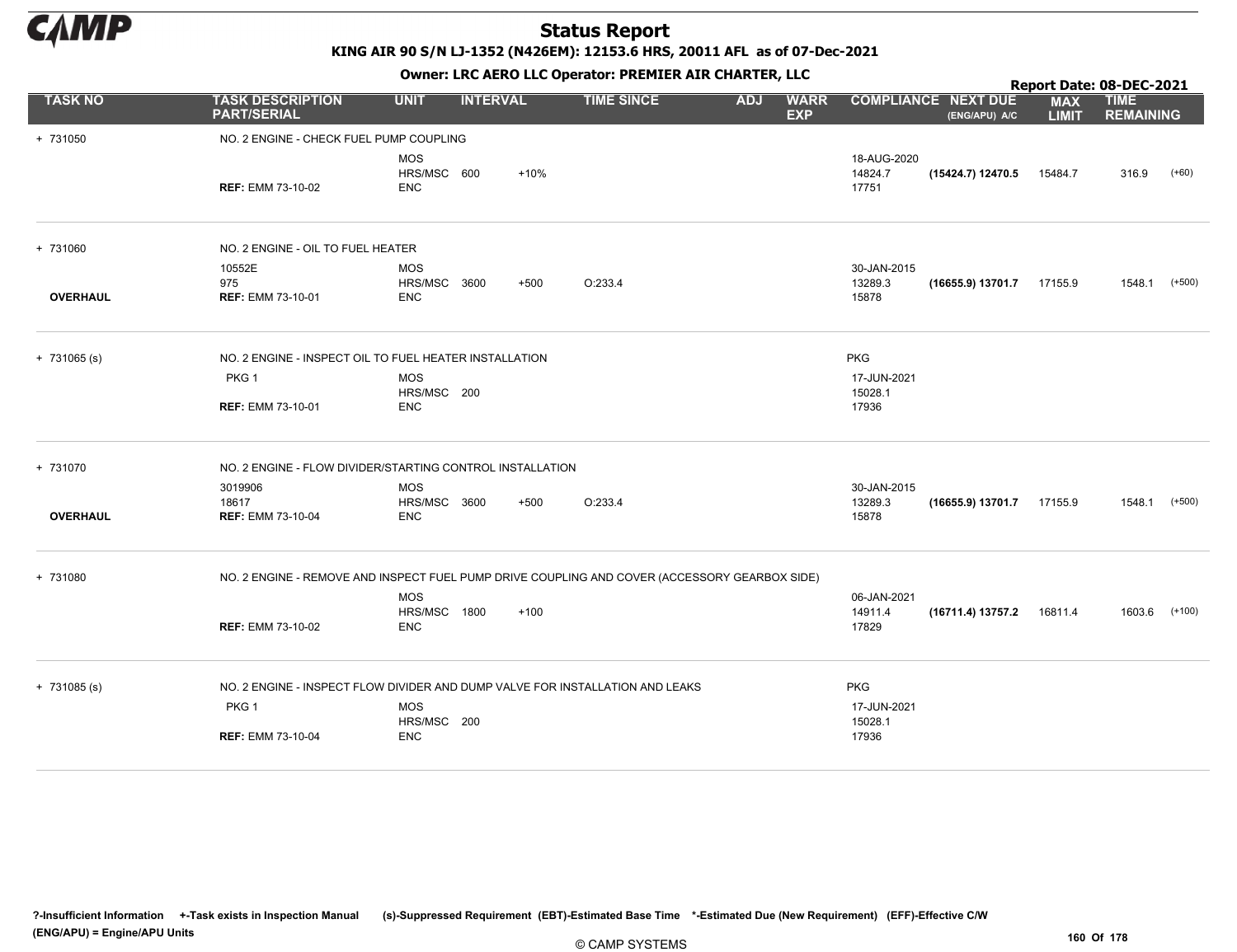

|                 |                                                                                   |                                                 |                 |                   |            |                           |                                           |                                             |                            | Report Date: 08-DEC-2021        |
|-----------------|-----------------------------------------------------------------------------------|-------------------------------------------------|-----------------|-------------------|------------|---------------------------|-------------------------------------------|---------------------------------------------|----------------------------|---------------------------------|
| <b>TASK NO</b>  | <b>TASK DESCRIPTION</b><br><b>PART/SERIAL</b>                                     | <b>UNIT</b>                                     | <b>INTERVAL</b> | <b>TIME SINCE</b> | <b>ADJ</b> | <b>WARR</b><br><b>EXP</b> |                                           | <b>COMPLIANCE NEXT DUE</b><br>(ENG/APU) A/C | <b>MAX</b><br><b>LIMIT</b> | <b>TIME</b><br><b>REMAINING</b> |
| + 731090        | NO. 2 ENGINE - FUEL CONTROL UNIT                                                  |                                                 |                 |                   |            |                           |                                           |                                             |                            |                                 |
| <b>OVERHAUL</b> | 3244745-3<br>A72313<br><b>REF: EMM 73-20-00</b>                                   | <b>MOS</b><br>HRS/MSC 3600<br><b>ENC</b>        | $+500$          | O:0<br>O:0<br>O:0 |            |                           | 19-FEB-2016<br>13972.5<br>16753           | (17572.5) 14618.3                           | 18072.5                    | 2464.7<br>$(+500)$              |
|                 |                                                                                   |                                                 |                 |                   |            |                           |                                           |                                             |                            |                                 |
| $+ 731091(s)$   | NO. 2 ENGINE - INSPECT FCU FOR INSTALLATION, LINKAGES AND PNEUMATIC TUBES         |                                                 |                 |                   |            |                           | <b>PKG</b>                                |                                             |                            |                                 |
|                 | PKG <sub>1</sub>                                                                  | <b>MOS</b><br>HRS/MSC 200                       |                 |                   |            |                           | 17-JUN-2021<br>15028.1                    |                                             |                            |                                 |
|                 | <b>REF: EMM 73-20-00</b>                                                          | <b>ENC</b>                                      |                 |                   |            |                           | 17936                                     |                                             |                            |                                 |
| + 731095        | NO. 2 ENGINE - INSPECT FUEL CONTROL UNIT DRIVEBODY/DRIVESHAFT BEARING REPLACEMENT |                                                 |                 |                   |            |                           |                                           |                                             |                            |                                 |
|                 | 3244745-3<br>A72313<br><b>REF: EMM 73-20-00</b>                                   | <b>MOS</b><br><b>HRS/MSC 3600</b><br><b>ENC</b> | $+100$          |                   |            |                           | 19-FEB-2016<br>13972.5<br>16753           | (17572.5) 14618.3                           | 17672.5                    | 2464.7<br>(+100)                |
| $+ 731097 (s)$  | NO. 2 ENGINE - CHECK FCU MANUAL OVERRIDE SYSTEM FOR STATIC OPERATION              |                                                 |                 |                   |            |                           | <b>PKG</b>                                |                                             |                            |                                 |
|                 | PKG <sub>1</sub>                                                                  | <b>MOS</b>                                      |                 |                   |            |                           | 17-JUN-2021                               |                                             |                            |                                 |
|                 | <b>REF: EMM 71-00-00</b>                                                          | HRS/MSC 200<br><b>ENC</b>                       |                 |                   |            |                           | 15028.1<br>17936                          |                                             |                            |                                 |
| + 731105        | NO. 2 ENGINE - PERFORM DECELERATION CHECK                                         |                                                 |                 |                   |            |                           |                                           |                                             |                            |                                 |
|                 | <b>REF: EMM 71-00-00</b>                                                          | <b>MOS</b><br>HRS/MSC 400<br><b>ENC</b>         |                 |                   |            |                           | 11-DEC-2020<br>14891.4                    | (15291.4) 12337.2                           |                            | 183.6                           |
| 732010          | NO. 2 ENGINE - FUEL FLOW TRANSMITTER                                              |                                                 |                 |                   |            |                           |                                           |                                             |                            |                                 |
|                 | <b>PN</b><br>SN-UNKNOWN<br><b>REF: GENERIC NO REF</b>                             | <b>MOS</b><br>HRS/MSC O/C<br><b>ENC</b>         |                 | N:0<br>N:0<br>N:0 |            |                           | 01-JAN-2001<br>$\mathbf 0$<br>$\mathsf 0$ |                                             |                            |                                 |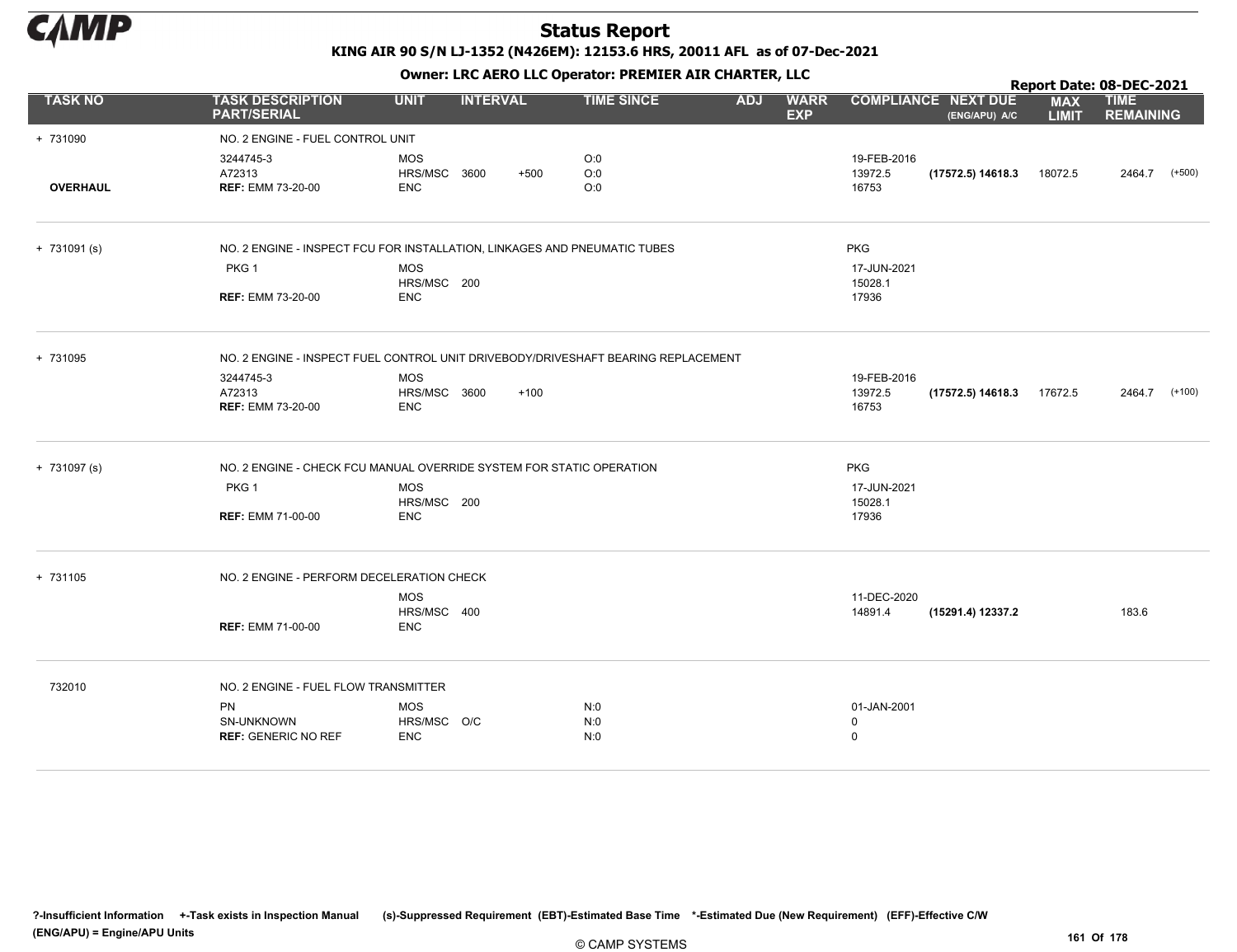

|                 |                                                                   |                           |                 | OWHER. LKC ALKO LLC OPERATOR. PREPILER AIR CHARTER, LLC |            |                           |                            |                                             | Report Date: 08-DEC-2021   |                                 |          |
|-----------------|-------------------------------------------------------------------|---------------------------|-----------------|---------------------------------------------------------|------------|---------------------------|----------------------------|---------------------------------------------|----------------------------|---------------------------------|----------|
| <b>TASK NO</b>  | <b>TASK DESCRIPTION</b><br><b>PART/SERIAL</b>                     | <b>UNIT</b>               | <b>INTERVAL</b> | <b>TIME SINCE</b>                                       | <b>ADJ</b> | <b>WARR</b><br><b>EXP</b> |                            | <b>COMPLIANCE NEXT DUE</b><br>(ENG/APU) A/C | <b>MAX</b><br><b>LIMIT</b> | <b>TIME</b><br><b>REMAINING</b> |          |
| $+ 732011$ (s)  | NO. 2 ENGINE - INSPECT FUEL DRAIN VALVE FOR INSTALLATION AND LEAK |                           |                 |                                                         |            |                           | <b>PKG</b>                 |                                             |                            |                                 |          |
|                 | PKG 1                                                             | MOS                       |                 |                                                         |            |                           | 17-JUN-2021                |                                             |                            |                                 |          |
|                 | <b>REF: EMM 73-10-06</b>                                          | HRS/MSC 200<br><b>ENC</b> |                 |                                                         |            |                           | 15028.1<br>17936           |                                             |                            |                                 |          |
| 732020          | NO. 2 ENGINE - FUEL PRESSURE TRANSMITTER                          |                           |                 |                                                         |            |                           |                            |                                             |                            |                                 |          |
|                 | PN                                                                | <b>MOS</b>                |                 | N:0                                                     |            |                           | 01-JAN-2001                |                                             |                            |                                 |          |
|                 | SN-UNKNOWN<br><b>REF: GENERIC NO REF</b>                          | HRS/MSC O/C<br><b>ENC</b> |                 | N:0<br>N:0                                              |            |                           | $\mathbf 0$<br>$\mathbf 0$ |                                             |                            |                                 |          |
|                 |                                                                   |                           |                 |                                                         |            |                           |                            |                                             |                            |                                 |          |
| 732025          | NO. 2 ENGINE - FUEL FILTER                                        |                           |                 |                                                         |            |                           |                            |                                             |                            |                                 |          |
|                 | PN                                                                | <b>MOS</b>                |                 | N:0                                                     |            |                           | 01-JAN-2001                |                                             |                            |                                 |          |
|                 | SN-UNKNOWN<br><b>REF: EMM 73-10-02</b>                            | HRS/MSC O/C<br><b>ENC</b> |                 | N:0<br>N:0                                              |            |                           | $\mathbf 0$<br>$\mathbf 0$ |                                             |                            |                                 |          |
|                 |                                                                   |                           |                 |                                                         |            |                           |                            |                                             |                            |                                 |          |
| 732030          | NO. 2 ENGINE - TEMPERATURE COMPENSATOR                            |                           |                 |                                                         |            |                           |                            |                                             |                            |                                 |          |
|                 | <b>PN</b>                                                         | <b>MOS</b>                |                 | N:0                                                     |            |                           | 01-JAN-2001                |                                             |                            |                                 |          |
|                 | SN-UNKNOWN                                                        | HRS/MSC O/C               |                 | N:0                                                     |            |                           | 0                          |                                             |                            |                                 |          |
|                 | <b>REF: EMM 73-10-07</b>                                          | <b>ENC</b>                |                 | N:0                                                     |            |                           | $\mathsf 0$                |                                             |                            |                                 |          |
| CHAPTER 74      | <b>IGNITION</b>                                                   |                           |                 |                                                         |            |                           |                            |                                             |                            |                                 |          |
| 740103          | <b>AUTO IGNITION SWITCH</b>                                       |                           |                 |                                                         |            |                           |                            |                                             |                            |                                 |          |
|                 | PN                                                                | <b>MOS</b>                |                 | N:0                                                     |            |                           | 01-JAN-2001                |                                             |                            |                                 |          |
| 74.070          | <b>SN-UNKNOWN</b>                                                 | HRS/MSC O/C               |                 | N:0<br>N:0                                              |            |                           | $\mathbf 0$<br>$\mathbf 0$ |                                             |                            |                                 |          |
|                 | <b>REF: GENERIC REFERENCE AMM AFL</b>                             |                           |                 |                                                         |            |                           |                            |                                             |                            |                                 |          |
| ENGINE NO. 1    | Model: PT6A-21 Serial # PCE-25741                                 | Part # 3027500            |                 |                                                         |            |                           |                            |                                             |                            |                                 |          |
| + 740010        | NO. 1 ENGINE - IGNITION EXCITER                                   |                           |                 |                                                         |            |                           |                            |                                             |                            |                                 |          |
|                 | 10-381550-4                                                       | <b>MOS</b>                |                 | O:6                                                     |            |                           | 20-SEP-2013                |                                             |                            |                                 |          |
| <b>OVERHAUL</b> | 0130R008<br><b>REF: EMM 74-10-00</b>                              | HRS/MSC<br><b>ENC</b>     | 3600<br>$+500$  | O:0                                                     |            |                           | 12114                      | (15714) 13219.8                             | 16214                      | 1066.2                          | $(+500)$ |
|                 |                                                                   |                           |                 |                                                         |            |                           |                            |                                             |                            |                                 |          |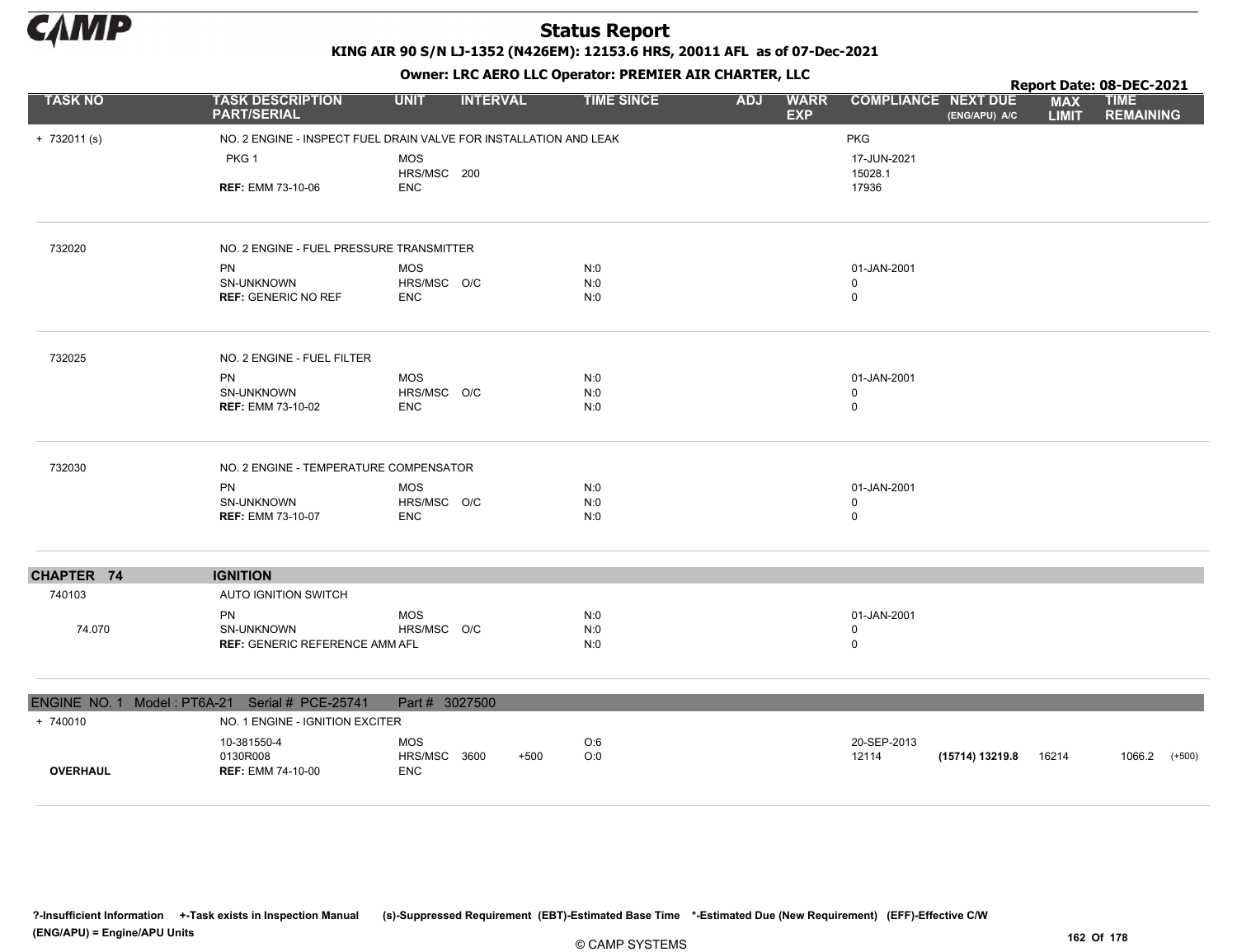

KING AIR 90 S/N LJ-1352 (N426EM): 12153.6 HRS, 20011 AFL as of 07-Dec-2021

|                | OWHER LIKE ALKO LLC OPERATOR PREPILER AIR CHARTER, LLC |                                         |                 |                                                                                              |            |                           | Report Date: 08-DEC-2021                  |                                             |                            |                                 |         |  |
|----------------|--------------------------------------------------------|-----------------------------------------|-----------------|----------------------------------------------------------------------------------------------|------------|---------------------------|-------------------------------------------|---------------------------------------------|----------------------------|---------------------------------|---------|--|
| <b>TASK NO</b> | <b>TASK DESCRIPTION</b><br><b>PART/SERIAL</b>          | <b>UNIT</b>                             | <b>INTERVAL</b> | <b>TIME SINCE</b>                                                                            | <b>ADJ</b> | <b>WARR</b><br><b>EXP</b> |                                           | <b>COMPLIANCE NEXT DUE</b><br>(ENG/APU) A/C | <b>MAX</b><br><b>LIMIT</b> | <b>TIME</b><br><b>REMAINING</b> |         |  |
| + 740015       |                                                        |                                         |                 | NO. 1 ENGINE - EXAMINE THE IGNITION EXCITER/CURRENT REGULATOR FOR INSTALLATION AND CONDITION |            |                           |                                           |                                             |                            |                                 |         |  |
|                | <b>REF: EMM 74-10-01</b>                               | <b>MOS</b><br>HRS/MSC 400<br><b>ENC</b> |                 | +10%/-10%                                                                                    |            |                           | 18-AUG-2020<br>14364.7<br>18731           | (14764.7) 12270.5                           | 14804.7                    | 116.9                           | $(+40)$ |  |
| 740020         | NO. 1 ENGINE - OUTBOARD IGNITER PLUG                   |                                         |                 |                                                                                              |            |                           |                                           |                                             |                            |                                 |         |  |
|                | CH34055<br>SN-UNKNOWN<br><b>REF: EMM 74-20-00</b>      | <b>MOS</b><br>HRS/MSC O/C<br><b>ENC</b> |                 |                                                                                              |            |                           | 29-AUG-2011<br>10793.1                    |                                             |                            |                                 |         |  |
| + 740025       |                                                        |                                         |                 | NO. 1 ENGINE - EXAMINE THE OUTBOARD SPARK IGNITER FOR CLEANLINESS AND EROSION                |            |                           |                                           |                                             |                            |                                 |         |  |
|                | CH34055<br>SN-UNKNOWN<br><b>REF: See Workcard</b>      | <b>MOS</b><br>HRS/MSC 400<br><b>ENC</b> |                 | +10%/-10%                                                                                    |            |                           | 18-AUG-2020<br>14364.7<br>18731           | (14764.7) 12270.5                           | 14804.7                    | 116.9                           | $(+40)$ |  |
| 740040         | NO. 1 ENGINE - INBOARD IGNITER PLUG                    |                                         |                 |                                                                                              |            |                           |                                           |                                             |                            |                                 |         |  |
|                | CH34055<br>SN-UNKNOWN<br><b>REF: EMM 74-20-00</b>      | <b>MOS</b><br>HRS/MSC O/C<br><b>ENC</b> |                 |                                                                                              |            |                           | 29-AUG-2011<br>10793.1                    |                                             |                            |                                 |         |  |
| + 740045       |                                                        |                                         |                 | NO. 1 ENGINE - EXAMINE THE INBOARD SPARK IGNITER FOR CLEANLINESS AND EROSION                 |            |                           |                                           |                                             |                            |                                 |         |  |
|                | CH34055<br>SN-UNKNOWN<br><b>REF: See Workcard</b>      | <b>MOS</b><br>HRS/MSC 400<br><b>ENC</b> |                 | $+10%$                                                                                       |            |                           | 18-AUG-2020<br>14364.7<br>18731           | (14764.7) 12270.5                           | 14804.7                    | 116.9                           | $(+40)$ |  |
| 741010         | NO. 1 ENGINE - IGNITER CONTROL BOX                     |                                         |                 |                                                                                              |            |                           |                                           |                                             |                            |                                 |         |  |
|                | <b>PN</b><br>SN-UNKNOWN<br><b>REF: GENERIC NO REF</b>  | <b>MOS</b><br>HRS/MSC O/C<br><b>ENC</b> |                 | N:0<br>N:0<br>N:0                                                                            |            |                           | 01-JAN-2001<br>$\mathbf 0$<br>$\mathbf 0$ |                                             |                            |                                 |         |  |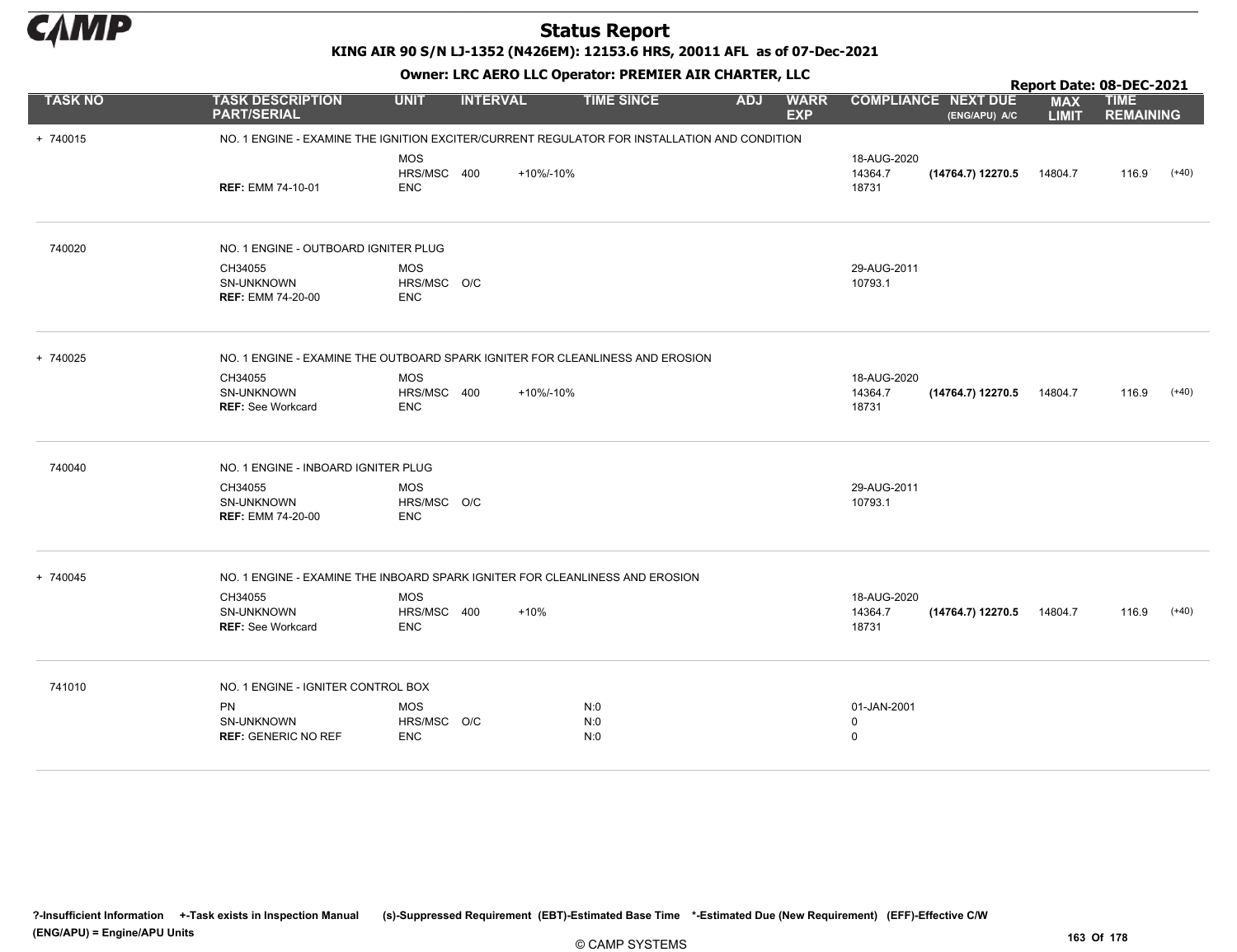

Owner: LRC AERO LLC Operator: PREMIER AIR CHARTER, LLC

|                 |                                                        |                                          |                                                                               |                                         |                                 |                                             |                            | Report Date: 08-DEC-2021        |          |
|-----------------|--------------------------------------------------------|------------------------------------------|-------------------------------------------------------------------------------|-----------------------------------------|---------------------------------|---------------------------------------------|----------------------------|---------------------------------|----------|
| <b>TASK NO</b>  | <b>TASK DESCRIPTION</b><br><b>PART/SERIAL</b>          | <b>UNIT</b><br><b>INTERVAL</b>           | <b>TIME SINCE</b>                                                             | <b>ADJ</b><br><b>WARR</b><br><b>EXP</b> |                                 | <b>COMPLIANCE NEXT DUE</b><br>(ENG/APU) A/C | <b>MAX</b><br><b>LIMIT</b> | <b>TIME</b><br><b>REMAINING</b> |          |
| 741020          | NO. 1 ENGINE - OUTBOARD GLOW PLUG                      |                                          |                                                                               |                                         |                                 |                                             |                            |                                 |          |
|                 | <b>PN</b><br>SN-UNKNOWN<br><b>REF: EMM 74-20-02</b>    | <b>MOS</b><br>HRS/MSC O/C<br><b>ENC</b>  | N:0<br>N:0<br>N:0                                                             |                                         | 01-JAN-2001<br>0<br>$\mathbf 0$ |                                             |                            |                                 |          |
| + 741025        |                                                        |                                          | NO. 1 ENGINE - EXAMINE THE OUTBOARD GLOW PLUG FOR CLEANLINESS AND EROSION     |                                         |                                 |                                             |                            |                                 |          |
|                 | <b>PN</b><br>SN-UNKNOWN<br><b>REF: See Workcard</b>    | <b>MOS</b><br>HRS/MSC 400<br><b>ENC</b>  | $+10%$                                                                        |                                         | 18-AUG-2020<br>14364.7<br>18731 | $(14764.7)$ 12270.5 14804.7                 |                            | 116.9                           | $(+40)$  |
| 741030          | NO. 1 ENGINE - INBOARD GLOW PLUG                       |                                          |                                                                               |                                         |                                 |                                             |                            |                                 |          |
|                 | <b>PN</b><br>SN-UNKNOWN<br><b>REF: EMM 74-20-02</b>    | <b>MOS</b><br>HRS/MSC O/C<br><b>ENC</b>  | N:0<br>N:0<br>N:0                                                             |                                         | 01-JAN-2001<br>0<br>$\mathbf 0$ |                                             |                            |                                 |          |
| + 741035        |                                                        |                                          | NO. 1 ENGINE - EXAMINE THE INBOARD GLOW PLUG FOR CLEANLINESS AND EROSION      |                                         |                                 |                                             |                            |                                 |          |
|                 | <b>PN</b><br>SN-UNKNOWN<br>REF: See Workcard           | <b>MOS</b><br>HRS/MSC 400<br><b>ENC</b>  | $+10%$                                                                        |                                         | 18-AUG-2020<br>14364.7<br>18731 | (14764.7) 12270.5                           | 14804.7                    | 116.9                           | $(+40)$  |
| + 741040        |                                                        |                                          | NO. 1 ENGINE - EXAMINE THE IGNITION CABLES FOR CHAFING, WEAR AND INSTALLATION |                                         |                                 |                                             |                            |                                 |          |
|                 | <b>REF: EMM 74-20-01</b>                               | <b>MOS</b><br>HRS/MSC 400<br><b>ENC</b>  | +10%/-10%                                                                     |                                         | 18-AUG-2020<br>14364.7<br>18731 | (14764.7) 12270.5                           | 14804.7                    | 116.9                           | $(+40)$  |
|                 | ENGINE NO. 2 Model: PT6A-21 Serial # PCE-24798         | Part # 3027500                           |                                                                               |                                         |                                 |                                             |                            |                                 |          |
| + 740010        | NO. 2 ENGINE - IGNITION EXCITER                        |                                          |                                                                               |                                         |                                 |                                             |                            |                                 |          |
| <b>OVERHAUL</b> | 10-381550-4<br>NNA04413369<br><b>REF: EMM 74-10-00</b> | <b>MOS</b><br>HRS/MSC 3600<br><b>ENC</b> | O:0<br>O:0<br>$+500$<br>O:0                                                   |                                         | 19-FEB-2016<br>13972.5<br>16753 | (17572.5) 14618.3                           | 18072.5                    | 2464.7                          | $(+500)$ |
|                 |                                                        |                                          |                                                                               |                                         |                                 |                                             |                            |                                 |          |

?-Insufficient Information +-Task exists in Inspection Manual (s)-Suppressed Requirement (EBT)-Estimated Base Time \*-Estimated Due (New Requirement) (EFF)-Effective C/W (ENG/APU) = Engine/APU Units 164 Of 178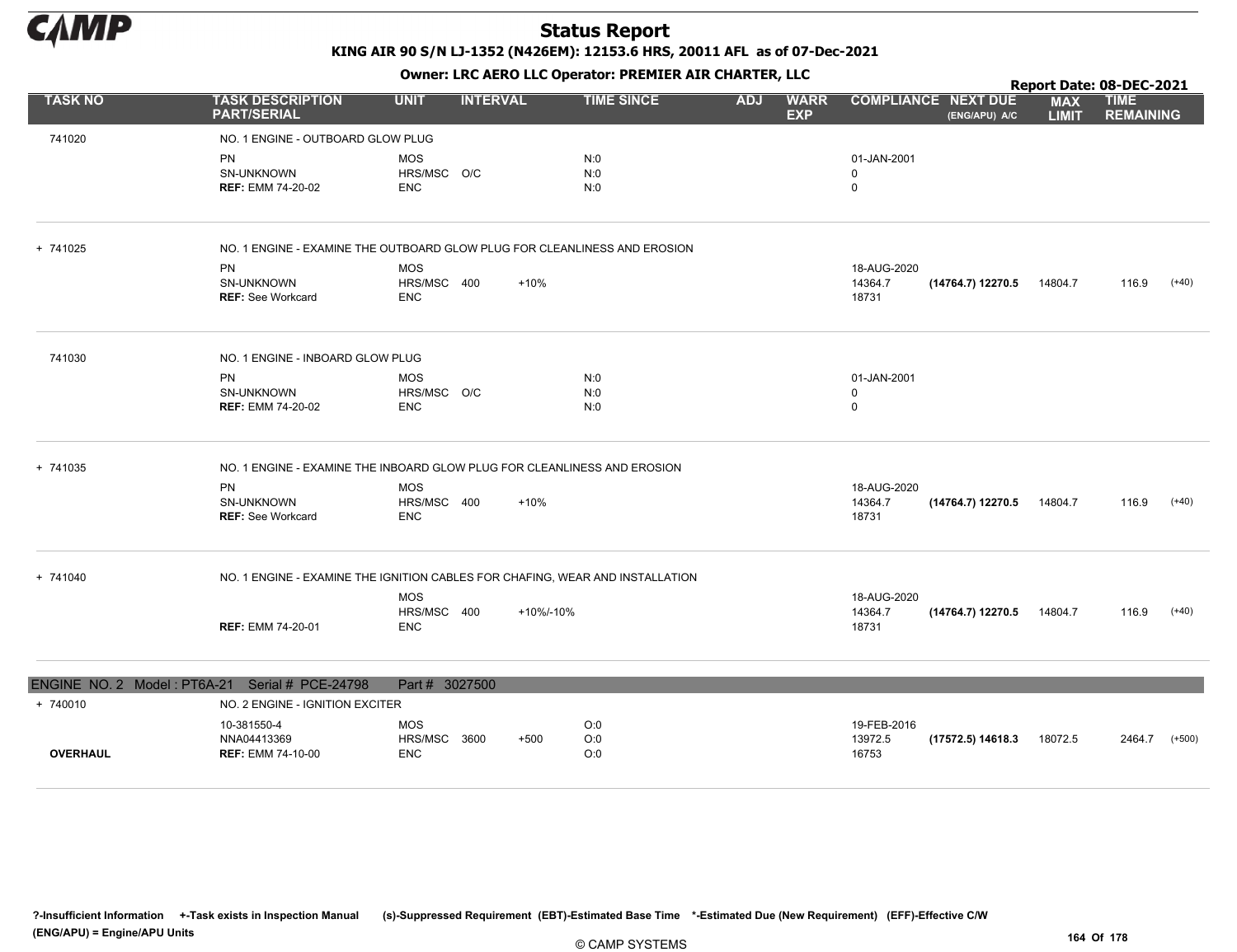

#### KING AIR 90 S/N LJ-1352 (N426EM): 12153.6 HRS, 20011 AFL as of 07-Dec-2021

|                | OWHER LIKE ALKO LLC OPERATOR PREMIER AIR CHARTER, LLC                                        |                                         |                 |                   |                                         | Report Date: 08-DEC-2021                  |                                             |                            |                                 |         |  |
|----------------|----------------------------------------------------------------------------------------------|-----------------------------------------|-----------------|-------------------|-----------------------------------------|-------------------------------------------|---------------------------------------------|----------------------------|---------------------------------|---------|--|
| <b>TASK NO</b> | <b>TASK DESCRIPTION</b><br><b>PART/SERIAL</b>                                                | <b>UNIT</b>                             | <b>INTERVAL</b> | <b>TIME SINCE</b> | <b>ADJ</b><br><b>WARR</b><br><b>EXP</b> |                                           | <b>COMPLIANCE NEXT DUE</b><br>(ENG/APU) A/C | <b>MAX</b><br><b>LIMIT</b> | <b>TIME</b><br><b>REMAINING</b> |         |  |
| + 740015       | NO. 2 ENGINE - EXAMINE THE IGNITION EXCITER/CURRENT REGULATOR FOR INSTALLATION AND CONDITION |                                         |                 |                   |                                         |                                           |                                             |                            |                                 |         |  |
|                | <b>REF: EMM 74-10-01</b>                                                                     | <b>MOS</b><br>HRS/MSC 400<br><b>ENC</b> | +10%/-10%       |                   |                                         | 18-AUG-2020<br>14824.7<br>17751           | (15224.7) 12270.5                           | 15264.7                    | 116.9                           | $(+40)$ |  |
| 740020         | NO. 2 ENGINE - OUTBOARD IGNITER PLUG                                                         |                                         |                 |                   |                                         |                                           |                                             |                            |                                 |         |  |
|                | CH34055<br><b>SN-UNKNOWN</b><br><b>REF: EMM 74-20-00</b>                                     | <b>MOS</b><br>HRS/MSC O/C<br><b>ENC</b> |                 | N:0<br>N:0<br>N:0 |                                         | 22-SEP-2011<br>12188.8<br>14550           |                                             |                            |                                 |         |  |
| + 740025       | NO. 2 ENGINE - EXAMINE THE OUTBOARD SPARK IGNITER FOR CLEANLINESS AND EROSION                |                                         |                 |                   |                                         |                                           |                                             |                            |                                 |         |  |
|                | CH34055<br>SN-UNKNOWN<br><b>REF: See Workcard</b>                                            | <b>MOS</b><br>HRS/MSC 400<br><b>ENC</b> | +10%/-10%       |                   |                                         | 18-AUG-2020<br>14824.7<br>17751           | (15224.7) 12270.5                           | 15264.7                    | 116.9                           | $(+40)$ |  |
| 740040         | NO. 2 ENGINE - INBOARD IGNITER PLUG                                                          |                                         |                 |                   |                                         |                                           |                                             |                            |                                 |         |  |
|                | CH34055<br><b>SN-UNKNOWN</b><br><b>REF: EMM 74-20-00</b>                                     | <b>MOS</b><br>HRS/MSC O/C<br><b>ENC</b> |                 | N:0<br>N:0<br>N:0 |                                         | 22-SEP-2011<br>12188.8<br>14550           |                                             |                            |                                 |         |  |
| + 740045       | NO. 2 ENGINE - EXAMINE THE INBOARD SPARK IGNITER FOR CLEANLINESS AND EROSION                 |                                         |                 |                   |                                         |                                           |                                             |                            |                                 |         |  |
|                | CH34055<br>SN-UNKNOWN<br><b>REF: See Workcard</b>                                            | <b>MOS</b><br>HRS/MSC 400<br><b>ENC</b> | $+10%$          |                   |                                         | 18-AUG-2020<br>14824.7<br>17751           | (15224.7) 12270.5                           | 15264.7                    | 116.9                           | $(+40)$ |  |
| 741010         | NO. 2 ENGINE - IGNITER CONTROL BOX                                                           |                                         |                 |                   |                                         |                                           |                                             |                            |                                 |         |  |
|                | <b>PN</b><br>SN-UNKNOWN<br><b>REF: GENERIC NO REF</b>                                        | <b>MOS</b><br>HRS/MSC O/C<br><b>ENC</b> |                 | N:0<br>N:0<br>N:0 |                                         | 01-JAN-2001<br>$\mathbf 0$<br>$\mathbf 0$ |                                             |                            |                                 |         |  |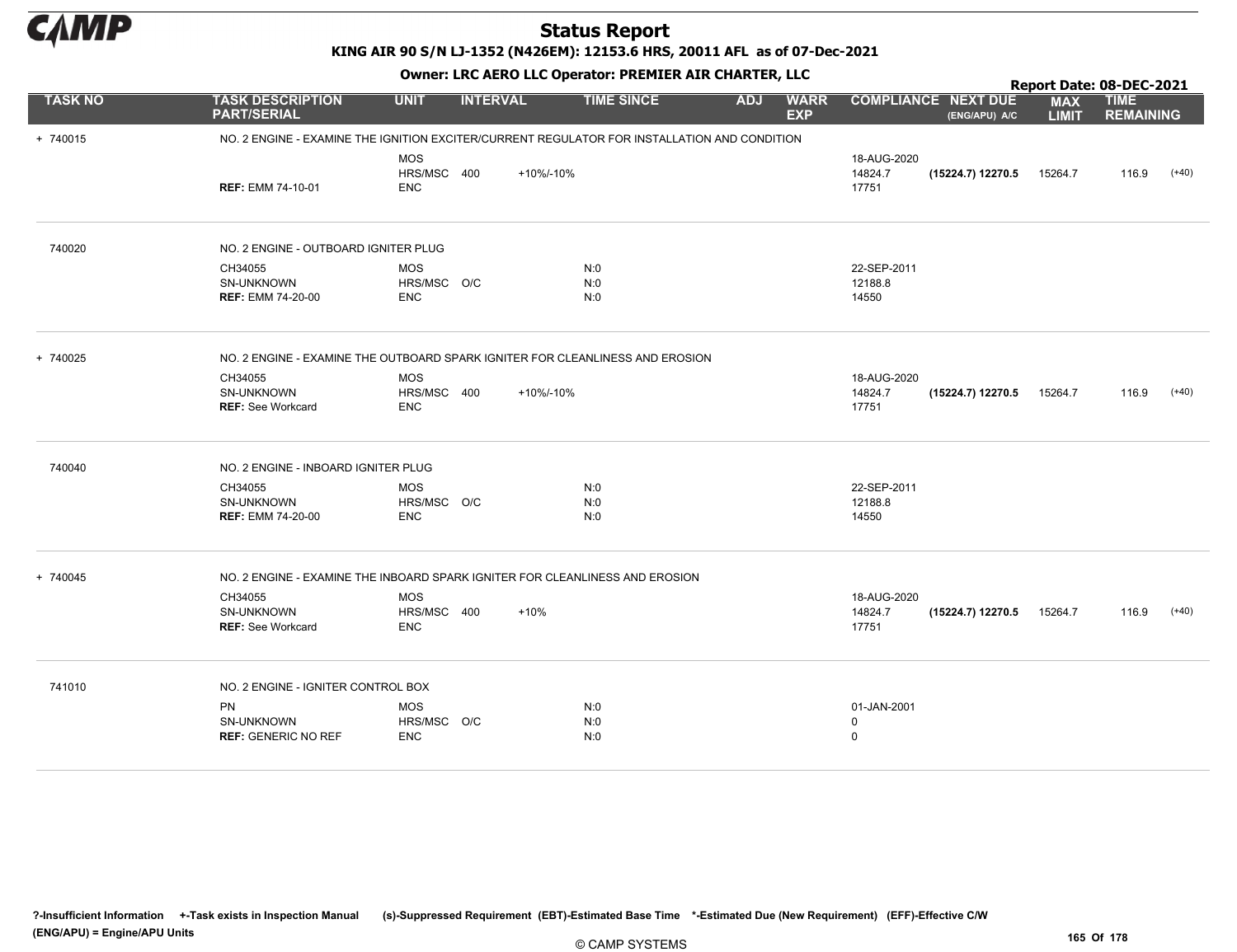

|                             |                                                                               |                                         |                 |                   |            |                           |                                            |                                             | Report Date: 08-DEC-2021   |                                 |         |
|-----------------------------|-------------------------------------------------------------------------------|-----------------------------------------|-----------------|-------------------|------------|---------------------------|--------------------------------------------|---------------------------------------------|----------------------------|---------------------------------|---------|
| <b>TASK NO</b>              | <b>TASK DESCRIPTION</b><br><b>PART/SERIAL</b>                                 | <b>UNIT</b>                             | <b>INTERVAL</b> | <b>TIME SINCE</b> | <b>ADJ</b> | <b>WARR</b><br><b>EXP</b> |                                            | <b>COMPLIANCE NEXT DUE</b><br>(ENG/APU) A/C | <b>MAX</b><br><b>LIMIT</b> | <b>TIME</b><br><b>REMAINING</b> |         |
| 741020                      | NO. 2 ENGINE - OUTBOARD GLOW PLUG                                             |                                         |                 |                   |            |                           |                                            |                                             |                            |                                 |         |
|                             | <b>PN</b><br>SN-UNKNOWN<br><b>REF: EMM 74-20-02</b>                           | <b>MOS</b><br>HRS/MSC O/C<br><b>ENC</b> |                 | N:0<br>N:0<br>N:0 |            |                           | 01-JAN-2001<br>0<br>$\mathbf 0$            |                                             |                            |                                 |         |
| + 741025                    | NO. 2 ENGINE - EXAMINE THE OUTBOARD GLOW PLUG FOR CLEANLINESS AND EROSION     |                                         |                 |                   |            |                           |                                            |                                             |                            |                                 |         |
|                             | <b>PN</b><br>SN-UNKNOWN<br><b>REF: See Workcard</b>                           | <b>MOS</b><br>HRS/MSC 400<br><b>ENC</b> | $+10%$          |                   |            |                           | 18-AUG-2020<br>14824.7<br>17751            | (15224.7) 12270.5                           | 15264.7                    | 116.9                           | $(+40)$ |
| 741030                      | NO. 2 ENGINE - INBOARD GLOW PLUG                                              |                                         |                 |                   |            |                           |                                            |                                             |                            |                                 |         |
|                             | PN.<br>SN-UNKNOWN<br><b>REF: EMM 74-20-02</b>                                 | <b>MOS</b><br>HRS/MSC O/C<br><b>ENC</b> |                 | N:0<br>N:0<br>N:0 |            |                           | 01-JAN-2001<br>$\mathbf 0$<br>$\mathbf 0$  |                                             |                            |                                 |         |
| + 741035                    | NO. 2 ENGINE - EXAMINE THE INBOARD GLOW PLUG FOR CLEANLINESS AND EROSION      |                                         |                 |                   |            |                           |                                            |                                             |                            |                                 |         |
|                             | <b>PN</b><br><b>SN-UNKNOWN</b><br><b>REF: See Workcard</b>                    | <b>MOS</b><br>HRS/MSC 400<br><b>ENC</b> | $+10%$          |                   |            |                           | 18-AUG-2020<br>14824.7<br>17751            | (15224.7) 12270.5                           | 15264.7                    | 116.9                           | $(+40)$ |
| + 741040                    | NO. 2 ENGINE - EXAMINE THE IGNITION CABLES FOR CHAFING, WEAR AND INSTALLATION |                                         |                 |                   |            |                           |                                            |                                             |                            |                                 |         |
|                             | <b>REF: EMM 74-20-01</b>                                                      | <b>MOS</b><br>HRS/MSC 400<br><b>ENC</b> | +10%/-10%       |                   |            |                           | 18-AUG-2020<br>14824.7<br>17751            | (15224.7) 12270.5                           | 15264.7                    | 116.9                           | (+40)   |
| CHAPTER 75                  | <b>AIR</b>                                                                    |                                         |                 |                   |            |                           |                                            |                                             |                            |                                 |         |
| ENGINE NO. 1 Model: PT6A-21 | Serial # PCE-25741                                                            | Part # 3027500                          |                 |                   |            |                           |                                            |                                             |                            |                                 |         |
| 75-30-00.8                  | NO. 1 ENGINE - COMPRESSOR BLEED VALVE APPROVED REPAIRS                        |                                         |                 |                   |            |                           |                                            |                                             |                            |                                 |         |
|                             | <b>REF: EMM 75-30-00</b>                                                      | <b>MOS</b><br>HRS/MSC A/R<br><b>ENC</b> |                 |                   |            |                           | 01-JAN-2001<br>$\mathbf{0}$<br>$\mathbf 0$ |                                             |                            |                                 |         |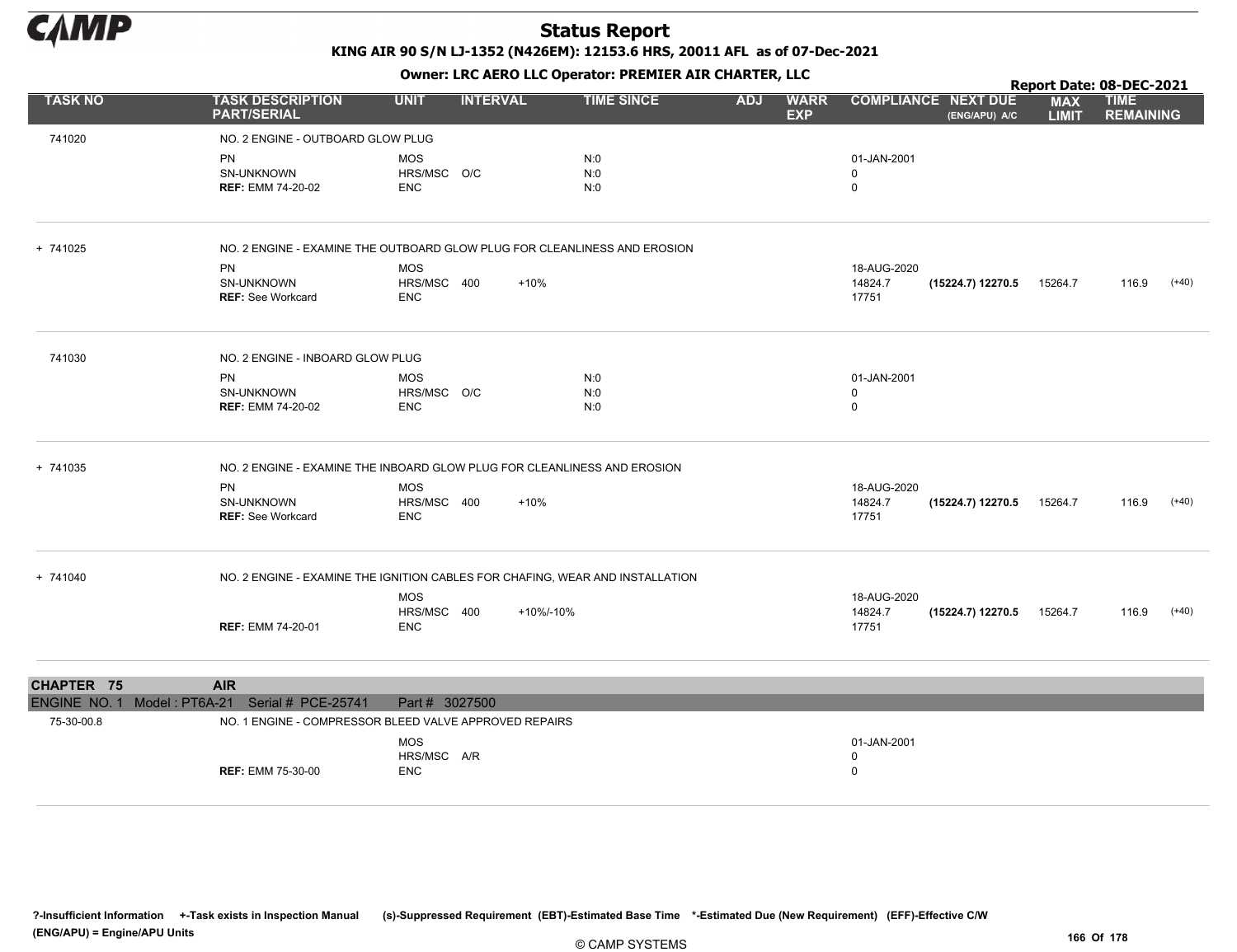

KING AIR 90 S/N LJ-1352 (N426EM): 12153.6 HRS, 20011 AFL as of 07-Dec-2021

Owner: LRC AERO LLC Operator: PREMIER AIR CHARTER, LLC

|                                                |                                                                                                                      |                            |                 |        |                   |            | Report Date: 08-DEC-2021  |                            |                                             |                            |                                 |          |
|------------------------------------------------|----------------------------------------------------------------------------------------------------------------------|----------------------------|-----------------|--------|-------------------|------------|---------------------------|----------------------------|---------------------------------------------|----------------------------|---------------------------------|----------|
| <b>TASK NO</b>                                 | <b>TASK DESCRIPTION</b><br><b>PART/SERIAL</b>                                                                        | <b>UNIT</b>                | <b>INTERVAL</b> |        | <b>TIME SINCE</b> | <b>ADJ</b> | <b>WARR</b><br><b>EXP</b> |                            | <b>COMPLIANCE NEXT DUE</b><br>(ENG/APU) A/C | <b>MAX</b><br><b>LIMIT</b> | <b>TIME</b><br><b>REMAINING</b> |          |
| 75-30-00.9                                     | NO. 1 ENGINE - COMPRESSOR BLEED VALVE ADJUSTMENT TEST                                                                |                            |                 |        |                   |            |                           |                            |                                             |                            |                                 |          |
|                                                |                                                                                                                      | <b>MOS</b>                 |                 |        |                   |            |                           | 01-JAN-2001                |                                             |                            |                                 |          |
|                                                | <b>REF: EMM 75-30-00</b>                                                                                             | HRS/MSC A/R<br><b>ENC</b>  |                 |        |                   |            |                           | $\mathbf 0$<br>$\mathbf 0$ |                                             |                            |                                 |          |
|                                                |                                                                                                                      |                            |                 |        |                   |            |                           |                            |                                             |                            |                                 |          |
| + 750010                                       | NO. 1 ENGINE - BLEED VALVE                                                                                           |                            |                 |        |                   |            |                           |                            |                                             |                            |                                 |          |
|                                                | 3100829-03                                                                                                           | <b>MOS</b>                 |                 |        | O:0               |            |                           | 11-APR-2016                |                                             |                            |                                 |          |
|                                                | 16A038                                                                                                               | HRS/MSC 3600               |                 | $+500$ | O:0               |            |                           | 13733.6                    | (17333.6) 14839.4                           | 17833.6                    | 2685.8                          | $(+500)$ |
| <b>OVERHAUL</b>                                | <b>REF: EMM 75-30-00</b>                                                                                             | ENC                        |                 |        | O:0               |            |                           | 17988                      |                                             |                            |                                 |          |
| + 750020                                       | NO. 1 ENGINE - INSPECT/CHECK BLEED VALVE                                                                             |                            |                 |        |                   |            |                           |                            |                                             |                            |                                 |          |
|                                                |                                                                                                                      | <b>MOS</b>                 |                 |        |                   |            |                           | 19-APR-2016                |                                             |                            |                                 |          |
|                                                | <b>REF: EMM 75-30-00</b>                                                                                             | HRS/MSC 1800<br><b>ENC</b> |                 |        |                   |            |                           | 13733.5<br>17988           | (15533.5) 13039.3                           |                            | 885.7                           |          |
| $+ 750040$ (s)                                 | NO. 1 ENGINE - INSPECT PNEUMATIC TUBES AND LINES FOR CRACKS AND DAMAGES ESPECIALLY AT THE END<br>FITTINGS AND JOINTS |                            |                 |        |                   |            |                           | <b>PKG</b>                 |                                             |                            |                                 |          |
|                                                | PKG 1                                                                                                                | <b>MOS</b>                 |                 |        |                   |            |                           | 17-JUN-2021                |                                             |                            |                                 |          |
|                                                |                                                                                                                      | HRS/MSC 200                |                 |        |                   |            |                           | 14568.1                    |                                             |                            |                                 |          |
|                                                | <b>REF: EMM 73-10-07</b>                                                                                             | <b>ENC</b>                 |                 |        |                   |            |                           | 18916                      |                                             |                            |                                 |          |
| ENGINE NO. 2 Model: PT6A-21 Serial # PCE-24798 |                                                                                                                      | Part # 3027500             |                 |        |                   |            |                           |                            |                                             |                            |                                 |          |
| + 750010                                       | NO. 2 ENGINE - BLEED VALVE                                                                                           |                            |                 |        |                   |            |                           |                            |                                             |                            |                                 |          |
|                                                | 3100829-03                                                                                                           | <b>MOS</b>                 |                 |        |                   |            |                           | 17-MAY-2014                |                                             |                            |                                 |          |
| <b>OVERHAUL</b>                                | A0698<br><b>REF: EMM 75-30-00</b>                                                                                    | HRS/MSC 3600<br><b>ENC</b> |                 | $+500$ | O:233.4           |            |                           | 13289.3<br>15878           | (16655.9) 13701.7                           | 17155.9                    | 1548.1                          | $(+500)$ |
|                                                |                                                                                                                      |                            |                 |        |                   |            |                           |                            |                                             |                            |                                 |          |
| + 750020                                       | NO. 2 ENGINE - INSPECT/CHECK BLEED VALVE                                                                             |                            |                 |        |                   |            |                           |                            |                                             |                            |                                 |          |
|                                                |                                                                                                                      | <b>MOS</b>                 |                 |        |                   |            |                           | 18-AUG-2020                |                                             |                            |                                 |          |
|                                                | <b>REF: EMM 75-30-00</b>                                                                                             | HRS/MSC 1800<br><b>ENC</b> |                 |        |                   |            |                           | 14824.7<br>17751           | (16624.7) 13670.5                           |                            | 1516.9                          |          |

?-Insufficient Information +-Task exists in Inspection Manual (s)-Suppressed Requirement (EBT)-Estimated Base Time \*-Estimated Due (New Requirement) (EFF)-Effective C/W (ENG/APU) = Engine/APU Units 167 Of 178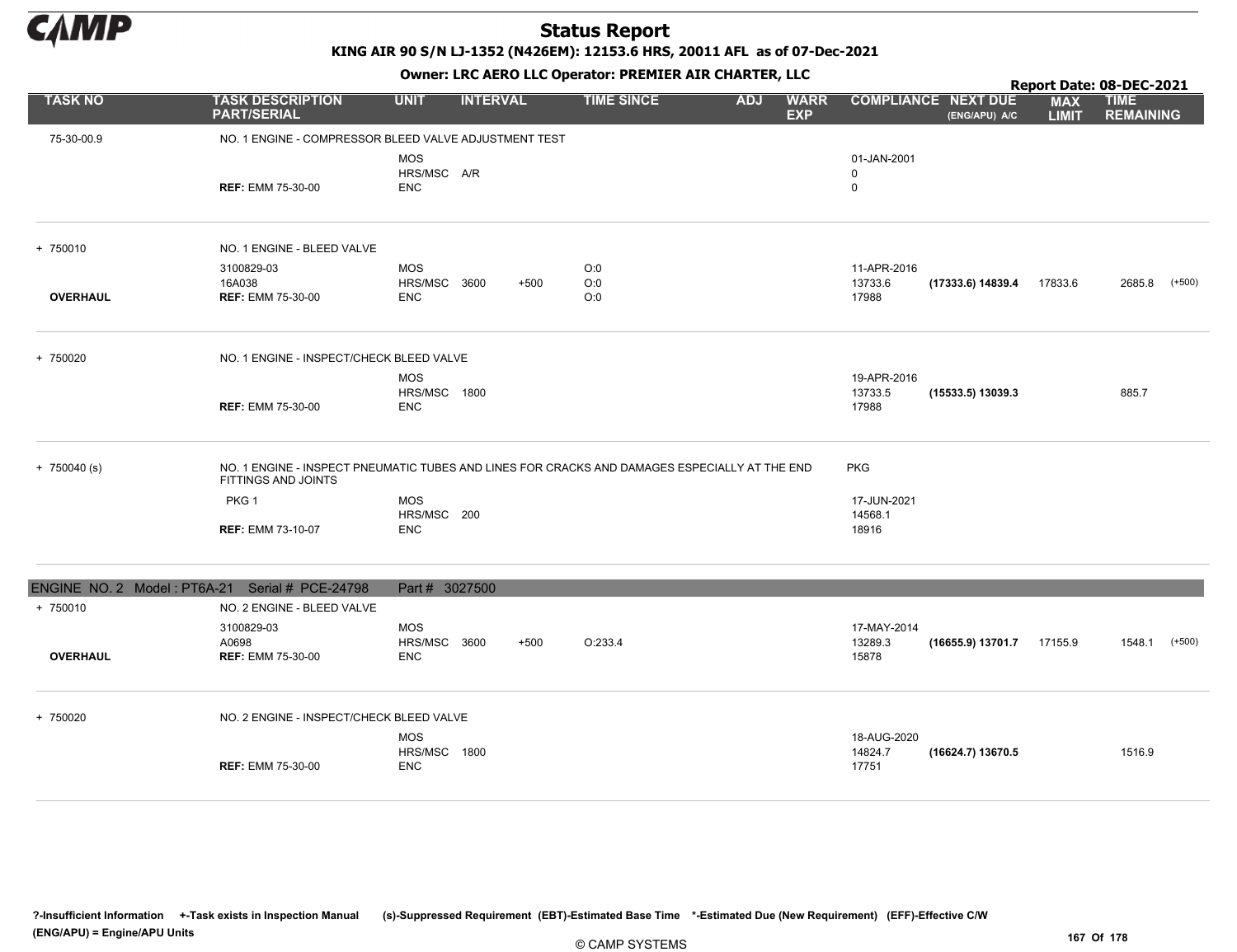

KING AIR 90 S/N LJ-1352 (N426EM): 12153.6 HRS, 20011 AFL as of 07-Dec-2021

Owner: LRC AERO LLC Operator: PREMIER AIR CHARTER, LLC

|                     |                                                       |                                                                                               |                   |                                         |                                 | Report Date: 08-DEC-2021 |                            |                                 |          |
|---------------------|-------------------------------------------------------|-----------------------------------------------------------------------------------------------|-------------------|-----------------------------------------|---------------------------------|--------------------------|----------------------------|---------------------------------|----------|
| <b>TASK NO</b>      | <b>TASK DESCRIPTION</b><br><b>PART/SERIAL</b>         | <b>UNIT</b><br><b>INTERVAL</b>                                                                | <b>TIME SINCE</b> | <b>ADJ</b><br><b>WARR</b><br><b>EXP</b> | <b>COMPLIANCE NEXT DUE</b>      | (ENG/APU) A/C            | <b>MAX</b><br><b>LIMIT</b> | <b>TIME</b><br><b>REMAINING</b> |          |
| $+ 750040$ (s)      | FITTINGS AND JOINTS                                   | NO. 2 ENGINE - INSPECT PNEUMATIC TUBES AND LINES FOR CRACKS AND DAMAGES ESPECIALLY AT THE END |                   |                                         | <b>PKG</b>                      |                          |                            |                                 |          |
|                     | PKG 1<br><b>REF: EMM 73-10-07</b>                     | <b>MOS</b><br>HRS/MSC 200<br><b>ENC</b>                                                       |                   |                                         | 17-JUN-2021<br>15028.1<br>17936 |                          |                            |                                 |          |
|                     |                                                       |                                                                                               |                   |                                         |                                 |                          |                            |                                 |          |
| CHAPTER 76          | <b>ENGINE CONTROLS</b>                                |                                                                                               |                   |                                         |                                 |                          |                            |                                 |          |
| 760111              | NO. 1 ENGINE POWER LEVER PEDESTAL                     |                                                                                               |                   |                                         |                                 |                          |                            |                                 |          |
| 76.010              | <b>PN</b><br>SN-UNKNOWN<br><b>REF: GENERIC NO REF</b> | <b>MOS</b><br>HRS/MSC O/C<br><b>AFL</b>                                                       | N:0<br>N:0<br>N:0 |                                         | 01-JAN-2001<br>0<br>$\mathbf 0$ |                          |                            |                                 |          |
| + 760113            | INSPECT NO. 1 ENGINE POWER LEVER PEDESTAL PIN         |                                                                                               |                   |                                         |                                 |                          |                            |                                 |          |
| 76.010              | <b>REF: GENERIC NO REF</b>                            | <b>MOS</b><br>HRS/MSC 1200<br><b>AFL</b>                                                      | +10%/-10%         |                                         | 13-JAN-2016<br>10962.2<br>18674 | 12162.2                  | 12282.2                    | 8.6                             | $(+120)$ |
| 760611              | NO. 2 ENGINE POWER LEVER PEDESTAL                     |                                                                                               |                   |                                         |                                 |                          |                            |                                 |          |
| 76.010              | PN<br>SN-UNKNOWN<br><b>REF: GENERIC NO REF</b>        | <b>MOS</b><br>HRS/MSC O/C<br><b>AFL</b>                                                       | N:0<br>N:0<br>N:0 |                                         | 01-JAN-2001<br>0<br>$\mathbf 0$ |                          |                            |                                 |          |
| + 760613            | INSPECT NO. 2 ENGINE POWER LEVER PEDESTAL PIN         |                                                                                               |                   |                                         |                                 |                          |                            |                                 |          |
| 76.010              | <b>REF: GENERIC NO REF</b>                            | <b>MOS</b><br>HRS/MSC 1200<br><b>AFL</b>                                                      | +10%/-10%         |                                         | 13-JAN-2016<br>10962.2<br>18674 | 12162.2                  | 12282.2                    | 8.6<br>$(+120)$                 |          |
| <b>ENGINE NO. 1</b> | Model: PT6A-21 Serial # PCE-25741                     | Part # 3027500                                                                                |                   |                                         |                                 |                          |                            |                                 |          |
| $+ 761010(s)$       | NO. 1 ENGINE - INSPECT ENGINE CONTROL LINKAGES        |                                                                                               |                   |                                         | <b>PKG</b>                      |                          |                            |                                 |          |
|                     | PKG <sub>1</sub>                                      | <b>MOS</b><br>HRS/MSC A/R                                                                     |                   |                                         | 17-JUN-2021<br>14568.1          |                          |                            |                                 |          |
|                     | <b>REF: EMM 76-10-00</b>                              | <b>ENC</b>                                                                                    |                   |                                         | 18916                           |                          |                            |                                 |          |
|                     |                                                       |                                                                                               |                   |                                         |                                 |                          |                            |                                 |          |

ENGINE NO. 2 Model : PT6A-21 Serial # PCE-24798 Part # 3027500

?-Insufficient Information +-Task exists in Inspection Manual (s)-Suppressed Requirement (EBT)-Estimated Base Time \*-Estimated Due (New Requirement) (EFF)-Effective C/W (ENG/APU) = Engine/APU Units 168 Of 178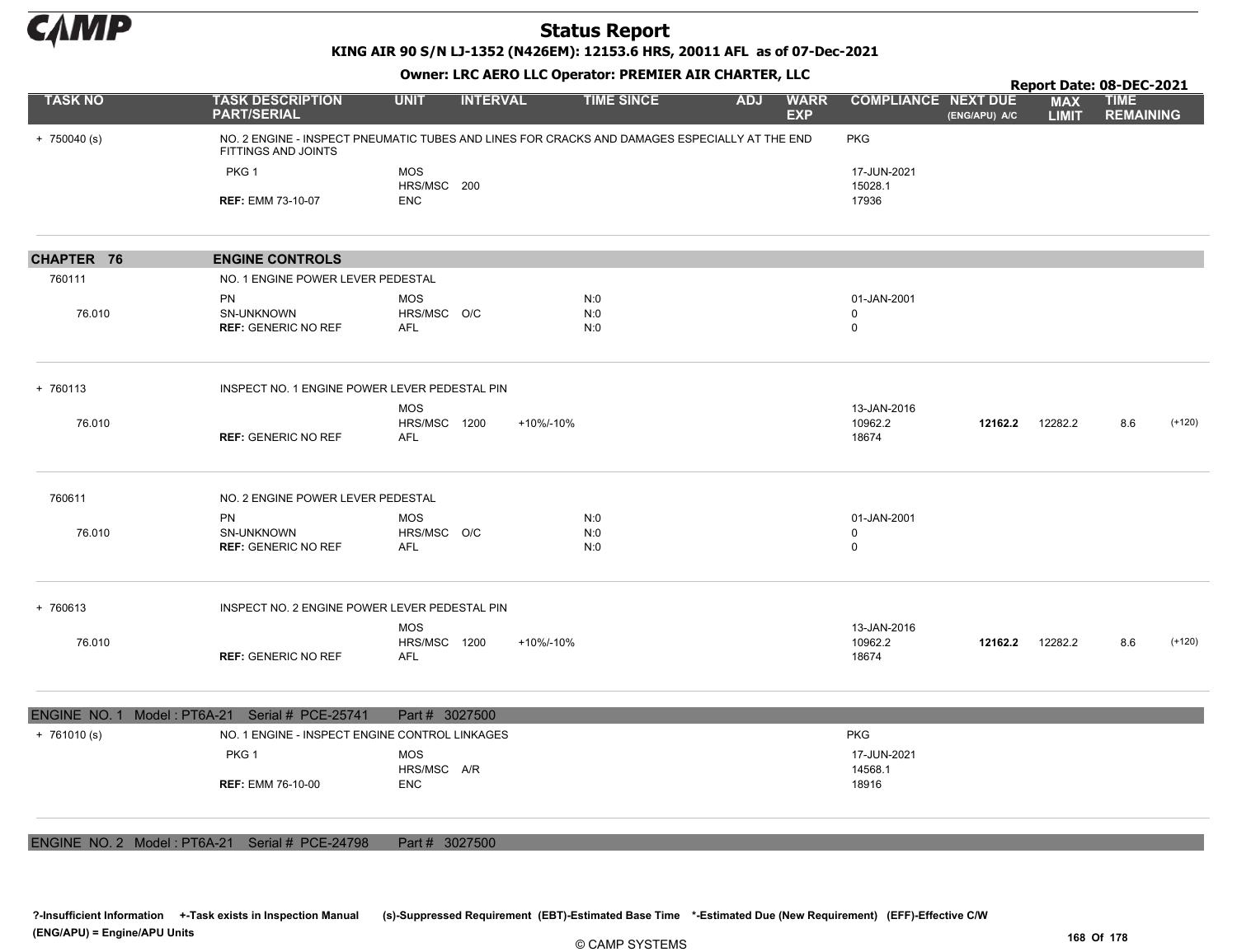

KING AIR 90 S/N LJ-1352 (N426EM): 12153.6 HRS, 20011 AFL as of 07-Dec-2021

|                                                          |                                                  |                           |                 | OWHER. LKC ALKO LLC OPERATOR. PREPILER AIR CHARTER, LLC |            |                           |                            |               |                            | Report Date: 08-DEC-2021        |
|----------------------------------------------------------|--------------------------------------------------|---------------------------|-----------------|---------------------------------------------------------|------------|---------------------------|----------------------------|---------------|----------------------------|---------------------------------|
| <b>TASK NO</b>                                           | <b>TASK DESCRIPTION</b><br><b>PART/SERIAL</b>    | <b>UNIT</b>               | <b>INTERVAL</b> | <b>TIME SINCE</b>                                       | <b>ADJ</b> | <b>WARR</b><br><b>EXP</b> | <b>COMPLIANCE NEXT DUE</b> | (ENG/APU) A/C | <b>MAX</b><br><b>LIMIT</b> | <b>TIME</b><br><b>REMAINING</b> |
| $+ 761010(s)$                                            | NO. 2 ENGINE - INSPECT ENGINE CONTROL LINKAGES   |                           |                 |                                                         |            |                           | PKG                        |               |                            |                                 |
|                                                          | PKG <sub>1</sub>                                 | <b>MOS</b>                |                 |                                                         |            |                           | 17-JUN-2021                |               |                            |                                 |
| 770106<br>77.020<br>770126<br>77.050<br>770136<br>77.070 | <b>REF: EMM 76-10-00</b>                         | HRS/MSC A/R<br><b>ENC</b> |                 |                                                         |            |                           | 15028.1<br>17936           |               |                            |                                 |
|                                                          |                                                  |                           |                 |                                                         |            |                           |                            |               |                            |                                 |
| CHAPTER 77                                               | <b>ENGINE INDICATING</b>                         |                           |                 |                                                         |            |                           |                            |               |                            |                                 |
|                                                          | NO. 1 ENGINE TACH INDICATOR                      |                           |                 |                                                         |            |                           |                            |               |                            |                                 |
|                                                          | 50-380034-3                                      | <b>MOS</b>                |                 | O:0                                                     |            |                           | 31-MAY-1996                |               |                            |                                 |
|                                                          | 33125<br><b>REF: GENERIC REFERENCE AMM AFL</b>   | HRS/MSC O/C               |                 | O:0<br>O:0                                              |            |                           | 1059<br>2303               |               |                            |                                 |
|                                                          |                                                  |                           |                 |                                                         |            |                           |                            |               |                            |                                 |
|                                                          | NO. 1 ENGINE TORQUE PRESSURE INDICATOR           |                           |                 |                                                         |            |                           |                            |               |                            |                                 |
|                                                          | PN                                               | <b>MOS</b>                |                 | N:0                                                     |            |                           | 01-JAN-2001                |               |                            |                                 |
|                                                          | SN-UNKNOWN<br>REF: GENERIC REFERENCE AMM AFL     | HRS/MSC O/C               |                 | N:0<br>N:0                                              |            |                           | $\mathbf 0$<br>$\mathbf 0$ |               |                            |                                 |
|                                                          | NO. 1 ENGINE TURBINE INLET TEMPERATURE INDICATOR |                           |                 |                                                         |            |                           |                            |               |                            |                                 |
|                                                          | <b>PN</b>                                        | <b>MOS</b>                |                 | N:0                                                     |            |                           | 01-JAN-2001                |               |                            |                                 |
|                                                          | <b>SN-UNKNOWN</b>                                | HRS/MSC O/C               |                 | N:0                                                     |            |                           | $\mathbf 0$                |               |                            |                                 |
|                                                          | <b>REF: GENERIC REFERENCE AMM AFL</b>            |                           |                 | N:0                                                     |            |                           | $\mathbf 0$                |               |                            |                                 |
| 770146                                                   | NO. 1 ENGINE INTERSTAGE TEMPERATURE INDICATOR    |                           |                 |                                                         |            |                           |                            |               |                            |                                 |
|                                                          | 50-380034-3                                      | <b>MOS</b>                |                 | O:0                                                     |            |                           | 17-MAY-2011                |               |                            |                                 |
| 77.090                                                   | 33125                                            | HRS/MSC O/C               |                 | O:0                                                     |            |                           | 7779.2                     |               |                            |                                 |
|                                                          | <b>REF: GENERIC REFERENCE AMM AFL</b>            |                           |                 | O:0                                                     |            |                           | 14565                      |               |                            |                                 |
| 770606                                                   | NO. 2 ENGINE TACH INDICATOR                      |                           |                 |                                                         |            |                           |                            |               |                            |                                 |
|                                                          | 50-380034-3                                      | <b>MOS</b>                |                 | R:0                                                     |            |                           | 15-SEP-2016                |               |                            |                                 |
| 77.020                                                   | 881045<br><b>REF: GENERIC REFERENCE AMM AFL</b>  | HRS/MSC O/C               |                 | R:0<br>R:0                                              |            |                           | 11201<br>18984             |               |                            |                                 |
|                                                          |                                                  |                           |                 |                                                         |            |                           |                            |               |                            |                                 |
|                                                          |                                                  |                           |                 |                                                         |            |                           |                            |               |                            |                                 |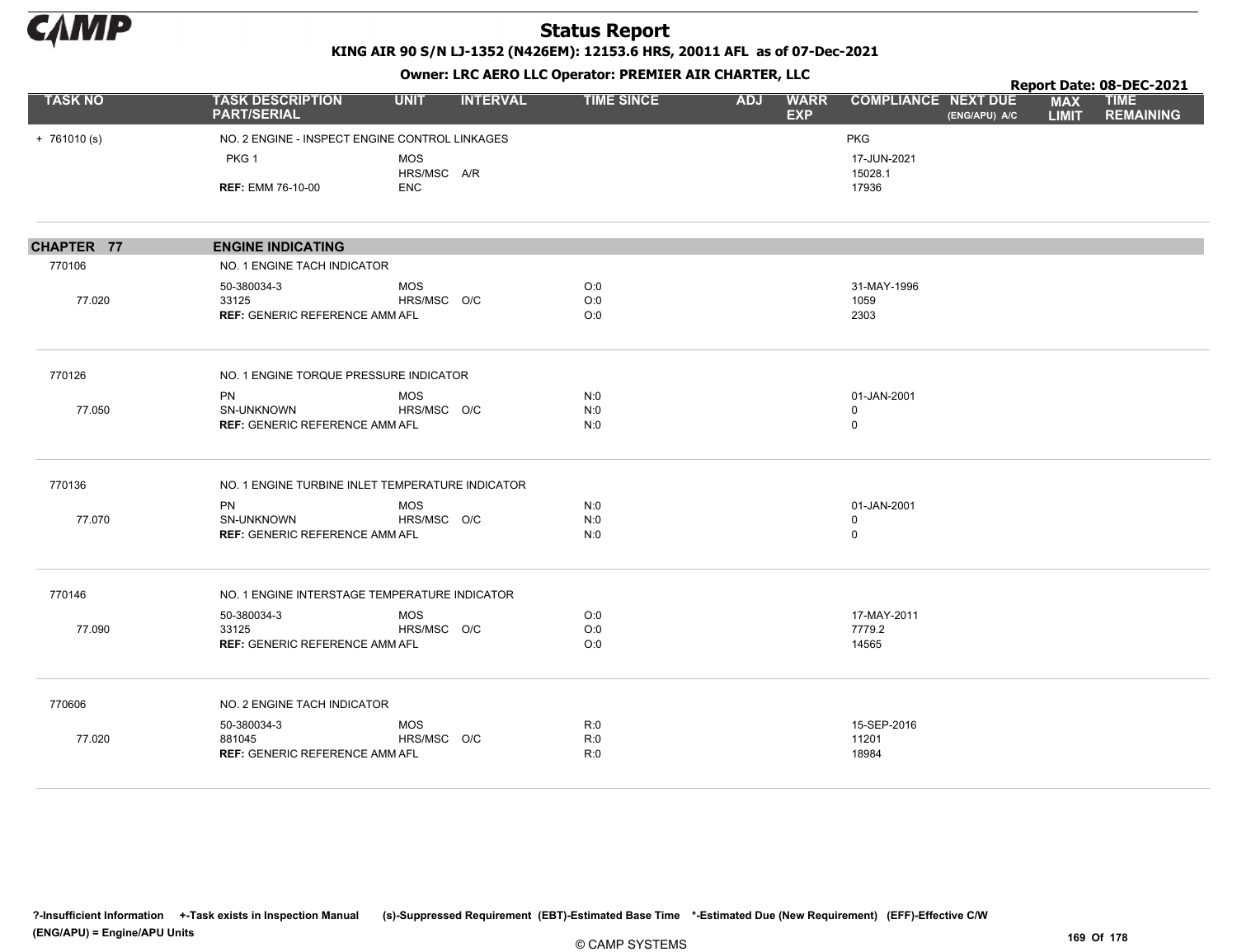

Owner: LRC AERO LLC Operator: PREMIER AIR CHARTER, LLC

|                | <b>OWHER: LKC AERO LLC OPERATOR: PREMIER AIR CHARTER, LLC</b><br>Report Date: 08-DEC-2021 |                |                 |                   |            |                           |                            |               |                            |                                 |
|----------------|-------------------------------------------------------------------------------------------|----------------|-----------------|-------------------|------------|---------------------------|----------------------------|---------------|----------------------------|---------------------------------|
| <b>TASK NO</b> | <b>TASK DESCRIPTION</b><br><b>PART/SERIAL</b>                                             | <b>UNIT</b>    | <b>INTERVAL</b> | <b>TIME SINCE</b> | <b>ADJ</b> | <b>WARR</b><br><b>EXP</b> | <b>COMPLIANCE NEXT DUE</b> | (ENG/APU) A/C | <b>MAX</b><br><b>LIMIT</b> | <b>TIME</b><br><b>REMAINING</b> |
| 770626         | NO. 2 ENGINE TORQUE PRESSURE INDICATOR                                                    |                |                 |                   |            |                           |                            |               |                            |                                 |
|                | <b>PN</b>                                                                                 | <b>MOS</b>     |                 | N:0               |            |                           | 01-JAN-2001                |               |                            |                                 |
| 77.050         | <b>SN-UNKNOWN</b>                                                                         | HRS/MSC O/C    |                 | N:0               |            |                           | $\mathbf 0$                |               |                            |                                 |
|                | <b>REF: GENERIC REFERENCE AMM AFL</b>                                                     |                |                 | N:0               |            |                           | $\mathbf 0$                |               |                            |                                 |
| 770636         | NO. 2 ENGINE TURBINE INLET TEMPERATURE INDICATOR                                          |                |                 |                   |            |                           |                            |               |                            |                                 |
|                | <b>PN</b>                                                                                 | <b>MOS</b>     |                 | N:0               |            |                           | 01-JAN-2001                |               |                            |                                 |
| 77.070         | <b>SN-UNKNOWN</b>                                                                         | HRS/MSC O/C    |                 | N:0               |            |                           | $\mathbf 0$                |               |                            |                                 |
|                | <b>REF: GENERIC REFERENCE AMM AFL</b>                                                     |                |                 | N:0               |            |                           | $\mathbf 0$                |               |                            |                                 |
| 770646         | NO. 2 ENGINE INTERSTAGE TEMPERATURE INDICATOR                                             |                |                 |                   |            |                           |                            |               |                            |                                 |
|                | <b>PN</b>                                                                                 | <b>MOS</b>     |                 | N:0               |            |                           | 01-JAN-2001                |               |                            |                                 |
| 77.090         | SN-UNKNOWN<br><b>REF: GENERIC REFERENCE AMM AFL</b>                                       | HRS/MSC O/C    |                 | N:0<br>N:0        |            |                           | 0<br>$\Omega$              |               |                            |                                 |
|                | ENGINE NO. 1 Model: PT6A-21 Serial # PCE-25741                                            | Part # 3027500 |                 |                   |            |                           |                            |               |                            |                                 |
| 77-20-00.5     | NO. 1 ENGINE - ENGINE INDICATING ADJUSTMENT TEST                                          |                |                 |                   |            |                           |                            |               |                            |                                 |
|                |                                                                                           | <b>MOS</b>     |                 |                   |            |                           | 01-JAN-2001                |               |                            |                                 |
|                |                                                                                           | HRS/MSC A/R    |                 |                   |            |                           | 0                          |               |                            |                                 |
|                | <b>REF: EMM 77-20-00</b>                                                                  | <b>ENC</b>     |                 |                   |            |                           | $\mathbf 0$                |               |                            |                                 |
| 77-20-01-900.5 | NO. 1 ENGINE - T5 INDICATING SYSTEM                                                       |                |                 |                   |            |                           |                            |               |                            |                                 |
|                | PN                                                                                        | <b>MOS</b>     |                 | N:0               |            |                           | 01-JAN-2001                |               |                            |                                 |
|                | SN-UNKNOWN                                                                                | HRS/MSC O/C    |                 | N:0               |            |                           | 0                          |               |                            |                                 |
|                | <b>REF: EMM 77-20-01</b>                                                                  | <b>ENC</b>     |                 | N:0               |            |                           | $\Omega$                   |               |                            |                                 |

77-20-01.7 NO. 1 ENGINE - T5 INDICATING SYSTEM INSPECTION CHECK REF: EMM 77-20-01 0 MOS HRS/MSC A/R ENC 01-JAN-2001 0

?-Insufficient Information +-Task exists in Inspection Manual (s)-Suppressed Requirement (EBT)-Estimated Base Time \*-Estimated Due (New Requirement) (EFF)-Effective C/W (ENG/APU) = Engine/APU Units 170 Of 178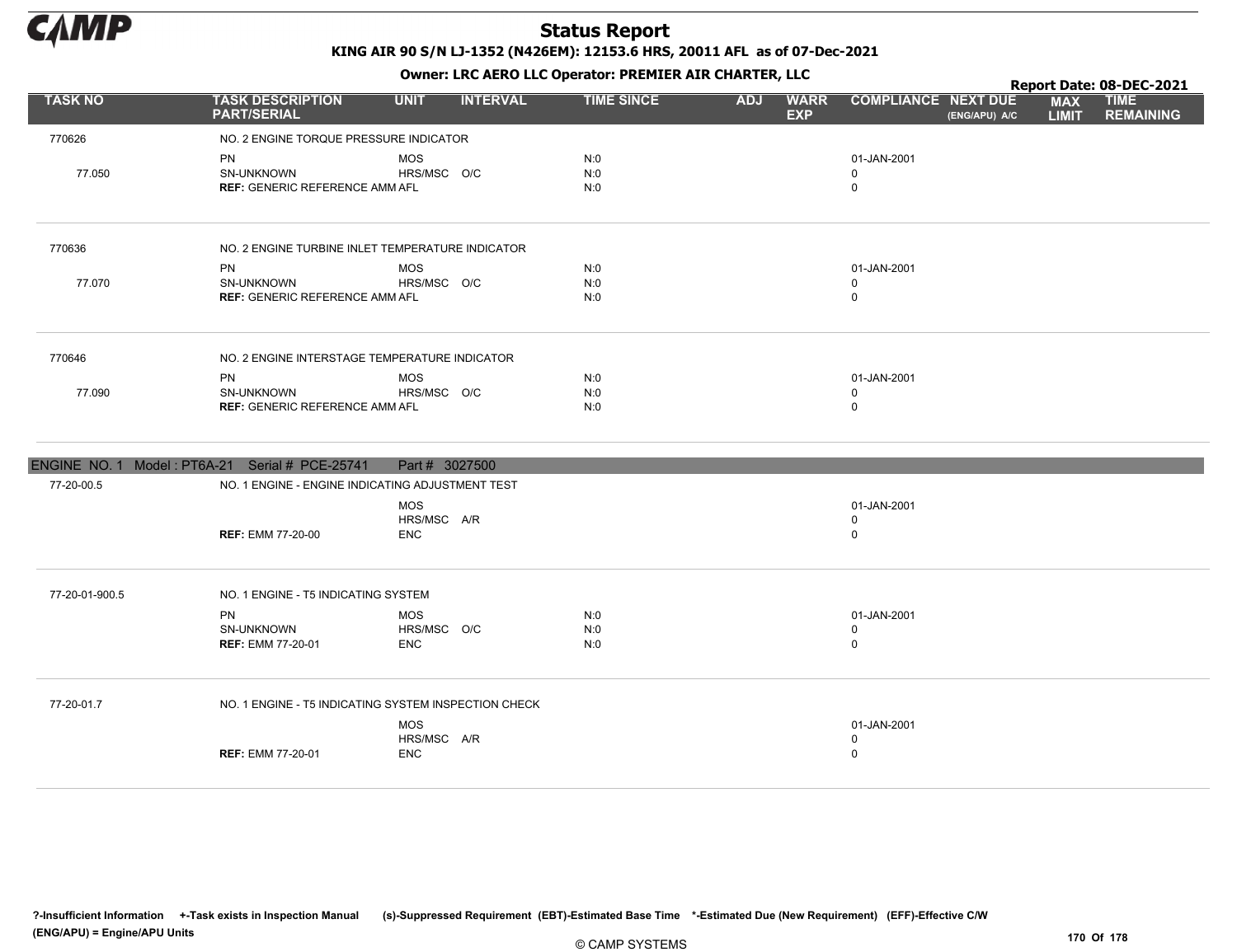

KING AIR 90 S/N LJ-1352 (N426EM): 12153.6 HRS, 20011 AFL as of 07-Dec-2021

Owner: LRC AERO LLC Operator: PREMIER AIR CHARTER, LLC

|                |                                                     |                                         |                 | OWHER, LKC ALKO LLC OPERATOR, PREPILER AIR CHARTER, LLC |            |                           |                                           |               |                            | Report Date: 08-DEC-2021        |
|----------------|-----------------------------------------------------|-----------------------------------------|-----------------|---------------------------------------------------------|------------|---------------------------|-------------------------------------------|---------------|----------------------------|---------------------------------|
| <b>TASK NO</b> | <b>TASK DESCRIPTION</b><br><b>PART/SERIAL</b>       | <b>UNIT</b>                             | <b>INTERVAL</b> | <b>TIME SINCE</b>                                       | <b>ADJ</b> | <b>WARR</b><br><b>EXP</b> | <b>COMPLIANCE NEXT DUE</b>                | (ENG/APU) A/C | <b>MAX</b><br><b>LIMIT</b> | <b>TIME</b><br><b>REMAINING</b> |
| 77-20-04-6     | NO. 1 ENGINE - T5 INDICATING SYSTEM ADJUSTMENT TEST |                                         |                 |                                                         |            |                           |                                           |               |                            |                                 |
|                | <b>REF: EMM 77-20-01</b>                            | <b>MOS</b><br>HRS/MSC A/R<br><b>ENC</b> |                 |                                                         |            |                           | 01-JAN-2001<br>$\mathbf 0$<br>$\mathbf 0$ |               |                            |                                 |
| 770010         | NO. 1 ENGINE - TACHMETER GENERATOR                  |                                         |                 |                                                         |            |                           |                                           |               |                            |                                 |
|                | 50-389057-1<br>32499C<br><b>REF: GENERIC NO REF</b> | <b>MOS</b><br>HRS/MSC O/C<br><b>ENC</b> |                 | N:0<br>N:0<br>N:0                                       |            |                           | 15-AUG-2014                               |               |                            |                                 |
| 770020         | NO. 1 ENGINE - TORQUE PRESSURE TRANSMITTER          |                                         |                 |                                                         |            |                           |                                           |               |                            |                                 |
|                | PN                                                  | <b>MOS</b>                              |                 | N:0                                                     |            |                           | 01-JAN-2001                               |               |                            |                                 |
|                | SN-UNKNOWN<br><b>REF: GENERIC NO REF</b>            | HRS/MSC O/C<br><b>ENC</b>               |                 | N:0<br>N:0                                              |            |                           | $\mathbf 0$<br>0                          |               |                            |                                 |
| 770030         | NO. 1 ENGINE - TURBINE INLET TEMPERATURE HARNESS    |                                         |                 |                                                         |            |                           |                                           |               |                            |                                 |
|                | <b>PN</b>                                           | <b>MOS</b>                              |                 | N:0                                                     |            |                           | 01-JAN-2001                               |               |                            |                                 |
|                | SN-UNKNOWN<br><b>REF: GENERIC NO REF</b>            | HRS/MSC O/C<br><b>ENC</b>               |                 | N:0<br>N:0                                              |            |                           | 0<br>$\mathbf 0$                          |               |                            |                                 |
| 770070         | NO. 1 ENGINE - INTERSTAGE TEMPERTURE HARNESS        |                                         |                 |                                                         |            |                           |                                           |               |                            |                                 |
|                | <b>PN</b>                                           | <b>MOS</b>                              |                 | N:0                                                     |            |                           | 01-JAN-2001                               |               |                            |                                 |
|                | <b>SN-UNKNOWN</b><br><b>REF: GENERIC NO REF</b>     | HRS/MSC O/C<br><b>ENC</b>               |                 | N:0<br>N:0                                              |            |                           | $\mathbf{0}$<br>$\mathsf{O}$              |               |                            |                                 |
| 770080         | NO. 1 ENGINE - POWER TURBINE TACHOMETER             |                                         |                 |                                                         |            |                           |                                           |               |                            |                                 |
|                | <b>PN</b>                                           | <b>MOS</b>                              |                 | N:0                                                     |            |                           | 01-JAN-2001                               |               |                            |                                 |
|                | SN-UNKNOWN<br><b>REF: GENERIC NO REF</b>            | HRS/MSC O/C<br><b>ENC</b>               |                 | N:0<br>N:0                                              |            |                           | 0<br>$\mathbf 0$                          |               |                            |                                 |
|                |                                                     |                                         |                 |                                                         |            |                           |                                           |               |                            |                                 |
|                |                                                     |                                         |                 |                                                         |            |                           |                                           |               |                            |                                 |

ENGINE NO. 2 Model : PT6A-21 Serial # PCE-24798 Part # 3027500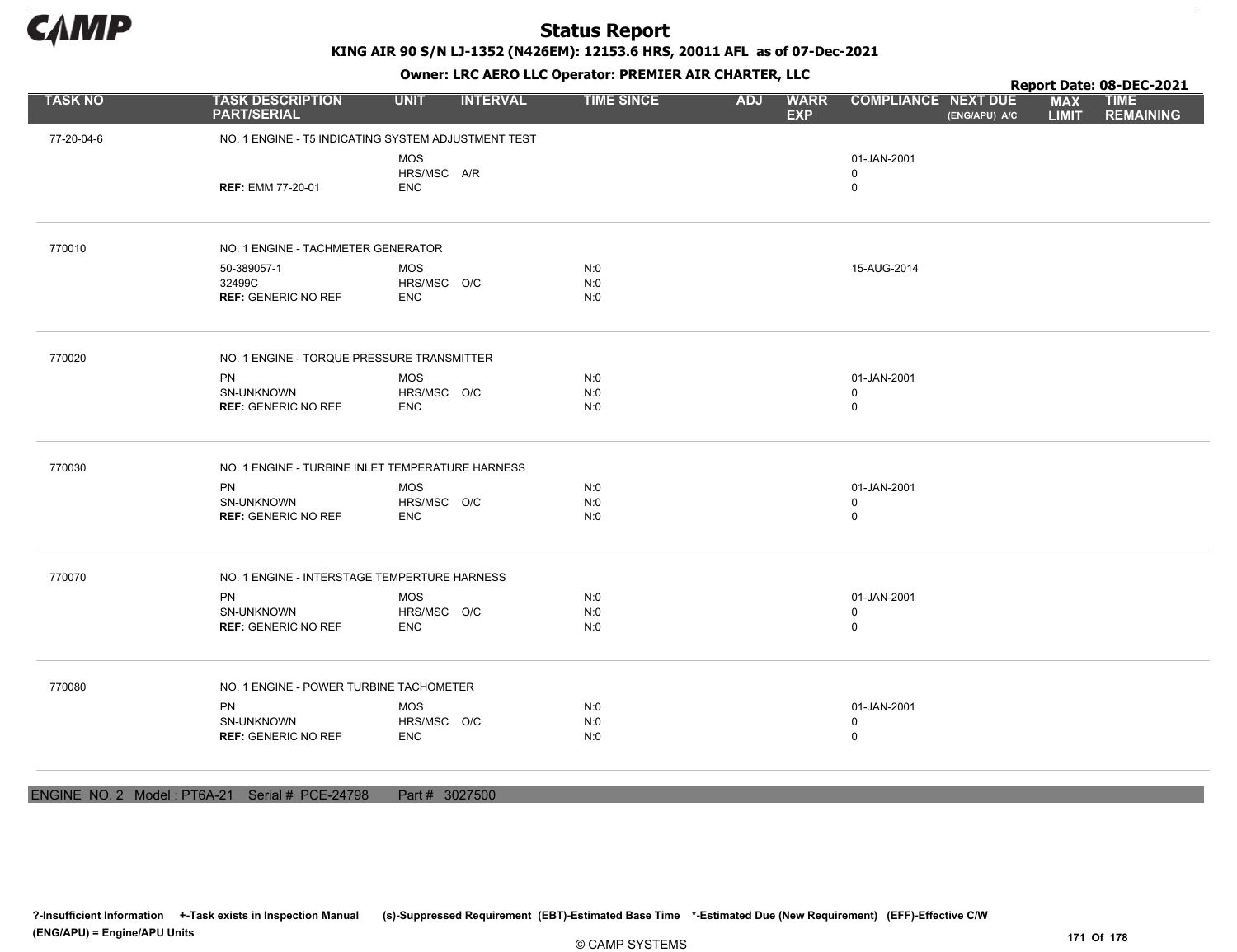

|                |                                                  |             |                 |                   |            | $\mathbf{r}$              |                            |               |                            | Report Date: 08-DEC-2021        |
|----------------|--------------------------------------------------|-------------|-----------------|-------------------|------------|---------------------------|----------------------------|---------------|----------------------------|---------------------------------|
| <b>TASK NO</b> | <b>TASK DESCRIPTION</b><br><b>PART/SERIAL</b>    | <b>UNIT</b> | <b>INTERVAL</b> | <b>TIME SINCE</b> | <b>ADJ</b> | <b>WARR</b><br><b>EXP</b> | <b>COMPLIANCE NEXT DUE</b> | (ENG/APU) A/C | <b>MAX</b><br><b>LIMIT</b> | <b>TIME</b><br><b>REMAINING</b> |
| 770010         | NO. 2 ENGINE - TACHMETER GENERATOR               |             |                 |                   |            |                           |                            |               |                            |                                 |
|                | <b>PN</b>                                        | <b>MOS</b>  |                 | N:0               |            |                           | 01-JAN-2001                |               |                            |                                 |
|                | SN-UNKNOWN                                       | HRS/MSC O/C |                 | N:0               |            |                           | 0                          |               |                            |                                 |
|                | <b>REF: GENERIC NO REF</b>                       | <b>ENC</b>  |                 | N:0               |            |                           | $\mathbf 0$                |               |                            |                                 |
| 770020         | NO. 2 ENGINE - TORQUE PRESSURE TRANSMITTER       |             |                 |                   |            |                           |                            |               |                            |                                 |
|                | PN                                               | <b>MOS</b>  |                 | N:0               |            |                           | 01-JAN-2001                |               |                            |                                 |
|                | SN-UNKNOWN                                       | HRS/MSC O/C |                 | N:0               |            |                           | $\mathbf 0$                |               |                            |                                 |
|                | <b>REF: GENERIC NO REF</b>                       | <b>ENC</b>  |                 | N:0               |            |                           | $\mathbf 0$                |               |                            |                                 |
| 770030         | NO. 2 ENGINE - TURBINE INLET TEMPERATURE HARNESS |             |                 |                   |            |                           |                            |               |                            |                                 |
|                | PN                                               | <b>MOS</b>  |                 | N:0               |            |                           | 01-JAN-2001                |               |                            |                                 |
|                | SN-UNKNOWN                                       | HRS/MSC O/C |                 | N:0               |            |                           | $\Omega$                   |               |                            |                                 |
|                | <b>REF: GENERIC NO REF</b>                       | <b>ENC</b>  |                 | N:0               |            |                           | $\mathbf 0$                |               |                            |                                 |
| 770070         | NO. 2 ENGINE - INTERSTAGE TEMPERTURE HARNESS     |             |                 |                   |            |                           |                            |               |                            |                                 |
|                | PN                                               | <b>MOS</b>  |                 | N:0               |            |                           | 01-JAN-2001                |               |                            |                                 |
|                | SN-UNKNOWN                                       | HRS/MSC O/C |                 | N:0               |            |                           | $\mathbf 0$                |               |                            |                                 |
|                | <b>REF: GENERIC NO REF</b>                       | <b>ENC</b>  |                 | N:0               |            |                           | $\mathbf 0$                |               |                            |                                 |
| 770080         | NO. 2 ENGINE - POWER TURBINE TACHOMETER          |             |                 |                   |            |                           |                            |               |                            |                                 |
|                | <b>PN</b>                                        | <b>MOS</b>  |                 | N:0               |            |                           | 01-JAN-2001                |               |                            |                                 |
|                | SN-UNKNOWN                                       | HRS/MSC O/C |                 | N:0               |            |                           | $\mathbf 0$                |               |                            |                                 |
|                | <b>REF: GENERIC NO REF</b>                       | <b>ENC</b>  |                 | N:0               |            |                           | $\mathbf 0$                |               |                            |                                 |
| CHAPTER 78     | <b>EXHAUST</b>                                   |             |                 |                   |            |                           |                            |               |                            |                                 |
| 780101         | NO. 1 ENGINE INBOARD EXHAUST NOZZLE              |             |                 |                   |            |                           |                            |               |                            |                                 |
|                | <b>PN</b>                                        | <b>MOS</b>  |                 | N:0               |            |                           | 01-JAN-2001                |               |                            |                                 |
| 78.010         | SN-UNKNOWN                                       | HRS/MSC O/C |                 | N:0               |            |                           | 0                          |               |                            |                                 |
|                | <b>REF: GENERIC REFERENCE AMM AFL</b>            |             |                 | N:0               |            |                           | $\mathbf 0$                |               |                            |                                 |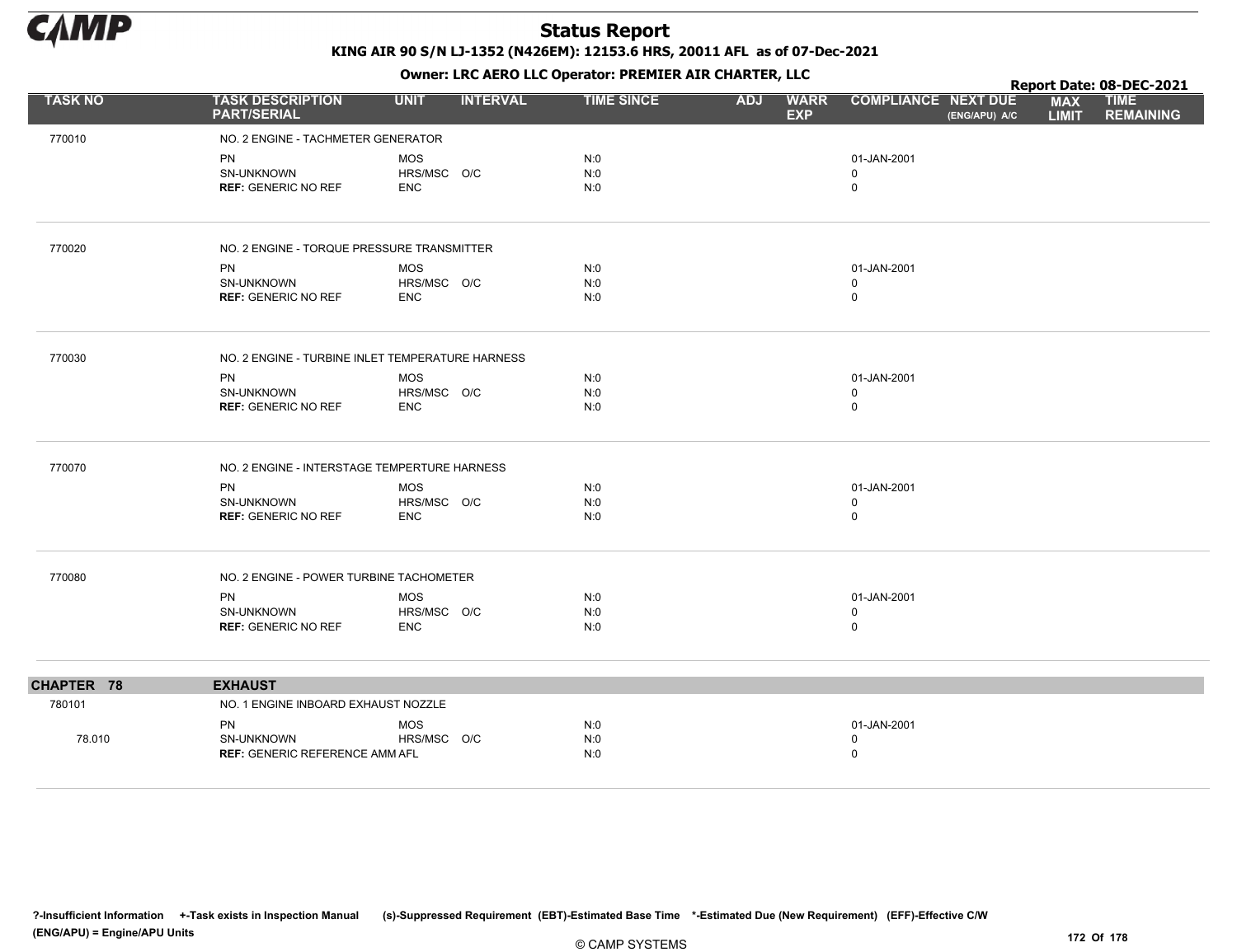

Owner: LRC AERO LLC Operator: PREMIER AIR CHARTER, LLC

|                |                                                                         |                                |                   |            |                           |                                             |                            | Report Date: 08-DEC-2021        |
|----------------|-------------------------------------------------------------------------|--------------------------------|-------------------|------------|---------------------------|---------------------------------------------|----------------------------|---------------------------------|
| <b>TASK NO</b> | <b>TASK DESCRIPTION</b><br><b>PART/SERIAL</b>                           | <b>INTERVAL</b><br><b>UNIT</b> | <b>TIME SINCE</b> | <b>ADJ</b> | <b>WARR</b><br><b>EXP</b> | <b>COMPLIANCE NEXT DUE</b><br>(ENG/APU) A/C | <b>MAX</b><br><b>LIMIT</b> | <b>TIME</b><br><b>REMAINING</b> |
| 780106         | NO. 1 ENGINE OUTBOARD EXHAUST NOZZLE                                    |                                |                   |            |                           |                                             |                            |                                 |
| 78.020         | <b>PN</b><br><b>SN-UNKNOWN</b><br><b>REF: GENERIC REFERENCE AMM AFL</b> | MOS<br>HRS/MSC O/C             | N:0<br>N:0<br>N:0 |            | 01-JAN-2001<br>0<br>0     |                                             |                            |                                 |
| 780601         | NO. 2 ENGINE INBOARD EXHAUST NOZZLE                                     |                                |                   |            |                           |                                             |                            |                                 |
| 78.010         | <b>PN</b><br><b>SN-UNKNOWN</b><br><b>REF: GENERIC REFERENCE AMM AFL</b> | MOS<br>HRS/MSC O/C             | N:0<br>N:0<br>N:0 |            | 01-JAN-2001<br>0<br>0     |                                             |                            |                                 |
| 780606         | NO. 2 ENGINE OUTBOARD EXHAUST NOZZLE                                    |                                |                   |            |                           |                                             |                            |                                 |
| 78.020         | PN<br><b>SN-UNKNOWN</b><br><b>REF: GENERIC REFERENCE AMM AFL</b>        | MOS<br>HRS/MSC O/C             | N:0<br>N:0<br>N:0 |            | 01-JAN-2001<br>0<br>0     |                                             |                            |                                 |

|               | ENGINE NO. 1 Model: PT6A-21 Serial # PCE-25741 | Part # 3027500                                                |                        |  |
|---------------|------------------------------------------------|---------------------------------------------------------------|------------------------|--|
| $+ 780015(s)$ |                                                | NO. 1 ENGINE - INSPECT EXHAUST DUCT FOR CRACKS AND DISTORTION | <b>PKG</b>             |  |
|               | PKG <sub>1</sub>                               | <b>MOS</b><br>HRS/MSC 200                                     | 17-JUN-2021<br>14568.1 |  |
|               | <b>REF:</b> EMM 72-50-05                       | <b>ENC</b>                                                    | 18916                  |  |

|                | ENGINE NO. 2 Model: PT6A-21 Serial # PCE-24798 | Part # 3027500                                                |                        |
|----------------|------------------------------------------------|---------------------------------------------------------------|------------------------|
| $+ 780015$ (s) |                                                | NO. 2 ENGINE - INSPECT EXHAUST DUCT FOR CRACKS AND DISTORTION | <b>PKG</b>             |
|                | PKG 1                                          | MOS<br>HRS/MSC 200                                            | 17-JUN-2021<br>15028.1 |
|                | <b>REF: EMM 72-50-05</b>                       | ENC                                                           | 17936                  |
|                |                                                |                                                               |                        |
| CHAPTER 79     | OIL                                            |                                                               |                        |
| 790131         | NO. 1 ENGINE OIL TEMPERATURE INDICATOR         |                                                               |                        |

|        | PN                                    | <b>MOS</b>     | N:C           | 01-JAN-2001 |
|--------|---------------------------------------|----------------|---------------|-------------|
| 79.090 | <b>SN-UNKNOWN</b>                     | HRS/MSC<br>O/C | N:0<br>$\sim$ |             |
|        | <b>REF: GENERIC REFERENCE AMM AFL</b> |                | N:0           |             |
|        |                                       |                |               |             |

?-Insufficient Information +-Task exists in Inspection Manual (s)-Suppressed Requirement (EBT)-Estimated Base Time \*-Estimated Due (New Requirement) (EFF)-Effective C/W (ENG/APU) = Engine/APU Units 173 Of 178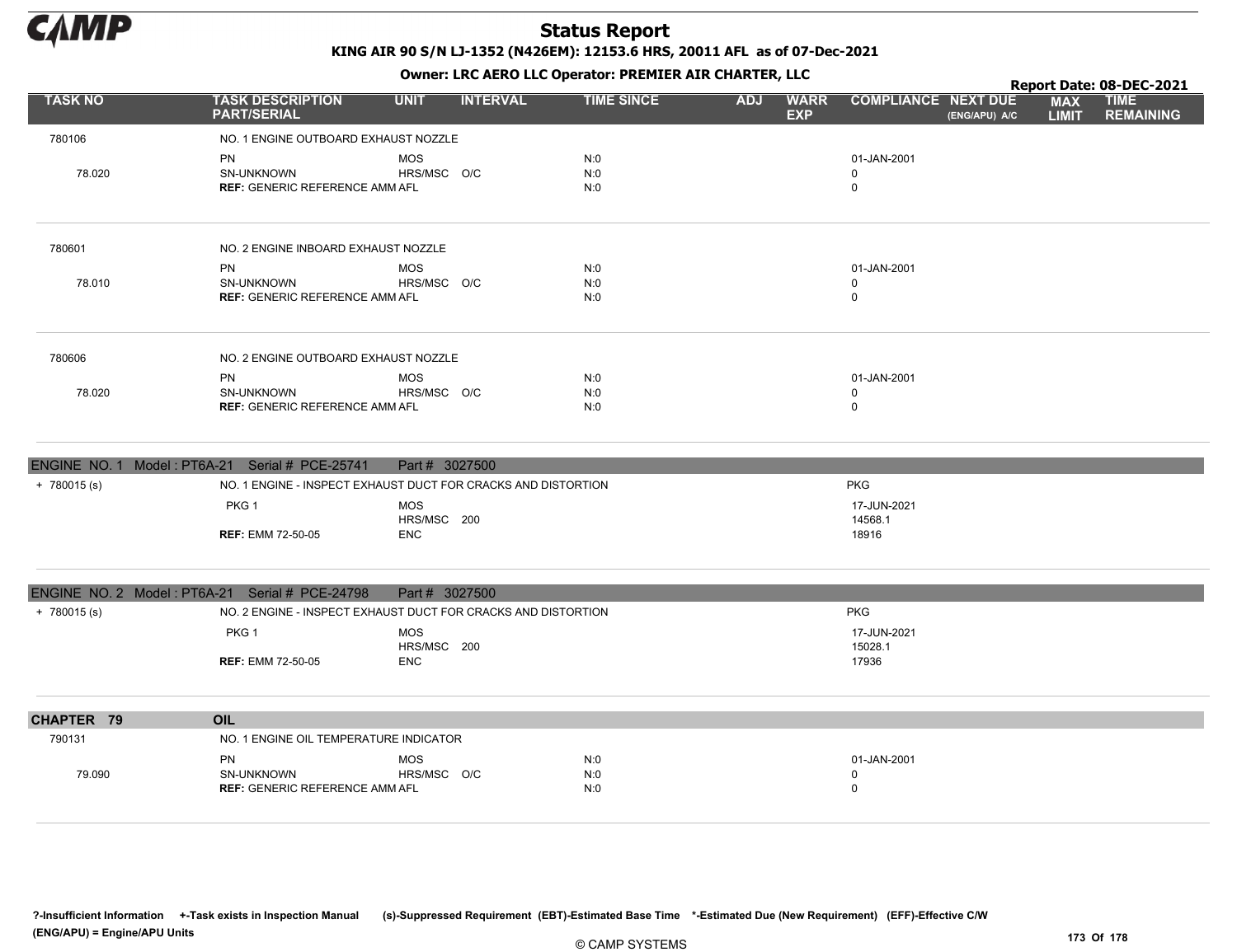

|                |                                                                         |                                         |                 |                   |            | . .                       |                                           |               |                            | Report Date: 08-DEC-2021        |
|----------------|-------------------------------------------------------------------------|-----------------------------------------|-----------------|-------------------|------------|---------------------------|-------------------------------------------|---------------|----------------------------|---------------------------------|
| <b>TASK NO</b> | <b>TASK DESCRIPTION</b><br><b>PART/SERIAL</b>                           | <b>UNIT</b>                             | <b>INTERVAL</b> | <b>TIME SINCE</b> | <b>ADJ</b> | <b>WARR</b><br><b>EXP</b> | <b>COMPLIANCE NEXT DUE</b>                | (ENG/APU) A/C | <b>MAX</b><br><b>LIMIT</b> | <b>TIME</b><br><b>REMAINING</b> |
| 790141         | NO. 1 ENGINE OIL PRESSURE INDICATOR                                     |                                         |                 |                   |            |                           |                                           |               |                            |                                 |
| 79.110         | <b>PN</b><br><b>SN-UNKNOWN</b><br><b>REF: GENERIC REFERENCE AMM AFL</b> | <b>MOS</b><br>HRS/MSC O/C               |                 | N:0<br>N:0<br>N:0 |            |                           | 01-JAN-2001<br>$\mathbf 0$<br>$\mathbf 0$ |               |                            |                                 |
| 790631         | NO. 2 ENGINE OIL TEMPERATURE INDICATOR                                  |                                         |                 |                   |            |                           |                                           |               |                            |                                 |
| 79.090         | <b>PN</b><br>SN-UNKNOWN<br><b>REF: GENERIC REFERENCE AMM AFL</b>        | <b>MOS</b><br>HRS/MSC O/C               |                 | N:0<br>N:0<br>N:0 |            |                           | 01-JAN-2001<br>$\mathbf 0$<br>$\mathbf 0$ |               |                            |                                 |
| 790641         | NO. 2 ENGINE OIL PRESSURE INDICATOR                                     |                                         |                 |                   |            |                           |                                           |               |                            |                                 |
| 79.110         | <b>PN</b><br>SN-UNKNOWN<br><b>REF: GENERIC REFERENCE AMM AFL</b>        | <b>MOS</b><br>HRS/MSC O/C               |                 | N:0<br>N:0<br>N:0 |            |                           | 01-JAN-2001<br>0<br>$\mathbf 0$           |               |                            |                                 |
| 792005         | NO. 1 ENGINE OIL PRESSURE SWITCH                                        |                                         |                 |                   |            |                           |                                           |               |                            |                                 |
| 79.130         | <b>PN</b><br>SN-UNKNOWN<br><b>REF: GENERIC REFERENCE AMM AFL</b>        | <b>MOS</b><br>HRS/MSC O/C               |                 | N:0<br>N:0<br>N:0 |            |                           | 01-JAN-2001<br>0<br>$\mathbf 0$           |               |                            |                                 |
| 792010         | NO. 2 ENGINE OIL PRESSURE SWITCH                                        |                                         |                 |                   |            |                           |                                           |               |                            |                                 |
| 79.130         | <b>PN</b><br>SN-UNKNOWN<br><b>REF: GENERIC REFERENCE AMM AFL</b>        | <b>MOS</b><br>HRS/MSC O/C               |                 | N:0<br>N:0<br>N:0 |            |                           | 01-JAN-2001<br>$\mathbf 0$<br>$\mathbf 0$ |               |                            |                                 |
|                | ENGINE NO. 1 Model: PT6A-21 Serial # PCE-25741                          | Part # 3027500                          |                 |                   |            |                           |                                           |               |                            |                                 |
| 790010         | NO. 1 ENGINE - OIL PUMP                                                 |                                         |                 |                   |            |                           |                                           |               |                            |                                 |
|                | <b>PN</b><br>SN-UNKNOWN<br><b>REF: GENERIC NO REF</b>                   | <b>MOS</b><br>HRS/MSC O/C<br><b>ENC</b> |                 | N:0<br>N:0<br>N:0 |            |                           | 01-JAN-2001<br>$\mathbf 0$<br>$\mathbf 0$ |               |                            |                                 |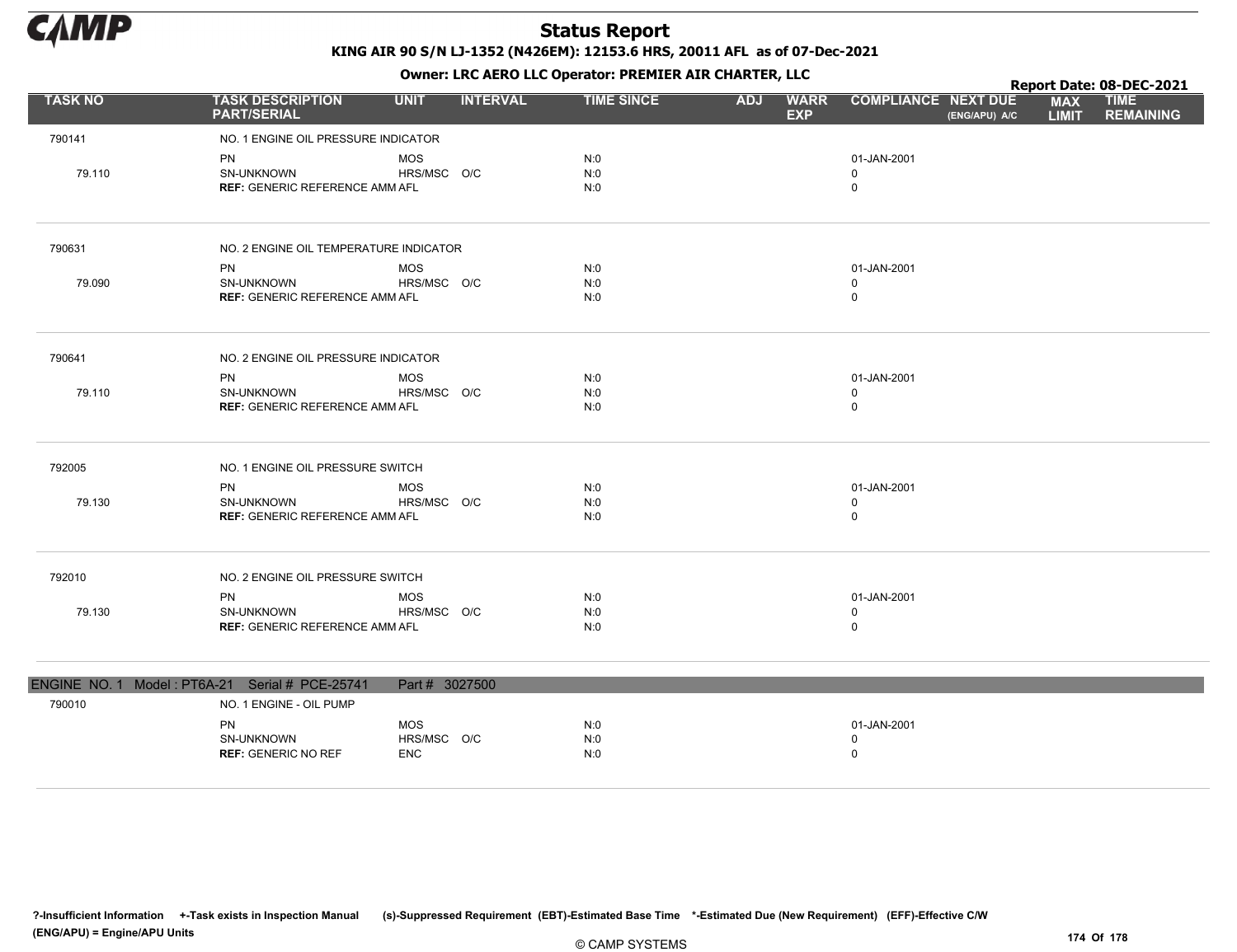

|                |                                                                                                              |                                          |                  |                   |            |                           |                                               |                                             | Report Date: 08-DEC-2021   |                                 |                    |
|----------------|--------------------------------------------------------------------------------------------------------------|------------------------------------------|------------------|-------------------|------------|---------------------------|-----------------------------------------------|---------------------------------------------|----------------------------|---------------------------------|--------------------|
| <b>TASK NO</b> | <b>TASK DESCRIPTION</b><br><b>PART/SERIAL</b>                                                                | <b>UNIT</b>                              | <b>INTERVAL</b>  | <b>TIME SINCE</b> | <b>ADJ</b> | <b>WARR</b><br><b>EXP</b> |                                               | <b>COMPLIANCE NEXT DUE</b><br>(ENG/APU) A/C | <b>MAX</b><br><b>LIMIT</b> | <b>TIME</b><br><b>REMAINING</b> |                    |
| 790020         | NO. 1 ENGINE - CHIP DETECTOR<br><b>PN</b><br>SN-UNKNOWN<br><b>REF: EMM 72-10-00</b>                          | <b>MOS</b><br>HRS/MSC O/C<br><b>ENC</b>  |                  | N:0<br>N:0<br>N:0 |            |                           | 01-JAN-2001<br>0<br>$\mathbf 0$               |                                             |                            |                                 |                    |
| + 790030       | NO. 1 ENGINE - CONTINUITY CHECK CHIP DETECTOR<br><b>PN</b><br>SN-UNKNOWN<br><b>REF: EMM 72-00-00</b>         | <b>MOS</b><br>HRS/MSC 200<br><b>ENC</b>  | +10%/-10%        |                   |            |                           | 31-AUG-2021<br>14580.3<br>18933               | (14780.3) 12286.1                           | 14800.3                    | 132.5                           | $(+20)$            |
| + 790040       | NO. 1 ENGINE - BRIDGE CHECK CHIP DETECTOR<br><b>PN</b><br>SN-UNKNOWN<br><b>REF: EMM 72-10-00</b>             | MOS<br>12<br>HRS/MSC 600<br><b>ENC</b>   | $+30d$<br>$+10%$ |                   |            |                           | 31-AUG-2021<br>14580.3<br>18933               | 31-AUG-2022<br>(15180.3) 12686.1            | 30-SEP-2022<br>15240.3     | 266 d<br>532.5                  | $(+30)$<br>$(+60)$ |
| + 790050       | NO. 1 ENGINE - REPLACE OIL FILTER<br><b>REF: GENERIC NO REF</b>                                              | <b>MOS</b><br>HRS/MSC 1000<br><b>ENC</b> | +10%/-10%        |                   |            |                           | 19-APR-2016<br>13733.5<br>17988               | (14733.5) 12239.3                           | 14833.5                    | 85.7                            | $(+100)$           |
| 790055         | NO. 1 ENGINE - OIL SYSTEM SERVICING<br><b>REF: EMM 72-00-00</b>                                              | <b>MOS</b><br>HRS/MSC O/C<br><b>ENC</b>  |                  |                   |            |                           | 01-JAN-2001<br>0<br>$\mathbf 0$               |                                             |                            |                                 |                    |
| $+ 790060$ (s) | NO. 1 ENGINE - CHECK OIL FILTER ELEMENT AND SECONDARY SCREEN<br>PKG <sub>1</sub><br><b>REF: EMM 79-20-02</b> | <b>MOS</b><br>HRS/MSC A/R<br><b>ENC</b>  |                  |                   |            |                           | <b>PKG</b><br>17-JUN-2021<br>14568.1<br>18916 |                                             |                            |                                 |                    |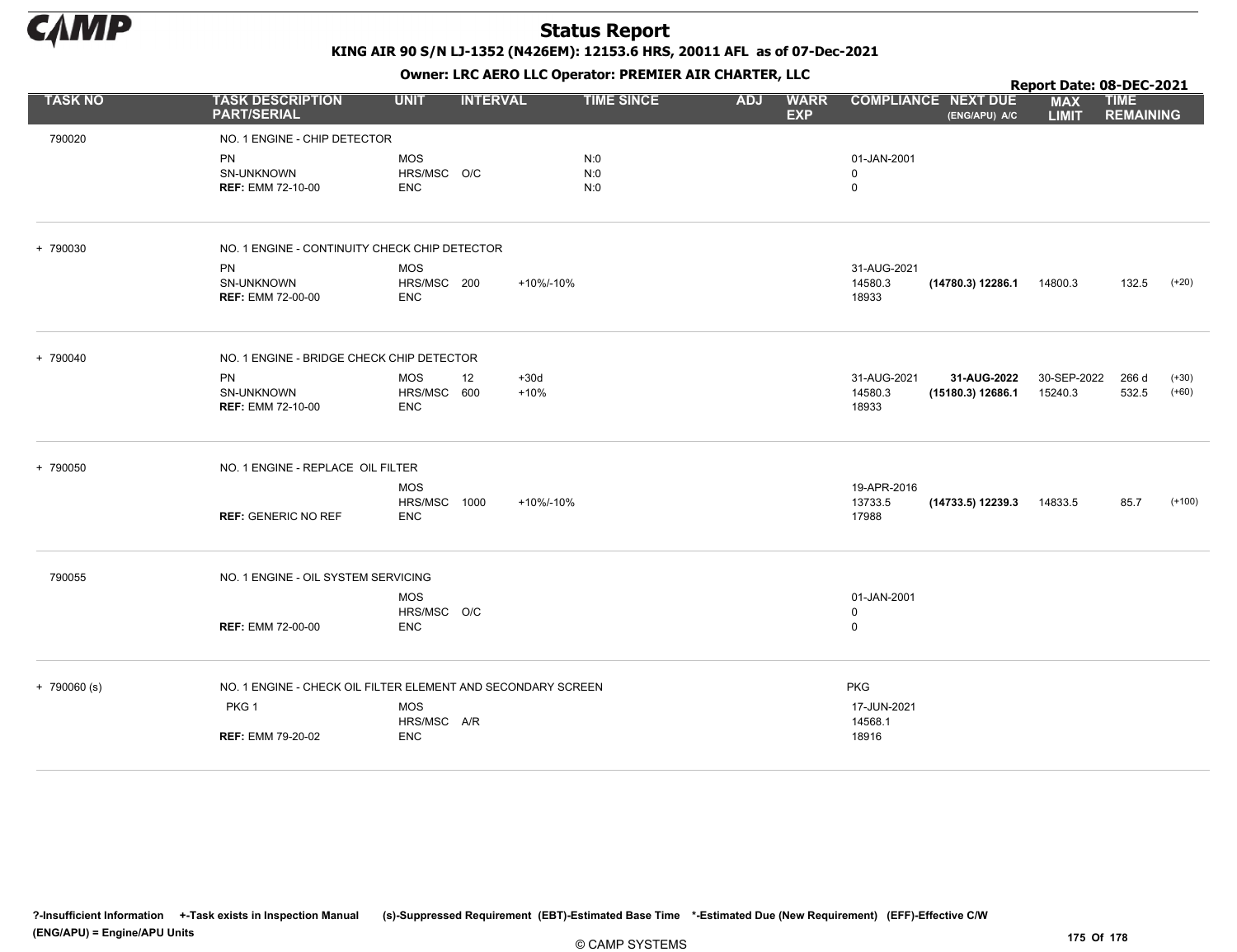

KING AIR 90 S/N LJ-1352 (N426EM): 12153.6 HRS, 20011 AFL as of 07-Dec-2021

Owner: LRC AERO LLC Operator: PREMIER AIR CHARTER, LLC

|                |                                                       |                                                     | OWHER, LKC ALKO LLC OPERATOR, PREPILER AIR CHARTER, LLC |                                         |                                                       |                            | Report Date: 08-DEC-2021        |
|----------------|-------------------------------------------------------|-----------------------------------------------------|---------------------------------------------------------|-----------------------------------------|-------------------------------------------------------|----------------------------|---------------------------------|
| <b>TASK NO</b> | <b>TASK DESCRIPTION</b><br><b>PART/SERIAL</b>         | <b>UNIT</b><br><b>INTERVAL</b>                      | <b>TIME SINCE</b>                                       | <b>ADJ</b><br><b>WARR</b><br><b>EXP</b> | <b>COMPLIANCE NEXT DUE</b><br>(ENG/APU) A/C           | <b>MAX</b><br><b>LIMIT</b> | <b>TIME</b><br><b>REMAINING</b> |
| + 790070       |                                                       | NO. 1 ENGINE - CHECK SCAVENGE OIL PUMP INLET SCREEN |                                                         |                                         |                                                       |                            |                                 |
|                | <b>REF: EMM 72-60-00</b>                              | <b>MOS</b><br>HRS/MSC 1000<br>$+100$<br><b>ENC</b>  |                                                         |                                         | 11-DEC-2020<br>14431.4<br>$(15431.4) 12937.2$ 15531.4 |                            | 783.6<br>$(+100)$               |
| 790080         | NO. 1 ENGINE - OIL PRESSURE TRANSMITTER               |                                                     |                                                         |                                         |                                                       |                            |                                 |
|                | <b>PN</b><br>SN-UNKNOWN<br><b>REF: GENERIC NO REF</b> | <b>MOS</b><br>HRS/MSC O/C<br><b>ENC</b>             | N:0<br>N:0<br>N:0                                       |                                         | 01-JAN-2001<br>0<br>$\mathsf 0$                       |                            |                                 |
| 790090         | NO. 1 ENGINE - OIL TEMPERTURE BULB                    |                                                     |                                                         |                                         |                                                       |                            |                                 |
|                | <b>PN</b><br>SN-UNKNOWN<br><b>REF: GENERIC NO REF</b> | <b>MOS</b><br>HRS/MSC O/C<br><b>ENC</b>             | N:0<br>N:0<br>N:0                                       |                                         | 01-JAN-2001<br>$\mathbf 0$<br>$\mathsf 0$             |                            |                                 |
| 791010         | NO. 1 ENGINE - OIL PRESSURE SNUBBER                   |                                                     |                                                         |                                         |                                                       |                            |                                 |
|                | PN<br>SN-UNKNOWN<br><b>REF: GENERIC NO REF</b>        | <b>MOS</b><br>HRS/MSC O/C<br><b>ENC</b>             | N:0<br>N:0<br>N:0                                       |                                         | 01-JAN-2001<br>$\mathsf 0$<br>$\mathsf 0$             |                            |                                 |
|                | ENGINE NO. 2 Model: PT6A-21 Serial # PCE-24798        | Part # 3027500                                      |                                                         |                                         |                                                       |                            |                                 |
| 790010         | NO. 2 ENGINE - OIL PUMP                               |                                                     |                                                         |                                         |                                                       |                            |                                 |
|                | <b>PN</b><br>SN-UNKNOWN<br><b>REF: GENERIC NO REF</b> | <b>MOS</b><br>HRS/MSC O/C<br><b>ENC</b>             | N:0<br>N:0<br>N:0                                       |                                         | 01-JAN-2001<br>$\mathbf 0$<br>$\mathsf 0$             |                            |                                 |
| 790020         | NO. 2 ENGINE - CHIP DETECTOR                          |                                                     |                                                         |                                         |                                                       |                            |                                 |
|                | <b>PN</b><br>SN-UNKNOWN<br><b>REF: EMM 72-10-00</b>   | <b>MOS</b><br>HRS/MSC O/C<br><b>ENC</b>             | N:0<br>N:0<br>N:0                                       |                                         | 01-JAN-2001<br>$\mathbf 0$<br>$\mathbf 0$             |                            |                                 |

?-Insufficient Information +-Task exists in Inspection Manual (s)-Suppressed Requirement (EBT)-Estimated Base Time \*-Estimated Due (New Requirement) (EFF)-Effective C/W (ENG/APU) = Engine/APU Units 176 Of 178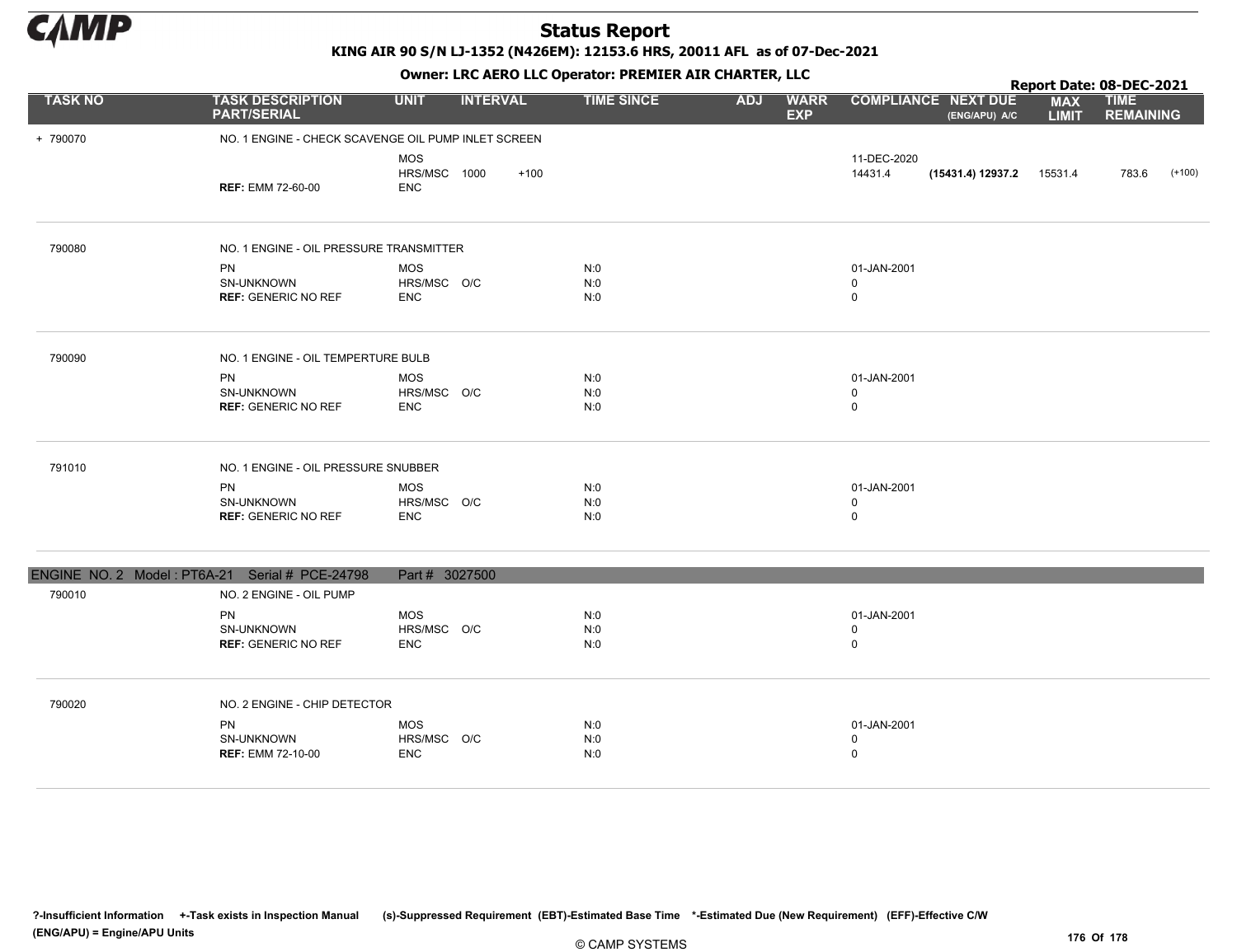

KING AIR 90 S/N LJ-1352 (N426EM): 12153.6 HRS, 20011 AFL as of 07-Dec-2021

|                |                                                              |                                          |                 | OWHER LIKE ALKO LLC OPERATOR PREPILER AIR CHARTER, LLC |            |                           |                                 |                                             |                                              |                                 |                    |
|----------------|--------------------------------------------------------------|------------------------------------------|-----------------|--------------------------------------------------------|------------|---------------------------|---------------------------------|---------------------------------------------|----------------------------------------------|---------------------------------|--------------------|
| <b>TASK NO</b> | <b>TASK DESCRIPTION</b><br><b>PART/SERIAL</b>                | <b>UNIT</b>                              | <b>INTERVAL</b> | <b>TIME SINCE</b>                                      | <b>ADJ</b> | <b>WARR</b><br><b>EXP</b> |                                 | <b>COMPLIANCE NEXT DUE</b><br>(ENG/APU) A/C | <b>MAX</b><br><b>LIMIT</b>                   | <b>TIME</b><br><b>REMAINING</b> |                    |
| + 790030       | NO. 2 ENGINE - CONTINUITY CHECK CHIP DETECTOR                |                                          |                 |                                                        |            |                           |                                 |                                             |                                              |                                 |                    |
|                | <b>PN</b><br>SN-UNKNOWN<br><b>REF: EMM 72-00-00</b>          | <b>MOS</b><br>HRS/MSC 200<br><b>ENC</b>  |                 | +10%/-10%                                              |            |                           | 31-AUG-2021<br>15040.3<br>17953 | (15240.3) 12286.1                           | 15260.3                                      | 132.5                           | $(+20)$            |
| + 790040       | NO. 2 ENGINE - BRIDGE CHECK CHIP DETECTOR                    |                                          |                 |                                                        |            |                           |                                 |                                             | 30-SEP-2022<br>15700.3<br>15443.5<br>15991.4 |                                 |                    |
|                | <b>PN</b><br>SN-UNKNOWN<br><b>REF: EMM 72-10-00</b>          | <b>MOS</b><br>HRS/MSC 600<br><b>ENC</b>  | 12              | $+30d$<br>$+10%$                                       |            |                           | 31-AUG-2021<br>15040.3<br>17953 | 31-AUG-2022<br>(15640.3) 12686.1            |                                              | 266 d<br>532.5                  | $(+30)$<br>$(+60)$ |
| + 790050       | NO. 2 ENGINE - REPLACE OIL FILTER                            |                                          |                 |                                                        |            |                           |                                 |                                             |                                              |                                 |                    |
| 790055         | <b>REF: GENERIC NO REF</b>                                   | <b>MOS</b><br>HRS/MSC 1000<br><b>ENC</b> |                 | +10%/-10%                                              |            |                           | 17-FEB-2017<br>14343.5<br>17226 | (15343.5) 12389.3                           |                                              | 235.7                           | $(+100)$           |
|                | NO. 2 ENGINE - OIL SYSTEM SERVICING                          |                                          |                 |                                                        |            |                           |                                 |                                             | Report Date: 08-DEC-2021                     |                                 |                    |
|                |                                                              | <b>MOS</b>                               |                 | I:0                                                    |            |                           | 01-JAN-2001                     |                                             |                                              |                                 |                    |
|                | <b>REF: EMM 72-00-00</b>                                     | HRS/MSC O/C<br><b>ENC</b>                |                 | I:0<br>I:0                                             |            |                           | $\mathbf 0$<br>$\mathsf 0$      |                                             |                                              |                                 |                    |
| $+ 790060$ (s) | NO. 2 ENGINE - CHECK OIL FILTER ELEMENT AND SECONDARY SCREEN |                                          |                 |                                                        |            |                           | <b>PKG</b>                      |                                             |                                              |                                 |                    |
|                | PKG <sub>1</sub>                                             | <b>MOS</b>                               |                 |                                                        |            |                           | 17-JUN-2021                     |                                             |                                              |                                 |                    |
|                | <b>REF: EMM 79-20-02</b>                                     | HRS/MSC A/R<br><b>ENC</b>                |                 |                                                        |            |                           | 15028.1<br>17936                |                                             |                                              |                                 |                    |
| + 790070       | NO. 2 ENGINE - CHECK SCAVENGE OIL PUMP INLET SCREEN          |                                          |                 |                                                        |            |                           |                                 |                                             |                                              |                                 |                    |
|                | <b>REF: EMM 72-60-00</b>                                     | <b>MOS</b><br>HRS/MSC 1000<br><b>ENC</b> |                 | $+100$                                                 |            |                           | 11-DEC-2020<br>14891.4          | (15891.4) 12937.2                           |                                              | 783.6                           | $(+100)$           |
|                |                                                              |                                          |                 |                                                        |            |                           |                                 |                                             |                                              |                                 |                    |